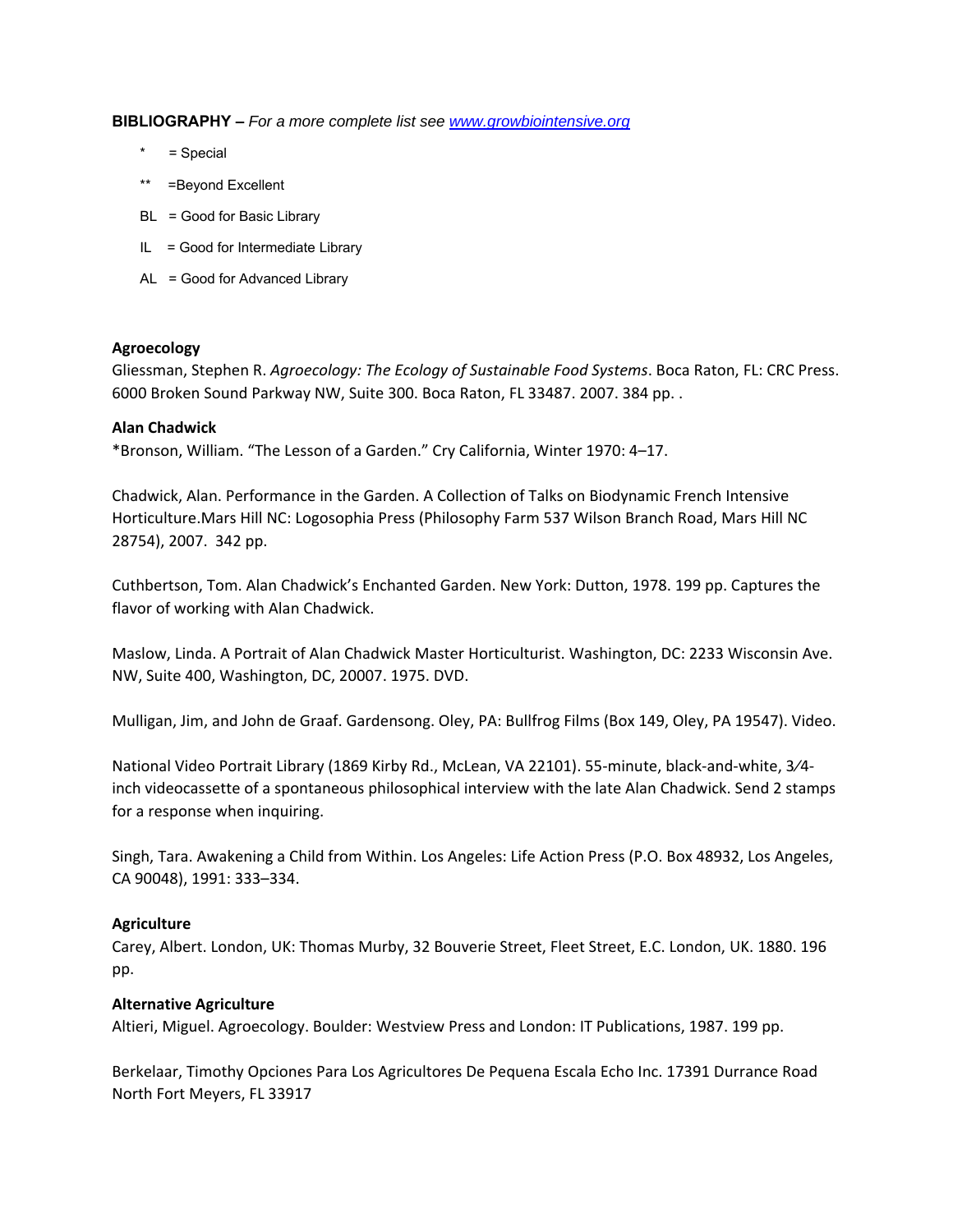First, Jack. Hot Beds; How to Grow Early Crops Using an Age‐Old Technique. Totnes, Devon. UK: Green Books, Dartington Space, Dartington Hall, Totnes, Devon TQ9 6EN UK. 2013.128 pp.

Fukuoka, Masanobu. Sowing Seeds in the Desert. Chelsea Green Publishing. 85 North Main St. Suite 120 White River Junction, VT 05001.168 pp.

Fukuoka, Masanobu. One‐Straw Revolutionary: The Philosophy and Work of Masanobu Fukuoka. Chelsea Green Publishing. 85 North Main St. Suite 120 White River Junction, VT 05001.224 pp

### **Animals**

Alison, Robert. "Weather Forecasting; If Only Birds Could Talk, They Could Help Us Plan For Weather." Backhome Magazine. Nov/Dec 2009. Pp. 24‐25.

Blacker, Sue. "Why Wool Still Matters." Resurgence. May/June 2010. Pp.

de Baïracle Levi, Juliette. Herbal Handbook for Farm and Stable. Emmaus, PA: Rodale Press, 1976. 320 pp. BL

Gould, James L., and Carol Grant Gould. The Animal Mind. New York: Scientific American Library, 1999. 236 pp.

Ims, Richard, B.C.S. "A Mission for Pastured Poultry." Acres U.S.A. Feb. 2010. Pp. 16‐20.

Klober, Kelly. "Yardbird Nutrition; Feed Management for Top Health & Vigor in the Pastured Poultry Flock." Acres U.S.A. Feb. 2010. Pp. 22‐25.

Leslie, Stephen. Horse Powered Farming for the 21st Century. White River Junction, VT: Chelsea Green Publishing 85 North Main St. Suite 120, White River Junction, VT, 05001. 2015. 399 pp.

Logsdon, Gene. Wildlife in Your Garden or Dealing With Deer, Rabbits, Raccoons, Moles, Crows, Sparrows, and Other of Nature's Creatures. In ways that keep them around but away from your fruits and vegetables. Emmaus, PA: Rodale Press, 1983. 268 pp.

Long, William. How Animals Talk. Bear & Company. Rochester, Vermont.276. pp

Luttmann, Rick and Gail. Chickens in Your Backyard. Emmaus, PA: Rodale Press, 1976. 157 pp.

Luttmann, Rick & Gail. Ducks & Geese in your Backyard. Emmaus, PA: Rodale Press, 1978. 261 pp.

Mebane, William. "A Low Resource Method to Raise Fish in Haiti." ECHO Development Notes. Oct. 2009. Pp. 1‐4.

Raising Livestock on Small Farms. Farmers' Bulletin 2224. Washington, DC: U.S. Dept. of Agriculture, 1972. 22 pp.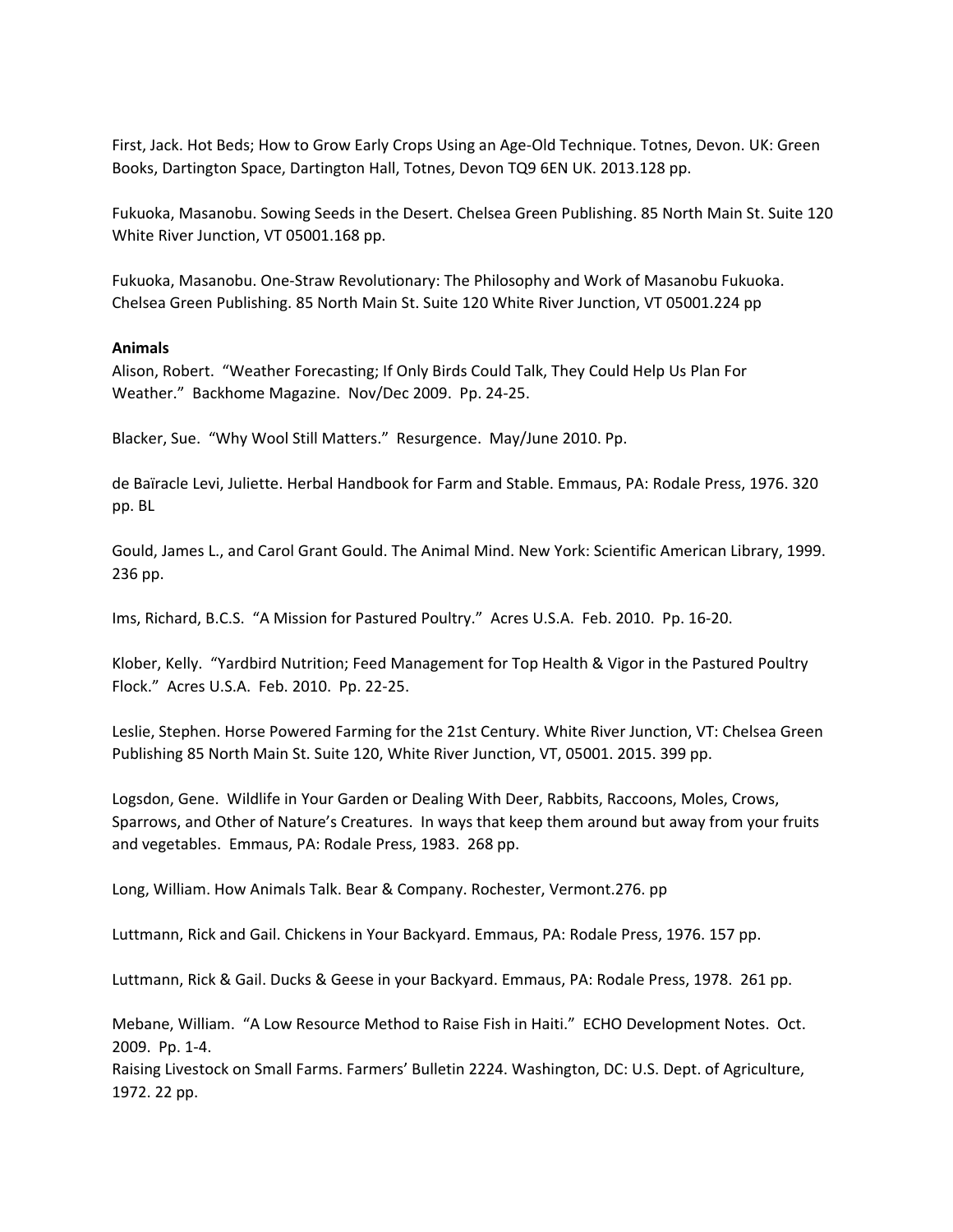Meuret, Michel & Provenza, Fred. The Art and Science of Sheepherding. France. Austin, TX: Acres U.S.A. (P.O. Box 91299 Austin, TX 78709), 2014. 434 pp.

Schreib, Andrea. "All About Moles." BackHome Magazine March/April 2004: 38–39.

Sponenberg, D. Phillip,DVM. An Introduction to Rare Heritage Breeds. North Adams: Storey Publishing, 210 MASS MoCA Way, North Adams, MA 01247. 2014. 239 pp.

Sunset Editors. Attracting Birds to Your Garden. Menlo Park, CA: Sunset Books, 1974. 96 pp.

Thomas, Steven. Backyard Lifestock. Taftsville, VT: The Countryman Press, 1976. 264 pp.

## **Appropriate Technologies**

Appropriate Technology Project. Volunteers in Asia. P.O. Box 4543, Stanford, CA 94309. A nonprofit research organization that makes information about key appropriate technology publications available to others.

Bielenberg, Carl, and Hugh Allen. How to Make and Use the Treadle Irrigation Pump. London: Intermediate Technology Publications, 1995. 77 pp.

Brace Research Institute, Faculty of Engineering (P.O. Box 900, Macdonald College of McGill University, Ste. Anne de Bellevue, Quebec H9X 3V9, Canada). Appropriate technology publications focusing on small communities in rural areas.

"Building the Outdoor Oven." Countryside and Small Stock Journal. Vol. 78, No. 4 (July/August 1994).

Carpenter, Anna. *The Ultimate Wood‐Fired Oven Book. Design, Construction, Use.* Atglen, PA: Schiffer Publishing Ltd. (4880 Lower Valley Rd. Atglen, PA 19310), 2008. 128 pp.

\*Darrow, Ken. Appropriate Technology Source Book. Stanford, CA: Volunteers in Asia (P.O. Box 4543, Stanford, CA 94305), 1986. 799 pp. BL

deMoll, Lane, ed. *Rainbook: Resources for Appropriate Technology*. New York: Schocken Books, 1977. 251 pp.

\_\_ Stepping Stones: Appropriate Technology and Beyond. New York: Schocken Books, 1978. 204 pp.

Denzer, Kiko, Hannah Field. *Build Your Own Earth Oven; A Low‐Cost, Wood‐Fired, Mud Oven, Simple Sourdough Bread, Perfect Loaves*. Blodgett, OR: Hand Print Press (P.O. Box576, Blodgett, OR 97326), 2007. 129 pp.

Edholm, Steven, and Tamara Wilder. "Hand Drill Fire Making." 1994. 5 pp.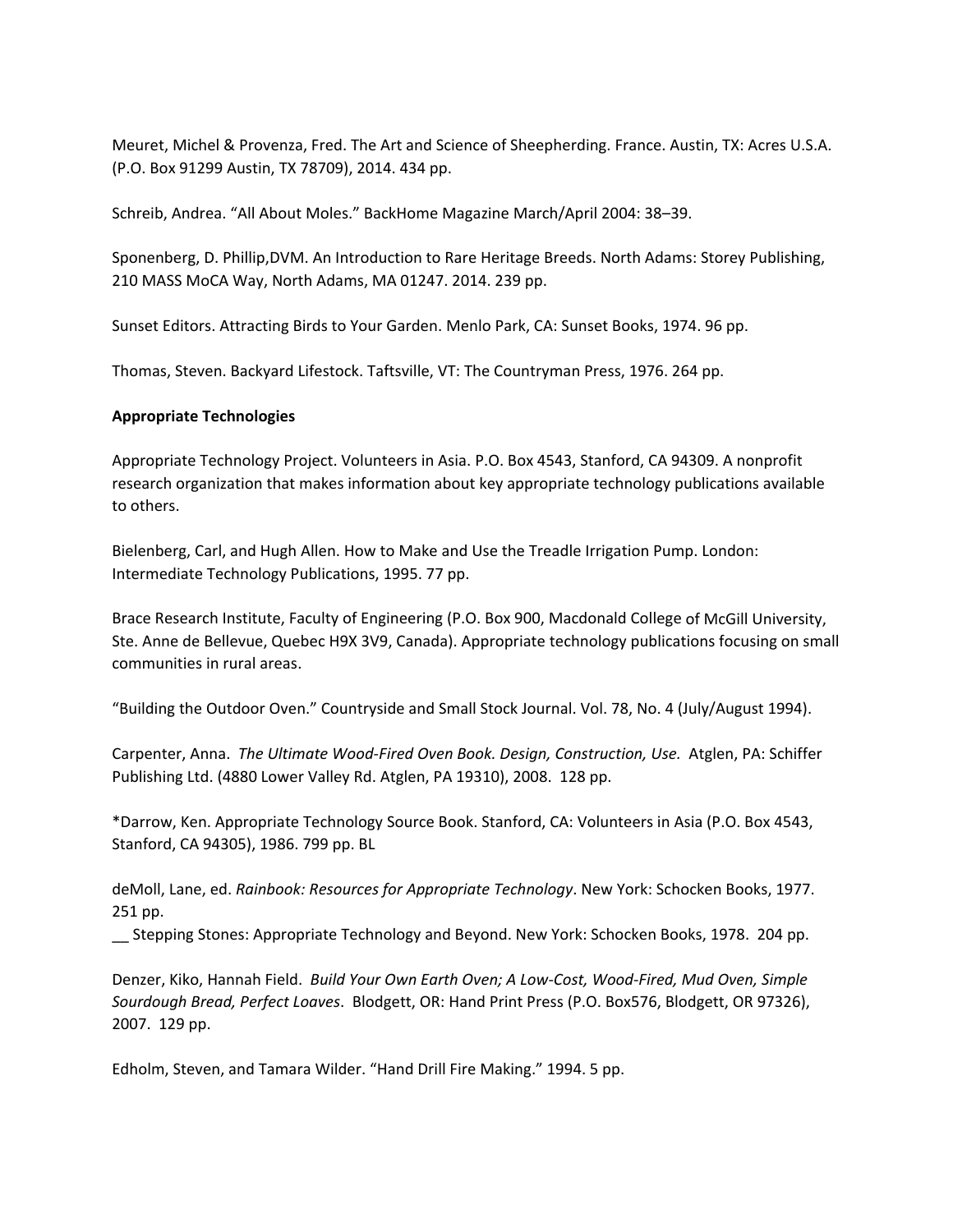———. "Cordage." 1995. 5 pp.

———. "The Dirt on Colors; A Mineral Pigment Primer." *Bulletin of Primitive Technology.* Spring 1998: No. 15. Pp. 20‐25. \*Evans, Ianto. Lorena Stoves. Stanford, CA: Volunteers in Asia (P.O. Box 4543, Stanford, CA 94305), 1981. 144 pp.

The Hay Box—The Energy Saving Cooker. Eugene, OR: The Aprovecho Institute (359 Polk St., Eugene, OR 97402), 1939. 20 pp.

Hicks, Cecil. "Dutch's Homemade Firewood Splitter." *Countryside Magazine,* March/April 2007. Pp. 102‐104.

Hill, Jack. Country Chair Making. Devon, UK: David & Charles, 1997. 152 pp.

Joseph, Stephen, et al. Wood‐Conserving Cookstoves: A Design Guide. Mount Rainer, MD: Volunteers in Technical Assistance, 1981. 111 pp.

Proske. Frank. "Masonry Heaters." BackHome Magazine, March/April 2003: 36–39

\*Rohde, Eleanour S. Haybox Cookery. London: George Routledge & Sons (Broadway House, 68–74 Carter Ln., E.C., England), 1939. 108 pp.

Schaeffer, John, ed. Alternative Energy Sourcebook. Hopland, CA: Real Goods Trading Corp. (13771 S. Hwy. 101, Hopland, CA), 1992. 518 pp.

Village Technology Handbook. Arlington, VA: Volunteers in Technical Assistance (1815 N. Lynn St., Arlington, VA 22209), 1988. 422 pp.

Wisner, Erica & Ernie. The Rocket Mass Heater Builder's Guide. Gabriola Island, BC: New Society Publishers, P.O Box 189, Gabriola Island, BC V0R 1X0, Canada. 2016. 277 pp.

### **Arid Regions/Dryland Farming**

Anonymous. "High Desert Gardening: What We Do Now For a Spring Garden." *Countryside & Small Stock Journal,* March/April 2007. Pp. 53‐55.

Adams, L. H., and E. S. Goff. Reports on Oats, Barley, and Potatoes for 1889. Bulletin No. 22. Madison, WI: University of Wisconsin, January 1890. 12 pp.

Atkinson, Alfred. "Crop Growing Suggestions to Dry‐Land Farmers." Circular 45. Bozeman, MT: Montana Agricultural College Experiment Station, February 1915: 121–140.

Atkinson, Alfred, and N. C. Donaldson. "Dry Farm Grain Tests in Montana." Bulletin No. 110. Bozeman, MT: Montana Agricultural College Experiment Station, February 1916: 167–218.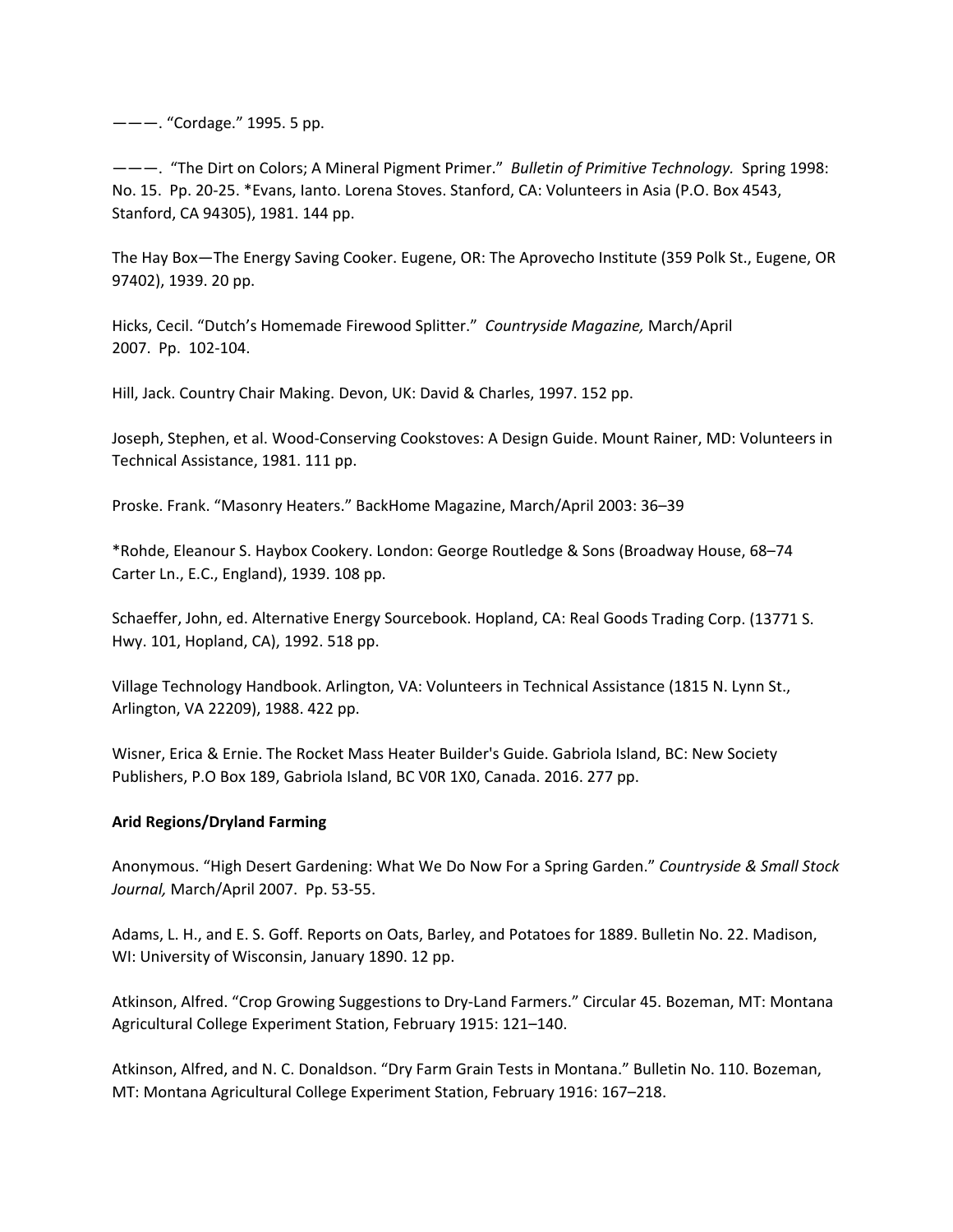Atkinson, Alfred, and J. B. Nelson. "Dry Farming Investigations in Montana." Bulletin No. 74. Bozeman, MT: Montana Agricultural College Experiment Station, December 1908: 63–89.

Bainbridge, David A. "Pitcher Irrigation," Drylander. Vol. II, No. 1 (1988): 3.

———. "Using Trees to Maintain Groundwater," Drylander, Vol. I, No. 2 (1987): 3.

Bromfield, Louis. Malabar Farm. New York: Harper & Row, 1948. 405 pp. BL

\*Cleveland, David A., and Daniela Soleri. Food from Dryland Gardens: An Ecological, Nutritional and Social Approach to Small‐Scale Household Food Production. Tucson, AZ: Center for People, Food, and Environment (344 S. 3rd Ave., Tucson, AZ 85701), 1991. 387 pp. BL

Cooley, F. S. Suggestions to the Dry Farmer. Circular 19. Bozeman, MT: Montana Agricultural College Experiment Station, May 1912. 52 pp.

Cottrell, H. M. Dry Land Farming in Eastern Colorado. Bulletin 145. Fort Collins, CO: Colorado Agricultural College Experiment Station, December 1909. 32 pp.

Critchley, Will. Looking After Our Land: New Approaches to Soil and Water Conservation in Dryland Africa. Oxford, UK: OXFAM, 1991. 84 pp.

Critchley, Will, et al. Water Harvesting for Plant Production.Vol. 2. Washington, DC: World Bank, 1992. 134 pp.

"Cross Ridging Holds Precious Rainwater on the Land." Developing Countries Farm Radio, Package No. 14. Toronto: Developing Countries Farm Radio (c/o Massey Ferguson, 595 Bay St., Toronto, Canada), 1988. 5 pp.

Dahl, Kevin. *Native Harvest: Authentic Southwest Gardening*. Tucson: Western National Parks Association, 2006. 62 pp.

Dillman, Arthur C. Breeding Drought‐Resistant Forage Plants for the Great Plains Area. Bulletin No. 196. Washington, DC: USDA Bureau of Plant Industry, December 1910. 40 pp.

Ebeling, Walter. Handbook of Indian Foods and Fiber of Arid America. Berkeley, CA: University of California Press, 1986. 971 pp.

Ellison, A. D., et al. "Dry‐Farming in Utah." Circular No. 21. Lehi Sun Print, 1916: 2–35.

Fargher, John. Arid Landwater Harvesting. Orange, MA: John Fargher, 1985. 8 pp.

Foaden, George P. Notes on Egyptian Agriculture. Bulletin No. 62. Washington, DC: USDA Bureau of Plant Industry, July 9, 1904. 61 pp.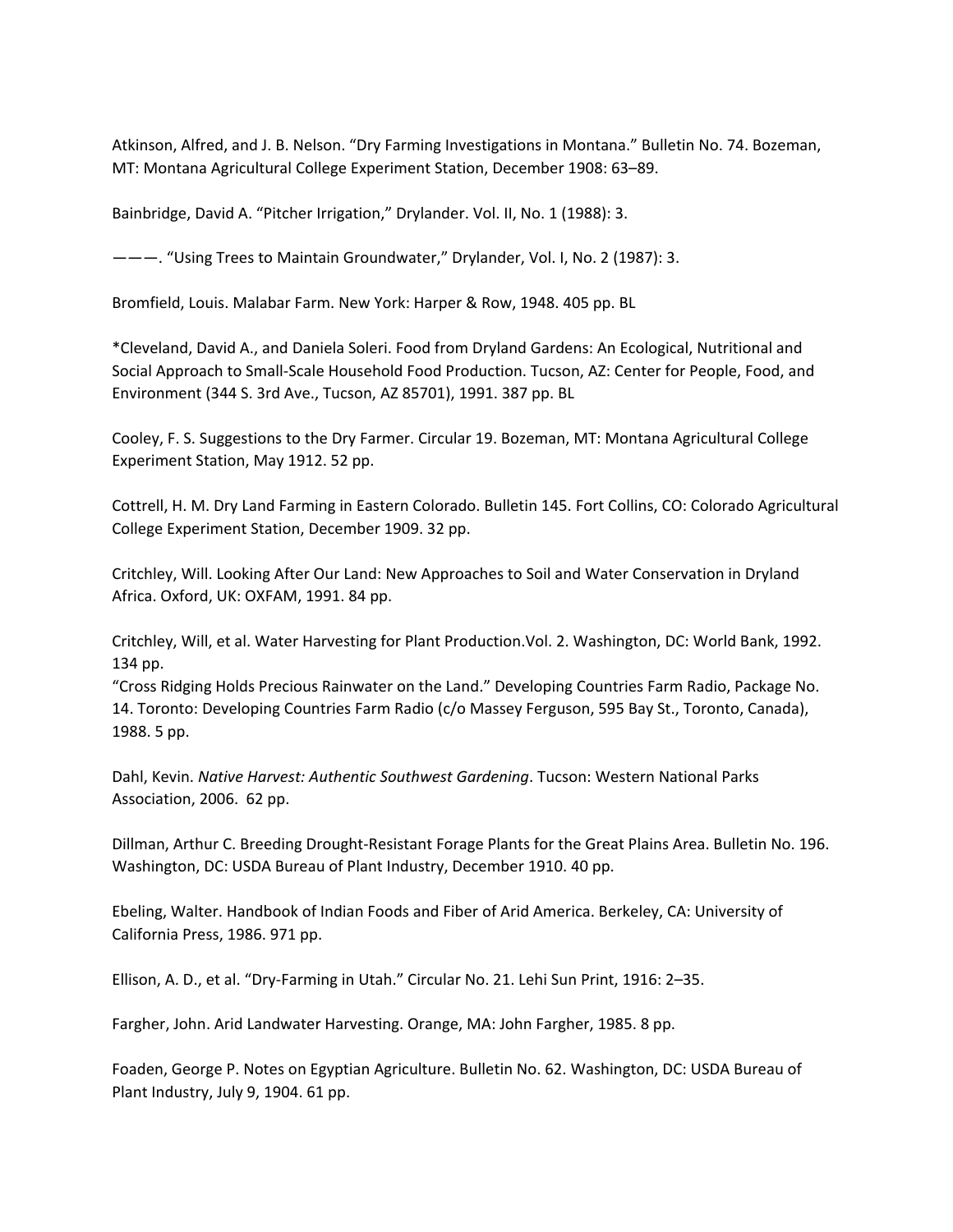Forbes, R. H. "Agriculture of Sulphur Spring Valley Arizona." Bulletin No. 72. University of Arizona, June 30, 1913: 214–224.

Fraps, G. S. Observations of European Agriculture. Bulletin No. 143. College Station, TX: Texas Agricultural Experiment Station, December 1911. 35 pp.

Galloway, Willi Evans. "Cold Comfort, A Wyoming gardener takes on a harsh climate, high altitude, and drought with a combination of tough plants and tenacity." *Organic Gardening.* May 2008. Pp. 54‐59.

Goldstein, W. Alternative Crops, Rotations and Management Systems for the Palouse. Pullman, WA: Washington State University, 1986. 333 pp.

Gore, Rick. "No Way to Run a Desert." National Geographic, June 1985: 694–719.

Granatstein, David. Dryland Farming in the Northwestern United States. Pullman, WA: College of Agriculture and Home Economics Research Center, Washington State University, 1992. 31 pp.

Harsch, Jonathon. "Dryland Farming May Return as Ground Water Levels Drop." Christian Science Monitor July 19, 1980: 10.

Hilgard, E. W., et al. The Conservation of Soil Moisture and Economy in the Use of Irrigation Water. Bulletin 121. Berkeley, CA: University of California Agricultural Experiment Station, August 1898. 15 pp.

Hugalle, N. R. "Tied Ridges Improve Semi‐Arid Crop Yields." International Ag‐Sieve Vol. 1, No. 2 (1988): 4.

Kezer, Alvin. Dry Farming in Colorado. Bulletin 227. Fort Collins, CO: Colorado Agricultural College Experiment Station, April 1917. 40 pp.

Lancaster, Brad. Rainwater Harvesting for Drylands Volume 1. Tucson: Rainsource Press (813 N 9th Ave Tucson AZ 85705), 2006. 175 pp. López, Gabino y Benicio Ordóñez. Manejo de Agua para Salvar los Cultivos en Períodos de Sequías. PASOLAC (Apartado Postal #3202, Tegucigalpa, Honduras CA), 2004. 23 pp. Nehrling, Arno, et al.

Easy Gardening with Drought‐Resistant Plants. New York: Dover, 1968. 320 pp.

Nyhuis, Jane. Desert Harvest. Tuscon, AZ: Meals for Millions (Box 42622, Tucson, AZ 85733), 1982. 63 pp.

Osweis, Theib Y., Dieter Printz & Ahned Y. Hachum. Rainwater Harvesting for Agriculture in the Dry areas. Leiden, The Netherlands: CRCPress/Balkema, P.O. Box 447, 2300 AK Leiden, The Netherlands. 2012. 262 pp.

Paddock, Wendell, and Orville B. Whipple. Fruit Growing in Arid Regions. Boston, MA: Macmillan, 1913. 395 pp.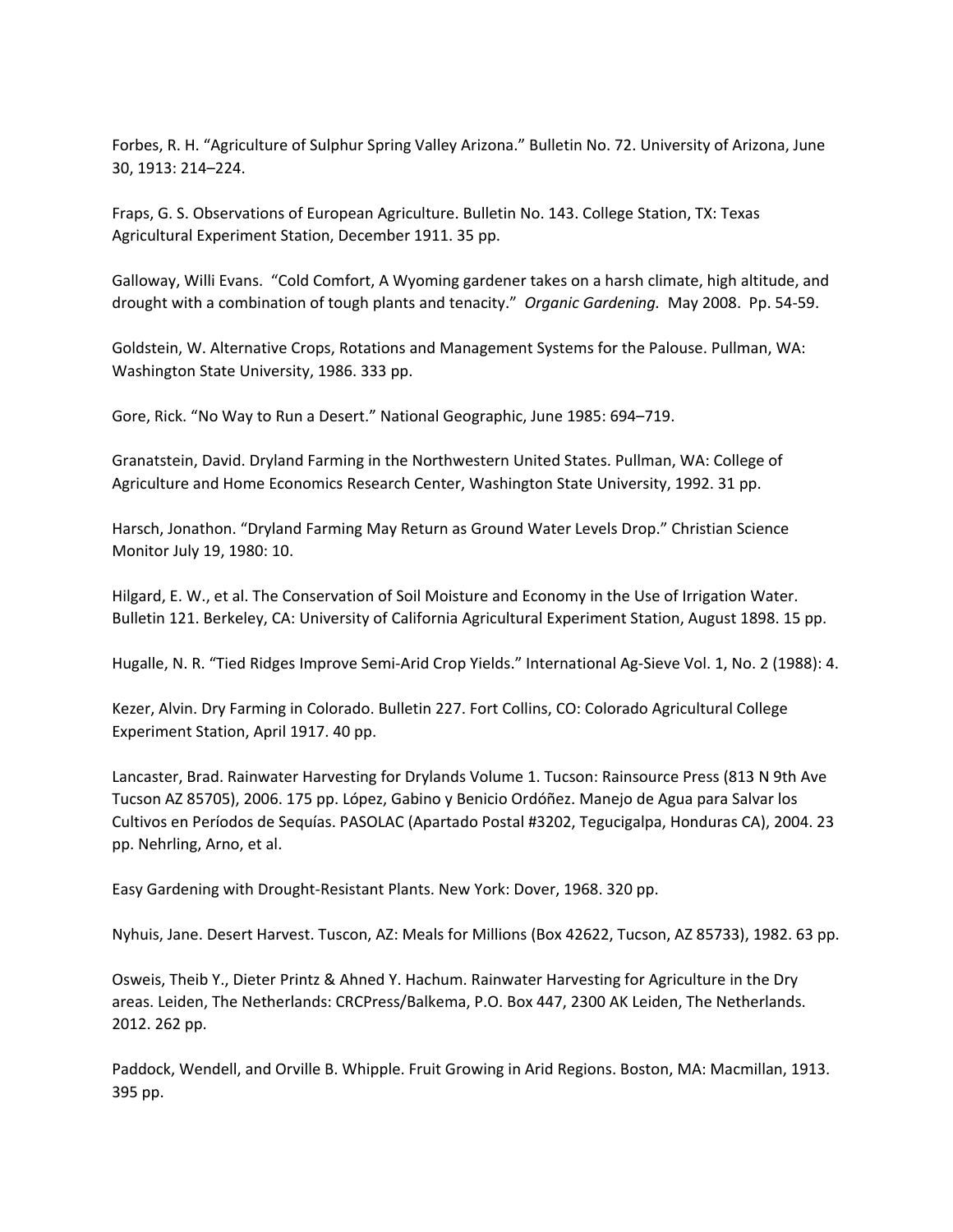Riddle, R. "Drought-Resistant Fruit and Nuts for the Water-Efficient Landscape." CFRG Journal, 1989: 8-19.

Rodale, J. I. Stone Mulching in the Garden. Emmaus, PA: Rodale Press, 1949. 164 pp.

Saunders, D. A. Drought Resistant Forage Experiments. Bulletin 74. Brookings, SD: South Dakota Agricultural College Experiment Station, March 1902. 16 pp.

———. "Drought Resistant Forage Experiments at Highmore, South Dakota, 1900." Bulletin 70. Brookings, SD: South Dakota Agricultural College Experiment Station, February 1901: 57–73.

Shepard, James H. "Drought‐Resisting Forage Plants at the Co‐Operative Range Experiment Station, Highmore, South Dakota." Bulletin 66. Brookings, SD: South Dakota Agricultural College Experiment Station, March 1900, 35–52.

Joseph Simco on New Crops for Arid Climates (DVD/Lecture) August 8, 2015, 70 minutes. California Rare Fruit Growers.

Snyder, W. P. Crop Production in Western Nebraska. Principles of Cultivation. Bulletin 109. Lincoln, NE: University of Nebraska Agricultural Experiment Station. 56 pp.

Snyder, W. P., and W. W. Burr. Growing Crops in Western Nebraska. Bulletin No. 7. Lincoln, NE: University of Nebraska Agricultural Experiment Station, February 15, 1911. 69 pp.

Snyder, W. P., and W. M. Osborn. Rotations and Tillage Methods in Western Nebraska. Bulletin No. 155. Lincoln, NE: University of Nebraska Agricultural Experiment Station, June 1, 1916. 48 pp.

Stephens, D. E., and C. E. Hill. Dry Farming Investigations at the Sherman County Branch Experiment Station. Station Bulletin 144. Moro, OR: Oregon Agriculture College Experiment Station, April 1917. 48 pp.

Stewart, Robert. The Nitrogen and Humus Problem in Dry‐Land Farming. Bulletin No. 109. Logan, UT: Utah Agricultural College Experiment Station, August 1910. 73 pp.

Sunset Editors. Desert Gardening. Menlo Park, CA: Sunset Books, 1967. 96 pp.

———. Waterwise Gardening: Landscaping Ideas, Watering Systems and Unthirsty Plants. Menlo Park, CA: Sunset Books, 1989. 96 pp.

"Sustainable Living in Drylands." Journal of Arid Lands Permaculture (Southwest Regional Permaculture Institute, P.O. Box 27371, Tucson, AZ 85726‐7371), Fall 1989.

Thatcher, R. W. The Nitrogen and Humus Problem in Dry Farming. Bulletin No. 105. Pullman, WA: State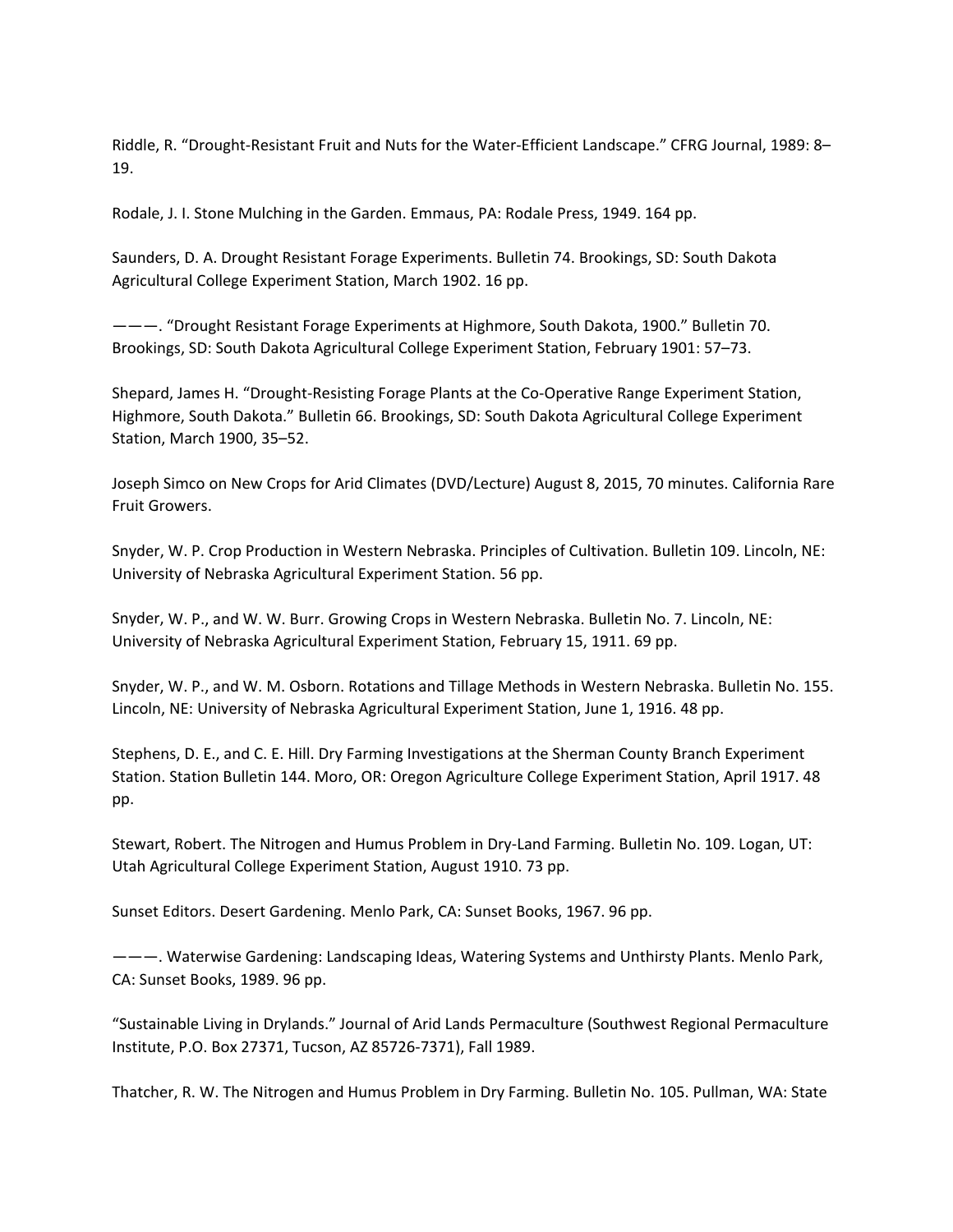College of Washington Agricultural Experiment Station, June 1912. 16 pp.

Thom, C. C., and H. F. Holz. Dry Farming in Washington. Popular Bulletin No. 69. Pullman, WA: State College of Washington Agricultural Experiment Station, April 1, 1914. 31 pp.

Thysell, John, et al. "Dry Farming Investigations in Western North Dakota." Bulletin No. 110. Agricultural College, ND: North Dakota Agricultural Experiment Station, February 1915, 159–207.

Tonge, Peter. "Twice the Yield, Half the Work." Christian Science Monitor, January 12, 1988: 23.

Towar, J. D. Dry Farming in Wyoming. Bulletin No. 80. Laramie, WY: University of Wyoming Agricultural College Department, March 1909. 29 pp.

"Trench Composting: A Model for Africa." Organic Gardening and Farming, January 1976: 14–150.

Trench Composting for Arid Regions. International Federation of Organic Agricultural Movements (R.D. 1, Box 323, Kutztown, PA 19530), June 1976. Newsletter.

UNICEF. "Some Sources of Nutrition from the Dry Season Garden." New York: UNICEF. 1 p. University of Arizona. "Timely Hints for Farmers." Bulletin No. 57. Tuscon: University of Arizona, June 20, 1908: 247–287.

"What an Inch of Rain Is Worth." Successful Farming, January 1974: 79.

\*Widtsoe, John A. Dry Farming. New York: Macmillan, 1919. 445 pp. An important basic work. BL

———. "The Nature of the Dry Farm Soils of Utah." Bulletin No. 122. Salt Lake City, UT: Utah Agricultural College Experiment Station, January 1913: 270–288.

———. "The Storage of Winter Precipitation in Soils." Bulletin No. 104. Logan, UT: Agricultural College of Utah Experiment Station, October 1908: 282–316.

# **Architecture**

Dunnet, Nigel. Small Green Roofs. Portland, OR: Timber Press, Inc. (The Haseltine Building 133 S.W. 2nd Ave., Suite 450, Portland, OR 97204‐3527), 2011. 256 pp.

# **Bamboo**

Bell, Michael. The Gardener's Guide to Growing Temperate Bamboos. Portland, OR: Timber Press, 2000. 159 pp.

Cusack, Victor. Bamboo Rediscovered. Trentham, Victoria, Australia: Earth Garden Books, 1997. 95 pp.

DeBoer, Darrell. "Darrel DeBoer, architect & mentor of a west coast movement towards construction bamboo," The New Settler Interview, issue 113, mid‐Sept/Oct 1998. 3‐17.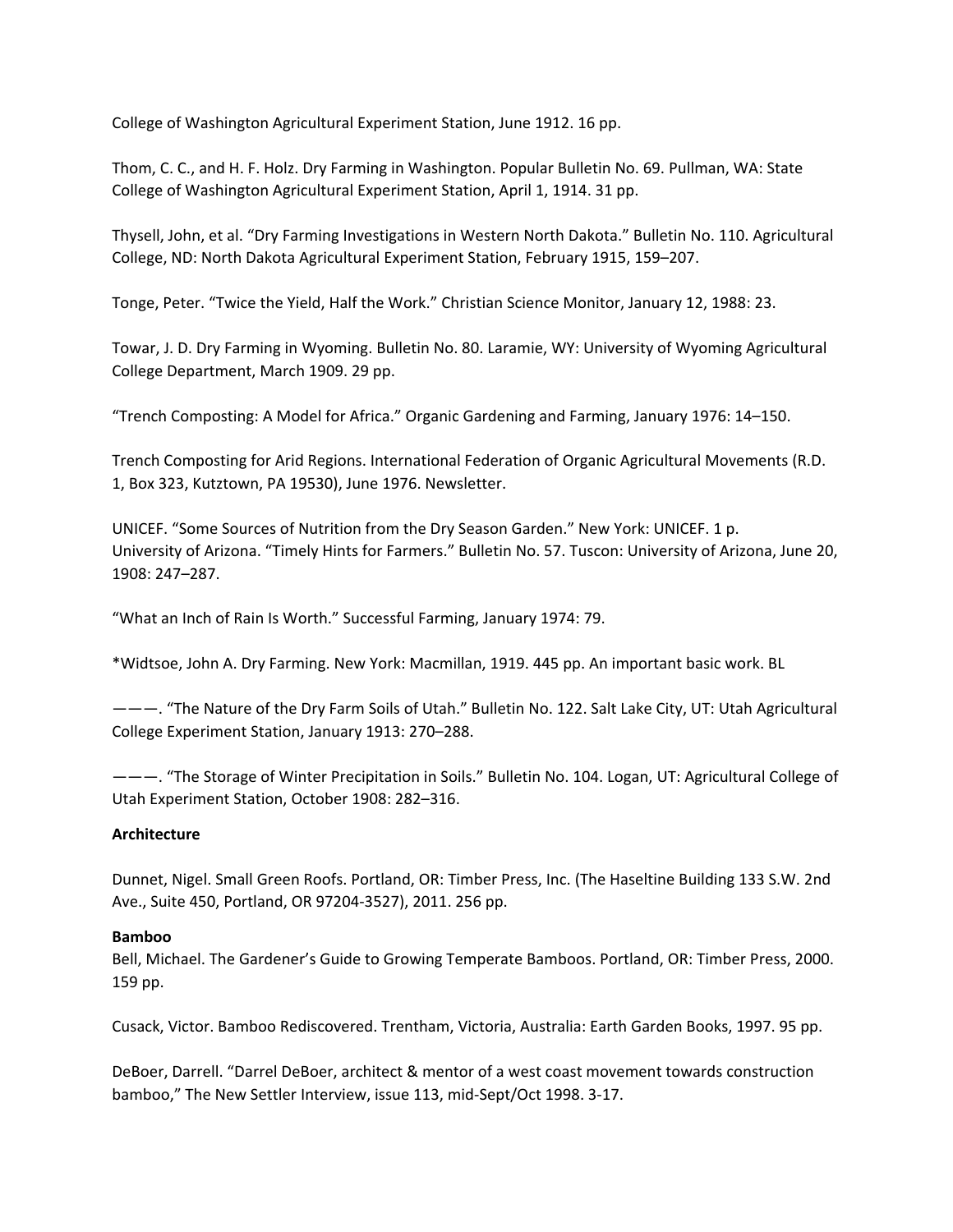Farrelly, David. The Book of Bamboo. San Francisco: Sierra Club Books, 1984. 317 pp.

Janssen, Jules J. A. Building with Bamboo. London: Intermediate Technology Publications, 1995. 65 pp.

Judziewicz, Emmet J., Lynn G. Clark, Ximena Londono, and Margaret J. Stern. American Bamboos. Washington, DC: Smithsonian Institution Press, 1999. 392 pp.

Lewis, Daphne and Carol Miles. Farming Bamboo. Washington: Daphne B. Lewis and Carol Miles. 2007. 240 pp. Meeker, John. "Backyard Bamboo." Organic Gardening, October 1980: 88–99.

Meredith, Ted Jordan. Bamboo for Gardens. Portland, OR: Timber Press, 2001. 406 pp.

Oprins, Jan, Harry Van Trier, et. al. Bamboo, A Material for Landscape and Garden Design. Birkhauser‐ Publishers for Architecture: Basel Switzerland (P.O. Box 133, CH‐4010,Basel, Switzerland), 2006. 144 pp.

van den Heuvel, Kick. Wood and Bamboo for Rural Water Supply. Delft, The Netherlands: Delft University Press, 1981. 76 pp.

Whittaker, Paul. Hardy Bamboos: Taming the Dragon. Portland, OR: Timber Press, 2005. 300 pp. Young, Robert A., and Joseph R. Haun. Bamboo in the United States: Description, Culture, and Utilization. Washington, D.C.: U.S. Dept. of Agriculture, Superintendent of Documents, U.S. Government Printing Office, 1961. 74 pp.

### **Biodynamics**

Amaranthus, Mike, Larry Simpson. "Biological Approaches to Farming; Reducing Fertilizer Use & Pollution." Acres U.S.A. April 2010. Pp. 14‐18.

Biodynamic Farming and Gardening Association. Bldg. 1002B, Thoreau Center, The Presidio, San Francisco, CA 94120.

Bio‐Dynamic Gardening: A How‐To Guide. Canoga Park, CA: Rudolf Steiner Research Foundation (BOKAJO Enterprises, 20959 Elkwood St., Canoga Park, CA 91304), 1988. Video. 58:30 mins.

Biodynamics: Farming and Gardening for the 21st Century. Biodynamic Farming and Gardening Association. Bimonthly journal.

Brinton, William F., Jr. "Living Compost, Living Carbon." Biodynamics, January/February 1998: 1–3. Carpenter‐Boggs, Lynne A. Effects of Biodynamic Preparations on Compost, Crop, and Soil Quality. Washington State University Doctoral Dissertation, 1997. 164 pp.

Childs, Gilbert. Rudolf Steiner: His Life and Work. Hudson, NY: Anthroposophic Press, 1995. 94 pp. Corkidi, Leah, et al. "Mycorrhizae For Increased Nutrient Use Efficiency, Reduced Nitrogen & Phosphorus Leaching." Acres U.S.A. April 2010. Pp.46‐47.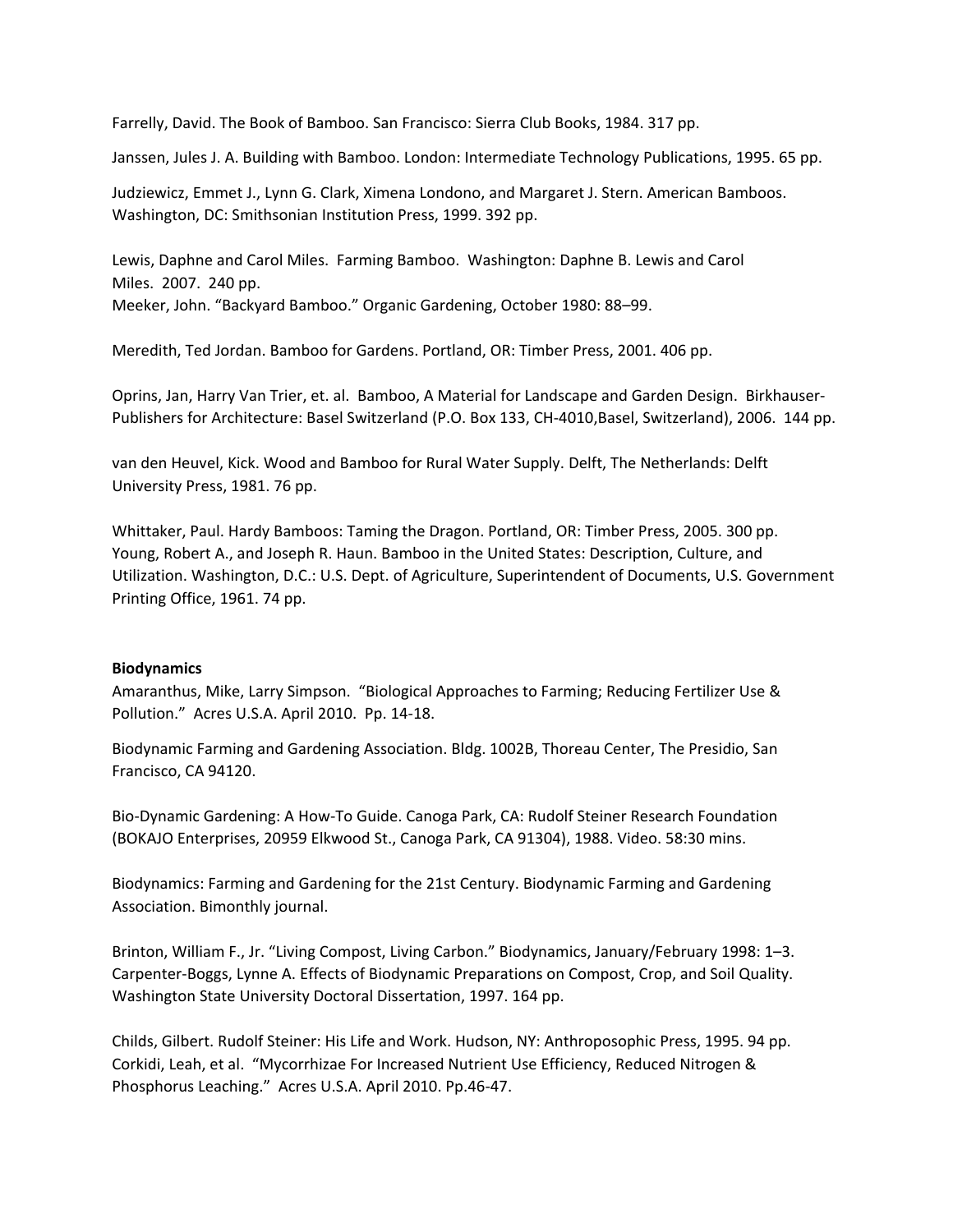Corrin, George. Handbook On Composting and the Bio‐Dynamic Preparations. Stroud, UK: Biodynamic Agricultural Association (Painswick Inn Project, Gloucester St. Stroud, GL5 1QG), 2004, 36 pp.

Davis‐Brown, Karen. "Preparation 501‐ Stirring 501". Biodynamics. Spring 2010. Pp. 35‐36.

Ehrenfried Pfeiffer Himself. Metairie, LA: Acres U.S.A. Masters of Eco‐Agriculture Series (P.O. Box 8800, Metairie, LA 70011). 8 audiotapes.

Endelman, Jeffery. "Preparation 507‐The Valerian Preparation: Correlating Sensory Experience and Physicochemical Properties." Biodynamics. Spring 2010. Pp. 28‐34.

Fenton, Kathleen. Preparation 506-The Dandelion Preparation." Biodynamics. Spring 2010. Pp. 37-38.

Gardener, Malcolm. "The Agriculture Course. Open Secrets in the Composition of the Fourth Lecture." Biodynamics. Fall 2009. 38‐46.

T.R.G. Gray, S.T. Williams. University Reviews in Botany: Soil Micro-organisms. New York, NY: Hafner Publishing Co., Inc. (866 Third Ave., New York, NY 10022), 1971. 240 pp.

Gregg, Evelyn S. Herb Chart. Wyoming, RI: Biodynamic Farming and Gardening Association. Detailed cultural notes. Available from BDFGA.

Groh, Trauger, M., and Steven S. H. McFadden. Farms of Tomorrow: Community‐Supported Farms, Farm‐Supported Communities. Kimberton, PA: Biodynamic Farming and Gardening Association, 1990. 169 pp.

Heckel, Alice, ed. The Pfeiffer Garden Book: Biodynamics in the Home Garden. Stroudsburg, PA: Biodynamic Farming and Gardening Association, 1967. 199 pp. IL

Kloeck, Dennis. Sacred Agriculture. Great Barrington, MA: Lindisfarne Books,610 Main Street, Great Barrington, MA. 2013. 377 pp.

\*Koepf, Herbert H. The Biodynamic Farm. Hudson, NY: Anthroposophic Press, 1989. 245 pp. Available from BDFGA.

———. Compost. Wyoming, RI: Biodynamic Farming and Gardening Association, 1966. 18 pp. Short, detailed pamphlet. Available from BDFGA. AL

———. Ehrenfried Pfeiffer: Pioneer in Agriculture and Natural Science. Kimberton, PA: Biodynamic Farming and Gardening Association, 1991. 31 pp. Available from BDFGA.

———. Research in Biodynamic Agriculture Methods and Results. Kimberton, PA: Biodynamic Farming and Gardening Association, 1993. 78 pp. Available from BDFGA.

\*Koepf, Herbert H., B. D. Peterson, and Wolfgang Schauman. Biodynamic Agriculture: An Introduction. Spring Valley, NY: Anthroposophic Press, 1976. 429 pp. IL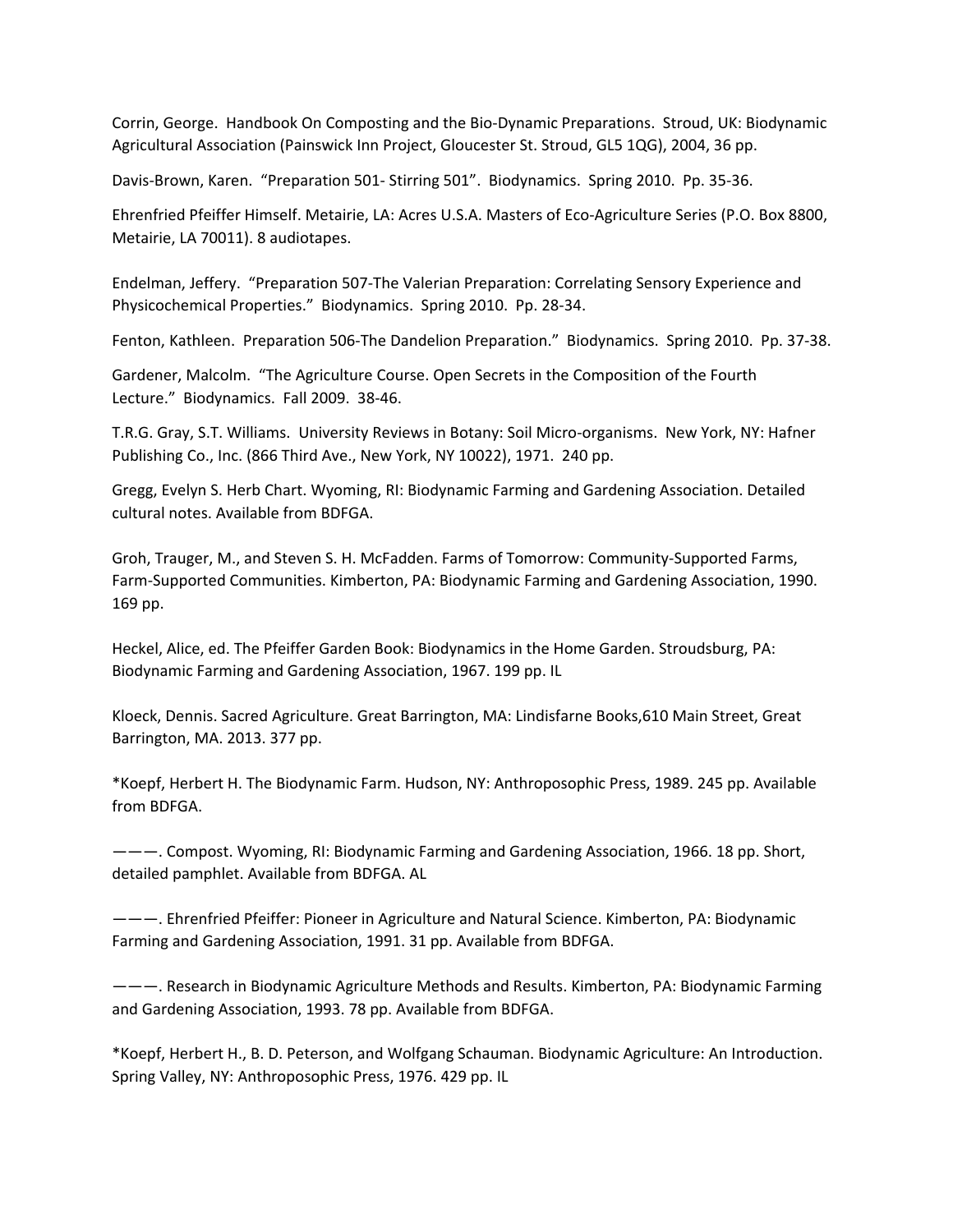Marshall, Anne E. Index to Bio‐Dynamics 1941–1975. San Francisco: Biodynamic Farming and Gardening, 1976. 108 pp.

Mihok, Maria. "Making the Preparation‐Reflections On The Fall 2008 JPI Preparation‐Making Workshop." Biodynamic. Spring 2010. Pp. 26‐27.

Pauli, F. W. Soil Fertility: A Biodynamic Approach. London: Adarn Hilger (98 St. Pancras Way, London NW1, England), 1976. 204 pp.

Pfeiffer, Ehrenfried. "Applied Biodynamics." Newsletter of the Josephine Porter Institute, Spring 1999: 122–136.

———. Biodynamic Farming and Gardening: Soil Fertility Renewal and Preservation. New York: Anthroposophic Press, 1943. 240 pp.

———. Biodynamic Farming—Articles 1942–1962. Wyoming, RI: Biodynamic Farming and Gardening Association. 150 pp.

\_\_\_. Bio‐Dynamic Gardening and Farming. Vol. 2. Spring Valley, NY: Mercury Press (Fellowship Community, 241 Hungary Hollow Rd. Spring Valley, NY 10977), 1983. 137 pp.

\_\_\_. Bio‐Dynamic Gardening and Farming. Vol. 3. Spring Valley, NY: Mercury Press (Fellowship Community, 241 Hungary Hollow Rd. Spring Valley, NY 10977), 1983. 131 pp.

\*———. Chromatography Applied to Quality Testing. Wyoming, RI: Biodynamic Literature, 1984. 44 pp. Available from BDFGA.

———. The Compost Manufacturer's Manual. Philadelphia, PA: The Pfeiffer Foundation, 1956. 137 pp.

\*———. Sensitive Crystallization Processes. Spring Valley, NY: Anthroposophic Press, 1936. 59 pp.

Pfeiffer, Ehrenfried. The Biodynamic Treatment. Milwaukee, WI: Biodynamic Farming and Gardening Assoc., Inc., 1661 N Water St., Suite 307, Milwaukee, WI 53202. 1976. 30 pp.

Pfeiffer, Ehrenfried & Maltas, Michael. The Biodynamic Orchard Book. Edinburgh, GB: Floris Boks, 15 Harrison Gardens, Edinburgh. 2013. 104 pp.

\*Philbrick, John and Helen. Gardening for Health and Nutrition. Blauvelt, NY: Rudolf Steiner Publications, 1971. 93 pp. BL

Sattler, Friedrich, and Eckard V. Wistinghausen. Bio‐Dynamic Farming Practice. Sturbridge, England: Bio‐ Dynamic Agricultural Association, 1989. 333 pp.

Soper, John. Studying the Agriculture Course. London: Bio‐Dynamic Agricultural Association, 1976. 88 pp. AL

\*Steiner, Rudolf. Agriculture—A Course of Eight Lectures. London: Bio‐Dynamic Agricultural Association,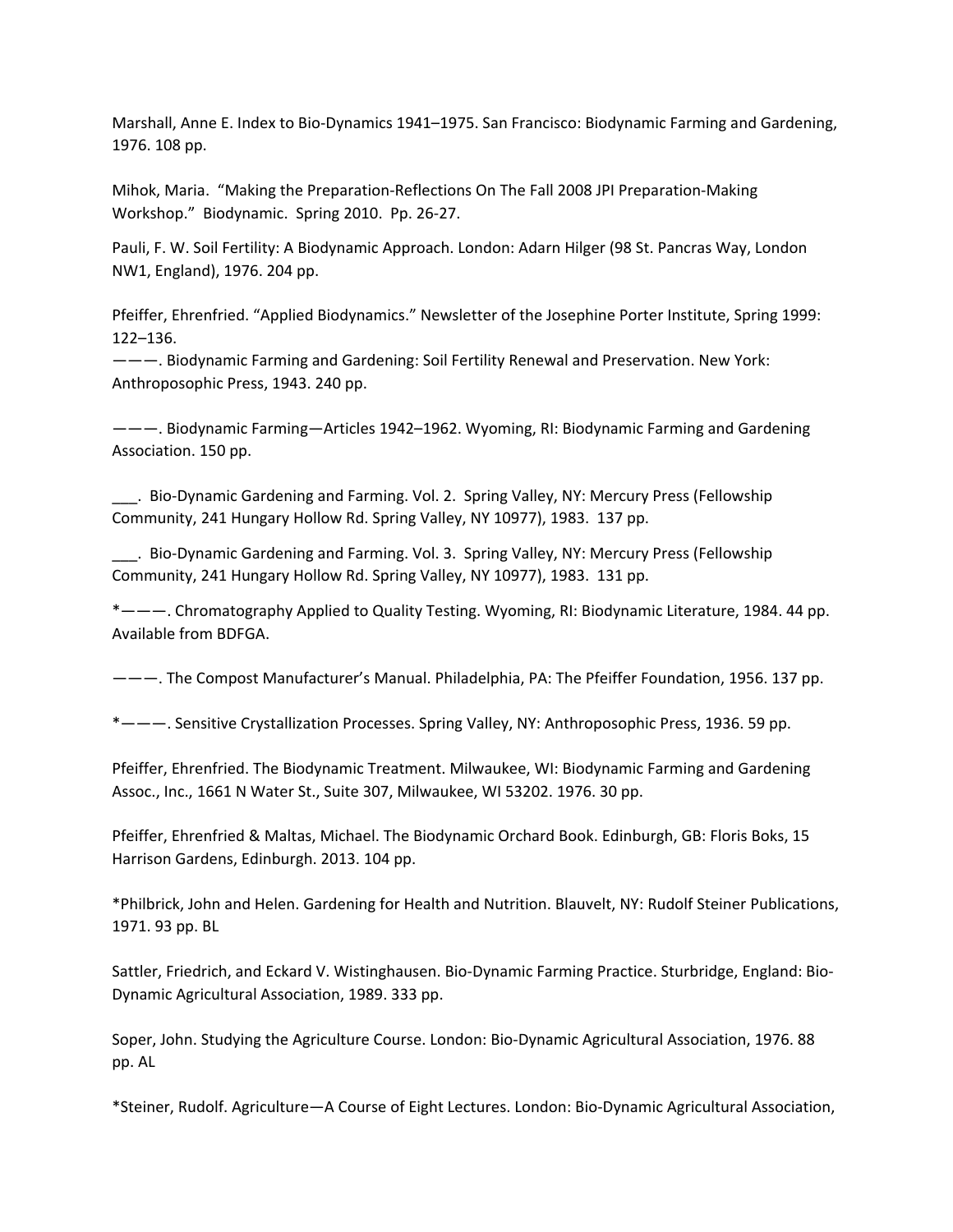1958. 175 pp. The basis of the biodynamic movement. AL

\*Storl, Wolf. Culture and Horticulture. Wyoming, RI: Biodynamic Farming and Gardening Association, 1979. Biodynamics and organic agricultural history simply explained. Available from BDFGA.

Rockefeller, Susan. Food for Thought Food For Life. Video. http://foodforthought.com

Thun, Maria. "Gardening for Life the Biodynamic Way." Gloucestershire, UK: Hawthorn Press, 1 Lansdown Lane, Stroud, GL5 1BJ, 1999. 127 pp.

The Voice of Demeter—Newsletter of the Demeter Association for Certification of Biodynamic Agriculture. Aurora, NY: The Demeter Association for Certification of Agriculture. Newsletter.

Wieting, Beth. "Preparation 500." Biodynamics. Spring 2010. Pp. 40‐45.

## **Bioextensive**

Nordell, Anne and Eric. "Cultivating Questions: Concerning the Bioextensive Market Garden." Small Farmers Journal Vol. 21, No. 3: 28–31.

### **Biointensive**

(see also GROW BIOINTENSIVE)

Agricultura Bio‐Intensiva Sostenible en el Minifundio Mexicano. Universidad Autonoma Chapingo (Departmento de Suelos, Chapingo, Texcoco, Mexico).

B.I.G. Biointensive Gardening Cebuano. Silang, Cavite, Philippines: International Institute of Rural Reconstruction, n.d. Vol. 3, No. 5. B.I.G. Biointensive Gardening Tagalog. Silang, Cavite, Philippines: International Institute of Rural Reconstruction, n.d. 32 pp. (2 languages)

The Biointensive Approach to Family Food Gardens. International Institute of Rural Reconstruction (1775 Broadway, New York, NY 10019). Information packet.

The Biointensive Approach to Small‐Scale Household Food Production. Silang, Cavite, Philippines: The International Institute of Rural Reconstruction, 1991.

\*Biointensive Mini‐Farming Information—Mexico. Ecopol. Av. Centenario, Edif. H10‐1‐2, Col. Lomas de Plateros, D.F. C.P. 01480, Mexico. Specializes in training. Excellent.

\*Burck, Doug, and Sandra Mardigian. A Journey in Kenya—Visiting Biointensive Farmers and Manor House Agricultural Centre. Video.

Centre for Biointensive Agriculture. Training and Demonstration Syllabus. Kitale, Kenya: Manor House Agricultural Centre, 1996. 49 pp.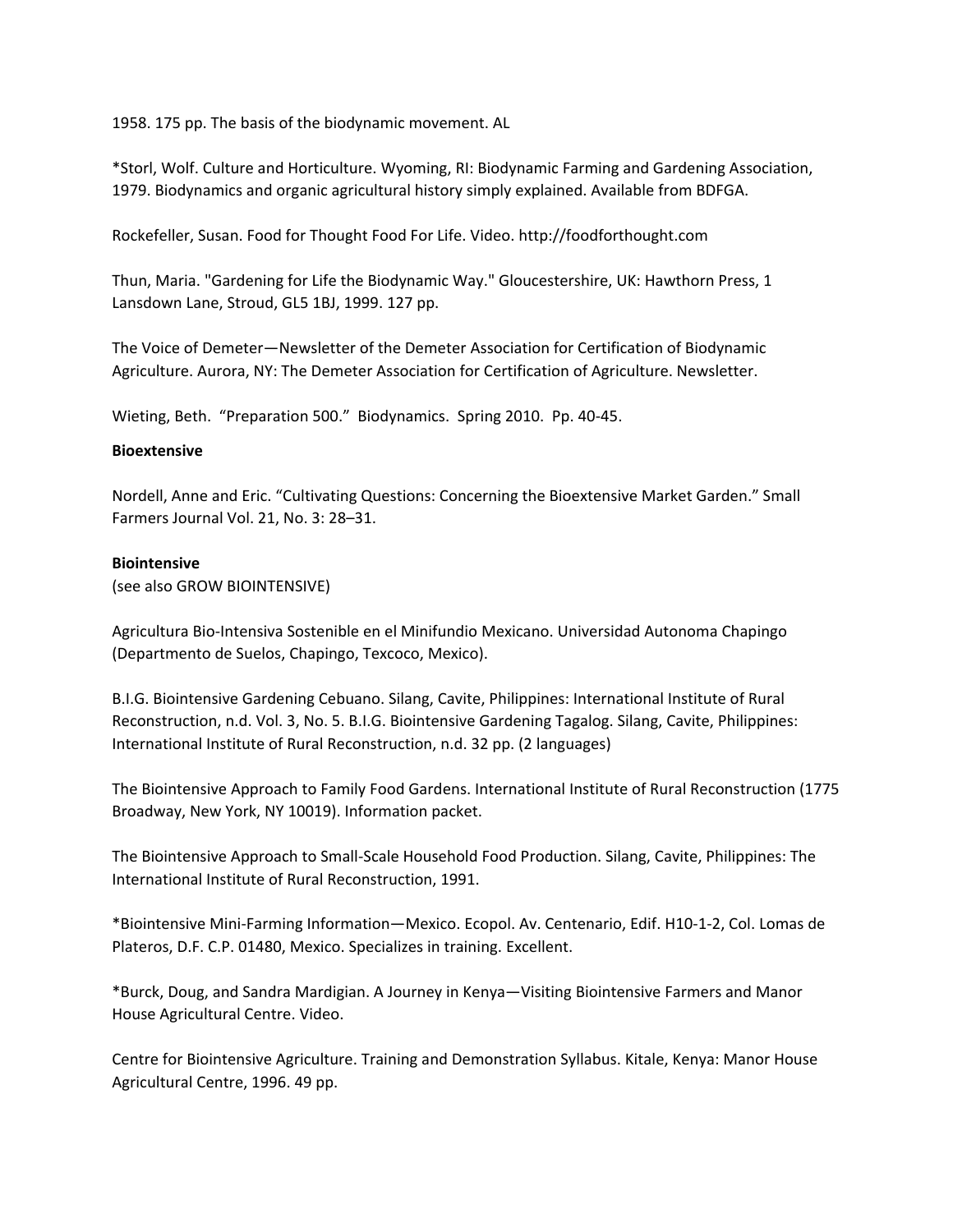Martinez Valdez, Juan Manuel, and Dr. Francisco Alarcón Navarro. Huertos Familiares. Mexico: Academia de Investigacion en Demografía Médica (Edif H10‐1‐2, Col. Lomas de Plateros, D.F. C.P. 01480, Mexico), 1988. 116 pp. plus 24 slides. Very good.

\*Seshadri, C. V. Biodynamic Gardening: Monograph Series on Engineering of Photosynthetic Systems. Vol. 4. Tharamani, Madras, India: Shri AMM Murugappa Chettiar Research Center, 1980. 38 pp. Available from Ecology Action.

Sunset Editors. "Getting Started with the French Intensive Method." Sunset, September 1972: 168.

# **Biosafety**

Tauli‐Corpuz, Victoria. Biodiversity, Traditional Knowledge and Rights of Indigenous Peoples. Malaysia: Third World Network (121‐S Jalan Utama, 10450 Penang, Malaysia), 2003. 42 pp.

# **Botany**

Buhner, Stephen Harold. The Lost Language of Plants. White River Junction, VT: Chelsea Green Publishing, 2002. 325 pp.

Elpel, Thomas J. Botany In A Day; The Patterns Method of Plant Identification. Herbal Field Guide to Plant Families of North America. Pont, MT: HOPS Press, LLC (12 Quartz St. Pony, MT 59747), 2008. 221 pp.

Fry, Carolyn & Willis, Kathy. Plants: From Roots to Riches. London, England: John Muray Publishers, Carmelite House, 50 Victoria Embankment, London, England, 2014. 331 pp.

Galston, Arthur W. The Life of the Green Plant. Foundations of Modern Biology Series. Englewood Cliffs, NJ: Prentice‐Hall, 1961. 118 pp.

Kallas, John, PhD. Edible Wild Plants. Layton, Utah: Gibbs Smith, P.O. Box 667, Layton, Utah 84041. 2010. 419 pp.

\*Tompkins, Peter, and Christopher Bird. "Love Among the Cabbages." Harper's, November 1972: 136– 141.

\*———. The Secret Life of Plants. New York: Harper & Row, 1973. 402 pp.

Van Wyk, Ben‐Erik. Food Plants of the World, An Illustrated Guide. Portland, OR: Timber Press. 2005. 480 pp.

# **Calorie/Diet Crops**

Beard, Benjamin H. "The Sunflower Crop." Scientific American, May 1981: 150–161.

Cox, Jeff. "The Sunflower Seed Huller and Oil Press." Organic Gardening, April 1979: 58–61.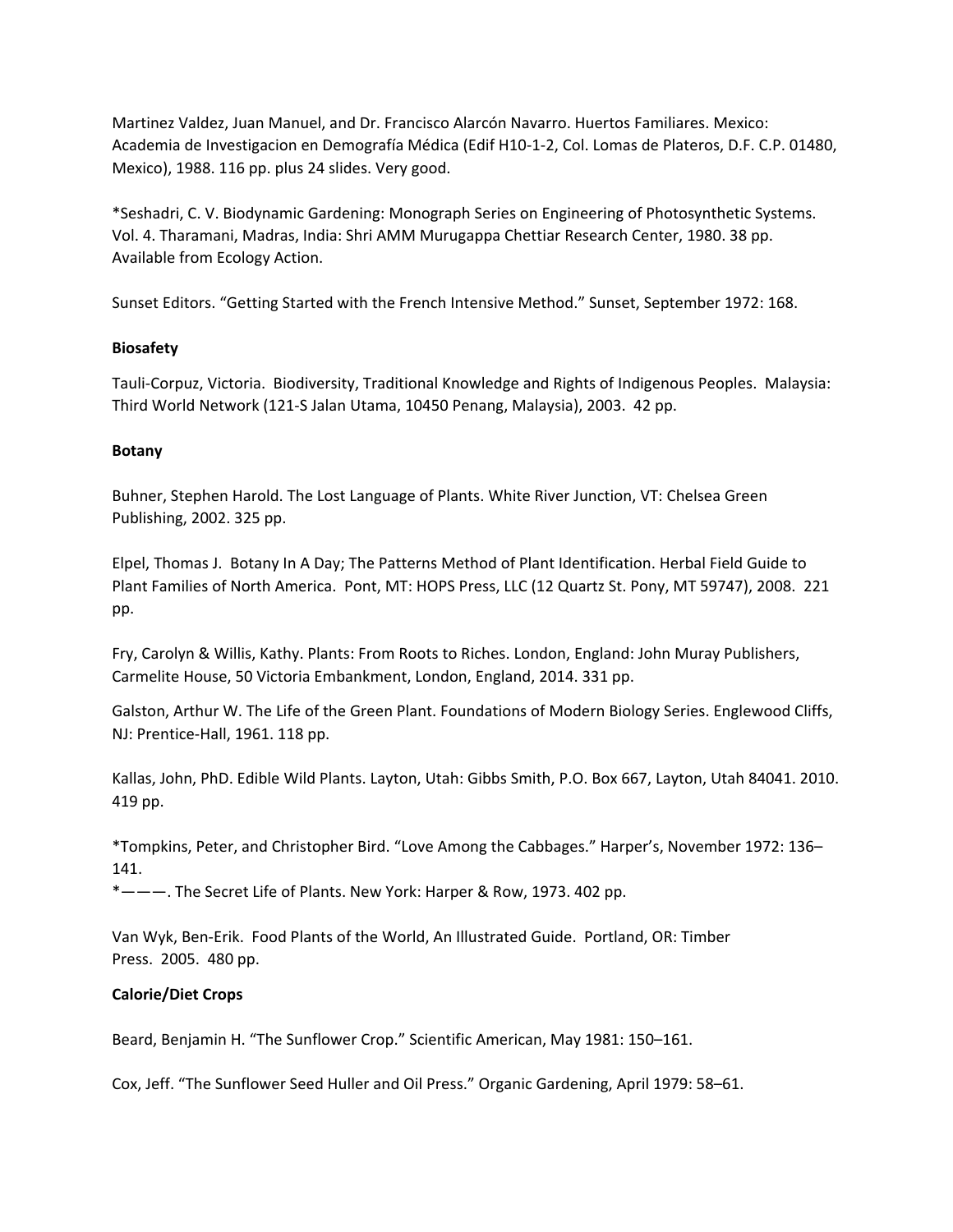Eames‐Sheavly, Marcia. The Great American Peanut. Ithaca, NY: Cornell University Cooperative Extension, 1994. 20 pp.

Eames‐Sheavly, Marcia, and Tracy Farrell. The Humble Potato: Underground Gold. Cornell University Cooperative Extension, 1995. 40 pp.

Flores, Barbara. The Great Sunflower Book. Berkeley, CA: Ten Speed Press, 1997. 130 pp.

Graff, E. Beet‐Root Sugar and Cultivation of the Beet. New York: Cornhill Press, 1880. 158 pp.

Harris, F. S. The Sugar Beet in America. New York: Macmillan, 1919.

Heiser, Charles B., Jr. The Sunflower. Norman, OK: University of Oklahoma Press, 1976. 198 pp.

Hurt, E. F. Sunflower for Food, Fodder and Fertility. London: Faber and Faber, 1946. 155 pp.

Kay, Daisy K. Food Legumes. Kent, UK: Natural Resource Institute (Central Ave., Chatherm, Maritime, Kent ME4 4TB, UK), 1979. 435 pp.

Pustovoit, V. S. Handbook of Selection and Seed Growing of Oil Plants. Jerusalem: Israel Program for Scientific Translations, 1973. 304 pp. Translated from Russian.

West, H. O. Peanut Production. Bulletin No. 341. State College, MI: Mississippi Agricultural Experiment Station, April, 1940. 63 pp.

Willis, Harold. How to Grow Super Soybeans. Austin, TX: Acres U.S.A. (P.O. Box 91299, Austin, TX 78709), 1989. 48 pp.

#### **Children's Books**

Barrett, Judith. Old MacDonald Had an Apartment House. New York: Atheneum, 1969. 32 pp.

Baylor, Byrd. The Desert Is Theirs. New York. Macmillan, 1975. 32 pp.

Begley, Evelyn M. The Little Red Hen. Racine, WI: Western Publishing Co., 1966. 24 pp.

Brown, Marc. Your First Garden Book. Boston: Little, Brown and Company, 1981. 48 pp.

Fryer, Lee, and Leigh Bradford. A Child's Organic Garden. Washington, DC: Acropolis Books, 1989. 88 pp.

\*Ichikawa, Satomi, and Elizabeth Laird. Rosy's Garden—A Child's Keepsake of Flowers. New York: Putnam and Grosset, 1990. 48 pp. Excellent.

Hanh, Thich Nhat. The Hermit and the Well. Berkeley: Plum Blossom Books, 2003. 32 pp.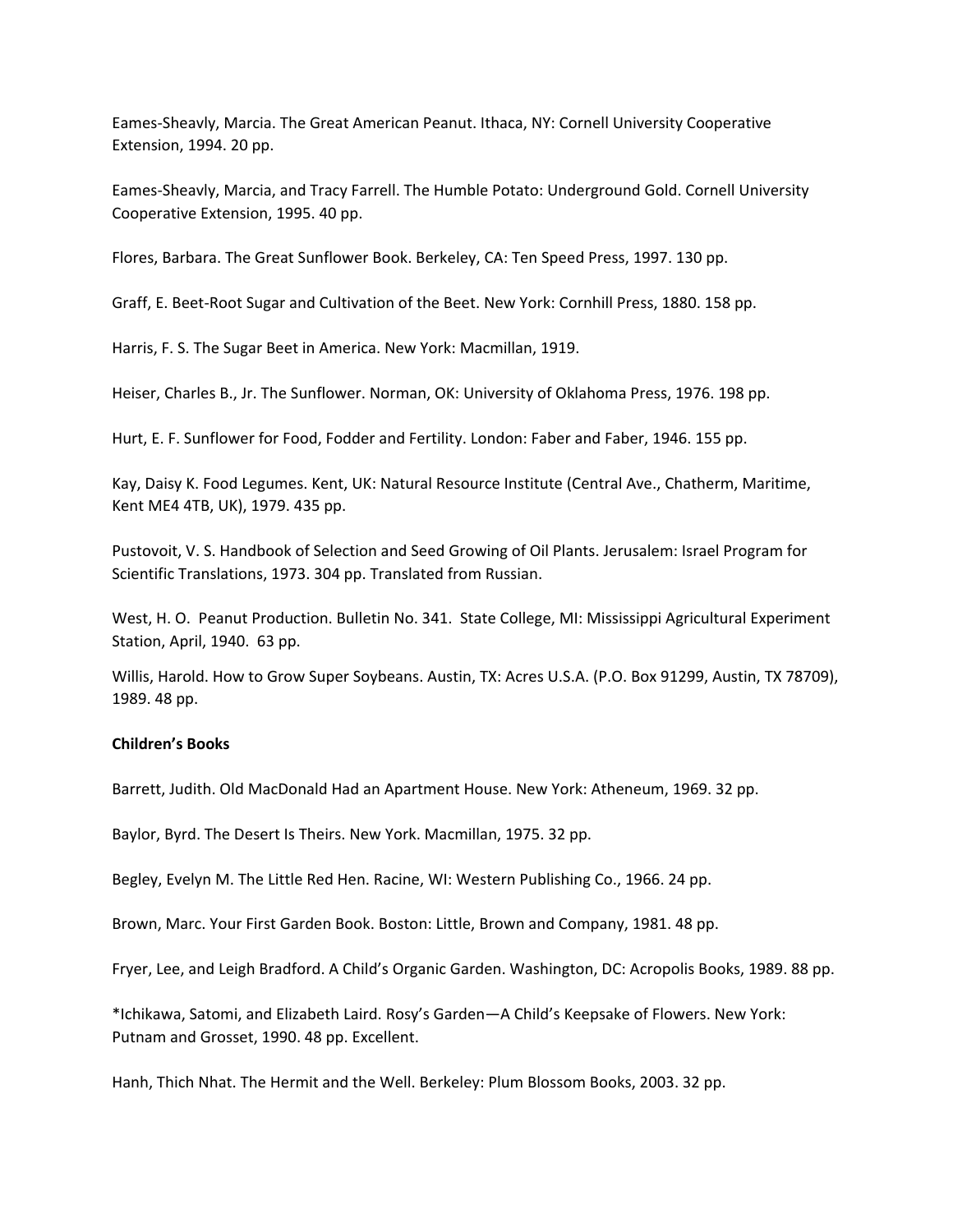Katzen, Mollie, and Ann Henderson. Pretend Soup and Other Real Recipes. Berkeley, CA: Tricycle Press, 1994. 95 pp. Cookbook for preschoolers and up.

\*Krauss, Ruth. The Carrot Seed. New York: Harper Festival, 1993. 22 pp.

Main, Jody. The Children's Garden (An Organic Gardening Primer). Woodside, CA: The Woodside School and Jody Main (333 B Albion, Woodside, CA 94602), 1996. 53 pp.

McLean, Clare ed. Grow It Cook It; Simple Gardening Projects and Delicious Recipes. New York, NY: DK Publishing (375 Hudson St., New York, NY 10014), 2008. 80 pp.

Montecinos, Paulina. !Dejame Ver! Libro Sobre Biodiversidad. Davis, CA: The Regents of the University of California, Davis Campus, 2012. 86 pp.

Moore, Eva. Johnny Appleseed. New York: Scholastic Book Services, 1964. 48 pp.

Ocone, Lynne. Guide to Kids' Gardening. New York: John Wiley & Sons. 148 pp.

Paladino, Catherine. One Good Apple: Growing Our Food for the Sake of the Earth. Boston, MA: Houghton Mifflin, 1999. 48 pp.

Partridge, Jenny. Lop Ear. New York: Holt, Rinehart and Winston, 1981.

Rose, Deborah. The People Who Hugged the Trees. Niwot, CO: Roberts Rinehart, 1990. 32 pp

Seymour, John. John Seymour's Gardening Book (for Children). London: G. Whizzard (105 Great Russell St., London WC1, England), 1978. 61 pp.

Volk, Josh. Compact Farms. Storey Publishing. 210 MASS MoCA Way North Adams, MA 01247 pp. 226

Whitney Farms. A Child's Garden, A Fun Way to Learn About Gardening. Independence, OR: Produced in Collaboration with the National Gardening Assoc. (P.O. Box 70 Independence, OR 97351), 2003. 10 pp.

Windowsill Gardening, Year‐Round Indoor Gardening Projects for Kids. Palo Alto, CA: A Klutz Guide (455 Portage Ave. Palo Alto, CA 94306), 1999. 12 pp.

### **Climates and Seasons**

Byczynski, Lynn. Extending the Season. Lawrence, KS: Fairplane Prublications. PO Box 3747, Lawrence, KS 66046. 2005. 71 pp.

Coleman, Eliot. The Winter‐Harvest Manual: Farming the Back Side of the Calendar. Harborside, ME: Four Seasons Farm. 609 Weir Cove Rd. Harborside, ME 04642. 2001. 62 pp.

Crawford, Martin ed. Agroforestry News‐Climate Change and Agroecosystems. Vol. 16 No. 4. Totnes,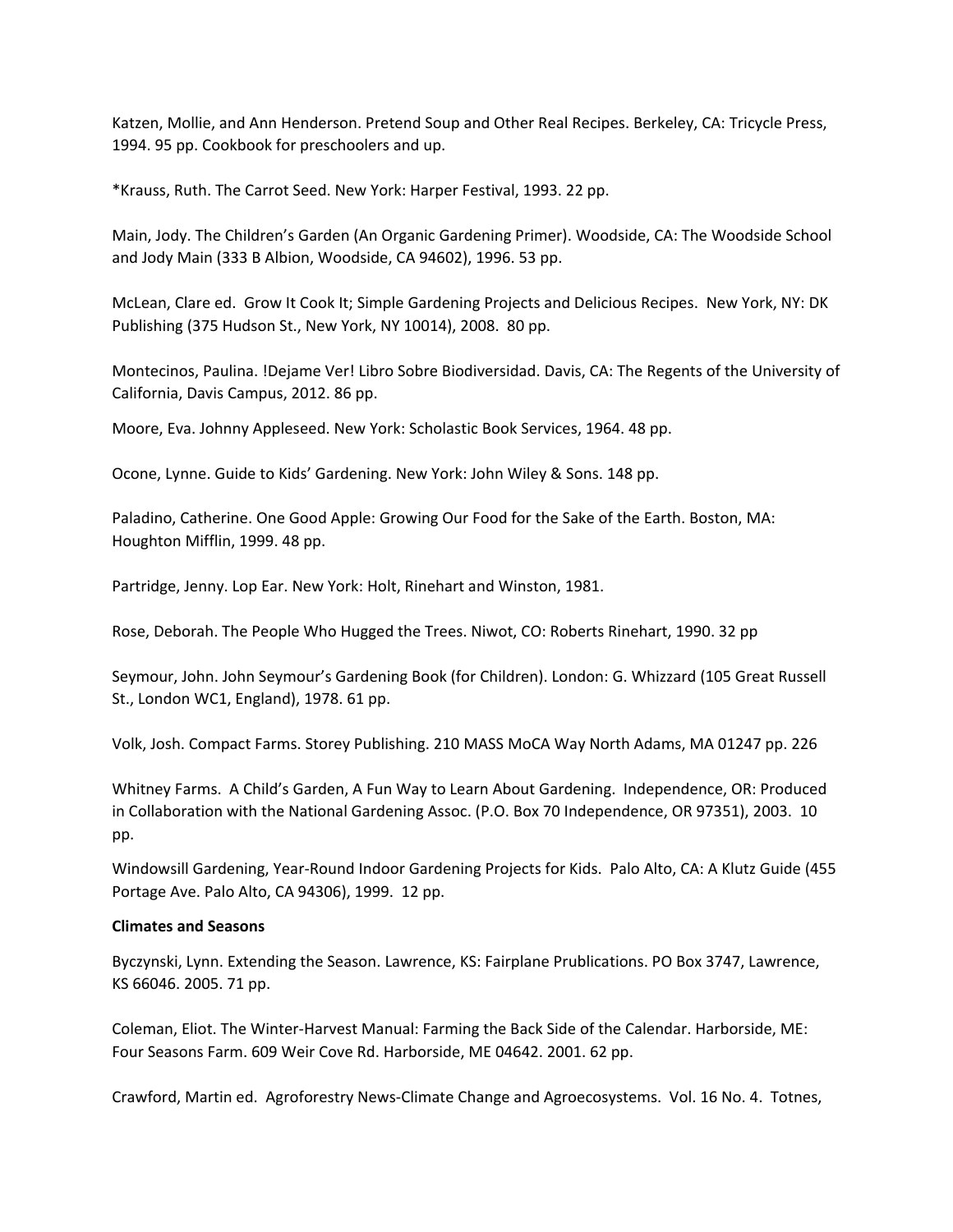Devon: Agroforestry Research Trust (46 Hunters Moon, Dartington, Totnes, Devon, TQ96JT), 2008. 40 pp.

Hill, Lewis. Cold‐Climate Gardening How to Extend Your Growing Season by at Least 30 Days. Pownal, VT: Storey Communications, Inc., Pownal, VT. 05261. 1995. 308 pp.

Lal, R., ed., et al. Climate Change and Global Food Security. Boca Raton, FL: Taylor & Francis Group ( 6000 Broken Sound Parkway NW Suite 300 Boca Raton FL 33487‐2742), 2005. 778 pp.

O'Bar, Scott. Alternative Crops for Drylands. Amaigabe Press. 915 Randolph Rd. Santa Barbara, CA 93111. 304. Pp.

# **Communities**

1995 National Directory of Conservational Land Trusts. Washington DC: Land Trust Alliance, 1995. 238 pp.

Bouvard, Marguerite. The Inten‐tional Community Movement: Building a New Moral World. Port Washington, NY: National University Publications, Kennikat Press, 1975. 207 pp.

Caneff, Denny. Sustaining Land, People, Animals, and Communities. Washington, DC: Midwest Sustainable Agriculture Working Group (110 Maryland Ave., NE, Box 76, Washington, DC 20020), 1993. 26 pp.

Christian, Diana Leafe. Creating a Life Together. Gabriola Island, BC: New Society Publishers, P.O Box 189, Gabriola Island, BC V0R 1X0, Canada. 2003. 205 pp.

\*"Cohousing." Communities, Spring 2000. Communities. (Rte. 1, Box 155‐CM, Rutledge MO 63563). Magazine.

Communities Directory: A Guide to Intentional Communities and Cooperative Living, 2000 Edition. Rutledge, MO: Fellowship for International Community (R.R. 1, Box 156‐D, Rutledge, MO 63563), 2000. 456 pp.

Exchange. Washington, DC: The Land Trust Alliance (900 17th St. NW, Ste. 410, Washington, DC 20006‐ 2596).

Eco‐Villages and Sustainable Communities. Models for 21st Century Living. Scotland: Findhorn Press (The Park, Findhorn Forres IV36 0TZ Scotland). 1996. 95 pp.

Flores, H. C. Food Not Lawns. White River Junction, VT: Chelsea Green Publishing Co, 2006. 329 pp.

Gaia Trust and Context Institute. Eco‐Villages & Sustainable Communities. Bainbridge Island, WA: Context Institute (P.O. Box 11470, Bainbridge Island, WA 98110), 1991. 213 pp.

Gaia Trust and Findhorn Foundation. Eco‐Villages and Sustainable Communities. Scotland: Findhorn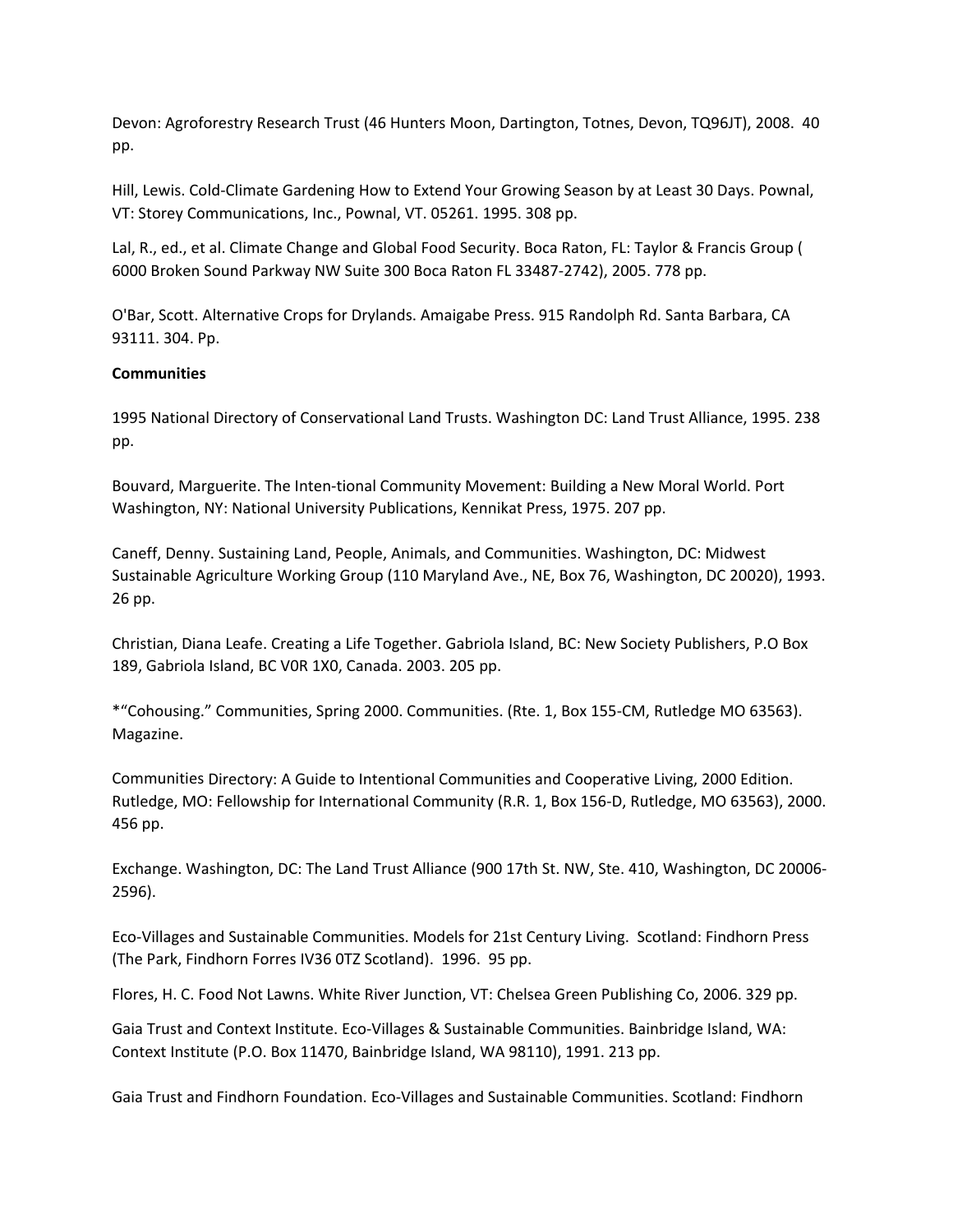Press, 1996. 95 pp.

Halweil, Brian. Eat Here. New York: W. W. Norton & Company, 2004. 223 pp.

\*Hanson, Chris. The Cohousing Handbook. Pt. Roberts, WA: Hartley and Marks Publishers (P.O. Box 147, Pt. Roberts, WA 98281), 1996. 278 pp.

Henderson, Elizabeth, and Robyn Van En. Sharing the Harvest: A Guide to Community Supported Agriculture. White River Junction, VT: Chelsea Green Publishing, 1999. 254 pp.

International Independence Institute. The Community Land Trust: A Guide to a New Model for Land Tenure in America. Ashby, MA: Center for Community Economic Development, 1972. 117 pp.

Kennedy, Joseph F. Building Without Borders, Sustainable Construction for the Global Village. Gabriola Island, BC: New Society Publishers (P.O. Box 189, Gabriola Island, BC V0R 1XO, Canada), 2004. 253 pp.

\*Kinkade, Kathleen. A Walden Two Experiment: The First Five Years of Twin Oaks Community. New York: William Morrow, 1973. 271 pp.

Lee, Andy. "Ruminations of a Recovering Co-Houser." BackHome Magazine. Nov/Dec 2008. Pp. 34-36.

Malakoff, David. What Good Is Community Greening? Philadelphia: American Community Gardening Association (100 N. 20th St., 5th Floor, Philadelphia, PA), 1995. 23 pp.

\*McCamant, Kathryn, and Charles Durrett. Cohousing. Berkeley, CA: Ten Speed Press, 2003. 208 pp.

Morehouse, Ward, ed. Building Sustainable Communities. New York: The Bootstrap Press (Intermediate Technology Development Group of North America, Ste. 3C, 777 United Nations Plaza, New York, NY), 1997. 218 pp.

New Jersey Farm Link Program. Transferring The Family Farm; What Worked, What Didn't, For 10 New Jersey Families. Trenton, NJ: State Agriculture Development Committee (PO Box 330 Trenton, NJ 08625‐ 0330), 2003. 38 pp.

Ninan, K.N. Conserving and Valuing Ecosystem Services and Biodiversity; Economic, Institutional and Social Challenges. Sterling, VA: Earthscan Publishing (22883 Quicksilver Drive, Sterling, VA 20166‐2012), 2009. 402 pp.

Norwood, Ken, and Kathleen Smith. Rebuilding Community in America: Housing for Ecological Living, Personal Empowerment, and the New Extended Family. Berkeley, CA: Shared Living Resource Center (2375 Shattuck Ave., Berkeley, CA 94704), 1995. 432 pp.

Payne, Karen, and Deborah Fryman. Cultivating Community: Principles and Practices for Community Gardening as a Comnmunity‐Building Tool. Philadelphia: American Community Gardening Association (100 N. 20th St., 5th Floor, Philadelphia, PA), 2001. 56 pp.

Powell, G. Harold. Co‐Operation in Agriculture. New York: Macmillan, 1918. 327 pp.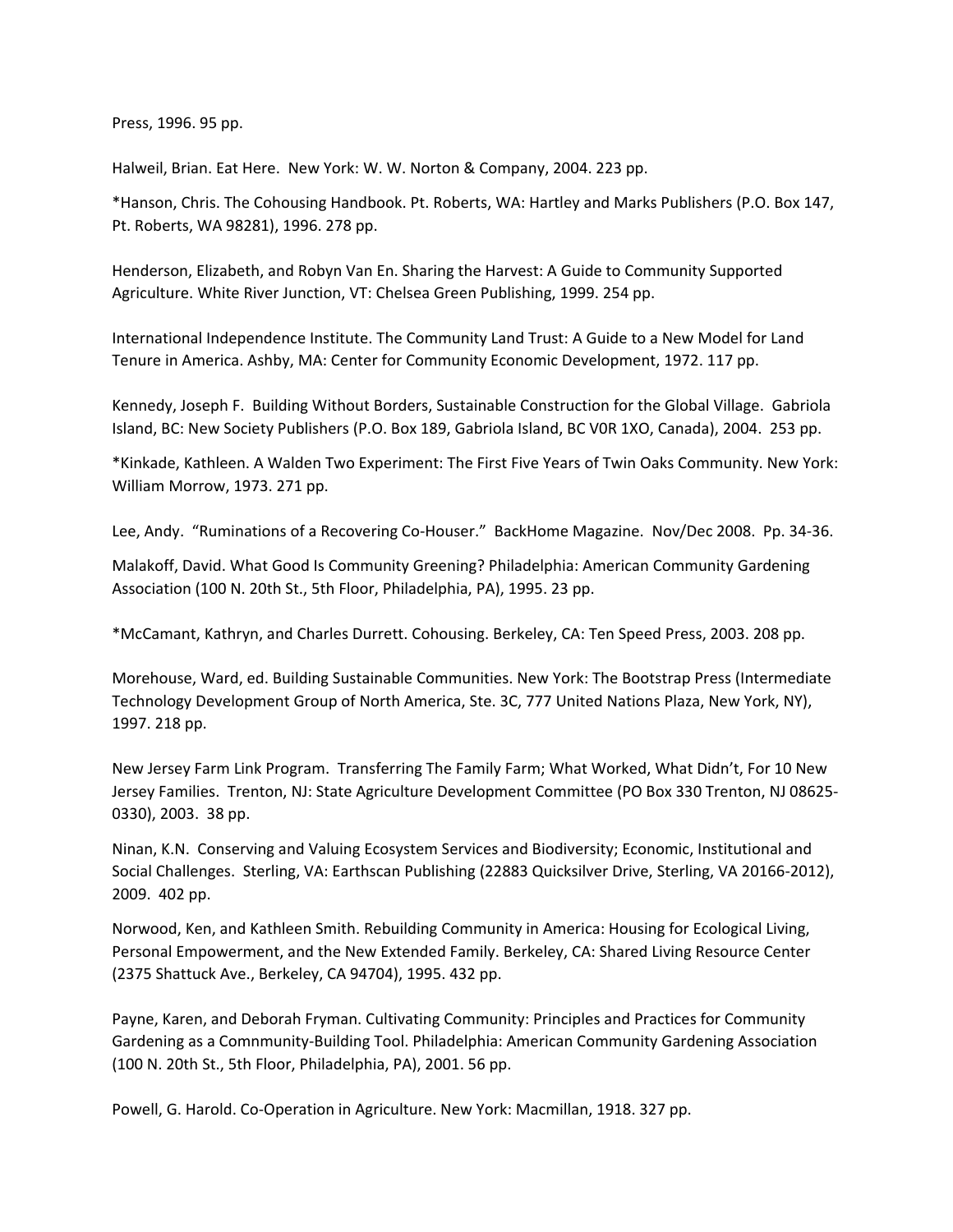Small Wastewater Systems. United States Environmental Protection Agency, May 1992.

Smith, Alisa, J.B. MacKinnon. The 100‐Mile Diet; A Year of Local Eating. Vancouver, BC: Random House of Canada Ltd., 2007. 266 pp.

\*Starting a Land Trust. Washington, DC: The Land Trust Alliance, 1990. 175 pp.

Todd, Nancy Jack and John Todd. Bioshelters, Ocean Arks, City Farming; Ecology as the Basis of Design. San Francisco: Sierra Club Books, 1984. 210 pp.

#### **Companion Planting/Rotations**

Allardice, Pamela. A–Z of Companion Planting. Pymble, Australia: Angus and Robertson, 1993. 208 pp.

\*Carr, Anna. Good Neighbors: Companion Planting for Gardeners. Emmaus, PA: Rodale Press, 1985. 379 pp. A useful compilation of tradition, research, and practical gardening advice. BL

Cunningham, Sally Jean. Great Garden Companion; A Companion‐Planting System for a Beautiful, Chemical‐Free Vegetable Garden. Emmaus, PA: Rodale Press, Inc., 1998. 278 pp.

Dolamore, Anne. The Essential Olive Oil Companion. Brooklyn, NY: Interlink Books, 99 7th Avenue, Brooklyn, NY 11215. 1994. 159 pp.

Eames‐Sheavly, Marcia. The Three Sisters: Exploring an Iroquois Garden. Ithaca, NY: Media Services (Cornell University), 1993. 20 pp.

Flowerdew, Bob. Good Companions: A Guide to Gardening with Plants That Help Each Other. New York: Summit Books, 1991. 96 pp.

Franck, Gertrud. Companion Planting: Successful Gardening the Organic Way. Wellingborough, Northamptonshire, England: Thorsons, 1983. 128 pp. Interesting systematic approach.

Ingels, Chuck A., et al., eds. Cover Cropping in Vineyards: A Grower's Handbook, Publication 3338. Oakland, CA: University of California, Agriculture and Natural Resources, Communication Services, 1998. 162 pp.

Kohli, Ravinder K., et al., eds. Allelopathy in Agroecosystems. Binghamton, NY: Food Products Press, 2001. 447 pp. A scientific text.

Matthias, Stelly, ed. Multiple Cropping. ASA Special Publication No. 27. Madison, WI: American Society of Agronomy, 1976. 378 pp.

Mayer, Dale. The Complete Guide to Companion Planting; Everything You Need to Know to Make Your Garden Successful. Ocala, FL: Atlantic Publishing Group, Inc. 1405 SW 6th Avenue, Ocala, FL 34471. 2011. 288 pp.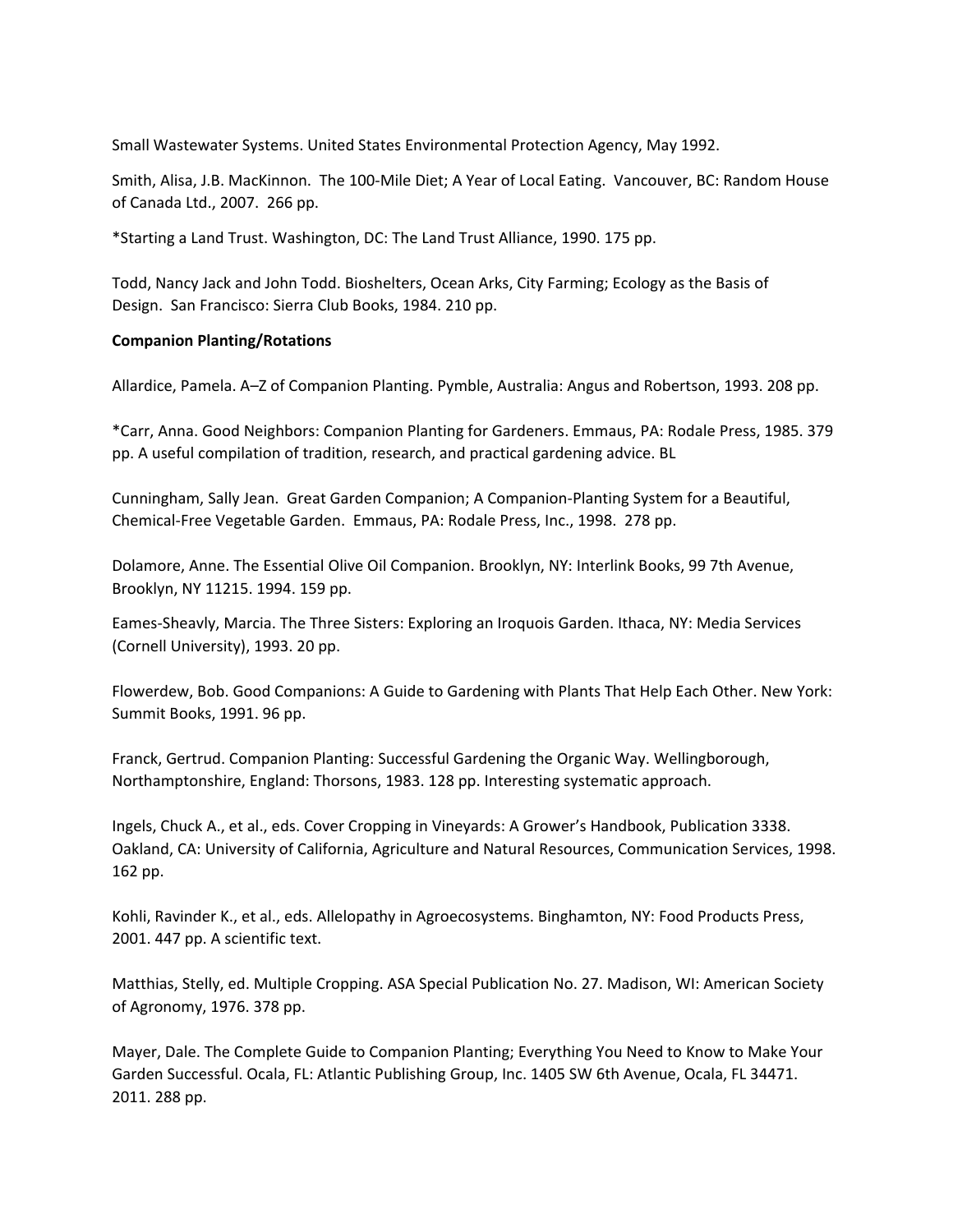Mohler, Charles L. & Johnson, Sue Ellen. Crop Rotation on Organic Farms. Ithaca, NY: NRAES (Natural Resource, Agriculture, and Engineering Service) PALS. 34 Plant Science Bldg. Ithaca, NY 14853. 2009. 156 pp.

\*Philbrick, Helen, and Richard B. Gregg. Companion Plants and How to Use Them. Old Greenwich, CT: Devin‐Adair, 1966. 113 pp. BL

Ruttle, Jack. "The Tomato and Vetch Connection." National Gardening, July/August 1994: 44–47.

University of California Agriculture and Natural Resources. Overseeding and Companion Cropping in Alfalfa. Oakland, CA: Communication Services (6701 San Pablo Ave., 2nd Floor, Oakland, CA). 2000. 31 pp.

\*Watts, Mag T. Reading the Landscape of America. New York: Collins Books, 1975. 354 pp.

# **Compost/Carbon/Fodder/Organic Matter/Cover Crops**

Ahlgren, Gilbert H. Forage Crops. New York: McGraw‐Hill, 1942. 418 pp.

Anderson, Simon, et al. Cover Crops in Smallholder Agriculture: Lessons from Latin America. Southampton Row, London: ITDG, 2001. 136 pp.

Awang, D. V. C. "Herb Report: Comfrey." American Herb Association Newsletter, 1989: 6–7.

Ball, Carleton R. The History and Distribution of Sorghum. Washington, DC: Government Printing Office, 1910. 63 pp.

Biological Sciences Communication Project of the George Washington University. Sorghum: A Bibliography of the World Literature. Metuchen, NJ: The Scarecrow Press, 1967. 301 pp.

Blosser, Edwin. "Increased Yields & Profits with Humified Compost, One Farmer's Story." Acres U.S.A. Dec. Dec. 2009. Pp. 40‐41.

Brinton, Wm. E. & Tresemer, David. Organic Growing Media: Research Into Use of Compost for Potting Mix Nutrition. Santa Cruz, CA: Conference on Sustainable Acticulture, University of California Santa Cruz, 1156 High St, Santa Cruz, CA 95064. 1986. 21 pp.

Buckles, D., et al., eds. Cover Crops in West Africa Contributing to Sustainable Agriculture. Ottawa: International Development Research Centre (P.O. Box 8500, Ottawa, ON, Canada), 1998. 291 pp.

Buckles, Daniel, Bernard Triomphe, and Gustavo Sain. Cover Crops in Hillside Agriculture: Farmer Innovation with Mucuna. Ottawa: International Development Research Centre, 1998. 218 pp.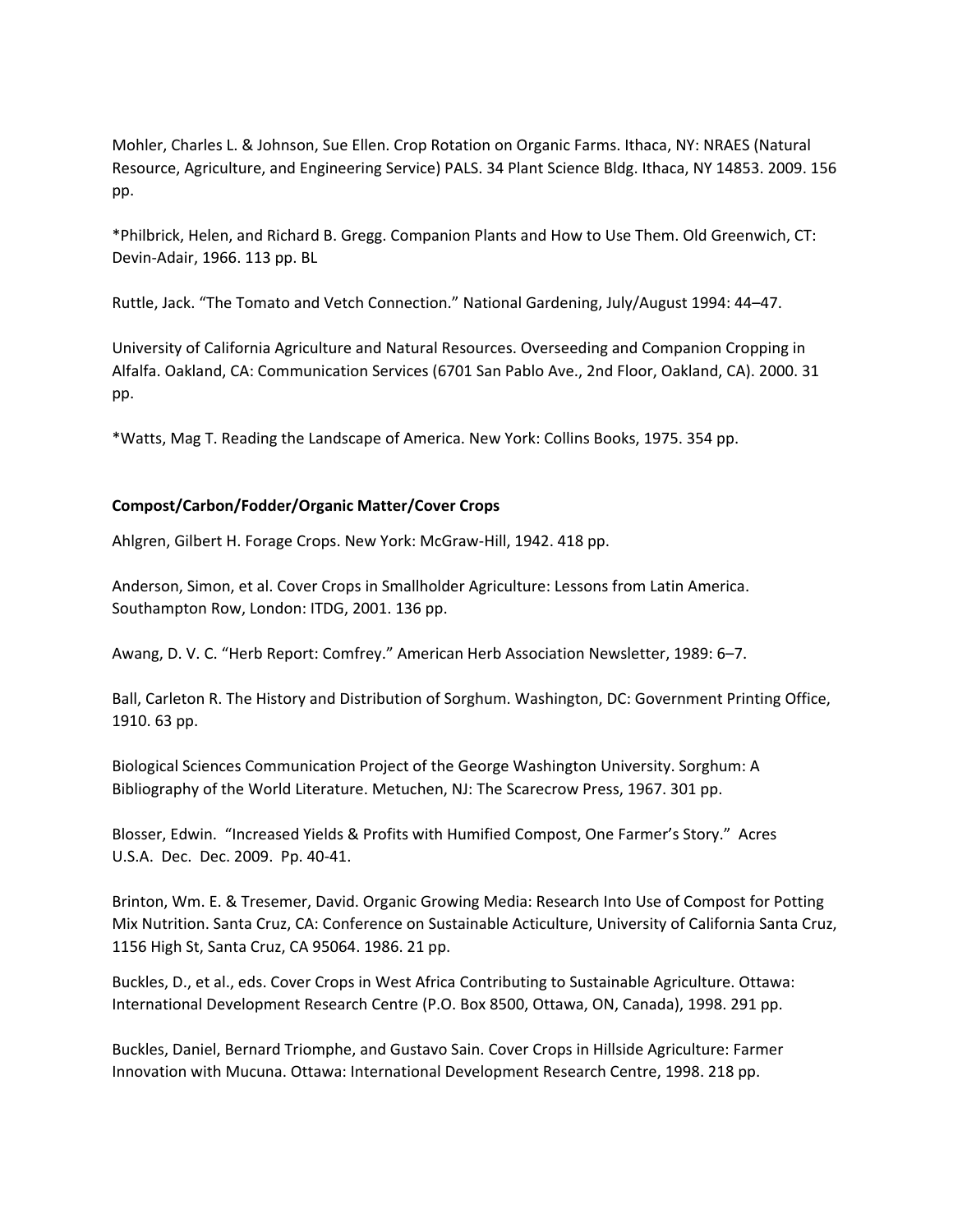Bunch, Roland. The Use of Green Manures by Villager Farmers: What We Have Learned to Date. CIDICCO Technical Report, July 1995. 8 pp.

Bruges, James. Biochar Debate; Charcoal's Potential to Reverse Climate Change and Build Soil Fertility. White River Junction, VT: Chelsea Green Publishing, 2009. 120 pp.

Catton, Chris, James Gray. The Incredible Heap; A guide to Compost Gardening. New York, NY: St. Martin's Press (175 Fifth Ave., New York, NY 10010), 1983. 63 pp.

CIDICCO. Cover Crops News. Miscellaneous articles. No. 3, 1991. 4 pp. Tegucigalpa, Honduras: Centro Internacional de Informacion sobre Cultivos de Cobertura (Apartado Postal 3385, Tegucigalpa, M.D.C., Honduras, C.A.). Quarterly newsletter.

———. Lablab Bean Use. No. 4, 1995. 4 pp.

\*———. Management Practices to Work with Velvetbean. No. 5, 1995. 6 pp.

\*———. The Use of Legume Cover Crops in Orchards. No. 7. February 1994. 6 pp.

\*———. The Utilization of Legumes in Traditional High Altitude Farming Systems. No. 6. August 1993. 8 pp.

Clark, Andy, ed. Managing Cover Crops Profitably, Third Edition. Beltsville, MD: The Sustainable Agriculture Network (10300 Baltimore Ave. Bldg. 046 BARC‐WEST, Beltsville, MD 20705‐ 2350). 2007. 244 pp.

Clark, George. H., and M. Oscar Malte. Fodder and Pasture Plants. Ottawa: Department of Agriculture, 1913. 143 pp.

Clark, Wilson. "China's Green Manure Revolution." Science 80, September/October 1980.

Clover vs. Alfalfa for Milk Production. Bulletin 327. Wooster, Ohio: Ohio Agricultural Experiment Station, July 1918. 36 pp.

\*Coburn, F. D. The Book of Alfalfa. New York: Orange Judd, 1907. 344 pp.

"Cover Crops as Miracle Workers," Sunset Magazine, October 1989: 196‐D.

Dawling, Pam. "Get Help From Cover Crops This Winter." Growing For Market. Sept. 2009. Pp. 9‐12.

Dickinson's Alfalfa Facts: Useful Guide for Growing Alfalfa. Chicago: Albert Dickinson Co., 1913. 48 pp.

Dindal, Daniel L. Ecology of Compost: A Public Involvement Project. Berkeley, CA. Cooperative Estension, U.S. Department of Agriculture, University of California, 101 Sproul Hall, Berkeley, CA 94720. 1981. 10 pp.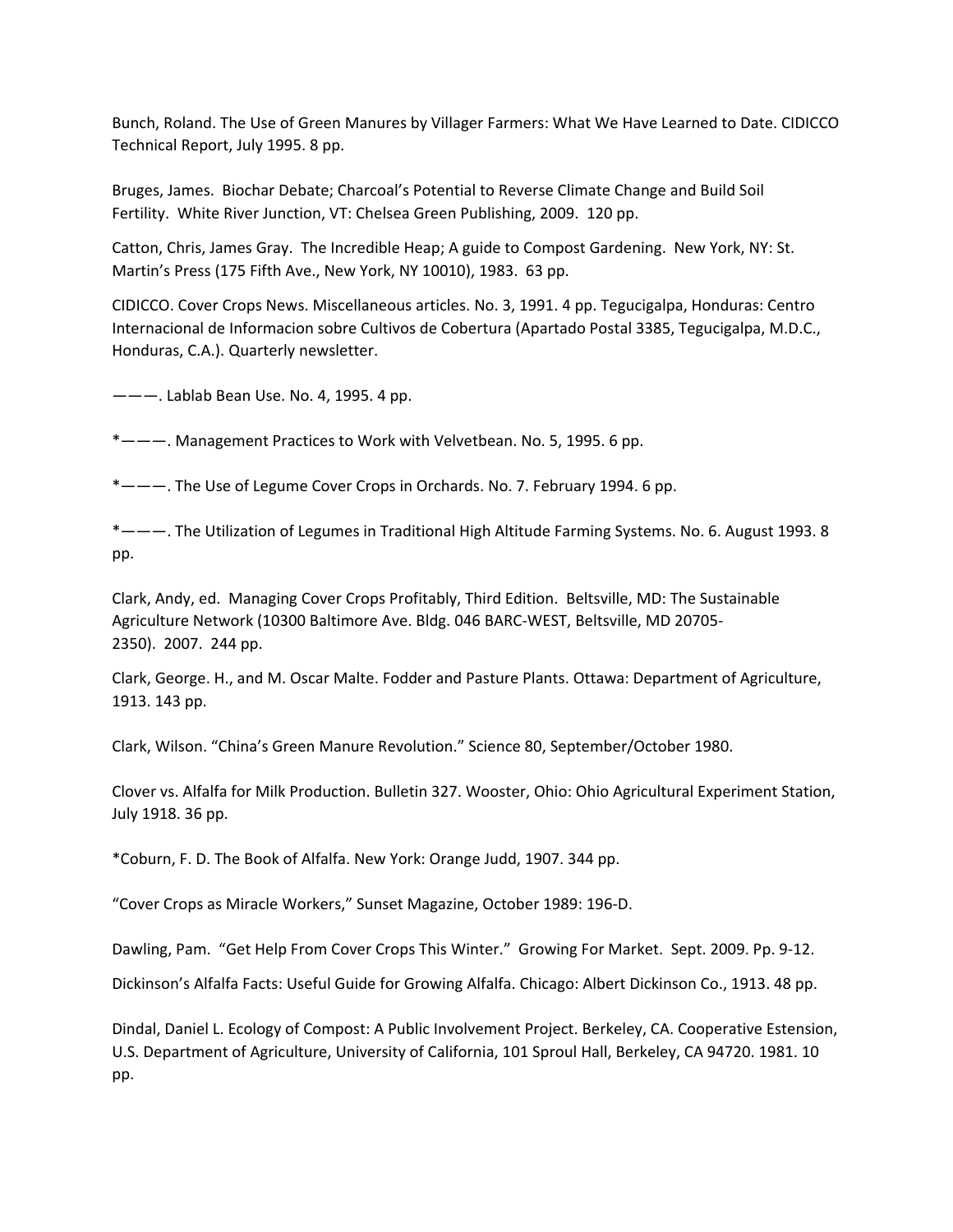Duggar, John. Southern Forage Crops. New York: Macmillan, 1925. 283 pp.

Evans, Ianto. A Gardener's Guide to Fava Beans. Eugene, OR: Fava Project/Gardeners Guide (549 Van Buren St.), 1992–1999. 58 pp.

Foster, Steven. "Comfrey—A Fading Romance." The Herbal Companion, February/March 1992: 50–55.

Fussell, Betty. The Story of Corn. Albuquerque, NM: Univ. of New Mexico Press, 1992. 356 pp.

Grain Sorghum Date of Planting and Spacing Experiments. College Station, TX: Texas Agricultural Experiment Station, 1931. 71 pp.

Graves, Walter. Legumes, Inoculation and Nitrogen Fixation: Understanding the Relationship. San Diego: Cooperative Extension (University of California, Bldg. 4, 5555 Overland Ave., San Diego, CA 92123), July 1986.

Graves, Walter L., William A. Williams, and Craig D. Thomsen. Berseem Clover: A Winter Annual Forage for California Agriculture. Oakland, CA: Publication 21536, University of California Communication Services—Publications, Division of Agriculture and Natural Resources (6701 San Pablo Ave., 2nd Floor), 1996. 12 pp.

Henry, W. A. Feeds and Feeding: A Hand‐Book for the Student and Stockman. Madison, WI: Published by the author, 1910. 613 pp.

Hills, Lawrence D. Comfrey. New York: Universe, 1976. 253 pp.

\_\_\_. Fertility Without Fertilizers; A Basic Approach to Organic Gardening. New York, NY: University Books (381 Park Ave. South, New York, NY 10016), 1977. 131 pp.

Hitchcock, A. S. Rape as a Forage Crop. Farmers' Bulletin No. 164. Washington, DC: U.S. Department of Agriculture, Farmers' Bulletin No. 164, Government Printing Office, 1903. 16 pp.

Hodgson, Harlow J. "Forage Crops." Scientific American, February 1976: 60–75.

Hughes, H. D., Maurice E. Heath, and Darrel Metcalfe. Forages. Ames, IA: Iowa State College Press, 1951. 724 pp.

Hunter, Peter J. P. Hunter's Guide to Grasses, Clovers, and Weeds. Chester, England: James Hunter, 1970. 80 pp.

Jeavons, John, and Bill Bruneau. "Green Manure Crops." Mother Earth News, September/October 1986: 42–45.

Kinsey, Neal. "Evaluating the Use of Good Compost, Maximizing Benefits, Minimizing Harm." Acres U.S.A. Nov. 2009. Pp. 20‐22.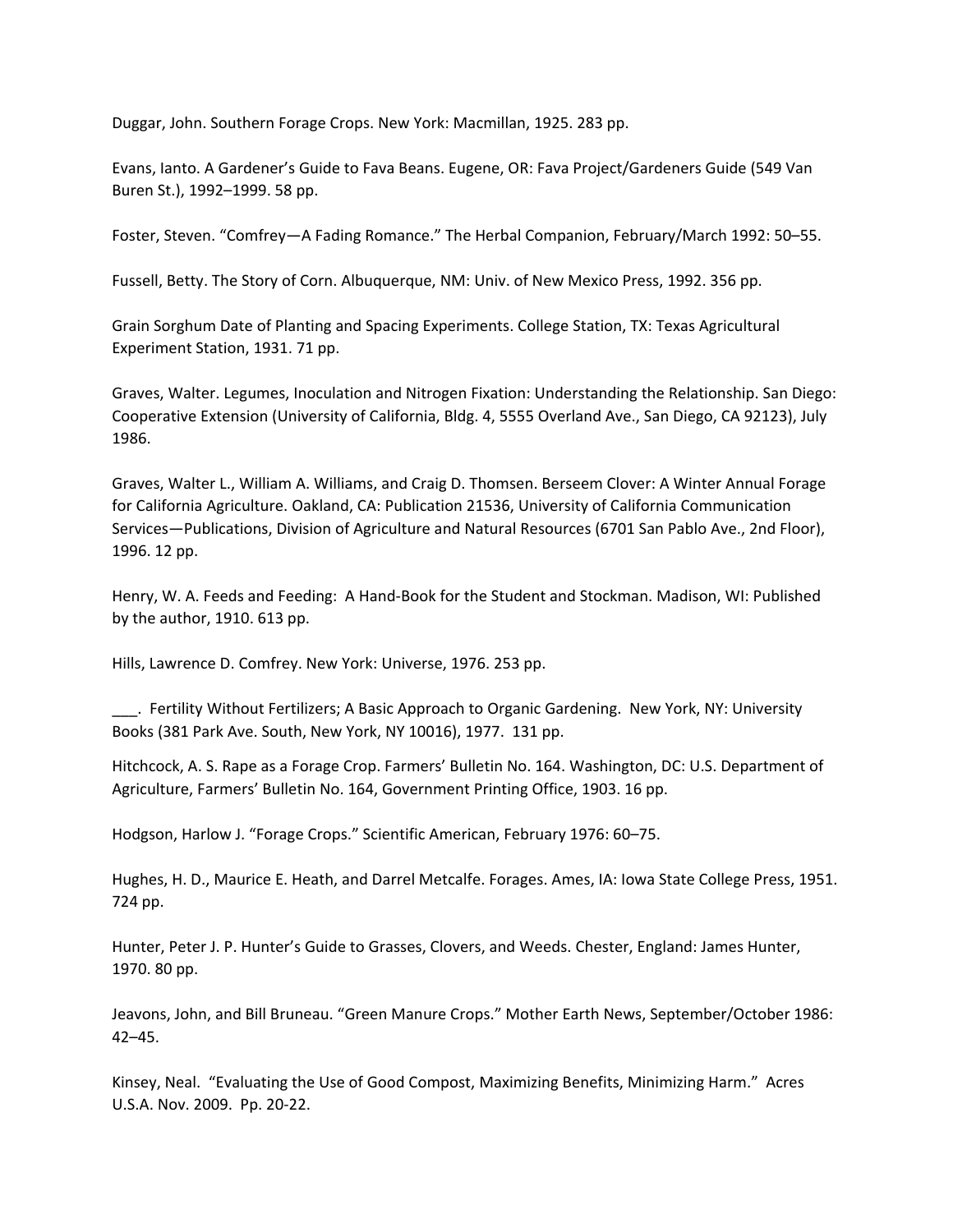Knowles, Paul F., and Milton D. Miller. Safflower. Circular 532. Davis, CA: California Agricultural Extension Services, 1965. 51 pp.

Koepf, Herbert H., Scott M. Schreiber, and Michael Fields Agricultural Institute. Forage Based Farming, Manure Handling and Farm Composting. Bulletin No. 4. East Troy, WI: Michael Fields Agricultural Institute (W2493 County Rd. ES, East Troy, WI 53120), 1993. 48 pp.

Kuepper, George. Sweet Sorghum—Production and Processing. Poteau, OK: Kerr Center for Sustainable Agriculture, 1994. 95 pp.

"La Révolution du Bois Raméal Fragmenté," Les Quatre Saisons, Mars/Avril 2006, Pp. 28‐29.

Lewis, Rebecca, et al. Making Pastures Produce. Emmaus, PA: Rodale Press, 1980. 43 pp.

Lowenfels, Jeff. "Identifying Compost Biology, Soil Science for the Independent Farmer." Acres U.S.A. Nov. 2009. Pp. 16‐18.

The Management of Napier Grass. Zero Grazing Series Vol. 3. Nairobi, Kenya: Ministry of Livestock Development, National Dairy Development Project (P.O. Box 34188, Nairobi, Kenya). 18 pp.

Managing Cover Crops Profitably. Beltsville, MD: Sustainable Agriculture Network, 1998. 212 pp.

McLeod, Edwin. Feed the Soil. Graton, CA: Organic Agriculture Research Institute, 1982. 209 pp.

Mitchell, Mukti. "Climate‐Friendly Farming; The New Approach of 'Rich‐Soil' Farming Reveals That Correctly Managed Agriculture Could Help Us to Turn Back The Carbon Clock." Resurgence. Nov/Dec 2009.

Monegat, Claudino. Plantas de Cobertura del Suelo. Chapecó: CIDICCO (Apartado Postal 4443, Tegucigalpa MDC Honduras, CA), 1991. 330 pp.

\*Morrison, Frank B. Feeds and Feeding, 22nd ed. Ithaca, NY: Morrison, 1957. 1,165 pp.

\*Murphy, Bill. Greener Pastures on Your Side of the Fence: Better Farming with Voisin Grazing Management. Colchester, VT: Arriba, 1991. 298 pp. Grow up to three times the fodder with the Voisin approach.

Orloff, Steve B., and Harry L. Carlson, eds. Intermountain Alfalfa Management. Oakland, CA: Publication 3366, University of California Communication Services—Publications, Division of Agriculture and Natural Resources (6701 San Pablo Ave., 2nd Floor, Oakland, CA), 1997. 138 pp.

Paterson, William G.R., ed. Farm Crops. Vol. 3, Pastures and Hay. London, England: The Gresham Publishing Co., 1925. 307 pp.

Pfeiffer, Ehrenfried E. The Art and Science of Composting: Observations and Testing Methods. The Chromatographic Method. Milwaukee, WI: Biodynamic Farming and Gardening Assoc., Inc., 1661 N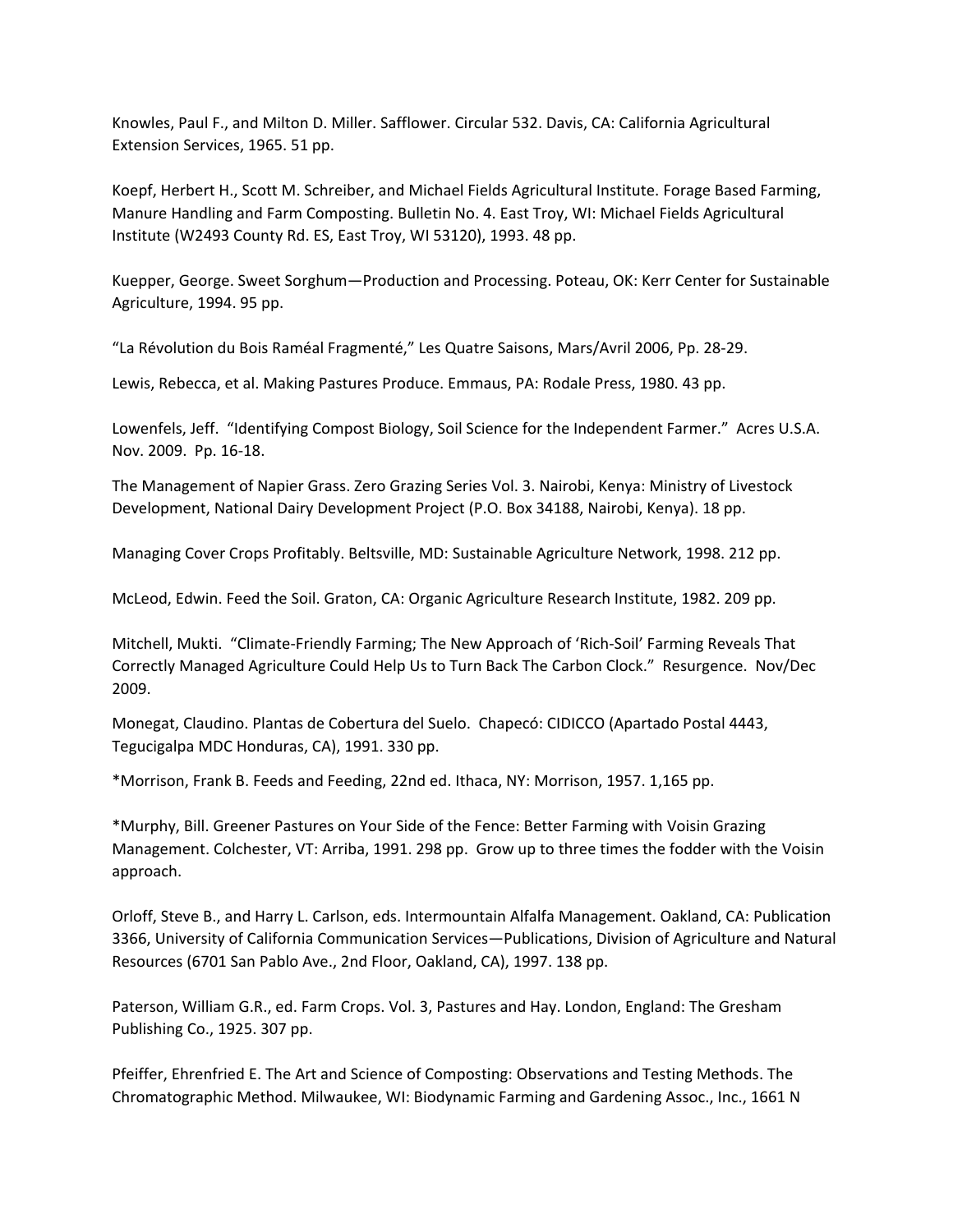Water St., Suite 307, Milwaukee, WI 53202. 20 pp.

Piper, Charles V. Forage Plants and Their Culture. New York: Macmillan, 1924. 671 pp. Rather, Howard C. Field Crops. New York: McGraw‐Hill, 1942. 454 pp.

Pleasant, Barbara. "Improve Your Soil With Cover Crops; Here's What You Need to Know to Take Advantage of this Traditional Technique to Solar‐Charge Your Soil." Mother Earth News. Oct/Nov 2009. Pp. 70‐73.

Pleasant, Barbara, and Deborah I. Martin. The Complete Compost Gardening Guide. Storey Publishing: North Adams, MA (210 MASS MoCa Way. 01247). 2008. 319 pp.

Poincelot, Raymond P. The Biochemistry and Methodology of Composting. New Haven, CT: The Connecticut Agricultural Experiment Station, 123 Huntington St, New Haven, CT 06511. 1972. 30 pp.

Sagastume, Norman, ed., et al. Experiencias sobre cultivos de cobertura y abonos verdes. CIDICCO (Apartado Postal 4443, Tegucigalpa MDC, Honduras, CA), et al, 1997. 131 pp.

Sarrantonio, Marianne. Soil‐Improving Legumes, Methodologies for Screening. Kutztown, PA: Rodale Institute, 1991. 312 pp.

Schmid, Otto, et al. Green Manuring, Principles and Practice. Mt. Vernon, ME: Woods End Agricultural Institute (RFD 1, Box 4040, Mt. Vernon, ME 04357), 1984. 50 pp.

Shaw, Thomas. Clovers and How to Grow Them. New York: Orange Judd, 1922. 349 pp.

Sheaffer, Craig, et al. Forage Legumes: Clovers, Birdsfoot Trefoil, Cicer Milkvetch, Crownvetch, Sainfoin, and Alfalfa. St. Paul, MN: University of Minnesota Agricultural Experiment Station, 1993. 40 pp.

\*Shurtleff, William, and Akiko Aoyagi. The Book of Kudzu: A Culinary and Healing Guide. Wayne, NJ: Avery, 1985. 102 pp.

Smith, Sally. Comfrey for Gardeners. Coventry, England: Henry Doubleday Research Association Publishing, 2003. 16 pp.

\*Snook, Laurence C. Tagasaste (Tree Lucerne): High Production Fodder Crop. Shepparton, New Zealand: Night Owl, 1986. 102 pp. Temperate "living terracing" crop.

Solomon, Susan, NOAA, Oliver Uberti, NG Staff. "The Carbon Bathtub." National Geographic Magazine. P. 27.

U.S. Department of Agriculture. Farmers' Bulletin No. 1126, Sudan Grass. Washington, DC: U.S. Government Printing Office, 1940. 24 pp. For temperate regions.

———. Farmers' Bulletin No. 1539, High‐Grade Alfalfa Hay. Washington, DC: U.S. Government Printing Office, 1939. 29 pp.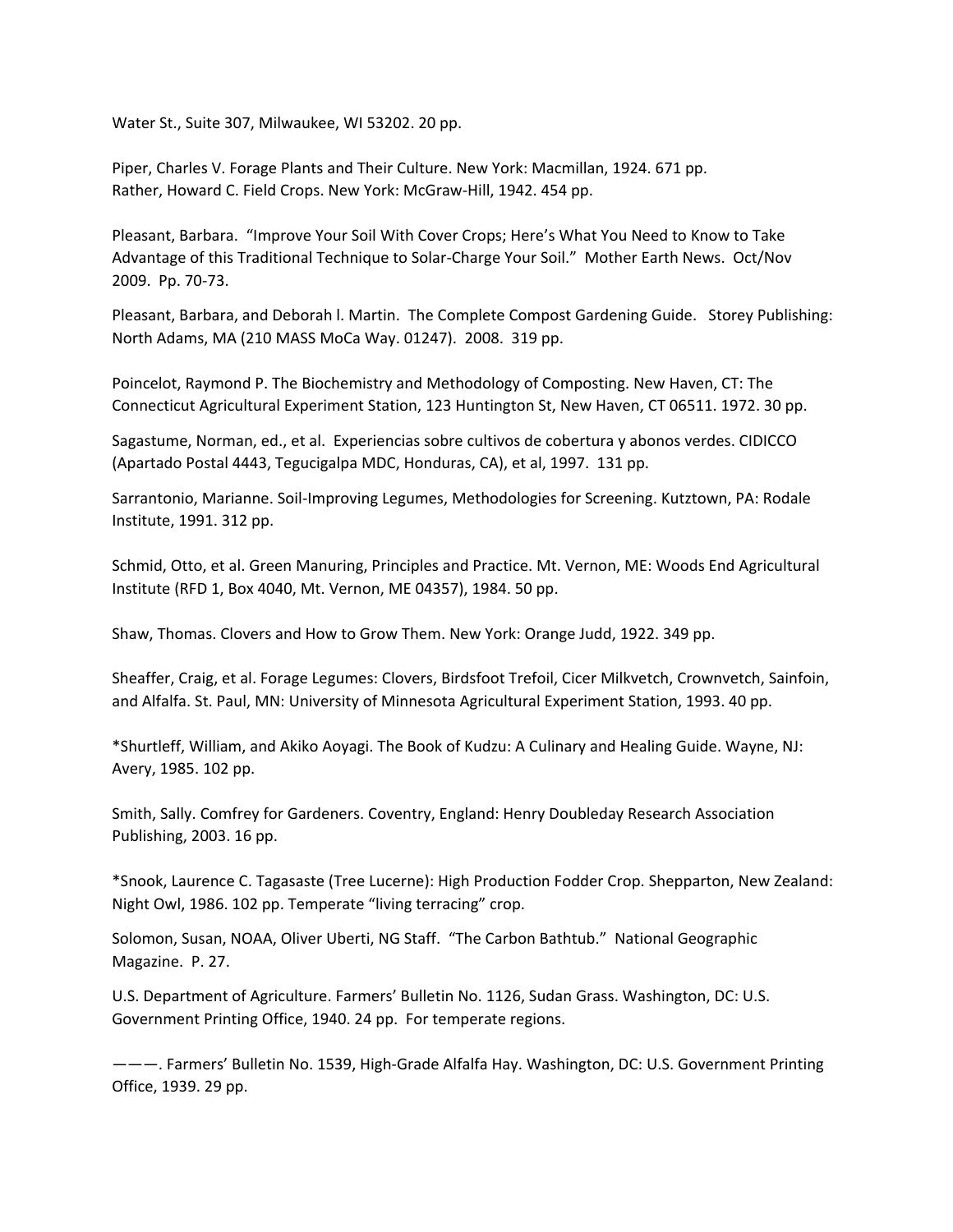———. Farmers' Bulletin No. 1731, Alfalfa Varieties in the United States. Washington, DC: U.S. Government Printing Office, 1940. 13 pp.

———. Farmers' Bulletin No. 1770, High‐Grade Timothy and Clover Hay. Washington, DC: U.S. Government Printing Office, 1937. 16 pp.

———. Technical Bulletin No. 352, Sudan Grass as Hay, Silage, and Pasture for Dairy Cattle. Washington, DC: U.S. Government Printing Office, 1933. 28 pp.

———. Technical Bulletin No. 506, Identification, History, and Distribution of Common Sorghum Varieties. Washington, DC: U.S. Government Printing Office, 1936. 102 pp.

Vinall, H. N., J. C. Stephens, and J. H. Martin. U.S. Department of Agriculture Technical Bulletin No. 506. Identification, History, and Distribution of Common Sorghum Varieties. Washington, DC: U.S. Government Printing Office, July 1936.

\*Voisin, Andre. Better Grassland Sward. London: Crosby Lockwood & Son (26 Old Brompton Rd., London SW7, England), 1960. 340 pp. A unique approach to greatly increased fodder production. IL

\*———. Grass Productivity. New York: Philosophical Library (15 E. 40th St., New York, NY 10016), 1959. 353 pp. IL

"Votre Compost: Mûr ou Demi‐mûr?" Les Quatre Saisons, Mars/Avril 2006. Pp. 40‐43.

White, Courtney. Grass, Soil, Hope; A Journey Through Carbon Country. White River Junction, VT: Chelsea Green Publishing (85 North Main Street, Suite 120, White River Junction, VT 05001). 2014. 244 pp

Willis, Harold. How to Grow Great Alfalfa. Madison, WI: A‐R Editions, 1983. 42 pp.

Wright, Julia. "Cuba's Low Carbon Food System; Living With It." Clean Slate. 2010. Pp. 20‐21.

Wrightson, John. Fallow and Fodder Crops. London: Chapman & Hall, Limited, 1989. 276 pp.

### **Composting**

Alther, Richard, and Richard O. Raymond. Improving Garden Soil with Green Manures. Charlotte, VT: Garden Way, 1974. 44 pp. Contains a good 2‐page chart.

Brinton, William F., Jr. Earth, Plant and Compost. San Francisco: Biodynamic Farming and Gardening Association, 2002. 73 pp.

\_\_\_\_\_. "Sustainability of Modern Composting: Intensification Versus Costs & Quality." Biodynamics, 1997.

Cox, Jeff. "What You Should Know about Nitrogen." Organic Gardening and Farming, June 1972: 69–94. See also insert on page 68.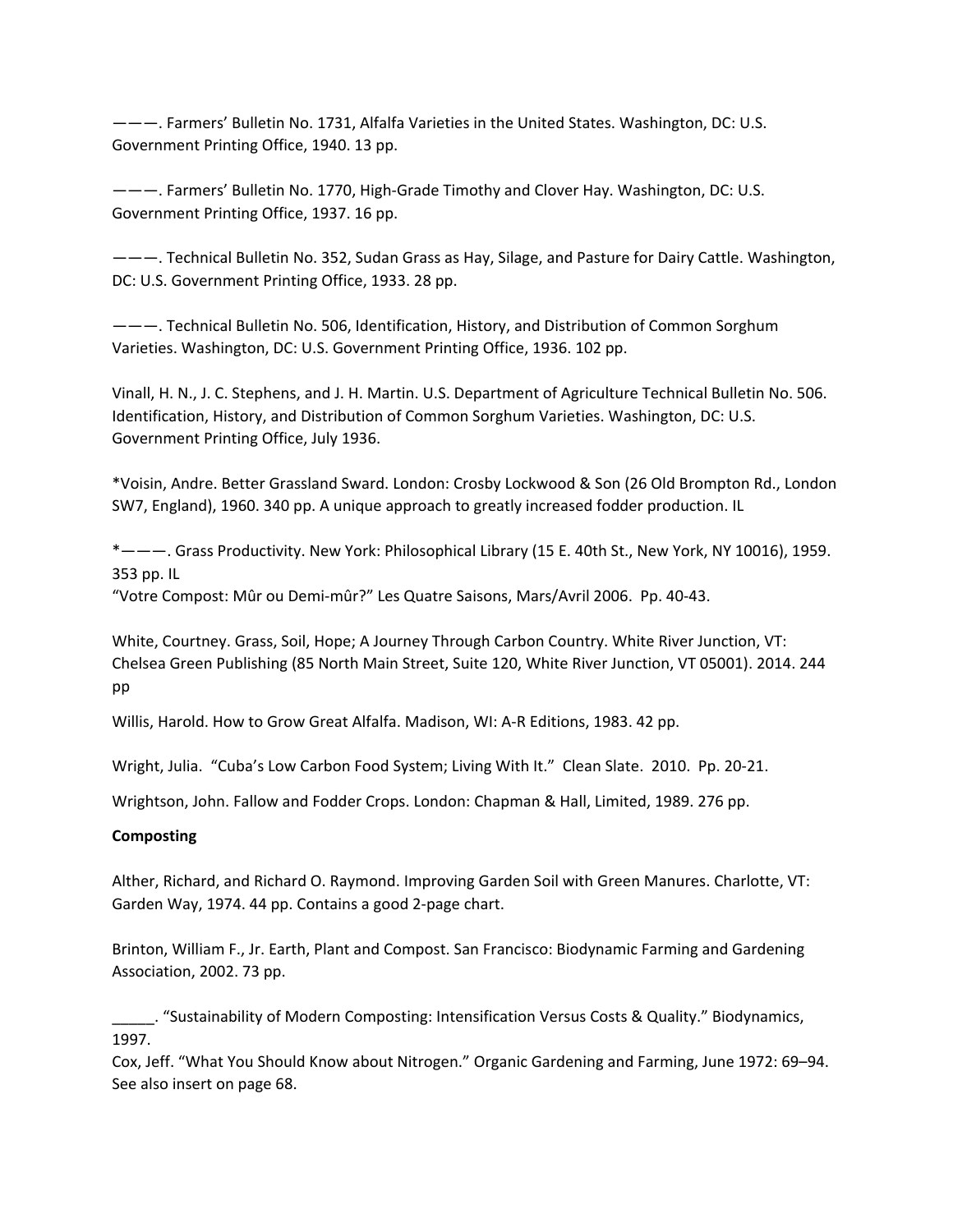Damon, Gretchen. "From Organic Matter to Gray Matter." BackHome Magazine May/June 2003: 14–15. Golueke, Clarence G. Composting: A Study of the Process and Its Principles. Emmaus, PA: Rodale Press, 1972. 110 pp. For those with an advanced interest.

\*"Is Too Much Compost Harmful?" in The Complete Book of Composting. Emmaus, PA: Rodale Press, 1960: 386–392. BL

Martin, Deborah L., and Grace Gershuny, eds. The Rodale Book of Composting: Easy Methods for Every Gardener. Emmaus, PA: Rodale Press, 1992. 278 pp.

Noyes, Nick. Easy Composters You Can Build. Pownal, VT: Storey Books, 1995. 32 pp.

Seymore, John. Forgotten Household Crafts. New York, NY: DK Publishing (375 Hudson St.. New York, NY 10004) 2007. 256 pp.

Urban Home Composting, Rodent‐Resistant Bins, and Environmental Health Standards. Vancouver, Canada: City Farmer, Canada's Office of Urban Agriculture (318 Homer St., Ste. 801, Vancouver, BC V6B 2V3, Canada), 1991. 36 pp.

# **Container Gardening**

Burke, Ken, ed. Container Gardening. Mount Vernon, VA: The American Horticultural Society, 1974. 144 pp.

Franklin, Candace Conard, ed. Growing Plants in Containers: Indoors & Out. Birmingham, AL: Oxmoor House, 1976. 96 pp.

Guerra, Michael. The Edible Container Garden: Fresh Food From Tiny Spaces. London: Gaia Books (2‐4 Heron Quays, London, E14 4JP), 2005. 158 pp.

Jones, Chris. Quick and Easy Indoor Topiary, Crafting and Decorating with Nature. Pownel, VT: Storey Books (Schoolhouse Rd. Pownel, VT 05261), 1998. 128 pp.

McGee, Rose Marie Nichols, and Maggie Stuckey. The Bountiful Container. New York: Workman, 2002. 432 pp.

\*Newcomb, Duane. The Apartment Farmer: The Hassle‐Free Way to Grow Vegetables Indoors, on Balconies, Patios, Roofs, and in Small Yards. New York: Avon Books, 1976. 154 pp. Excellent. BL

Nichols‐McGee, Rose Marie and Maggie Stuckey. The Bountiful Container; Create Container Gardens of Vegetables, Herbs, Fruits and Edible Flowers. New York, NY: Workman Publishing Co., Inc. (225 Varick St., New York, NY 10014), 2002. 432 pp.

Staff of Sunset Books. Gardening in Containers. Menlo Park, CA: Lane Book Co., 1959. 112 pp.

Stevens, Elaine. The Creative Container Gardener. Berkeley, CA: Ten Speed Press, 1995. 216 pp.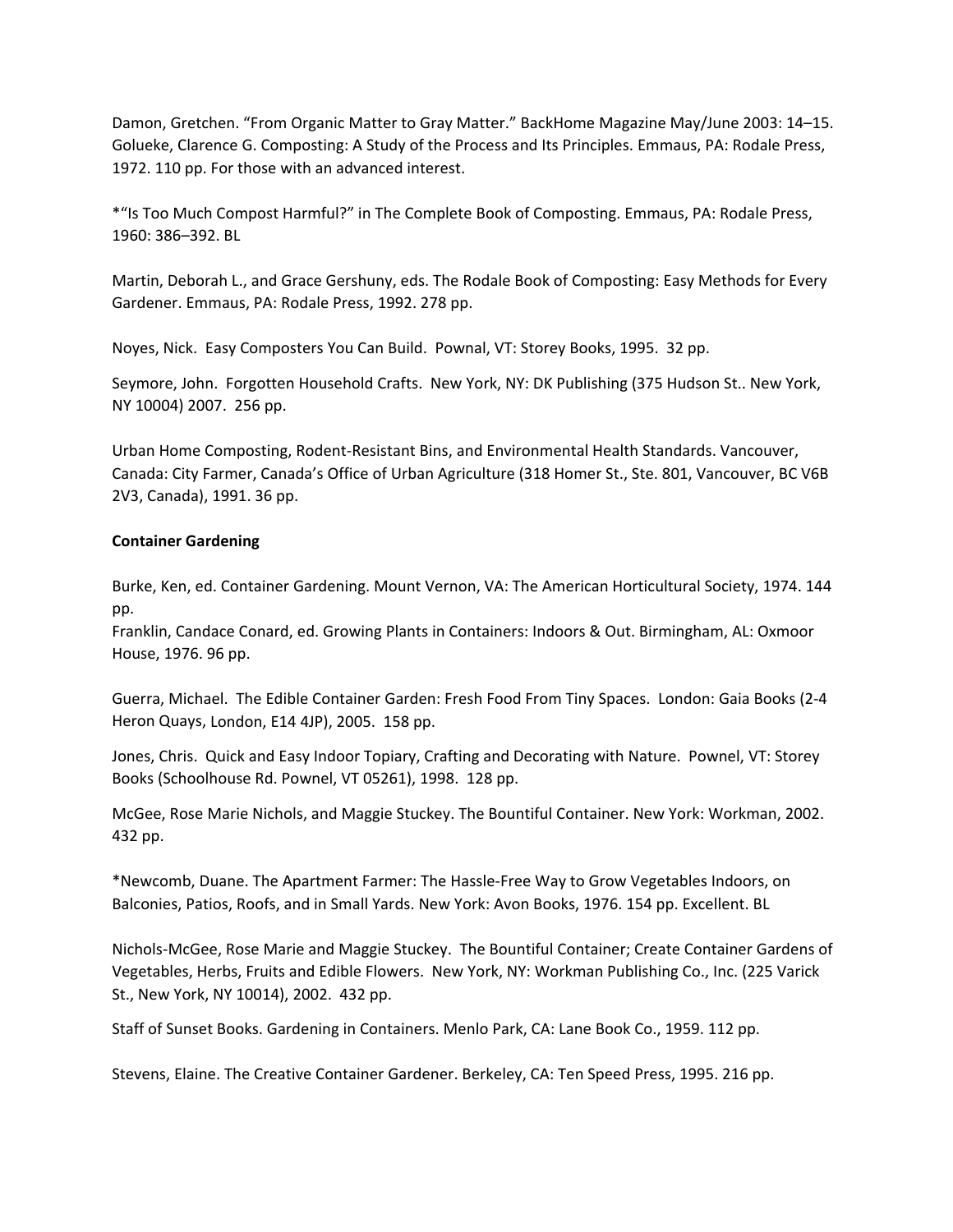Wiseman, Ann Sayre. The Best of Making Things; A Handbook of Creative Discovery. Blodgett, OR: Hand Print Press (P.O. Box 576, Blodgett, OR 97326), 1997. 159 pp.

### **Cookbooks**

Adams, Margaret Byrd. American Wood Heat Cookery. Seattle, WA: Pacific Search Press, 1984. 250 pp.

Brotman, Juliano, with Erika Lenkert. Raw: The Uncook Book. New York: Harper Collins, 1999. 288 pp.

Brown, Edward Espe. The Tassajara Bread Book. Boston: Shambhala Books, 1986. 146 pp.

Caldicott, Chris & Carol. World Food Cafe. London: Frances Lincoln Limited Publishers, 2013.

Callahan, Genevieve A. Sunset All‐Western Cookbook. San Francisco, CA: Lane Publishing Co., 1936. 216 pp.

Costenbader, Carol W. Mustards, Ketchups and Vinegars. Pownal, VT: Storey, 1996. 96 pp.

Courter, Gay. The Beansprout Book. New York: Simon & Schuster, 1973. 96 pp.

Creasy, Rosalind. Recipes From The Garden. North Clarendon, VT: Tuttle Publishing (364 Innovation Dr., 05759) 2008. 208 pp.

Crowhurst, Adrienne. The Weed Cookbook. New Jersey: Lancer Books, 1973. 198 pp.

———. The Flower Cookbook. New York: Lancer Books, 1973. 198 pp.

Diamond, Marilyn. The American Vegetarian Cookbook. New York: Warner Books, 1990. 422 pp.

Fabricant, Florence. Elizabeth Berry's Great Bean Book. Berkeley, CA: Ten Speed Press, 1999. 129 pp.

Gerras, Charles, ed. Rodale's Basic Natural Foods Cookbook. New York: Simon & Schuster, 1989. 899 pp.

Gettle, Jere and Emilee. The Baker Creek Vegan Cookbook. NY, NY: Hyperion books, 114 Fifth Ave., New York, NY, 10011. 2012. 194 pp

Graf, Emma. Cooking with Grains. Stroud, UK: InterActions, 1996. 128 pp.

Gosselin, Maggie, Sarah Klien, Jessica Prentice. The Local Foods Wheel, San Francisco Bay Area Seasonality Reference. Copyright 2006.

Greene, Bert. The Grains Cookbook. New York: Workman, 1988. 410 pp.

Hagler, Louise, and Dorothy R. Bates. The Farm Vegetarian Cookbook. Summertown, TN: Book Publishing Co., 1978. 219 pp.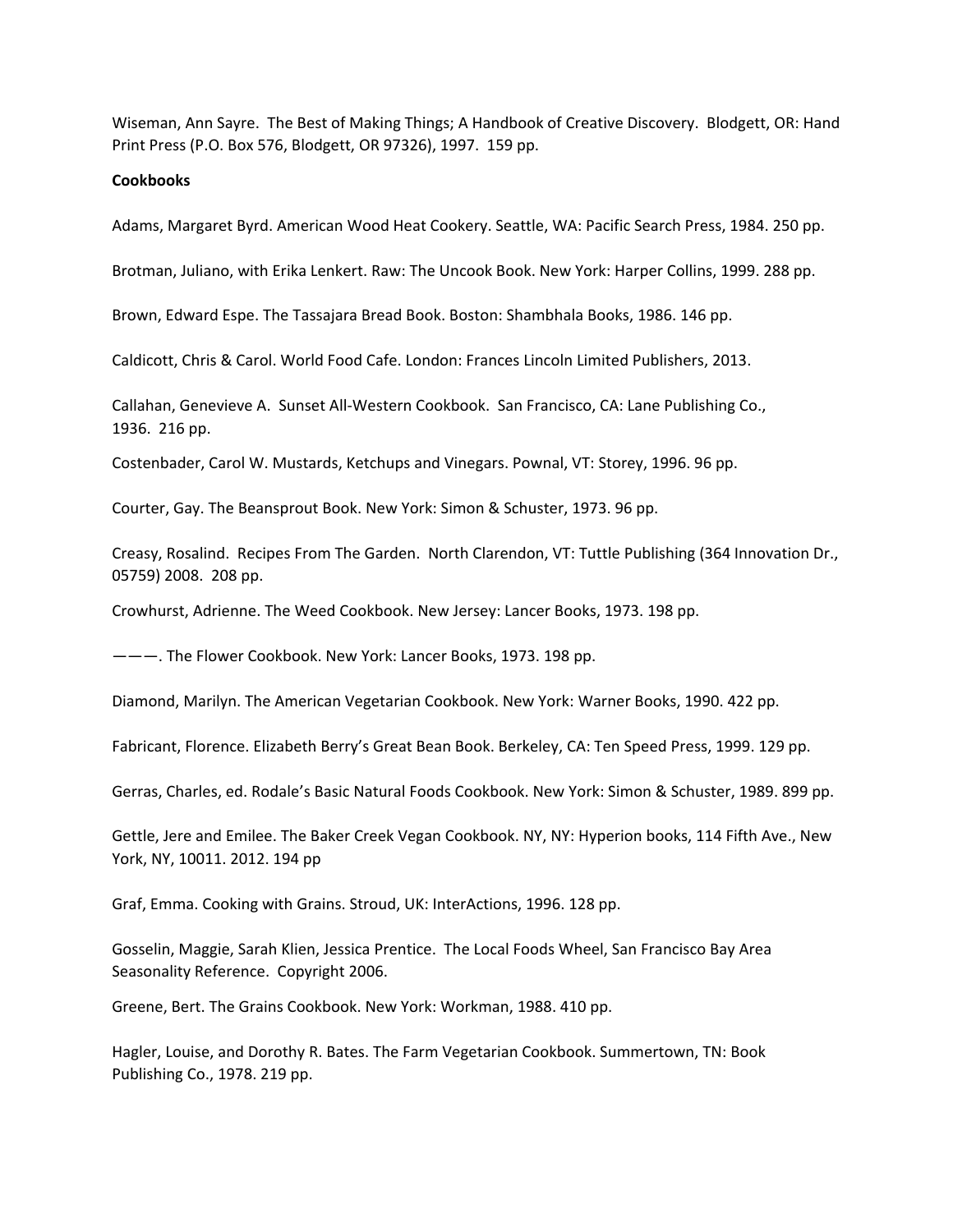———. The New Farm Vegetarian Cookbook. Summertown, TN: Book Publishing Co., 1988. 219 pp.

Hall, Dede. The Starving Students Vegetarian Cookbook, Over 150 Recipes for Quick, Cheap and Delicious Meals. New York, NY: Warner Books (1271 Avenue of the Americas, New York, NY 10020), July 2001. 184 pp.

Haynes, Linda. The Vegetarian Lunchbasket. Willow Springs, MO: Nucleus Publications, 1990. 198 pp.

Hertzberg, Jeff, Zoe Francois. "Healthy No‐Knead Bread Recipes." Mother Earth News. Dec/Jan 2009/2010. Pp. 36‐41.

Hewitt, Jean. The New York Times Natural Foods Cookbook. New York: Avon Books, 1971. 434 pp.

Homemade Olive Oil. Leaflet #2789. University of California: Division of Agricultural Sciences, 1977. Hurd, Frank J. Ten Talents. Collegedale, TN: College Press, 1985. 368 pp.

Iyer, Raghavan. Smashed, Mashed, Boiled and Baked. 2016. 250 pp.

Jason, Dan. The Whole Organic Food Book. Vancouver, BC, Canada: Raincoast Books, 2000. 244 pp.

Jason, Dan, and Paul Ingraham. Salt Spring Seeds Garlic Book. Salt Spring Island, BC, Canada: Lightning Press, 1996. 87 pp.

Katz, Sandor Ellix. Wild Fermentation. White River Junction, VT: Chelsea Green Publishing, 2004. 187 pp.

\*Katzen, Mollie. The Enchanted Broccoli Forest. Berkeley, CA: Ten Speed Press, 1982. 320 pp.

———. The Moosewood Cookbook. Berkeley, CA: Ten Speed Press, 1977. 240 pp. Tasty recipes for lots of fresh vegetables.

———. Still Life with Menu. Berkeley, CA: Ten Speed Press, 1988. 350 pp.

Kenneym, Matthew and Meredith Baird, Scott Winegard. Plant Food. Layton, Utah: Gibbs Smith, P.O. Box 667, Layton, UT, 84041. 2014.160 pp

Klein, Donna. The Mediterranean Vegan Kitchen. New York: HP Books, 2001. 251 pp.

Kramer, Sarah. La Dolce Vegan! Vancouver, BC: Arsenal Pulp Press (200‐341 Water St Vancouver B.C. Canada V6B 1B8), 2005. 334 pp.

Long, Linda. Virgin Vegan: The Meatless Guide to Pleasing Your Palate. Layton, Utah: Gibbs Smith, 2012.

McCarty, Meredith. Fresh: From a Vegetarian Kitchen. Eureka, CA: Turning Point Publications, 1989. Unique cookbook of vegetarian whole foods.

\*McDougall, John A. and Mary A. The McDougall Plan. Clinton, NJ: New Win (P.O. Box 5159, Clinton, NJ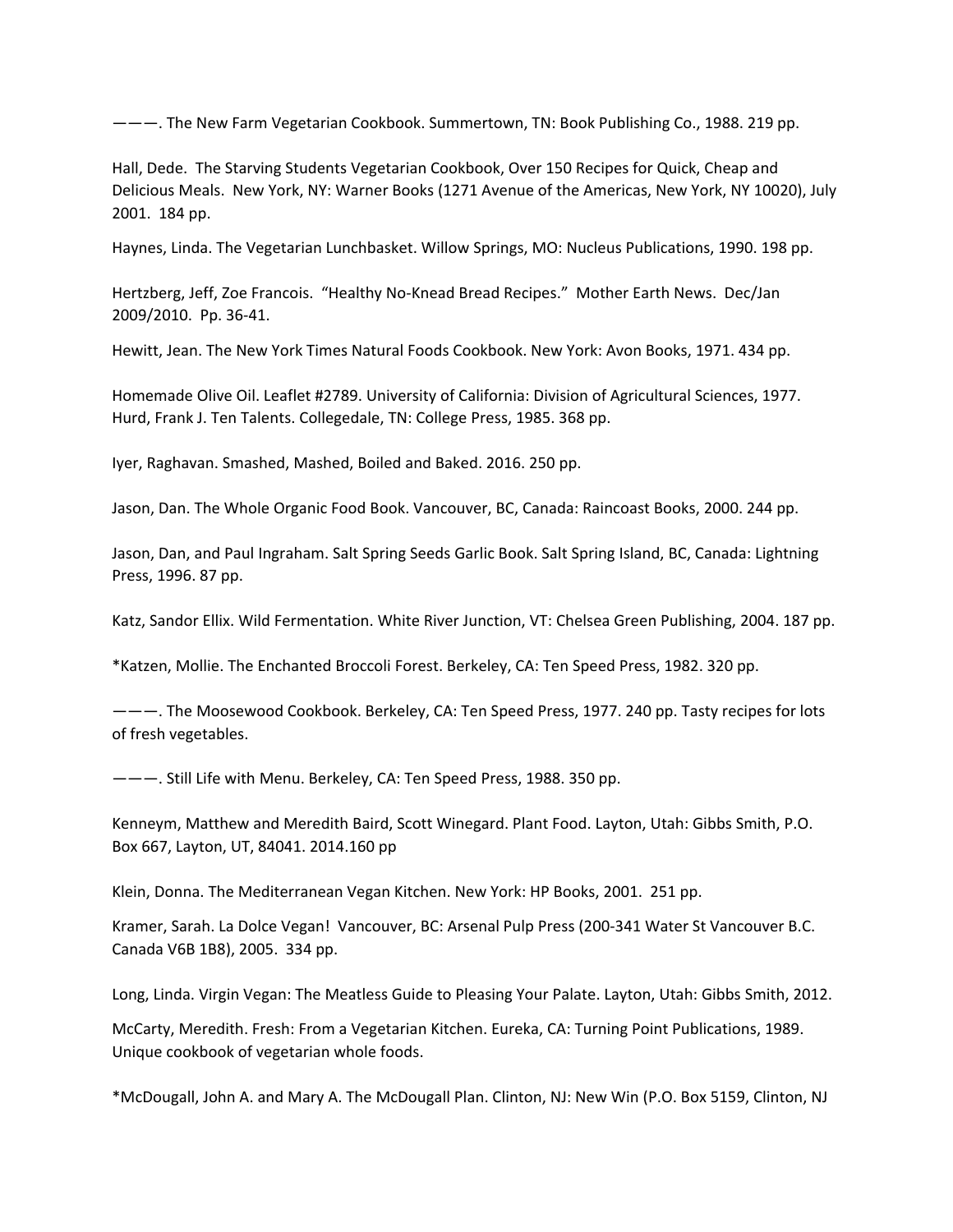08809), 1983. 340 pp.

Meyerowitz, Steve. Sproutman, Sprout Chart, One Week From Seed to Salad. For more Info: www.Sproutman.com.

Moosewood Staff. New Recipes from Moosewood Restaurant. Berkeley, CA: Ten Speed Press, 1987. 302 pp.

\*Morash, Marian. The Victory Garden Cookbook. New York: Knopf, 1982. 374 pp. IL

Munroe, Esther. Sprouts to Grow and Eat. Brattleboro, VT: The Stephen Greene Press, 1974. 119 pp.

Nearing, Helen. Simple Food for the Good Life. White River Junction, VT: Chelsea Green, 1999. 309 pp.

Patel, Raj. Our Food, Our Right, Recipes for Food Justice. Seattle, Washington: CAGJ, 606 Maynard Ave. S. #102 Seattle, WA 98104. 2012. 208 pp.

Peloza, Kelly. Cheers to Vegan Sweets: Drink Inspired Vegan Desserts. Beverly, Massachusetts: Fair Winds Press, 2013.

Pickarski, Ron. Friendly Foods. Berkeley, CA: Ten Speed Press, 1991. 277 pp.

Proulx, Annie, and Lew Nichols. Cider: Making, Using & Enjoying Sweet & Hard Cider. Pownal, VT: Storey, 1997. 219 pp.

Robertson, Laurel, et al. The Laurel's Kitchen Bread Book. New York: Random House, 1984. 447 pp. BL

\*———. New Laurel's Kitchen. Berkeley, CA: Ten Speed Press, 1986. 512 pp. BL

Rodriquez, Barbara. "Pickles." Organic Gardening, August/September 2004: 26–29.

Saltzman, Joanne. Amazing Grains: Creating Vegetarian Main Dishes with Whole Grains. Novato, CA: New World Library (14 Pamaron Way, Novato, CA 94948), 1990. 202 pp.

Santa Clara County Planned Parenthood. Zucchini Cookbook. Santa Cruz, CA: Planned Parenthood (421 Ocean St., Santa Cruz, CA 95060), 1974.

\*Sass, Lorna J. Recipes from an Ecological Kitchen. New York: William Morrow, 1992. 492 pp.

Shurtleff, William, and Akiko Aoyagi. The Book of Miso. New York: Ballantine Books, 1976. 618 pp.

\_\_\_\_\_. The Book of Tempeh, 2nd ed. Berkeley, CA: Ten Speed Press, 1979. 173 pp.

Sibbett, G. Steven, and Joseph Connell. Producing Olive Oil in California. Butte & Tulare Co. Farm Advisors, 1991. 19 pp.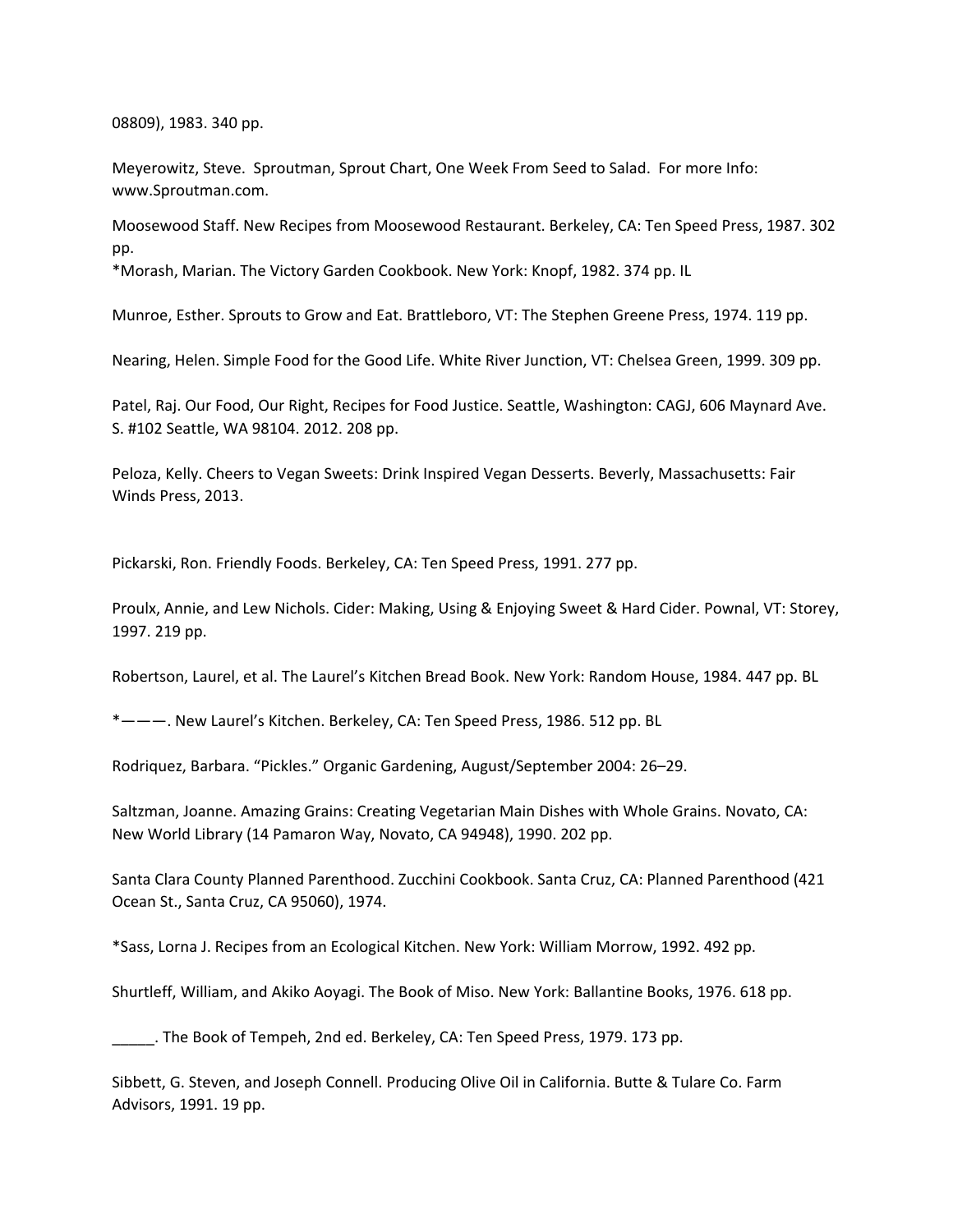Simmons, Paula. Zucchini Cookbook. Seattle, WA: Pacific Search, 1974. 127 pp.

Stacey, Jenny. Cookshelf Vegetarian. Bath, UK: Paragon Publishing, 2000. 255 pp.

Steen, Celina and Tamasin Noyes. Vegan Finger Foods. Beverly, MA: Fair Winds Press, 100 Cummings Center, Suite 406L, Beverly, MA, 01915. 2014. 175 pp.

Stepaniak, Joanne. The Nutritional Yeast Cookbook. Summertown, TN: Book Publishing Co., 1997. 143 pp.

Stowe, Sally and Martin. The Brilliant Bean. New York: Bantam, 1988. 276 pp.

Tucker, Eric, Bruce Enloe, and Amy Pearce. The Artful Vegan. Berkeley, CA: Ten Speed Press, 2003. 232 pp.

\*Turner, Kristina. The Self Healing Cookbook, 4th ed. Vashon Island, WA: Earthtones Press (P.O. Box 411, Vashon Island, WA 98070), 1989. Excellent, simple introduction to natural foods cooking and healing.

Wagner, Lindsey, and Ariane Spade. The High Road to Health. New York: Simon & Schuster, 1994. 287 pp.

Wasserman, Debra. Simply Vegan: Quick Vegetarian Meals. Baltimore: The Vegetarian Resource Group (P.O. Box 1463, Baltimore, MD 21203), 1991. 224 pp.

Waters, Alice. Chez Panisse Vegetables. New York: Harper Collins Publishers, 1996. 344 pp.

Wenniger, Mary Ann. The Best‐Ever Wheat‐and‐Gluten‐Free Baking Book; over 200 Recipes for Muffins, Cookies, Bread, and More. Beverly, MA: Fair Winds Press (100 Cummings Center Suite 406‐L Beverly, MA 01915), 2005. 285 pp.

Wing, Daniel, and Alan Scott. The Bread Builders: Hearth Loaves and Masonry Ovens. White River Junction, VT: Chelsea Green, 1999. 253 pp.

Wittenberg, Margaret M. New Good Food, Shopper's Pocket Guide to Organic, Sustainable, and Seasonal Whole Foods. Berkeley, CA: Ten Speed Press, 2007. 172 pp.

Woodruff, Sandra. Secrets of Fat‐Free Baking. Garden City Park, NY: Avery, 1994. 232 pp.

Ziedrich, Linda. The Joy of Pickling, 200 Flavor‐Packed Recipes for All Kinds of Produce from Garden or Market. Boston, MA: The Harvard Common Press (535 Albany St. Boston, MA 02118), 1998. 382 pp.

### **Crafts**

Bay Laurel, Alicia. Living on the Earth. Berkeley, CA: Bookworks (2010 Seventh St, Berkeley, CA), 1970. 193 pp.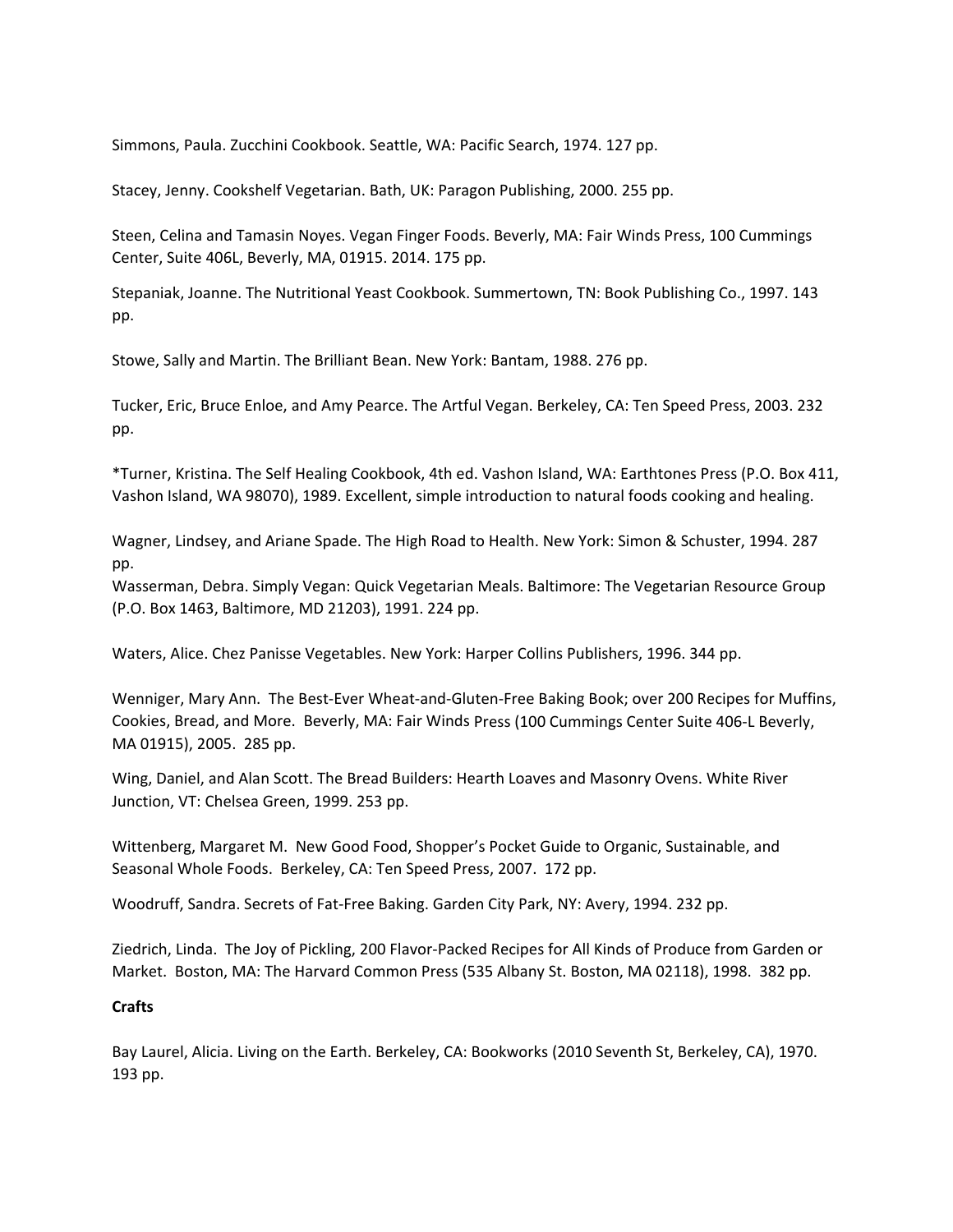Bliss, Anne. North American Dye Plants. Boulder, CO: Juniper House, 1986. 288 pp.

Braren, Ken & Roger Griffith. HomeMade. Charlotte, VT: Garden Way Publishing, 1977. 176 pp.

Buchanan, Rita. A Dyer's Garden: From Plant to Pot, Growing Dyes for Natural Fibers. Loveland, CO: Interweave Press, 1995. 112 pp.

Cary, Mara. Useful Baskets. Boston: Houghton Mifflin, 1977. 132 pp.

Daugherty, Robin Taylor. Splint‐woven Basketry. Loveland, CO: Interweave Press, 1986. 160 pp.

Denzer, Kiko. Dig Your Hands in the Dirt! A Manual for Making Art Out of Earth. Blodgett, OR: Hand Print Press (P.O. Box 576, Blodgett, OR 97326), 2005. 127 pp.

Dyer, Anne, Lettice Sandford, and Zena Edwards. Country Crafts. London: Book Club Associates, 1979. 133 pp.

Editors of the American Agriculturist. Broom‐Corn and Brooms. New York: Orange Judd, 1906. 59 pp.

Hiebert, Helen. The Papermaker's Companion. The Ultimate Guide to Making and Using Handmade Paper. North Adams, MA: Storey Publishing (210 MASS MoCA Way, North Adams, MA 01247), 2000. 219 pp.

———. Papermaking with Garden Plants & Common Weeds. North Adams, MA: Storey Publishing. 2006. 107 pp.

———. Papermaking with Plants. Pownal, VT: Storey, 1998. 107 pp.

Jenkins, J. Geraint. Traditional Country Craftsmen. Boston, MA: Routledge & Kegan Paul, 1978. 253 pp.

———. Traditional Country Craftsmen. London: Routledge & Kegan Paul Limited, 1965. 236 pp.

Jensen, Elizabeth. Baskets from Nature's Bounty. Loveland, CO: Interweave Press, 1991. 197 pp.

Keville, Kathi. "Soap—What It Is and How to Make It." Vegetarian Times/Well‐Being Magazine, 1981, No. 52.

———. "How to Make Tooth Powder, Toothpaste and Mouthwash." Vegetarian Times/Well‐Being Magazine, 1981, No. 53.

Langsner, Drew. Country Woodcraft. Emmaus, PA: Rodale Press, 1978. 304 pp.

———. Green Woodworking. Asheville, NC: Lark Books, 1995. 176 pp.

Langsner, Drew and Louise. Handmade. New York: Harmony Books, 1974. 192 pp.

Long, Jim. Making Bentwood Trellises, Arbors, Gates and Fences. Pownal, VT: Storey, 1998. 155 pp.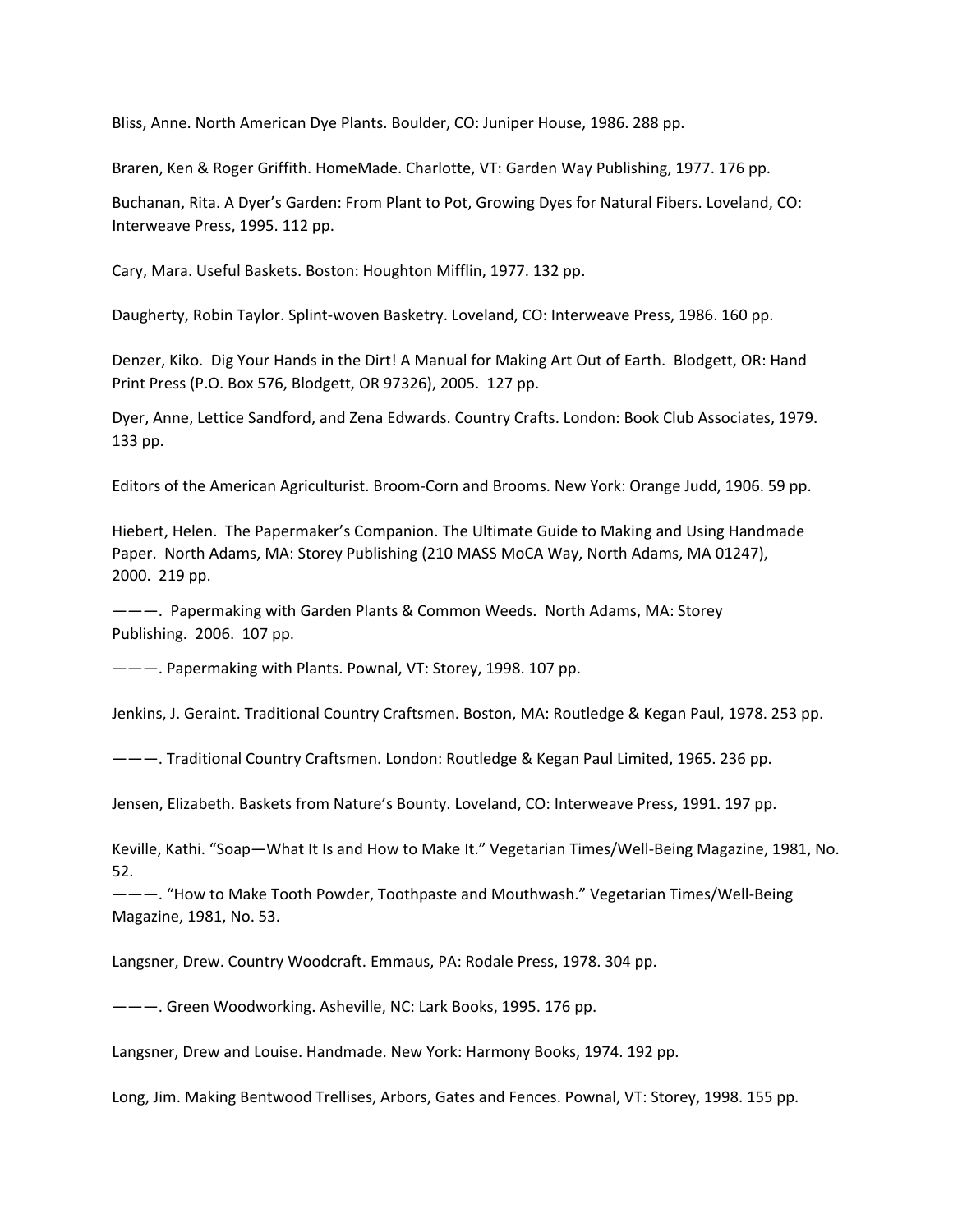Mack, Daniel. Making Rustic Furniture. New York: Sterling, 1992. 160 pp.

McCormick, Dale. Against the Grain; A Carpentry Manual for Women. Iowa City: Iowa City Women's Press (529 Gilbert St, Iowa City, Iowa, 52240), 1977. 258 pp.

McCormick, David. "Crafting a Bittersweet Chair." Back Home Magazine. Nov./Dec. 2008. Pp. 44‐45.

Montgomery, David. Native American Crafts & Skills. Guilford, CT: The Lyons Press, 2000. 215 pp.

Newsholme, Christopher. Willows: The Genus Salix. London: B. T. Batsford (4 Fitzhardinge St., London W1H OAH, England), 1992. 224 pp.

Oaks, Rebecca & Mills, Edward. Coppicing & Coppice Crafts. Wiltshire, UK: The Crowood Press, Ramsbury, Marlborough, Wiltshire SN8 2HR. 2015. 192 pp.

Oppenheimer, Betty. The Candlemaker's Companion: A Complete Guide to Rolling, Pouring, Dipping, and Decorating Your Own Candles. Pownal, VT: Storey Books, 1997. 169 pp.

———. Gifts for Herb Lovers. Pownal, VT: Storey, 1997. 123 pp.

Owens‐Celli, Morgyn Geoffry. The Book of Wheat Weaving and Straw Craft. Asheville, NC: Lark Books, 1997. 143 pp.

Parry, Barbara. Adventures in Yarn Farming: Four Seasons On A New England Fiber Farm. Boston, MA: Roost Books, Shambhala Productions, Horticulture Hall 300 Massachusetts Avenue, Boston MA 02115. 2013. 309 pp.

Richards, Llynne, and Ronald J. Tyrl. Dyes from American Native Plants: A Practical Guide. Portland, OR: Timber Press, 2005. 339 pp.

Rudge, Geraldine. Garden Crafts: A Practical Guide to Creating Hand‐Crafted Features for Your Garden. New York: The Lyons Press, 1999. 144 pp.

Ruoff, Abby. Making Twig Furniture. Roberts, WA: Hartley & Marks Publishers, 1991. 243 pp.

Seymour, John. The Forgotten Crafts: A Practical Guide to Traditional Skills. New York: Random House, 1984. 192 pp.

Stiles, David and Jeanie. Garden Retreats: A Build‐It‐Yourself Guide. Pownal, VT: Storey, 1999. 155 pp.

Tabor, Raymond. Traditional Woodland Crafts. 583 Fulham Road, London SW6 5BY, UK, 1997. 160 pp.

Tabor, Ray. A Guide to Coppicing. Eco‐Logic Books. www.eco‐logicbooks.com. 2013. 47 pp.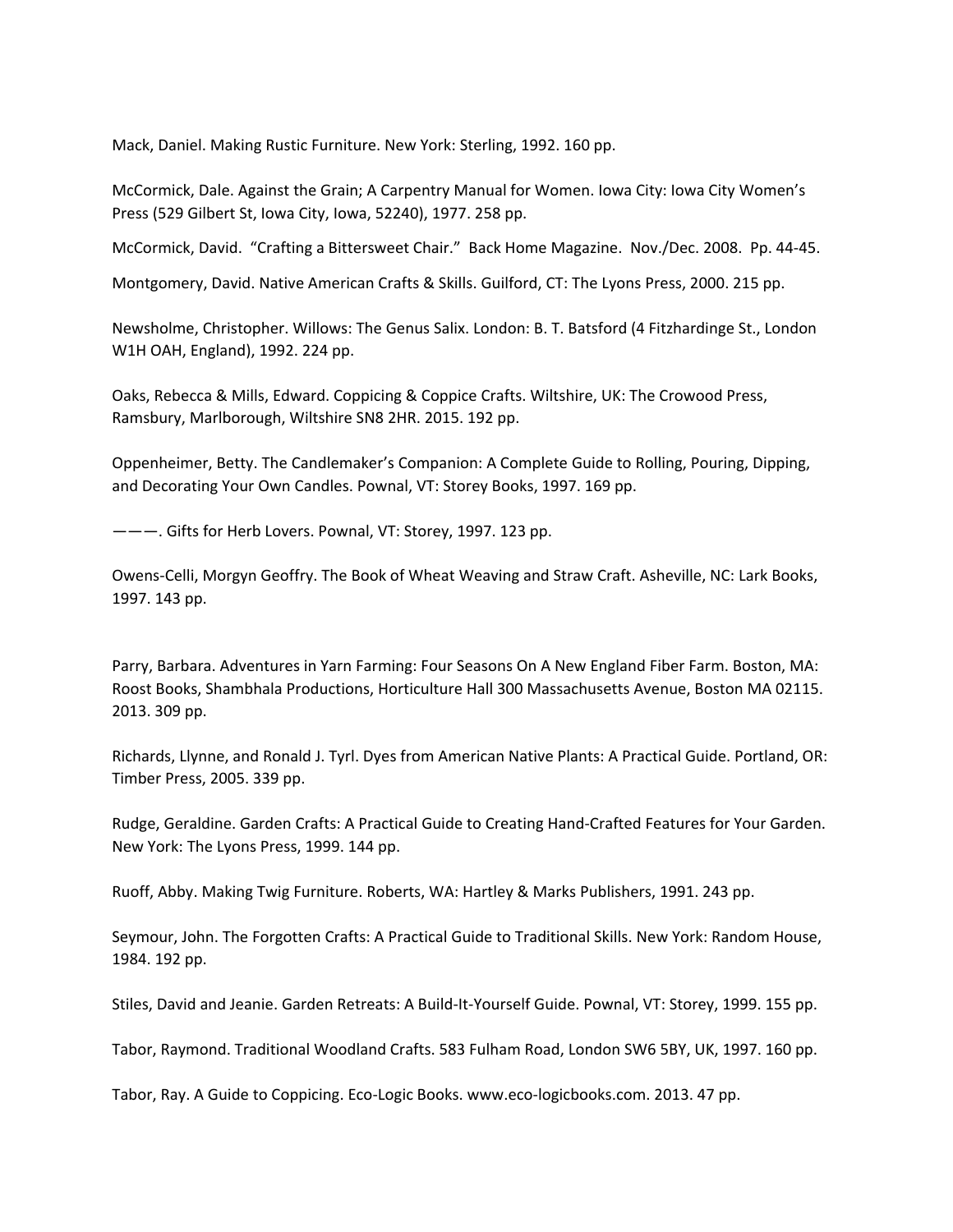Tabor, Ray. The Encyclopedia of Green Woodworking. Eco-Logic Books. www.eco-logicbooks.com. 2012. 200 pp. Development University of California Department of Geography. The Living New Deal Still Working for America. Berkeley, CA: University of California Department of Geography, 505 McCone Hall, Berkeley, CA 94720.

Tod, Osma Gallinger. Earth Basketry. New York: Crown Publishers, 1972. 169 pp.

Van Straten, Trudy. Indigo, Madder, and Marigold—A Portfolio of Colors from Natural Dyes. Loveland, CO: Interweave Press, 1993. 127 pp.

Verdet‐Fierz, Bernard and Regula. Willow Basketry. Loveland, CO: Interweave Press, 1993. 355 pp.

White, Elaine C. Super Formulas Arts and Crafts. Brandon, MS: Quail Ridge Press (P.O. Box 1223, Brandon, MS), 1993. 114 pp.

Woodwork Magazine. 42 Digital Dr., #5, Novato, CA 94949.

## **Development**

\*Alternatives to the Peace Corps: A Guide to Global Volunteer Opportunities, 11th ed. Oakland, CA: Food First Books, 2005. 116 pp. BL

Amigos Handbook. Houston, TX: Amigos de las Americas (5618 Star Lane, Houston, TX 77057), 1970s.

Arbab, Farzam. Rural University: Learning about Education and Development. Ottawa, Canada: International Development Research Center (Box 8500, Ottawa, Canada), 1984. 71 pp.

Bradfield, D. J. Guide to Extension Training. Rome, Italy: Food and Agriculture Organization of the United Nations, 1966. 176 pp.

\*Bunch, Roland. Two Ears of Corn: A Guide to People‐Centered Agricultural Improvement. Oklahoma City: World Neighbors (5116 N. Portland, Oklahoma City, OK 73112), 1982. 251 pp. BL

Clark, Colin, and Margaret Haswell. The Economics of Subsistence Agriculture. Glasgow, UK: The University Press, 1970. 267 pp.

\*Darrow, Ken, et al. Trans‐Cultural Study Guide. Stanford, CA: Volunteers in Asia (Box 4543, Stanford, CA 94305), 1981. 155 pp. BL

\*Edwards, Michael. Arriving Where We Started. London: Voluntary Service Overseas (9 Belgrave Square, London, England), 1983. 208 pp. BL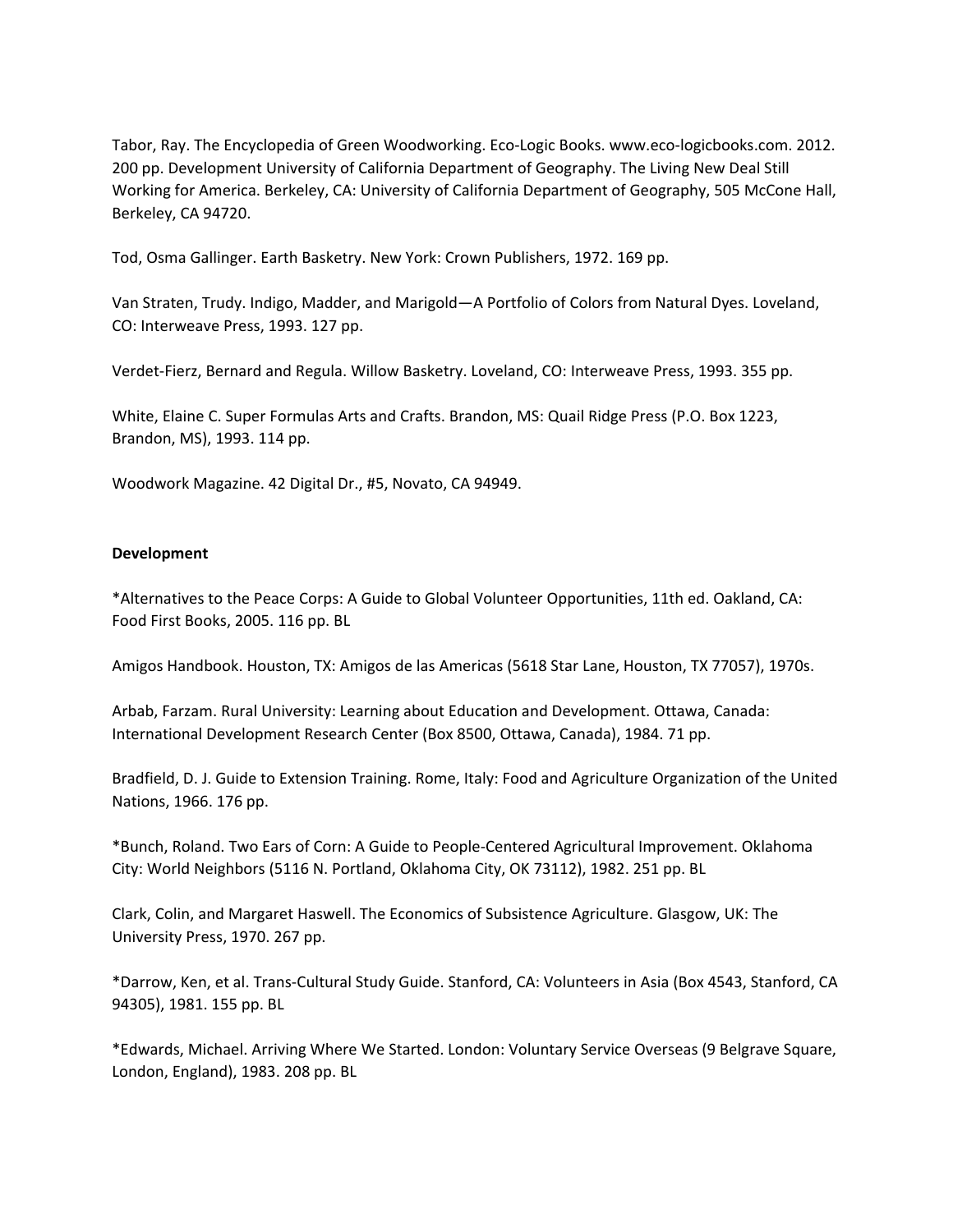\*Fantini, Alvino E., ed. Cross‐Cultural Orientation. Brattleboro, VT: The Experiment in International Living (P.O. Box 676, Brattleboro, VT 05301), 1984. 115 pp. BL

Gliessman, Stephen, and Robert Grantham. "Agroecology: Reshaping Agricultural Development," in Suzanne Head and Robert Heinzman, eds., Lessons of the Rainforest, Sierra Club Books, 1990, 196–207 and 266.

IMSS. Catálogo de actividades de acción comunitaria. Mexico City, Mexico: Instituto Mexicano del Seguro Social (Paseo de la Reforma 476, D.F. C.P. 0600, Mexico), 1984. 386 pp.

Kohr, Leopold. Development Without Aid: The Translucent Society. New York: Schocken, 1973. 226 pp.

Pradervand, Pierre. Listening to Africa: Developing Africa from the Grassroots. New York: Praeger Publishers, 1989. 229 pp.

Roberts, Glyn. Handbook for Development Workers Overseas. Alverstoke, Hampshire, UK: The Alver Press, 1978. 43 pp.

Rosset, Peter, and Medea Benjamin, eds. The Greening of the Revolution: Cuba's Experiment with Organic Agriculture. San Francisco: Global Exchange (2017 Mission St., Rm. 303, San Francisco, CA 94110), 1995.

Sachs, Wolfgang, ed. The Development Dictionary: A Guide to Knowledge as Power. Atlantic Highlands, NJ: Zed Books, 1992. 306 pp.

Seymour, John. La Vida en al Campo y e Horticultur Autosuficiente. Barcelona: Libro Blume, 1976. 256 pp.

Slider, Ronald J. Rich Christians in an Age of Hunger. Downers Grove, IL: Inter‐Varsity Press, 1980. 249 pp.

Smith, Marney. Growing Your Own Food. Westport, CT: Save the Children Federation (48 Wilton Rd., Westport, CT 06880), 1980. 35 pp.

Toledo, Victor Manuel. Ecologia y Autosuficiencia Alimentaria. Mexico, Spain, Argentina, Colombia: Siglo Veintiuno Editores, 1985. 118 pp.

United Nations Development Programme. Human Development Report—1990. New York: Oxford University Press, 1990. 189 pp.

———. Sustainable Human Development and Agriculture. New York: UNDP Bureau for Program Policy and Evaluation, 1994. 92 pp.

University of California Department of Geography. The Living New Deal Still Working for America.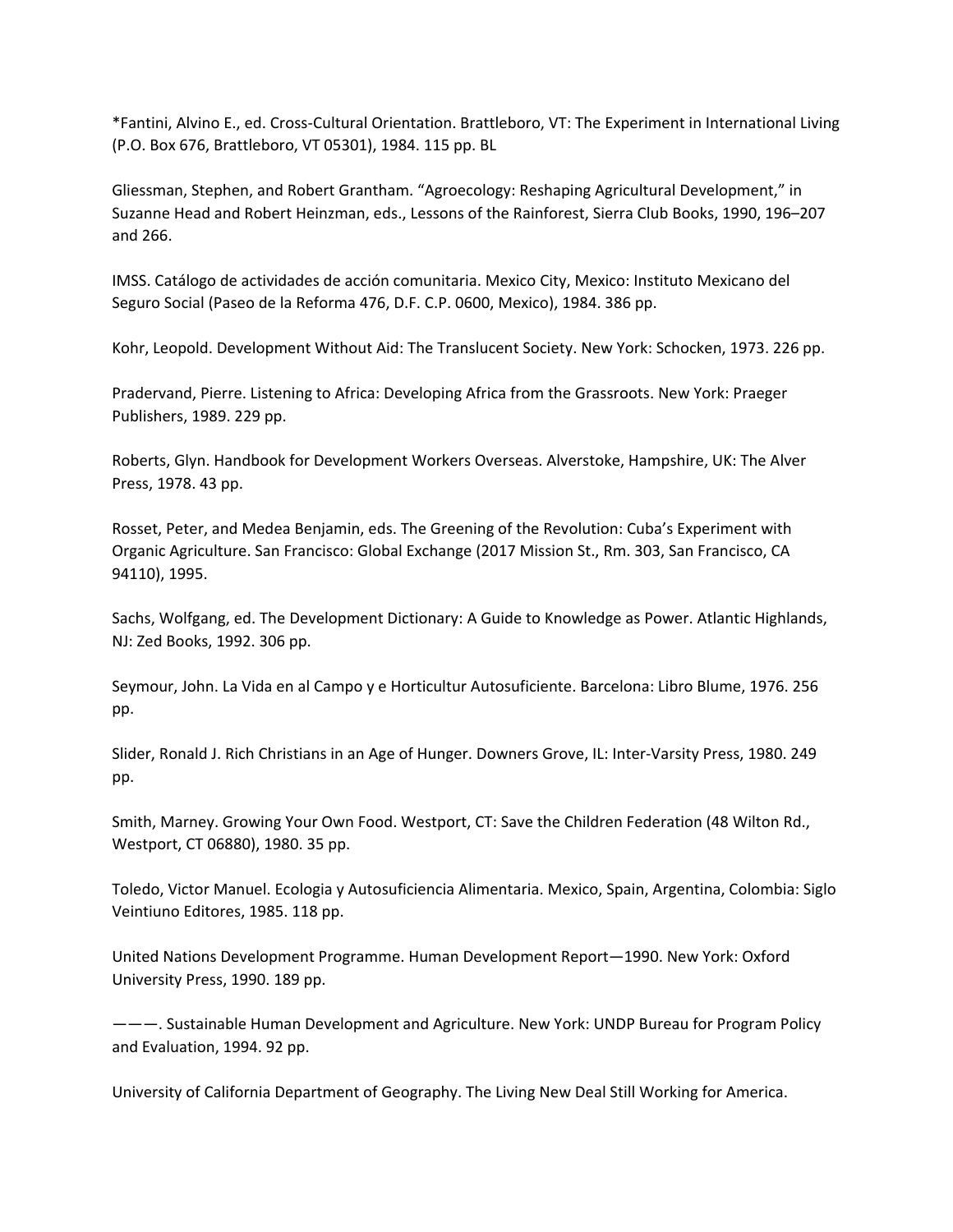Berkeley, CA: University of California Department of Geography, 505 McCone Hall, Berkeley, CA 94720.

\*van den Bor, Wout. The Art of Beginning. Pudoc, Wageningen, Netherlands: Centre for Agricultural Publishing and Documentation, 1983. 174 pp. BL

\*Wade, Isabel. City Food: Crop Selection in Third World Cities. San Francisco: Urban Resource Systems (783 Buena Vista W., San Francisco, CA 94117), 1986. 54 pp.

Wiseman, Ann Sayre. The Best of Making Things; A Handbook of Creative Discovery. Blodgett, OR: Hand Print Press (P.O. Box 576, Blodgett, OR 97326), 1997. 159 pp.

Warner, Keith Douglas. Agroecology in Action, Extending Alternative Agriculture through Social Networks. Massachusetts Institute of Technology. 2007. 273 pp.

\*"Wasteful North," World View Magazine, Spring 1992: 17.

Weisman, Alan. Gaviotas: A Village to Reinvent the World. White River Junction, VT: Chelsea Green, 1998. 227 pp.

Winblad, Uno. The Productive Homestead: A Report of a Study Tour. Stockholm: Winblad Konsult AB (Pataholm 5503, 384 92 ALEM, Sweden), 1992. 16 pp. World Neighbors. Oklahoma City: World Neighbors (54127 NW 122 St., Oklahoma City, OK 73120‐8869).

# **Diet**

Centro Agronomico Tropical de Investigacion Y Ensenanza. 24 Recetas con Quinua: Una Opcion Para la Segridad Alimentaria de los Pueblos Andinos de Colombia. Turrialba, Costa Rica: Centro Agronomico Tropical de Investigacion y Ensenanza, Turrialba, Costa Rica, 2011. 39 pp.

Conner, Cindy. Grow a Sustainable Diet. Gabriola Island, BC: New Society Publishers, P.O Box 189, Gabriola Island, BC V0R 1X0, Canada. 2014. 187 pp.

Kushi, Michio. Ebola Relief and Prevention Dietary Recommendations and Proposals. Becket, MA: Kushi Institute, 198 Leland Road, Becket, MA 01223, 2014. 10 pp.

Kushi, Michio. Macrobiotic Home Remedies Your Guide to Healing Techniques. Garden City Park, NY: One Square Publishers, 115 Herricks Road, Garden City Park, NY 11040, 2015. 192 pp.

Schmidt, Michael A. Smart Fats. Berkeley, CA: North Atlantic Books, P.O. Box 12327, Berkeley, CA 94712. 1997. 254 pp.

# **Ecology Action Books**

Jeavons, John & Cox, Carol. COLTIVAZIONE BIOINTENSIVA: L'orto Sostenible Più Alimenti in Meno Spazio. Villa di Serio (BG): Edizione Villadiseriane (via Locatelli 1, 24020 Villa di Serio, BG, Italy). 2015. 104 pp .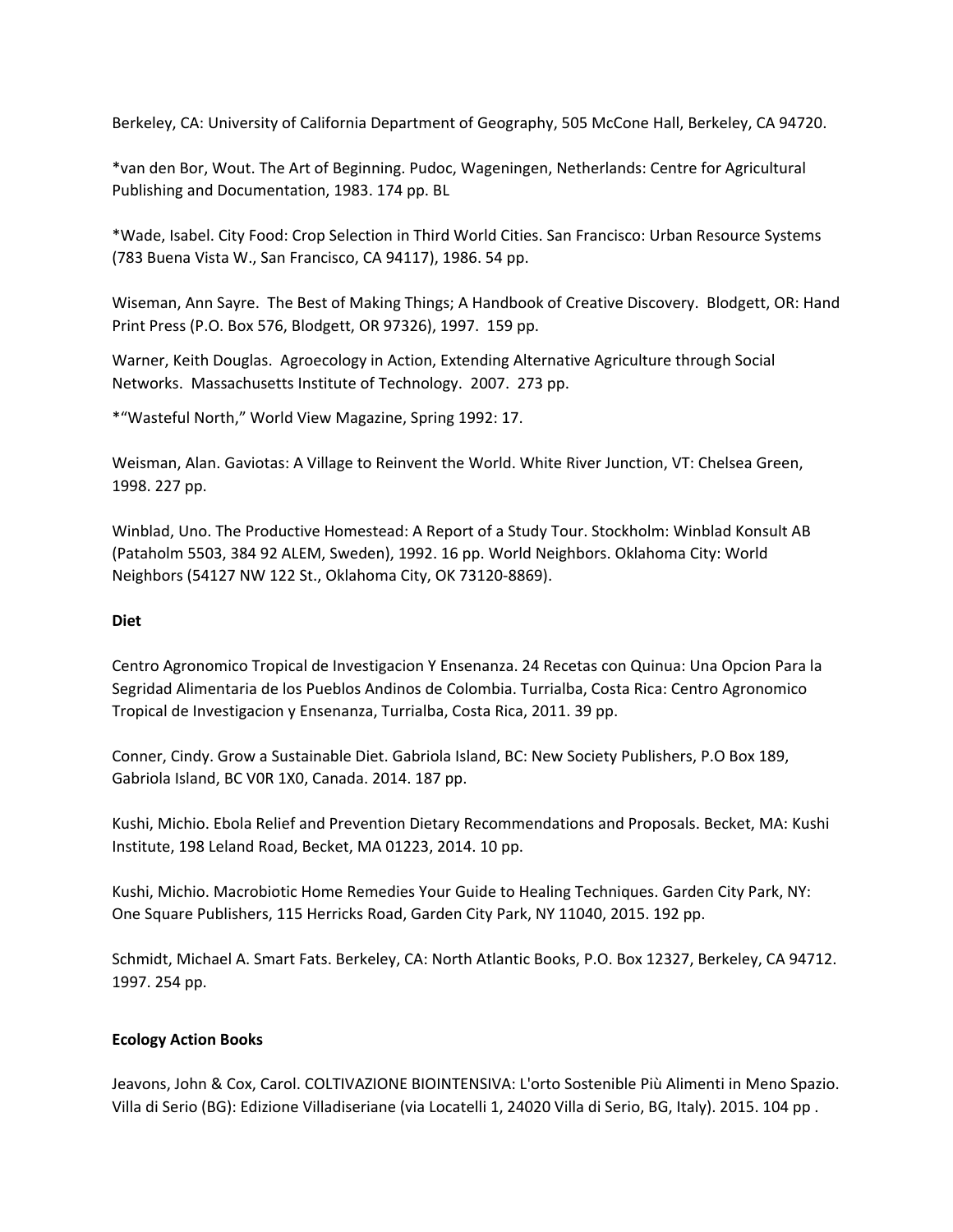## **Education**

Bear, John B., and Mariah P. Bear. Bears' Guide to Earning Degrees Nontraditionally. El Cerrito, CA: Degree.net Books, 1999. 410 pp.

Bolles, Richard Nelson. The What Color Is Your Parachute Workbook. Berkeley, CA: Ten Speed Press, 1998. 47 pp.

Bucklin‐Sporer, Arden, Rachel Kathleen Pringle. How to Grow a School Garden; A Complete Guide for Parents and Teachers. Portland, OR: Timber Press, Inc. (The Haseltine Building 133 S.W. 2nd Ave., Suite 450, Portland, OR 97204‐3527), 2010. 223 pp.

Chavez‐Tafur, Jorge, with Karen Hampson, Anita Ingevall, and Rik Thijssen. Learning from Experience, A Manual for Organizing, Analysing and Documenting Field Based Information. The Netherlands: ILEIA, Center for Information (P.O. Box 2067, 3800 CB Amersfoort, The Netherlands), 2007. 47 pp.

Gale, Greg. Growing Together. A guide for building inspired, diverse, and productive youth communities. Lincoln and Roxbury MA: The Food Project, Inc. (P. O. Box 705 Lincoln, MA 01773), 2000. 238 pp.

Gates, Jane Potter. Educational and Training Opportunities in Sustainable Agriculture, 3rd ed. Beltsville, MD: Alternative Farming Systems, 1990. 15 pp.

Glaser, Aviva and Michele Roberts. "School Lunches Go Organic." Pesticides and You, Vol. 26 No. 1, Spring 2006. 9‐10.

LaMotte Company. Environmental Science Education. Chestertown, MD: LaMotte Company. PO Box 329, Chestertown, MD 21620. 35 pp. Volllmer, Mason. Growing Gardens — Growing People. Volume 1. Middleton, DE: ©Mason Vollmer. 2015. 86 pp.

Moore, Deborah, Adela Karliner ed. The Little Green Schoolhouse; Thinking Big About Ecological Sustainability, Children's Environmental Health and K‐12 Education in the USA. The Green Schools Initiative www.greenschools.net. Feb. 2005. 36 pp.

Pratt, Mary. Practical Science for Gardeners. Timber Press (The Haseltine Buiding 133 S.W. Second Avenue, Suite 450 Portland, Oregon), 2005. 175 pp.

Ruddy, Vanessa. "Local Mom Organizes for Organic School Lunches," Pesticides and You, Vol. 26 No. 1, Spring 2006. Pp.11‐12.

Stone, Michael. Smart By Nature; Schooling for Sustainability. Healdsburg, CA: Watershed Media (513 Brown Street, Healdsburg, CA 95448), 2009. 214 pp.

Wilder, Tamara. Ancient Living Skills School Programs and Demonstrations. Paleo Technics‐Arts & Technologies of Early Peoples (P.O. Box 876 Boonville, CA 95415. Ph: 707‐391‐ 8683). www.paleotechnics.com.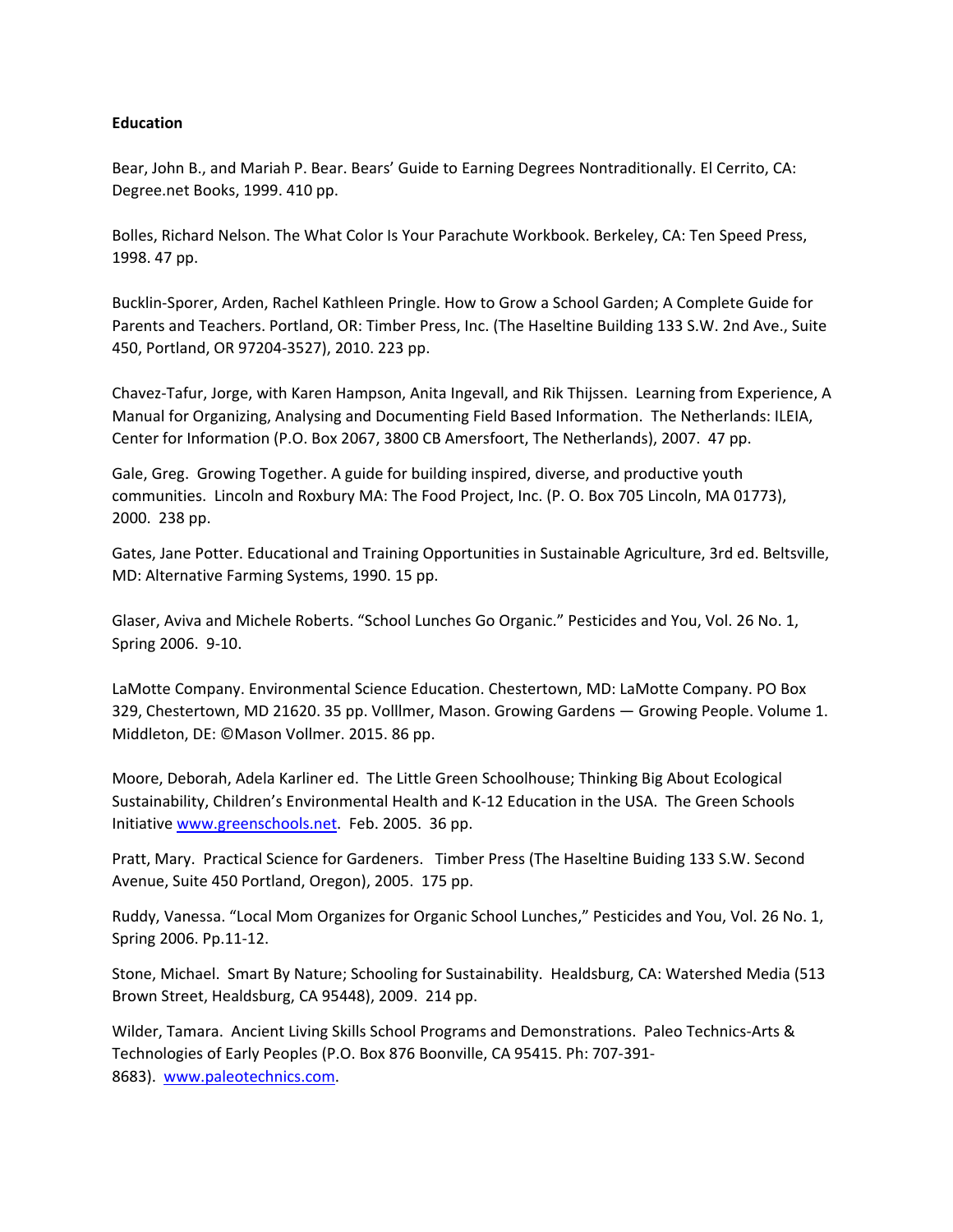UCSC. Teaching Organic Farming and Gardening. Santa Cruz, CA: CASFS. 2003.

# **Energy**

Balish, Chris. How to Live Well Without a Car. Berkeley: Ten Speed Press, 2006. 209 pp.

Barbour, Erwin Hinkley. The Homemade Windmills of Nebraska. Occidental, CA: The Farallones Institute (Reprint from the Agricultural Experiment Station Bulletin of 1899), 1976. 78 pp.

Bener, Martin H. "Energy in Agriculture: Lessons from the Sunshine Project." The Land Institute Journal, July 2003.

Box, Dan, et al. "The End of Cheap Oil: The Consequences." The Ecologist, October 2005: 46–53.

Bryden, Dr. Mark, et. al. Designing Improved Wood Burning Stoves. Cottage Grove, OR: Aprovecho Research Center (80574 Hazelton Rd. Cottage Grove, OR 97424), 56 pp.

\*Bucklin‐Sporer, Arden, Rachel Kathleen Pringle. How to Grow a School Garden; A Complete Guide for Parents and Teachers. Portland, OR: Timber Press, Inc. (The Haseltine Building 133 S.W. 2nd Ave., Suite 450, Portland, OR 97204‐3527), 2010. 223 pp.

Center for Renewable Energy and Sustainable Technology. Energy Stories. Washington, DC: Crest, 1999. CD‐ROM.

Clark, Wilson. Energy for Survival. New York: Anchor Doubleday, 1974. 652 pp.

———. "U.S. Agriculture Is Growing Trouble as Well as Crops." Smithsonian, January 1975. BL

Dazhong, W., and D. Pimentel. "Energy Flow through an Organic Agroecosystem in China." Agriculture, Ecosystems and Environment Vol. 11, 1984, 145–160.

———. "Energy Use in Crop Systems in Northeastern China," in Food and Energy Resources, D. Pimentel and C. W. Hall, eds. New York: Academic Press, 1984: 91–120.

Dean, Tamara. The Human‐Powered Home; Choosing Muscles Over Motors. Gabriola Island, BC: New Society Publishers, 2008. 261 pp.

Energy Primer. Menlo Park, CA: Portola Institute, 1974. 200 pp.

Energy Primer: Updated and Revised. Menlo Park, CA: Delta, 1978. 256 pp.

Evans, Ianto, Leslie Jackson. Rocket Mass Heaters; Superefficient Woodstoves You Can Build (and Snuggle Up To). Coquille, OR: A Cob Cottage Company Publication (Box 942 Coquille, OR 97423), 2006. 100 pp.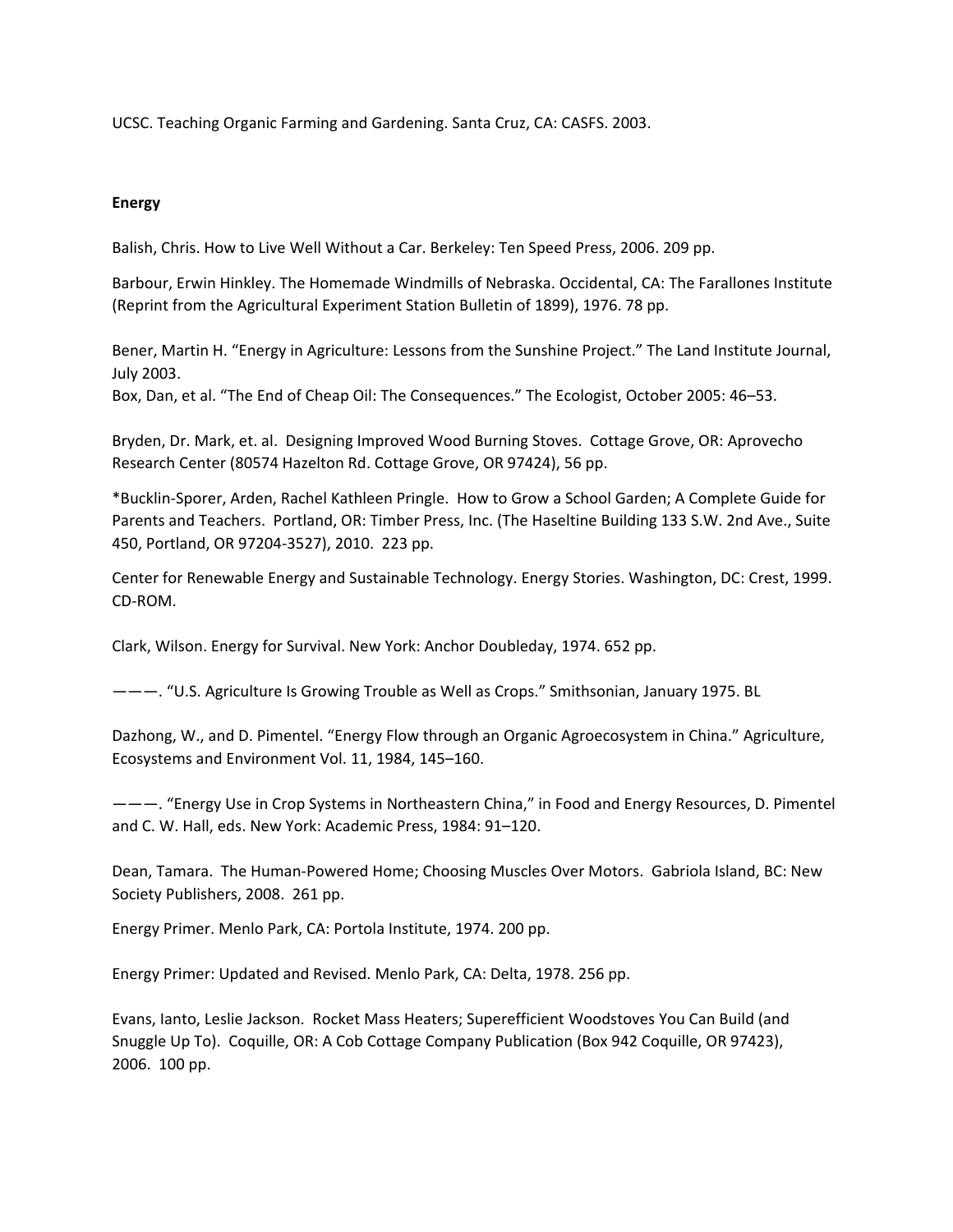Fox, Josh. Gasland. Canada: Mongrel Media 1028 Queen St. West, Toronto, ON, M6J 1H6, Canada, 2010. 107 Minutes.

Gardener, Gary. "Power to the Pedals. After Decades of Trial and Error, The Ingredients For Robust Urban Cycling Cultures Are Becoming Clear." World Watch. July/August 2010. Pp. 6‐11.

Gipe, Paul. Wind Energy Basics; A guide to Small Micro Wind Systems. White River Junction, VT: Chelsea Green Publishing Co., 1999. 122 pp.

Greene, Patricia. "Free Hot Water From Your Wood Cookstove." Countryside & Small Stock Journal. Jan/Feb 2010. Pp. 37‐38.

Hemenway, Toby. "Cities, Peak Oil, and Sustainability." Urban Permaculture, November 2005: 5–8.

Kamkwamba, William & Mealer, Bryan. The Boy Who Harnessed The Wind. New York, NY: Harper Collins Publishers, 10 E 53rd St, New York, NY 10022. 2009. 290 pp.

Kunstler, James Howard. "Global Oil Production Peak." BackHome Magazine, March/April 2005: 17–19.

MacPherson, George. Home‐Grown Energy from Short‐Rotation Coppice. Ipswich, UK: Farming Press, 1995. 214 pp.

McAuliffe, Kate and Larry. "Practical Home Energy Descent; A Personal Story." Energy Descent. Nov. 2009. Pp. 3‐6.

Morrison, Cheryl. "Woodstove Cookery; Cooking on a Woodstove Takes Practice and Patience, but the Rewards are Priceless." Hobby Farm Home. Nov/Dec 2009. Pp. 16‐23.

\*Odum, Howard T. and Elisabeth C. Energy Basis for Man and Nature. New York: McGraw‐Hill, 1976. 297 pp. IL

"Oil Dependence," The Ecologist, October 2005: 45.

\*Perelman, Michael J. Efficiency and Agriculture. Chico, CA: Economics Department, Chico State College.

\*———. "Farming with Nature." Environment, Vol. 14, No. 8 (1972). BL

\*———. "Farming with Petroleum." Environment, October 1972: 8–13. BL

\*Perelman, Michael J., and Kevin P. Shea. "The Big Farm." Environment, December 1972: 10–15. BL

Pimentel, David, et al. "Energy and Land Constraints in Food Protein Production." Science, Vol. 190 (November 1975): 754–761.

Pimentel, David, and E. Heichel. "Energy Efficiency and Sustainability of Farming Systems," in Soil Management for Sustainability, R. Lal and F. J. Pierce, eds. Ankeny, IA: Soil and Water Conservation Society (7515 NE Ankeny Rd., Ankeny, IA 50021), 1991: 113–123.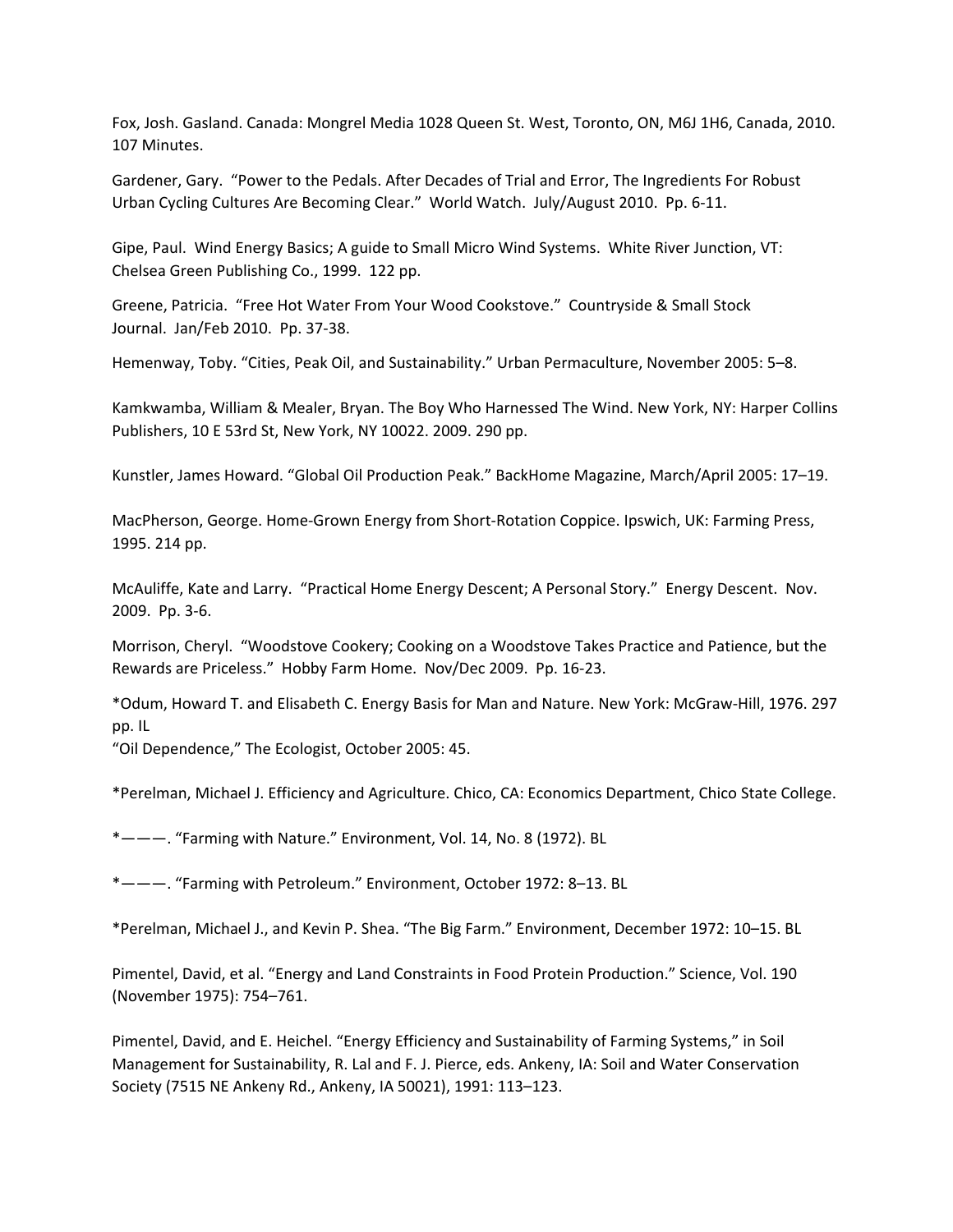———. "Energy Flow in Agroecosystems," in Agricultural Ecosystems: Unifying Concepts, R. Lawrance, et al., eds. New York: John Wiley & Sons, 1984: 121–132.

———. "Energy Flow in the Food System," in Food and Energy Resources, D. Pimentel and C. W. Hall, eds. New York: Academic Press, 1984: 1–24.

———. "Energy Use in Cereal Grain Production," in Energy Use Management, Vol. 1, R. A. Fazzoare and C. B. Smith, eds. New York: Permagon Press, 1977: 759–767.

Pimentel, David, and E. C. Terhune. "Energy Use in Food Production."

———. "Energy and Food." Annual Review of Energy, 1977: 171–195.

Pimentel, David, Marcia H. Pimentel. Food, Energy, and Society. Third Edition. Boca Raton, FL: CRC Press (Taylor & Francis Group. 6000 Broken Sound Parkway NW, Suite 300, Boca Raton, FL 33487‐ 2742). 2008. 380 pp.

Robishaw, Sue. "Notes From The Northwoods: The Woodburning Cookstove." Countryside & Small Stock Journal. Jan/Feb 2010. Pp. 31‐36.

Savinar, J. D. The Oil Age Is Over. Kearney, NE: Morris Publishing, 2004. 181 pp.

Solar Water Heater. Mt. Rainier, MD: Volunteers in Technical Assistance, AVita Publication (3706 Rhode Island Ave. Mt Rainier, MD 20822), 1980. 48 pp.

Tarver‐Wahquist, Sarah, Tracy Fernandez Rysavy. Corn Ethanol Isn't the Answer, A Co‐op America Exposé. Co‐op America Quarterly. Number 72. 2007. 4 pp.

Watson, Donald, ed. The Energy Design Handbook. Washington DC: The American Institute of Architects Press, 1993. 516 pp.

Wolf, Ray. Rodale Plans: Solar Growing Frame, Grows Fresh Vegetables Year Round, Using Only Solar Energy. Emmaus, PA: Rodale Press (33 East Minor St. Emmaus, PA 18049), 1980. 80 pp.

# **Erosion**

Adams, Theodore Jr . Erosion Control on Bare Slopes Around Your Home. Berkeley, CA. Cooperative Estension, U.S. Department of Agriculture, University of California, 101 Sproul Hall, Berkeley, CA 94720. 1979. 7 pp.

# **Farming**

Ableman, Michael. On Good Land: The Autobiography of an Urban Farm. San Francisco: Chronicle Books, 1998. 144 pp.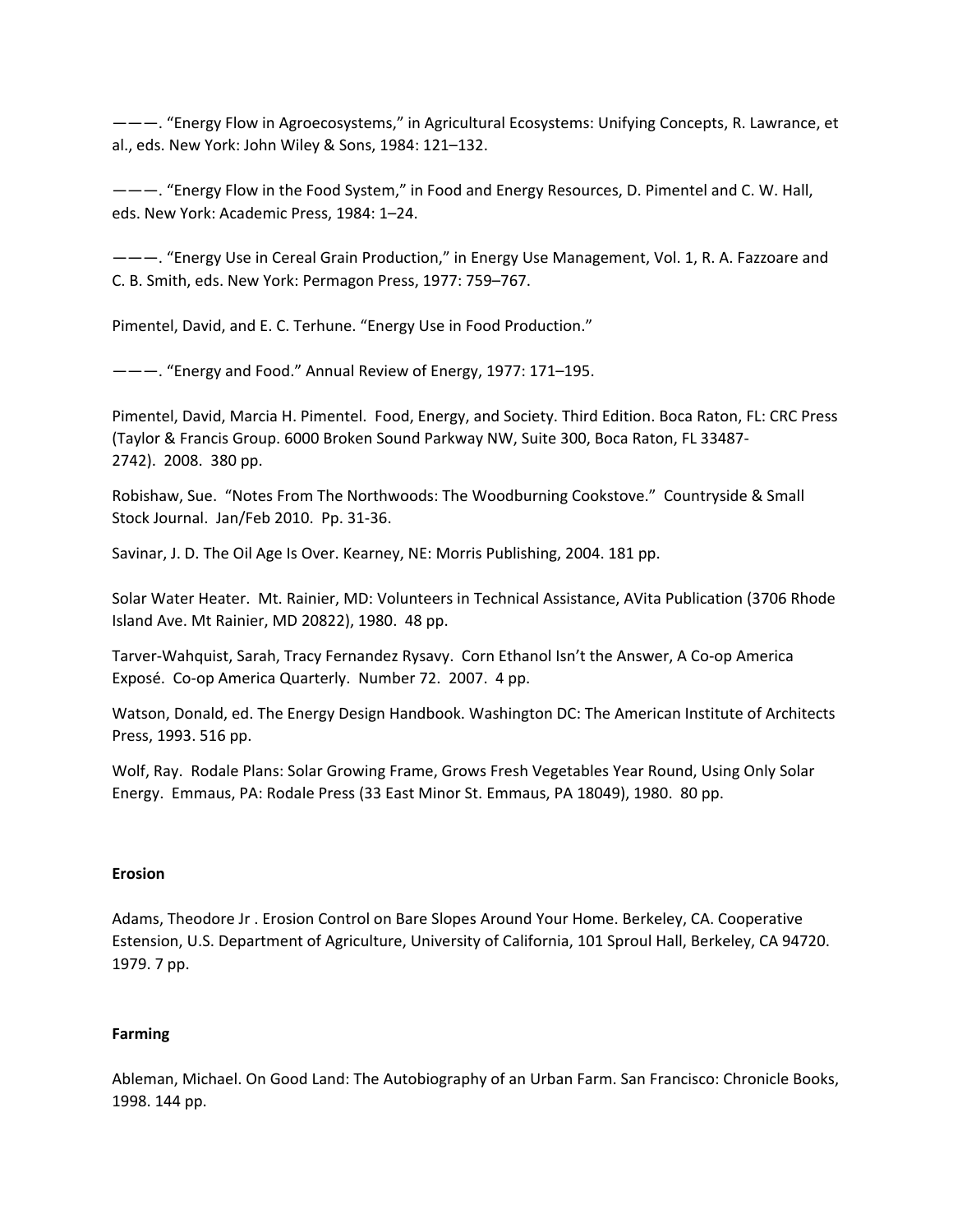Ableman, Michael. Fields of Plenty; A Farmer's Journey in Search of Real Food and the People Who Grow it. San Francisco, CA: Chronicle Books LLC (85 2nd St. San Francisco, CA 94105), 2005. 255 pp.

Arqueologia Mexicana Magazine Editorial Racies, S.A. de C.V. Rodolfo Gaona num 86, Lomas De Sotelo, Miguel Hidalgo, 11200, Mexico D.F.

Ashley, John. Food Crops and Drought. London and Basingstoke, UK: Macmillan Education, 1999. 133 pp.

Bailey, L. H. Principles of Agriculture. New York: Macmillan, 1909. 336 pp.

\*Bromfield, Louis. Malabar Farm. New York: Ballantine Books, 1970. 470 pp.

Cocannouer, Joseph A. Farming with Nature. Norman, OK: University of Oklahoma Press, 1954. 147 pp.

Consejo Nacional GPAE. Construyendo Nuestra Agricultura Ecologica Juntos Innovando la Produccion y la Comercializacion. Nicaragua: Impreso en Nicaragua en los Talleres Graficos de EDISA, 2010. 47 pp.

Cox, Joseph F., and Lyman Jackson. Field Crops and Land Use. New York: John Wiley & Sons, 1942. 473 pp.

Dorf, P. Liberty Hyde Bailey: An Informal Biography. Ithaca, NY: Cornell University Press, 1956. 257 pp.

"Down on the Farm." NOVA #1106 (transcript). Boston: WGBH. 1984. 24 pp.

Ernst, Matt. "Picking at the Peak," Organic Gardening, August/September 2004: 20–24.

"Facing the Farm Crisis." The Ecologist, Special Supplement. June 2000. Gliessman, Stephen R., et al. Agro‐ecology. New York: Springer‐Verlag, 1990. 380 pp.

Fleming, Severine, Krisent Loria and Kendra Johnson. Affording Our Land, A Financial Literacy Guidebook for Young Farmers (and All Farmers). Essex, NY: Creative Commons, Essex, NY, 2014. 45 pp.

Gregson, Bob and Bonnie. Rebirth of the Small Family Farm. Austin, TX: Acres U.S.A. (P.O. Box 91299 Austin, TX 78709), 2004. 63 pp.

Gilbet, Faith. Cooperative Farming. Burlington, VT: 655 Spear St. Burlington, VT, 05405‐0107. 2014. 54 pp

Hainsworth, P. H. Agriculture—The Only Right Approach. Pauma Valley, CA: Bargyla and Gylver Rateaver, 1976. 238 pp.

Halweil, Brian. Home Grown: The Case for Local Food in a Global Market. Worldwatch Paper 163. Washington, DC: Worldwatch Institute, 2002. 83 pp.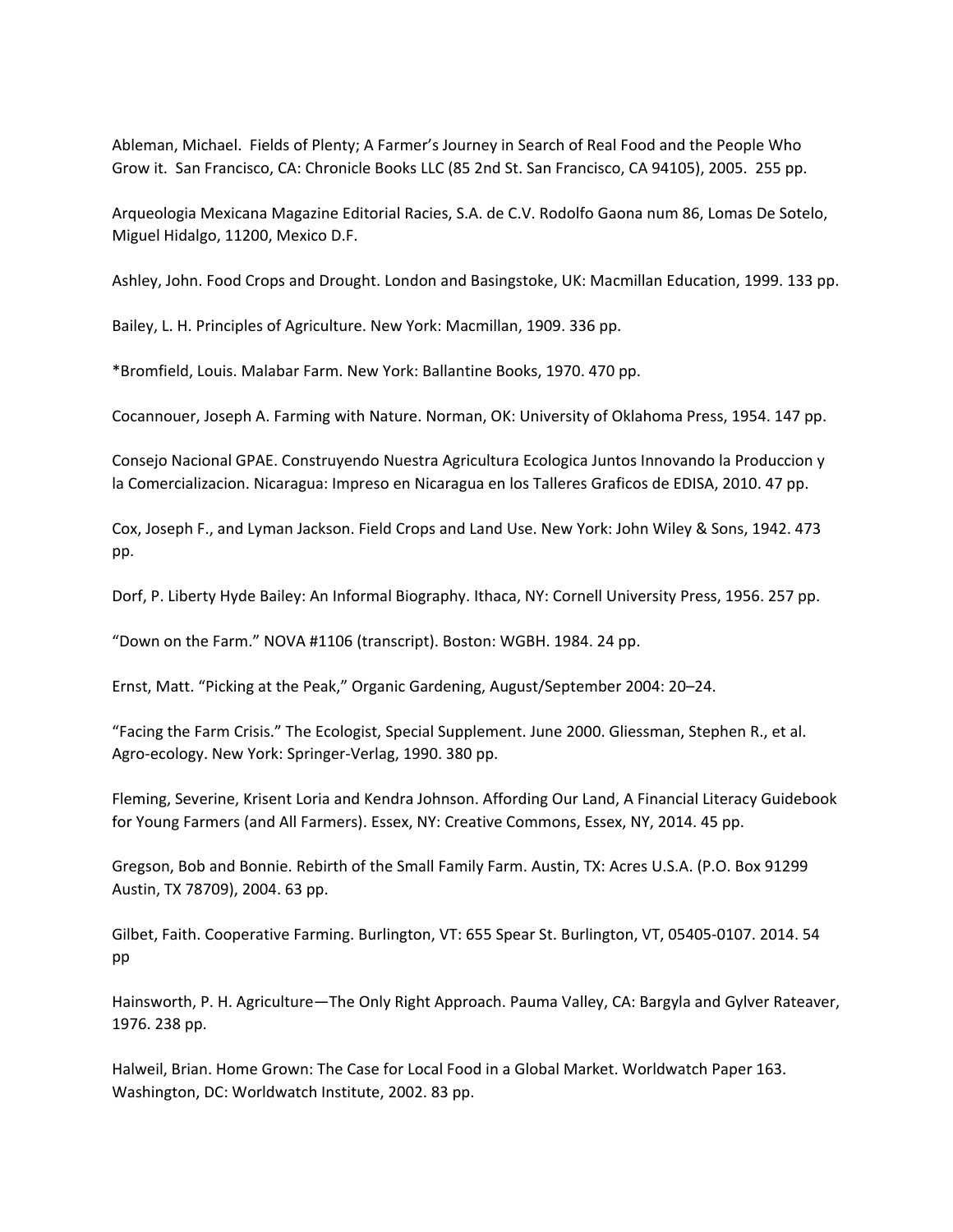Harmond, Paul, ed. The Farmstead Book. Seattle: Cloudburst, 1978. 258 pp.

Hartman, Ben. The Lean Farm: How To Minimize Wast, Increase Efficiency, and Maximize Value and Profits with Less Work. White River Junction, VT: Chelsea Green Publishing (85 North Main Street, Suite 120, White River Junction, VT 05001). 2015. 233 pp.

Henderson, Elizabeth, Robyn Van En. Sharing The Harvest; A Guide to Community‐Supported Agriculture. White River Junction, VT: Chelsea Green Publishing Co., 1999. 254 pp.

Humphrey, Shirley, et al., eds. Small Farm Handbook. Oakland, CA: University of California, 1994. 170 pp.

Imhoff, Daniel. Farming with the Wild: Enhancing Biodiversity on Farms and Ranches. San Francisco: Sierra Club Books, 2003. 182 pp.

Kinsey, Neal. Hands‐On Agronomy. Austin, TX: Acres U.S.A. (P.O. Box 91299, Austin, TX 78709), 1993. 352 pp.

Kral, David M., ed. Organic Farming: Current Technology and Its Role in a Sustainable Agriculture. American Society of Agronomy Special Publication Number 46. Madison, WI: ASA, 1984. 192 pp.

Proceedings of a symposium held in Atlanta, GA, November 29–December 3, 1981, sponsored by ASA and Soil Science Society of America.

Lampkin, Nicolas. Organic Farming. Ipswich, UK: Farming Press, 1998. 715 pp.

\*Living the Good Life with Helen and Scott Nearing. Olney, PA: Bullfrog Films. Excellent film on Helen and Scott Nearing and their Forest Farm homestead in Vermont. Video. BL

Logsdon, Gene. The Contrary Farmer. White River Junction, VT: Chelsea Green, 1994. 237 pp.

Lyson, Thomas A. Civic Agriculture: Reconnecting Farm, Food, and Community. Medford, MA: Tufts Univ. Press, 2004. 136 pp.

\*Masumoto, David Mas. Harvest Son. New York: W. W. Norton, 1998. 302 pp.

McOmie, A.M. Dry‐Farming in Arizona. Tucson, AZ: University of Arizona, College of Agriculture, Tucson, AZ 1918. pp. 499‐642.

Multiple Cropping Systems. Groenken, The Netherlands: AME Foundation, 1985. 19 pp.

Mutsaers, H. J. W., et al. A Field Guide for On‐Farm Experimentation. Ibadan, Nigeria: International Institute of Tropical Agriculture, 1997. 235 pp.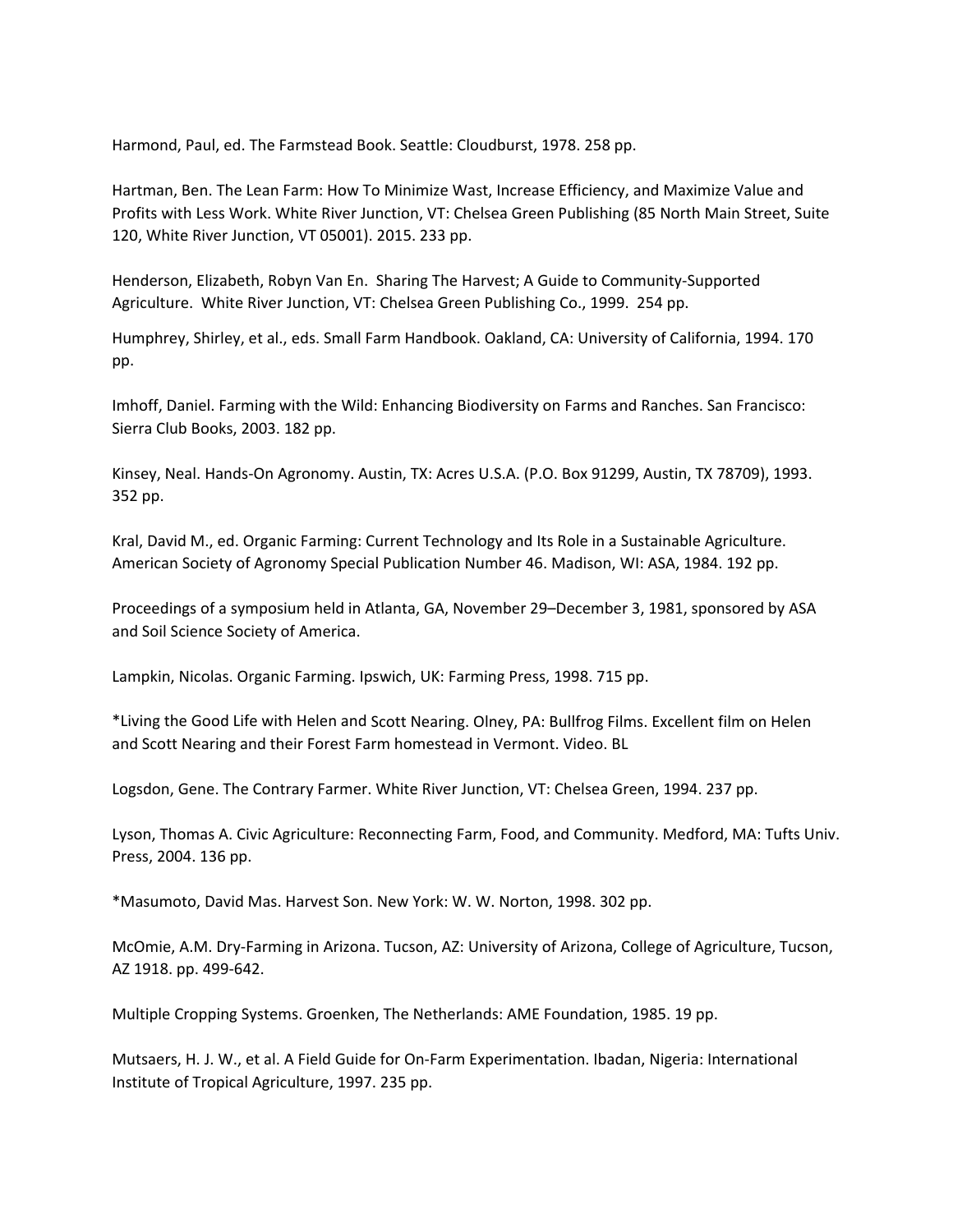Myase, Ann D. Sustainable Farming Systems: A Guide to the Transition. Davis, CA: Sustainable Agriculture Research and Education Program (1 Shields Ave., University of CA, Davis, CA), 1997. 81 pp.

Nabhan, Gary Paul. Growing Food in a Hotter, Drier Land; Lessons from Desert Farmers on Adapting to Climate Uncertainty. White River Junction, VT: Chelsea Green Publishing 85 North Main St. Suite 120, White River Junction, VT, 05001. 2013. 256 pp.

Northeast Organic Farming Association of New York. Organic Farm Resource Guide 2nd Edition. Rochester, NY: 249 Highland Ave. Rochester, NY 14620, 2012. 118 pp.

Organic Farming in Kenya. Nairobi, Kenya: Kenya Institute of Organic Farming (P.O. Box 34972, Nairobi, Kenya) and CODEL, 1990. 80 pp.

Paterson, William G. R., ed. Farm Crops. Vol. 4, Miscellaneous Crops. London: The Gresham Publishing Co., 1925. 316 pp. Covers tobacco, buckwheat, mustard, hemp, flax, fruits and vegetables, and more.

Pesek, John, ed. Agronomy: Science in Action. Madison, WI: American Society of Agronomy, 1979. 40 pp.

Pettersson, B. D., and E. V. Wistinghausen. Organic, Biodynamic and Conventional Cropping Systems: A Long Term Comparison. Trans. William F. Brinton, Jr. Mt. Vernon, ME: Woods End Laboratory, 1988.

Pimentel, David. Agriculture and EcoTechnology. Ithaca, NY: Department of Entomology, Cornell University, 1989.

———. Agriculture, Technology, and Natural Resources. Ithaca, NY: Department of Entomology, Cornell University.

Poincelot, Raymond P. Toward a More Sustainable Agriculture. Westport, CT: AVI Publishing Company, 1986. 241 pp.

Pretty, Jules N. Regenerating Agriculture. Washington, DC: Joseph Henry Press, 1995. 320 pp.

Reijntjes, Coen, Bertus Haverkort, and Ann Waters‐Bayer. Farming for the Future. Leusden, The Netherlands: ILEIA, 1992. 250 pp.

\*Revelle, Roger. "The Resources Available for Agriculture." Scientific American, September 1976: 165– 176.

Robinson, Ed and Carolyn. The "Have‐More" Plan—"A Little Land—A Lot of Living": How to Make a Small Cash Income into the Best and Happiest Living Any Family Could Want. Pownal, VT: Garden Way Publishing, 1943, 1973. 70 pp.

Rodale Institute New Farm: Back to Nature in Agriculture. 611 Siegfriedale Road Kutztown, PA 19530. 34 pp.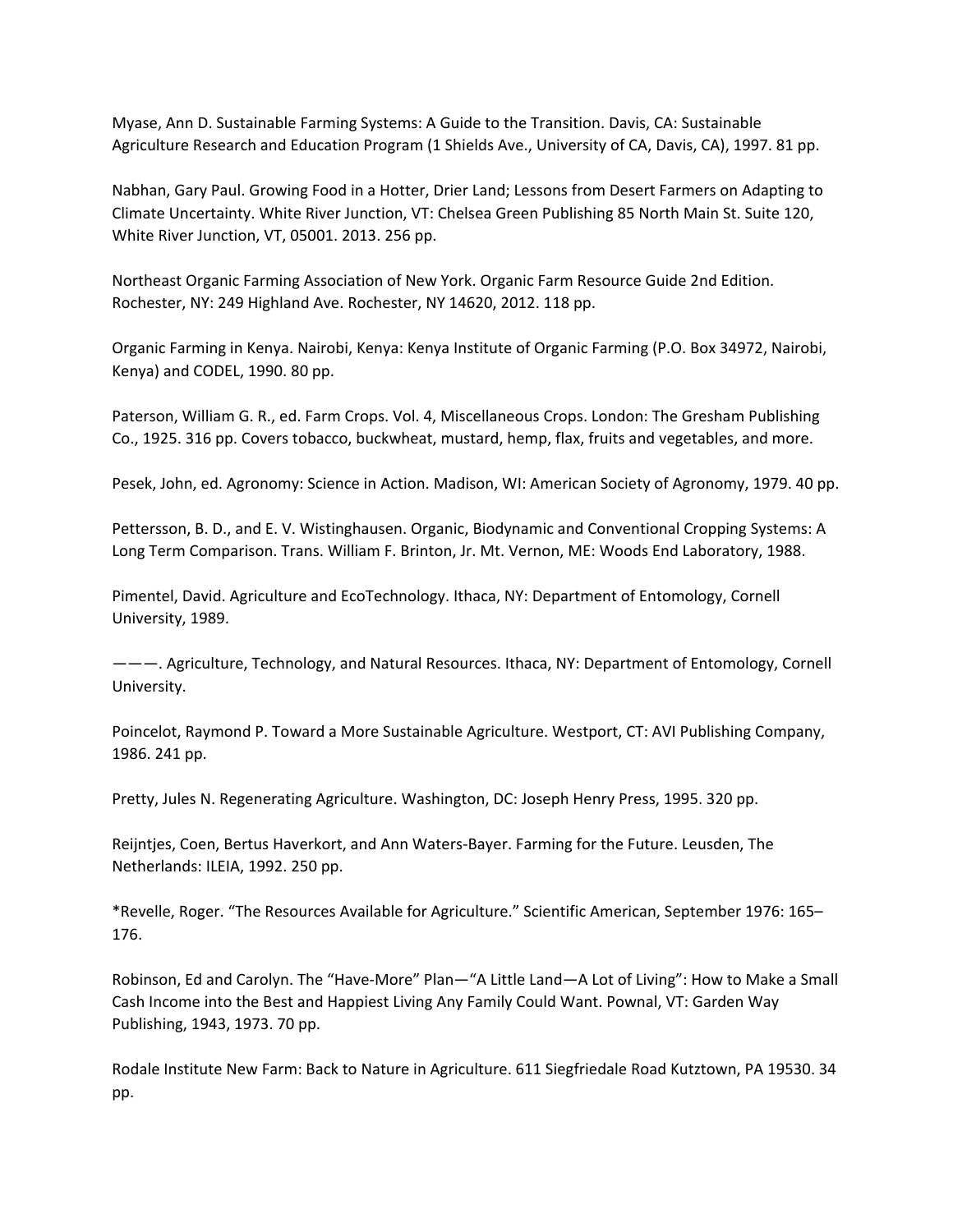Rodale, Robert. The Medical Power of People, Soil and Health News: Volume 11, Number 4. Emmaus, PA. Soil and Health Society, 33 East Minor St, Emmaus, PA 18049. 1982. 8 pp.

Rodale, Robert. Regenerating Agriculture, Soil and Health News: Volume 12, Number 1. Emmaus, PA. Soil and Health Society, 33 East Minor St, Emmaus, PA 18049. 1983. 8 pp.

Runyon, Linda. A Survival Acre 50 Worldwide Wild Foods and Medicines. Shiloh, NJ: Linda Runyon's Wild Food Company, PO Box 83, Shiloh, NJ 08353, 2008. 44 pp.

Singles in Agriculture. P.O. Box 7, Pearl City, IL 61062.

Small Farm Today. 3903 W. Ridge Trail Road, Clark, MO 65243‐9525. Magazine.

Soule, Judith D., and Jon K. Piper. Farming in Nature's Image. Covelo, CA: Island Press, 1992. 286 pp.

Strange, Marty. Family Farming: A New Economic Vision. Lincoln, NE: University of Nebraska Press, 1988. 311 pp.

Streeter, John Williams. The Fat of the Land. New York: The Macmillan Company, 1918. 406 pp.

The Sustainable Agriculture Network (SARE). Transitioning to Organic Production: Part 1. Introduction to Organic Farming. Burlington, VT: University of Vermont, Sustainable Agriculture Publications.

Sykes, Friend. Food, Farming and the Future. Emmaus, PA: Rodale Press, 1951. 293 pp.

———. Humus and the Farmer. Emmaus, PA: Rodale Press, 1949. 392 pp. Thomas Jefferson Agricultural Institute, 601 West Nifong Boulevard, Suite 1D, Columbia, MO 65203. A nonprofit organization that conducts education, research, and market development in support of small farms. Also publishes a wide variety of topical crop papers.

U.S. Department of Agriculture. Report and Recommendations on Organic Farming. Washington, DC: Office of Governmental and Public Affairs, USDA, 1980. 94 pp.

———. A Time to Act: A Report of the USDA National Commission on Small Farms. Washington, DC: USDA, 1998. 121 pp.

Walters, Charles, Jr., and C. J. Fenzau. Eco‐Farm: An Acres U.S.A. Primer. Austin, TX: Acres U.S.A. (P.O. Box 91299, Austin, TX 78709), 1996. 447 pp.

Warren, G. F. Farm Management. New York: Macmillan, 1922. 590 pp.

West, H. O. Peanut Production. Bulletin No. 341. State College, MI: Mississippi Agricultural Experiment Station, April, 1940. 63 pp.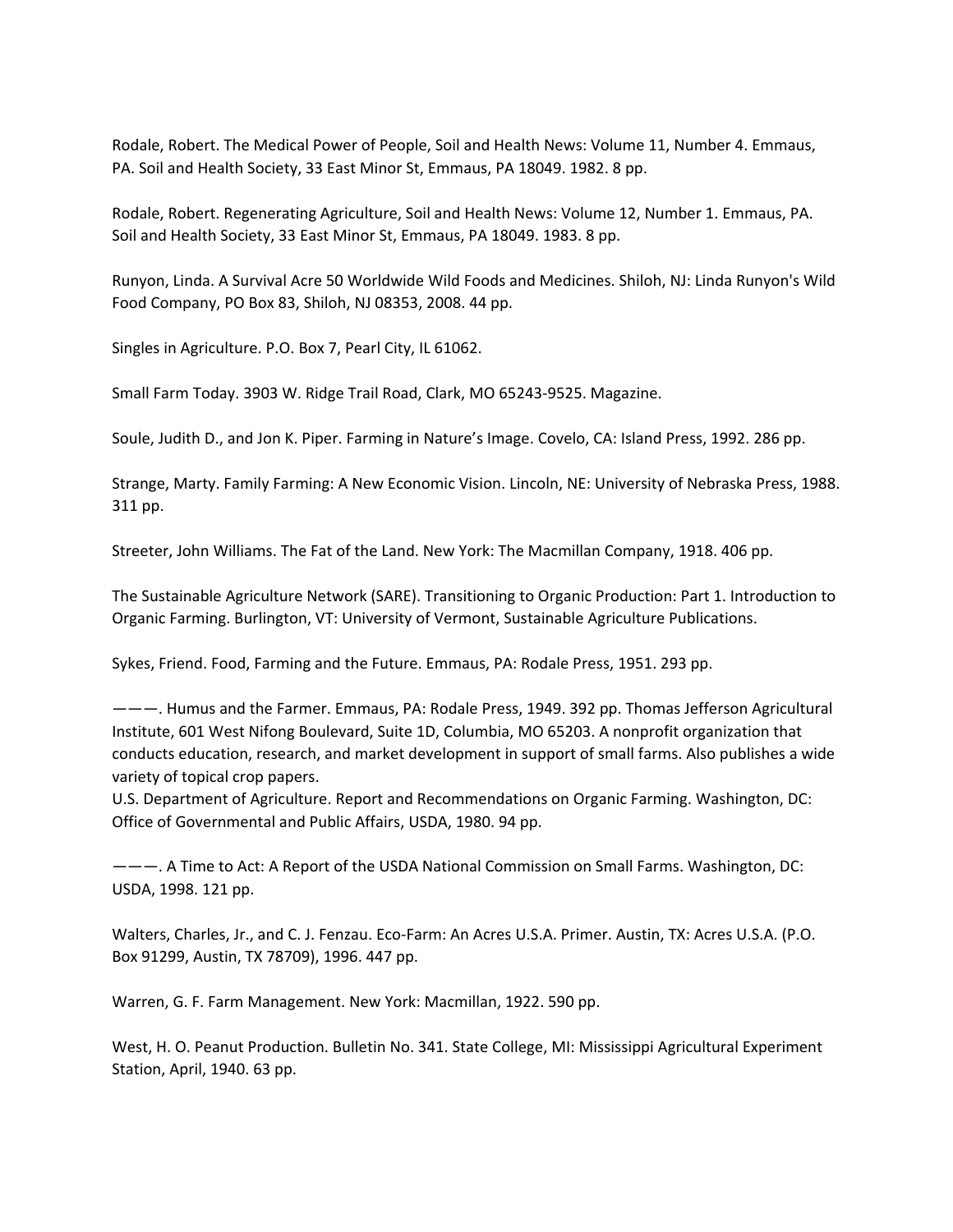Wilken, Gene C. Good Farmers. London: University of California Press, 1987. 302 pp.

Williams, Allan N., and Neville Graham. The Small Farmers' Guide to Alternative Farming Techniques. Belmont, Port of Spain, Trinidad and Tobago, and Roseau, Commonwealth of Dominica: ACT Press, 1998. 61 pp.

Willis Ph.D., Harold. Foundations of Natural Farming. Austin, TX: Acres U.S.A. (P.O. Box 91299 Austin, TX 78709), 2008. 374 pp.

Wittwer, Sylvan, et al. Feeding a Billion: Frontiers of Chinese Agriculture. East Lansing, MI: Michigan State University Press, 1987. 462 pp.

Wortman, Sterling. "Food and Agriculture." Scientific American, September 1976: 31–39.

Zimmer, Gary F. The Biological Farmer. Austin, TX: Acres U.S.A., 2000. 352 pp.

### **Fertilizer**

American Society of Agronomy. The Role of Phosphorus in Agriculture. Madison, WI: ASA, 1980. 910 pp.

Branson, Roy L & Fireman, Milton. Gypsum and other Chemical Amendments for Soil Improvement. Berkeley, CA. Cooperative Estension, U.S. Department of Agriculture, University of California, 101 Sproul Hall, Berkeley, CA 94720. 1980. 7 pp.

Bunch, Roland. "Nutrient Quantity or Nutrient Access? A New Understanding of How to Maintain Soil Fertility in the Tropics." ECHO Development Notes, January 2002: 1–7.

Chaney, David E., Drinkwater, Laurie E., & Pettygrove, Stuart G. Organic Soil Amendments and Fertilizers. Oakland, CA: Division of Agriculture and Natural Resources, University of California, 6701 San Pablo Ave, Oakland, CA 94608. 1992. 31 pp.

Chemical Periodic Table, Permachart. Concord, Canada: Papertech Marketing Group (163 Buttermill Ave., Unit 12, Concord, ON L4K 3X8, Canada), 1999. Helpful for better understanding of soil nutrient exchange.

Engelstad, Orvis P., ed. Nutrient Mobility in Soils: Accumulation and Losses. Madison, WI: Soil Science of America, Inc., 1970. 81 pp.

Griffin, J. M., et al. Growing and Gathering Your Own Fertilizers. Willits, CA: Ecology Action, 1988. 140 pp. See Appendix D for information on night soil composting.

Ingham, Elaine R. "Brewing Compost Tea." Kitchen Gardener, October/November 2000: 16–19.

Kilmer, V. J., et al., eds., The Role of Potassium in Agriculture. Madison, WI: American Society of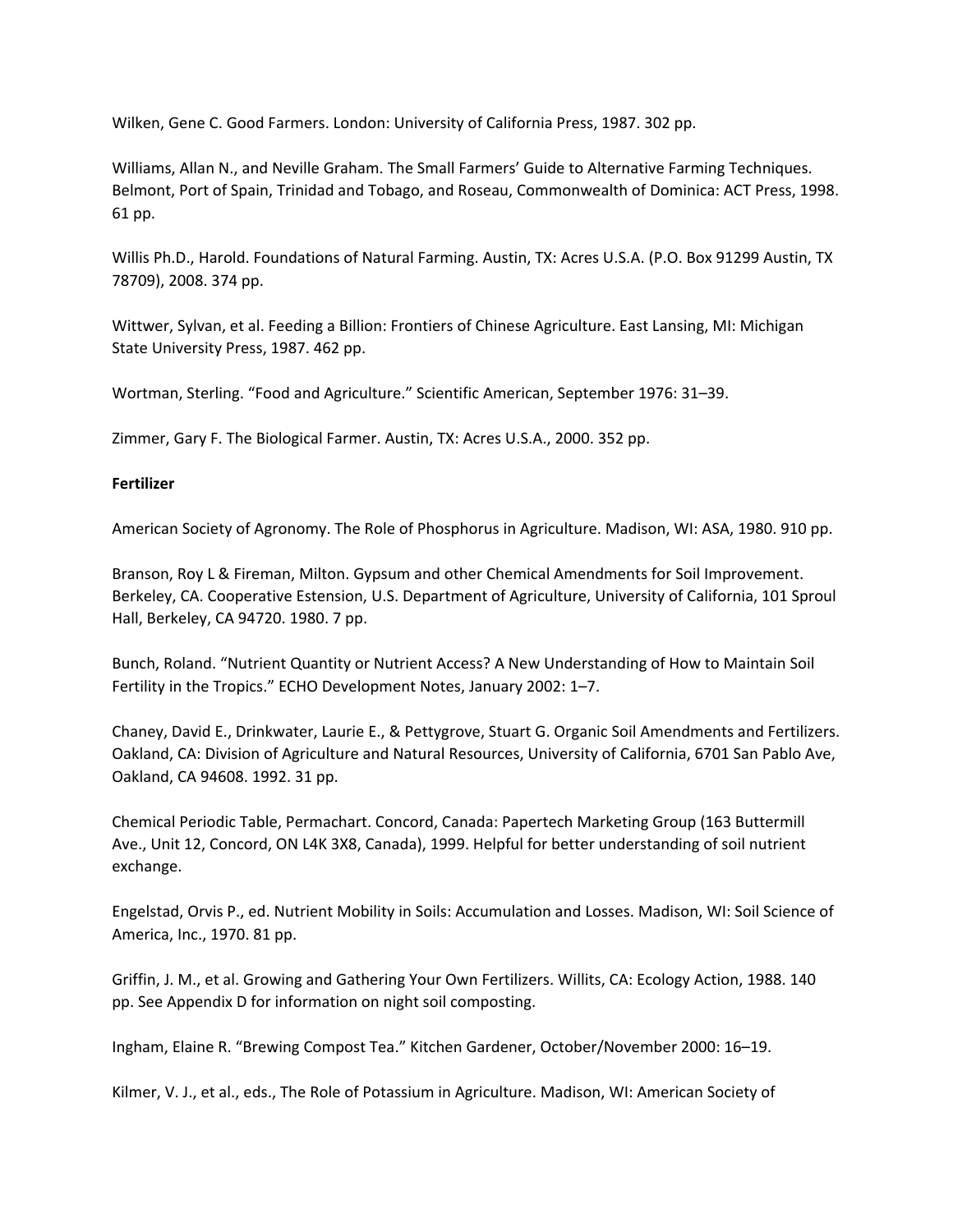Agronomy, Inc., 1968. 509 pp. Proceedings of a symposium held in Mussel Shoals, Alabama, June 18–19, 1968. Mengel, K., and E. A. Kirkby. Principles of Plant Nutrition.

Worblaufen‐Bern, Switzerland: International Potash Institut, 1978. 593 pp.

Mortvedt, J. J., ed. Micronutrients in Agriculture. Madison, WI: Soil Science Society of America, Inc., 1972. 666 pp.

Proceedings of a symposium held in Mussel Shoals, Alabama, April 20–22, 1971.

Munson, Robert D., ed. Potassium in Agriculture. Madison, WI: American Society of Agronomy, Inc., 1985. 1223 pp. Proceedings of an international symposium held in Atlanta, Georgia, July 7–10, 1985.

National Academy of Sciences. Accumulation of Nitrate. Washington, DC: National Academy of Sciences, 1972. 106 pp.

The New Farm Staff, eds. The Farmer's Fertilizer Handbook. Emmaus, PA: Rodale Institute, 1986. 208 pp. Norman, Cynthia, "Dung Ho." National Gardening, May 1987, 28–30.

Organic Soil Amendments and Fertilizers. Publications Division of Agriculture and Natural Resources, University of California (6701 San Pablo Ave., Oakland, CA 94608‐1239), 1992. 36 pp.

Pettersson, B. D., and E. V. Wistinghausen. Effects of Organic and Inorganic Fertilizers on Soils and Crops. Temple, ME: Woods End Agricultural Institute (Orchard Hill Rd., Temple, ME 04984), 1979. 44 pp. AL

\* Potash and Phosphate Institute. "Phosphorus for Agriculture." Better Crops with Plant Food, Spring 1978. Atlanta, GA: Potash & Phosphate Inst., 1978. 39 pp.

Shirley, Christopher, and The New Farm Staff, eds. What Really Happens When You Cut Chemicals? Emmaus, PA: Rodale Institute, 1993. 156 pp.

Smith, Edward G., et al. Impacts of Chemical Use Reduction on Crop Yields and Costs. College Station, TX: Agricultural and Food Policy Center, Dept. of Agricultural Economics, Texas A&M Univ. System, n.d. 103 pp.

Tandon, H. L. S. Fertilizer Management in Rainfed Dryland Agriculture—A Guidebook. New Delhi: Fertiliser Development and Consultation Organisation (204‐204A Bhanot Corner, 1‐2 Pamposh Enclave, New Delhi‐110048, India), 1993. 103 pp.

Tisdale, Samuel L., and Werner L. Nelson. Soil Fertility and Fertilizers. New York: Macmillan, 1956. 634 pp.

United States Salinity Laboratory Staff. Diagnosis and Improvement of Saline and Alkali Soils. Ag. Handbook No. 60, U.S. Dept. of Ag., 1969. 160 pp.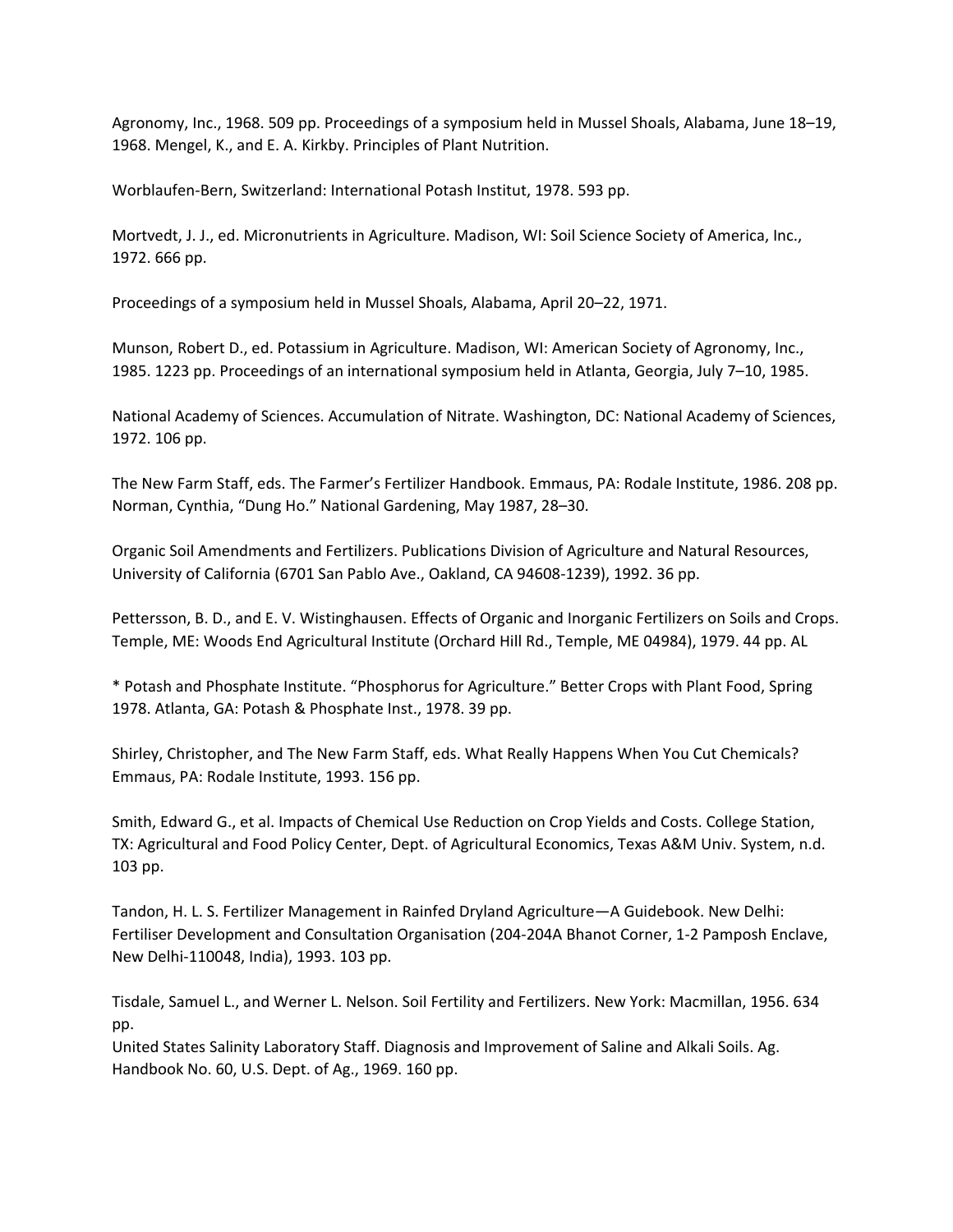Van Slyke, Lucius. Fertilizers and Crop Production. New York: Orange Judd, 1932. 193 pp.

### **Fiber Crops**

Baines, Patricia. Linen: Hand Spinning and Weaving. London: B. T. Batsford, 1989. 208 pp.

Buchanan, Rita. A Weaver's Garden. Loveland, CO: Interweave Press, 1987. 230 pp. IL

Chandler, Deborah. Learning to Weave. Loveland, CO: Interweave Press, 1995.

Davidson, Marguerite Porter. A Handweaver's Pattern Book. Swarthmore, PA: Marguerite P. Davison (P.O. Box 263, Swarthmore, PA 19081), 1944.

Dempsey, James M. Fiber Crops. Gainesville, FL: The University Presses of Florida, 1975. 457 pp.

Eaton, Frank M. "Early Defloration as a Method of Increasing Cotton Yields and the Relation of Fruitfulness to Fiber and Boll Characters." Journal of Agricultural Research, April 15, 1931: 447–462.

Fryxell, Paul A. The Natural History of the Cotton Tribe. College Station, TX: Texas A & M University Press.

Jarman, Cyril. Plant Fibre Processing: A Handbook. London: Intermediate Technology Publications, 1998. 52 pp.

The Jefferson Institute. "Flax: A Crop from America's Past with Renewed Potential." Alternative Crop Guide. Columbia, MO: The Jefferson Institute, 2002.

Linder, Olive and Harry. Handspinning Flax. Phoenix, AZ: Bizarre Butterfly, 1986.

Myers, Dorothy, and Sue Stolton. Organic Cotton: From Field to Final Product. London: Intermediate Technology Publications, 1999. 267 pp.

# **Flowers**

Anderson, E. B., et al. The Oxford Book of Garden Flowers. New York: Oxford University Press, 1963. 207 pp.

Armitage, Allan M. Specialty Cut Flowers. Portland, OR: Timber Press, 1995. 372 pp.

\*Arnosky, Pamela and Frank. "Specialty Cut Flowers: How to Get Long Stems and High‐Quality Flowers." Growing for Market, September 1998: 15–17.

\*———. We're Gonna Be Rich!: Growing Specialty Cut Flowers for Market. Lawrence, KS: Fairplain Publications, 1999. 168 pp.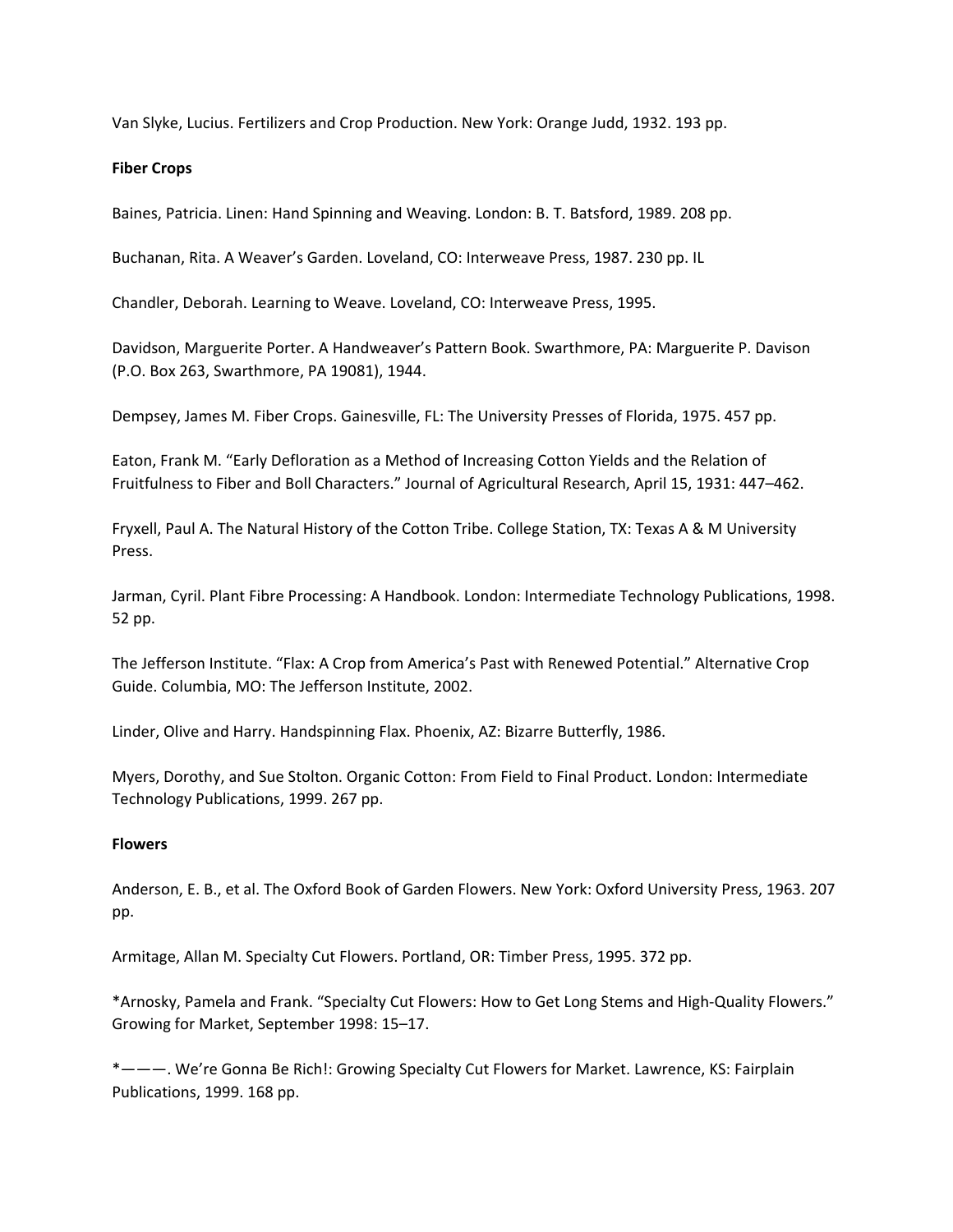Arranging Cut Flowers. San Francisco: Ortho Books, 1985. 96 pp.

Babcock, Mary Reynolds. First Aid for Flowers. New York: Farrar, Straus & Giroux, 1954. 55 pp.

Ball, Jeff. Rodale's Flower Garden Problem Solver. Emmaus, PA: Rodale Press, 1990. 422 pp.

Black, Penny. The Book of Pressed Flowers. New York: Simon & Schuster, 1988. 120 pp. Excellent ideas, plants, and colors. Good information on tools, equipment, and how to press flowers.

Blamey, Marjorie. Flowers of the Countryside. New York: William Morrow, 1980. 224 pp.

Brennan Georgeanne, and Kathryn Kleinman. Flowerkeeping: The Time‐Honored Art of Preserving Flowers. Berkeley, CA: Ten Speed Press, 1999. 142 pp.

\*Byczynski, Lynn. The Flower Farmer. White River Junction, VT: Chelsea Green, 1997. 208 pp.

\*———. "Grow Flowers for Cash." Mother Earth News, December/January 2003: 20–25.

Byczynski, Lynn & Benzakein, Erin. Fresh from the Field Wedding Flowers; An Illustrated Guide to Sustainable Flowers for Your Wedding. Lawrence, KS: Fairplain Productions, Inc. PO Box 3747, Lawrence, KS 66046. 2014. 111 pp.

Cavagnaro, David. "A Seed Saver's Guide to Flowers." National Gardening, August 1988: 39–45.

Christopher, Thomas. In Search of Lost Roses. New York: Summit Books, 1989.

Colborn, Nigel. A Flower For Every Day. New York, NY: Stewart, Tabori & Chang. 575 Broadway, New York, NY 10012. 1996. 144 pp.

Crockett, James Underwood. Annuals. New York: Time‐Life Books, 1971. 176 pp.

———. Bulbs. New York: Time‐Life Books, 1971. 160 pp.

———. Crockett's Flower Garden. New York: Little, Brown, 1981. 311 pp.

———. Perennials. New York: Time‐Life Books, 1972. 160 pp.

———. Roses. New York: Time‐Life Books, 1971. 160 pp.

Curless, Chris. "Renovating a Perennial Bed: How to Give an Old Border a New Lease on Life." Fine Gardening, Vol. 37.

Daar, Sheila. "Rose Diseases: New, Less Toxic Controls." Common Sense Pest Control Quarterly,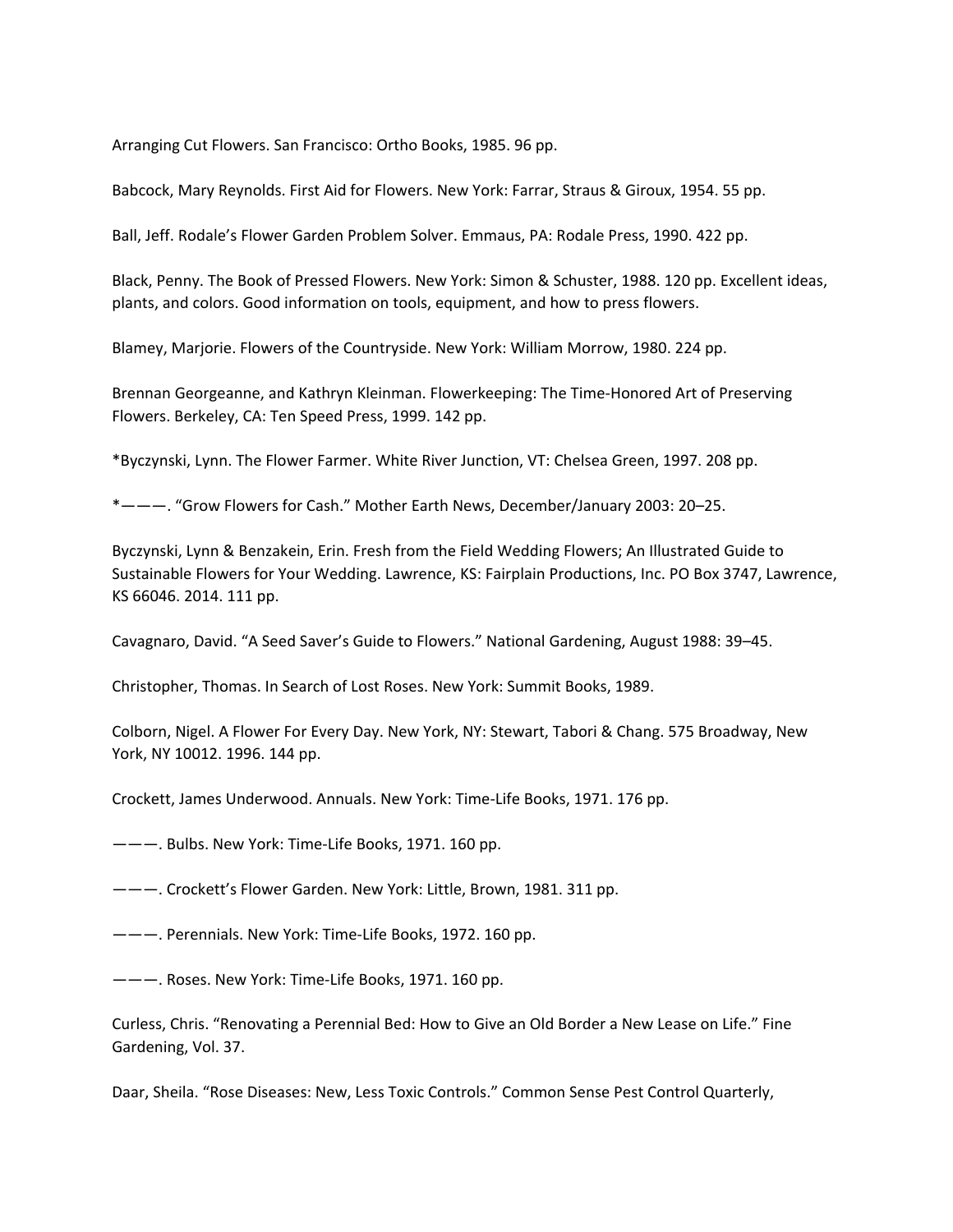Winter/Spring 1985: 4–10.

DeWolf, Gordon P., Jr., et al. Taylor's Guide to Bulbs. New York: Houghton Mifflin, 1961. 463 pp.

\*Duthie, Pam. Continuous Bloom. Batavia, IL: Ball Publishing, 2000. 328 pp.

Easton, Valerie. "A Cutting Garden for All Seasons." Fine Gardening, May/June 1998.

Evelegh, Tessa. Lavender: Practical Inspirations for Natural Gifts, Country Crafts and Decorative Displays. New York: Lorenz Books, 1996. 128 pp.

\*Foster, Catharine O. Organic Flower Gardening. Emmaus, PA: Rodale Press, 1975. 305 pp. Excellent!

Gips, Kathleen M. Flora's Dictionary: The Victorian Language of Herbs and Flowers. Chagrin Falls, OH: Village Herb Shop (26 S. Main St., Chagrin Falls, OH 44022), 1990. 199 pp.

Hatfield, Audrey W. Flowers to Know and Grow. New York: Scribner's, 1950. 174 pp.

Hawks, Kim. "Starting Native Perennials from Seeds: Tips on Collection, Storage, and Germination." Fine Gardening, July/August 1991.

Hillier, Malcolm. The Book of Fresh Flowers. New York: Simon & Schuster, 1986. 252 pp.

Hillier, Malcolm, et al. The Book of Dried Flowers. New York: Simon & Schuster, 1986. 192 pp.

Horn, Elizabeth L. Sierra Nevada Wildflowers. Missoula, MT: Mountain Press, 1998. 215 pp.

\*Huxley, Anthony, ed. Garden Annuals and Bulbs. New York: Macmillan, 1971. 208 pp.

\*———. Garden Perennials and Water Plants. New York: Macmillan, 1971. 216 pp.

Jacobs, Betty E. M. Flowers That Last Forever. Pownal, VT: Storey, 1988. 222 pp.

James, Theodore, Jr. The Potpourri Gardener. New York: Macmillan, 1990. 148 pp.

Karel, Leonard. Dried Flowers: From Antiquity to the Present. Metuchen, NJ: Scarecrow Press, 1973.

\*Kasperski, Victoria R. How to Make Cut Flowers Last. New York: William Morris, 1975. 191 pp. IL

Kramer, Jack. The Old‐Fashioned Cutting Garden. New York: Macmillan, 1979. 160 pp.

Larson, Roy A., ed. Introduction to Floriculture. San Diego, CA: Academic Press, 1992. 636 pp.

Legge, Bob, Papworth, David, Prockter, Noel, & Upward, Michael. Planting for Sun and Shade: A superb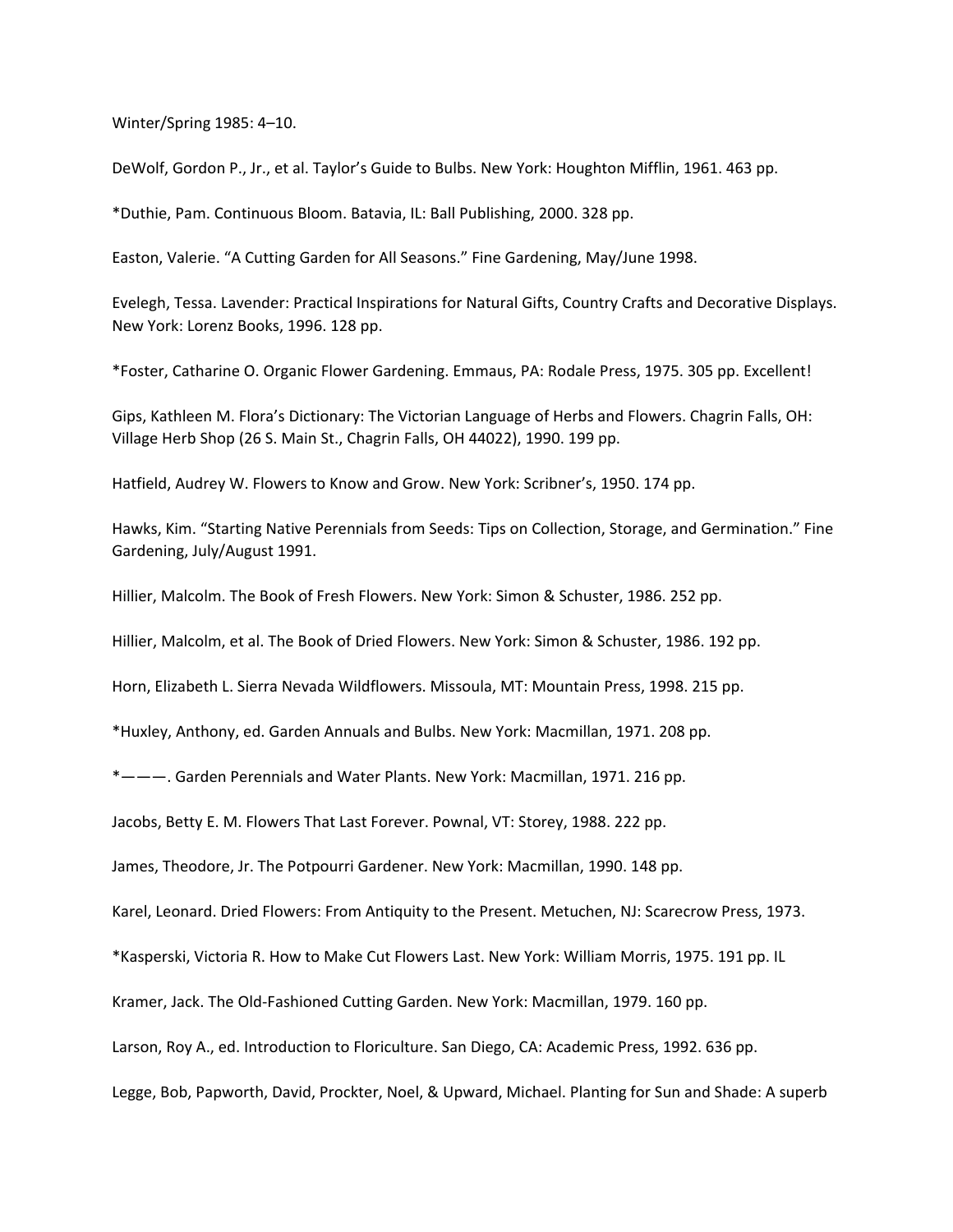Collection of Beautiful Flowers for Interest Throughout the Gardening Year. Vancouver, Canada: Cavendish Books, Inc. Unit 5, 801 West 1st St, North Vancouver, B.C. V7P 1A4. 1997. 111 pp.

\*Lovejoy, Ann. The Year in Bloom. Seattle, WA: Sasquatch Books, 1987. 264 pp.

\*MacNicol, Mary. Flower Cookery. New York: Collier Books, 1967. 262 pp.

\*Madison, Mike. Growing Flowers for Market. Winters, CA: Yolo Press, 1998. 257 pp.

\*Martin, Laura C. Wildflower Meadow Book: A Gardener's Guide. Chester, CT: The Globe Pequot Press, 1990. 320 pp.

\*Martin, Orin. An Organic Approach to Rose Selection and Care: Rose Primer. Santa Cruz, CA: Friends of UCSC Farm & Garden and the Center for Agroecology & Sustainable Food Systems, 2005. 40 pp.

Normand Eyre, Suzanne, ed. Sunset Western Garden Annual. Menlo Park, CA: Sunset Publishing Corp., 2001. 416 pp. Growing flowers.

\*Nowak, Joanna, and Ryszard M. Rudnicki. Postharvest Handling and Storage of Cut Flowers, Florist Greens, and Potted Plants. Portland, OR: Timber Press, 1990. 210 pp. IL.

Paulson, Annie ed. The National Wildflower Research Center's Wildflower Handbook. Austin, TX: Texas Monthly Press (2600 FM 973 North, Austin, TX 78725‐4201), 1989. 337 pp.

Perennials (Eyewitness Garden Handbooks). New York: DK Publishing, 1996. 352 pp. A reference guide to more than 1,000 plants.

Phillips, Ellen, and C. Colston Burrell. Illustrated Encyclopedia of Perennials. Emmaus, PA: Rodale Press, 1993. 533 pp.

Phillips, Roger & Rix, Martyn. Bulbs. New York, NY: Random House 375 Hudson St., New York, NY 10014. 1989. 249 pp.

Phillips, Roger & Rix, Martyn. Roses. New York, NY: Random House 375 Hudson St., New York, NY 10014. 1988. 217 pp.

Poncavage, Joanna. Totally Sunflowers. Berkeley, CA: Celestial Arts, 1996. 94 pp.

Powell, Eileen. The Gardener's A–Z Guide to Growing from Seed to Bloom. North Adams, MA: Storey Publishing, 2004. 528 pp.

Proctor, Rob. The Cutting Garden: Plants for Gorgeous Blooms All Year Long. New York: Houghton Mifflin Co., 2000. 122 pp.

Quarles, William. "Disease Resistant Roses." Common Sense Pest Control Quarterly, Spring 1998: 4–6.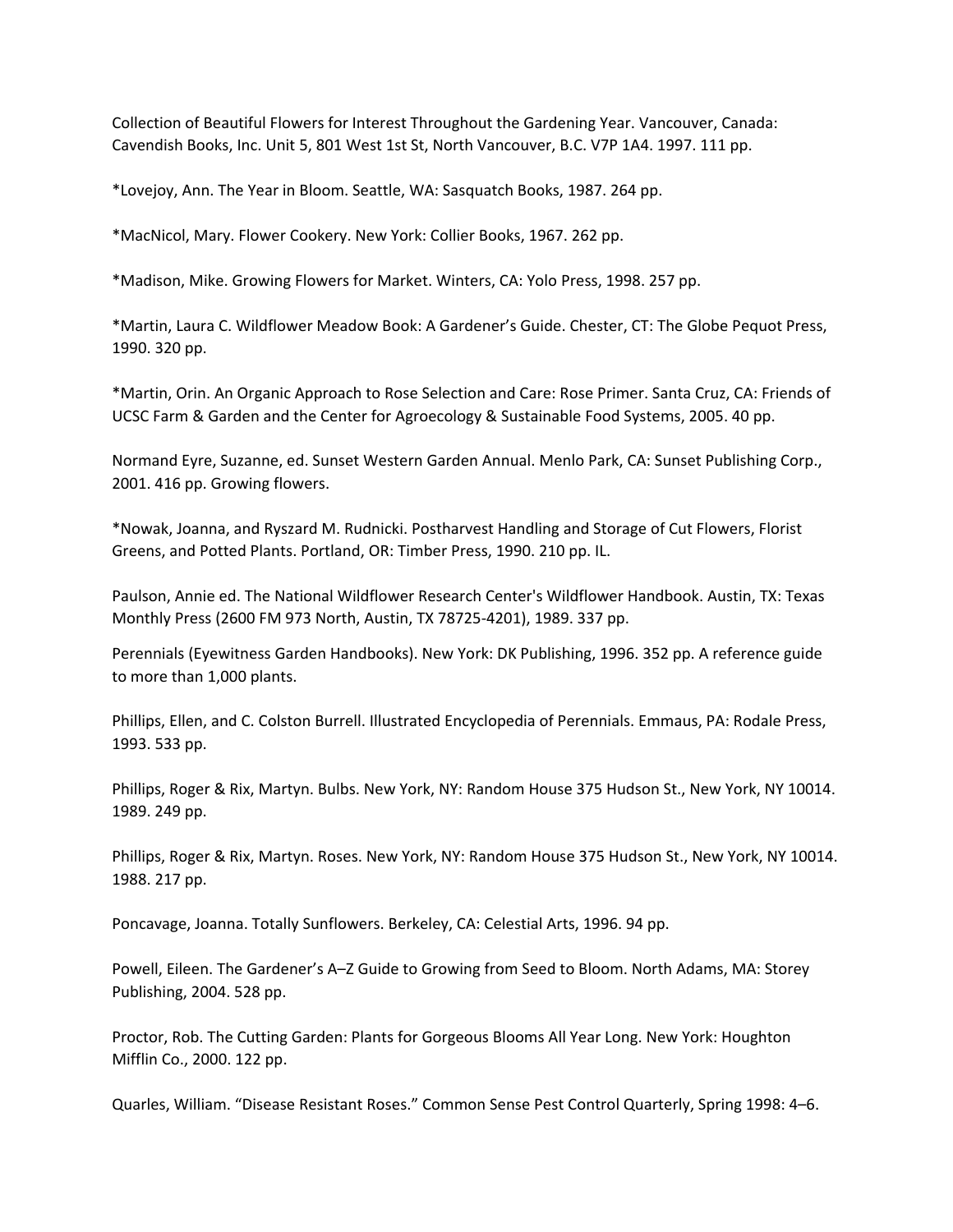\*———. "Non‐Toxic Fungicides for Roses." Common Sense Pest Control Quarterly, Spring 1998: 7–14.

———. "Protecting Gardens from Deer Damage." Common Sense Pest Control Quarterly, Spring 1994: 4–15.

Remes, Shirley. "The Comeback Kids." Organic Gardening, February/March 2006: 24–29.

Sala, Orietta. The Mitchell Beazley Pocket Guide to Old‐Fashioned Roses. London: Mitchell Beazley, 1995. 164 pp.

Sanchez, Janet H. Perennials. Menlo Park, CA: Sunset Books, 2000. 128 pp.

\*Schneider, Alfred F. Park's Success with Bulbs. Greenwood, SC: George W. Park Seed Co., 1981. 173 pp. IL

Squires, M. The Art of Drying Plants and Flowers. New York: Bonanza, 1958. 258 pp.

Stevenson, Violet. Successful Flower Marketing. London: W. H. & L. Collingridge, 1952. 164 pp.

Sturdivant, Lee. Flowers for Sale. Friday Harbor, WA: San Juan Naturals (P.O. Box 642, Friday Harbor, WA 98250), 1992. 197 pp.

\*Swiadon, Laurie, and William Quarles. "Organic Control of Rose Insect and Mite Pests." Common Sense Pest Control Quarterly, Spring 1998: 15–19.

Sunset Editors. Garden Colors: Annuals and Perennials. Menlo Park, CA: Sunset Books, 1981. 96 pp.

Taylor, Ronald J. Desert Wildflowers of North America. Missoula, MT: Mountain Press, 1998. 349 pp.

Thorpe, Patricia. Everlastings: The Complete Book of Dried Flowers. New York: Facts on File Publications, 1985. 144 pp.

Verey, Rosemary. The Flower Arranger's Garden. New York: Little, Brown, and Co., 1989. 144 pp.

\*Verner, Yvette. The Blooming Lawn: Creating a Flower Meadow. White River Junction, VT: Chelsea Green, 1998. 144 pp.

White, Edward A. The Principles of Floriculture. New York: Macmillan, 1931. 467 pp.

Whitelaw, Mark. "Growing Roses the Natural Way." National Gardening, May/June 1996: 62–65.

Wickson, Edward J. California Garden Flowers—Shrubs, Trees & Vines. San Francisco: Pacific Rural Press, 1929. 255 pp.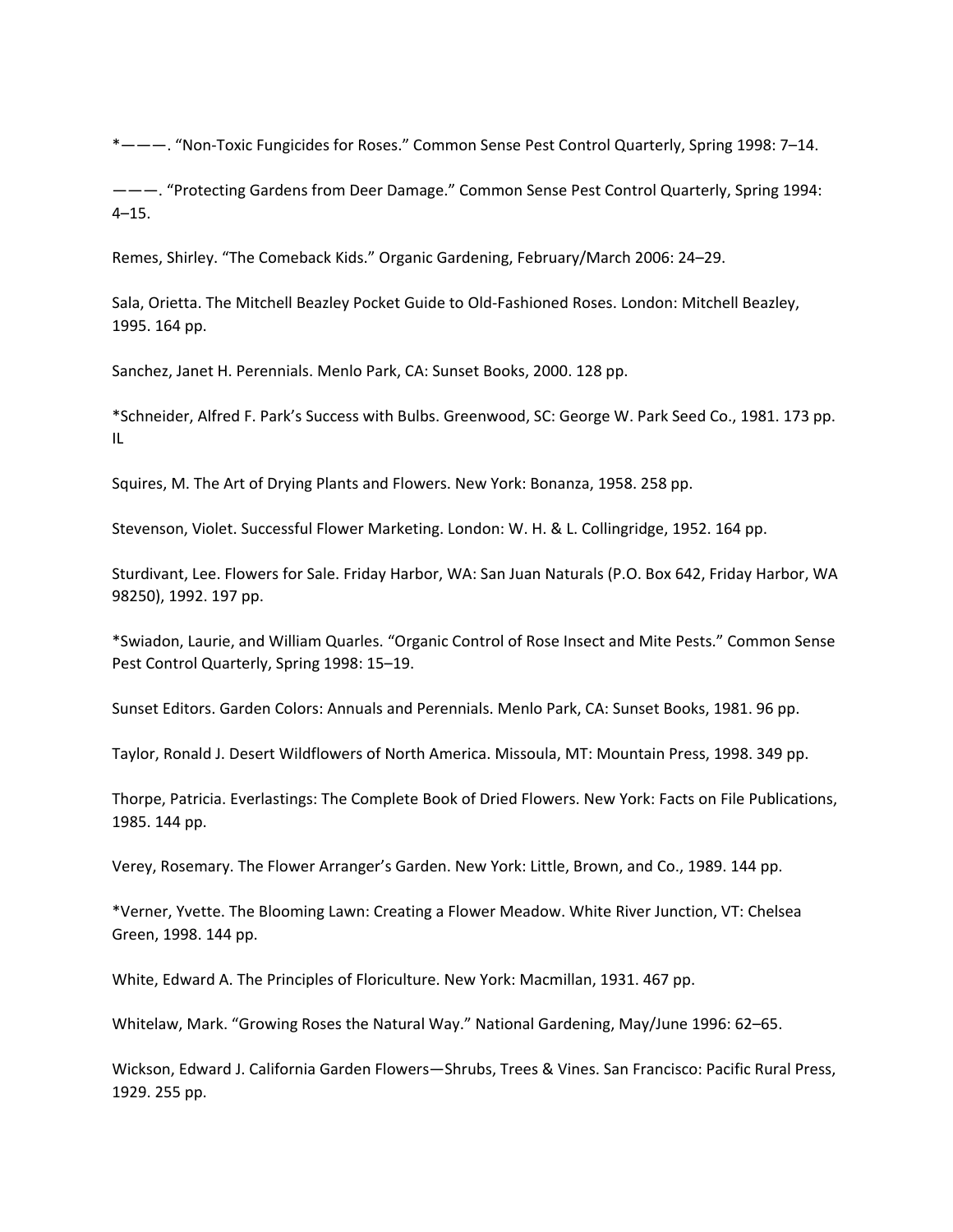Wilder, Louise B. The Fragrant Garden. New York: Dover, 1974. 407 pp.

## **Food and Nutrition (see also Solar Cooking)**

\*Agricultural Research Service, U.S. Department of Agriculture. Composition of Foods. Agriculture Handbook No. 8. Washington, DC: U.S. Government Printing Office, 1963. 190 pp. BL

Aihara, Herman. Acid and Alkaline. Oroville, CA: George Ohsawa Macrobiotic Foundation (1511 Robinson St., Oroville, CA 95965), 1986. 121 pp.

———. Basic Macrobiotics. Tokyo, Japan: Japan Publications, 1985. Introduction to holistic living with good details.

Alamgir, Mohiuddin, and Poonam Arora. Providing Food Security for All. New York: University Press, 1990. 269 pp.

\*Balch, James F. and Phyllis A. Prescription for Nutritional Healing. Garden City Park, NY: Avery, 1990. 368 pp.

\*Balch, Phyllis A. Prescription for Herbal Healing: An Easy‐to‐Use A–Z Reference to Hundreds of Common Disorders and Their Herbal Remedies. New York: Avery, 2002. 352 pp.

Board of Directors. "Position Paper on the Vegetarian Approach to Eating." The American Dietetic Association Reports, July 1980: 61–69.

Brown, Lester R. Full Planet, Empty Plates; The New Geopolitics of Food Scarcity. New York, NY: W.W. Norton & Company, Inc. 500 Fifth Avenue, New York, NY 10110. 2012. 144 pp.

Caldicott, Chris and Carolyn. World Food Cafe; Quick and Easy Recipes From a Vegetarian Journey. London, UK: Frances Lincoln Limited 74‐77 White Lion Street, London N1 9PF. 2013. 207 pp.

Cobb, Tanya Denckla. Reclaiming our Food. North Adams: Storey Publishing, 210 MASS MoCA Way, North Adams, MA 01247. 2011. 320 pp.

Comité Interdepartmental de Nutrición para la Defensa Nacional, et al. Tabla de Composicion de Alimentos Para Uso en America Latina. Bethesda, MD: National Institutes of Health, 1961. 157 pp. Also available in English.

Cousens, Gabriel. Conscious Eating. Berkeley, CA: North Atlantic Books, 2000. 850 pp.

Davis, Brenda & Melina, Vesanto Becoming Vegan Book Publishing Co. Summertown, TN 611pp.

de Selincourt, Kate. Local Harvest. London: Lawrence & Wishart, 1997. 229 pp.

\*Duhon, David, and Cindy Gebhard. One Circle: How to Grow a Complete Diet in Less Than 1000 Square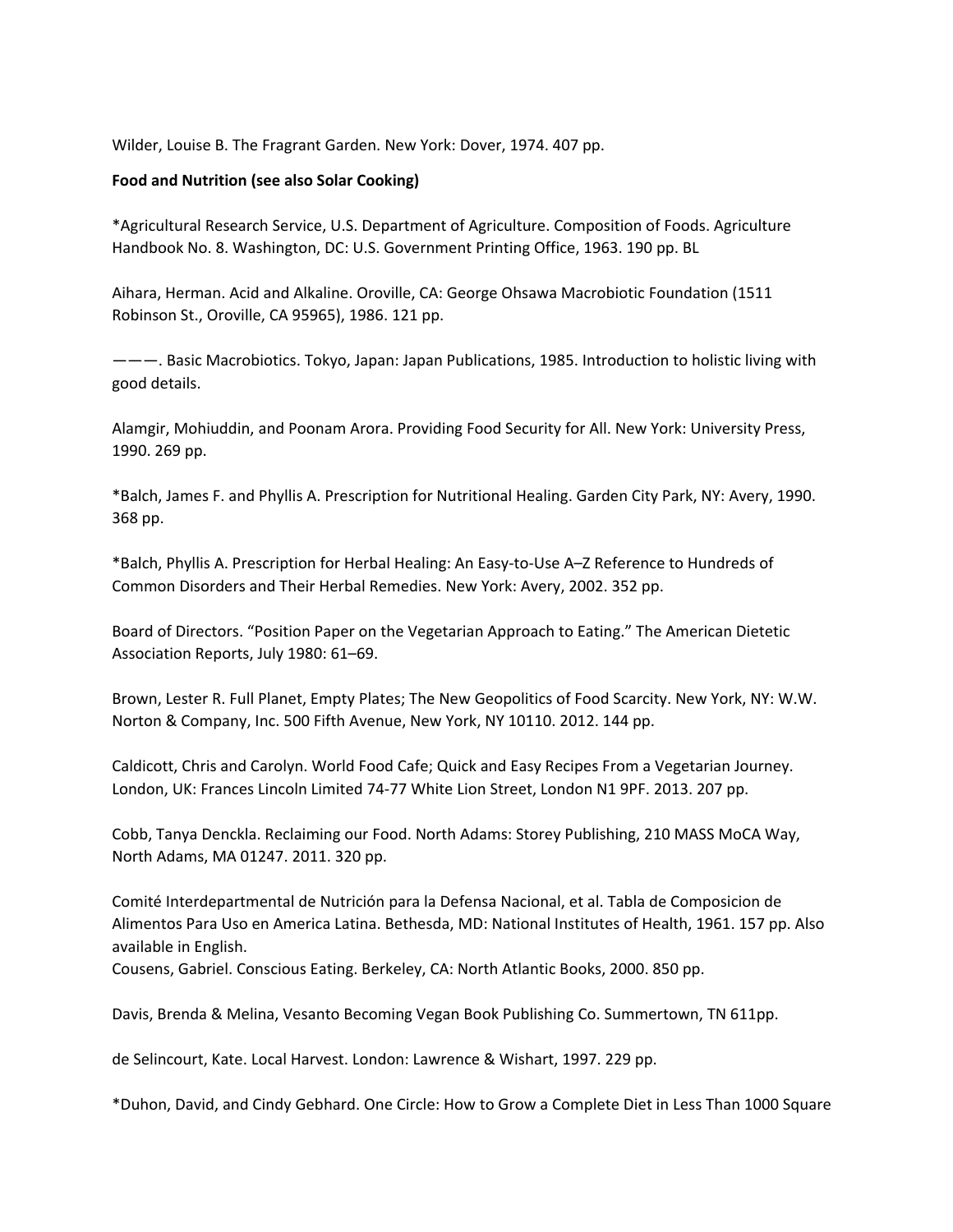Feet. Willits, CA: Ecology Action, 1984. 200 pp. Excellent. BL/IL/AL

Elliot, Rose. Vegetarian Mother and Baby Book. New York: Pantheon Books, 1986. 261 pp.

Ferré, Carl. Pocket Guide to Macrobiotics. Freedom, CA: Crossing Press, 1997. 126 pp.

\*Flores, Marina, et al. Valor Nutrivo de los Alimentos para Centro America y Panama. Guatemala: Investigaciones Dietaticas—Nutrición Aplicada, 1971. 15 pp.

\*Food Composition Table for Use in Africa. U.S. Department of Health, Education, and Welfare, Public Health Service, Health Services and Mental Health Administration. Bethesda, MD: National Center for Chronic Disease Control, Nutrition Program, 1968. 306 pp.

\*Food Composition Table for Use in East Asia. Rome: Food and Agriculture Organization of the United Nations, 1972. 334 pp.

Franks, Eric & Jasmine Richardson. Microgreens; A Guide To Growing Nutrient‐Packed Greens. Layton, UT: Gibbs Smith (P.O. Box 667, Layton, UT 84041), 2009. 192 pp.

Freeman, John A. Survival Gardening. Rock Hill, SC: John's Press, 1982. 84 pp.

Garcia, Debora Koons. The Future of Food. Mill Valley, CA: Lily Films. P.O. Box 895. Mill Valley, CA 94942. 2004. 88 mins.

Glenn, E., et al. Sustainable Food Production for a Complete Diet. Tucson, AZ: Environmental Research Laboratory, 1989. 25 pp.

Goodfoodjobs.com. Make Some Dough.

Goulart, Frances Sheridan. Super Healing Foods. New York, NY: Penguin Group LLC 375 Hudson St., New York, NY 10014. 1995.

Grant, Doris and Joice, Jean. Food Combining for Health. Healing Arts Press. One Park Street. Rochester, Vermont, 05767. 1984. 248 pp.

Gussow, Joan. The Feeding Web. Palo Alto, CA: Bull Publishing, 1978. 457 pp.

Halweil, Brian. Eat Here. New York: Norton, 2004. 236 pp.

\*Heritage, Ford. Composition and Facts about Foods. Mokelumne Hill, CA: Health Research, 1971. 121 pp. Very useful!

Hills, Lawrence D. Fertility Finder: The Good Plant Food Guide For Gardeners. Essex, England: The Henry Doubleday Research Association/ Garden Organic, Ryton Gardens, Wolston Lane, Warwickshite, United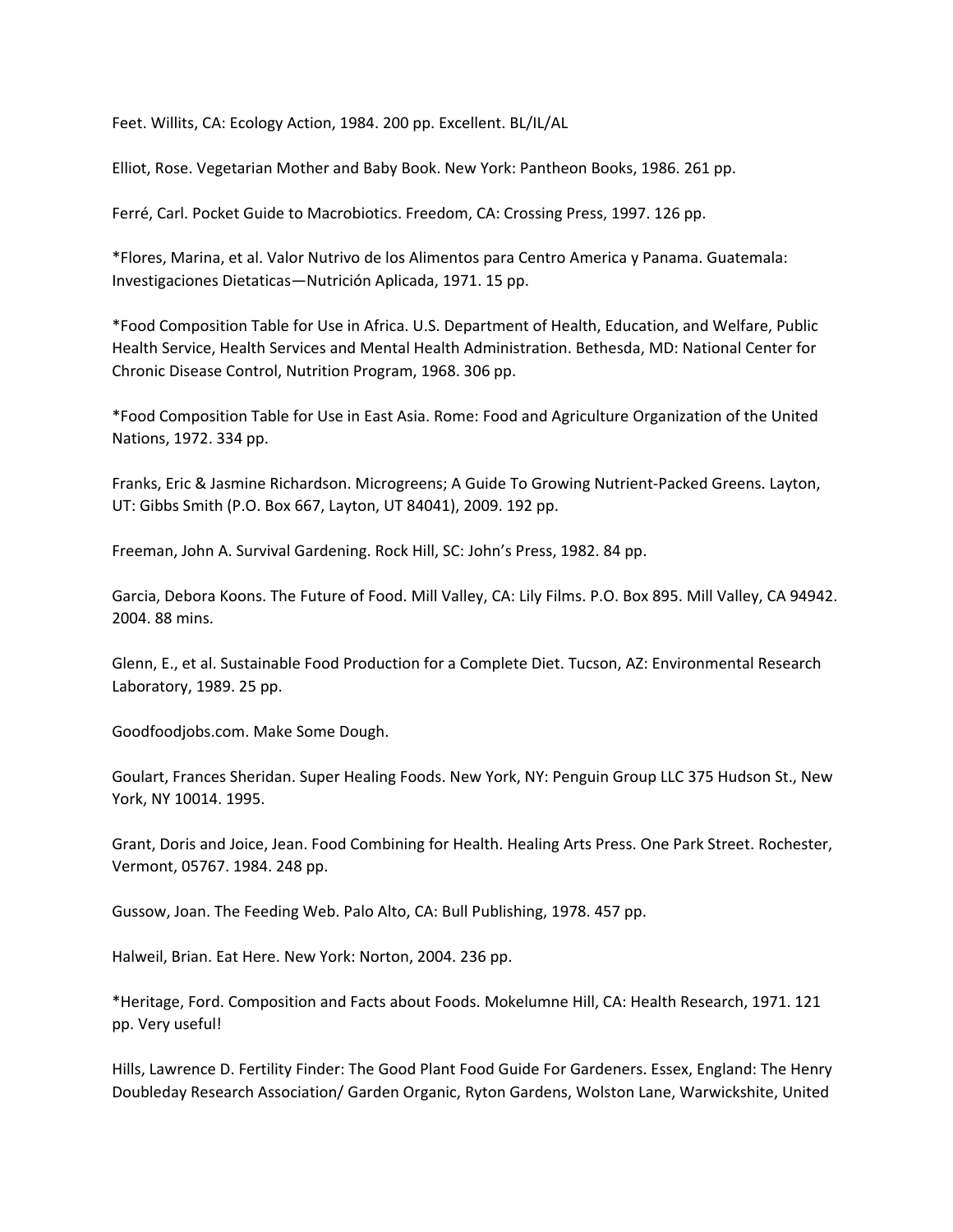Kingdom CV8 3LG. 29 pp.

The Hunger Project. Ending Hunger: An Idea Whose Time Has Come. New York: Praeger, 1985. 430 pp.

Hur, Robin. Food Reform: Our Desperate Need. Austin, TX: Heidelberg Publishers, 1975. 260 pp.

IMSS. Programa de Autosuficiencia Alimentaria a Nivel Familiar (Ecoalimentacion) y Conservacion de Alimentos. Mexico: IMSS Promotoras Voluntarias, 1992.

Jack, Alex. America's Vanishing Nutrients: Decline in Fruit and Vegetable Quality Poses Serious Health and Environmental Risks. Becket, MA: Amberwaves, 2005. 18 pp.

Kapuler, Alan M., and Sarangamat Gurusiddiah. "The Amino Acids Precursory to Proteins Are Primary Human Food: Proline, Glutamine, and Arginine Found Free in the Juices of Common Vegetables and Herbs." Journal of Medicinal Food Vol. 1, No. 2 (1988): 97–115.

\*Kirschmann, John D. Nutrition Almanac. New York: McGraw‐Hill, 1979. 313 pp.

Knight, Jonathan. "The Nutrition Garden Project." The Cultivar (Newsletter of the Center for Agroecology and Sustainable Food Systems, University of California at Santa Cruz), Winter 1997. 7 pp.

Kushi, Michio. The Macrobiotic Way. Wayne, NJ: Avery, 1985. Introduction to holistic living.

Kushi, Michio, and Alex Jack. The Macrobiotic Path to Total Health. New York: Ballantine Books, 2003. 546 pp.

\*Lappé, Frances M. Diet for a Small Planet. New York: Ballantine Books, 1984. 496 pp. [Get Tenth Edition info!]

Linder, Maria C. "A Review of the Evidence for Food Quality." Biodynamics, Summer 1973, 1–11.

Lockeretz, William, ed. Agricultural Production and Nutrition: Proceedings of an International Conference, Boston, Massachusetts, March 19–21, 1997. Medford, MA: School of Nutrition Science and Policy, Tufts University, 1997. 213 pp.

Long, Jim. Fabulous Herbs and Flower Sorbets. Blue Eye, MO: Long Creek Herbs, P.O. Box 127, Blue Eye, MO 65611. 2004. 36 pp.

Long, Linda. Virgin Vegan; The Meatless Guide to Pleasing Your Palate. Layton, UT: Gibbs Smith P.O. Box 667, Layton, UT 84041. 2012. 176 pp.

Mainland, Rowena S., and W. E. Hauver, Jr. Egg Buying Guides for Consumers. Washington, DC: U.S. Dept. of Ag., 1954. 8 pp.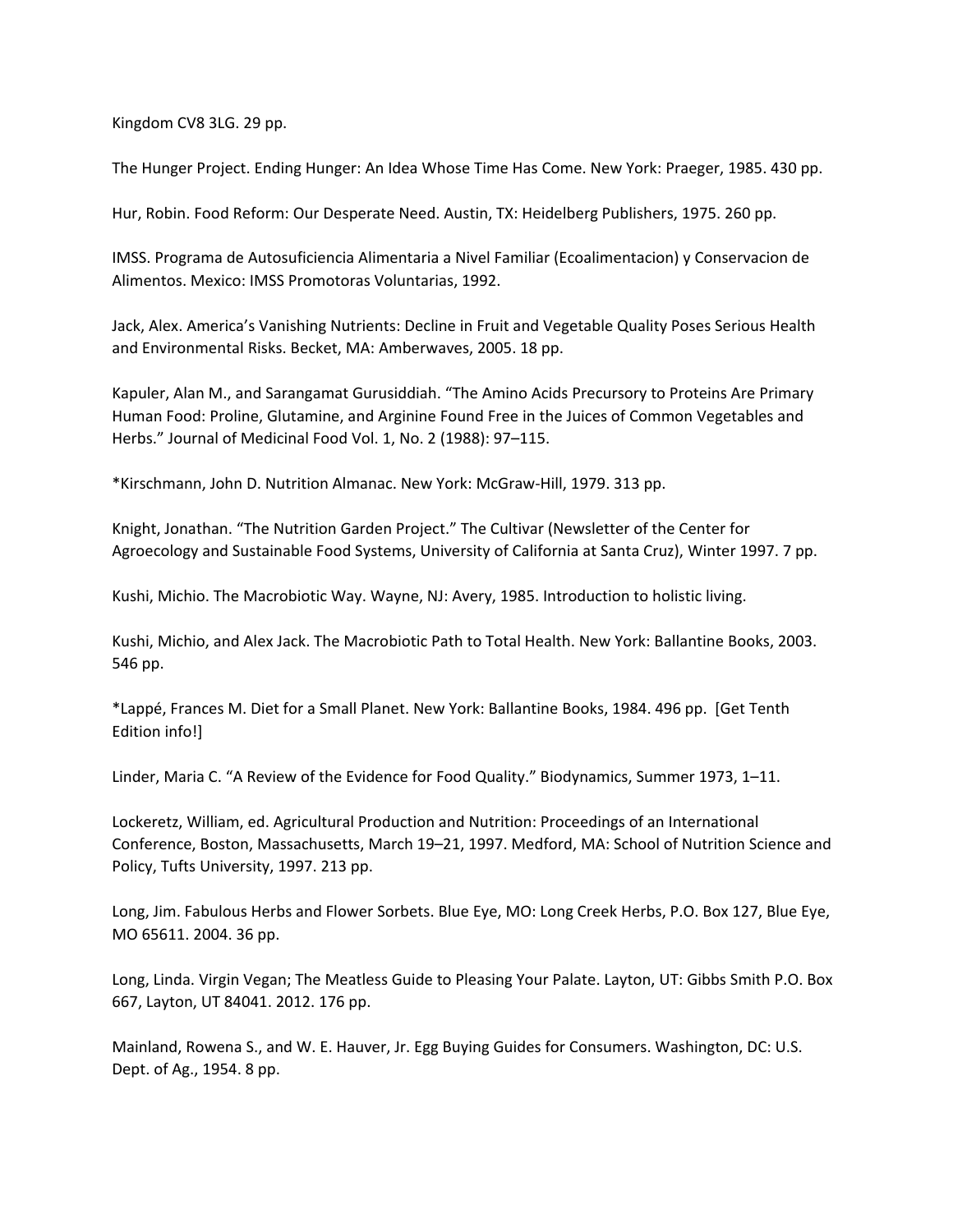Metz, Edwin T., ed. Quality Protein Maize. St. Paul, MN: American Association of Cereal Chemists, 1992. 294 pp.

Minnich, Jerry. Gardening for Maximum Nutrition. Emmaus, PA: Rodale Press, 1983. 220 pp.

Muelrath, Lani. The Plant Based Journey. BenBella Books, Inc. 10300 N. Central Expressway. Suite 530. Dallas, TX 75231. 2015. 249pp.

Muñoz de Chávez, et al. Tablas de valor nutritivo de los alimentos de mahor consumo en México. Mexico: Editorial Pax México (Libreria Carlos Césarman, S.A., Av. Cuauhtémoc 1430, Col. Sta. Cruz Atoyac, Mexico), 1996. 330 pp.

Nabham, Gary Paul, and Rood Sashley. Renewing America's Food Traditions: Bringing Cultural and Culinary Mainstays from the Past into the New Millennium. Tucson: Center for Sustainable Environments, 2004. 82 pp.

\*National Academy of Sciences. Recommended Dietary Allowances, 8th ed. Washington, DC: NAS, 1974. 129 pp. IL

Peavy, William, and Warren Peary. Super Nutrition Gardening: How to Grow Your Own Power‐Charged Foods. Garden City Park, NY: Avery, 1993. 236 pp.

\*Pennington, Jean A. T. Bowes and Church's Food Values of Portions Commonly Used. Philadelphia, PA: Lippincott‐Raven, 1998. 481 pp.

\*Petrini, Carlo. Slow Food: The Case for Taste. New York: Columbia Univ. Press, 2001. 155 pp.

Pleoza, Kelly. Cheers to Vegan Sweets; Drink Inspired Desserts. Beverly, MA: Fair Winds Press, 100 Cummings Center, Suite 406‐L, Beverly, MA 01915‐6101. 2013. 176 pp.

Postharvest Food Losses in Developing Countries. Washington, DC: National Academy of Sciences, 1978. 205 pp.

Pothukuchi, Kami, et al. What's Cooking in Your Food System? Venice, CA: Community Food Security Coalition, 2002. 123 pp.

Riebel, Linda, and Ken Jacobsen. Eating to Save the Earth. Berkeley, CA: Celestial Arts, 2002. 94 pp.

Robbins, John. Diet for a New America. Walpole, NH: Stillpoint Publishing, 1987. 423 pp.

———. Diet for a New World. New York: Avon Books, 1992. 415 pp.

———. The Food Revolution: How Your Diet Can Help Save Your Life and the World. Berkeley, CA: Conari Press, 2001. 449 pp.

Rodale, J. I., and staff, eds. The Complete Book of Food and Nutrition. Emmaus, PA: Rodale Books, 1961.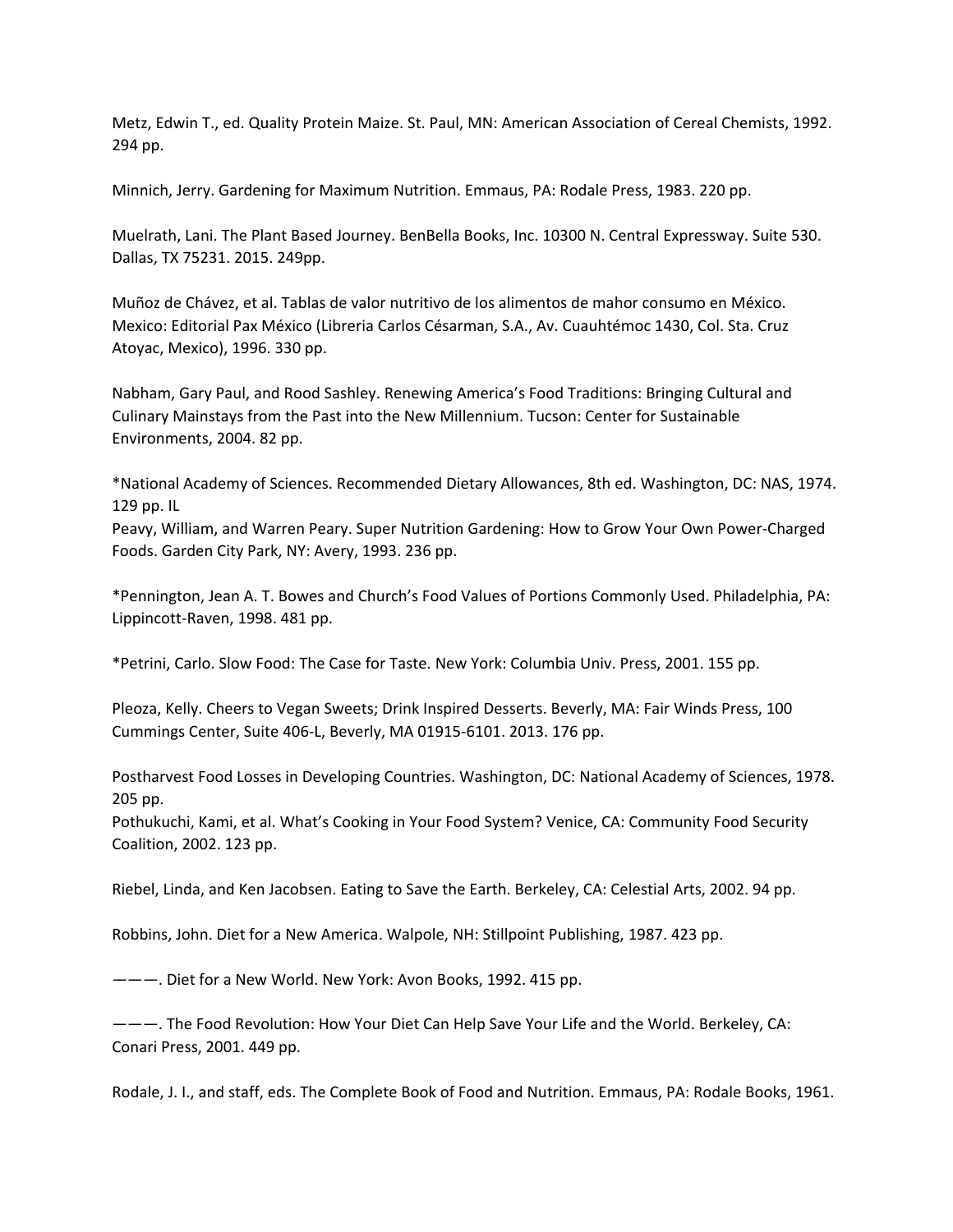1,054 pp.

\*Root, Waverly. Food: An Authoritative and Visual History and Dictionary of the Foods of the World. New York: Simon & Schuster, 1980. 602 pp. Excellent reference. BL

Runyon, Linda. From Crabgrass Muffins to Pine Needle Tea: A National Wild Food Field Guide. Shiloh, NJ: Wild Food Company, 2002. 268 pp.

———. Survival Guide: 50 Nationwide Wild Foods & Medicines. Pomeroy, WA: Health Research, 1985. 42 pp.

Safron, Jeremy A. The Raw Truth. Celestial Arts. P.O.Box 7123, Berkeley, CA 94707. 2003. 181pp.

Schaeffer, Severen L. Instinctive Nutrition. Berkeley, CA: Celestial Arts, 1987. 223 pp.

Schmidt, Gerhard. The Dynamics of Nutrition. Wyoming, RI: Biodynamic Literature, 1980. 243 pp.

Smith, Bob. "Organic Foods vs. Supermarket Foods: Element Levels." Journal of Applied Nutrition, Vol. 45, No. 1 (1993): 35–39.

Swezey, Lauren Bonar, with Linda Lau Anusasananan. "From Seed to Bread: Kids Gain Hands‐On Experience with the Staff of Life." Sunset, November 1993: 88–91.

Szekely, Edmond Bordeaux. Scientific Vegetarianism. International Biogenic Society, 1991. 48 pp.

\*U.S. Department of Agriculture. Organically Produced Foods: Nutritive Content. Beltsville, MD: Agriculture Research Service, National Agricultural Library, Alternative Farming Systems Information Center, 2000. 21 pp. Bibliography.

Walford, Roy L. The 120‐Year Diet. New York: Simon & Schuster, 1986. 432 pp.

———. How to Double Your Vital Years. New York: Simon & Schuster, 1986. 432 pp.

Williams, Roger J. Nutrition against Disease. Huntington Beach, CA: International Institute of Natural Health Sciences. 259 pp.

Willett, Walter C. Eat, Drink, and Be Healthy. New York: Free Press, 2001. 299 pp.

Wood, Rebecca. The New Whole Foods Encyclopedia. New York: Penguin Group, 1999. 426 pp.

Woolf, Aaron; Ellis, & Curt; Cheney Ian. King Corn, You Are What You Eat. Los Angeles, CA: New Video Group, Inc., 2049 Century Park East, Suite 1900., Los Angeles, CA 90067, 2008. 90 Minutes.

Yepsen, Roger B., Jr., ed. Home Food Systems. Emmaus, PA: Rodale Press, 1981. 475 pp.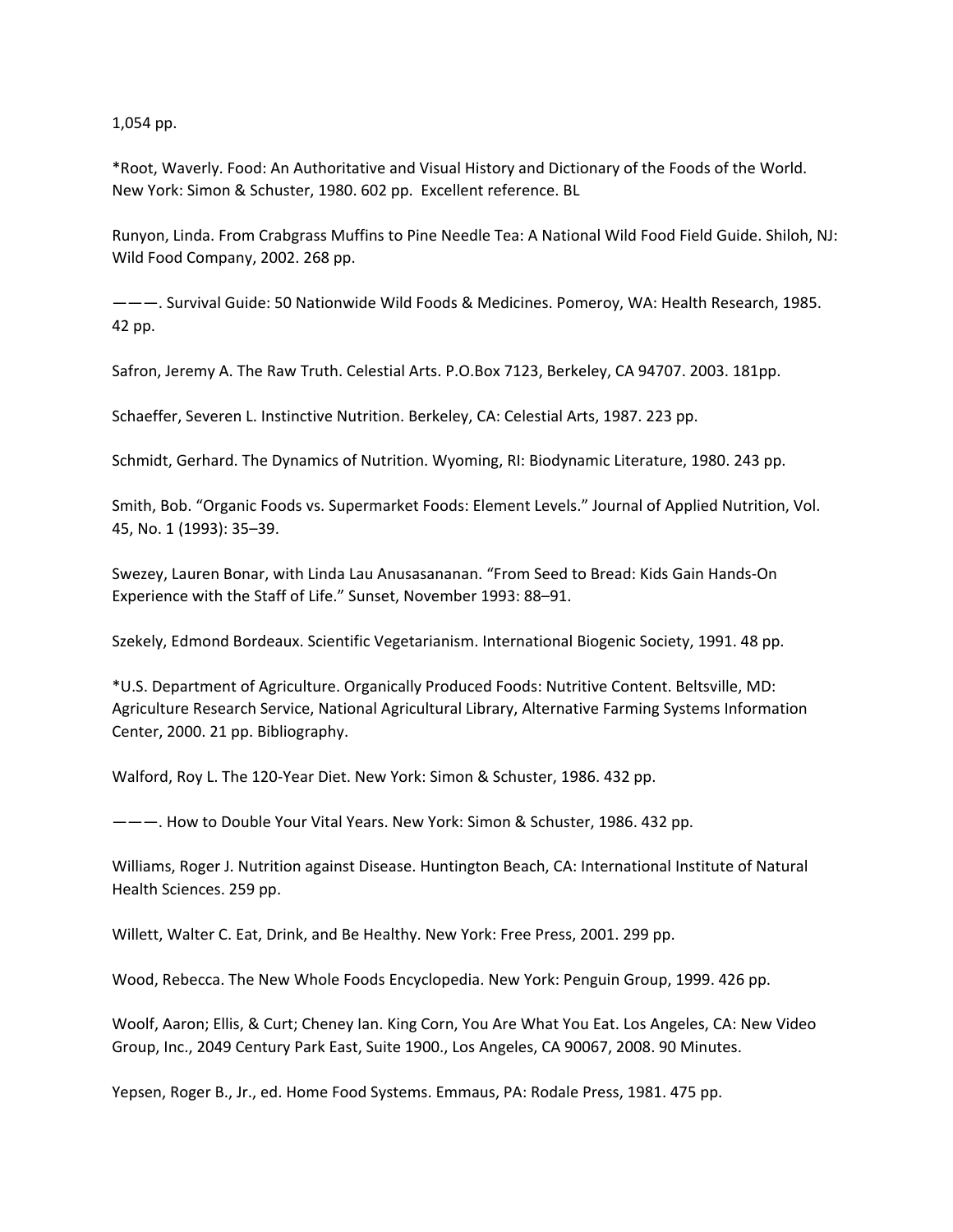### **Food Preservation and Storage**

Arnold, Robyn. Root Cellars. ASPI Technical Series TP‐24. Livingston, KY: ASPI Publications, 1993. 6 pp.

Axtell, Barrie. Drying Food for Profit: A Guide for Small Businesses. London: ITDG Publishing, 2002. 120 pp.

Axtell, Barrie, and Alex Bush. Case Study—Try Drying It! London: Intermediate Technology Publications, 1991. 63 pp.

Bachmann, Janet. Small‐Scale Oilseed Processing. Fayetteville, AR: Appropriate Technology Transfer for Rural Areas, National Center for Appropriate Technology, University of Arkansas, Fayetteville, 1998. 9 pp.

Brennan, Georgeanne & Kleinman, Kathryn. Flowerkeeping: The Time‐Honored Art of Preserving Flowers. Berkeley, CA: Ten Speed Press, Box 7123, Berkeley, CA 94707. 1999. 138 pp.

\*Bubel, Mike and Nancy. Root Cellaring: Natural Cold Storage of Fruit and Vegetables. Pownal, VT: Storey, 1991. 304 pp.

Cornell Extension Bulletin No. 22. Construction and Management of Root Storage Cellars. Ithaca, NY: New York State College of Agriculture at Cornell University, 1917.

Costenbader, Carol W. The Big Book of Preserving the Harvest. Pownal, VT: Storey, 1997. 348 pp.

———. Preserving Fruits and Vegetables. Pownal, VT: Storey, 1996. 96 pp.

De Long, Deanna. How to Dry Foods. Tucson, AZ: H. P. Books, 1979. 160 pp.

Esterly, Lindsay. "The Latest Addition: A Root Cellar." Nature's Spirit Newsletter, Vol. 3, No. 2 (1999): 2 and 13.

Freeman, Hazel. "All About Maple Syrup." BackHome Magazine, March/April 2005: 36–38.

———. "The Basics of Making Maple Syrup." BackHome Magazine, January/February 2006: 25–27.

Gardeners and Farmers of Terre Vivante. Keeping Food Fresh. White River Junction, VT: Chelsea Green, 1999. 197 pp.

Gardeners & Farmers of Terre Vivante, Preserving Food Without Freezing or Canning; Traditional Techniques Using Salt, Oil, Sugar, Alcohol, Vinegar, Drying, Cold Storage, and Lactic Fermentation. White River Junction, VT: Chelsea Green Publishing, 85 North Main Street, Suite 120, White River Junction, VT 05001. 2007. 197 pp.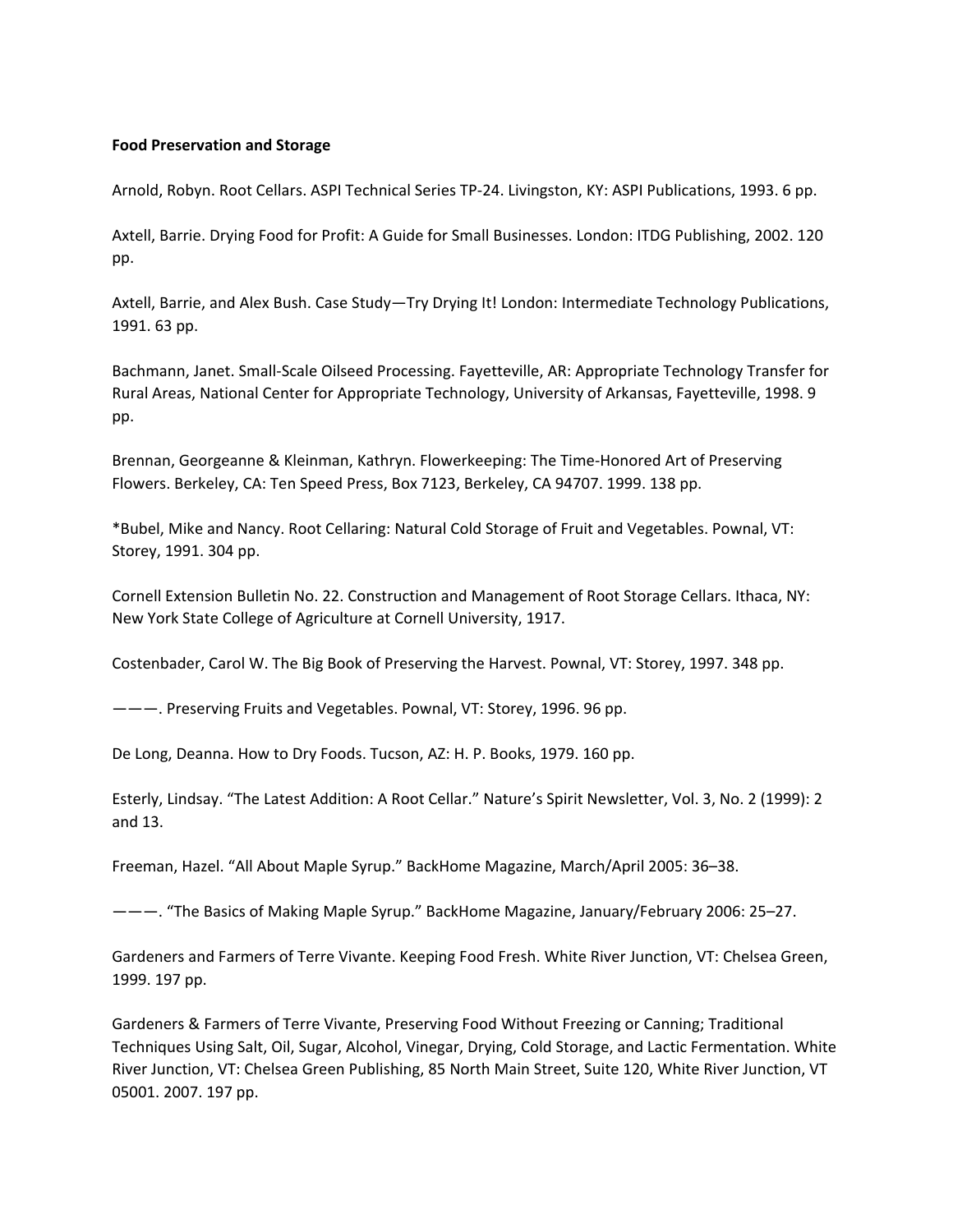Hamilton, Eric. "No‐Root‐Cellar Root Cellaring." BackHome Magazine, Fall 1991: 58–60.

Hertzberg, Ruth, et al. Putting Food By. New York: Bantam Books, 1973. 565 pp.

Hobson, Phyllis. Making and Using Dried Foods. Pownal, VT: Storey, 1994. 82 pp.

Howard, L. R., et al. "Antioxidant Capacity and Phenolic Content of Spinach as Affected by Genetics and Growing Season." Journal of Agricultural and Food Chemistry, Vol. 50, no. 21: 5891–5896.

\*Hupping, Carol, and Staff of the Rodale Food Center. Stocking Up III. Emmaus, PA: Rodale Press, 1986. 627 pp.

Kimball, Herrick C. The Complete Guide to Making Great Garlic Powder. Maravia, NY: Whizbang Books, 2003. 39 pp.

Kline, Jeff. How to Sun Dry Your Food. Las Trampas, NM: Self‐Reliance Foundation (Box 1, Las Trampas, NM 87576), 1983. 100 pp.

Macmaniman, Gen. Dry It. Fall City, WA: Living Food Dehydrators, 1973. 58 pp.

McClure, Susan. Preserving Summer's Bounty. Emmaus, PA: Rodale Press, 1998. 372 pp.

MacNab, A.A., Sherf, A.F., & Springer, J.K. Identifying Diseases of Vegetables. University Park, PA: The Pennsylvania State University College of Agriculture, 201 Old Main, University Park, PA 16802. 1983. 60 pp.

Miller, Martin W. Drying Foods at Home. Leaflet 2785. Division of Agricultural Sciences, Univ. of California (Ag. Extension, 215 N. 1st Street, San Jose, CA 95113), 1975. 20 pp.

\*Root Cellars. Mt. Vernon, KY: ASPI Publications (50 Lair St., Mt. Vernon, KY). Video.

Shaffer, Marcella. "Build a Stacked‐Timber Root Cellar." BackHome Magazine, September/October 1998: 24–27.

"Storage of Organic Apples and Pears," Agroforestry News, November 2005: 37–40.

Shockey, Kristen & Christopher. Fermented Vegetables. North Adams: Storey Publishing, 210 MASS MoCA Way, North Adams, MA 01247. 2014. 375 pp.

Topp, Ellie & Howard, Margaret. Preserving Made Easy. Buffalo, NY: Firefly Books, P.O. Box 1338, Ellicott Station, Buffalo, NY 14205. 2012. 286 pp

\*Twelve Months' Harvest. San Francisco: Ortho Books Division (Chevron Chemical Co., San Francisco,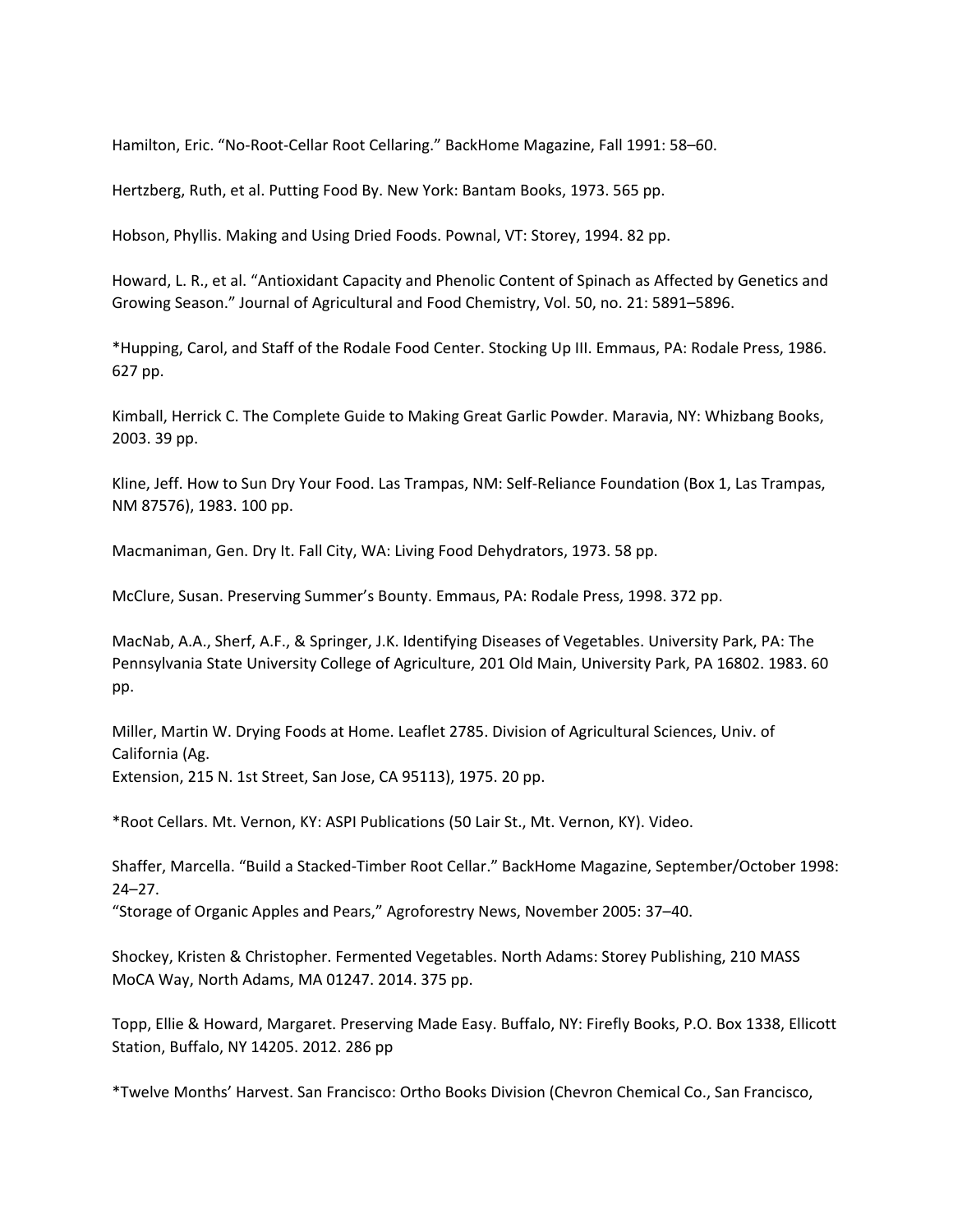CA), 1975. 96 pp. Covers canning, freezing, smoking, drying, cheese, cider, soap, and grinding grains. Many good tips.

Vaughn, Reese. Home Pickling of Olives. Publication 2758. Oakland, CA: University of California, Division of Agriculture and Natural Resources, 1998. 11 pp.

Walk, Larisa. A Pantry Full of Sunshine. Winona, MN: Seldom Scene Productions (Rte. 3, Box 163A), 1997. 61 pp.

Warren, Piers. How to Store Your Own Garden Produce; The Key to Self‐Sufficiency. Totnes, Devon, UK: Green Books, Ltd. Foxhole, Dartington, Totnes, Devon TQ9 6EB UK. 2008. 143 pp.

Yurk, George K. Homemade Olive Oil. Publication 2789. Oakland, CA: University of California, Division of Agriculture and Natural Resources, 1996.

#### **Fruits, Berries, and Nuts**

Agroforestry News—Peaches. Devon, UK: Agroforestry Research Trust (46 Hunters Moon, Dartington, Totnes, Devon, TQ96JT, UK).

Bailey, L. H., Jr. The Apple Tree. New York: Macmillan, 1922. 117 pp.

———. Field Notes on Apple Culture. New York: Orange Judd, 1906. 90 pp.

———. The Principles of Fruit‐Growing. New York: Macmillan, 1897. 516 pp.

\*Baker, Harry. The Fruit Garden Displayed. London: Cassell Educational Limited for the Royal Horticultural Society, 1991. 223 pp. Excellent.

Bowling, Barbara L. The Berry Grower's Companion. Portland, OR: Timber Press, 2000. 284 pp.

Brickell, Christopher. Fruit. New York: Simon & Schuster, 1980. 96 pp.

Brooks, Reid, and Claron Hesse. Western Fruit Gardening. Berkeley, CA: University of California Press, 1953. 287 pp. Old but still good.

Chaplin, Lois Trigg. "Sing a Song of Blueberries." Organic Gardening, March 1992: 83–89.

"Chestnut Variety Trial Results: 2005." Agroforestry News, November 2005: 7–12.

Childers, Norman F., and Paul Eck. Blueberry Culture. New Brunswick, NJ: Rutgers University Press, 1966. 378 pp.

Christensen, L. Peter, ed. Raisin Production Manual. Oakland, CA: University of California Division of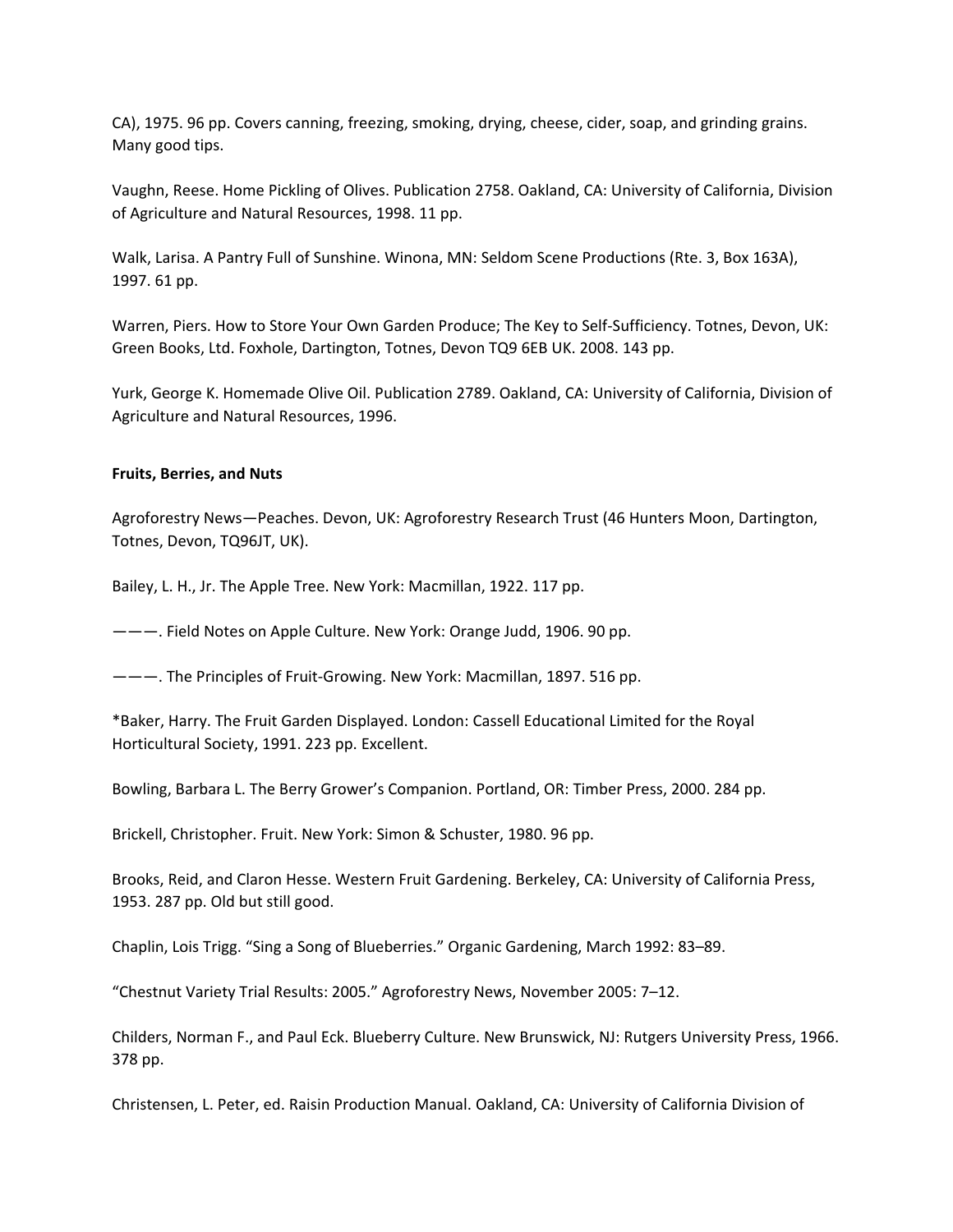Agriculture and Natural Resources, 2000. 295 pp.

Coble, Parker C. "The Eastern Black Walnut." White Paper Series. Gettysburg, PA: Pennsylvania Nut Growers Association (717‐334‐6876), 2000. 28 pp.

Coit, J. Eliot. Citrus Fruits. New York: Macmillan, 1917. 520 pp.

Cord, Fred W. Bush Fruits. New York: Macmillan, 1909. 537 pp.

Cox, Jeff. From Vines to Wines: The Complete Guide to Growing Grapes and Making Your Own Wine. Pownal, VT: Storey, 1999. 235 pp.

Crandall, Perry C. Bramble Production: The Management and Marketing of Raspberries and Blackberries. Binghamton, NY: Food Products Press, an imprint of the Haworth Press, 1995. 213 pp.

Deardorff, David & Wadsworth, Kathryn. What's Wrong With My Fruit Garden? 100% Organic Solutions for Berries, Trees, Nuts, Vines, and Tropicals. Portland, OR: Timber Press, Inc. The Haseltine Buildig, 133 S.W. Second Avenue, Suite 450, Portland, OR 97204‐3527. 2013. 311 pp.

Downing, A. J. The Fruits and Fruit Trees of America. New York: John Wiley & Sons, 1862. 760 pp.

Dremann, Craig. Chili Peppers in California. Redwood City, CA: Redwood City Seed Company, PO Box 361, Redwood City, CA 94064. 1983. 38 pp.

\*Edwards, Linda. Organic Tree Fruit Management. Keremeos, Canada: Similkameen Okanagan Organic Producers Association (SOOPA, formerly Certified Organic Associations of British Columbia, Box 577, Keremeos, BC V0H 1NO, Canada), 1998. 240 pp.

Eisen, Gustav, Ph.D. The Fig: Its History, Culture, and Curing. Washington, DC: Government Printing Office, 1901. 317 pp.

Ferguson, Louise, et al., eds. Olive Production Manual. Oakland, CA: University of California, Division of Agriculture and Natural Resources, 1994. 156 pp.

Flores, Barbara Jeanne. The Great Book of Pears. Berkeley, CA: Ten Speed Press, 2000. 163 pp.

Fraser, Samuel. The Strawberry. New York: Orange Judd, 1926. 120 pp.

Garner, R. J. The Grafter's Handbook. New York: Oxford University Press, 1979. 319 pp.

Gould, H. P. Peach‐Growing. New York: Macmillan, 1918. 426 pp.

Hartmann, Hudson T., et al. Propagation of Temperate‐Zone Fruit Plants. Davis, CA: University of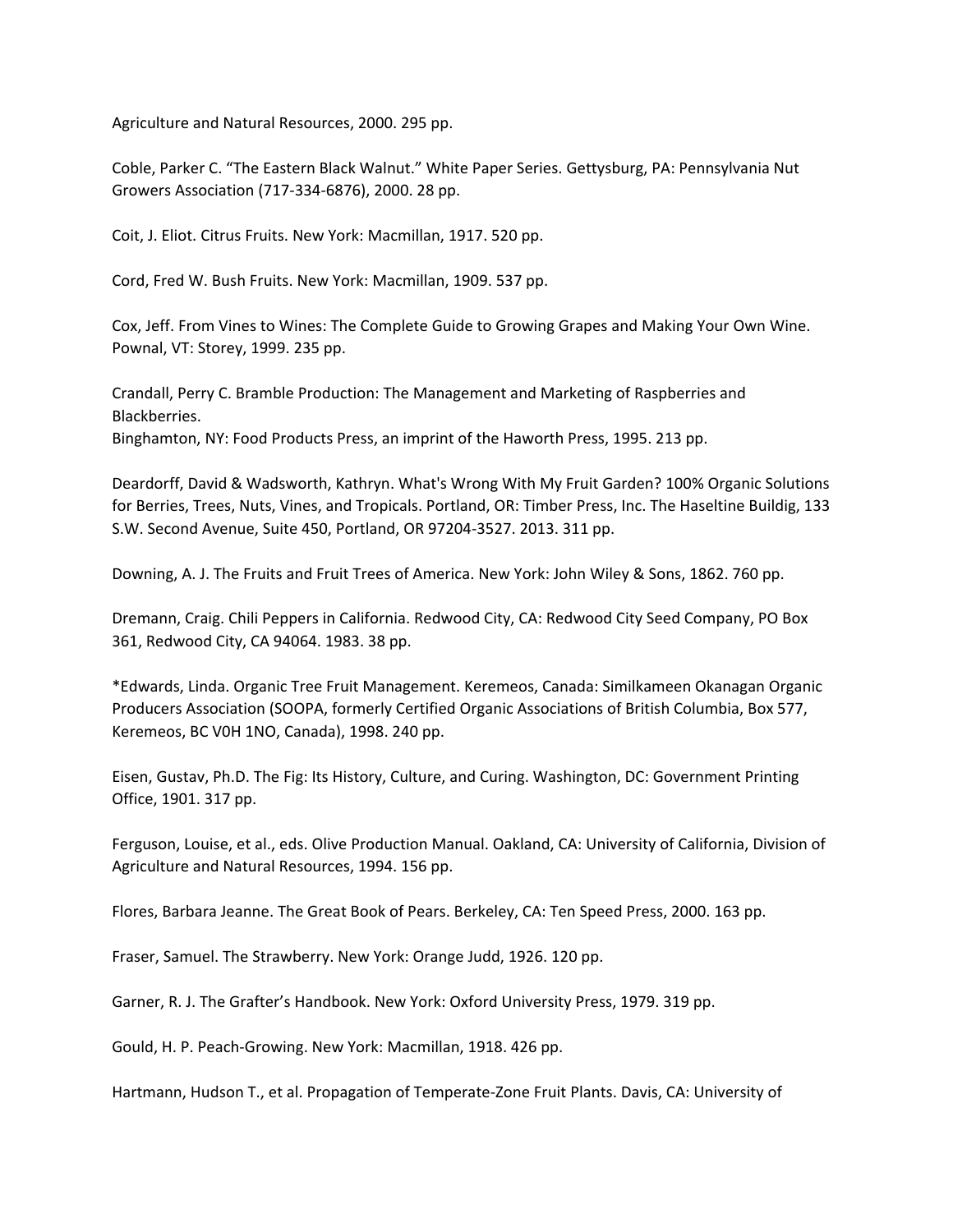California Cooperative Extension Service, 1979. 63 pp.

Hemmelgam, Melissa. NUTrition and Your Health: Missouri Black Walnuts. Columbia, MO: University of Missouri Center for Agroforestry, n.d. 6 pp.

———. NUTrition and Your Health: Missouri Chestnuts. Columbia, MO: University of Missouri Center for Agroforestry, n.d. 6 pp.

———. NUTrition and Your Health: Missouri Pecans. Columbia, MO: University of Missouri Center for Agroforestry, n.d. 6 pp.

Hendrickson, A. H. Prune Growing in California, Bulletin 328. Berkeley, CA: University of California Press, 1923. 38 pp.

Hendrickson, Robert. The Berry Book. Garden City, NY: Doubleday, 1981. 259 pp.

Hessayon, D. G. The Fruit Expert. London: Transworld Publishers, 1995. 128 pp.

Huber, Hank. "The Hanging Grapes of Buffalo." BackHome Magazine, March/April 2005: 24–25.

Hume, H. H. The Cultivation of Citrus Fruits. New York: Macmillan, 1954. 561 pp.

Hunt, Ken, et al. Growing Chinese Chestnuts in Missouri. Agroforestry in Action series. Columbia: University of Missouri Center for Agroforestry, 2005. 12 pp.

IMSS. La Participacion Comunitaria en SALUD. Mexico: IMSS, 1997. 299 pp.

\*James, Theodore, Jr. How to Select, Grow and Enjoy Fruit, Berries and Nuts in the East and Midwest. Tucson, AZ: H. P. Books, 1983. 144 pp.

Kiwifruit Enthusiasts Journal. Tonasket, WA: Friends of the Trees (P.O. Box 1064, Tonasket, WA 98855), 1992.

Koch, Frank D. Avocado Grower's Handbook. Bonsall, CA: Bonsall Publications, 1983. 273 pp.

Kourik, Robert. "Fabulous Figs." National Gardening, July/August 1996: 35–40.

Kraft, Ken and Pat. Fruits for the Home Garden. New York: Morrow, 1968. 287 pp.

———. Grow Your Own Dwarf Fruit Trees. New York: Walker, 1974. 218 pp.

Krautwurst, Terry. "Overwintering Fruit Trees." BackHome Magazine, Winter 1996–1997: 62–63.

La Rue, James H., and R. Scott Johnson, eds. Peaches, Plums and Nectarines: Growing and Handling for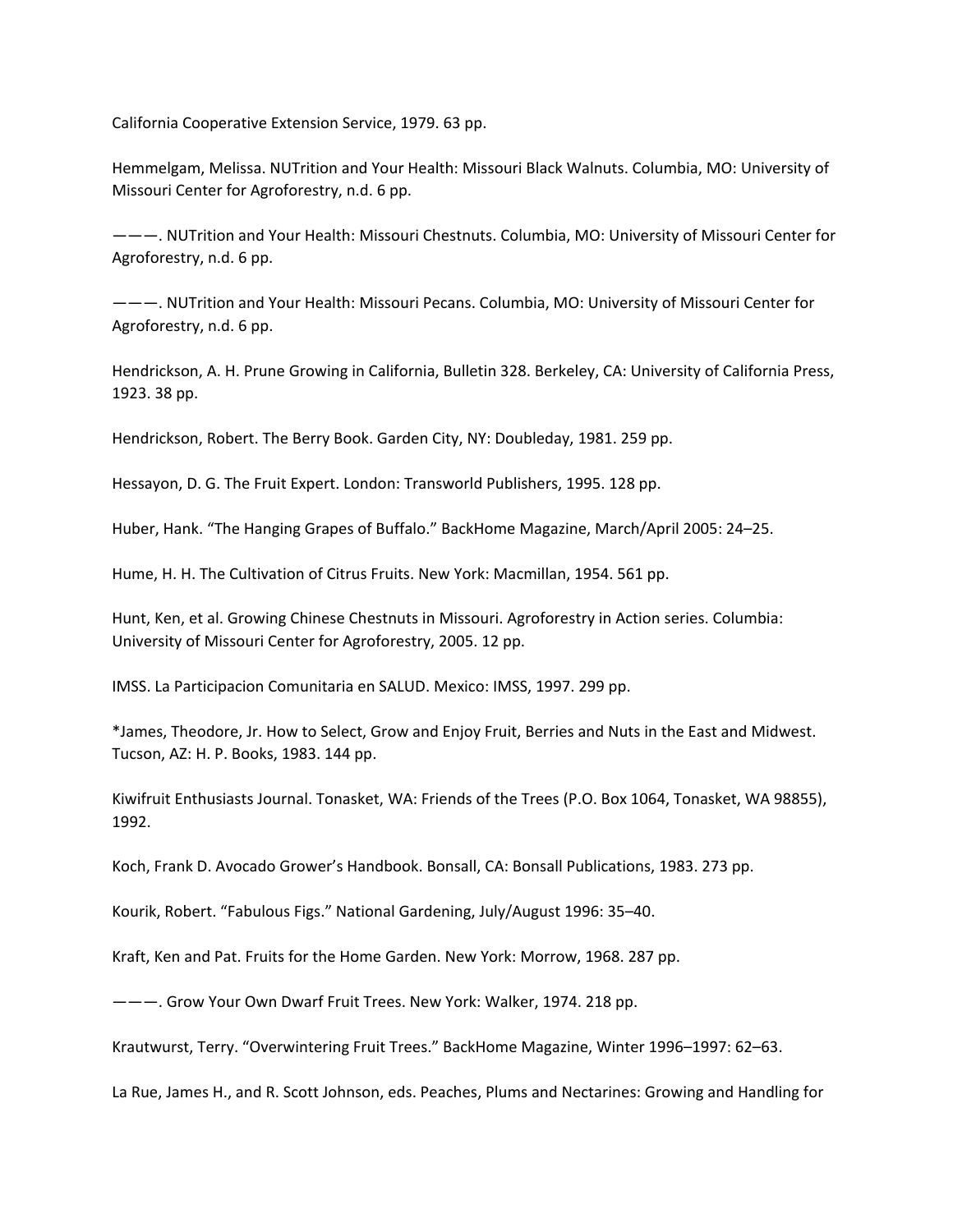Fresh

Market. Oakland, CA: University of California, Division of Agriculture and Natural Resources, 1989. 246 pp.

\*Logsdon, Gene. Organic Orcharding: A Grove of Trees to Live In. Emmaus, PA: Rodale Press, 1981. 415 pp.

Martin, R. Sanford. How to Prune Fruit Trees. Published by the author (10535 Las Lunitas Ave., Tujunga, CA 91042), 1978. 90 pp. Best and simplest book on pruning for West Coast gardeners.

McClure, Susan. Rodale's Successful Organic Gardening: Fruits and Berries. Emmaus, PA: Rodale Press, 1996. 160 pp.

McEachern, George, and Larry Stein. Planting and Establishing Pecan Trees. College Station, TX: Texas Agricultural Extension Service, Texas A&M University System, n.d.

Micke, Warren C., ed. Almond Production Manual. Oakland, CA: University of California Division of Agriculture and Natural Resources, 1996. 289 pp.

Miller, G. "Grape Growing Under Glass." Journal of the Royal Horticultural Society, February 1963: 85– 91.

Moore, S. W. Practical Orcharding on Rough Lands. Akron, OH: New Werner, 1911. 289 pp. North American Fruit Explorer's Quarterly. (Henry Converse, 2317 Seneca Ln., Paducah, KY 42001.) Magazine.

Ocean, Suellen. Acorns and Eat 'Em. Willits, CA: Ocean‐House (28970 Sherwood Rd., Willits, CA 95490), 1993. 86 pp.

Ortho Books Editorial Staff. All about Citrus and Subtropical Fruits. Des Moines, IA: Meredith Corporation Ortho Books, 1985. 96 pp.

Otto, Stella. The Backyard Orchardist: A Complete Guide to Growing Fruit Trees in the Home Garden. Grawn, MI: Otto Graphics (6893 Sullivan Rd., Grawn, MI 49637), 1993. 250 pp.

Paddock, Whipple. Fruit Growing in Arid Regions. New York: Macmillan, 1913. 395 pp.

"Passiflora: Passion Flowers and Passion Fruits." Agroforestry News, November 2005: 15–19.

Phillips, Michael. The Apple Grower: A Guide for the Organic Orchardist. White River Junction, VT: Chelsea Green Publishing, 2005. 343 pp.

———. "Growing Apples . . . Naturally." National Gardening, March/April 1999: 46–50.

Ramos, David E., ed. Walnut Production Manual. Oakland, CA: University of California, Division of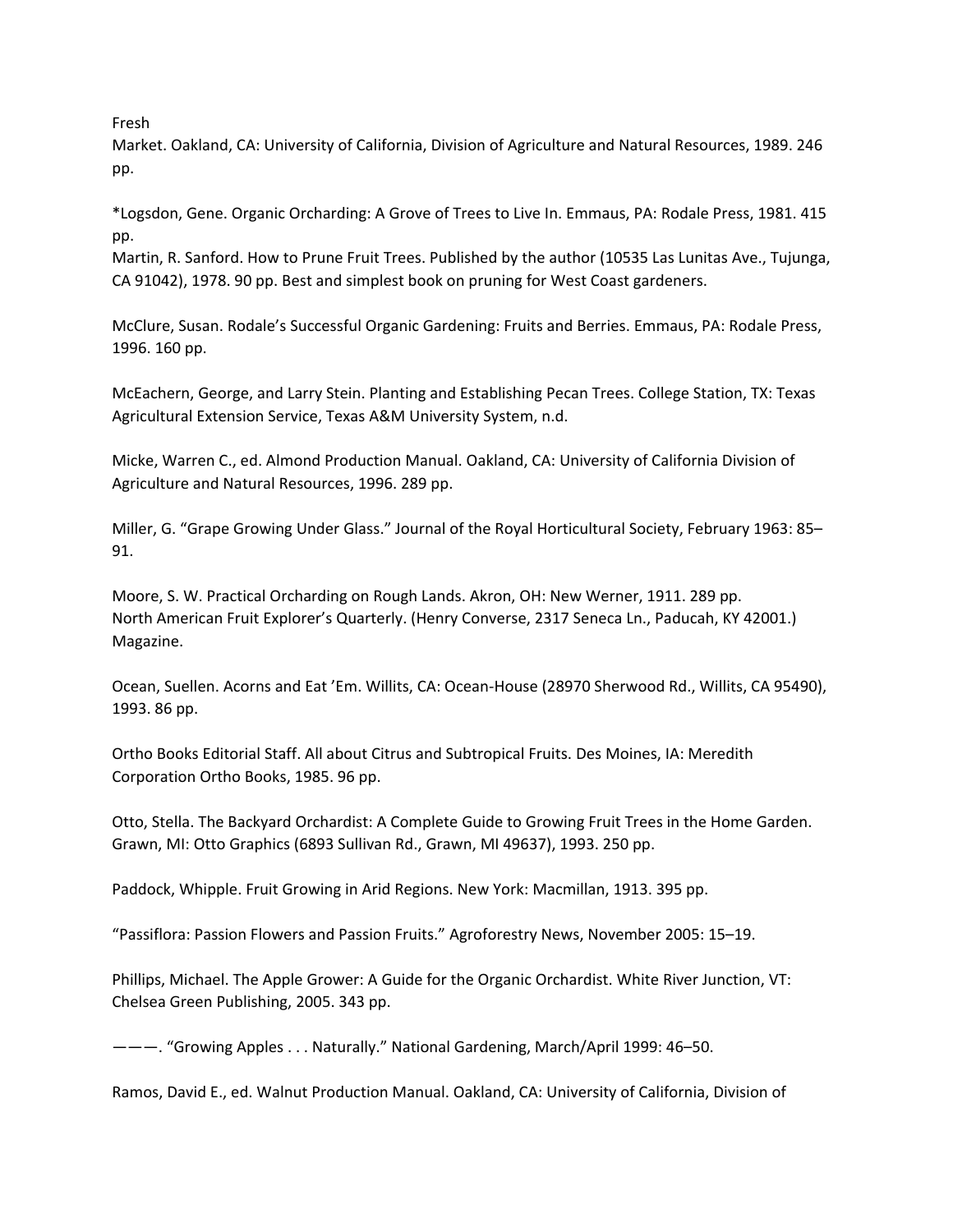Agriculture and Natural Resources, 1998. 317 pp.

\*Ray, Richard, and Lance Walheim. Citrus: How to Select, Grow, and Enjoy. Tucson, AZ: H. P. Books, 1980. 176 pp.

Reed, Brenda H. "How to Grow Grapes." BackHome Magazine, March/April 2005: 20–23.

Reich, Lee. "Peewee Kiwis and Other Sweet Delights." Mother Earth News, June/July 2004: 74–80.

Reid, William. Growing Pecans in Missouri. Agroforestry in Action series. Columbia: MO: University of Missouri Center for Agroforestry, 2000. 14 pp.

———. Propagating Pecan and Black Walnut in Missouri. Agroforestry in Action series. University of Missouri Center for Agroforestry, 2001. 10 pp.

Rivers, Thomas. The Miniature Fruit Garden. New York: Orange Judd, 1866. 133 pp.

Robinson, J. C. Bananas and Plantains. Wallingford, Oxon, UK: CAB International, 1996. 238 pp.

Salloum, Habeeb. "The Versatile Avocado: Mexico's Nutritious Gift to the World," Countryside and Small Stock Journal, January/February 2006: 56–58.

Sanders, Rosanne. The Apple Book. New York: Philosophical Library, 1988. 142 pp.

Simms, Clive. Nutshell Guide to Growing Blueberries, Cranberries and Lingonberries. Woodhurst, UK: Orchard House Books, 2005. 36 pp.

Sunset Books Editorial Staff. Citrus. Menlo Park, CA: Sunset Books, 1996. 96 pp.

Swezey, Sean L., et al. Organic Apple Production Manual. Oakland, CA: University of California, Division of Agriculture and Natural Resources, 2000. 72 pp.

Taylor, Judith M. The Olive in California: History of an Immigrant Tree. Berkeley, CA: Ten Speed Press, 2000. 316 pp.

\*Thompson, Bruce. Black Walnuts for Fun and Profit. Beaverton, OR: Timber Press, 1976. 285 pp.

Tufts, Warren P. Pruning Deciduous Fruit Trees. Circular 112. California Agricultural Ext. Service, 1941. 63 pp.

\*Tukey, Harold Bradford. Dwarfed Fruit Trees. Ithaca, NY: Cornell University Press, 1964. 562 pp. Definitive work on the subject.

\*University of California Extension Service. Avocado Care in the Home Orchard. 1975. 3 pp.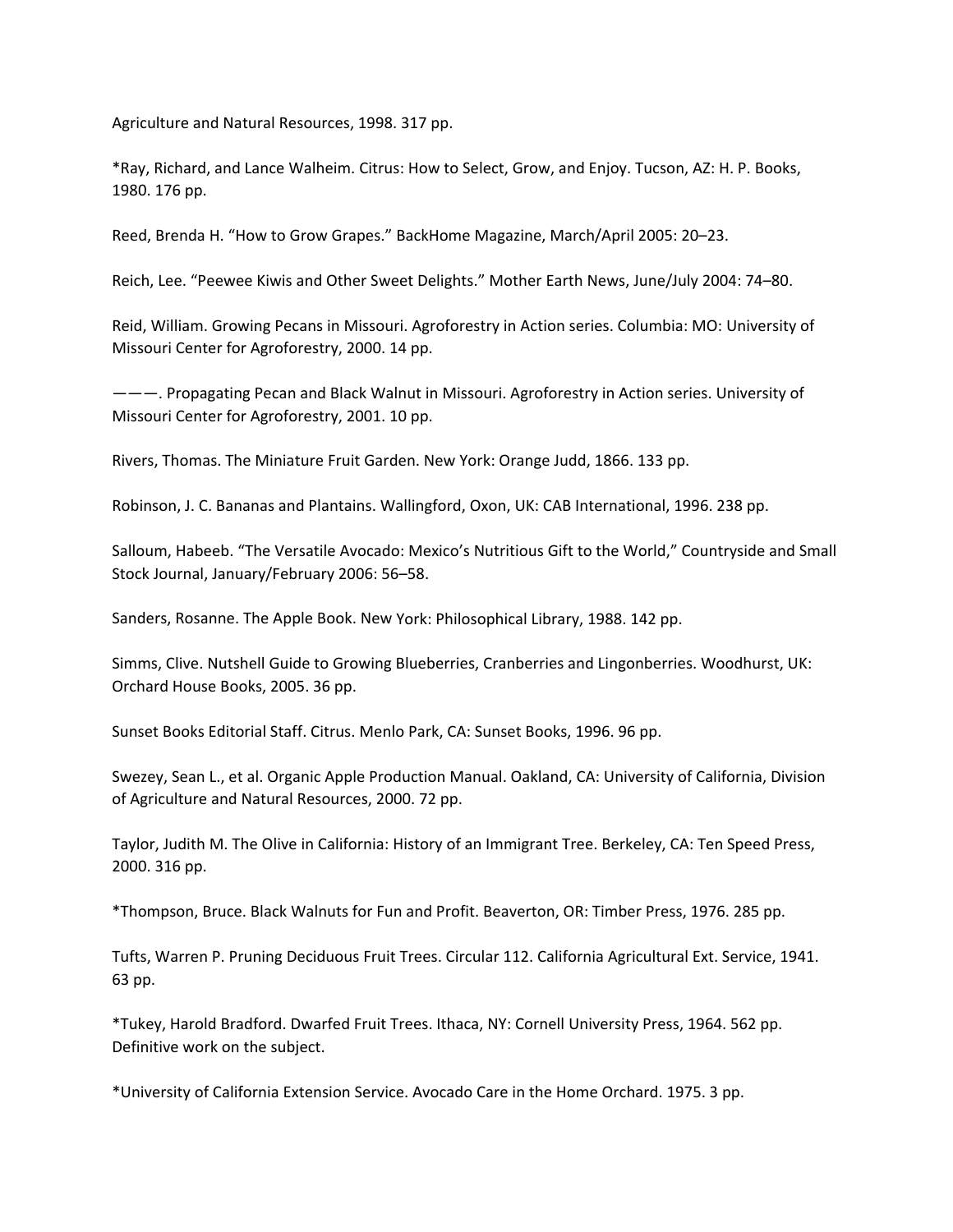Waldo, George F., and Cecil O. Rawlings. Black Raspberry Growing. Extension Bulletin 750. Corvallis, OR: Federal Cooperative Extension Service, Oregon State College, 1955. 21 pp.

\*\*Walheim, Lance, and Robert L. Stebbins. Western Fruit, Berries and Nuts: How to Select, Grow and Enjoy. Tucson, AZ: H. P. Books (P.O. Box 5367, Tucson, AZ 85703), 1981. 192 pp. Excellent. Worth several lifetimes of experience. Good for all tree raisers—not just Western ones.

Watson, Ben. Cider Hard and Sweet. Woodstock, VT: The Countryman Press, 1999. 231 pp.

Waugh, F. A. Plums and Plum Culture. New York: Orange Judd, 1910. 371 pp.

\*\*Whealy, Kent, ed. Fruit, Berry and Nut Inventory, 3rd ed. Decorah, IA: Seed Savers Exchange, 2001. 560 pp. BL

Williams, S. R. Compost Fruit Growing. London: W. Foulsham, 1961. 126 pp.

Wilson, C. P. H. Bush Peaches. Forest Hill, NY: Transatlantic Arts, 1958. 140 pp.

Yepsen, Roger. Apples. New York: W. W. Norton, 1994. 255 pp.

#### **Fukuoka Culture**

\*Fukuoka, Masanoubu. The Natural Way of Farming: The Theory and Practice of Green Philosophy. Tokyo and New York: Japan Publications, 1985. 280 pp.

———. The One‐Straw Revolution. Emmaus, PA: Rodale Press, 1978. 181 pp. Natural farming from a Japanese philosopher/farmer. One of the few to address a sustainable grain culture.

———. The Road Back to Nature. Tokyo and New York: Japan Publications, 1987. 377 pp.

#### **Gardening**

(see also Container Gardening)

Abraham, Doc and Katy. Green Thumb Wisdom: Garden Myths Revealed! Pownal, VT: Storey, 1996. 152 pp.

Agate, Elizabeth. Footpaths. The Eastern Press, 1994. 192 pp.

Bailey, Liberty H. The Garden Lover. Norwood, MA: Macmillan, 1928. 154 pp.

———. The Horticulturist's Rule‐Book. New York: Macmillan, 1909. 312 pp.

———. Manual of Gardening. New York: Macmillan, 1914. 541 pp.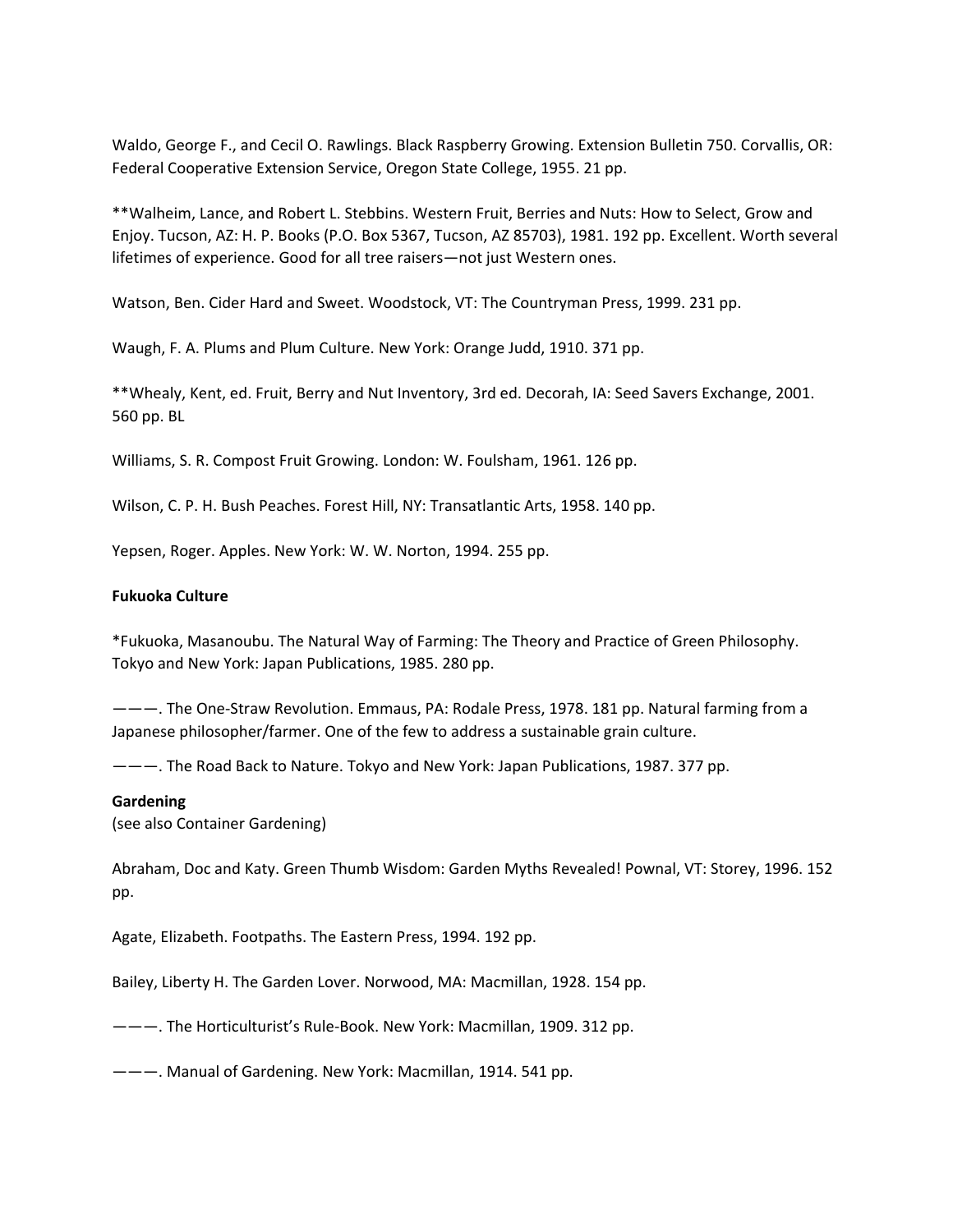Bauer, Nancy. The California Wildlife Habitat Garden. Berkeley and Los Angeles, CA: University of California Press, 155 Grand Avenue Suite 400Oakland, CA 94612–3758. 2012. 232 pp.

Beard, Henry, et al. Gardening: A Gardener's Dictionary. New York: Workman, 1982. 95 pp.

Benjamin, Joan, and Deborah L. Martin, eds. Great Garden Formulas. Emmaus, PA: Rodale Press, 1998. 342 pp.

Bieny, D. R. The Why and How of Home Horticulture. San Francisco: W. H. Freeman, 1980. 513 pp.

Bradley, Fern Marshall, and Barbara W. Ellis. Rodale's All‐New Encyclopedia of Organic Gardening. Emmaus, PA: Rodale Press, 1992. 690 pp.

\*Brenzel, Kathleen Norris, ed. Sunset Western Garden Book. Menlo Park, CA: Sunset Books, 2001. 768 pp. Indispensable descriptions and cultural directions for flowering plants, trees, and landscaping. For West Coast gardeners. Not organic.

Brown, Marc. Your First Garden Book. Boston, MA: Little, Brown, and Co., 1991. 48 pp.

Bruce, Hank, and Tomi Jill Folk. Global Gardening. Winter Springs, FL: Winner Enterprises, 2001. 288 pp. Growing plants from around the world, issues of hunger, and how to help.

Bubel, Nancy. 52 Weekend Garden Projects. Emmaus, PA: Rodale Press, 1992. 354 pp. Campbell, Stu. Mulch It! A Practical Guide to Using Mulch in the Garden and Landscape. Pownal, VT: Storey, 2001. 123 pp.

Carr, Anna, et al. Rodale's Chemical‐Free Yard and Lawn. Emmaus, PA: Rodale Press, 1991. 456 pp.

Carroll, Steven B., and Steven D. Salt. Ecology for Gardeners. Portland, OR: Timber Press, 2004. 328 pp.

Connor, Cindy. Grow A Sustainable Diet, Planning and Growing to Feed Ourselves and the Earth.Gabriola Island, BC, Canada: New Society Publishers, 2014.

\*Creasy, Rosalind. The Complete Book of Edible Landscaping. San Francisco: Sierra Club Books, 1982. 379 pp.

———. The Edible Asian Garden. Boston, MA: Periplus Editions (HK), 2000. 106 pp.

———. The Edible French Garden. Boston, MA: Periplus Editions (HK), 1999. 106 pp.

Dahl, Jurgen. The Curious Gardener. Portland, OR: Timber Press, 2004. 264 pp.

\*Dean, Heather, and Tom Benevento. Gardening for the Earth and Soul, Elgin, IL: Brethren Press, 2004. 180 pp.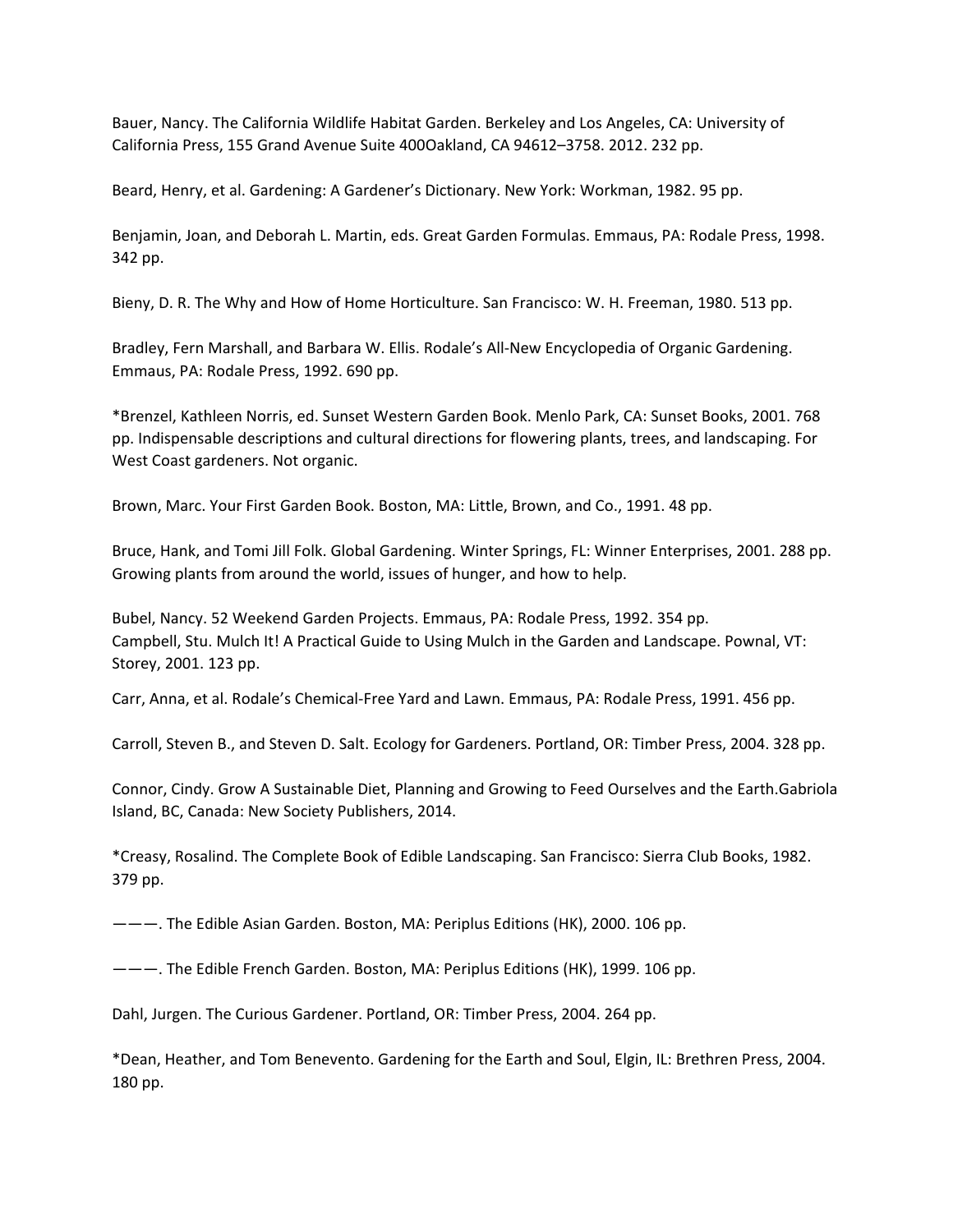Denckla, Tanya. Gardening at a Glance. Franklin, WV: Wooden Angel Publishing (Wooden Angel Farm, Bldg. 1‐A, P.O. Box 869, Franklin, WV 26807), 1991. 272 pp.

———. The Organic Gardener's Home Reference: A Plant‐by‐Plant Guide to Growing Fresh, Healthy Food. Pownal, VT: Garden Way, 1994. 273 pp.

Deppe, Carol. The Tao of Vegetable Gardening.White River Junction, Vermont: 85 North Main Street, Suite 120, White River Junction, VT, 05001. 2015. 247 pp.

DiSabato‐Aust, Tracy. The Well‐Tended Perennial Garden: Planting and Pruning Techniques. Portland, OR: Timber Press, 1998. 269 pp.

Faust, Joan Lee. The New York Times Book of Vegetable Gardening. New York: Quadrangle/The New York Times Book Co., 1975. 282 pp.

Fine Gardening. (Rodale Press, 33 E. Minor St., Emmaus, PA 18049.) Magazine.

Fisher, Joe and Dennis. The Homebrewer's Garden. Pownal, VT: Storey, 1998. 187 pp.

Foster, Catharine Osgood. Building Healthy Gardens. Pownal, VT: Storey, 1989. 279 pp.

\*———. The Organic Gardener. New York: Random House, 1972. 234 pp. Excellent, chatty, experienced. New England area especially.

Gettle, Jere & Gettle, Emilee. The Heirloom Life Gardener: The Baker Creek Way of Growing Your Own Food Easily and Naturally. New York, NY: Hyperion, 1500 Broadway, New York, NY 10036. 2011. 218 pp.

Gibson, Eric. The Grower's Green Book. Carmichael, CA: New World, 1992. 224 pp. Greenprints. (P.O. Box 1355, Fairview, NC 28730.) Quarterly publication about gardening experiences.

Growth Point Magazine. (Horticul‐tural Therapy, Goulds Ground, Vallis Way, Frome, Somerset BA11 3DW, England.) Gardening magazine for the physically handicapped.

Hale, Gill. The Feng Shui Garden. Pownal, VT: Storey, 1998. 128 pp.

Hill, Lewis. Successful Cold‐Climate Gardening. Pownal, VT: Storey, 1987. 308 pp.

Horticulture. (Horticulture Association, 755 Boyleston St., Boston, MA 02116.) Magazine.

\*\*HortIdeas. (750 Black Lick Rd., Gravel Switch, KY 40328.) A monthly report on the latest gardening research, methods, tools, plants, books, and so on. Excellent.

Iannotti, Marie. The Brginner's Guide to Growing Heirloom Vegetables. Portland, OR: Timber Press 133 SW Second Avenue, Suite 450, Portland, OR 97204. 2011. 250 pp.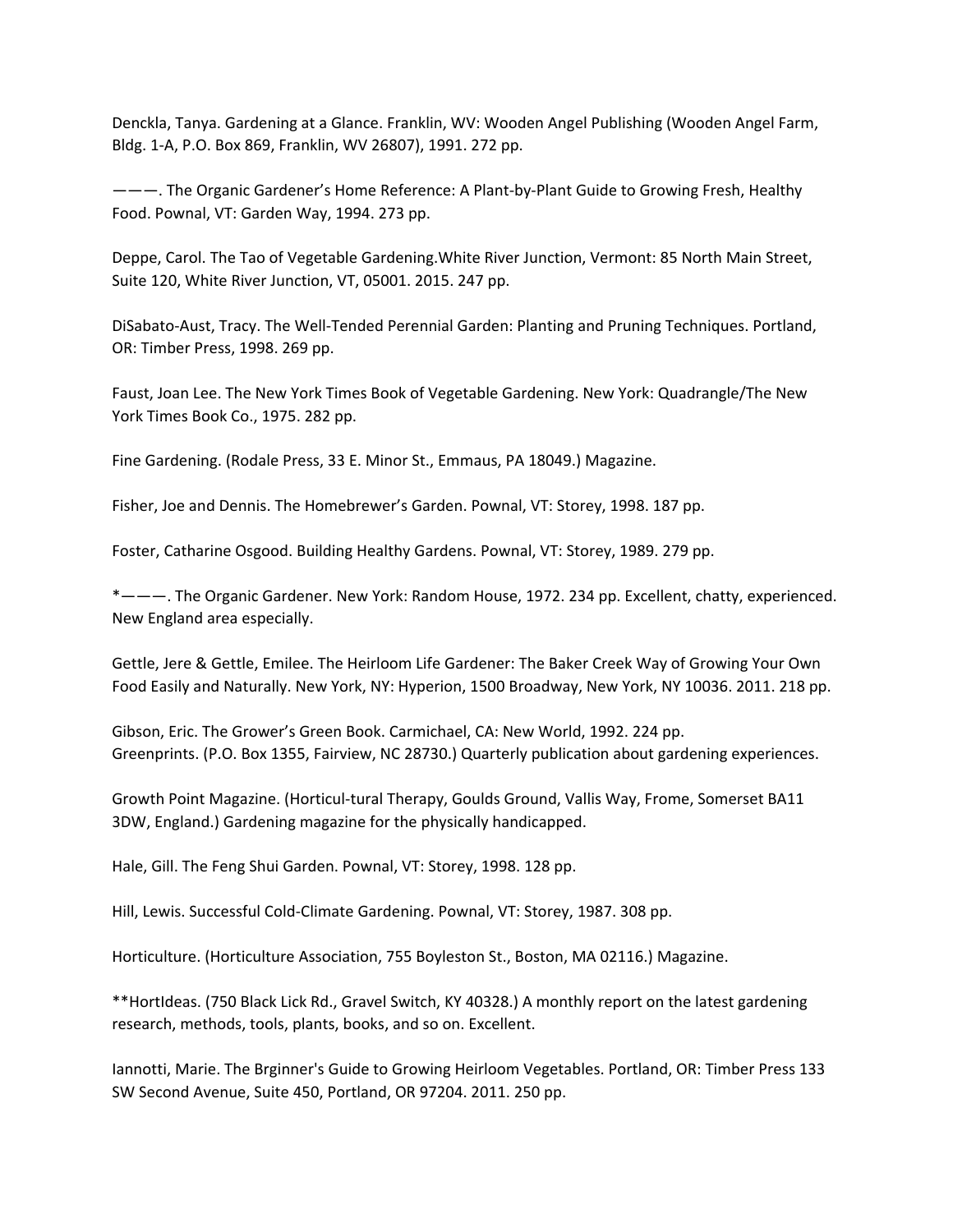Jobb, Jamie. My Garden Companion. San Francisco: Sierra Club Books, 1977. 35 pp. Especially for beginners.

Karsten, Joel. Straw Bale Gardens Complete. Minneapolis, MN. Cool Springs Press/Quarto Publishing Group: 400 First Avenue North, Suite 400, Minneapolis, MN 55401. 2015. 176 pp.

Kellaway, Deborah. The Virago Book of Women Gardeners. London, England: Virago, A Division of Little, Brown and Company, Brettenham House, Lancaster Place, London, England, 1996. 245 pp.

King, Tim. "Garden Early, Harvest Longer." BackHome Magazine, March/April 2004: 49–51.

Kraft, Ken, and P. Kraft. Growing Food the Natural Way. New York: Doubleday, 1973. 292 pp. California‐ area orientation.

Krantz, B.A. Soil and Water Management for Home Gardeners. Berkeley, CA. Cooperative Estension, U.S. Department of Agriculture, University of California, 101 Sproul Hall, Berkeley, CA 94720. 1980. 7 pp.

Langer, Richard W. Grow It! New York: Saturday Review Press, 1972. 395 pp.

Leach, Helen. 1,000 Years of Gardening in New Zealand. Wellington, New Zealand: A. H. & A. W. Reed, 1984. 157 pp.

Loewer, Peter. Tough Plants for Tough Places. Emmaus, PA: Rodale Press, 1992. 247 pp.

Marshall, Fern, et al. The Experts' Book of Garden Hints. Emmaus, PA: Rodale Press, 1993. 346 pp.

Merrill, Richard, and Joe Ortiz. The Gardeners' Table: A Guide to Natural Vegetable Growing and Cooking. Berkeley, CA: Ten Speed Press, 2000. 468 pp.

Molkin, Arthur. Ruth Stout's Garden. Issaquah, WA. Gardenworks: P.O. Box 71. DVD. 23 minutes.

\*Morse, Harriet K. Gardening in the Shade. Portland, OR: Timber Press, 1962. 242 pp.

Neal, Bill. Gardener's Latin. Chapel Hill, NC: Algonquin Books (P.O. Box 2225, Chapel Hill, NC 27515).

Nuñez, Vera K. Household Gardens: Theoretical Considerations on an Old Survival Strategy. Report 1. Potatoes in Food Systems Research Series. Lima, Peru: International Potato Center, Training and Communications Department, 1985. 41 pp.

OG. (Wiveliscombe, Taunton, UK) Magazine.

Olwell, Carol. Gardening from the Heart—Why Gardeners Garden. Berkeley, CA: Antelope Island Press, 1990: 144–152.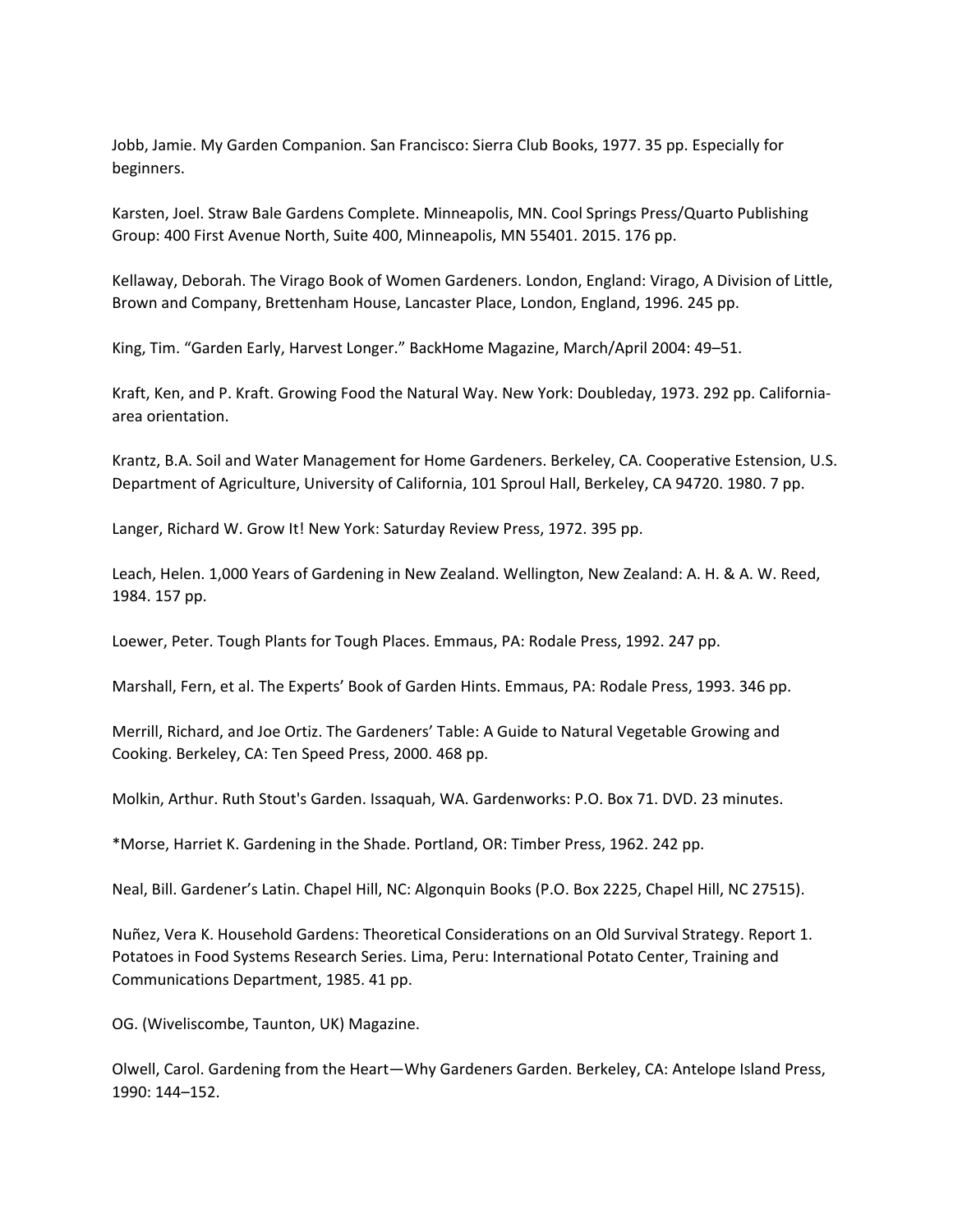Organic Gardening. (Rodale Press, 33 E. Minor St., Emmaus, PA 18049.) Magazine.

Patent, Dorothy Hinshaw, and Diane Bilderback. The Harrowsmith Country Life Book of Garden Secrets. Charlotte, VT: Camden House, 1991. 349 pp.

Pears, Pauline. Rodale's Illustrated Encyclopedia of Organic Gardening. The Complete Guide to Natural & Chemical‐free Gardening. New York, NY: DK Publishing, Inc., 375 Hudson St., New York, NY 10014, 2005. 416 pp.

Peplow, Elizabeth and Reginald. In a Monastery Garden. North Pomfret, VT: David & Charles, 1988. 182 pp.

Perry, Robert L. Basic Gardening in Florida Sand. Largo, FL: Florida Gardening Companion (P.O. Box 896, Largo, FL 33540), 1977. 72 pp. Worth looking at.

Pettinger, April, with Brenda Costanzo. Native Plants in the Coastal Garden: A Guide for Gardeners in the Pacific Northwest. Portland, OR: Timber Press, 2002. 232 pp.

Pettinger, Dennis R., ed. California Master Gardener Handbook. University of California Agricultural and Natural Resources Community Services Publication No. 3382. Oakland, CA: University of California, 2002. 702 pp.

Pleasant, Barbara. Warm‐Climate Gardening. Pownal, VT: Storey, 1993. 204 pp.

Rahn, James J. Making the Weather Work for You: A Practical Guide for Gardener and Farmer. Charlotte, VT: Garden Way, 1979. 205 pp.

Rateaver, Bargyla, and Gylver Rateaver. The Organic Method Primer Update, special edition. Published by the authors (P.O. Box 26567, San Diego, CA 92196‐0567), 1993. 257 pp. Packed with detailed information, much of it very good.

Reader's Digest. Ideas for Your Garden. Pleasantville, NY: The Reader's Digest Association, 1995. 335 pp.

Rickett, Harold W. Botany for Gardeners. New York: Macmillan Co., 1957. 236 pp.

Rodale, Robert, ed. The Basic Book of Organic Gardening. New York: Ballantine Books, 1971. 377 pp. Condensed information includes 14‐day compost and nationwide planting dates.

\*———, ed. The Encyclopedia of Organic Gardening. Emmaus, PA: Rodale Press, 1959. 1,145 pp.

\*———. How to Grow Fruits and Vegetables by the Organic Method. Emmaus, PA: Rodale Press. 1961. 926 pp. Two excellent references. Many prefer the encyclopedia format, but we find the second to be more complete.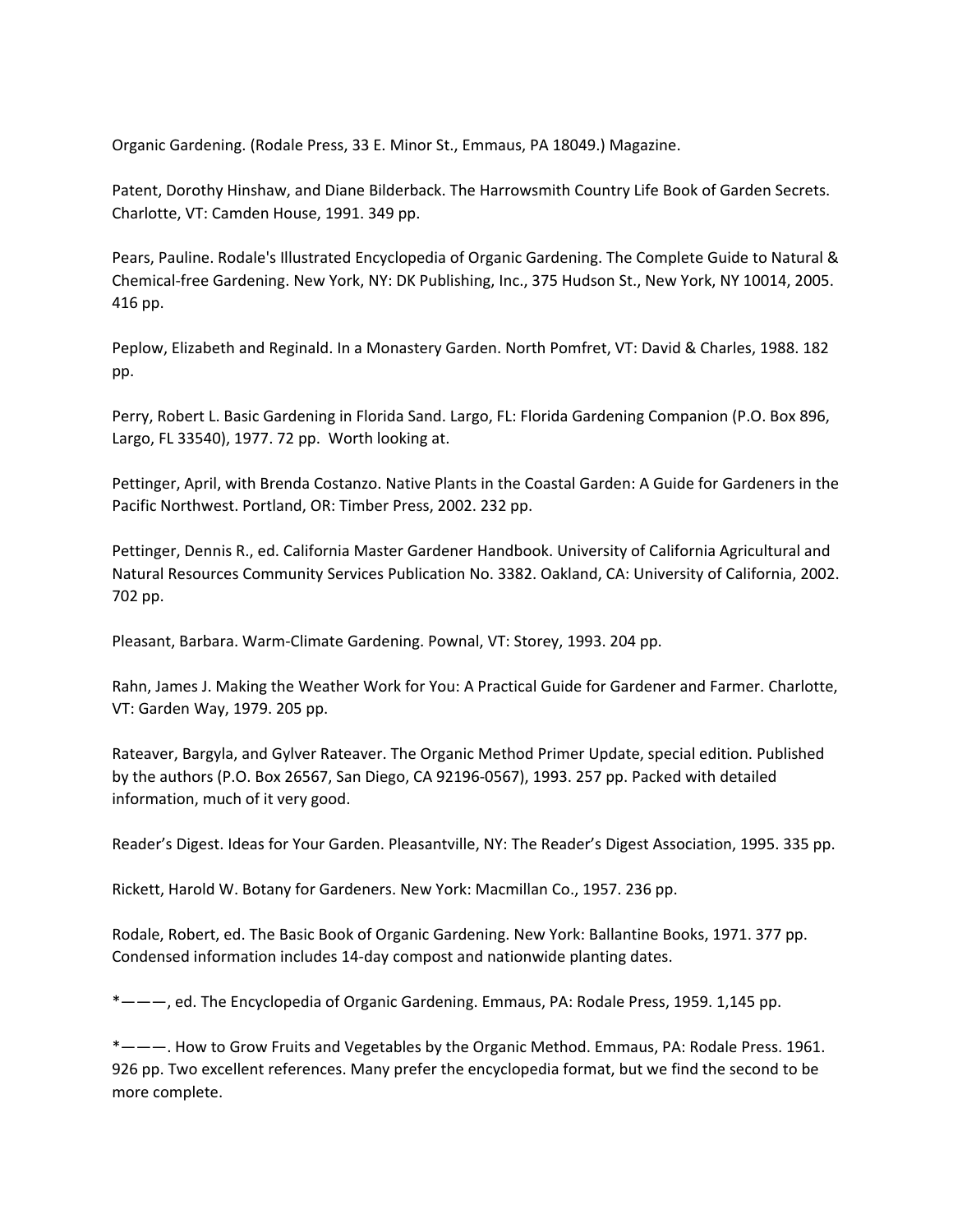\*Salisbury, E. J. The Living Garden (or The How and Why of Garden Life). London: G. Bell & Sons, 1946. 232 pp. An excellent book.

\*\*Seymour, John. The Self‐Sufficient Gardener. London: Faber and Faber, 1978. 256 pp. Coffee‐table size. Seymour has long been a popular back-to-the-land advocate in England, both doing it and writing about it in his own humorous style. His new "productions" are gorgeously illustrated, accurate, and uncluttered.

Smith, Edward C. The Vegetable Gardener's Bible. Pownal, VT: Storey, 2000. 309 pp.

Smith, J. Robert, with Beatrice S. Smith. The Prairie Garden (70 Native Plants). Madison, WI: University of Wisconsin Press, 1980. 218 pp.

Smith, Marney. Gardening with Conscience. New York: Seabury Press, 1981. 86 pp.

Smith and Hawken Books. The Book of Outdoor Gardening. New York: Workman, 1996. 513 pp.

Sneed, Dave. "Alaskan Gardening Tips." Countryside and Small Stock Journal, January/February 2006: 64.

Sobkoviak, Don and Lois. The Food Mission: Sustainable Food Production—A Manual of Sustainable Methods of Plant Production Helpful in Meeting Food Needs Everywhere. Bartlesville, OK: Sand Institutes International. 80 pp.

Solomon, Steve. Growing Vegetables West of the Cascades: The Complete Guide to Natural Gardening. Seattle, WA: Sasquatch Books, 2000. 356 pp.

Soloman, Steve & Reinheimer, Erica. The Intelligent Gardener Growing Nutrient‐Dense Food. Canada, V0R 1X0: New Society Publishers, P.O. Box 189, Gabriola Island, BC, 2013. 321 pp.

Spedding, Colin and Geoffrey. The Natural History of the Garden. Portland, OR: Timber Press, 2003. 245 pp.

Sperry, Neil. Neil Sperry's Complete Guide to Texas Gardening. Dallas, TX: Taylor, 1991. 388 pp.

Staff of Successful Gardening. Successful Gardening. 2 Vols. Stamford, CT: 1988. Numerous garden crop studies organized into 16 sections.

Sunset Editors. Vegetable Gardening. Menlo Park, CA: Sunset Books, 1998. 128 pp.

Tenenbaum, Frances, ed. Taylor's Guide to Shade Gardening. Boston: Houghton Mifflin, 1994. 501 pp.

Tiedjens, Victor A. The Vegetable Encyclopedia and Gardener's Guide. New York: New Home Library,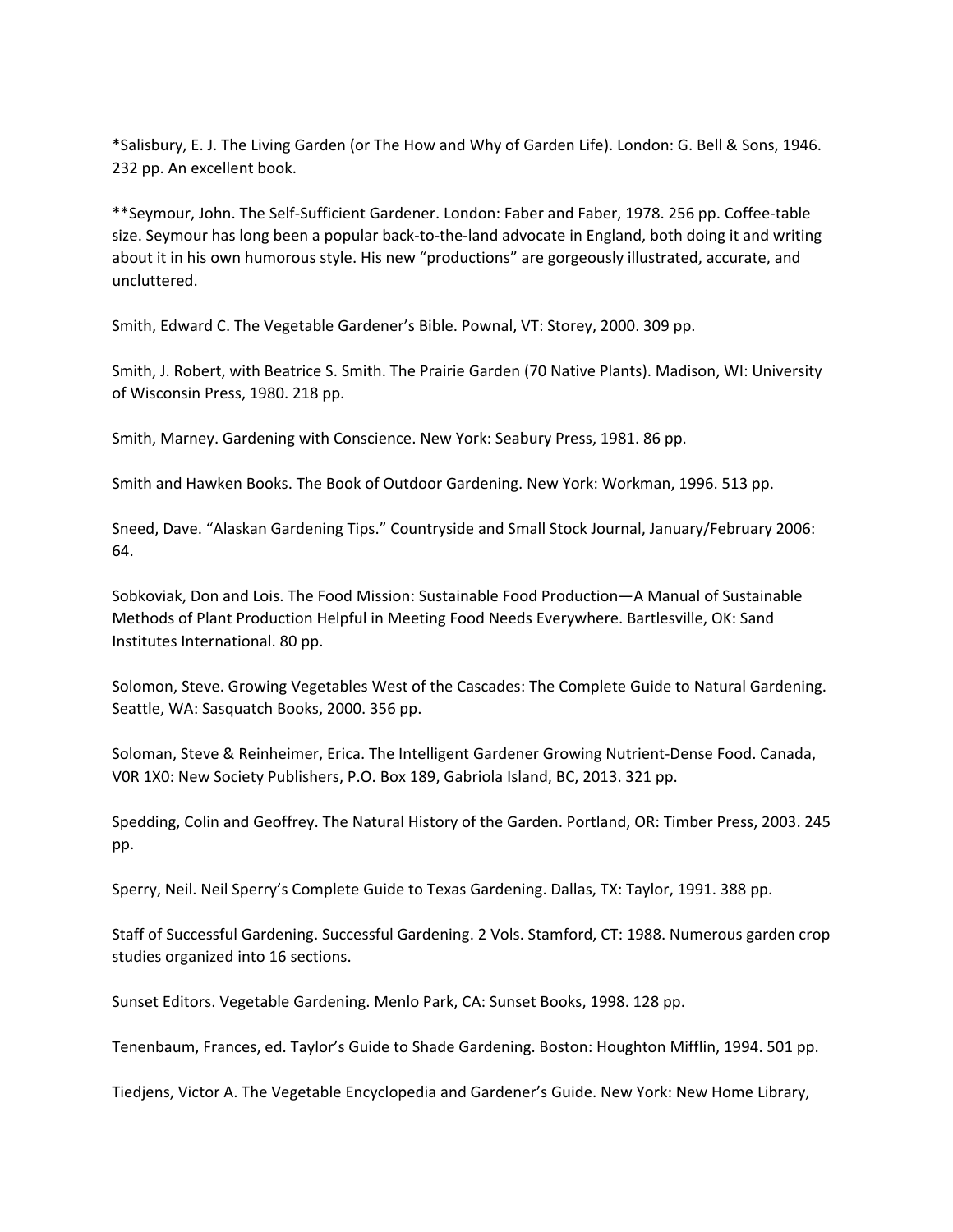1943. 215 pp. Important cultural detailings.

Toensmeier, Eric. Perennial Vegetable Gardening. White River Junction, VT: Chelsea Green Publishing, 2012. 143 Minutes.

Tozer, Frank. The New Vegetable Growers Handbook, A Users Manual for the Organic Vegetable Garden." Felton, CA: Green Man Publishing Santa Cruz, P.O. Box 1546, Felton, CA 95018, 2013. 319 pp.

Vasil'yev, I. M. Wintering of Plants. Washington, DC: Royer and Royer, 1961. 300 pp.

Vickery, Deborah and James. Intensive Vegetable Gardening for Profit and Self‐Sufficiency. Washington, DC: U.S.

Peace Corps, Information Collection and Exchange, 1981. 158 pp. In English and Spanish.

Warnock, Caleb. Backyard Winter Gardening.Springville, UT: Hobble Creek Press, an imprint of Cedar Fort Inc., 2373 W. 700 S., Springville, UT. 84663, 2013. 156 pp.

Wasowski, Sally and Andy. Native Gardens for Dry Climates. New York: Clarkson Potter, 1995. 176 pp.

Watkins, Norma. How to Grow More Vegetables Organically in South Florida. Miami, FL: Environmental Demonstration Center, Life Lab Division (Miami Dade Community College), 1979. 8 pp. Visit www.mdcc.edu/wolfson/departments/environethics/eehomepage.html and click on Resources.

Wright, Richardson. The Story of Gardening. New York: Dodd, Mead & Co., 1934. 475 pp.

Yang, Linda. Plants for Problem Places: How to Turn Any Difficult Site into a Beautiful Easy-Care Garden. New

York: Houghton Mifflin Co., 1997. 122 pp.

Year-Round Gardening. Mt. Vernon, KY: ASPI Publications (50 Lair St., Mt. Vernon, KY 40456). Video.

Yeoman, John. Gardening Secrets That Time Forgot. Leighton Buzzard, UK: The Village Guild Ltd., 2004. 293 pp.

Young, Carol L. What Grows Where? Published by the author (229 Peninsula Dr., Lake Almanor, CA 96137), 1987. 187 pp.

#### **General**

\*Rheingold, Howard, ed. The Millennium Whole Earth Catalog: Access to Tools and Ideas for the Twenty‐ First Century. San Francisco: HarperSan Francisco, 1994. 384 pp.

#### **Global Perspective**

Akin, Wallace E. Global Patterns—Climate, Vegetation and Soils. Norman, OK: University of Oklahoma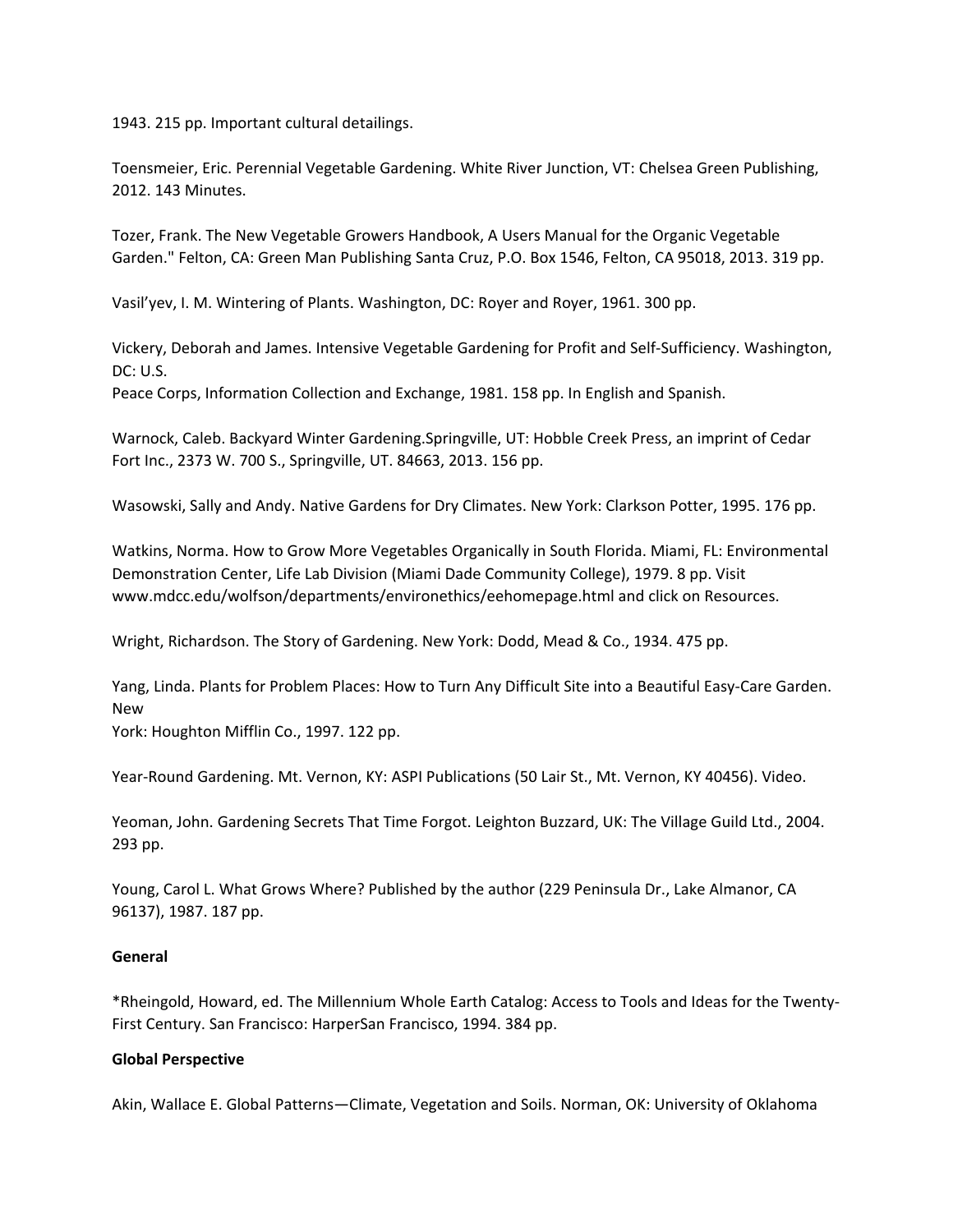Press, 1991. 370 pp.

Bennett, Charles F., Jr. Man and Earth's Ecosystems. New York: John Wiley & Sons, 1975. 331 pp.

\*Brown, Lester R. State of the World—1990. New York: W. W. Norton, 1990. 253 pp. Excellent resource tool. Also see this publication for other years. AL

———. The Twenty‐Ninth Day. New York: W. W. Norton, 1978. 363 pp.

———. World On The Edge; How to Prevent Environmental and Economic Collapse. New York, NY: W.W. Norton & Co. (500 5th Ave. New York, NY 10110), 2011. 240 pp

Brown, Lester R., Janet Larson, and Bernie Fischlowitz‐Roberts. The Earth Policy Reader. New York: W. W. Norton & Co., 2002. 304 pp.

———. Eco‐Economy: Building an Economy for the Earth. New York: W. W. Norton & Co., 2001. 334 pp.

Camp, Sharon L., ed. "The International Human Suffering Index." Washington, DC: Population Crisis Committee,

1987. Glossy chart handout.

Carley, Michael, and Philippe Spapens. Sharing the World, Sustainable Living and Global Equity in the 21st

Century. New York: St. Martin's Press, 1998. 208 pp.

Carson, Rachel. Silent Spring. Boston: Houghton Mifflin. 1962.

Coleman, Alice, et al. Land‐Use Perspectives. London: The Land Decade Educational Council, 1979. 147 pp.

Conniff, Richard. "Counting Carbons." Discover, August 2005: 54–61.

Conservation Foundation. Agriculture and the Environment in a Changing World Economy. Washington, DC: The

Conservation Foundation, 1986. 66 pp.

Cox, George W., and Michael D. Atkins. Agricultural Ecology—An Analysis of World Food Production Systems. San Francisco: W. H. Freeman, 1964. 72 pp.

Dahlberg, Kenneth A. Beyond the Green Revolution: The Ecology and Politics of Global Agricultural Development. New York: Plenum Press, 1979. 256 pp.

Engelman, Robert. Worldwatch Report 183. Population, Climate Change, and Women's Lives. Danvers, MA: Worldwatch Institute (CCC, 222 Rosewood Dr., Danvers, MA 01923), 2010. 44 pp.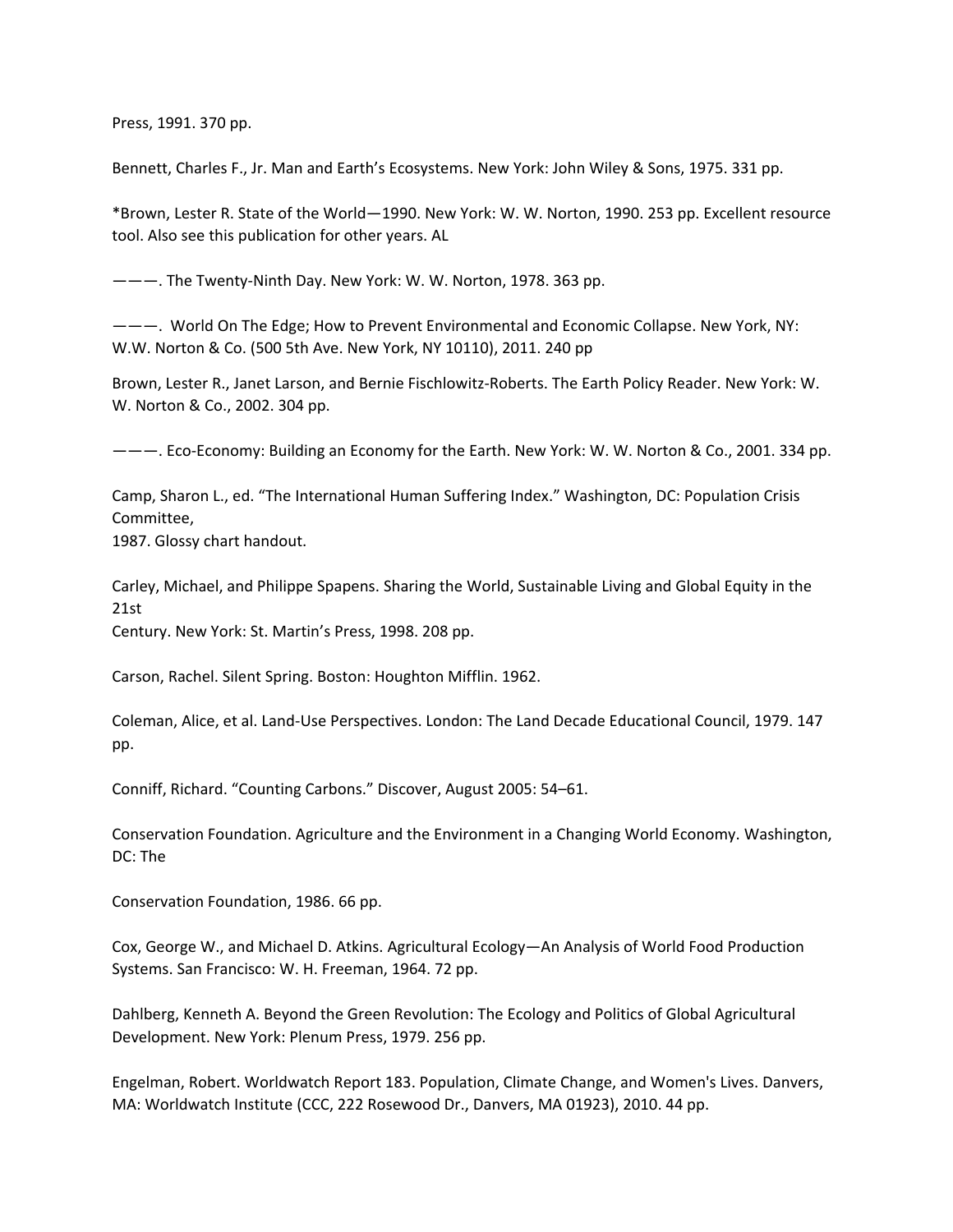"Farming a Shrinking Planet." Christian Science Monitor, October 28, 1992: 9–12.

\*Food and Agriculture Organization of the United Nations. FAO Production Yearbook—1994. Rome: FAO, 1995. 243 pp. Also, see other years.

Gever, John, et al., eds. Beyond Oil: The Threat to Food and Fuel in the Coming Decades. Cambridge, MA: Ballinger Publishing Co., 1986. 306 pp.

Johnson, D. Gale. World Agriculture in Disarray. London: Fontana, 1973. 304 pp.

Kendall, Henry, and David Pimentel. "Constraints on the Expansion of the Global Food Supply." Ambio, Vol. 23, No. 3, 1994: 198–205.

Knickerbocker, Brad. "Living with the Planet in Mind." The Christian Science Monitor, March 3, 1992.

Kunstler, James Howard. World Made By Hand. New York, NY: Atlantic Monthly Press 841 Broadway, New York, NY 10003. 2008. 317 pp.

Madeley, John. Food for All: The Need for a New Agriculture. New York: Palgrave/St. Martin's Press, 2002. 191 pp.

Magdoff, Fred & Brian Tokar. Agriculture and Food In Crisis; Conflict, Resistance, and Renewal. New York, NY: Monthly Review Press (146 W. 29th St., Suite 6W, New York, NY 10001), 2010. 348 pp.

\*Meadows, Donella H., Dennis L. Meadows, and Jorgen Randers. Beyond the Limits. Post Mills, VT: Chelsea Green, 1992. 300 pp.

Parson, Edward A. Protecting the Ozone Layer: Science and Strategy. New York: Oxford University Press, 2003. 377 pp.

Pfeiffer, Dale Allen. Eating Fossil Fuels Oil, Food and the Coming Crisis in America. Canada, V0R 1X0: New Society Publishers, P.O. Box 189, Gabriola Island, BC, 2013. 127 pp.

Pimentel, David. Competition for Land: Development, Food and Fuel. Boca Raton, FL: Technologies for a Greenhouse‐Constrained Society, 1992, 325–348.

———. "Environmental and Economic Benefits of Sustainable Agriculture." In Socio‐Economic and Policy Issues for Sustainable Farming Systems. Padova, Italy: Cooperativa Amicizia S.r.l., 1993, 4–19.

———. Food and the Energy Crisis. Vol. 54, No. 12 (1973: 11.)

———. Food, Energy, and Climate Change. 1981, 303–323.

 $---$ . Food, Energy and the Environment. Vol. 31, 1981, 85-100.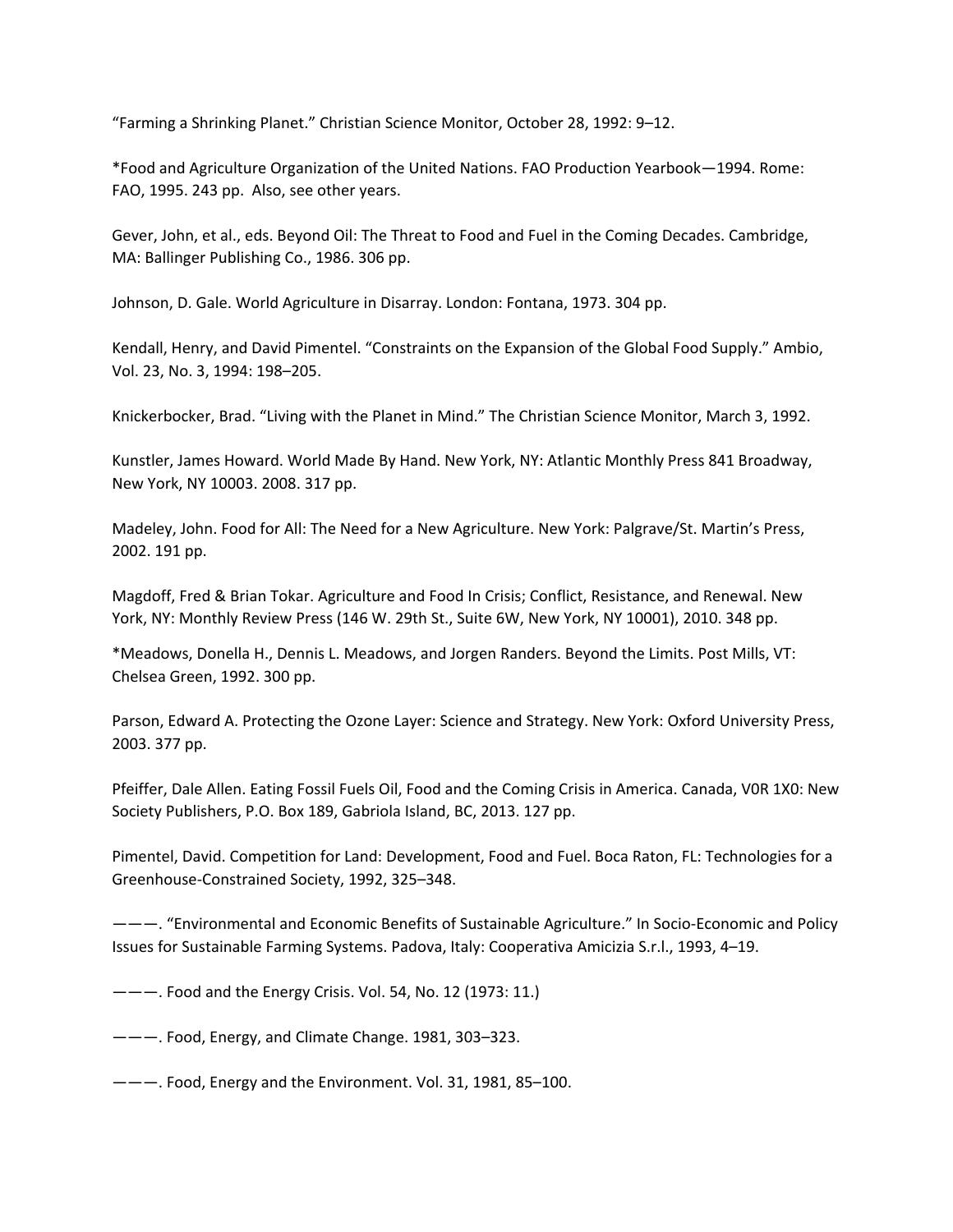———. "Perspectives on Ecological Integrity," chapter 15 in The Global Population, Food, and the Environment. Kluwer Academic Publishers, 1995: 239–253.

———. World Food, Energy, Man and Environment. 1975, 5–16.

Pimentel, David, and Marcia Pimentel. Food, Energy, and Society. Niwot, CO: University Press of Colorado, 1996. 363 pp.

Rodale, Robert, and Mike McGrath. Save Three Lives: A Plan for Famine Prevention. San Francisco: Sierra Club Books, 1991.

Shiva, Vandana. Biopiracy: Monocultures of the Mind: Perspectives on Biodiversity and Biotechnology. New York and London: Zed Books, 1993. 184 pp.

Shiva, Vandana. Earth Democracy: Justice, Sustainability, and Peace. Cambridge, MA: South End Press. 7 Brookline Street Apt 1 Cambridge, MA 02139. 2005. 205 pp.

of the Global Food Supply. Cambridge, MA: South End Press, 2000. 146 pp.

The Sierra Club. The Case Against the Global Economy. San Francisco: Sierra Club, 1996. 549 pp.

Stopping the Coming Ice Age. Berkeley, CA: Institute for a Future (2000 Center St., Berkeley, CA 94704). 60‐minute video.

Timeline. (Palo Alto, CA: The Foundation for Global Community.) Bimonthly publication.

Vogtmann, Hartmut, Engelhard Boehncke, and Inka Frick, eds. The Importance of Biological Agriculture in a World of Diminishing Resources: Proceedings of the 5th IFOAM International Scientific Conference at the University of

Kassel (Germany) August 27–30, 1984. Witzenhausen, Germany: Verlagsgruppe Weiland, Happ, Burkhard, 1986. 448 pp.

World Resources Institute. World Resources—1990–91. New York: Oxford University Press, 1990. 383 pp. Also see this publication for other years.

Worldwatch Institute. The Dispossessed of the Earth: Land Reform and Sustainable Development. Worldwatch Paper 30. Washington, DC: Worldwatch Institute, 1979. 48 pp.

———. Vital Signs 2003: The Trends That Are Shaping Our Future. New York: W.W. Norton & Co., 2003. 153 pp.

Also, see this publication for other years.

WSSA. For All Generations: Making World Agriculture More Sustainable. Glendale, CA: OM Publishing,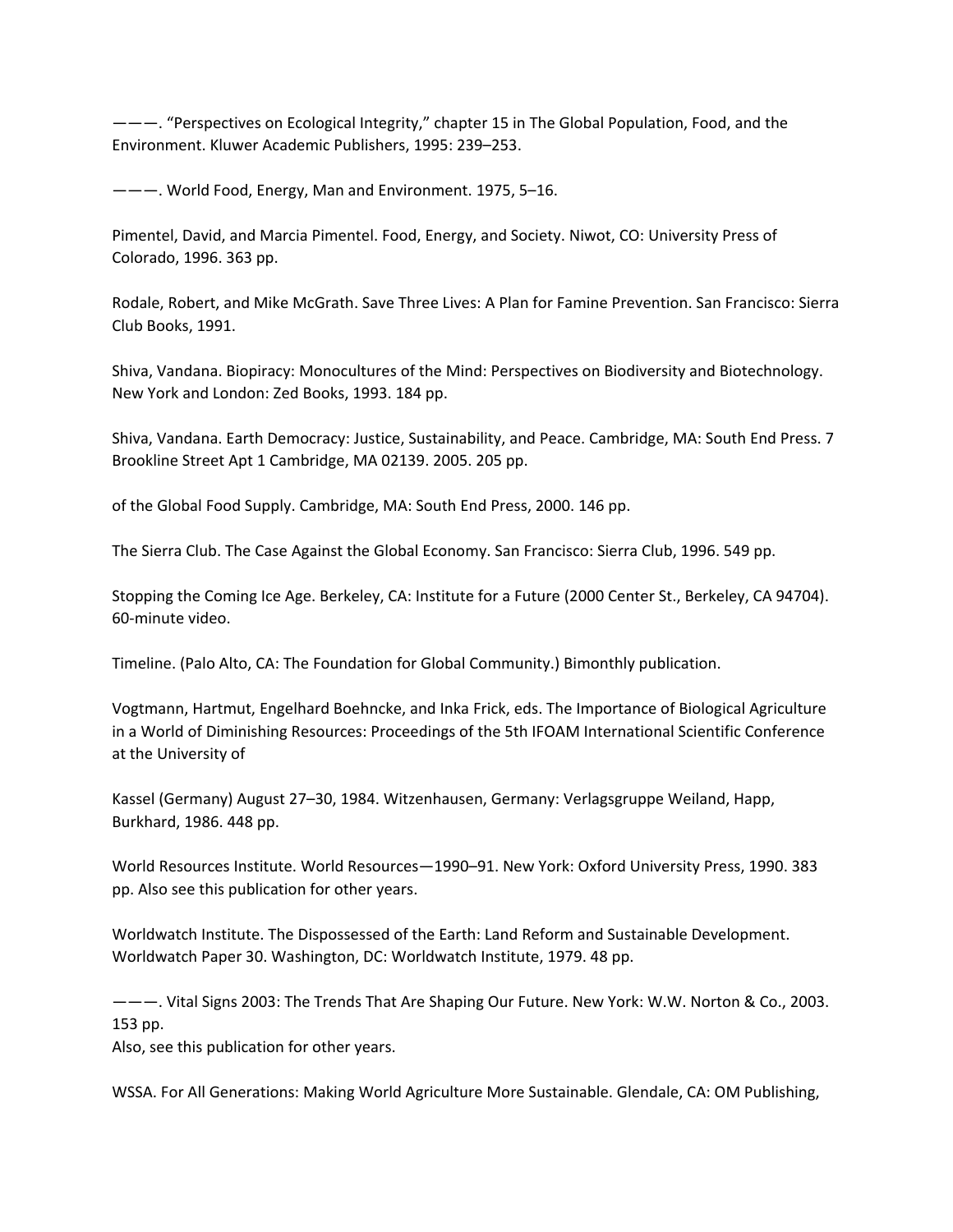1997. 642 pp.

## **GMO Food: Risks**

Smith, Jeffrey M. Genetic Roulette: The Gamble of our Lives.The Institute for Responsible Technology, 2012. 85 minutes.

### **Gourds**

Bailey, L. H. The Garden of Gourds. New York: Macmillan, 1937. 134 pp.

Bubel, Nancy. "Hordes of Gourds." Horticulture, November 1993: 59–64.

Consumer Tips. Cooperative Extension, University of California, Vol. 1, No. 4. (November/December 1985).

The Gourd Book. Mt. Gilead, OH: Ohio Gourd Society (Box 274, Mt. Gilead, OH 43338), 1979.

Heiser, Charles. The Gourd Book. Norman, OK: University of Oklahoma Press, 1979. 248 pp.

Pleasant, Barbara. "Goodness! Gracious! Great Gobs of Gourds!" Organic Gardening, March 1992: 32– 36.

Rood, Mary Ann. "Growing and Crafting Gourds." Fine Gardening, November/December 1991.

# **Grafting**

Garner, RJ. The Grafter's Handbook. White River Junction, VT: Chelsea Green Publishing 85 North Main St. Suite 120, White River Junction, VT, 05001. 2013. 320 pp.

#### **Grains**

Agronomy Department, South Dakota State College of Agriculture and Mechanic Arts. Flax Culture in South Dakota. Huron, SD: Bowen Publishing Co. Huron, SD. 1916. pp. 464‐493.

Bailey, Liberty H., ed. The Small Grains. Norwood, MA: Macmillan, 1920. 699 pp.

Basey, Marieta F. "The Grain, the Whole Grain and Nothing but the Grain . . ." Mother Earth News, December/January, 2005: 77–83.

Beaven, E. S. Barley: Fifty Years of Observation and Experiment. London: Duckworth, 1947. 394 pp.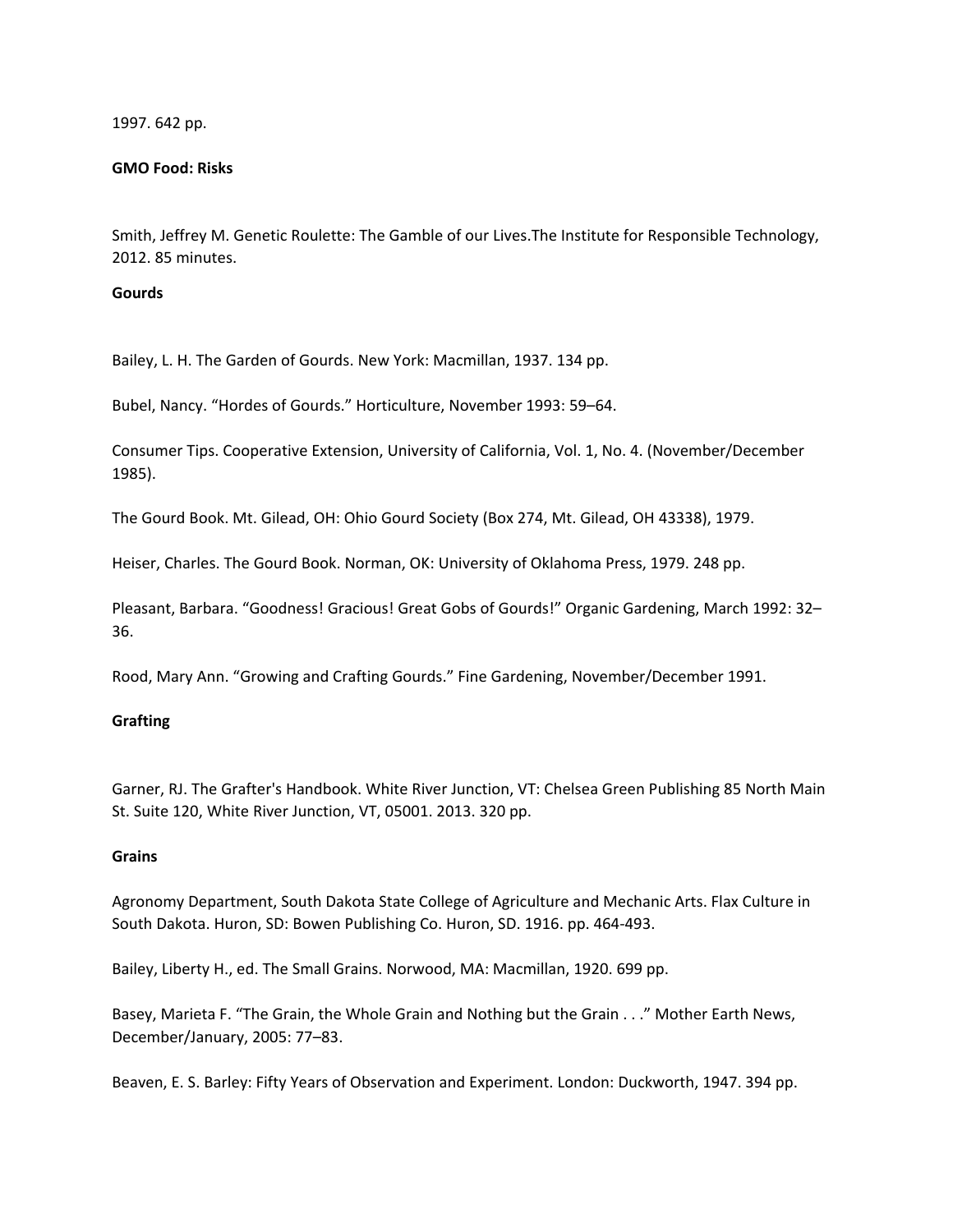Board on Science and Technology for International Development, National Research Council. Lost Crops of Africa, Vol. 1, Grains. Washington, DC: National Academy Press, 1996. 383 pp.

Boutard, Anthony. Beautiful Corn: America's Original Grain from Seed to Plate. Gabriola Island, BC, Canada: New Society Publishers (P.O.Box 189, Gabriola Island, BC V0R 1X0, Canada). 2012. 209 pp.

Cavagnaro, David. "Amaranths: Ancient and Modern." National Gardening, May/June 1998: 36–40, 74.

Cole, John N. Amaranth. Emmaus, PA: Rodale Press, 1979. 311 pp.

Creasy, Rosalind. "The Bread Garden." Harrowsmith, September/October 1986: 89–90, 92–96.

Dondlinger, Peter Tracy. The Book of Wheat: An Economic History and Practical Manual of the Wheat Industry. New York: Orange Judd, 1919. 369 pp.

Finrock, Dwight C., and Milton D. Miller. Wild Rice. Division of Agricultural Sciences, Leaflet No. 116. Davis, CA: University of California, Division of Agricultural Sciences, 1959.

Gorman, Marion. "Gardener's Bread." Organic Gardening, December 1988: 53–54.

Granatstein, David. Amber Waves. Pullman, WA: College of Agriculture and Home Economics Research Center, Washington State University, 1992. 82 pp.

Hunt, Thomas F. The Cereals in America. New York: Orange Judd, 1912. 421 pp.

Jarde, Auguste. Les Céréales dans l'Antiquité Grecque. Paris: E. De Boccard, 1925. 237 pp.

The Jefferson Institute. "Buckwheat: A Versatile Short‐Season Crop." Alternative Crop Guide. Columbia, MO: The Jefferson Institute, 2002.

———. "Pearl Millet: A New Crop Option for Sandy Soils or Other Moisture‐Limited Conditions." Alternative Crop Guide. Columbia, MO: The Jefferson Institute, 2002.

Lazor, Jack. The Organic Grain Grower; Small‐Scale, Holistic Grain Production for the Home and Market Producer. White River Junction, VT: Chelsea Green Publishing 85 North Main St. Suite 120, White River Junction, VT, 05001. 2013. 431 pp.

Leighty, Clyde. Buckwheat. Farmers' Bulletin 1062. Washington D. C.: Contribution from the Bureau of Plant Industry, Oct. 1919. 23 pp.

Leonard, Thom. "Staff of Life." Organic Gardening, December 1988: 46–51.

\*Leonard, Warren H., and John H. Martin. Cereal Crops. New York: Macmillan, 1963. 824 pp. AL

\*The Living Land. Palo Alto, CA: Foundation for Global Community, 1999. Video. BL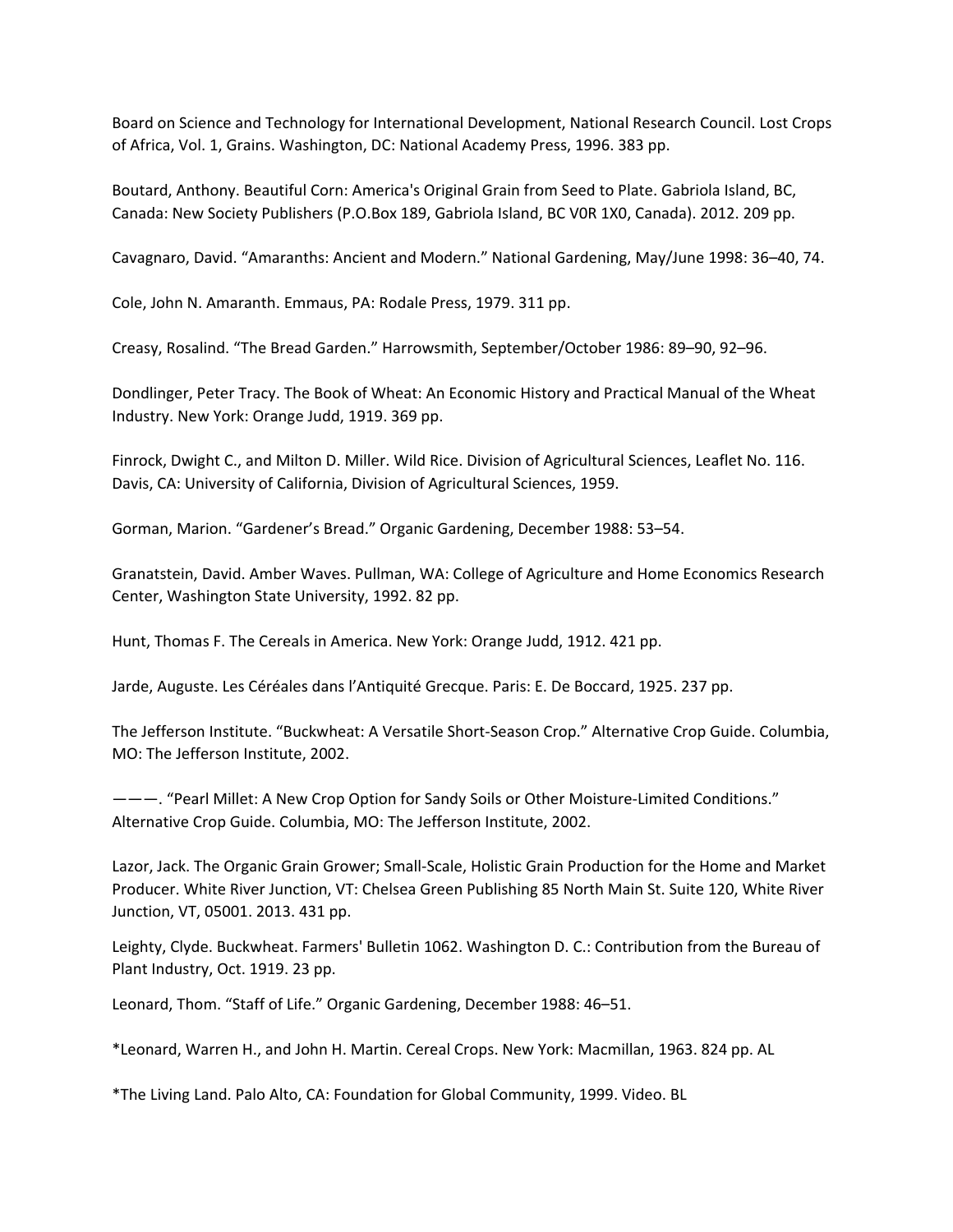\*Logsdon, Gene. Small‐Scale Grain Raising. Emmaus, PA: Rodale Press, 1977. 305 pp. BL

Mangelsdorf, Paul C. Corn: Its Origin, Evolution and Improvement. Cambridge, MA: The Belknap Press of Harvard University Press, 1974. 262 pp.

Mangelsdorf, P. C., and R. G. Reeves. The Origin of Indian Corn and Its Relatives. College Station, TX: Texas Agricultural Experiment Station, 1939. 315 pp.

Manning, Edna. "Ancient Grains Revisited." BackHome Magazine January/February 2004: 52–53.

Montgomery, E. G. The Corn Crops. New York: Macmillan, 1916. 347 pp.

Paterson, William G. R., ed. Farm Crops: Grain Crops. Vol. 1, London: The Gresham Publishing Co., Ltd., 1925. 356 pp.

Piper, Jon K., ed. "A Grain Agriculture Fashioned in Nature's Image: The Work of the Land Institute." Great Plains Research, Vol. 3, No. 2, (1993): 249–272.

———. The Land Institute Research Report, Summary of Work to Develop Mixtures of Perennial Seed Crops Using the Prairie Ecosystem as Standard. Salina, KS: The Land Institute (2440 E. Water Well Rd., Salina, KS 67401). 39 pp.

———. "Soil Water and Nutrient Change in Stands of Three Perennial Crops." Soil Science Society of America Journal (677 S. Segoe Rd., Madison, WI 53711), Vol. 57, No. 2 (March–April 1993).

Pitzer, Sara. Homegrown Whole Grains. North Adams: Storey Publishing, 210 MASS MoCA Way, North Adams, MA 01247. 2009. 167 pp.

Rachie, Kenneth, and J. V. Majmudar. Pearl Millet. University Park, PA: Pennsylvania State University Press, 1980. 307 pp.

Rodale, Robert. Amaranth Round‐Up. Emmaus, PA: Rodale Press, 1977. 48 pp.

Suneson, Cit A., et al. Oats for Grain and Forage. Davis, CA: University of California and United States Dept. of Agriculture co-operating, Sept. 1959. 23 pp.

Schaller, Lorenz K. What's Up with Triticale? Ojai, CA: Kusa Seed Research Foundation (P.O. Box 761, Ojai, CA), 2000. 9 pp.

Suneson, Cit A., et al. Oats for Grain and Forage. Davis, CA: University of California and United States Dept. of Agriculture co-operating, Sept. 1959. 23 pp.

Swezey, Lauren Bonar. "From Seed to Bread." Sunset, November 1993: 88–91.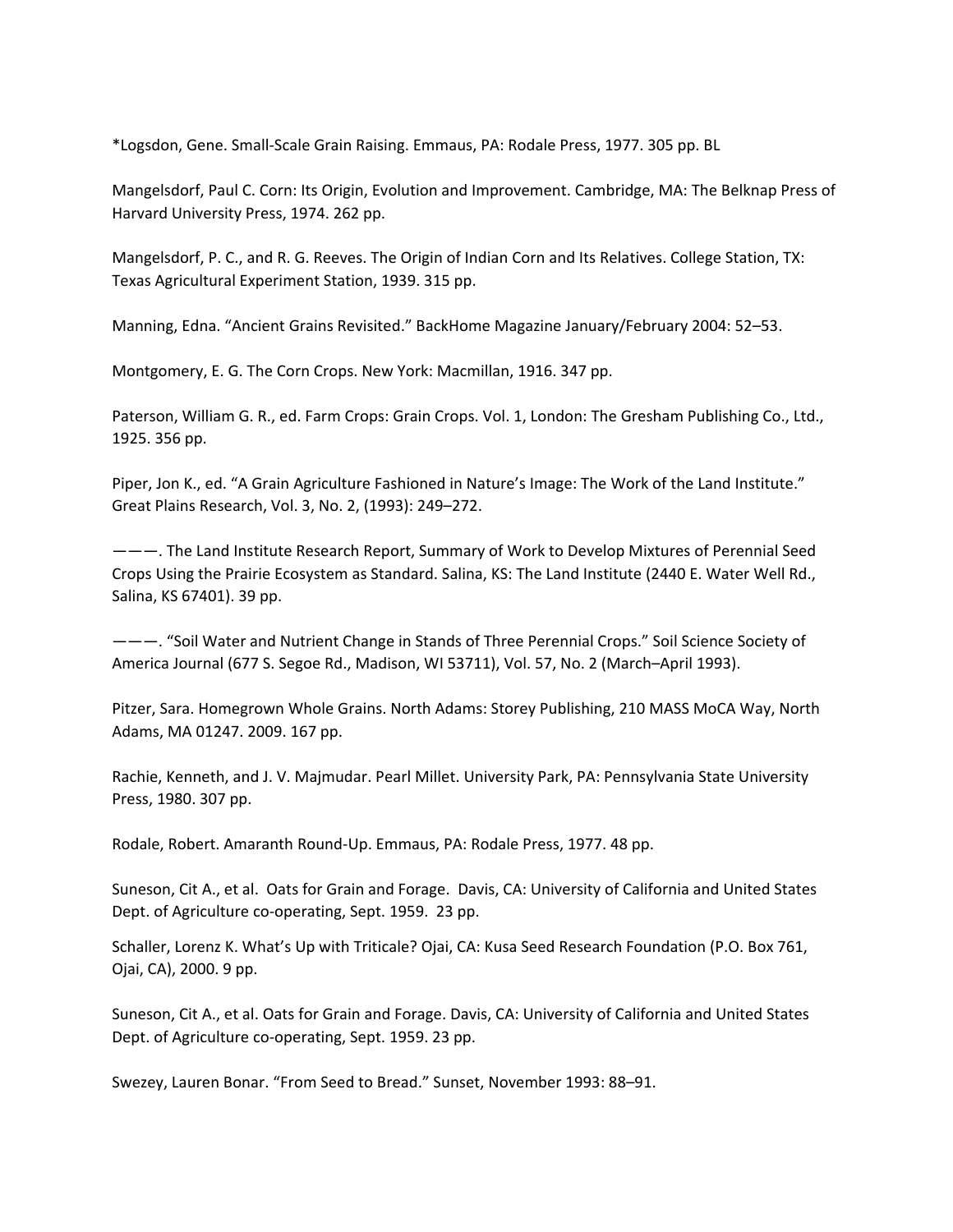Wallace, Henry A., and Earl N. Bressman. Corn and Corn Growing. New York: John Wiley & Sons, 1937. 436 pp.

Willis, Harold. How to Grow Top Quality Corn. Madison, WI: A‐R Editions, 1984. 58 pp.

Yafa, Stephen. Grain of Truth. New York, NY: Penguin Group LLC 375 Hudson St., New York, NY 10014. 2015. 293 pp.

## **Grasses**

Barnes, Robert F., et al., eds. Forages: An Introduction to Grassland Agriculture. Vol. 1. Ames, IA: Iowa State Press, 2003. 556 pp.

Brooks, RR PHD. Serpentine and It's Vegetation. Discorides Press 9999 SW Wilshire Portland, OR 9725 454 pp.

Hitchcock, A. S. Manual of the Grasses of the United States. Washington, DC: U.S. Department of Agriculture, Government Printing Office, 1935. 1,040 pp.

Hopkins, Alan, ed. Grass, Its Production and Utilization. Oxford, England: Blackwell Science, 2000. 440 pp.

Ondra, Nancy J. Grasses: Versatile Partners for Uncommon Garden Design. North Adams, MA: Storey Publishing, 2002. 143 pp.

Packard, Stephen, and Cornelia Mutel, eds. The Tallgrass Restoration Handbook. Covelo, CA: Island Press, 1997. 463 pp.

Hitchcock, A.S. Manual of the Grasses of the United State. Mineola, N.Y., Dover Publications, 31 East 2nd Street, Mineola, N.Y. 11501,1971. 569

Shaw, Thomas. Grasses and How to Grow Them. St. Paul, MN: Webb Publishing Co., 1903.

Shepard, Mark L. Grassland Ecosystem Restoration. Successional Brushland & Oak Savanna as an Ecological Model for Permanent Staple Crop Production in North America. Acres U.S.A. Nov. 2010. Pg. 26‐32.

Shirley, Shirley. Restoring the Tallgrass Prairie: An Illustrated Manual for Iowa and the Upper Midwest. Iowa City, IA: University of Iowa Press, 1994. 330 pp.

Staten, H. W. Grasses and Grassland Farming. New York: Devin‐Adir, 1958. 319 pp.

\*U.S. Department of Agriculture. Grass: The Yearbook of Agriculture 1948. Washington, DC: U.S. Government Printing Office, 1948. 892 pp.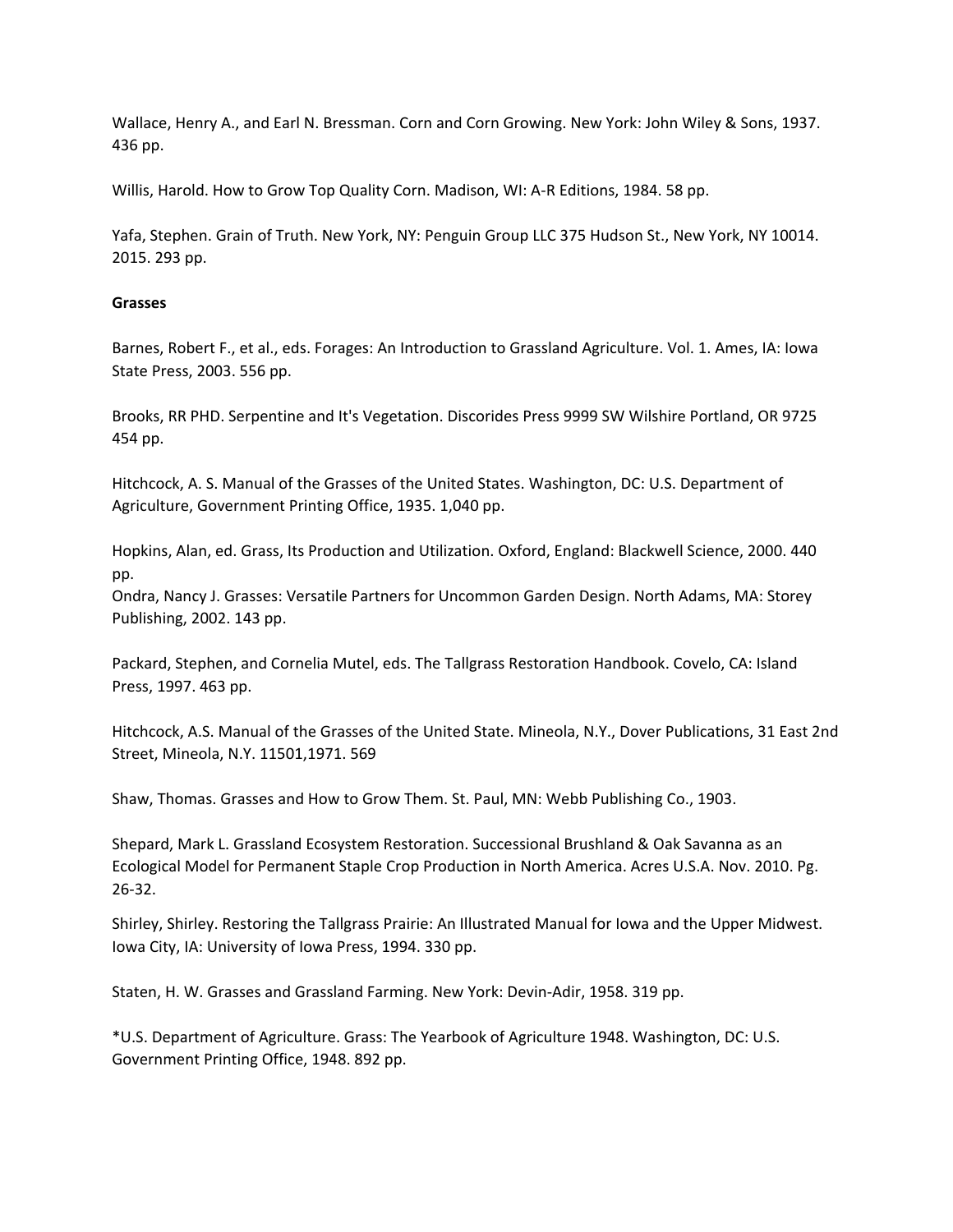Wheeler, Dr. H. J. Vetch and its Culture. Bulletin No. 2. Boston, MA: Agricultural Service Bureau of The American Agricultural Chemical Company (92 State St., Boston, MA), n. d. 32 pp.

# **Greenhouse Culture**

Abraham, George and Katy. Organic Gardening Under Glass. Emmaus, PA: Rodale Press, 1975. 308 pp.

\*Anderson, Phyllis. "Gardening Under a Roomy Tent You Make with Shadecloth or Plastic over PVC Pipe." Sunset (Southern California edition), March 1980: 200–201.

\*Antill, David. Gardening Under Protection. Wakefield, England: EP Publishing, 1978. 72 pp.

Aquatias, A. Intensive Culture of Vegetables. Harrisville, NH: Solar Survival Press (Harrisville, NH 03450), 1978. 129 pp. Reprint from 1913 on raising food under glass.

Arthurs, Kathryn L. Greenhouse Gardening. Menlo Park, CA: Lane Publishing Co., 1976. 96 pp.

Bailey, L. H. The Forcing Book. New York: Macmillan, 1903. 259 pp.

———. The Nursery Manual. New York: Macmillan, 1923. 456 pp.

Blomgren, Ted & Frisch, Tracy. High Tunnels (DVD). ©Science in a Nutshell Productions. 2006. 43 minutes.

Byczynski, Lynn. The Hoophouse Handbook: Growing Produce and Flowers in Hoophouses and High Tunnels. Lawrence, KS: Fairplane Prublications. PO Box 3747, Lawrence, KS 66046. 2003. 54 pp.

Chase, J. L. H. Cloche Gardening. London: Faber and Faber, 1948. 195 pp. A classic.

Colebrook, Binda. Winter Gardening in the Maritime Northwest. Arlington, WA: Tilth Association (Rte. 2, Box 190‐A, Arlington, WA 98223), 1977. 128 pp.

Coleman, Eliot. "The All‐Season Covered Garden." Country Journal September/October 1992: 37–51.

———. Four‐Season Harvest. White River Junction, VT: Chelsea Green, 1999. 234 pp.

———. The New Organic Grower's Four‐Season Harvest. Post Mills, VT: Chelsea Green, 1992. 212 pp.

Coleman, Eliot. The Winter Harvest Handbook; Year‐Round Vegetable Production Using Deep‐Organic Techniques and Unheated Greenhouses. White River Junction, VT: Chelsea Green Publishing (P.O. Box 428 White River Junction, VT 05001), 2009. 247 pp.

Fisher, Rick, and Bill Yanda. The Food and Heat Producing Solar Greenhouse. Santa Fe, NM: John Muir Publications, 1976. 161 pp. Detailed.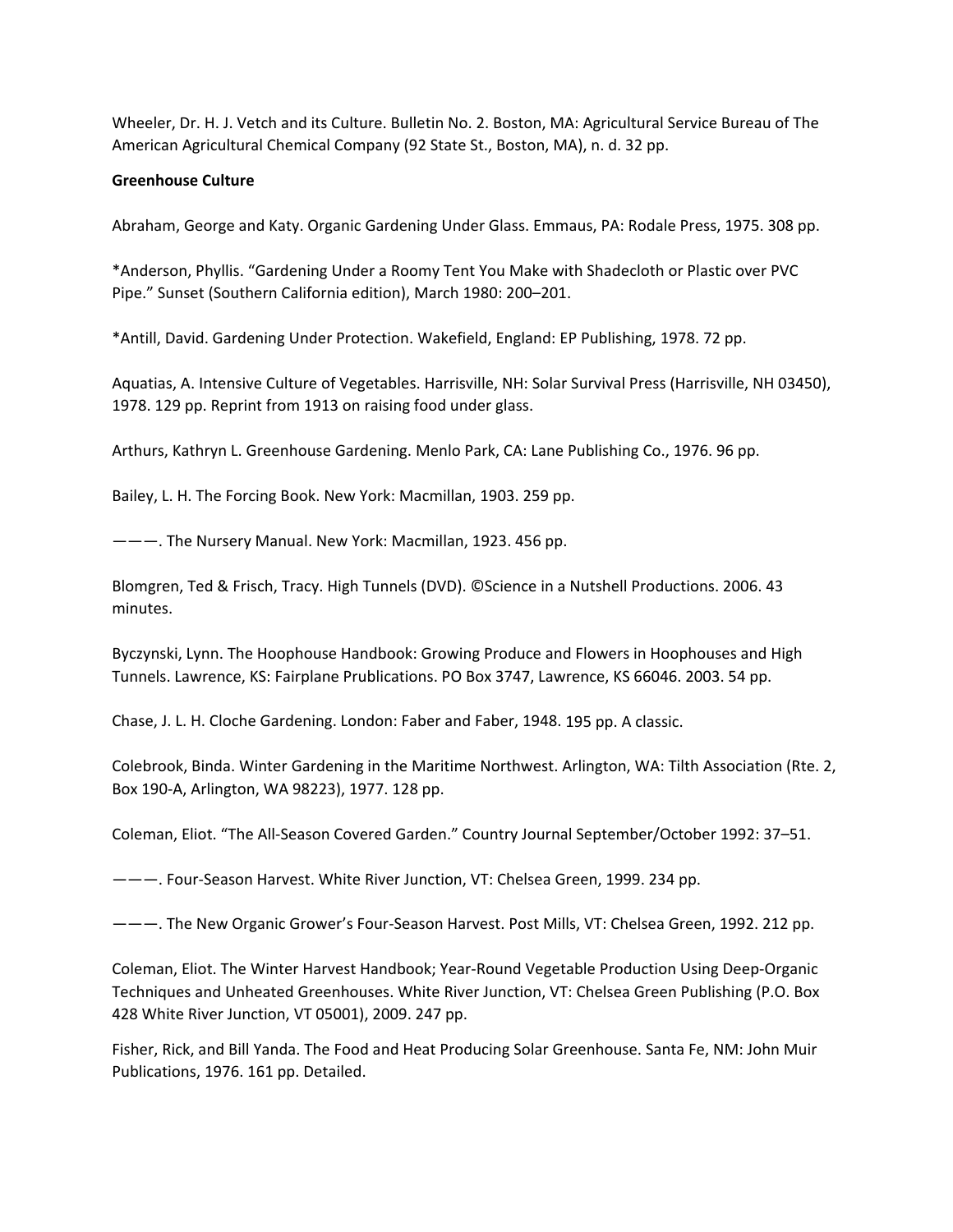Frazier, Jack. Green Winters: The Solar‐Heated Walk‐In Season Extender Construction Manual. Theodosia, MO: Ozark Exotica (Rte. 3, Box 500, Theodosia, MO 65761), 1990. 13 pp.

Grotzke, Heinz. Biodynamic Greenhouse Management. Junction City, OR: Bio‐Dynamic Farming and Gardening Association, Inc. 25844 Butler Rd. Junction City, OR, 1998. 104 pp.

High Tunnels. University of Vermont Center for Sustainable Agriculture. 2007. 74 pp.

Hodgson, Larry. "The Greenhouse Effect." Organic Gardening, January/February 2001: 40–48.

Lawrence, William J. C. Better Glasshouse Crops. London: Allen & Unwin, 1949. 57 pp.

———. Science and the Glasshouse. London: Oliver & Boyd, 1950. 175 pp.

Mansouri, Thomas, and Alain Guinebault. "Passive Solar Architecture for Mountain Agriculture," LEISA Magazine, March 2005: 22–23.

McCullagh, James C., ed. The Solar Greenhouse Book. Emmaus, PA: Rodale Press, 1978. 328 pp.

Moore, Steve. Passive Solar Greenhouse: Design, Construction and Operation. Spring Grove, PA: Harmony Essentials, 2003. 72 pp.

Moore, Steve and Carol. "Inside a Passive Solar Greenhouse, Crops Thrive Both Winter and Summer." Growing for Market, December 1999: 10–12.

\*Nearing, Helen and Scott. Building and Using Our Sun‐Heated Greenhouse: Grow Vegetables All Year Round. Charlotte, VT: Garden Way, 1977. 148 pp.

Nelson, Kennard S. Flower and Plant Production in the Greenhouse. Danville, IL: Interstate Publishers, 1991. 220 pp.

Poisson, Leandre, and Gretchen Vogel. Solar Gardening: Growing Vegetables Year‐Round the American Intensive Way. White River Junction, VT: Chelsea Green, 1994. 267 pp.

Rieke, Paul E., and Darryl D. Warncke. Greenhouse Soils. Chestertown, MD: LaMotte Chemical Products Co., 1975. 36 pp.

#### **GROW BIOINTENSIVE (see also Biointensive)**

Belsie, Laurent. "Future Farms: Bigger, and Possibly Better, Food Suppliers. Intensive 'Micro‐Farming' May Help Fill Tables in Third World." The Christian Science Monitor, October 16, 1987.

Jeavons, John C. "New Ways from Old." Cry California, Winter 1973–74.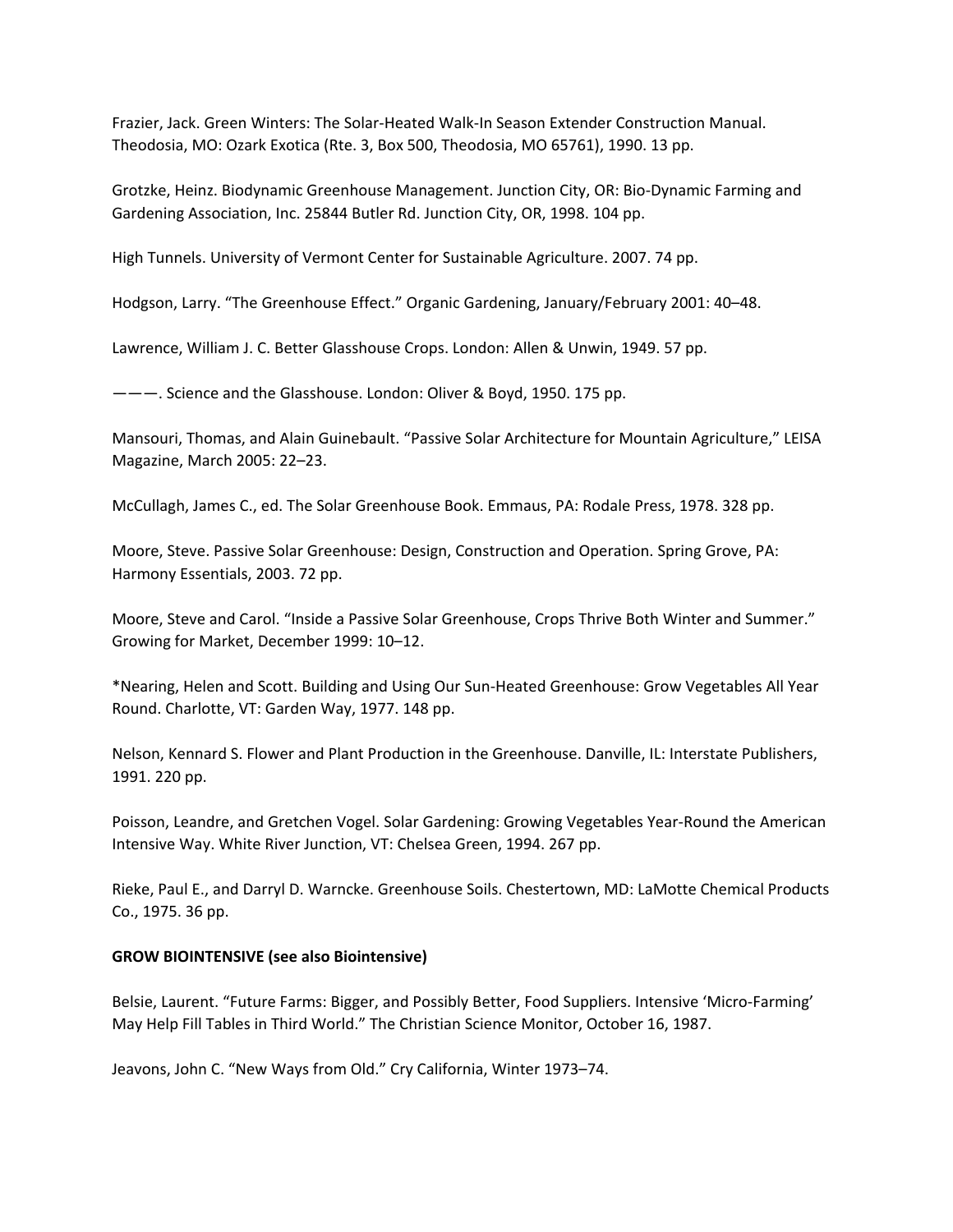MacFadyne, J. Tevere, "The Call to Dig." Horticulture, March 1985: 38.

"Mulching, Living Mulch and Double Digging." Willits, CA: Ecology Action, 1999. Information sheet. 2 pp. BL

"Roots in the Soil." Willits, CA: Ecology Action, 1997. Information sheet. BL

Stone, Pat. "John Jeavons: Digging Up the Future." Mother Earth News, January/February 1990: 45.

Tonge, Peter. "Feeding the World." The Christian Science Monitor, October 16, 1987.

## **Health**

Aggarwal, Bharat B, PhD. Healing Spices. New York, NY: Sterling, 387 Park Avenue South. New York, NY 10016. 2011. 322 pp.

Anderson, Matt. Healing Cancer from Inside Out. Produced by RaveDiet.com, 2008. 120 Minutes.

\*Balch, James F. and Phyllis A. Prescription for Nutritional Healing. Garden City, NY: Avery, 1990. 368 pp.

Ballentine, Rudolph. Radical Healing. Honesdale, PA: Himalayan Institute. 952 Bethany Turnpike, Honesdale, PA 18431.1996. 520 pp.

Barbieri, Terry. "Protecting Your Home from Mold." BackHome Magazine, May/June 2003: 37–39.

Bar Charts Inc. Lymphatic System quickstudy.com

\*Batmanghelidj, F. Water: For Health, for Healing, for Life. New York: Warner Books, 2003. 284 pp.

\*———. Your Body's Many Cries for Water. Falls Church, VA: Global Health Solutions, 1995. 182 pp.

Bollinger, Ty. Cancer Step Outside the Box. Infinity 510 Partners.533. pp.

\*Buhner, Stephen Harrod. Herbal Antibiotics: Natural Alternatives for Treating Drug‐Resistant Bacteria. Pownal, VT: Storey Books, 1999. 135 pp.

Buhner, Stephen Harrod. Natural Treatments for Lyme Coinfections: Anaplasma, Babesia, and Ehrlichia. Rochester, VT: Healing Arts Press, One Park Street, Rochester, VT 05767. 2015, 337 pp.

Burns, A. August, et al. Donde No Hay Doctor para Mujeres: Un Manual para la Salud de la Mujer. Berkeley, CA: The Hesperian Foundation, 1999. 581 pp.

———. Where Women Have No Doctor: A Health Guide for Women. Berkeley, CA: The Hesperian Foundation, 1997. 583 pp.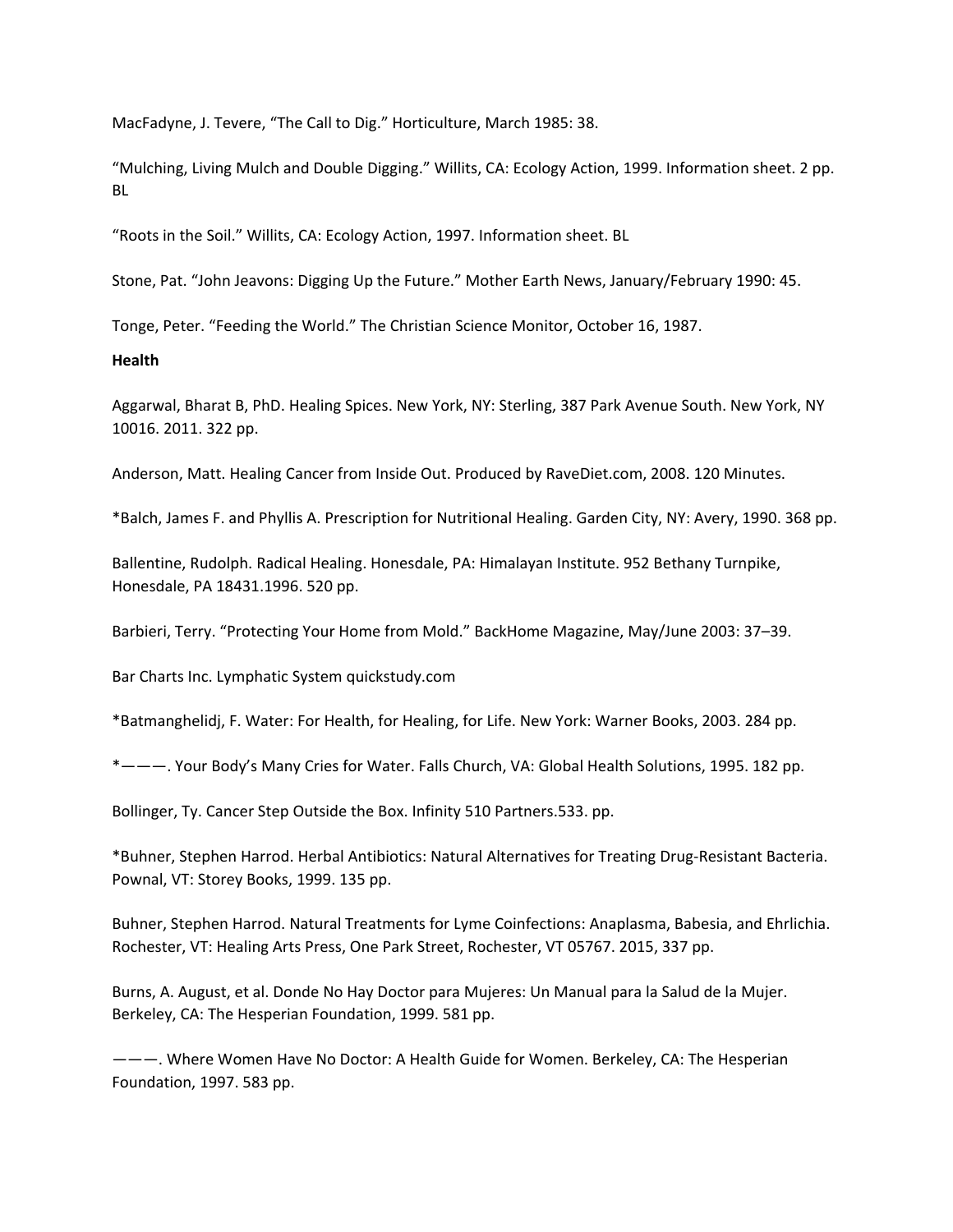Chevallier, Andrew. The Encyclopedia of Medicinal Plants. New York: DK Publishing, 1996. 336.

DesMaisons, Kathleen. Potatoes Not Prozac. New York, NY: Fireside, 1998. 252 pp.

Dickson, Murray. Donde No Hay Dentista. Berkeley, CA: Hesperian Foundation, 2005. 320 pp.

———. Where There Is No Dentist. Berkeley, CA: Hesperian Foundation, 1919 Addison St. #304. Berkeley, CA 94704. 2009. 228 pp.

Dinsley, John. Charcoal Remedies. Coldwater, MI: Gatekeeper Books. 2005. 302 pp.

\*D'Orazio, Veronica. Gardener's Yoga. Seattle: Sasquatch Books, 2006. 63 pp.

Erasmus, Udo. Fats That Heal, Fats That Kill; How eating the right fats and oils improves: Energy Level, Athletic Performance, Fat Loss, Cardiovascular Health, Immune Function, Longevity, and More. Summertown, TN: Books Alive (P.O. Box 99 Summertown, TN), 1993. 456 pp.

FAO/WHO. Fruit and Vegerables for Health: Report of a Joint FAO/WHO Workshop. Kobe, Japan: Joint FAO/WHO Workshop, 1‐3 Septebler 2004, Kobe, Japan. 46 pp.

Fasciana, Guy S. M.D. Are your Dental Fillings Poisoning You? Keats Publishing CO PO BOX 876 New Cannon, CT 06840

Finnegan, John. The Facts about Fats. Berkeley, CA: Celestial Arts, 1993. 130 pp.

Fisher, Roger Beyond Reason Using Emotions as you Negotiate. Penguin Books Ltd 80 Strand, London WC2R 0Rl, England

Fisher, Roger Getting to Yes Negotiating Agreement Without Giving In. Penguin Books Ltd 80 Strand, London WC2R 0Rl, England

Garcia, Hernán, Antonio Sierra, and Gilberto Balám. Wind in the Blood: Mayan Healing and Chinese Medicine. Berkeley, CA: North Atlantic Books, 1999. 283 pp.

Grout, Pam. Thank & Grow Rich. 2016. 221 pp.

The Gerson Therapy. Bonita, CA: The Gerson Institute (P.O. Box 430, Bonita, CA 91908). Information brochure.

Haas, Elson M. Staying Healthy with Nutrition, revised ed. Berkeley, CA: Celestial Arts, 2006. 1,140 pp.

———. Staying Healthy with the Seasons. Berkeley, CA: Celestial Arts, 1981. 242 pp.

Haas, Elson M., and Eleonora Manzolini. A Cookbook for All Seasons. Berkeley, CA: Celestial Arts, 1995. 251 pp.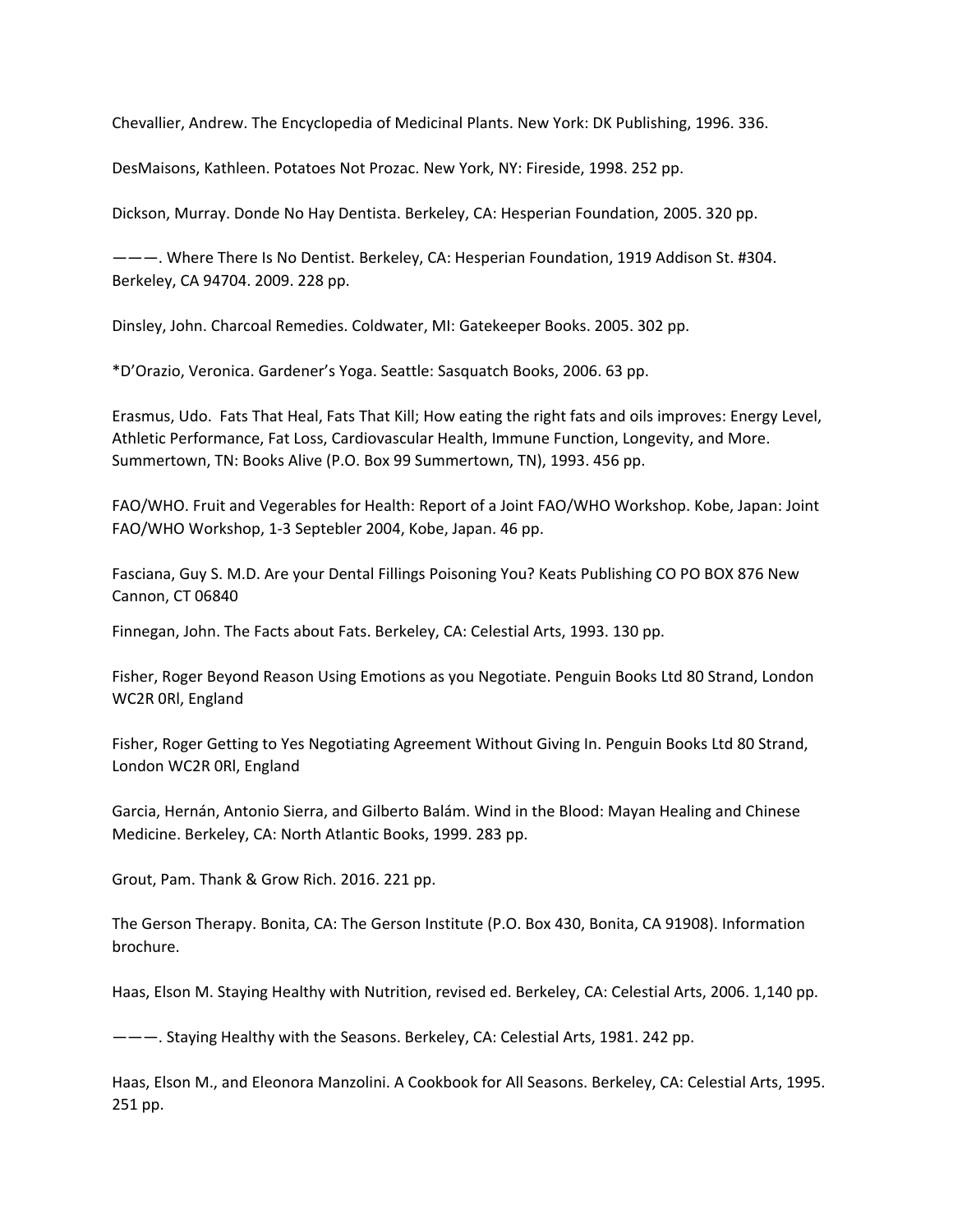Healing Newsletter. Bonita, CA: The Gerson Institute (P.O. Box 430, Bonita, CA 91908), 1989. Vol. 5, No. 2.

The Hesperian Foundation, P.O. Box 11577, Berkeley, CA 94712‐2577. Publications on self‐help medical approaches.

Hess, Katie. Flower Evolution. Hay House Inc. 397. Pp.

Horne, Steven Modern Herbal Medicine. 2014. 455.pp

Howard, Albert. Farming and Gardening for Health or Disease. London: Faber and Faber, 1945. 282 pp.

Inner Light Rainbow Cards Rainbow Hand Reflexology Acupressure Chart. PO Box 1760 Eustis, FL 32727 1pp

Inner Light Rainbow Cards Aromatherapy & Essential Oils by Remedies PO Box 1760 Eustis, FL 32727 1pp

Inner Light Rainbow Cards Rainbow Chakra Centers PO Box 1760 Eustis, FL 32727 1pp

Kennedy, Anne. The Portable Essential Oils. Berkeley, CA. 2016. 327. Pp.

Keville, Kathi. "How to Make Poultices and Compresses." Vegetarian Times/Well‐Being Magazine, No. 48.

Klein, Susan. A Book for Midwives: A Manual for Traditional Birth Attendants and Community Midwives. Berkeley, CA: The Hesperian Foundation, 1995. 520 pp.

———. Un Libro para Parteras: Una Guia para Comadronas y Parteras Tradicionales. Berkeley, CA: The Hesperian Foundation, 1998. 508 pp.

Kneipp, Sebastian. The Kneipp Cure. New York: The Nature Cure Publishing Co., 1949.

Kurn, Sidney, M.D. & Shook, Sheryl, M.D. Herbs & Nutrients for Neurologic Disorders. Healing Arts Press, One Park Street, Rochester, VT 05767.244 pp.

The Life Science Health System: Part XIV. Common Illnesses and Diseases and How Hygienic Living Can Help. Austin, TX: Life Science Institute, 1986: 1,509–1,524.

Mars, Bridgitte Addiction‐Free Naturally. Liberting Yourself from Sugar, Caffeine, Food Addicitons, Tobacco, Alcohol and Prescription Drugs. Healing Arts Press, One Park Street, Rochester, VT 05767.263 pp.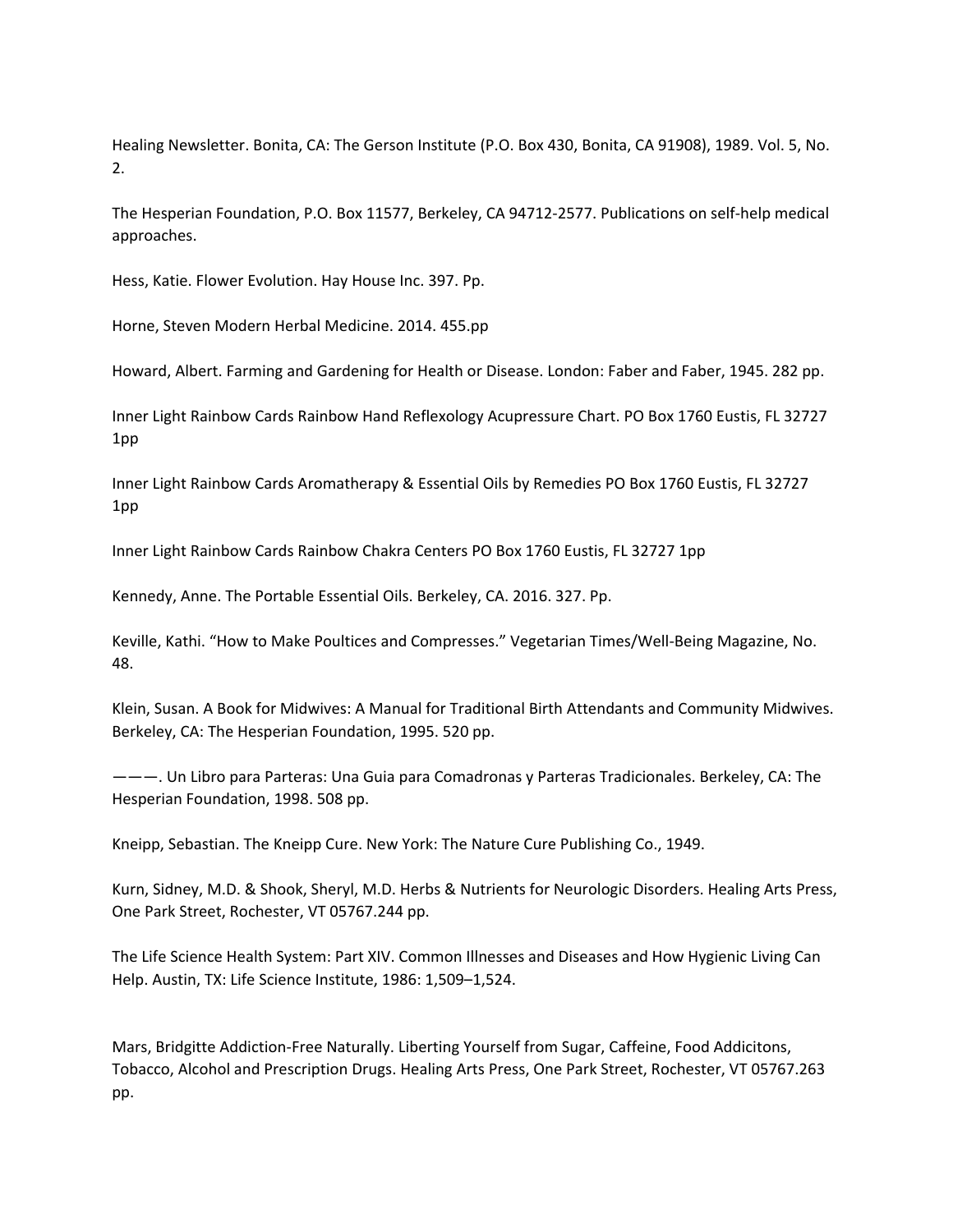Mars, Brigitte. Natural First Aid. Pownal, VT: Storey Books, 1999. 137 pp.

Muramoto, Naboru. Healing Ourselves. New York, NY: Avon Books 959 8th Ave. New York, NY 10019. 1973. 140 pp.

Ogren, Thomas Leo. Allergy‐Free Gardening: The Revolutionary Guide to Healthy Landscaping. Berkeley, CA: Ten Speed Press, 2000. 267 pp.

Pfeiffer, Ehrenfried. Chromatography Applied to Quality Testing. Wyoming, RI: Bio‐Dynamic Literature, Wyoming, RI 02898. 1984. 44 pp.

Pfeiffer, Ehrenfried. Sensitive Crystallization Processes: A Demonstration of Formative Forces in the Blood. Landcaster, PA: Henry N. Williams, M.D., 556 West James Street, Lancaster, PA. 1936. 55 pp.

Pitchford, Paul. Healing with Whole Foods: Oriental Traditions and Modern Nutrition. Berkeley, CA: North Atlantic, 1993. 705 pp.

Pizzorno, Joseph, Total Wellness. Rocklin, CA: Prima, 1996. 419 pp.

Popko, Brian. I want my CBD! IwantmyCBD.org Publications. 48 pp.

Poxiletik, Syunal. Plantas Medicinales. Mexico: Instituto Mexicano del Seguro Social, 1992. 73 pp.

Prevention Magazine Health Books. The Complete Book of Cancer Prevention. Emmaus, PA: Rodale Press, 1988. 562 pp.

Roberts, Wayne, Rod MacRae, and Lori Stahlbrand. Real Food for a Change. Random House of Canada, 1999. 243 pp.

Rose, Kiva. The Plant Healer's Path. A grassroots Guide for The Folk Herbal Tribe. 2016. 302. Pp.

Ross, Julia. The Mood Cure. New York: Viking, 2002. 387 pp.

Ross, Julia. The Mood Cure: the 4 Step Program to Rebalance Your Emotional Chemistry and Rediscover Your Natural Sense of Well‐Being. New York, NY: Penguin Group LLC 375 Hudson St., New York, NY 10014. 2004. 369 pp.

Schleicher, Peter, M.D. & Saleh, Mohamed, M.D. Black Cumin. The Magical Egyptian Herb for Allergies, Asthma, and Immune Disorders. Healing Arts Press. One Ark Street Rochester, Vermont 05767. 90 pp.

Schnaubelt, Kurt., Ph.D. The Healing Intelligence of Essential Oils. 2011. 233. Pp.

Schwarzbein, Diana. The Schwarzbein Principle: The Truth about Losing Weight, Being Healthy, and Feeling Young. Deerfield Beach, FL: Health Communications, 1999. 364 pp.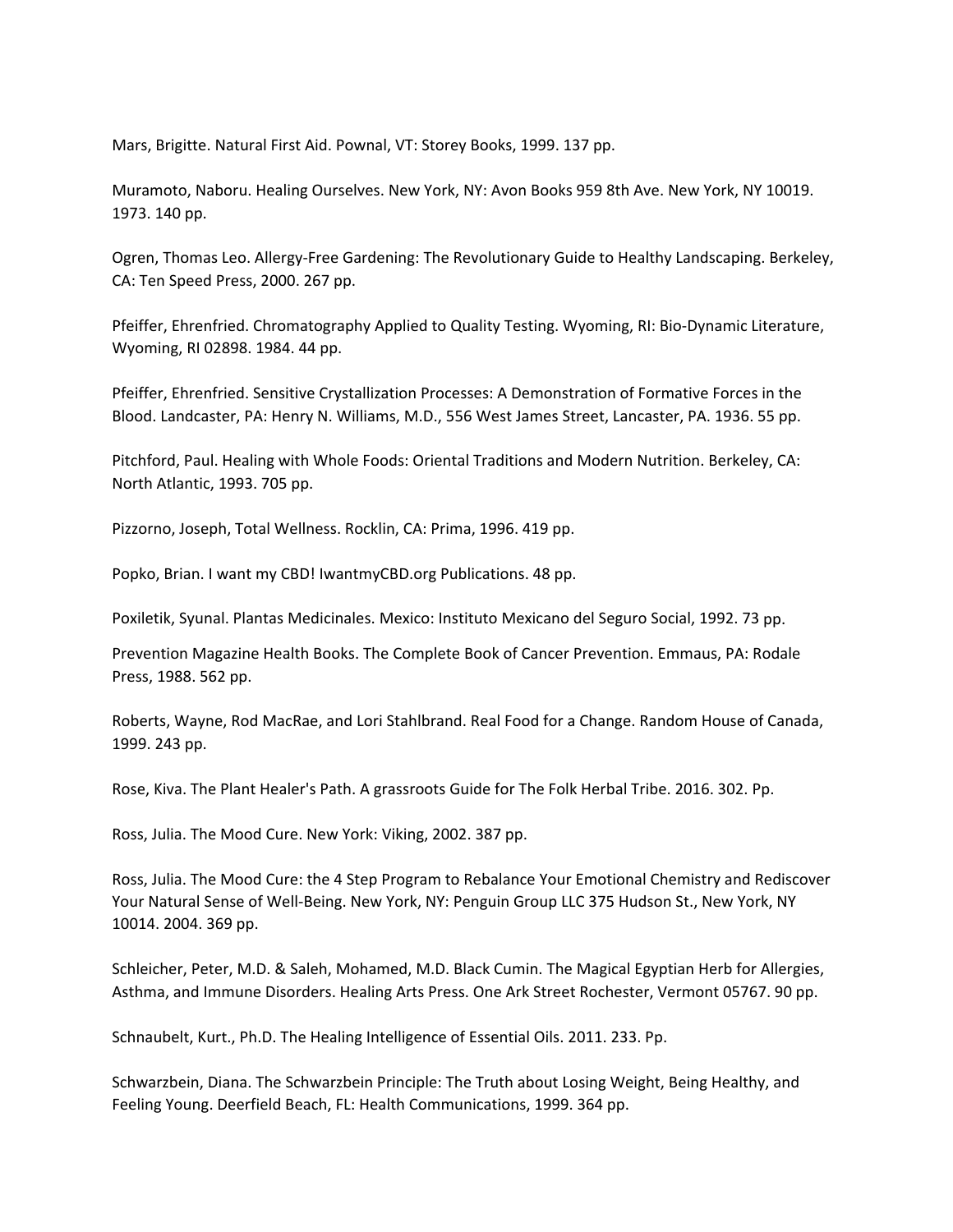Sears, Barry. Enter the Zone: A Dietary Road Map. New York: Regan Books, 1995. 286 pp.

Sehnert, Keith W. How to Be Your Own Doctor . . . Sometimes. New York: Putnam, 1985.

Simpson, Harold N. Unhealthy Food = Unhealthy People. Chicago: Peter Jon Simpson, 1994. 117 pp.

Smith, Melissa. Health Actions for Women. Berkeley, CA: Hesperian Foundation, 1919 Addison St. #304. Berkeley, CA 94704. 2015. 338 pp.

Storl, Wolf. Healing Lyme Disease Naturally. Berkeley, CA: North Atlantic Books PO Box 12327 Berkeley, California 94712. 349 pp.

Szekely, Edmond Bordeaux. The Essene Way: Biogenic Living.

Matsqui, Canada: I.B.S. International, 1989. 184 pp.

———. Search for the Ageless. Vol. 1, My Unusual Adventures on the Five Continents in Search for the Ageless. Nelson, Canada: International Biogenic Society (P.O. Box 849, Nelson, BC V1L 6A5, Canada), 1977. 211 pp.

Tourles, Stephanie. Natural Foot Care. Pownal, VT: Storey, 1998. 187 pp.

Voisin, André. Soil, Grass and Cancer. Austin, TX: Acres U.S.A., 1999. 370 pp.

Walker, N. W. Fresh Vegetable and Fruit Juices. Prescott, AZ: Norwalk Press (P.O. Box 12260, Prescott, AZ 86304‐2260), 1970. 118 pp.

Warburg, Otto. The Prime Cause and Prevention of Cancer. Trans. Dean Burk. Bethesda, MD: National Cancer Institute, 1969. 15 pp.

\*Werner, David. Donde no Hay Doctor: Una Guia para los Campesinos Que Viven Lejos de los Centros Médicos. Berkeley, CA: The Hesperian Foundation, 1995. 455 pp.

———. Where There Is No Doctor: A Village Health Care Handbook. Berkeley, CA: The Hesperian Foundation, 1992. 446 pp. BL

\*———. Helping Health Workers Learn. Palo Alto, CA: The Hesperian Foundation (Box 1692, Palo Alto, CA 94302), 1982. 573 pp. BL

Williams, David G. Library of Medical Lies. Bethseda, MD; Healthy Directions, 6710‐A Rockledge Drive, Suite 500, Bethseda, MD 20817. 2014.77 pp.

Williams, David G. World of Alternative Medicines. Potomac, MD. Healthy Directions, 7811 Montrose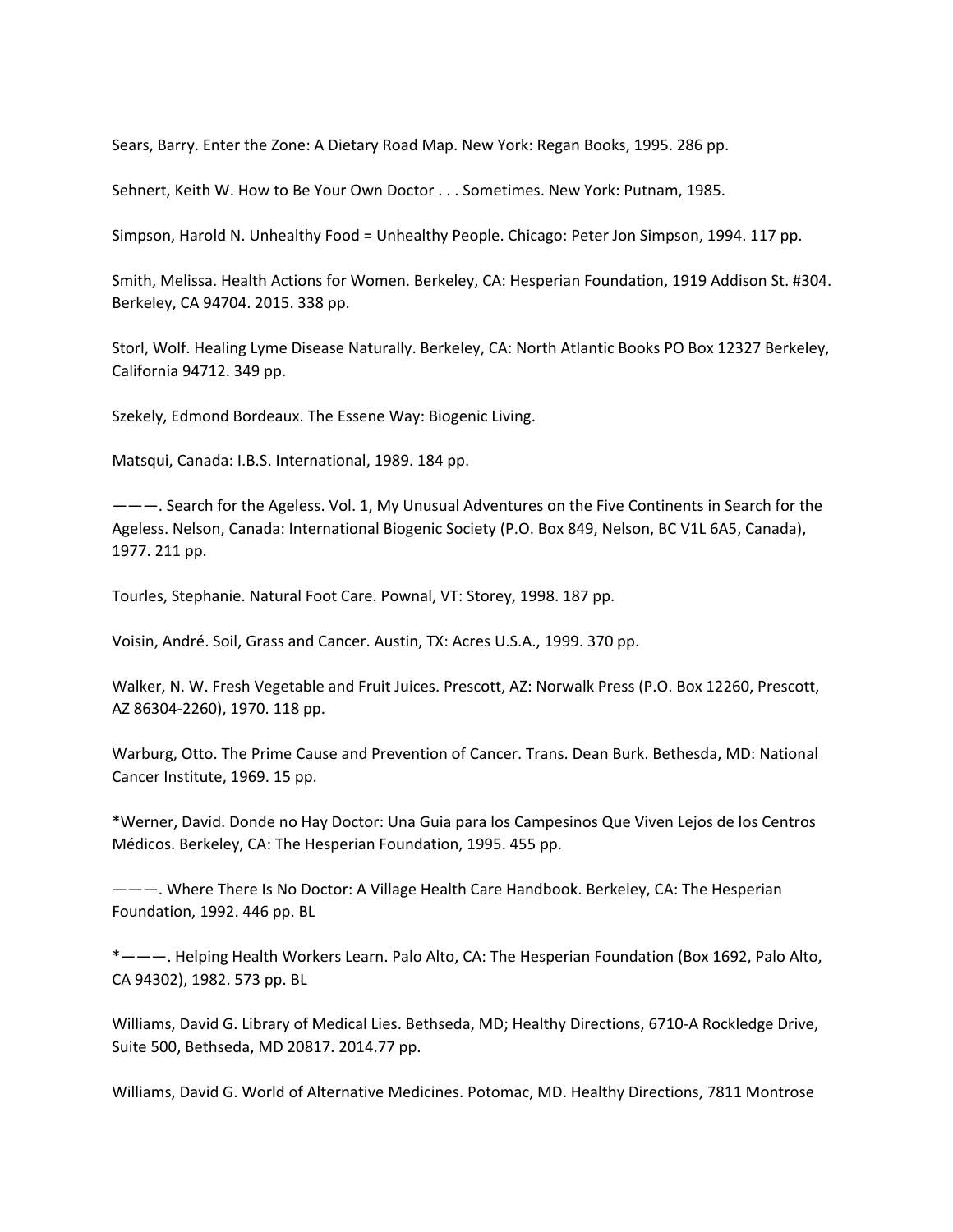Rd., Potomac, MD 20854. 2014.65 pp.

Williams, Sue Rodwell. Essentials of Nutrition and Diet Therapy. St. Louis, MO: Times Mirror/Mosby College Publishing. 11830 Westline Industrial Drive, St. Louis, MO 63146. 1990. 623 pp.

Worwood, Valerie Ann The Complete Book of Essential Oils and Aromatherapy. 2016. 683. Pp.

## **Hedges**

\*Brooks, Alan. Hedging: A Practical Handbook, 3rd ed. Wallingford, UK: British Trust for Conservation Volunteers, 1988. 120 pp. Excellent book on the practical techniques needed to establish living fences.

Dowdeswell, W. H. Hedgerows and Verges. London: Allen and Unwin, 1987. 190 pp.

Elliott, Charles. "The Age of Hedges." Horticulture, August/September 1993.

Hart, Edward. Hedge Laying and Fencing—The Countryman's Art Explained. Wellingborough, Northamptonshire, England: Thorsons, 1981. 128 pp.

Kuchelmeister, Guido. Hedges for Resource‐Poor Land Users in Developing Countries. Eschborn, Germany: Deutsche Gesellschaft für Technische Zusammenarbeit (Postfach 5180, D‐65726 Eschborn), 1989. 256 pp.

\*White, John T. Hedgerow. New York: William Morrow, 1980. 46 pp. Excellent.

#### **Herbs**

Adam, Katherine L. Lavender Production, Products, Markets, and Entertainment Farms: Value Added Processing Guide. Fayetteville, AR: ATTRA, 2004. 13 pp.

Alexander, Leslie M, PhD, RH(AHG) & Straub‐Bruce, Linda, BS Ed, RDH. Dental Herbalism: Natural Therapies for The Mouth. Rochester, VT: Healing Arts Press, One Park Street, Rochester, Vermont 05767. 2014. 415 pp.

Barclay, Gwen, and Madalene Hill. "Hold That Flavor." The Herb Companion, October/November 2000: 34–37.

Bass, Ruth. Herbal Breads. Pownal, VT: Storey, 1996. 63 pp.

———. Herbal Salads. Pownal, VT: Storey, 1996. 63 pp.

———. Herbal Soups. Pownal, VT: Storey, 1996. 63 pp.

———. Herbal Sweets. Pownal, VT: Storey, 1996. 63 pp.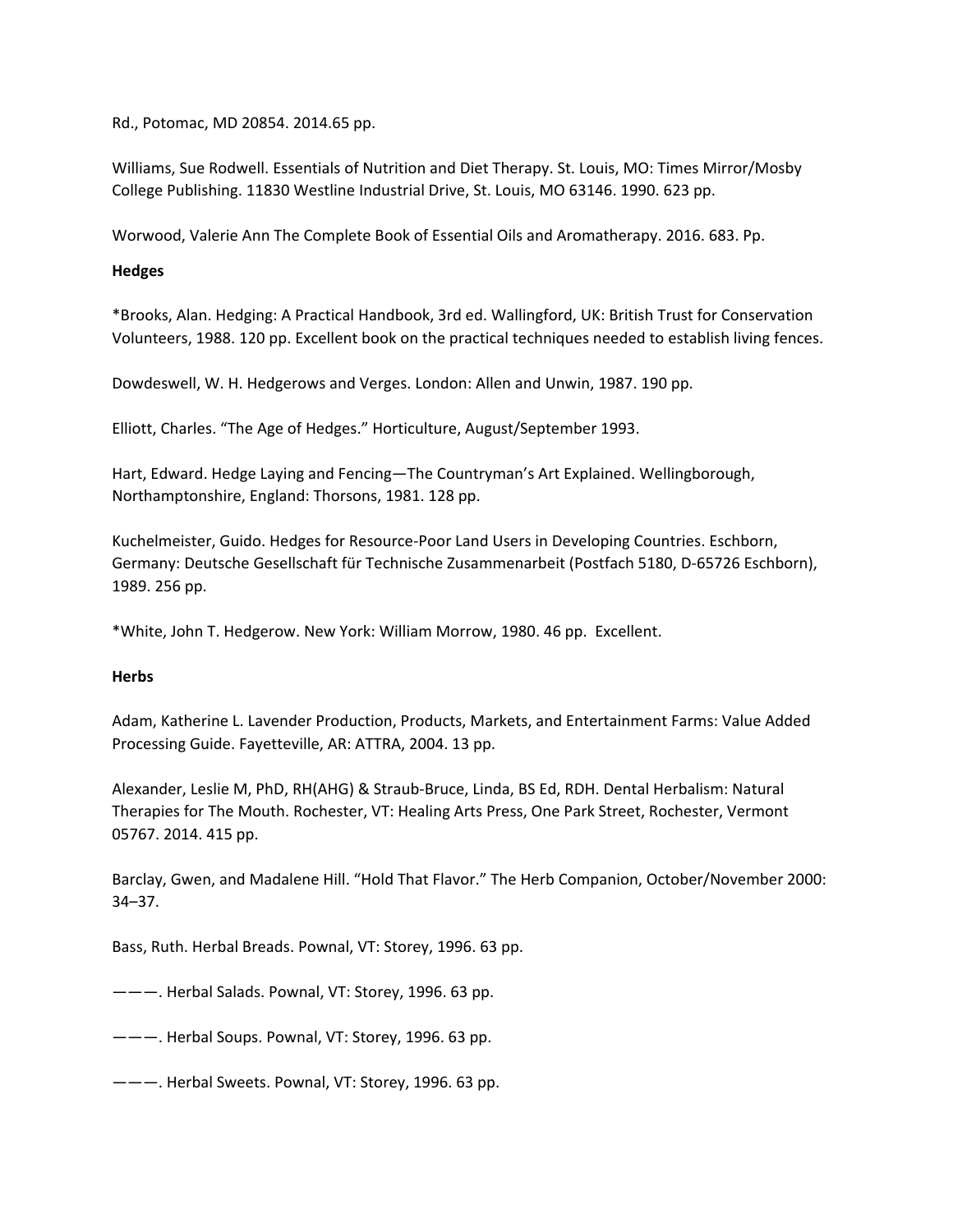———. Mushrooms Love Herbs. Pownal, VT: Storey, 1996. 63 pp.

———. Onions Love Herbs. Pownal, VT: Storey, 1996. 63 pp.

———. Peppers Love Herbs. Pownal, VT: Storey, 1996. 63 pp.

———. Tomatoes Love Herbs. Pownal, VT: Storey, 1996. 63 pp.

Bender, Richard W. Herbal Bonsai: Practicing the Art with Fast-Growing Herbs. Mechanicsburg, PA: Stackpole Books, 1996. 100 pp.

Bennett, Robin Rose. The Gift of Healing Herbs. Berkeley, CA: North Atlantic Books. 2526 Martin Luther King Jr. Way . Berkeley, CA 94704

Blose, Nora, and Dawn Cusick. Herb Drying Handbook. New York: Sterling, 1993. 96 pp.

\*Bremness, Lesley. Herbs: The Visual Guide to More Than 700 Herb Species from around the World. New York: DK Publishing, 1994. 304 pp.

Brown, Deni. New Encyclopedia of Herbs and Their Uses. London: DK, 2001. 448 pp.

Byers, Dorie. Herbal Remedy Gardens. Pownal, VT: Storey, 1999. 219 pp.

Castleman, Michael. The Healing Herbs: The Ultimate Guide to the Curative Power of Nature's Medicines. Emmaus, PA: Rodale Press, 1991. 436 pp.

Cech, Richo. Making Plant Medicine. Williams, OR: Herbal Reads, PO Box 26, Williams, OR, 97544. 2016. 336 pp. .

Davies, Jill Rosemary. Milk Thistle. Boston, MA: Element Books, 2000. 57 pp.

DeBaggio, Thomas. "Growing Herbs from Seed." The Herb Companion, October/November 1988: 9–13.

Elliott, Brook. "Make Your Own Herbal Medicines." Mother Earth News, June/July 2004: 82–85.

\*Foster, Gertrude B., et al. Park's Success with Herbs. Greenwood, SC: George W. Park Seed Co., 1980. 192 pp.

Foster, Steven. Echinacea: Nature's Immune Enhancer. Rochester, VT: Healing Arts Press, 1991. 150 pp.

———. Herbs for Your Health. Loveland, CO: Interweave Press, 1996. 121 pp.

Foster, Steven, and Varro E. Tyler. Tyler's Honest Herbal. New York: Haworth Press, 1999. 442 pp.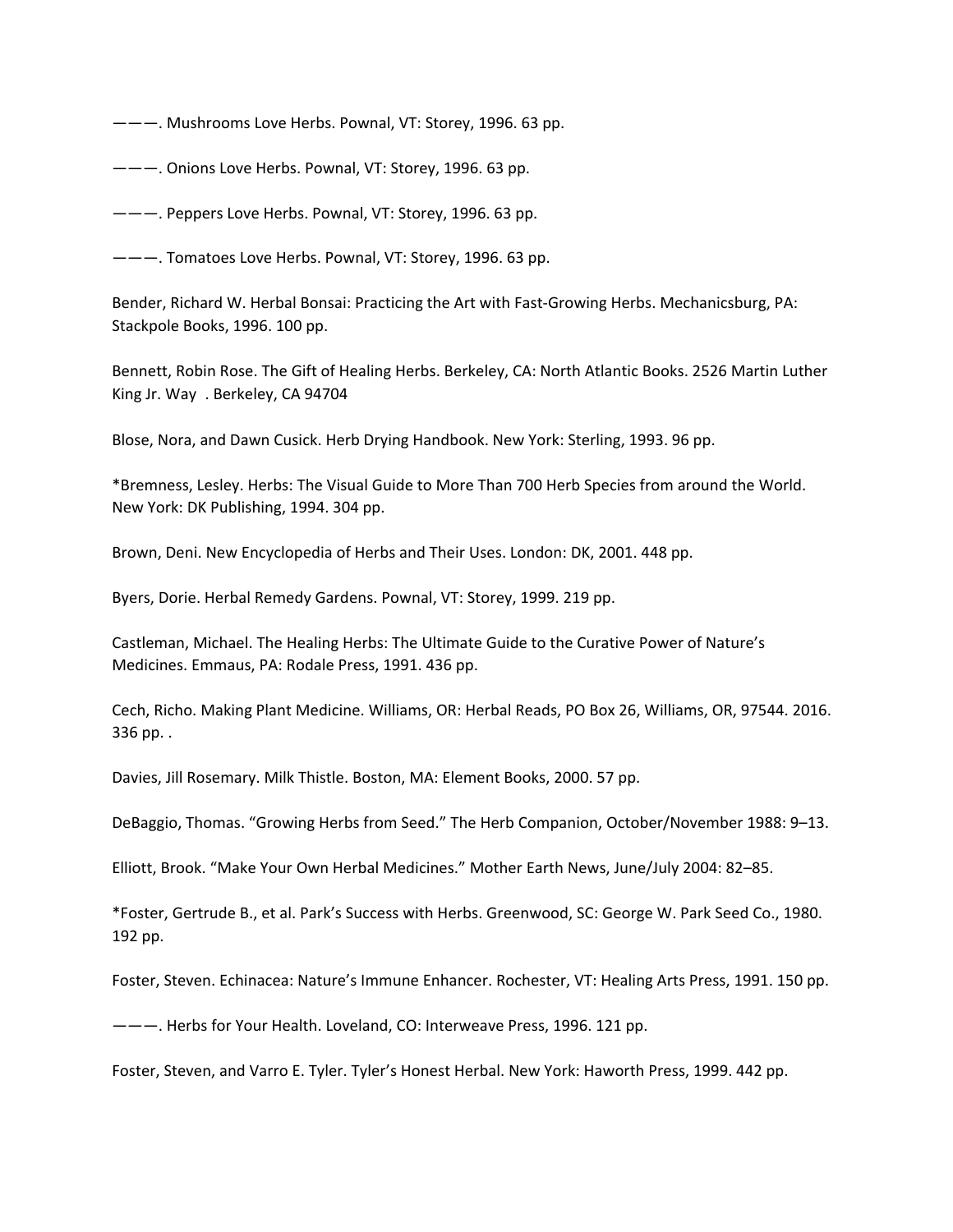Gabriel, Steve & Mudge, Ken. Farming in the Woods. Chelsea Green Publishing. 85 North Main St. Suite 120. White River Junction, VT 05001 357 pp.

Garden Organic the National Charity for Organic Growing. Comfrey for Gardeners A Garden Organic Guide. Coventry, UK: Garden Organic, Ryton Wolston Lane, Coventry CV8 3LG, 18 pp.

Gladstar, Rosemary. Herbs for Common Ailments. North Adams: Storey Publishing, 210 MASS MoCA Way, North Adams, MA 01247. 2014.124 pp.

Gladstar, Rosemary. Herbs for Stress and Anxiety. North Adams: Storey Publishing, 210 MASS MoCA Way, North Adams, MA 01247. 2014.123 pp.

Grieve, M. A Modern Herbal. London: Tiger, 1994. 912 pp.

Guyett, Carole. Sacred Plant Initiations. Rochester: Bear & Company, One Park Street, Rochester, VT 05757. 2015. 301 pp.

Hartung, Tammi. Growing 101 Herbs That Heal. Pownal, VT: Storey, 2000. 250 pp.

The Herb Companion. (243 E. 4th St., Loveland, CO 80537.) Magazine.

Herzberger, Heidi. "Liquid Herbs." The Herb Companion, April/May 1998: 52–54.

Hobbs, Christopher. Ginkgo: Elixir of Youth. Santa Cruz, CA: Botanica Press, 1995. 80 pp.

———. Milk Thistle: The Liver Herb. Loveland, CO: Botanica Press, 1984. 32 pp.

———. St. John's Wort: The Mood Enhancing Herb. Loveland, CO: Botanica Press, 1997. 176 pp.

———. Usnea: The Herbal Antibiotic and Other Medicinal Lichens. Capitola, CA: Botanica Press, 1990. 20 pp.

———. Valerian: The Relaxing and Sleep Herb. Capitola, CA: Botanica Press, 1993. 71 pp.

Hobbs, Christopher and Gardner, Leslie. Grow It Heal It: Natural and Effective Herbal Remedies from Your Garden or Windowsill. New York, NY: Rodale, Inc. 733 Third Ave. New York, NY 10017. 2013. 230 pp.

Hoffmann, David L. The Herb User's Guide. Rochester, VT: Thorsons, 1987. 240 pp.

———. The New Holistic Herbal. Rockport, MA: Element, 1992. 284 pp.

Hollis, Joe. "Chinese Medicinal Herbs." The Permaculture Activist, June 1996: 22–24.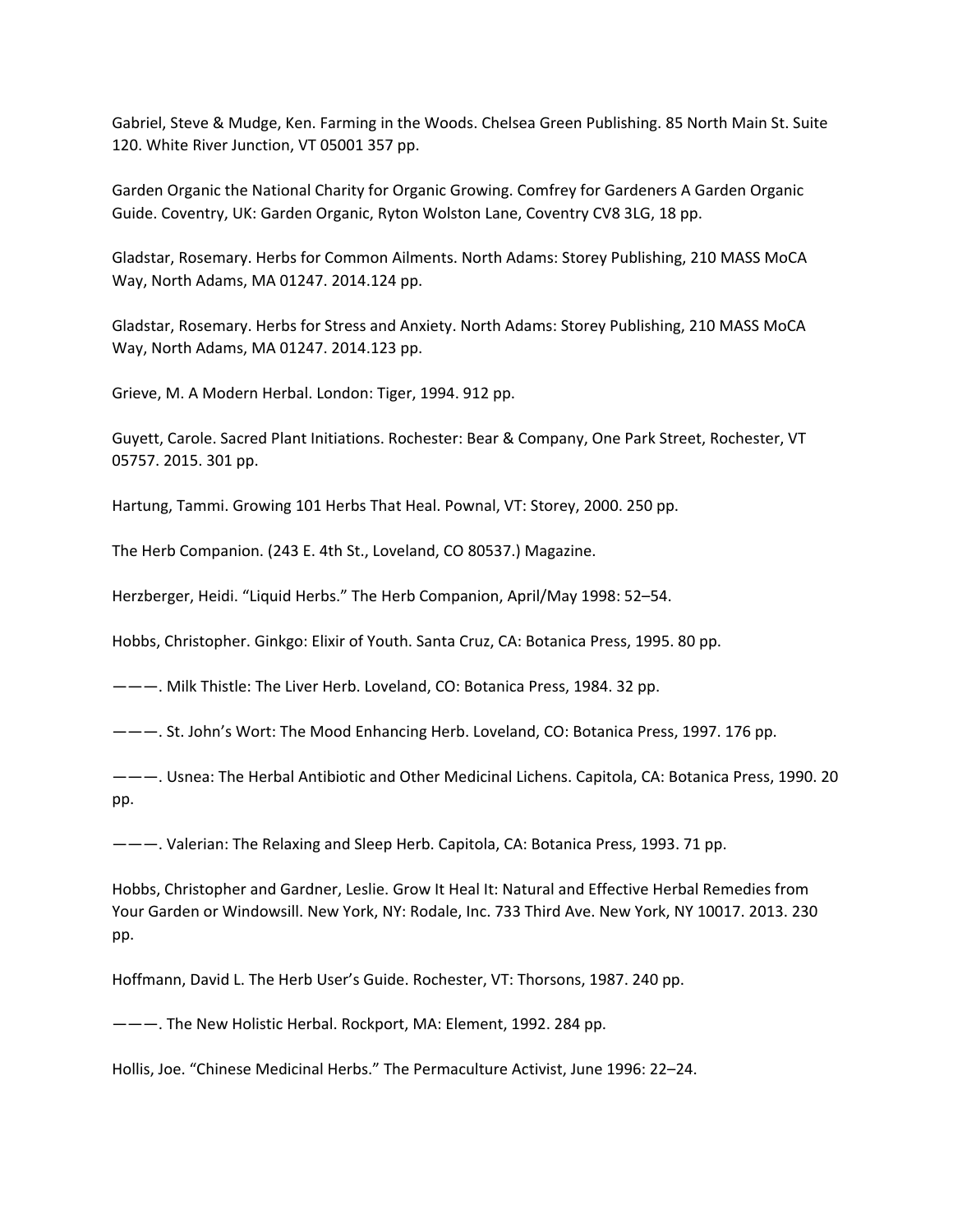Hutchens, Alma R. A Handbook of Native American Herbs: The Pocket Guide to 125 Medicinal Plants and Their Uses. Boston, Mass: Shambhala Publications, Inc. Horticultural Hall 300 Massachussets Avenue, Boston Mass 02115. 1992. 240 pp.

Hylton, William H., ed. The Rodale Herb Book. Emmaus, PA: Rodale Press, 1974. 653 pp.

Keville, Kathy. "A Guide to Harvesting." Part 2 in the Herbal Craftsman. Herb Farm (14648 Pear Tree Ln., Nevada City, CA 95959), n.d. 3 pp.

———. "Herbal Help for the Respiratory Tract." Vegetarian Times Magazine, February 1988.

———. "Herbal Tinctures, Everything You Wanted to Know . . ." Vegetarian Times/Well Being, No. 49.

———. "Herbs for the Immune System." Herbs! Magazine, 13–16.

———. The Illustrated Herb Encyclopedia. Mallard Press, 1991. 224 pp.

———. "Make Your Herbal First Aid Kit." Well‐Being Magazine, No. 30, 1978.

———. "Salves—Making and Keeping Your Own." Vegetarian Times/Well Being, No. 47. (Or write to Herb Farm, 14684 Pear Tree Ln., Nevada City, CA 95959).

———. "Say Goodbye to Colds and Flu." Vegetarian Times Magazine, February 1988.

Kowalchick, Claire, et al. Rodale's Encyclopedia of Herbs. Emmaus, PA: Rodale Press, 1987. 545 pp.

Lima, Patrick. The Harrowsmith Illustrated Book of Herbs. Camden East Ontario, Canada: Camden House, 1986. 175 pp.

Mabey, Richard. The New Age Herbalist. New York: Collier Books, 1988. 288 pp.

Mackin, Jeanne. The Cornell Book of Herbs and Edible Flowers. Ithaca, NY: Cornell Cooperative Extension, 1993. 104 pp.

Maine, Sandy. Creating an Herbal Bodycare Business. Pownal, VT: Storey, 1999. 155 pp.

Marcin, Marietta Marshall. Herbal Tea Gardens: 22 Plans for Your Enjoyment and Well‐Being. Pownal, VT: Storey, 1999. 187 pp.

Masé, Guido. Wild Medicine Solution: Healing with Aromatic, Bitter, and Tonic Plants. Rochester, VT: Healing Arts Press/Inner Traditions, 1 Park St., Rochester, VT 05767. 2013. 309 pp.

McClure, Susan. The Herb Gardener. Pownal, VT: Storey, 1996. 236 pp.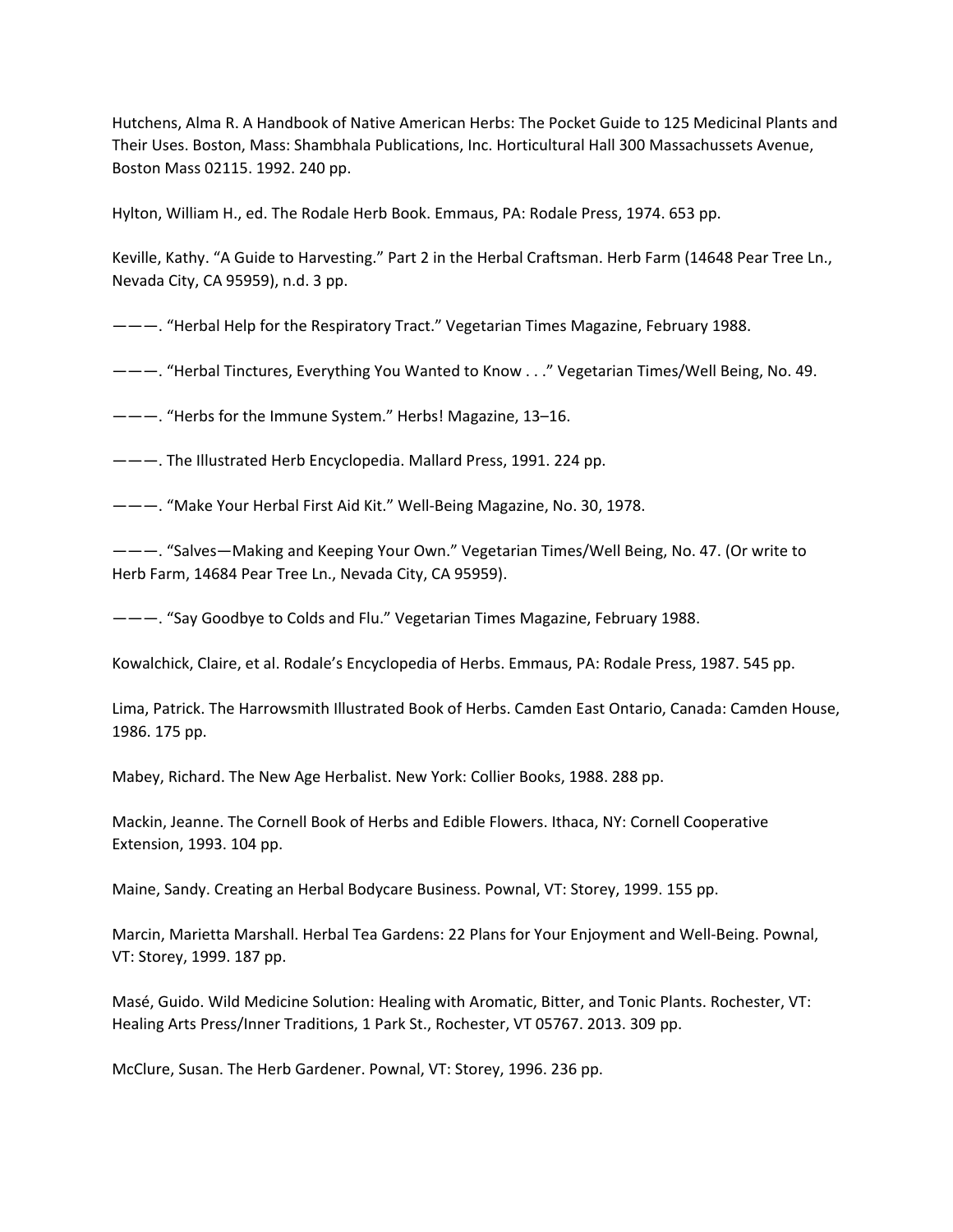McLeod, Judith A. Lavender, Sweet Lavender. Kenthurst, Australia: Kangaroo Press, 1989. 120 pp.

McNaughton, Virginia. Lavender: The Grower's Guide. Portland, OR: Timber Press, 2000. 180 pp.

Miller, Amy Bess. Shaker Medicinal Herbs. Pownal, VT: Storey, 1998. 215 pp.

Mowrey, Daniel B. Proven Herbal Blends: A Rational Approach to Prevention and Remedy. Lehi, UT: Cormorant Books (P.O. Box 386, Lehi, UT 84043), 1986. 46 pp.

Nuzzi, Debra. Pocket Herbal Reference Guide. Santa Cruz, CA: The Crossing Press, 1992. 138 pp.

Ody, Penelope. Healing with Herbs. Pownal, VT: Storey, 1999. 160 pp.

Oppenheimer, Betty. Gifts for Herb Lovers. Pownal, VT: Storey, 1997. 123 pp.

Oster, Maggie. Herb Mixtures and Spicey Blends. Pownal, VT: Storey, 1996. 156 pp.

\*Phillips, Harriet Flannery. "Herbal Ground Covers: Useful plants for Problem Areas." The Herb Companion, June/July 1997: 36–41.

Phillips, Michael & Phillips, Nancy. The Herbalist's Way: The Art &Practice of Healing with Plant Medicines. White River Junction, VT: Chelsea Green Publishing, 85 North Main Street, Suite 120, White River Junction, VT 05001. 2005. 314 pp.

Phillips, Roger, and Nicky Foy. The Random House Book of Herbs: How to Grow or Gather Herbal Plants and Use Them for Cooking. New York: Random House, 1990. 192 pp.

Pilarski, Michael. Resource Guide to Sustainable Wildcrafting and Medicinal Herbs in the Pacific Northwest. Bellingham, WA: Friends of the Trees Society, 2000. 82 pp.

Proctor, Peter. Grasp the Nettle. New Zealand: Random House New Zealand, 1997. 176 pp.

Reppert, Bertha. Growing your Herb Business. North Adams: Storey Publishing, 210 MASS MoCa Way, North Adams, MA 01247. 1994.186 pp.

Romm, Aviva, and Tracy Romm. ADHD Alternatives. Pownal, VT: Versa Press, 2001. 149 pp.

Shores, Sandie. Growing and Selling Fresh‐Cut Herbs. Pownal, VT: Storey, 1999. 453 pp.

Smith, Ed. Therapeutic Herb Manual: The Therapeutic Administration of Medicinal Herb Compounds. Williams, OR: Herb Farm (20260 Williams Hwy, Williams, OR), 1997. 65 pp.

Soule, Deb. How to Move Like A Gardener; Planting and Preparing Medicines from Plants. Rockport, ME. Under the Willow Press, Avena Botanicals 219 Mill Street, Rockport, ME 04856. 2013. 245 pp.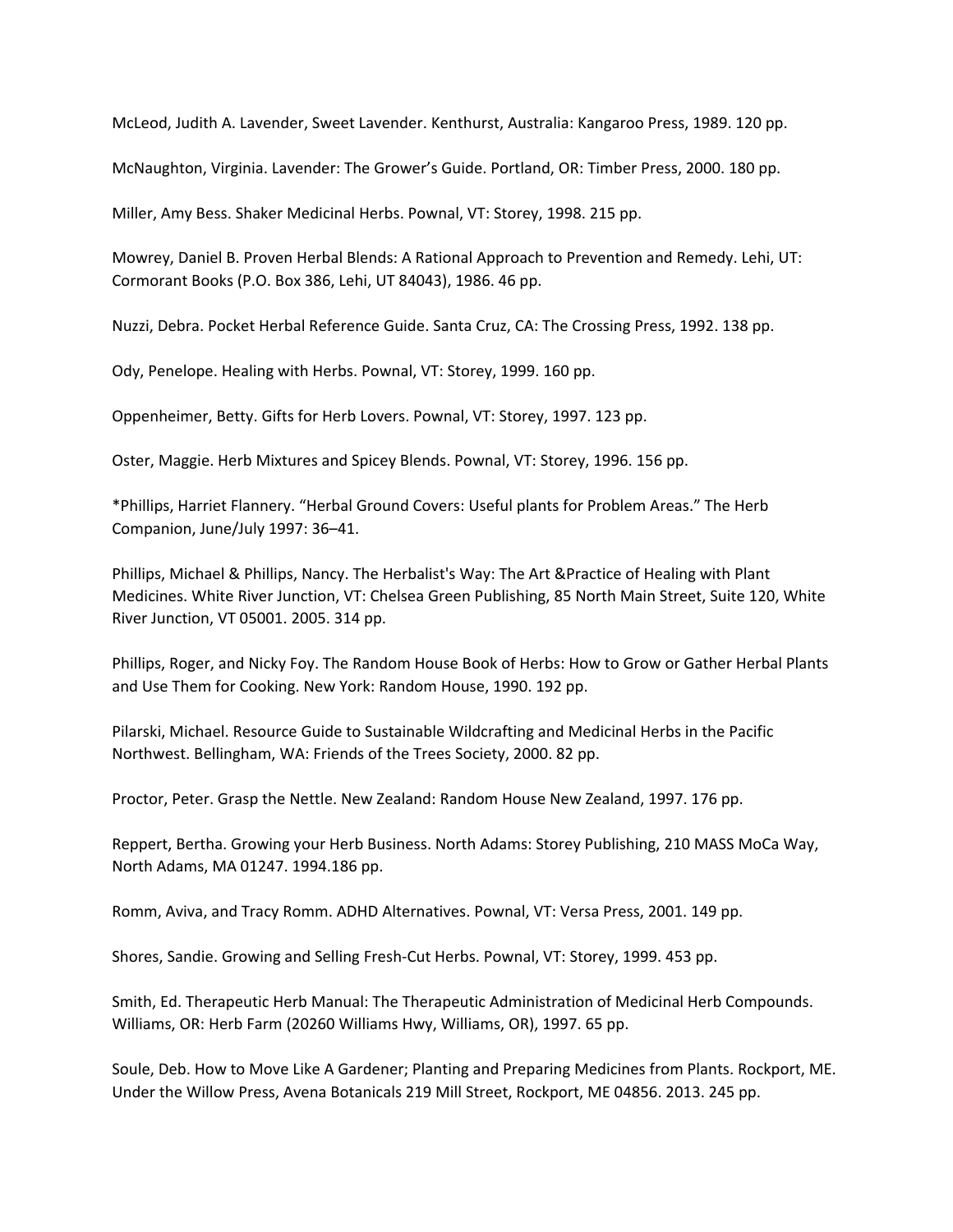St. Clare, Debra. The Herbal Medicine Cabinet: Preparing Natural Remedies at Home. Berkeley, CA: Celestial Arts, 1997. 150 pp.

Storl, Wolf D. The Herbal Lore of Wise Women and Wortcunners. Berkeley, CA: North Atlantic Books. 2526 Martin Luther King Jr. Way . Berkeley, CA 94704. 2012. 364 pp.

Sturdivant, Lee, and Tim Blakley. Medicinal Herbs in the Garden, Field and Marketplace. Friday Harbor, WA: San Juan Naturals, 1999. 323 pp.

Sunset Editors. How to Grow Herbs. Menlo Park, CA: Sunset Books, 1974. 80 pp.

Tierra, Lesley. The Herbs of Life: Health and Healing Using Western and Chinese Techniques. Freedom, CA: The Crossing Press, 1992. Food as medicine, natural living, and herbs from East and West.

Tierra, Michael. Planetary Herbology. Santa Fe, NM: Lotus Press, 1988. 485 pp.

———. The Way of Herbs. New York: Pocket Books, 1990. Excellent guide to herbal health and lifestyle. Tolley, Emelie, et al. Herbs, Gardens, Decorations and Recipes. New York: Crown, 1985. 244 pp.

Tourles, Stephanie. The Herbal Body Book. Pownal, VT: Storey, 1994. 122 pp.

Tyler, Varro E., and James E. Robbers. Tyler's Herbs of Choice. New York: Haworth Press, 1999. 287 pp.

van Wyk, Ben-Erik, and Michael Wink. Medicinal Plants of the World. Portland, OR: Timber Press, 2004. 480 pp.

Vickers, Lois. The Scented Lavender Book. Dawsonville, GA: Little Brown, 1991. 80 pp.

Wallis, Gail. "Herbal Skin Care." The Herb Companion, April/May 1992.

Westrich, LoLo. California's Herbal Remedies. Houston, TX: 2 Greenway Plaza #1020, Houston, TX 77046. 1989. 180 pp.

Wood, Matthew. The Practice of Traditional Western Herbalism. Berkeley, CA: North Atlantic Books. 2526 Martin Luther King Jr. Way. Berkeley, CA 94704. 2014. 552 pp.

Wood, Matthew. The Book of Herbal Wisdom. Berkeley, CA: North Atlantic Books. 2526 Martin Luther King Jr. Way. Berkeley, CA 94704. 1997. 580 pp.

Wright, Robert R. "Ginseng and Goldenseal." Countryside and Small Stock Journal, March/April 1996: 28–29.

#### **High‐Altitude Food Raising**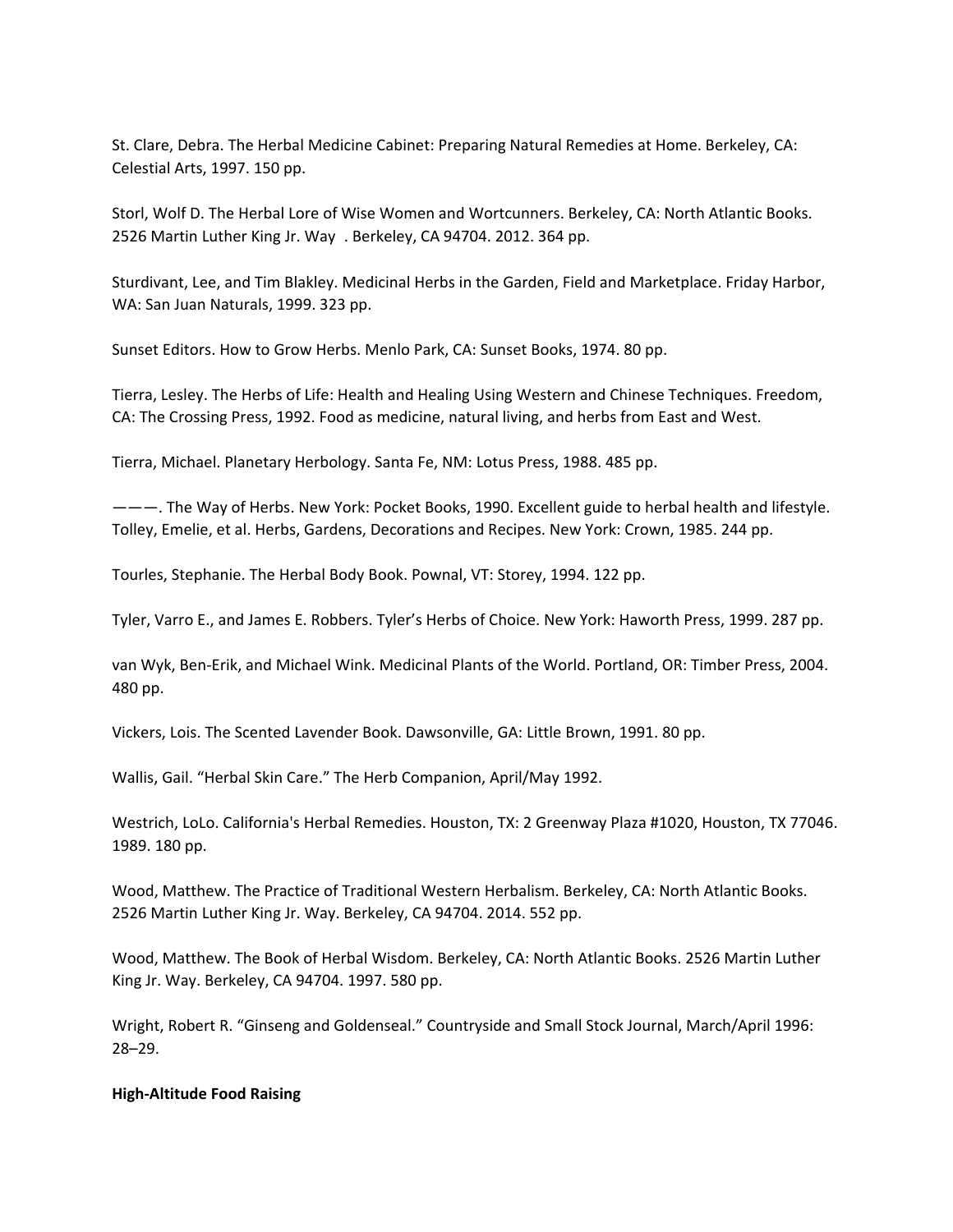Allen, Judy. "Endless Summer." National Gardening, October 1989: 36–39, 50–51.

\*———. "A Mountain Legend." National Gardening, November 1987: 24–27.

\*———."Mountain Top Gardening." National Gardening, September 1985: 14–18.

\*———. "Seedlings Under Snow." National Gardening, November 1986: 12–13.

\*———. "Undercover Report." National Gardening, September 1986: 18–19.

Coleman, Clara. "My Rocky Mountain Winter Garden." Mother Earth News, December/January 2004: 24–25.

Jodha, N. S., M. Banskota, and Teg Partap. Sustainable Mountain Agriculture. Vol. 1, Perspectives and Issues. Mohan Primlani for Oxford & IBH (Pvt. Ltd., 66 Janpath, New Delhi 110 001, India), 1992. 389 pp.

———. Sustainable Mountain Agriculture. Vol. 2, Farmers' Strategies and Innovative Approaches. New Delhi, India: Mohan Primlani for Oxford and IBH, 1992. 389 pp.

Mountain Agriculture. Vol. 4, No. 1 (March 1988). Information for low external input agriculture (P.O. Box 64, 3830 AB Leusden, The Netherlands). An excellent magazine. 24 pp.

Rocky Mountain Gardener. (403 N. Pine, Gunnison, CO 81230.) Quarterly.

Weinberg, July. Growing Food in the High Desert. Santa Fe, NM: Sunstone Press, 1985. 91 pp.

#### **History**

Bender, Barbara. Farming in Prehistory. London: John Baker, 1975.

Buchanan, Keith. Transformation of the Chinese Earth. New York: Praeger, 1970. 335 pp.

Burrill, George C., and James R. Nolfi. Land, Bread, and History: A Research Report on the Potential for Food Self‐Sufficiency in Vermont. Burlington, VT: Center for Studies in Food Self‐Sufficiency, Vermont Institute of Community Involvement, 1976. 93 pp.

Dazhong, Wen, and David Pimentel. "Seventeenth Century Organic Agriculture in China: I. Cropping Systems in Jiaxing Region." Human Ecology, Vol. 14, No. 1 (1986): 1–14.

———. "Seventeenth Century Organic Agriculture in China: II Energy Flows through an Agroecosystem in Jiaxing Region." Vol. 14, No. 1, 1986, 15–28.

Doherty, Catherine de Hueck. Apostolic Farming. Combermere, Canada: Madonna House Publications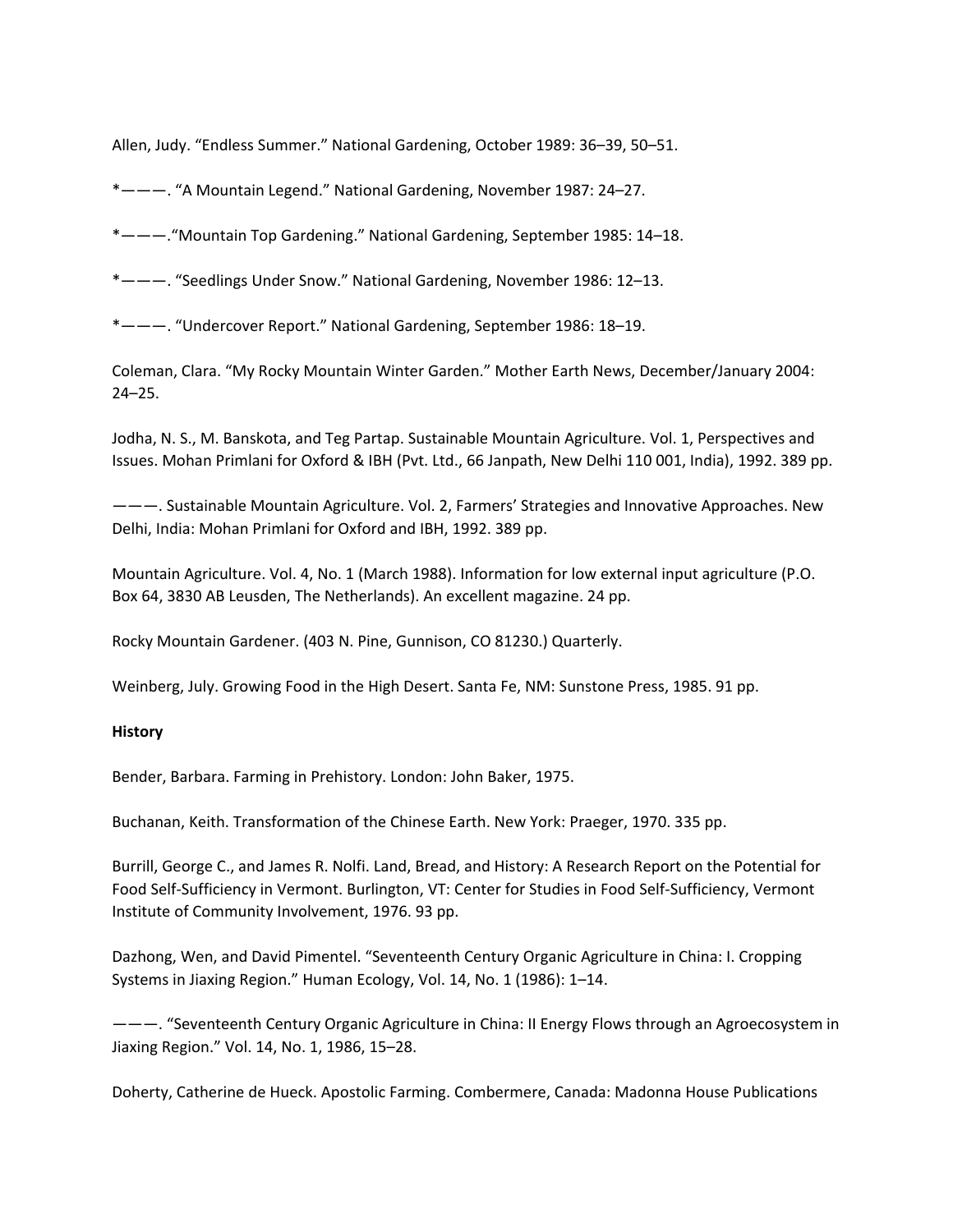(Combermere, ON K0J 1L0, Canada), n.d. 22 pp.

Fenton, Carroll Lane, and Herminie B. Kitchen. Plants That Feed Us: The Story of Grains and Vegetables. New York: John Day, 1956. 95 pp.

Hanson, Victor Davis. Fields Without Dreams. New York: Free Press, 1997. 289 pp.

———. The Other Greeks: The Family Farm and the Agrarian Roots of Western Civilization. Berkeley, CA: University of California Press, 1999. 566 pp.

———. Warfare and Agriculture in Classical Greece. Berkeley, CA: University of California Press, 1998. 281 pp.

Huxley, Anthony. An Illustrated History of Gardening. New York: Paddington Press, 1978. 352 pp.

\*King, F. H. Farmers of Forty Centuries. Emmaus, PA: Rodale Press, 1972. 441 pp. IL

MacNeish, Richard S. The Origins of Agriculture and Settled Life. Norman, OK: University of Oklahoma Press, 1992. 433 pp.

Mann, Albert Russell. Beginnings in Agriculture. New York: Macmillan, 1926.

Matheny, Ray T., and Deanne L. Gurr. "Variation in Prehistorical Agricultural Systems of the New World." Annual Review of Anthropology 12, 1983: 79–103.

Miller, Naomi, and Kathryn Gleason. The Archaeology of Garden and Field. Philadelphia: University of Pennsylvania Press, 1994. 221 pp.

Nabham, Gary Paul. Cultures of Habitat: On Nature, Culture, a nd Story. Washington, DC: Counterpoint, 1997. 338 pp.

Needham, Joseph. Science and Civilization in China. Vol. VI:2, Biology and Biological Technology: Agriculture. Cambridge, UK: Cambridge University Press, 1984. 724 pp.

Ponting, Clive. A Green History of the World: The Environment and the Collapse of Great Civilizations. New York: Penguin, 1991. 430 pp.

Rasmussen, Wayne D. Agriculture in the United States: A Documentary History. New York: Random House, 1975. 365 pp.

Reed, Charles A., ed. Origins of Agriculture. The Hague, The Netherlands: Mouton, 1977. 1,013 pp.

\*Steinbeck, John. The Grapes of Wrath. New York: Penguin, 1992. 619 pp.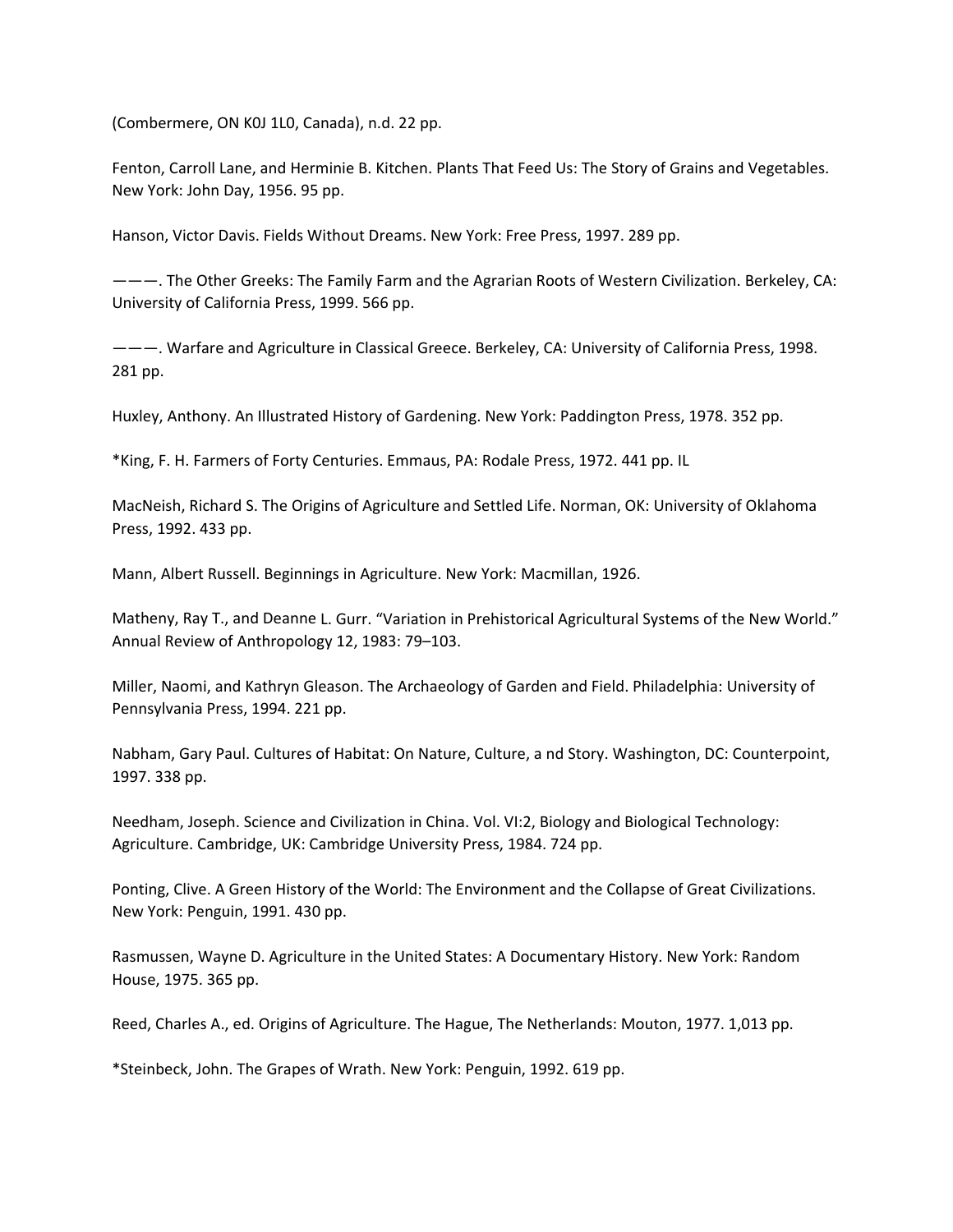Strueur, Stuart. Prehistoric Agriculture. Garden City, NY: Natural History Press, 1971. 733 pp.

"Traditional Agriculture in Sri Lanka." The Ecologist, October 1982: 209‐216. Edward Goldsmith interviews Mudiyanse Tenakoon on agriculture in poor countries.

Waln, Nora. The House of Exile. New York: Blue Ribbon Books, 1933. 337 pp.

Weatherford, Jack. Indian Givers. New York: Random House, 1988. 272 pp.

Weaver, William Woys. 100 Vegetables and Where They Came From. Chapel Hill, NC: Algonquin, 2000. 316 pp.

Wilson, Gilbert L. Buffalo Bird Woman's Garden. St. Paul, MN: Minnesota Historical Society, 1987. 129 pp.

## **Homesteading**

Adrosko, Rita J. *Natural Dyes And Home Dying; A Practical Guide With Over 150 Recipes.* New York, NY: Dover Publications, Inc. (180 Varick St. New York, NY 10014), 1971. 154 pp.

\*BackHome Magazine. (P.O. Box 370, Mountain Home, NC 28758.) Excellent urban and rural "homesteading" skills periodical.

Bacon, R. M. The Yankee Magazine Book of Forgotten Arts. New York: Simon & Schuster, 1978. 219 pp.

Bakule, Paula Dreifus, ed. Rodale's Book of Practical Formulas: Easy‐to‐Make, Easy‐to‐Use Recipes for Hundreds of Everyday Activities and Tasks. Emmaus, PA: Rodale Press, 1991. 456 pp.

Blankenship, Bart and Robin. Earth Knack: Stone Age Skills for the 21st Century. Layton, UT: Gibbs‐Smith, 1996. 192 pp.

Bromfield, Louis. Out of the Earth. New York: Harper & Brothers Publishers, 1950. 305 pp.

Buchanan, Rita. *A Weaver's Garden.* Loveland, CO: Interweave Press (306 N. Washington Ave. Loveland, CO 80537), 1987. 230 pp.

Buchanan, Rita. *A Dyer's Garden; From Plant To Pot, Growing Dyes For Natural Fibers.* Loveland, CO: Interweave Press (201 E. 4th St. Loveland, CO 80537), 1995. 112 pp.

Burns, Deborah, ed. Storey's Basic Country Skills. Pownal, VT: Storey, 1999. 564 pp.

\*Burns, Scott. The Household Economy. Boston: Beacon House, 1974.

Byler, Emma (Jonas Em). Plain and Happy Living: Amish Recipes and Remedies. Cleveland, Ohio: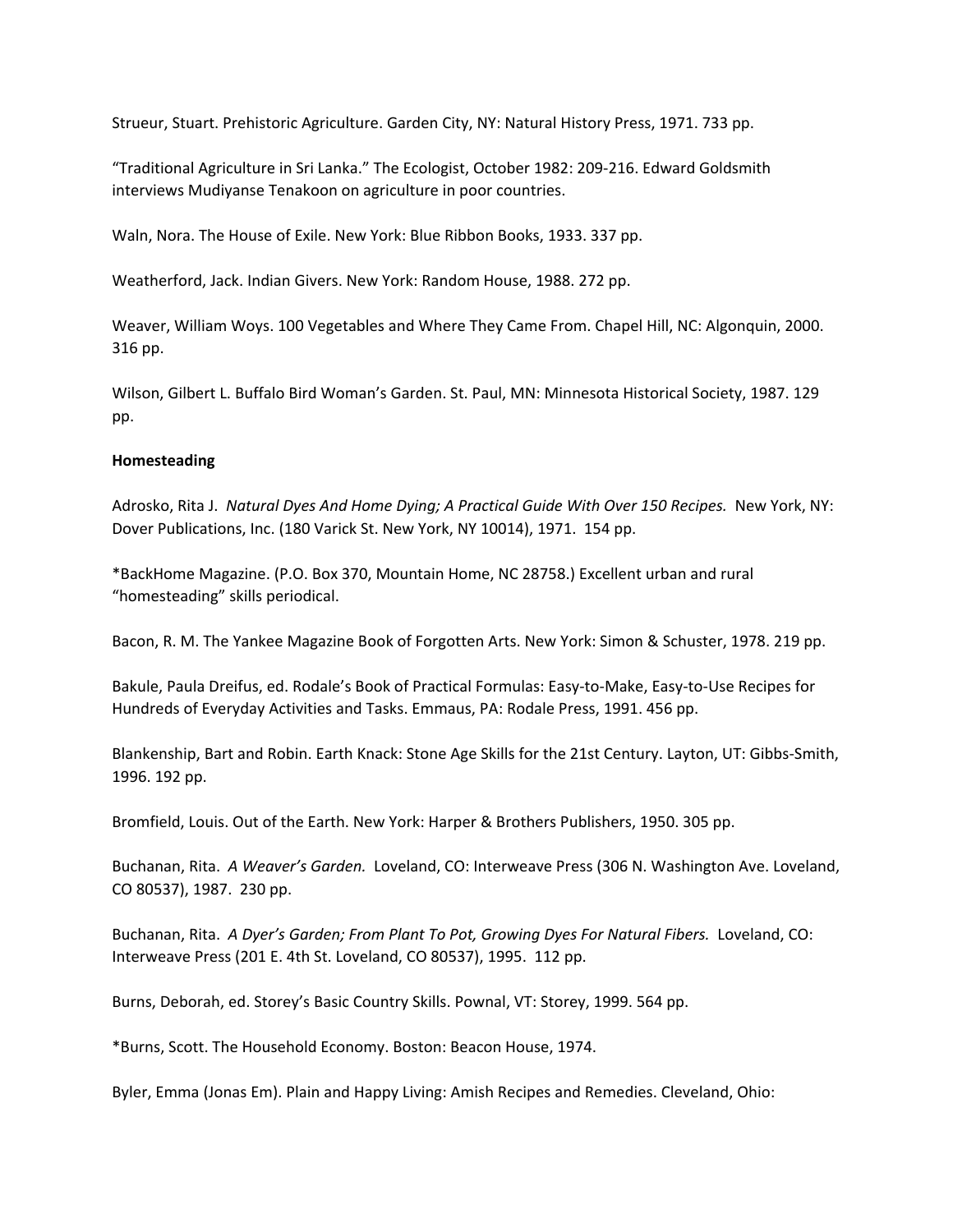Goosefoot Acres Press, 1991. 156 pp.

Cameron, Brenda and Brian. Making Bent Willow Furniture. Pownal, VT: Storey, 1998. 139 pp.

Dry Stone Walling. London: British Trust for Conservation Volunteers (Zoological Gardens, Regents Park, London NW1 4RY, England), 1977. 120 pp.

Dwyer, C. P. The Homestead Builder: Practical Hints for Handy‐Men: A Classic Guide to Building Cabins and Houses from Scratch, 10th ed. New York: The Lyons Press, 1998. 145 pp.

Edholm, Steven, Tamara Wilder. Friction Firemaking; Hand Drill Firemaking. (P.O. Box 876 Boonville, CA 95415. Ph: 707‐391‐8683). www.paleotechnics.com.

\*\*Emery, Carla. The Encyclopedia of Country Living: An Old‐Fashioned Recipe Book. Seattle: Sasquatch Books, 1994. 858 pp.

Emptor, C. "Buying Country Property." BackHome Magazine, September/October 1997: 18–19.

Falk, Ben. The Resilient Farm and Homestead. River Junction, VT:Chelsea Green Publishing, 85 North Main Street, Suite 120, White River Junction, VT 05001.2013. 304 pp.

Farallones Institute. The Integral Urban House: Self‐Reliant Living in the City. San Francisco: Sierra Club Books, 1979. 494 pp.

Farm Conveniences and How to Make Them. New York: The Lyons Press, 1998. 256 pp.

Gussow, Joan Dye. This Organic Life: Confessions of a Suburban Homesteader. White River Junction, VT: Chelsea Green, 2001. 273 pp.

Halweil, Brian. Eat Here: Reclaiming Homegrown Pleasures in a Global Supermarket. New York: Norton, 2004. 236 pp.

Higginbothan, Pearl, and Mary Ellen Pinkham. Mary Ellen's Best of Helpful Hints: Fast/Easy/Fun Ways of Solving Household Problems. New York: Warner, 1979. 119 pp.

The Home Workplace. Compiled by the editors of Organic Gardening and Farming. Emmaus, PA: Rodale Press, 1979. 127 pp.

Jason, Dan. Living Lightly on the Land: Self‐Reliance in Food and Medicine. Salt Spring Island, Canada: Barnyard Grafix (Box 444, Ganges, Salt Spring Island, BC V8K 2W1, Canada), 1998. 142 pp.

Keiley, Lynn. "Choosing Safe Lumber." Mother Earth News, February/March 2003: 104–106.

Kerr, Pat. "A Simple Cheese Press; It's Fairly Easy to Make Your Own Inexpensive Press." *Back Home*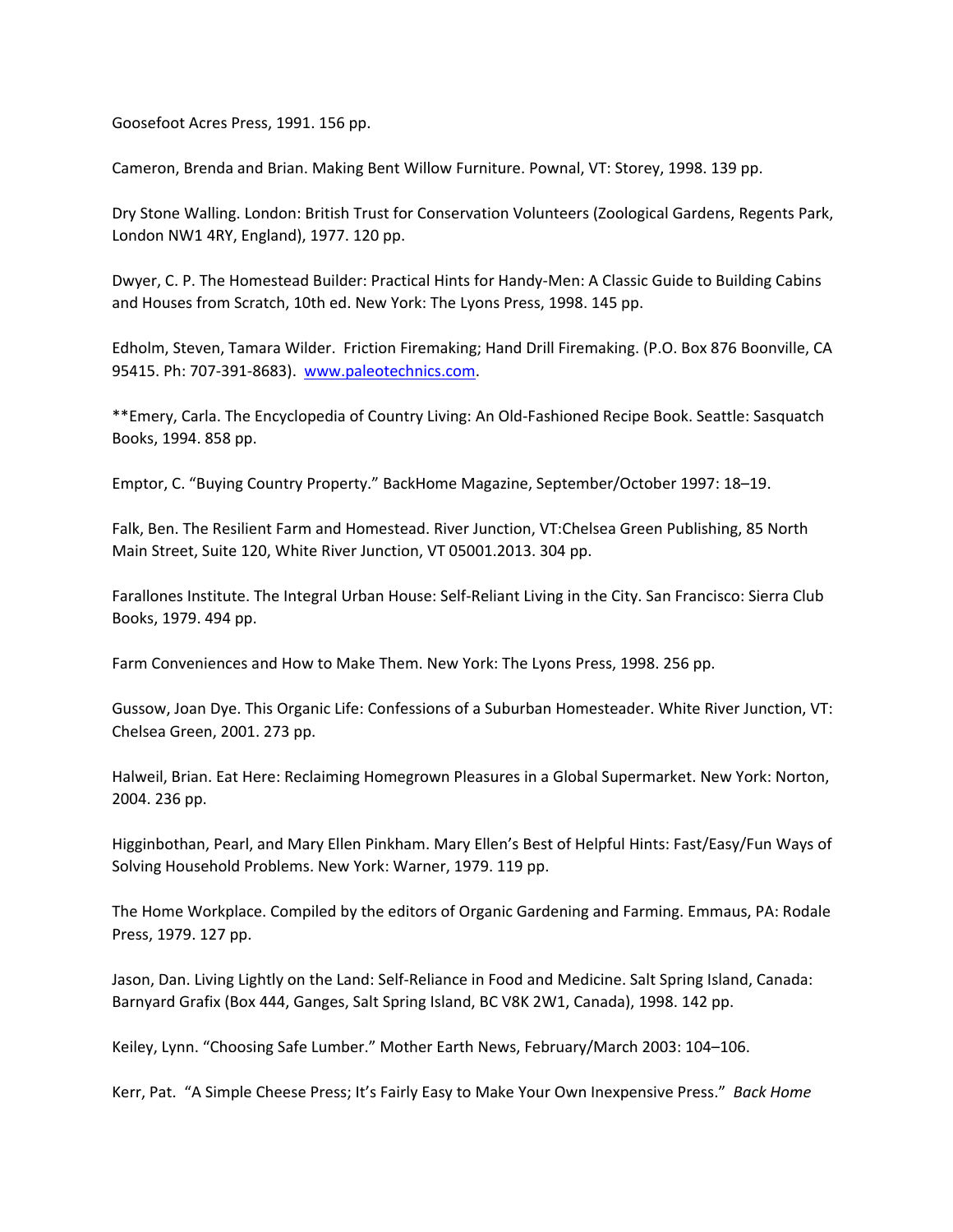*Magazine*. Nov/Dec 2009. Pp. 56‐57. Khosla, Ron. "Build Your Own Walk‐In Cooler." *Growing For Market.* Nov/Dec 2009. Pp. 6‐9.

Lawrence, James, ed. The Harrowsmith Reader: The Best from Canada's Award Winning Magazine of Country Life and Alternatives to Bigness. Camden East, Ontario, Canada: Camden House Publishing, 1978. 287 pp.

Lyle, David. The Book of Masonry Stoves. White River Junction, VT: Chelsea Green, 1997. 192 pp.

Mack, Norman, ed. Back to Basics: How to Learn and Enjoy Traditional American Skills. Pleasantville, NY: Reader's Digest, 1981. 456 pp.

\*Mails, Thomas E. *The Hopi Survival Kit; The Prophecies, Instructions, and Warnings Revealed by the* Last *Elders.* New York, NY: Penguin Compass (375 Hudson St. New York, NY 10014), 1997. 376 pp.

Marks, Vic, and Michael Kovacsics, eds. The Farmstead Book. Seattle, WA: Cloudburst, 1978. 258 pp.

Martin, George A. Fences, Gates, and Bridges and How to Build Them. New York: The Lyons Press, 1999. 192 pp.

McCornack, Jack. "Our DIY Car; The Quest for 100 MPG." *Mother Earth News.* Oct/Nov 2009. Pp. 64‐ 68.

McRaven, Charles. Stonework Techniques and Projects. Pownal, VT: Storey, 1997. 183 pp.

Morgan, Scott & Chloe and David & Susan Taylor. *Hot Water.* Santa Barbara, CA: Hot Water (350 E Mountain Dr Santa Barbara CA 93108), 1974. 23 pp.

Nearing, Helen. Loving and Leaving the Good Life. White River Junction, VT: Chelsea Green, 1992. 194 pp.

\*Nearing, Helen and Scott. Continuing the Good Life. New York: Schocken, 1979. 194 pp.

\*———. Living the Good Life. New York: Schocken, 1970. 213 pp.

Neese, Harvey C. The Almanac of Rural Living: The Illustrated Do‐It‐Yourself Library of Rural Living. Troy, ID: N & N Resources, 1976. 483 pp.

Orem, Howard and Susan. Country Land and Its Uses. Healdsburg, CA: Naturegraph Publishers, 1974. 310 pp.

Philippe‐Johnson, L. Kevin and Donna. "How We Went from \$42,000 to \$6,500 and Lived to Tell about It!" Countryside and Small Stock Journal November/December 2005: 47–50.

Preston, Edward. How to Buy Land Cheap. Port Townsend, WA: Loompanics Unlimited (P.O. Box 1197,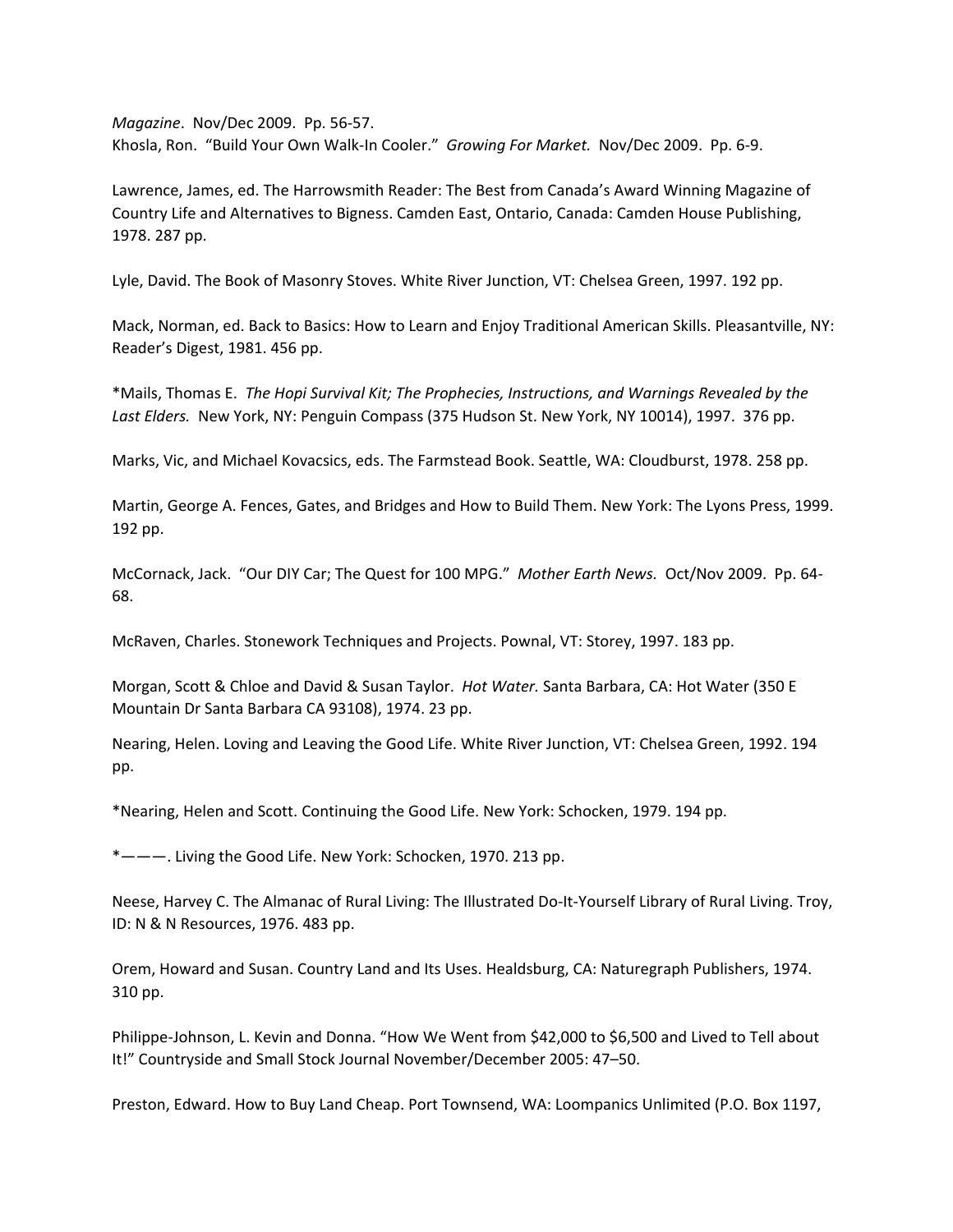Port Townsend, WA 98368), 1991. 141 pp.

Proulx, Earl. Make It Last. Dublin, NH: Yankee, 1997. 394 pp.

Richard's, Lynn, Ronald J. Tyrl. *Dyes From American Native Plants; A Practical Guide.* Portland, OR: Timber Press, Inc. (The Haseltine Building, 133 S. W. Second Ave., Suite 450, Portland, OR 97204), 2005. 339 pp.

Roy, Rob. Mortgage Free! Radical Strategies for Home Ownership. White River Junction, VT: Chelsea Green, 1998. 353 pp.

The Rural Institute and the Ukiah Community Center. Simple Living: Proceedings of Second Annual Simple Living Workshops. Ukiah, CA: The Rural Institute, 1977. 121 pp.

Savage, D. S. Self‐Sufficient Country Living. New York: St. Martin's Press, 1978. 304 pp.

Schaeffer, John. Real Goods Solar Living Source Book. White River Junction, VT: Chelsea Green Publishing, 2001. 590 pp. Includes land, shelter, water, heating, electricity, and more.

\*Scher, Les and Carol. Finding and Buying Your Place in the Country, 4th ed. Chicago: Real Estate Education Co., 1996. 414 pp.

\*Seymour, John. The Complete Book of Self‐Sufficiency. London: Faber and Faber, 1976. 256 pp. Coffee‐ table size. Includes grains, livestock, energy, and skills such as spinning, metalwork, and thatching. IL

———. The Guide to Self‐Sufficiency. New York: Popular Mechanics Books, 1976. 256 pp.

———. La Vida en el Campo y El Horticultor Autosuficiente. Barcelona: Blume, 1991. 256 pp.

Seymour, John and Sally. Farming for Self‐Sufficiency: Independence on a 5‐acre Farm. New York: Schocken Books, 1973. 249 pp.

———. Self‐Sufficiency: The Science and Art of Producing and Preserving Your Own Food. London: Faber and Faber, 1973. 250 pp. Includes information on food storage and farming.

Slay, Israel. Homesteaders Handbook: A Guide to Raising, Growing, Preparing and Preserving Foodstuffs . . . and a Few Side Trips. San Francisco: Homesteader's Handbook, 1975. 318 pp.

Stein, Matthew. When Technology Fails. Santa Fe, NM: Clear Light Publishers, 2000. 405 pp.

Still, Dean, Nordica MacCarthy, Damon Ogle, Dr. Tami Bond, Dr. Mark Bryden. *Comparing Cook Stoves.* (Aprovecho Research Center, Advanced Studies in Appropriate Technology Laboratory, P.O. Box 156, Cresswell, Oregon 97426), 2007. 124 pp.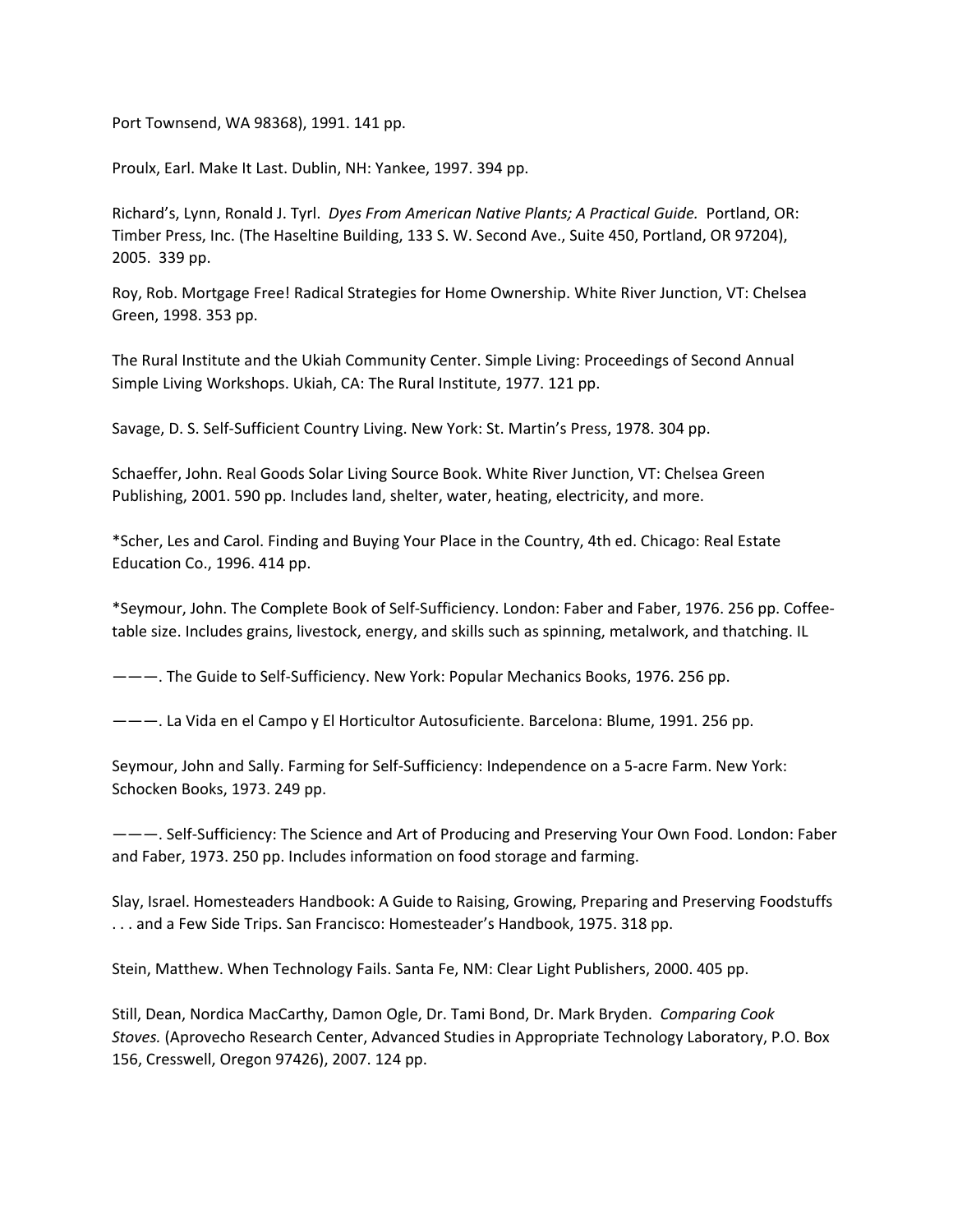Still, Dean, Mike Hatfield, and Peter Scott. *Capturing Heat Two.* Cottage Grove, OR: Aprovecho Research Center, 2000. 44 pp.

Storey Books Editors. Country Wisdom and Know‐How: Everything You Need to Know to Live Off the Land. New York: Workman Publishing, 2004. 480 pp. A real treasure trove of information.

Sun Bear, Wabun, Nimimosha, and the Tribe. The Bear Tribe's Self Reliance Book. Spokane, WA: 1977. 144 pp.

Wilder, Tamara. *Cordage Fiber Plants Overview; Make Your Own String.* www.paleotechnics.com. P.O. Box 876 Boonville, CA 95415.

Thorburn, Craig. *Teknologi Kampungan; A Collection of Indigenous Indonesian Technologies.* Stanford, CA (Appropriate Technology Project, Volunteers in Asia, P.O. Box 4543, Stanford, CA 94305), 1982. 154 pp.

Tresemer, David. Splitting Firewood. Brattleboro, VT: Hand and Foot, 1981. 142 pp.

Turnipseed, Jane. "Heat‐Saving Window Shades." BackHome Magazine, January/February 2006: 38–39.

United Country Magazine. (United National Real Estate 4700 Belleview, Ste. 200, Kansas City, MO 64112.) Good source for farm real estate listings.

Vivian, John. Building Stone Walls. Charlotte, VT: Garden Way, 1978. 109 pp.

———. The Manual of Practical Homesteading. Emmaus, PA: Rodale Press, 1975. 340 pp.

———. Wood Heat. Emmaus, PA: Rodale Press, 1978. 428 pp.

Watts, Steven M. *Practicing Primitive; A Handbook of Aboriginal Skills.* Salt Lake City, UT: Gibbs Smith, Publisher (P.O. Box 667 Layton, UT 84041), 2004. 225 pp.

\*Wells, Kenneth McNeil. The Owl Pen Reader. New York: Doubleday, 1969. 445 pp.

Wenn, Richard and Eleanor Young, ed. *Resources for Appropriate Technology in Santa Clara County*. San Jose, CA: The County Office of Appropriate Technology, Planning Department (County Government Center, East Wing, Sixth Floor, 70 West Hedding Street, San Jose, CA, 95110), 2978. 105 pp.

Zwinger, Ann. Beyond the Aspen Grove. New York: Random House, 1970. 368 pp.

# **Houseplants**

Arthurs, Kathryn L., ed. How to Grow African Violets. Menlo Park, CA; Lane Publishing Co., 1977. 80 pp.

Jacobsen, Pamela D. "Make Your Own Houseplant Fertilizers." BackHome Magazine, January/February 2006: 33–35.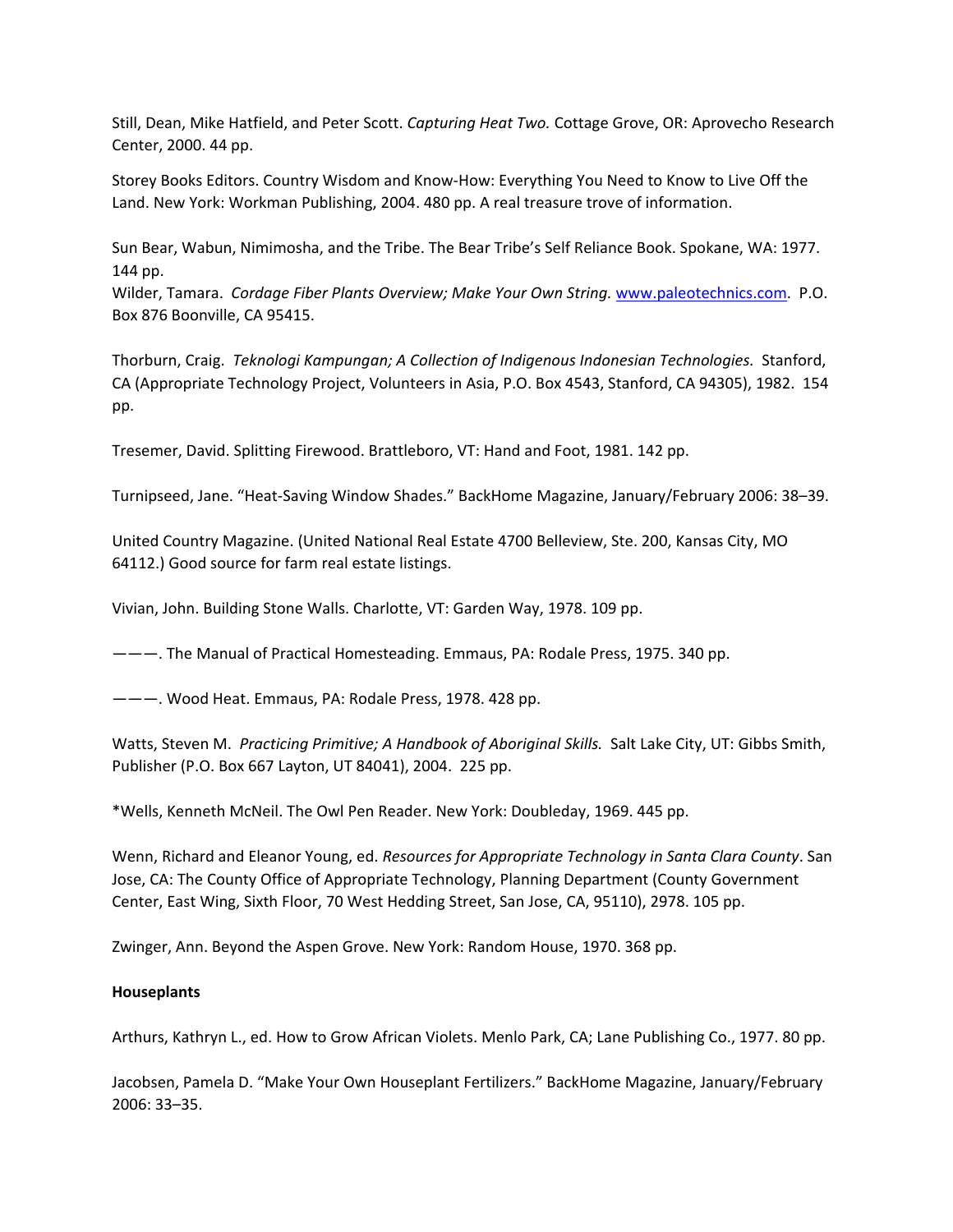March, Ken. Houseplants for Free: A Step‐by‐Step Guide to the Propagation of Healthy Houseplants. Secaucus, NJ: Chartwell Books, 1988. 127 pp.

#### **Housing**

Alexander, Christopher, Sara Ishikawa, and Murray Silverstein. A Pattern Language. New York: Oxford University Press, 1977. 1,171 pp.

Bainbridge, David. Plastered Straw Bale Construction. Canelo, AZ: The Canelo Project (HCR Box 324, Canelo, AZ 85611), 1992. 44 pp.

Baldwin, J., and Stewart Brand. Soft‐Tech. New York: Penguin Books, 1978. 175 pp.

Beard, D. C. Shelters, Shacks and Shanties. Berkeley, CA: Ten Speed Press, 1992. 243 pp.

Beaudoin, Edna. "The Stenman Paper House." BackHome Magazine, November/December 2000: 45.

Bee, Becky. The Cob Builder's Handbook. Murphy, OR: Groundworks (P.O. Box 381, Murphy, OR 97553), 1997. 173 pp.

Billett, Michael. Thatching and Thatched Buildings. London: Robert Hale Limited, 1979. 208 pp.

Broadstreet, Jim. Building with Junk and Other Good Stuff: A Guide to Home Building and Remodeling Using Recycled Materials. Port Townsend, WA: Loompanics Unlimited (P.O. Box 1197, Port Townsend, WA 98368), 1990. 162 pp.

Burnham, Richard. Housing Ourselves: Creating Affordable, Sustainable Shelter. New York: McGraw Hill, 1998. 196 pp.

Chiras, Daniel D. The Natural House. White River Junction, VT: Chelsea Green, 2000. 468 pp.

Cruz, William. Will's Guide to Building the \$9,000 House. Santa Cruz, CA: Unity Press, 1978. 176 pp.

Diedricksen, Derek. Micro Shelters. North Adams: Storey Publishing, 210 MASS MoCA Way, North Adams, MA 01247. 2015. 255 pp.

Easton, David. The Rammed Earth Experience. Wilseyville, CA: Blue Mountain Press, 1982. 71 pp.

Eccli, Eugene, ed. Low‐Cost, Energy‐Efficient Shelter for the Owner and Builder. Emmaus, PA: Rodale, 1976. 408 pp.

Evans, Ianto, Michael G. Smith, and Linda Smiley. The Hand‐Sculpted House: A Practical and Philosophical Guide to Building a Cob Cottage. White River Junction, VT: Chelsea Green Publishing, 2002.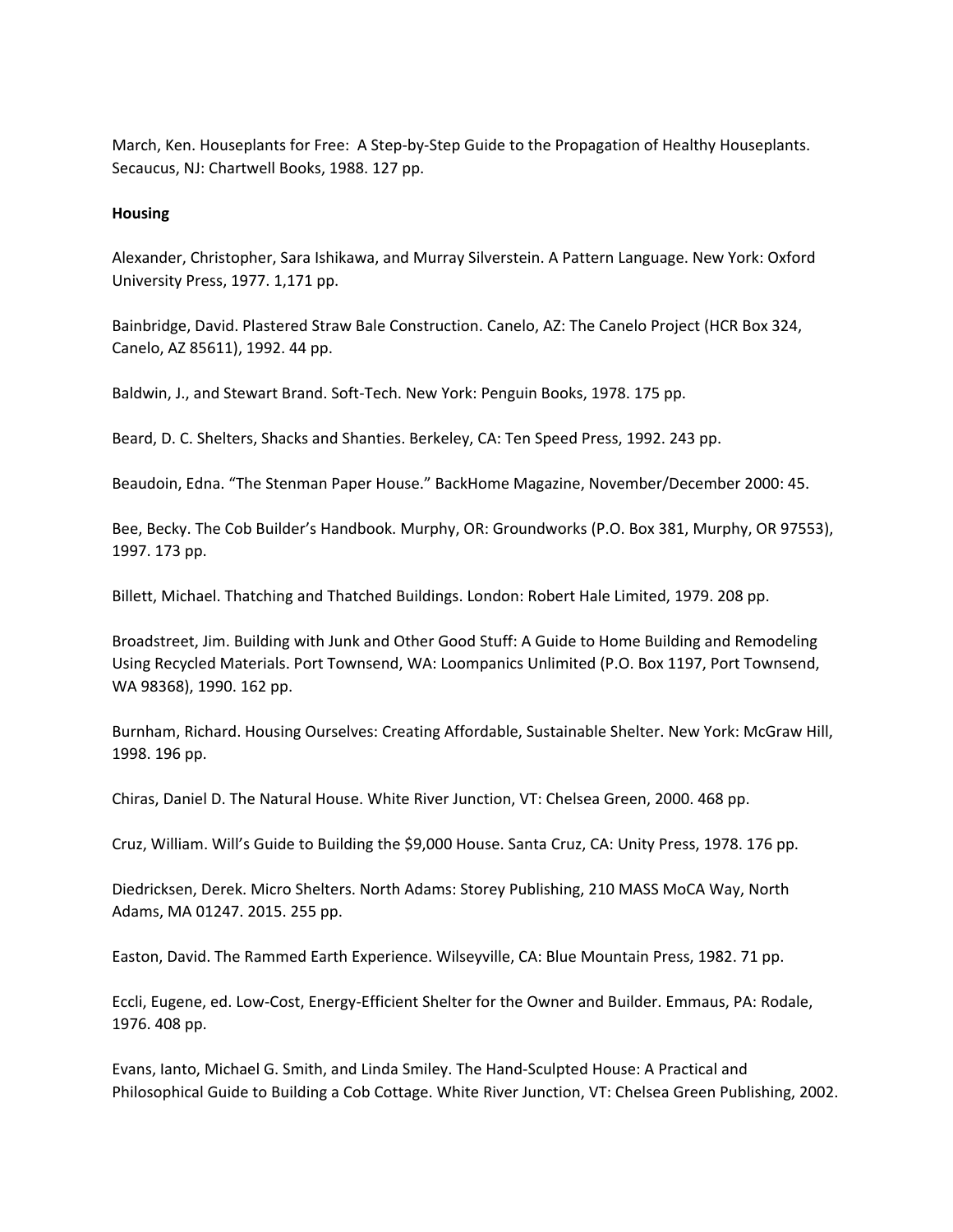346 pp.

Foreman, Patricia, and Andy Lee. A Tiny Home to Call Your Own. Buena Vista, VA: Good Earth Publications, 2005. 208 pp.

Grady, Wayne. Green Home Planning and the Environmentally Advanced House. Buffalo, NY: Camden House, 1993. 208 pp.

Gray, Alan T., and Anne Hall, eds. Strawbale Homebuilding. White River Junction, VT: Chelsea Green Publishing, 2000. 156 pp.

Gray, Virginia, and Alan Macrae. Mud Space and Spirit: Handmade Adobes. Santa Barbara, CA: Capra Press, 1976. 93 pp.

Hanson, Chris. The Cohousing Handbook. Point Roberts, WA: H&M Publishers. P.O. Box 147, Point Roberts, WA 98281. 1996. 278 pp.

Hunton, Linda Mason. The Natural Home Handbook. Emmaus, PA: Rodale Press, 1991. 39 pp. Jeswald, Peter. Homework: Ten Steps to Foolproof Planning Before Building. Berkeley, CA: Ten Speed Press, 1995. 294 pp.

Jones, Barbara. Building with Straw Bales: A Practical Guide for the UK and Ireland. White River Junction, VT: Chelsea Green, 2002. 125 pp.

Kern, Ken. The Owner‐Built Home. Oakhurst, CA: Ken Kern Drafting (P.O. Box 550, Oakhurst, CA 93644), 1972. 274 pp.

Khalili, Nader. Ceramic Houses: How to Build Your Own. San Francisco: Harper & Row, 1986. 221. ———. Racing Alone: A Visionary Architect's Quest for Houses Made with Earth and Fire. New York: Harper & Row, 1983. 241 pp.

The Last Straw: The Grass Roots Journal of Straw‐Bale and Natural Building (HC 66, Box 9, Hillsboro, NM 88042). Periodical.

Leckie, Jim, et al. More Other Homes and Garbage: Designs for Self‐Sufficient Living. San Francisco: Sierra Club Books, 1981. 374 pp.

MacDonald, S. O. A Visual Primer to Straw-Bale Construction. Gila, NM: Appropriate Development Project, UGWA (P.O. Box 383, Gila, NM), 1999. 22 pp.

MacDonald, S. O. and Orien. A Straw‐Bale Primer. Self‐published (P.O. Box 58, Gila, NM 88038), 1992. 24 pp.

Magwood, Chris, et al. "Expert Advice on Straw Bale Building." Mother Earth News, February/March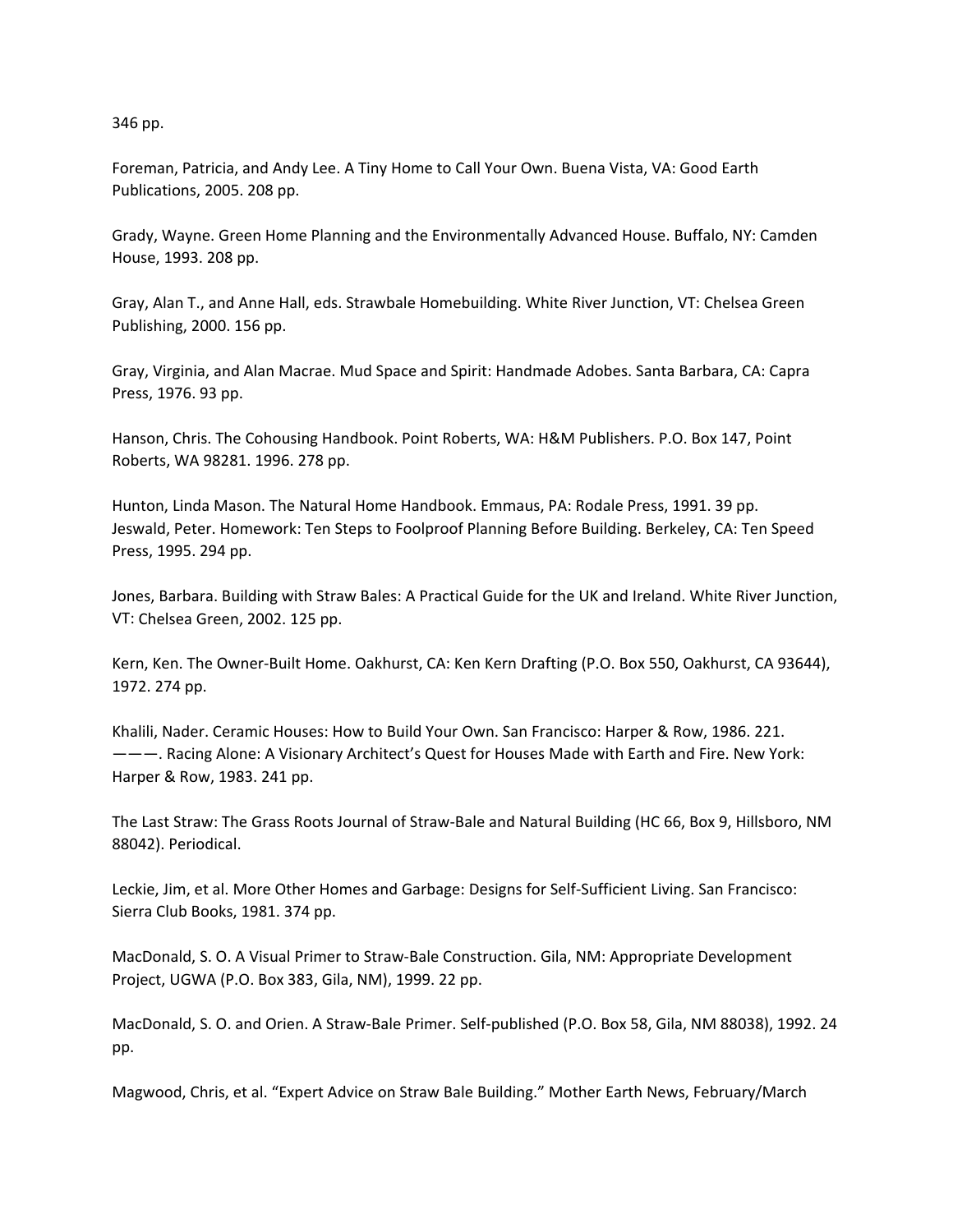2006: 58–64.

Middleton, G. F. Build Your House of Earth. Melbourne, Australia: Compendium Pty, 1975. 110 pp.

Myhrman, Matts. Build It with Bales: Version 2. Tucson, AZ: Out On Bale, (un)limited, 1997.

Niemeir, Randy and Donna. Montana Log Cabin, Rugged and Rustic, \$12,000. Helmville, MT: Randy and Donna Niemeir (P.O. Box 69, Helmville, Montana 59843), n.d. 37 pp.

Norton, John. Building with Earth: A Handbook. Rugby, UK: Intermediate Technology Development Group (Myson House, Railway Terrace, Rugby CV21 3HT, UK), 1986. 68 pp.

Oehler, Mike. The \$50 and Up Underground House Book. Bonners Ferry, ID: Mole, 1997. 115 pp.

Pearson, David. The Natural House Book. New York: Simon & Schuster, 1989. 287 pp.

Roberts, Carolyn. A House of Straw: A Natural Building Odyssey. White River Junction, VT: Chelsea Green Publishing, 2002. 238 pp.

Roy, Rob. Mortgage Free! Radical Strategies for Home Ownership. White River Junction, VT: Chelsea Green, 1998. 353 pp.

Sear, Jon. Cohousing – A Route to Zero Carbon Living? Clean Slate. Nov/Dec 2010. Pg. 245.

Smith, Michael G. The Cobber's Companion: How to Build Your Own Earthen Home. Cottage Grove, OR: Cob Cottage Co., 2000: 134 pp.

Solberg, Gordon. "Papercrete and Fibrous Adobe." BackHome Magazine, November/December 2000: 40–44.

Taylor, Joyl DDS. The Complete Guide to Mercury Toxicity From Dental Fillings. Scrips Publishing 9974 Scrips Ranch Blvd. San Diego, CA 92131 203 pp.

Vélez, Simón, et al. Grow Your Own House, Simón Vélez and Bamboo Architecture. Weil am Rhein, Germany: Vitra Design Museum, 2000. 255 pp.

Walker, Lester. Tiny, Tiny Houses. Woodstock, NY: The Overlook Press, 1986. 220 pp.

Wells, Malcolm. How to Build an Underground House. Brewster, MA: Malcolm Wells (673 Satucket Rd., Brewster, MA 02631), 1991. 96 pp.

Whitefield, Patrick. Tipi Living. White River Junction, VT: Chelsea Green Publishing, 1987. 43 pp.

Wojciechowska, Paulina. Building with Earth: A Guide to Flexible‐Form Earthbag Construction. White River Junction, VT: Chelsea Green Publishing, 2001. 163 pp.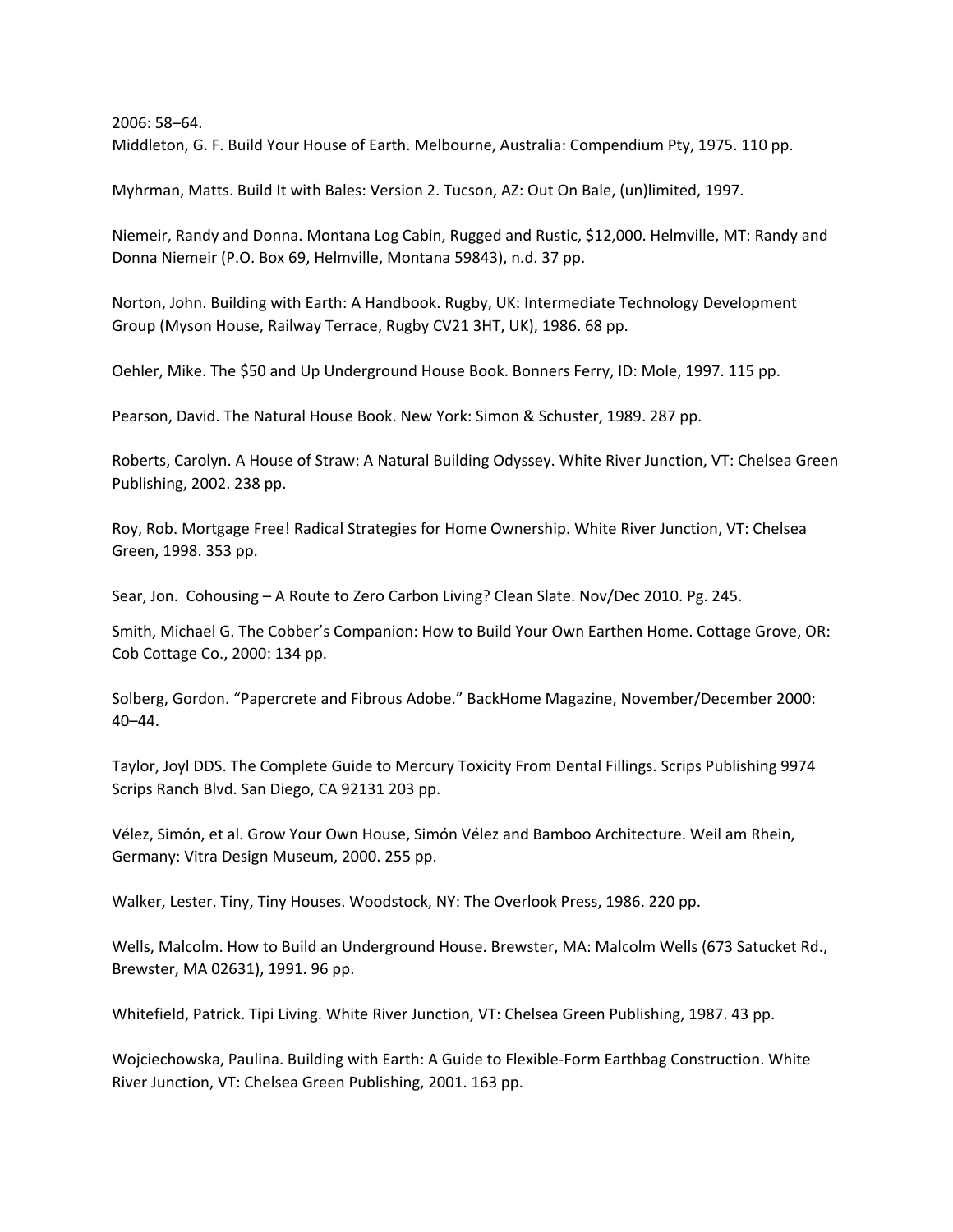Ziff, Sam The Toxic Time Bomb. Aurora Press Inc. PO BOX 573 Santa Fe, NM 87504 PP. 197

## **Human Waste**

\*Beeby, John. Future Fertility: Transforming Human Waste into Human Wealth. Willits, CA: Ecology Action, 1998. 164 pp.

Chy, Viet. Human Faeces, Urine and Their Utilization. Bangkok, Thailand: Environmental Sanitation Information Center (Asian Institute of Technology, P.O. Box 2754, Bangkok, Thailand), 1978.

Clayton, Doug, and Dave Jacke. The Gap Mountain Permaculture Mouldering Toilet. Jaffrey, NH: Gap Mountain Permaculture, 1992. 32 pp.

Del Porto, David, and Carol Steinfeld. The Composting Toilet System Book. Concord, MA: The Center for Ecological Pollution Prevention (CEPP, P.O. Box 1330, Concord, MA), 1999. 234 pp.

Feachem, R. G., et al. Appropriate Technology for Water Supply and Sanitation. Vol. 3, Health Aspects of Excreta and Sullae Management—A State of the Art Review. Washington, DC: World Bank, 1981. 80 pp.

Harper, Peter. Fertile Waste: Managing Your Domestic Sewage. Machynlleth, UK: The Centre for Alternative Technology, 1994. 26 pp.

Harper, Peter, and Louise Halestrap. Lifting the Lid: An Ecological Approach to Toilet Systems. Machynlleth, UK: The Centre for Alternative Technology, 1999. 153 pp.

Huggins, Geoffrey. "Building and Using a Composting Privy." BackHome Magazine, May/June 1999: 41– 43.

\*Jenkins, Joseph. The Humanure Handbook: A Guide to Composting Human Manure, 3rd ed. White River Junction, VT: Chelsea Green Publishing, 2005. 255 pp. AL

. "Humanure Headquarters" Web Site: www.jenkinspublishing.com.

Kahn, Lloyd, Blair Allen, and Julie Jones. The Septic System Owner's Manual. Bolinas, CA: Shelter Publications, 2000. 161 pp.

Shuval, H. L., et al. Appropriate Technology for Water Supply and Sanitation. Vol. 10, Nightsoil Composting. Washington, DC: World Bank, 1981. 81 pp.

Steinfeld, Carol. Liquid Gold: The Lore and Logic of Using Urine to Grow Plants. Sheffield, VT: Green Frigate Books, 2004. 88 pp.

\*Stoner, C. H., ed. Goodbye to the Flush Toilet. Emmaus, PA: Rodale Press, 1977.

\*Van der Ryn, Sim. The Toilet Papers. Santa Barbara, CA: Capra Press, 1978. 124 pp.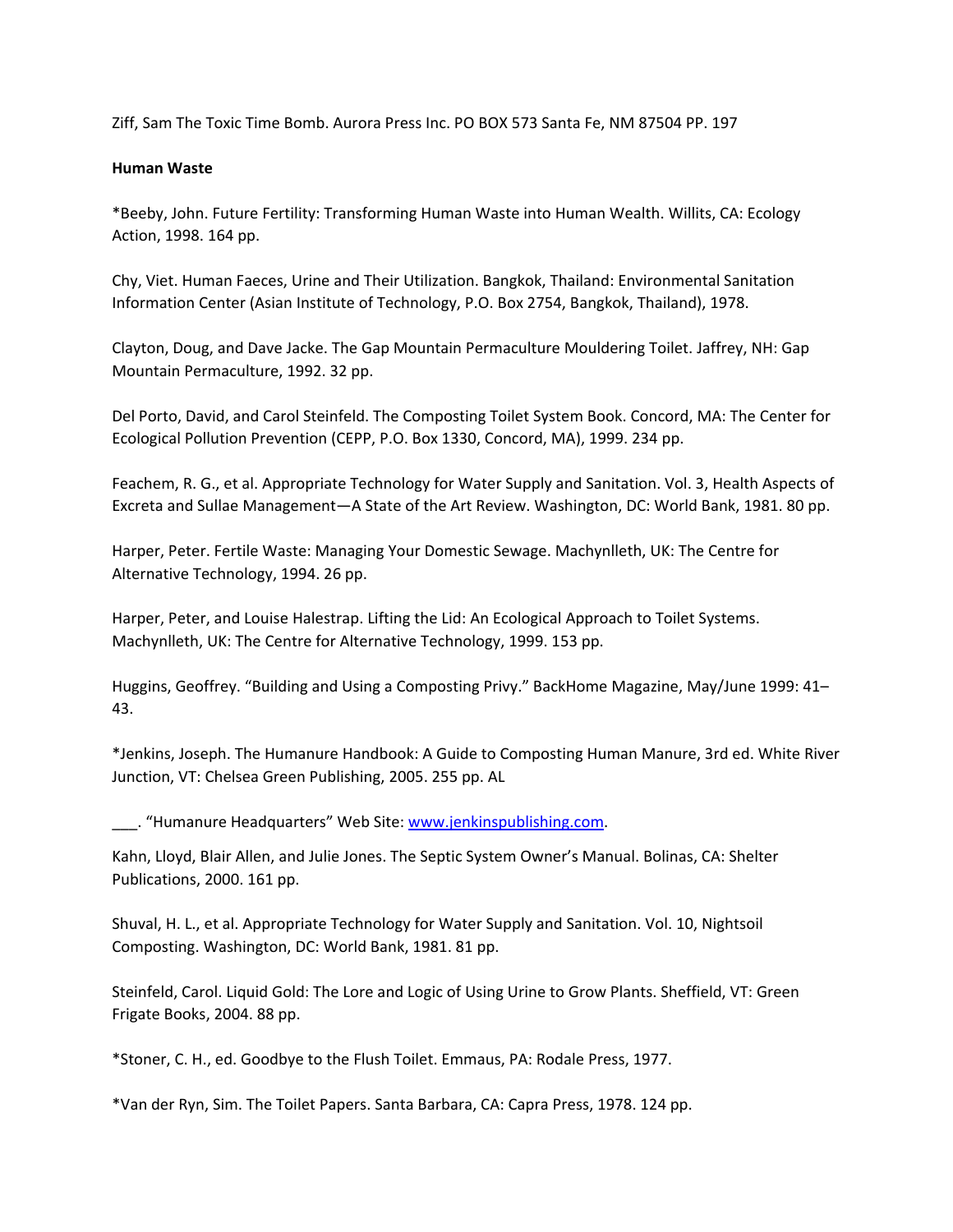# **Hydroponics**

\*Douglas, Sholto. Hydroponics: The Bengal System with Notes on Other Methods of Soil‐less Cultivation. Bombay: Oxford University Press, 1959. 185 pp.

Grotzke, Heinz. "Can Food Plants Grown Hydroponically Be Considered Organically Grown?" The Voice of Demeter (Newsletter of the Demeter Association, Inc. for Certification of Biodynamic Agriculture), Summer 1999: 10.

Haq, A. H. M. Rezaul, Tapan Kumar Ghosal, and Pritam Ghosh. "Cultivating Wetlands in Bangladesh," LIESA, December 2004: 18–20.

## **Income**

Adams, Barbara Berst. Micro Eco‐Farming: Prospering from Backyard to Small Acreage in Partnership with the Earth. Auburn, CA: New World Publishing, 2004. 174 pp.

Byczynski, Lynn. Marketing Your Produce: Ideas for Small‐Scale Farmers. Auburn, KS: Fairplain Publications, 1997. 112 pp.

DeVault, George. "City Farm Grosses \$238,000 on 1⁄2 Acre." The New Farm, July/August 1990: 12– 15. Actually, on a 1/4 acre of planted surface.

Gibson, Eric. "Big Bucks from Small Acres." Income Opportunities, July/August 1988: 54–56.

———. Sell What You Sow! Carmichael, CA: New World, 1994. 302 pp.

Harlan, Michael and Linda. Growing Profits: How to Start and Operate a Backyard Nursery. Citrus Heights, CA: Moneta, 1997. 205 pp.

Henderson, Peter. Gardening for Profit. Chillicothe, IL: American Botanist Booksellers (P.O. Box 532, Chillicothe, IL 61523). 243 pp.

Lee, Andrew. Backyard Market Gardening: The Entrepreneur's Guide to Selling What You Grow. Burlington, VT: Good Earth Publications (P.O. Box 4352, Burlington, VT 05406‐4352), 1993. 351 pp.

Olson, Michael. MetroFarm: The Guide to Growing for Big Profit on a Small Parcel of Land. Santa Cruz, CA: TS Books (P.O. Box 1244, Santa Cruz, CA 95061), 1994. 498 pp.

Osgood, William. How to Earn a Living in the Country (Without Farming). Charlotte, VT: Garden Way Publishing, 1974. 111 pp.

Platt, Ellen Spector. How to Profit from Flower and Herb Crafts. Mechanicsburg, PA: Stackpole Books, 1996. 202 pp.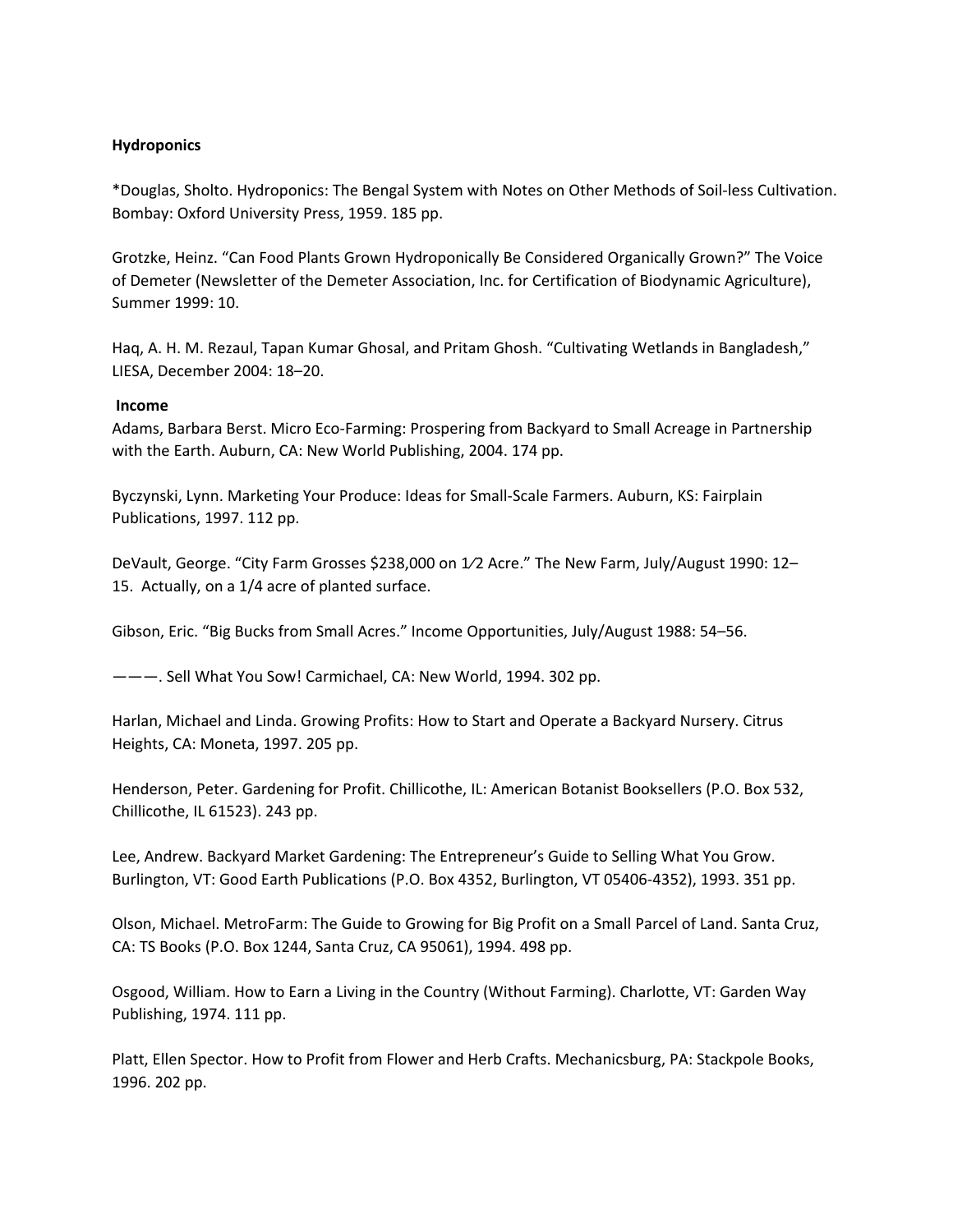Profitable Farming Now! Emmaus, PA: Regenerative Agriculture Association, 1985. 100 pp.

"Salad: Fresh from 4th Street." Berkeley Ecology Center Newsletter, March 1986: 2.

Specialty and Minor Crops Handbook, 2nd ed. Oakland, CA: University of California, Division of Agriculture and Natural Resources, 1998. 184 pp. Useful for economic mini‐farming.

Spring Newsletter. Kona Kai Farms (1824 5th St., Berkeley, CA 94710), March 1988. 4 pp.

Sturdivant, Lee. Herbs for Sale: Growing and Marketing Herbs, Herbal Products and Herbal Know‐How. Friday Harbor, WA: San Juan Naturals, 1994. 246 pp.

———. Profits from Your Backyard Herb Garden. Friday Harbor, WA: San Juan Naturals (P.O. Box 642, Friday Harbor, WA 98250), 1988. 118 pp.

Taylor, T. M. Secrets to a Successful Greenhouse and Business. Melbourne, FL: Green Earth, 1998. 279 pp.

Van En, Robyn. Basic Formula to Create Community‐Supported Agriculture. Great Barrington, MA: CSA Indian Line Farm (R.R. 3, Box 85, Great Barrington, MA 02130), 1988. 80 pp.

Whatley, Booker. How to Make \$100,000 Farming 25 Acres. Chillicothe, IL: The American Botanist, 1987. 180 pp.

Yepsen, Roger B., Jr. Growing for Market. Emmaus, PA: Rodale Press, 1978. 301 pp. Ideas for market gardeners.

# **Insect Life and Balance/Plant Health**

Altieri, Miguel A; Nichols, Cara I. & Fritz, Marlene A. Manage Insects On Your Farm. College Park, MD: SARE Outreach, 5201 Paint Branch Parkway, 1122 Patapsco Building, College Park, MD 20742‐6715. 2014. 135 pp.

"A Whole Farm Approach to Managing Pests." Beltsville, MD: The Sustainable Agriculture Network (SARE)

Attracting Butterflies to Your Garden. Emmaus, PA: Rodale Press, 1992. 32 pp.

Ball, Jeff. Rodale's Garden Problem Solver. Emmaus, PA: Rodale Press, 1988. 556 pp.

Barclay, Leslie W., et al. Insect and Disease Management in the Home Orchard. Berkeley, CA: California Cooperative Extension Service, 1981. 39 pp.

Brinton, William F. "The Control of Plant Pathogenic Fungi by Use of Compost Teas." Biodynamics, January/February 1995: 12–15.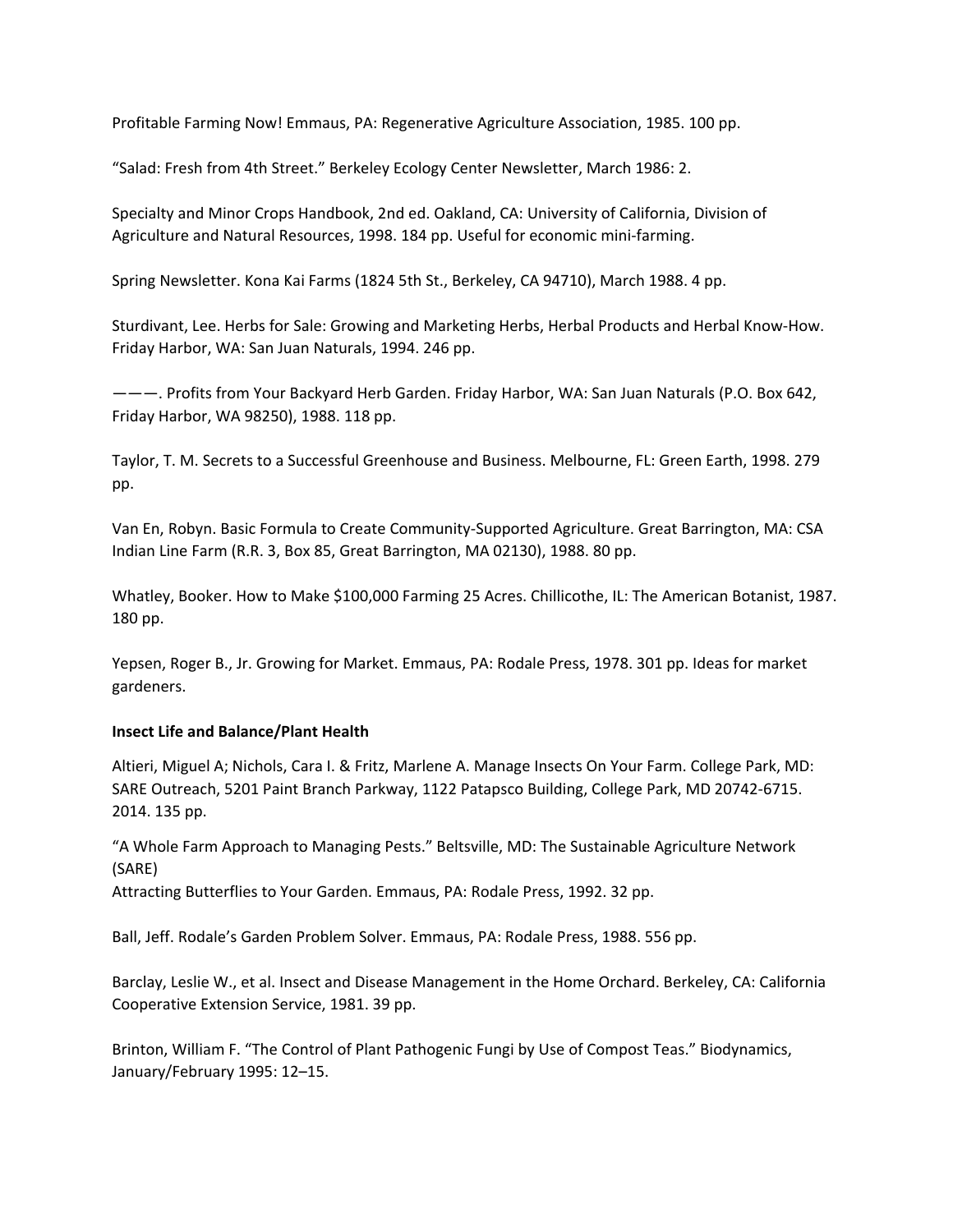Buchmann, Stephen L., and Gary Paul Nabhan. The Forgotten Pollinators. Washington, DC: Island Press, 1996. 292 pp.

Carr, Anna. Rodale's Color Handbook of Garden Insects. Emmaus, PA: Rodale Press, 1979. 241 pp.

Cavigelli, M. A., et al., eds. Michigan Field Crop Pest Ecology and Management. Michigan State University Extension Bulletin E‐2704. Lansing: Michigan State University, 2000. 108 pp.

Chaboussou, Francis. Healthy Crops: A New Agricultural Revolution. Charlbury, UK: Jon Carpenter Publishing for the Gaia Foundation, 2004. 234 pp.

Christie, Jesse R. Plant Nematodes: Their Bionomics and Control. Jacksonville, FL: H. & W. B. Drew, 1959. 256 pp.

Cranshaw, Whitney. Garden Insects of North America. Princeton, NJ: Princeton University Press, 2004. 656 pp.

Curtis, Jennifer, et al. Harvest of Hope: The Potential for Alternative Agriculture to Reduce Pesticide Use. New York: Natural Resources Defense Council, 1991. 124 pp.

Dean, Molly. "Butterflies: Invite Them into Your Garden with These Easy-Care Shrubs." National Gardening, July/August 1994: 38–41.

Deardorff, David. Wadsworth, Kathryn. What's Wrong With My Plant (and How Do I Fix It?) Portland, OR: Timber Press, Inc. The Haseltine Buildig, 133 S.W. Second Avenue, Suite 450, Portland, OR 97204‐ 3527. 2009. 451 pp.

Edwards, Clive A., ed. Earthworm Ecology. Boca Raton, FL: CRC Press, 2004. 441 pp.

Edwards, C. A., and P. J. Bohlen. Biology and Ecology of Earthworms. Chapman and Hall, 1996.

\*Ellis, Barbara W., and Fern Bradley, eds. The Organic Gardener's Handbook of Natural Insect and Disease Control. Emmaus, PA: Rodale Press, 1996. 534 pp. Good color insect photos.

Fichter, George S. Insect Pests. New York: Golden Press, 1966. 160 pp.

Fish and Wildlife Service, U.S. Department of the Interior. Attracting and Feeding Birds. Conservation Bulletin No. 1. Washington, DC: U.S. Government Printing Office, revised 1973. 10 pp.

Flint, Mary Louise. Pests of the Garden and Small Farm. University of California Publications, 1990.

Flint, Mary Louise, and Steve H. Dreistadt. Natural Enemies Handbook: The Illustrated Guide to Biological Pest Control. Berkeley, CA: University of California Press, 1998. 154 pp.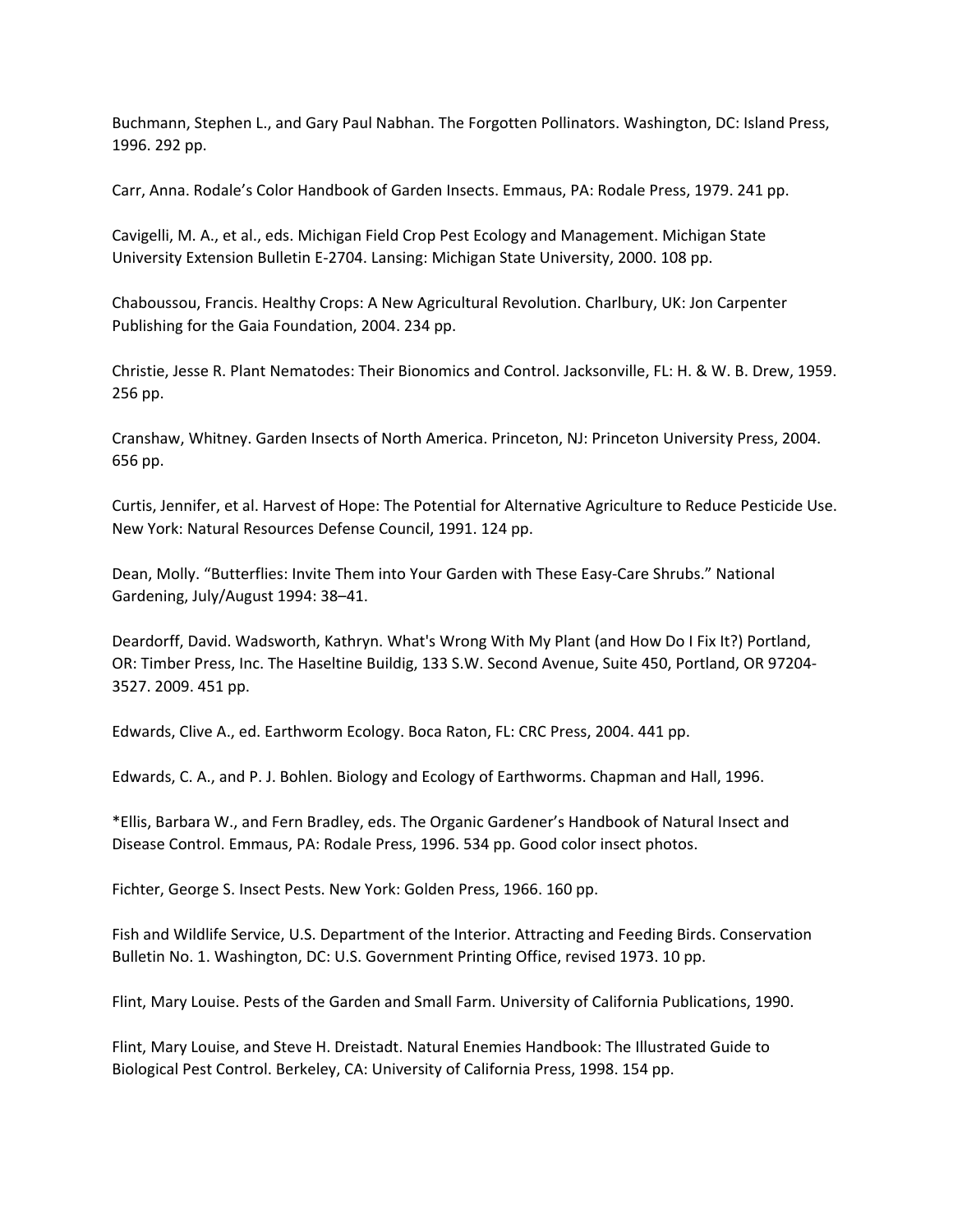Free, J. B. Insect Pollination of Crops. New York: Academic Press, 1970. 544 pp.

Fuglie, Lowell J. Producing Food Without Pesticides: Local Solutions to Crop Pest Control in West Africa. Dakar, Senegal: Church World Service, 1998. 158 pp.

Gilkeson, Linda, Pam Peirce, and Miranda Smith. Rodale's Pest and Disease Problem Solver. Emmaus, PA: Rodale Press, 1996. 384 pp.

Gordh, G., and D. H. Headrick. A Dictionary of Entomology. New York: CABI Publishing, 2001. 1032 pp.

Gordon, David George. The Western Society of Malacologists: Field Guide to the Slug. Seattle, WA: Sasquatch Books (1008 Western Ave., Seattle, WA 98104), 1994. 48 pp.

Grainger, Janette, and Connie Moore. Natural Insect Repellents. Austin, TX: The Herb Bar (200 W. Mary, Austin, TX 78704), 1991. 152 pp.

Griffin, Brian L. The Orchard Mason Bee. Bellingham, WA: Knox Cellars Publishing, 1993. 69 pp.

Grissell, Eric. Insects and Gardens. Portland, OR: Timber Press, 2001. 343 pp.

Grossman, Joel, and Helga Olkowski. "Stopping Slugs and Snails." Common Sense Pest Control Quarterly, Winter 1990: 7–18.

Hart, Rhonda Massingham. Bugs, Slugs and Other Thugs. Pownal, VT: Storey, 1991. 214 pp.

———. Squirrel Proofing Your Home and Garden. Pownal, VT: Storey, 1999. 153 pp.

Headrick, George and David. A Dictionary of Entomology. New York: CABI Publishing, 2001. 1032 pp.

Helyer, Neil, Kevin Brown, and Nigel D. Cattlin. A Color Handbook of Biological Control in Plant Protection. Portland, OR: Timber Press, 2003. 126 pp.

Hemenway, Christy. The Thinking Beekeeper: A Guide to Natural Beekeeping in Top Bar Hives. Gabriola Island, BC, Canada: New Society Publishers, PO Box 189, Gabriola Island, BC, V0R 1X0, Canada. 2013. 195 pp.

Hess, Lilo. The Amazing Earthworm. New York: Charles Scribner's Sons, 1979. 48 pp.

Hoffmann, Michael P. Natural Enemies of Vegetable Insect Pests. Ithaca, NY: Resource Center (7 Business/Technology Park, Cornell University, Ithaca, NY 14850), 1993. 63 pp.

Howes, F. N. Plants and Beekeeping. London: Faber and Faber, 1945. 224 pp.

\*Hunter, Beatrice Trum. Gardening without Poisons. New York: Berkeley Publishing, 1971. 352 pp.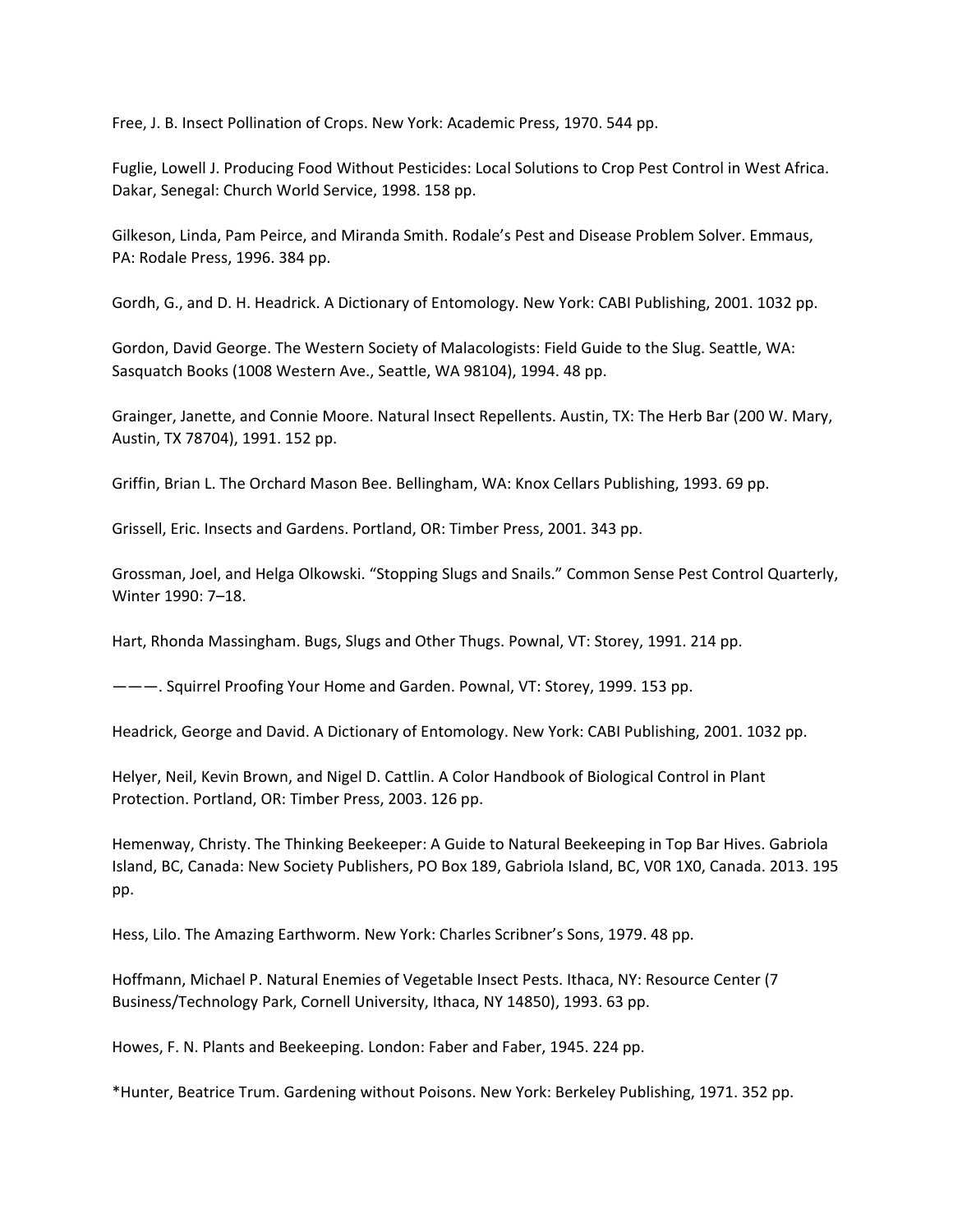Comprehensive survey of insect control methods.

Hunter, Charles D. Suppliers of Beneficial Organisms in North America. Sacramento, CA: California Environmental Protection Agency (Department of Pesticide Regulation, Environmental Monitoring and Pest Management), 1992. 31 pp.

Insect Life. San Francisco: Pesticide Action Network (49 Powell St., Ste. 500, San Francisco, CA 94102). Computer disk (TAPP database).

Insect Pest Management Guidelines for California Landscape Ornamentals. University of California Pub. No. 3317, 1987.

Keville, Kathi. "Herbal Bug Repellents." Well‐Being Magazine, July 1982.

Klein, Hilary Dole, and Adrian M. Wenner. Tiny Game Hunting. New York: Bantam, 1991. 278 pp.

Larch, W. Physiological Plant Ecology. Berlin‐Heidelberg: Springer‐Verlag, 1980. 303 pp.

Least-Toxic Pest Management Publications Catalog. Berkeley, CA: The Bio-Integral Resource Center (P.O. Box 7414, Berkeley, CA 94707), April 1990. 11 pp.

Lee‐Mäder, Eric et al. Farming with Native Beneficial Insects. North Adams: Storey Publishing, 210 MASS MoCA Way, North Adams, MA 01247. 2014. 255 pp.

Levi, Herbert W. Spiders. New York: Golden Press, 1968. 160 pp.

Mader, Eric, Spivak, Marla & Evans, Elaine. Managing Alternative Pollinators: A Handbook for Beekeepers, Growers and Conservationists. Ithaca, NY: NRAES (Natural Resource, Agriculture, and Engineering Service) PALS. 34 Plant Science Bldg. Ithaca, NY 14853. 2010. 161 pp.

Maeterlinck, Maurice. The Life of the Bee. New York: Dodd, Mead, 1916. 427 pp.

Maltas, Michael. Orchard Pest Management and Spray Schedule. Kimberton, PA: Biodynamic Farming and Gardening, 1987. 27 pp. Available from BDFGA.

Maute, Christiane. Homeopathy for Plants; A Practical Guide for Indoor, Balcony and Garden Plants With Tips on Dosage, Use and Choice of Potency. Kandern, Germany: Narayana Verlag Publishing Blumenplatz 2,D‐79400 Kandern, Germany. 2014. 152 pp.

\*McClure, Susan, and C. Colston Burrell. Rodale's Successful Organic Gardening: Controlling of Pests and Diseases. Emmaus, PA: Rodale Press, 1992.

\*McGregor, S. E. Insect Pollination of Cultivated Crop Plants. Washington, DC: Agricultural Research Service, U.S. Department of Agriculture, 1976. 411 pp. Excellent.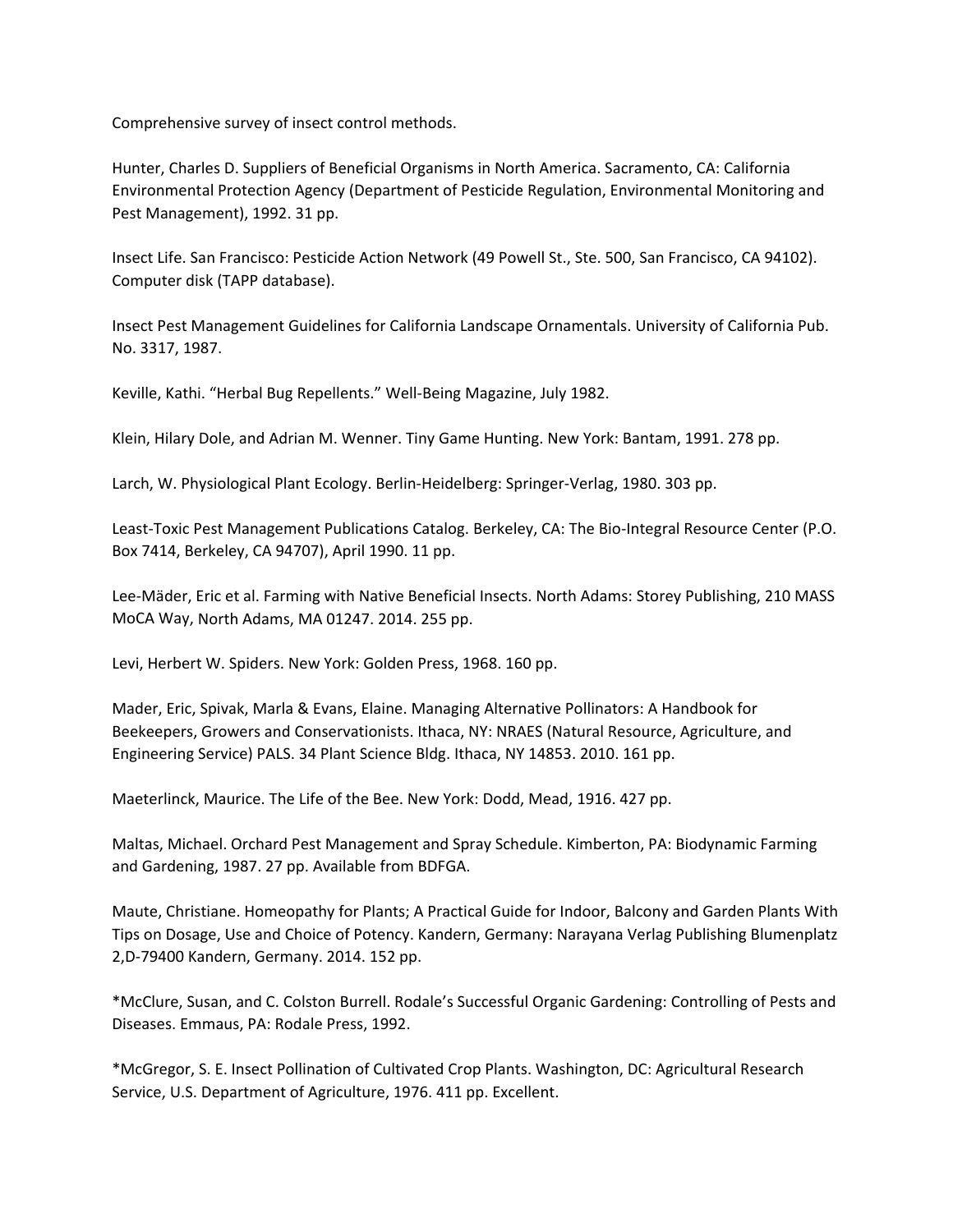Mellon, Margaret, and Jane Rissler, eds. Now or Never: Serious New Plans to Save a Natural Pest Control. Cambridge, MA: Union of Concerned Scientists, 1998. 149 pp.

Metcalf, C. L., and W. Flint, revised by R. L. Metcalf. Destructive and Useful Insects—Their Habits and Control. New York: McGraw‐Hill, 1951.

Mizejewski, David. National Wildlife Federation‐Attracting Birds, Butterflies and Other Backyard Wildlife. Upper Saddle River, NJ: Creative Homeowner, A division of Federal Marketing Corp. (24 Park Way Upper Saddle River, NJ 07458), 2004. 127 pp.

Milne, Lorus, and Margery Milne. The Audubon Society Field Guide to North American Insects and Spiders. New York: Knopf, 1980. 1,008 pp. Small format. Excellent color photographs!

Minnich, Jerry. The Earthworm Book. Emmaus, PA: Rodale Press, 1977. 372 pp.

\*Mitchell, Robert T. Butterflies and Moths. New York: Golden Press, 1962. 160 pp. BL

Mizejewski, David. National Wildlife Federation‐Attracting Birds, Butterflies and Other Backyard Wildlife. Upper Saddle River, NJ: Creative Homeowner, A division of Federal Marketing Corp. (24 Park Way Upper Saddle River, NJ 07458), 2004. 127 pp.

Newman, L. Hugh. Create a Butterfly Garden. Kingswood, England: World's Work (Kingswood, Fodworth, Surrey, England), 1969. 115 pp.

Olkowski, Helga. "Coping with Imported Fire Ants." Common Sense Pest Control Quarterly, Spring 1989: 8–17.

———. "Learning to Welcome Beneficial Spiders in the Garden." Common Sense Pest Control Quarterly, Summer 1991: 5–11.

Olkowski, William and Helga. "Carpenter Ants." Common Sense Pest Control Quarterly, Spring 1985: 11– 16.

———. "Carpenter Bees," Common Sense Pest Control Quarterly, Spring 1985: 17–19.

Olkowski, William, Helga Olkowski, and Shiela Daar. "Managing Ticks, the Least‐Toxic Way." Common Sense Pest Control Quarterly, Spring 1990: 4–16.

Peairs, Leonard Marion. Insect Pests of Farm, Garden, and Orchard, 4th ed. New York: John Wiley.

\*Pesticide Action Network (49 Powell St., Ste. 500, San Francisco, CA 94102). Worldwide information clearinghouse on pesticide dangers.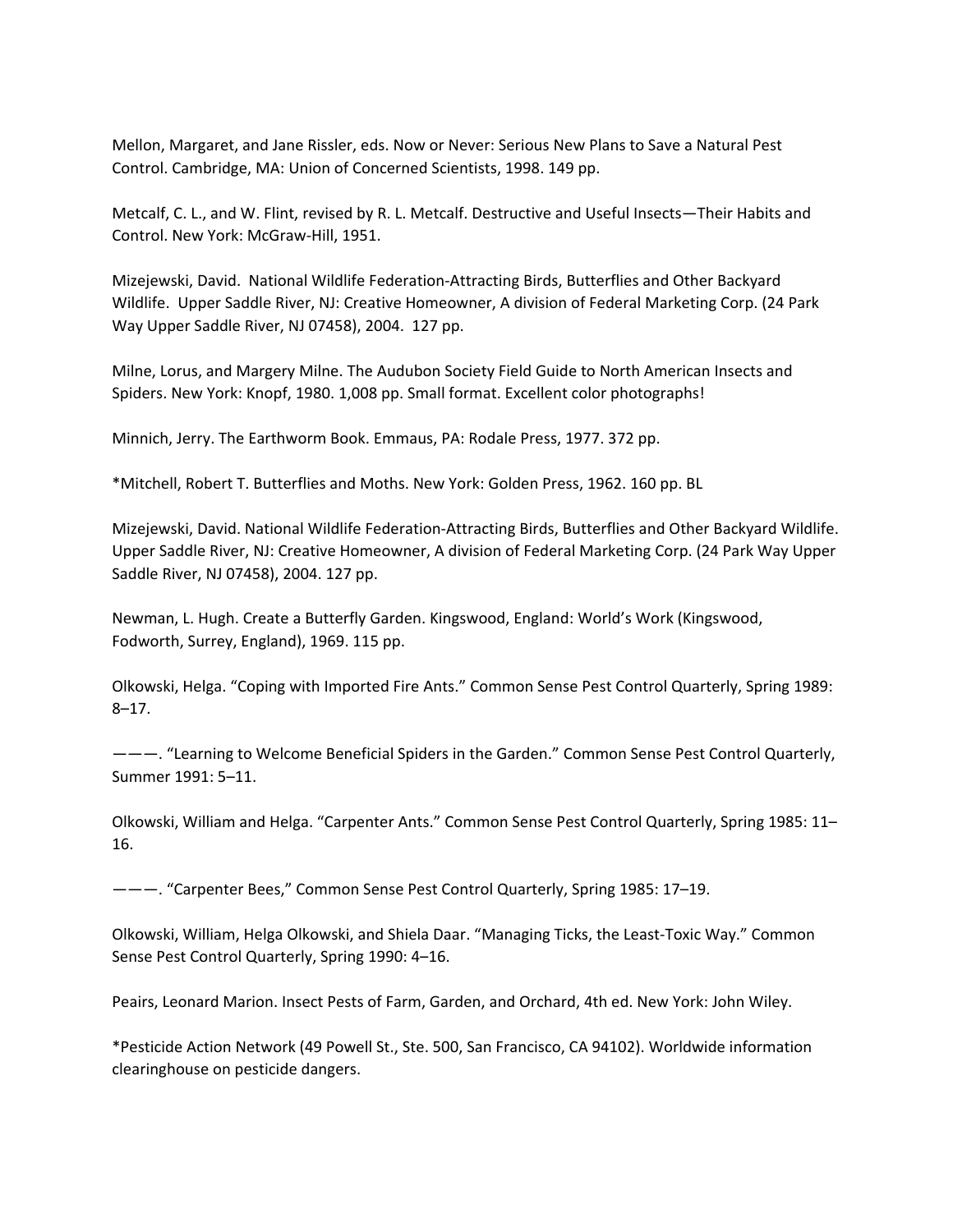Pesticide Perspectives. Santa Cruz, CA: Agroecology Program, University of California, 1990. 11 pp. Information brochure.

Philbrick, John and Helen. The Bug Book. Charlotte, VT: Garden Way, 1974. 126 pp. BL

Pierce, George. The Songs of Insects. Harvard University Press. Cambridge, Massachussets. 1948. 329 pp.

Pimentel, David. "Reducing Pesticide Use through Alternative Agricultural Practices: Fungicides and Herbicides," in Pesticide Interactions in Crop Production: Beneficial and Deleterious Effects, J. Altman, ed. Boca Raton, FL: CRC Press, 1993: 435–448.

Pimentel, David, et al. "Environmental and Economic Costs of Pesticide Use." BioScience, November 1992: 750–760.

Pleasant, Barbara. "Organic Pest Control." Mother Earth News, February/March 2006: 46–51.

Proctor, Michael, Peter Yeo, and Andrew Lack. The Natural History of Pollination. Portland, OR: Timber Press, 1996. 479 pp.

Quarles, William. "Baiting Pharaoh or Argentine Ants." Common Sense Pest Control Quarterly, Fall 1995: 5–13

———. "Fly Repellants." Common Sense Pest Control Quarterly, Summer 1997: 13–19.

———. "Fly Traps." Common Sense Pest Control Quarterly, Summer 1997: 5–12.

———. "Garlic as a Pesticide." Common Sense Pest Control Quarterly, Fall 1999: 4–12.

———. "Grow Pesto for Your Pests!" Common Sense Pest Control Quarterly, Fall 1999: 13–19.

———. "Least‐Toxic Termite Baits." Common Sense Pest Control Quarterly, Spring 1995: 5–17.

———. "Least‐Toxic Termite Control." Common Sense Pest Control Quarterly, Winter 1993: 5–14.

———. "Managing Pest Rabbits in Gardens and Fields." Common Sense Pest Control Quarterly, Winter 1994: 5–14.

———. "Managing Tree Squirrels." Common Sense Pest Control Quarterly, Fall 1995: 14–17.

———. "Protect Your Garden with Aspirin and Salicylate." Common Sense Pest Control Quarterly, Spring 1996: 16–18.

———. "The Truth About Horsetails or Natural Plant Disease Protection from Silica." Common Sense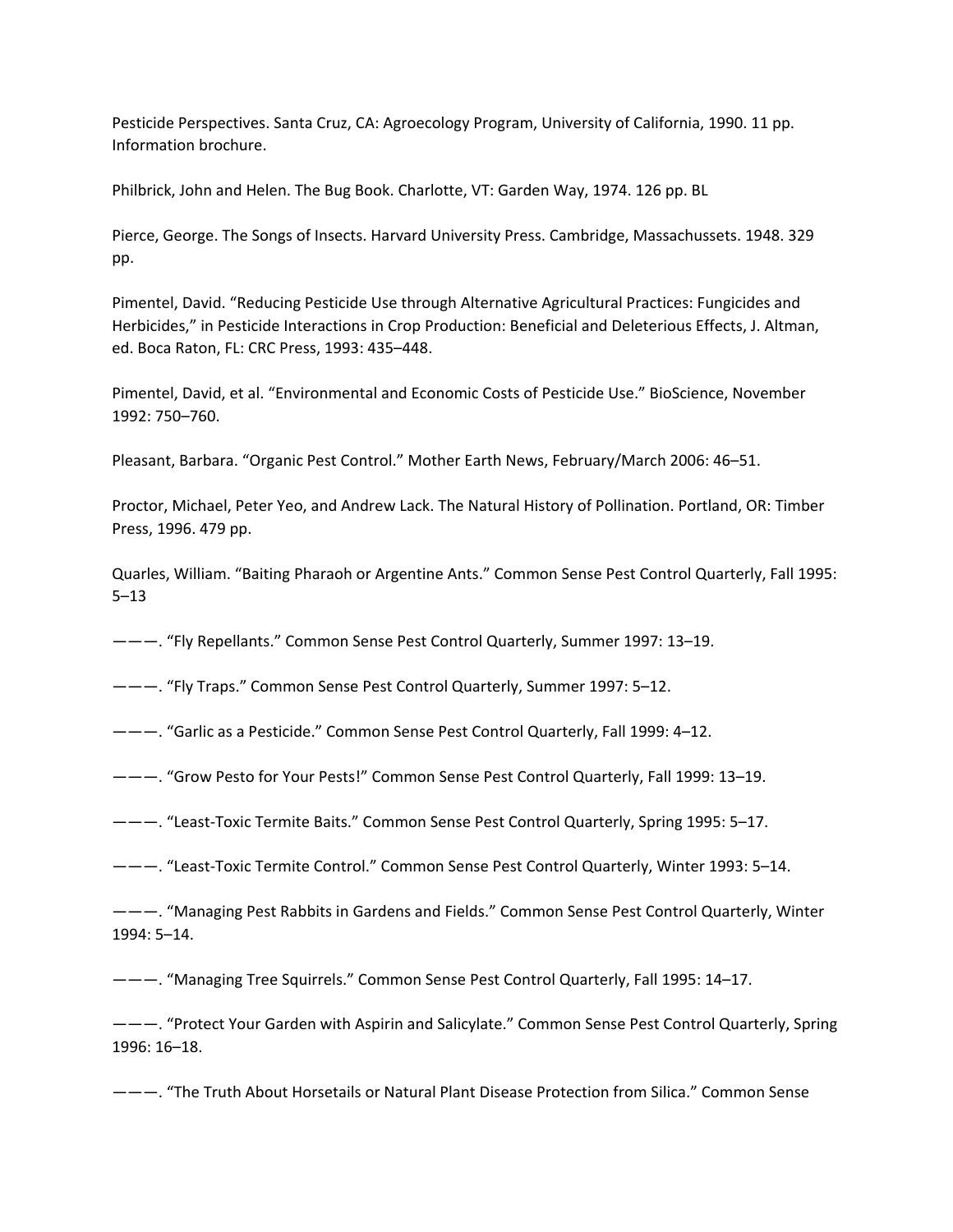Pest Control Quarterly, Spring 1995: 18.

Quarles, William, and Laurie Swiadon. "Gophers and Moles: Under‐ground Thugs and Blind Bandits." Common Sense Pest Control Quarterly, Spring 1996: 5–15.

Rincon‐Vitova Insectories (P.O. Box 95, Oak View, CA 93022). Predatory insect source.

Schwartz, P. H., Jr. Control of Insects on Deciduous Fruits and Tree Gnats in the Home Orchard—Without Insecticides. Hyattsville, MD: U.S. Department of Agriculture Research Service, 1975. 36 pp.

Smith, Miranda, et al. Rodale's Garden Insect, Disease and Weed Identification Guide. Emmaus, PA: Rodale Press, 1979. 328 pp.

\*Smittle, Delilah, ed. Rodale's Complete Garden Problem Solver. Emmaus, PA: Rodale Press, 1997. 346 pp. BL

Starcher, Allison Mia. Good Bugs for Your Garden. Chapel Hill, NC: Algonquin, 1995. 54 pp.

Stein, Dan. Least Toxic Home Pest Control. Eugene, OR: Hulogosi, 1991. 88 pp.

Swiadon, Laurie, and Tanya Drik. "Managing Pest Yellowjackets." Common Sense Pest Control Quarterly, Winter 1998: 5–14.

Swiadon, Laurie, and William Quarles. "Integrated Rat Management." Common Sense Pest Control Quarterly, Winter 1996: 5–15.

"Talking Plants." Discover, April 2002: 46–51.

Tanem, Bob. Deer List: 1982 Update. San Rafael, CA: Santa Venetia Nursery (273 N. San Pedro Rd., San Rafael, CA 94903). 2 pp.

———. Deer Resistant Plant Books. Brochure.

Thurston, H. David. Sustainable Practices for Plant Disease Management in Traditional Farming Systems. Ithaca, NY: Cornell University (Department of Plant Pathology, 330 Plant Sciences Bldg., Ithaca, NY 14853), 1991. 300 pp.

Thurston, H. David, and Jeanne M. Parker. Raised Field and Plant Disease Management. Ithaca, NY: Department of Plant Pathology, Cornell University. 21 pp.

Troetschler, Ruth, et al. Rebugging Your Home and Garden: A Step by Step Guide to Modern Pest Control. Los Altos, CA: PTF Press, 1996. 256 pp.

Van Den Bosch, Robert. The Pesticide Conspiracy. Berkeley, CA: University of California Press, 1978. 223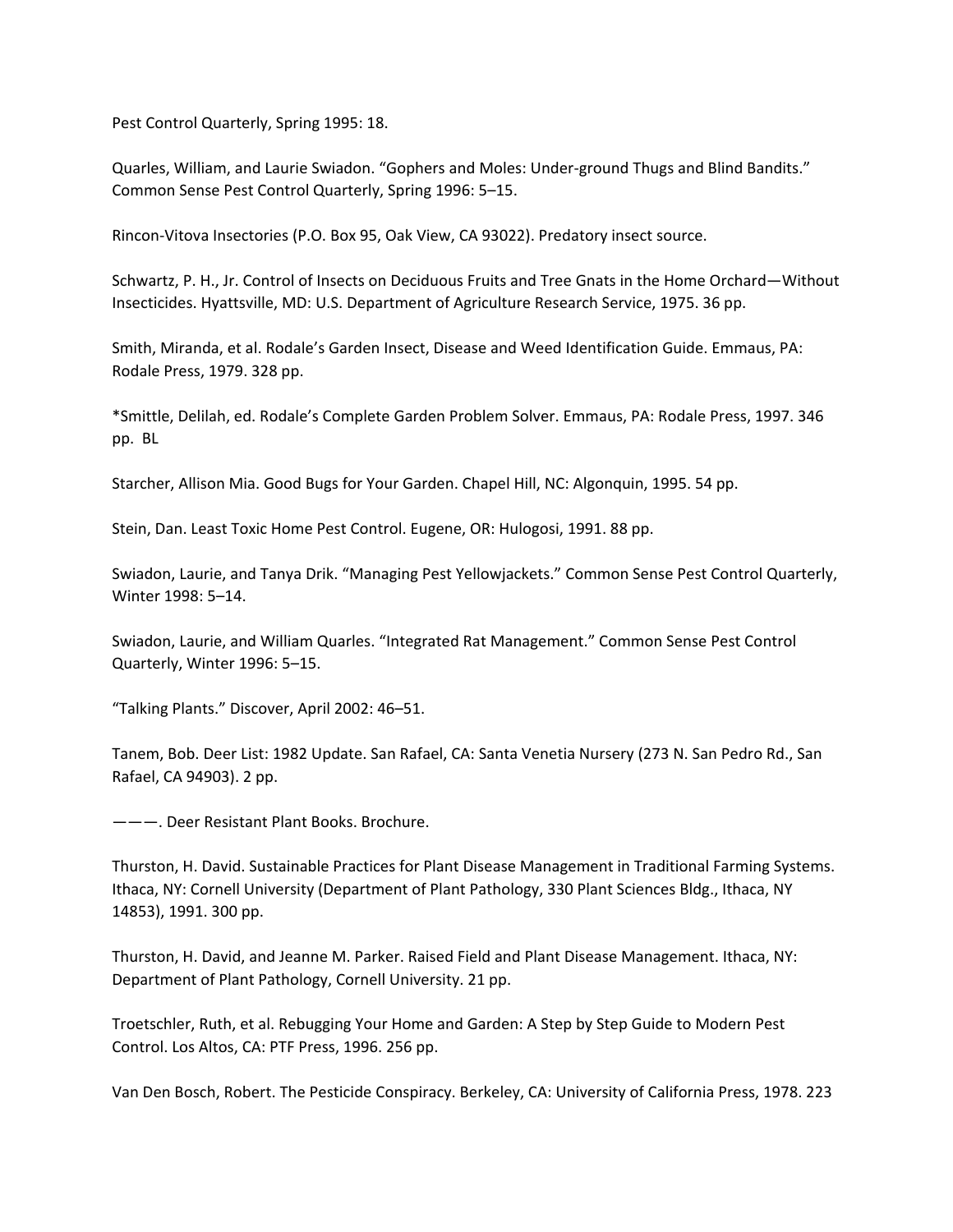pp.

Vivian, John. Keeping Bees. Charlotte, VT: Williamson, 1986. 238 pp.

Wiles, Richard and Christopher Campbell. Washed, Peeled, Contaminated: Pesticide Residues in Ready‐ to-Eat Fruits and Vegetables. Washington, DC: Environmental Working Group, 1994. 32 pp.

Woodward, Penny. Pest‐Repellent Plants. Flemington, Victoria, Australia: Hyland House Publishing Pty Ltd, 1997. 128 pp.

Yarborough, Alice. "Gardening for Butterflies." National Gardening, July/August 1996: 30–33.

Yepson, Roger B., Jr. The Encyclopedia of Natural Insect and Disease Control. Emmaus, PA: Rodale Press, 1984. 490 pp.

———. Organic Plant Protection. Emmaus, PA: Rodale Press, 1976. 688 pp.

The Xerces Society. Pollinator Conservation Handbook: A Guide to Understanding, Protecting, and Providing Habitat for Native

Pollinator Insects. Portland, OR: The Xerces Society, 2003. 145 pp.

\*Zim, Herbert S. Insects. New York: Golden Press, 1956. 160 pp.

#### **Intensive Gardening**

Bonnefons, Nicholas de. The French Gardener: Instructing How to Cultivate All Sorts of Fruit Trees and Herbs for the Garden. St. Paul's Church‐Yard, England: John Crooke, 1658. 294 pp.

Borie, Victor. "The Parisian Market‐Gardeners." Revue Horticole, Series IV, Vol. 5 (1956): 374–376. Broad, William J. "Too Rich a Soil: Scientists Find the Flaw That Undid the Biosphere." New York Times, October 5, 1993, Section B.

\*Bronson, William. "The Lesson of a Garden." Cry California, Winter 1970–71: 4–6. Communicates the feel of Alan Chadwick's first garden in California.

Coe, Michael D. "The Chinampas of Mexico." Scientific American 211, July 1964: 90–98, 144. Floating raised bed farming!

Cook, Jonathan. "Revolutionary Plots: With Limited Access to Fuel and Pesticides, Cuba Has Turned to Organic Urban Agriculture to Feed Its People." Orion, March/April 2003: 62–69

\*Courtois‐Gérard, M. Manuel Pratique de Culture Maraîchère. Paris: J. Hetzel et Cie, 1845. 336 pp.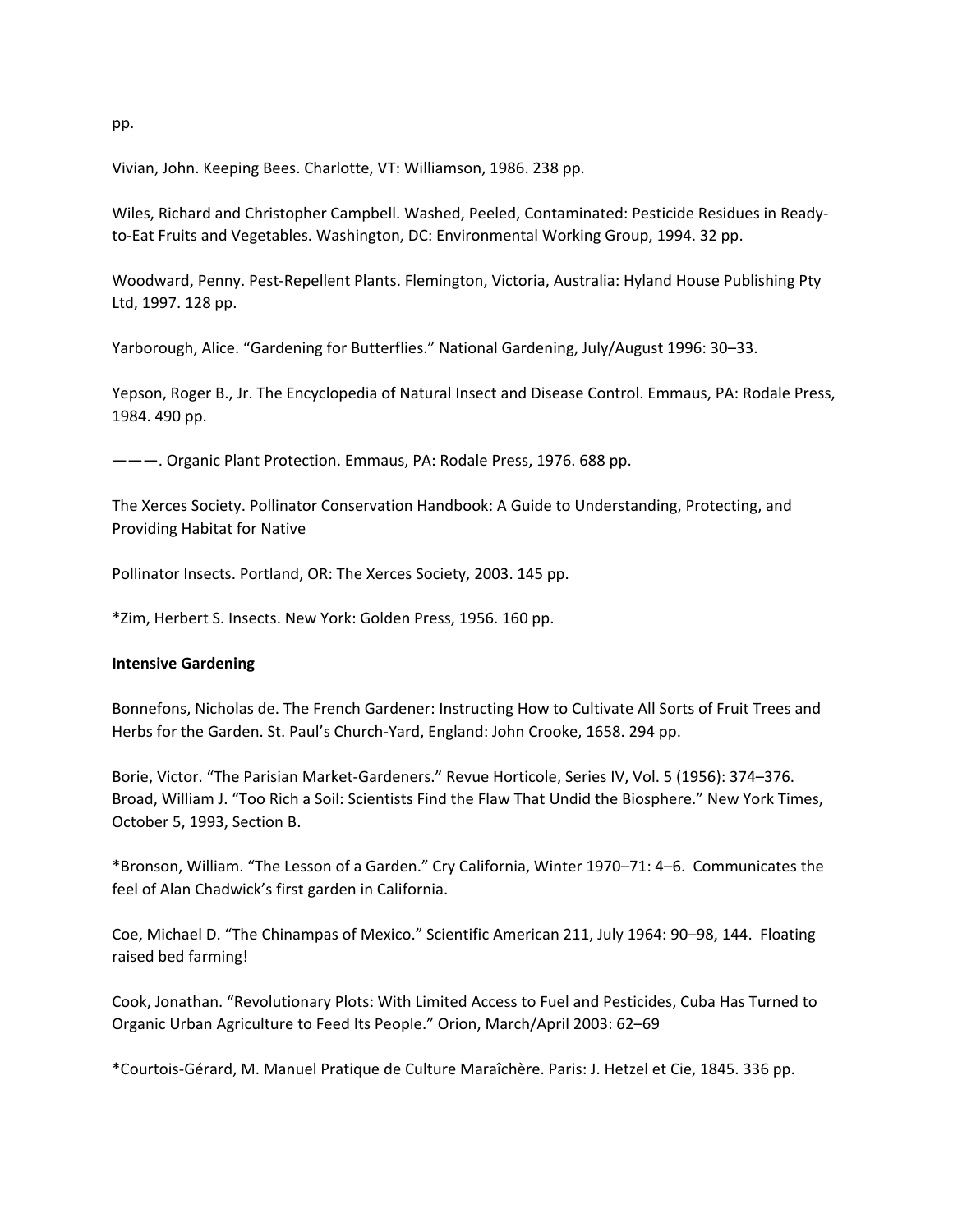Crews, Timothy E., and Stephen R. Gliessman. "Raised Field Agriculture in Tlaxcala, Mexico: An Ecosystem Perspective on Maintenance of Soil Fertility." American Journal of Alternative Agriculture, November 1991: 9–16.

Doscher, Paul, et al. "History," in Intensive Gardening Round the Year. Brattleboro, VT: Stephen Greene Press, 1981. 144 pp.

\*Duhon, David. A History of Intensive Food Gardening. Willits, CA: Ecology Action, 1984. 136 pp.

Erickson, Clark L. An Archeological Investigation in the Lake Titicaca Basin of Peru. Unpublished Ph.D. dissertation, Department of Anthropology, University of Illinois, Champagne‐Urbana, 1988. See chapter 4, "Experiments in Raised Field Agriculture": 205–221.

———. "Raised Field Agriculture in the Lake Titicaca Basin: Putting Ancient Agriculture Back to Work." Expedition, Vol. 30, No. 3 (1989).

Erickson, Clark L., and Kay L. Candler. "Raised Fields and Sustainable Agriculture in the Lake Titicaca Basin of Peru," Fragile Lands of Latin America: Strategies for Sustainable Development, John O. Browder, ed. Boulder, CO: Westview Press, 1988.

Ferrell, J. E. "Andes Indians Use Agricultural Methods of Their Ancestors." The Cleveland Plain Dealer, February 20, 1992: 6‐C.

———. "A Return to Ancient Ways." The Cleveland Plain Dealer, February 20, 1992. Macself, A. J. French Intensive Gardening on Money‐Making Lines. London: W. H. & L. Collingridge, circa 1930. 128 pp.

Marx, Gary. "Bolivia Sows Ancient Fruits." Chicago Tribune, September 2, 1990: Section 1, 5.

McKay, C. D. The French Garden—A Diary and Manual of Intensive Cultivation. London: Associated Newspapers, Carmelite House, 1908. 62 pp.

Moseley, Michael E. Archeology and the Quest for Higher Yields. Chicago: Field Museum of Natural History, n.d. 9 pp.

\*Mullen, William. "Secrets of Tiwanaku—How Ingenious Farmers Built an Empire That Inspired the Incas and Rivaled Rome." Chicago Tribune Magazine, November 23, 1986: 1–19, 23–27, and 29–32.

\*O'Brien, R. Dalziel. Intensive Gardening. London: Faber and Faber, 1956. 183 pp. Useful for potential mini-farmers. Veganic approach. Veganic biologically-intensive food-raising. BL/IL

Painter, James. "Archeology Makes Edible Impact—Revival of Ancient Agricultural Techniques Make Bolivian Raised Bed Potato Project Pay." Christian Science Monitor, October 9, 1991: 12–13.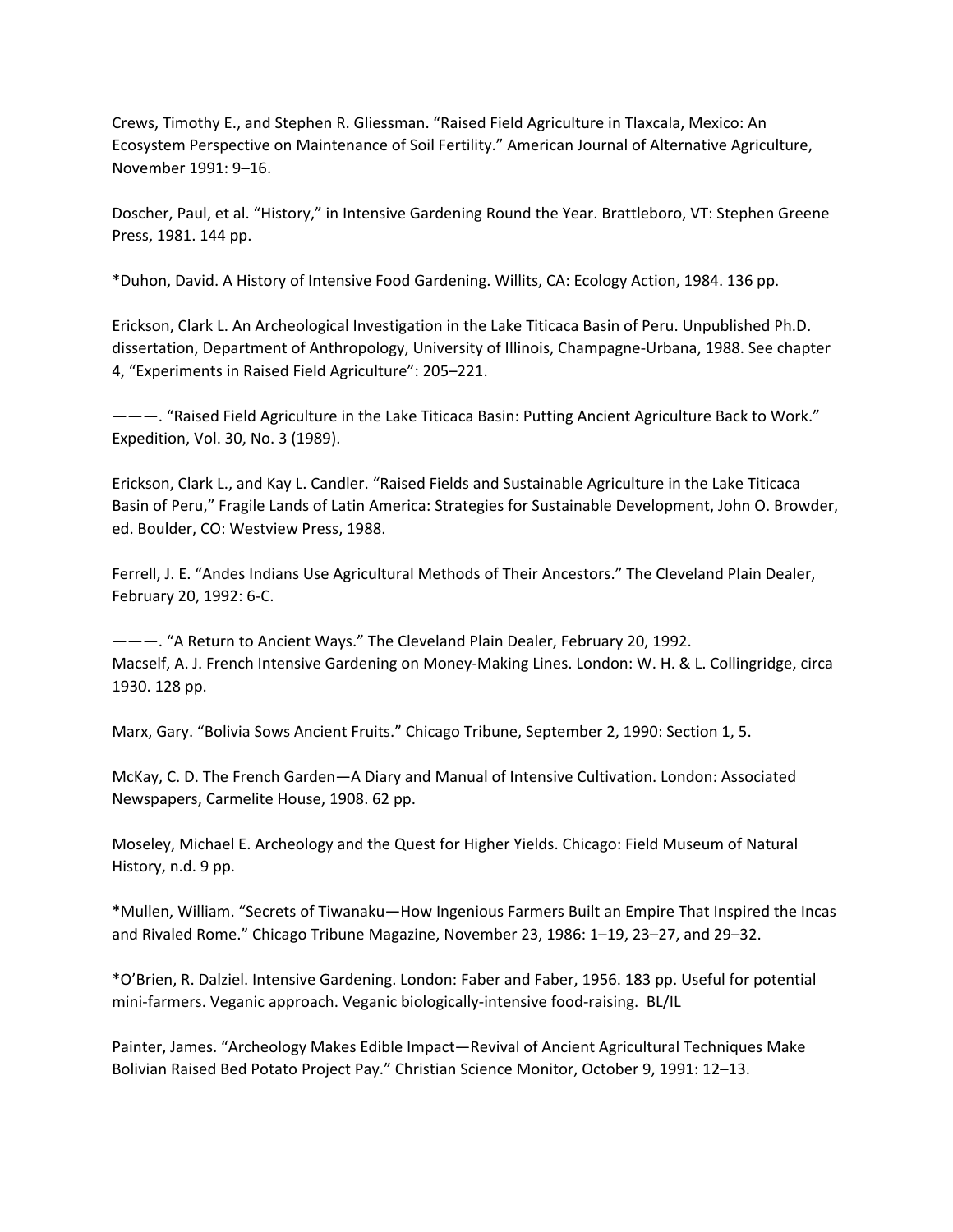Pigorsch, Susan S. "Lost Horizons." Wisconsin Alumni, May/June 1988: 12–17.

Poisson, Leandre, and Gretchen Vogel. Solar Gardening: Growing Vegetables Year‐Round the American Intensive Way. White River Junction, VT: Chelsea Green Publishing, 1994. 267 pp.

Quarrell, C. P. Intensive Salad Production. London: Crosby Lockwood & Sons, 1945. 250 pp.

Robineau, Maryvonne and Bruno. "The Bolivian Andes: Farming on the Roof of the World," Maine Organic Farmer and Gardener, January/February 1994: 16–17.

Smith, Thomas. French Gardening. London: Utopia Press, 1909. 128 pp.

Stanhill, G. "An Urban Agro‐Ecosystem: The Example of Nineteenth Century Paris." Agro‐Ecosystems, 3 (1977): 269–284.

\*Stevens, William K. "Scientists Revive a Lost Secret of Farming—Ancient Peruvian Fields Yield Inexpensive Technology." New York Times, c. 1988 C‐1, C‐15.

Weathers, John. Commercial Gardening. Vols. 1–4. London: Gresham, 1913. 230 pp., 235 pp., 240 pp., 239 pp.

———. French Market Gardening. London: John Murray, 1909. 225 pp.

### **Language and Travel**

\*Amery, Heather, et al. The First 1,000 Words in Spanish. London: Usborne Publishing, 1979. 62 pp.

Bourke, Desmond O'Donnell. French‐English Horticultural Dictionary with English‐French Index. Wallingford, UK: C.A.B. International, 1989. 240 pp.

———. Spanish‐English Horticultural Dictionary. Wallingford, UK: C.A.B. International, 1987. 148 pp.

Cody, Anna. Latin American Spanish Phrasebook. Oakland, CA: Lonely Planet, 1991. 173 pp.

Hamilton, Gevase. A Health Handbook for the Tropics. London: Voluntary Service Overseas (9 Belgrave Square, London SW1X 8PW, England), 1982. 111 pp.

Harpstrite, Pat, and Georgia Montrouil. Spanish/English Glossary of Terms Used in "How to Grow More Vegetables." Willits, CA: Ecology Action, 1987. 30 pp.

MacKay, Susan E. Field Glossary of Agriculture Terms in French and English—Emphasis: West Africa. Lafayette, IN: Purdue Research Foundation, 1984. 197 pp.

Pavick, Alan M. First Travel: Meds for Injuries and Illness. Timonium, MD: Publishing Corporation of America, 1986. 138 pp. Compact.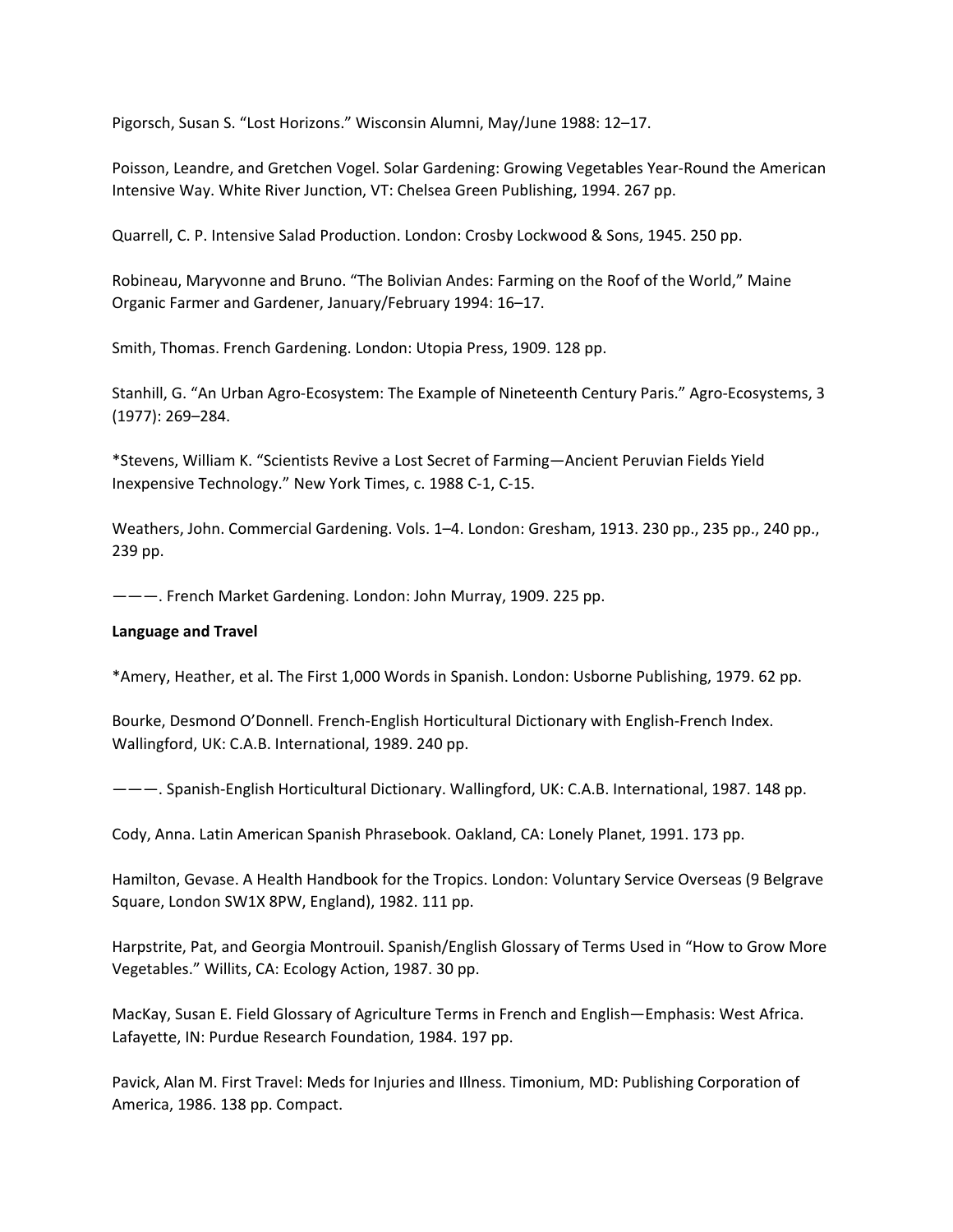\*Peace Corps. A Glossary of Agricultural Terms: Spanish/English–English/Spanish. Washington, DC: American Language Center, the American University, 1976. 107 pp.

\*Rice, Robert P., Jr. Thomson's English/Spanish–Spanish/English Illustrated Agricultural Dictionary. Fresno, CA: Thomson Publications (P.O. Box 9335, Fresno, CA 93791), 1993. 160 pp.

Schroeder, Dirk. Staying Healthy in Asia, Africa and Latin America. Stanford, CA: Volunteers in Asia, 1988. 168 pp.

The Sybervision Foreign Language Series. (7133 Koll Center Parkway, Pleasanton, CA 94566.) 647 pp. Excellent audio learning tapes with manual.

Wilkes, Angela. Spanish for Beginners. Lincolnwood, IL: National Textbook Co., 1988. 50 pp.

# **Learning/Teaching**

Bailey, Liberty H. The Nature Study Idea. New York: Doubleday, Page, 1903. 159 pp.

\*Bailey, L. H., ed. Cornell Nature Study Leaflets. Albany, NY: J. B. Lyon, 1904. 607 pp.

———. The Outlook to Nature. Norwood, MA: Macmillan, 1915. 195 pp.

———. The Training of Farmers. New York: Macmillan, 1909. 263 pp.

Bear, John. Bear's Guide to Earning Non-Traditional College Degrees. Berkeley, CA: Ten Speed Press, 1988. 323 pp.

Brown, Marc. Your First Garden Book. Boston, MA: Little, Brown, 1981. 48 pp.

Call, Leland E., and E. G. Schafer. A Laboratory Manual of Agriculture for Secondary Schools. New York: Macmillan, 1920. 344 pp.

Center for Ecoliteracy. The Edible Schoolyard. Berkeley, CA: Learning in the Real World (2522 San Pablo Ave., Berkeley, CA 94702), 1999. 90 pp.

Cohen, Whitney & Fisher, John. The Book of Gardening Projects for Kids; 101 Ways to get Kids Outside, Dirty, and Having Fun. Portland, OR: Timber Press, Inc. The Haseltine Building, 133 S.W. Second Avenue, Suite 450, Portland, OR 97204‐3527. 2012. 264 pp.

\*\*The Common Roots Program: Education So Real You Can See It Growing. Montpelier, VT: Food Works (64 Main St., Montpelier, VT 05602). Excellent innovative hands‐on teaching/learning program for kindergarten through grade 6.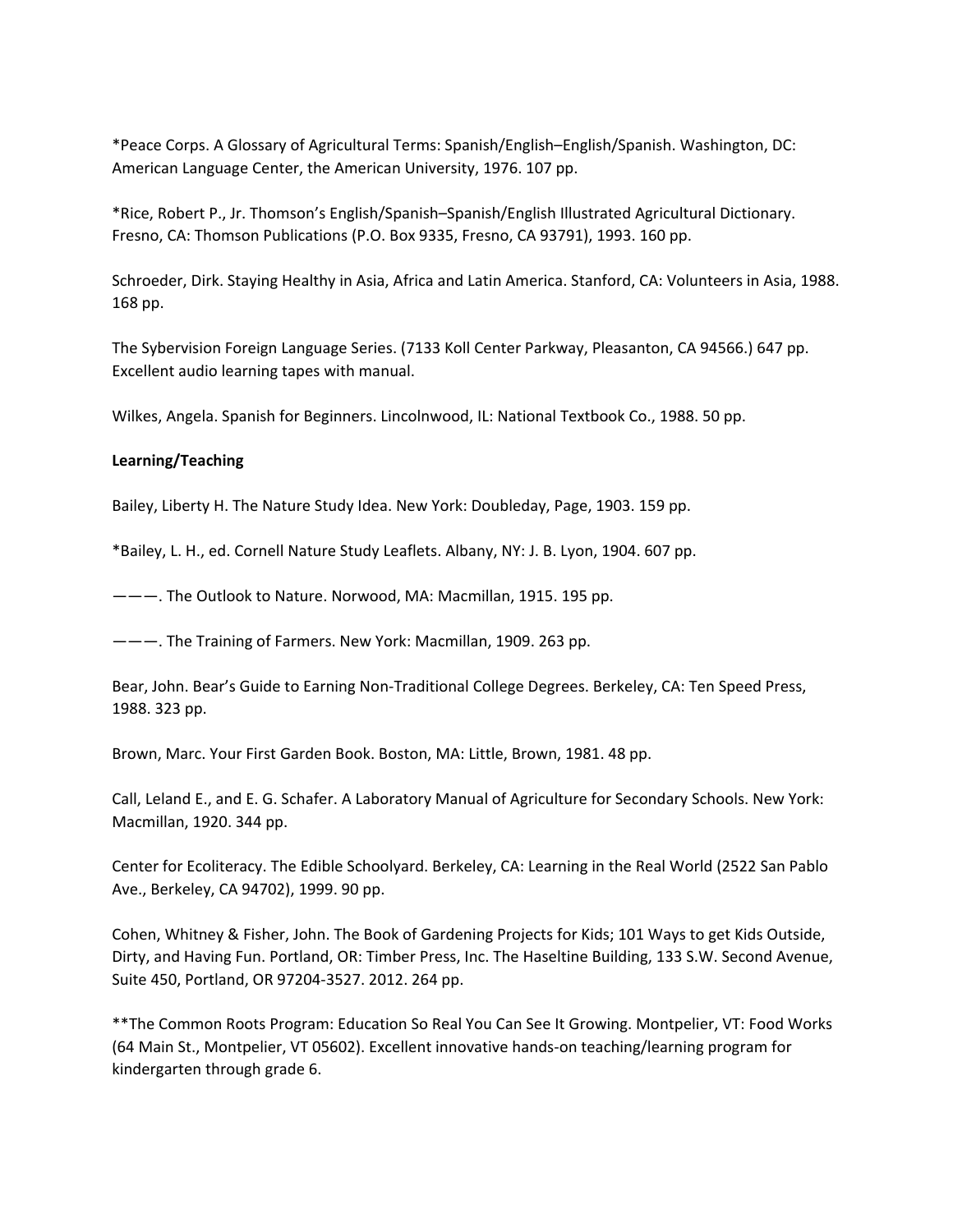Composite Growing Systems. (P.O. Box 343, Skyline Blvd., La Honda, CA 94020.) La Honda, CA: Learning Boxes. Four‐tiered microcosm of garden beds for teachers.

\*Gibson, William G. Eye Spy. New York: Harper, 1899. 264 pp.

\*Guy, Linda A., Cathy Cromell, and Lucy K. Bradley. Success with School Gardens: How to Create a Learning Oasis in the Desert. Phoenix, AZ: Arizona Master Gardener Press, 1996. 140 pp.

Hayes, Marion. Project Management from Idea to Implementation. Oakville, Canada: Reid Publishing (P.O. Box 7267, Oakville, ON L6J 6L6, Canada), 1989. 85 pp.

\*Hilgard, E. W., and W. J. V. Osterhout. Agriculture for Schools of the Pacific Slope. New York: Macmillan, 1927. 428 pp.

Ingles, Andrew W., et al. The Participatory Process for Supporting Collaborative Management of Natural Resources: An Overview. Rome, Italy: Food and Agriculture Org. of the United Nations, 1999. 84 pp.

\*Jeetze, Hartmut von. "In Defense of Old‐Fashioned Training." Biodynamics. (Biodynamic Farming and Gardening Association, P.O. Box 550, Kimberton, PA 19442), Vol. 122 (Spring 1977): 7–11; Vol. 123 (Summer 1977): 23–26.

Jensen, Derrick. Walking on Water; Reading, Writing, and Revolution. White River Junction, VT: Chelsea Green Publishing, 85 North Main Street, Suite 120, White River Junction, VT 05001. 2004. 226 pp.

Jurenka, Nancy Allen, and Rosanne Blass. Beyond the Bean Seed: Gardening Activities for Grades K–6. Englewood, CO: Teacher Ideas Press, 1996. 195 pp.

\*Kiefer, Joseph, and Martin Kemple. Digging Deeper: Integrating Youth Gardens Into Schools and Communities. Montpelier, VT: Food Works Common Roots Press, 1998. 141 pp.

\*Life Lab Science Curriculum. (1156 High St., Santa Cruz, CA 95060.) A good curriculum for high school students.

Lovejoy, Ann. Sunflower Houses. Loveland, CO: Interweave Press, 1991. 144 pp.

Luhrs, Janet. "Building Bridges of Peace in Pakistan." Simple Living Oasis, Spring 2000: 8–10.

MacLatchie, Sharon. Gardening with Kids. Emmaus, PA: Rodale Press, 1977. 207 pp.

\*Ocone, Lynn, and Eve Pranis. The National Gardening Association Guide to Kid's Gardening: A Complete Guide for Teachers, Parents and Youth Leaders. New York: John Wiley & Sons, 1990.

\*Osterhout, W. J. V. Experiments with Plants. New York: Macmillan, 1911. 492 pp.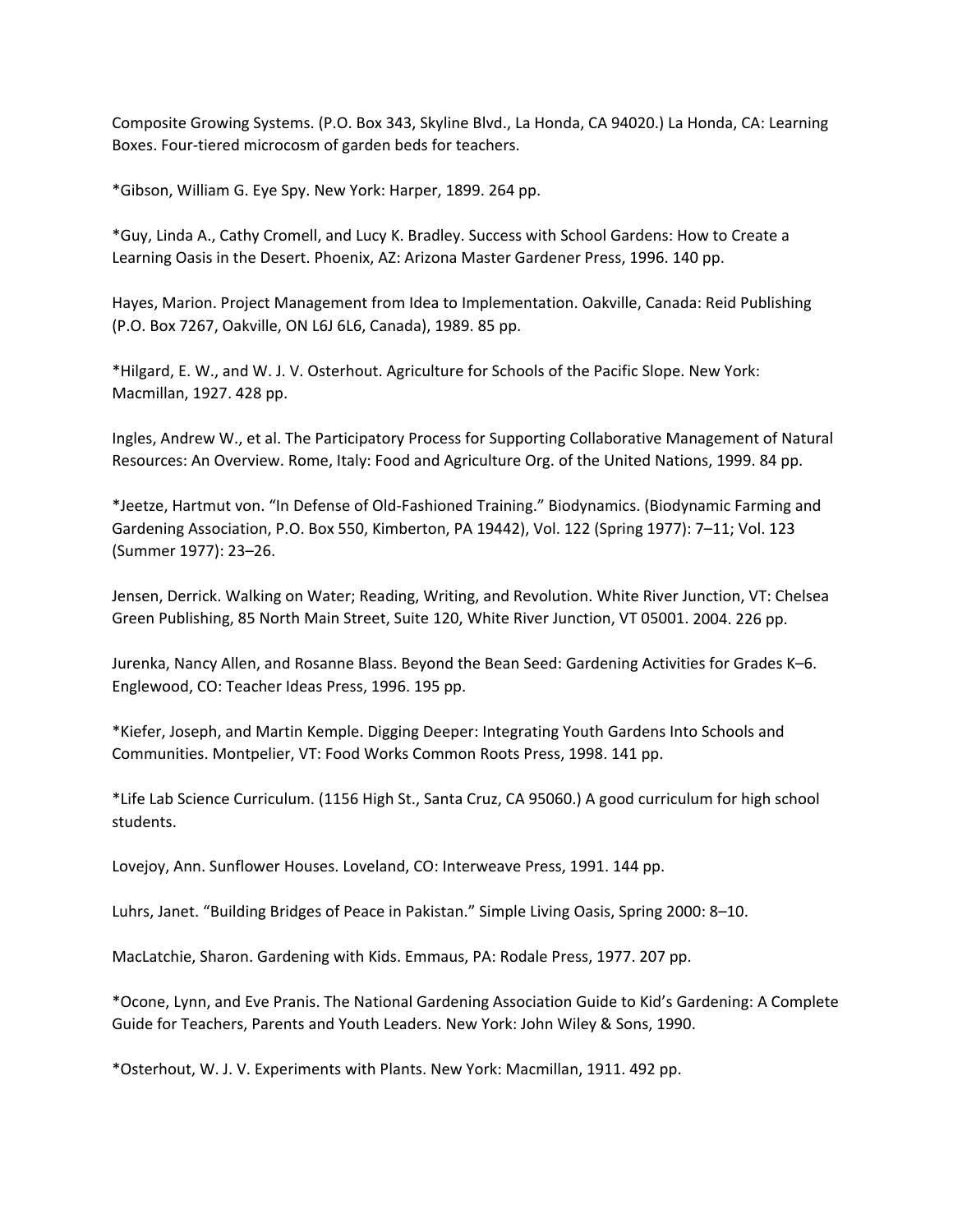\*Raftery, Kevin, and Kim Gilbert. Kids Gardening. Palo Alto, CA: Klutz Press, 1989. 92 pp., plus seeds for 13 kinds of crops.

Resources for Teaching Sustainable Agriculture. Mt. Horeb, WI: WRDC/CIAS Resource Guide, 1992. 26 pp.

Rivera, William M., and Daniel J. Gustafson. Agriculture Extension: Worldwide Institutional Evolution and Forces for Change. New York: Elsevier Science, 1991. 312 pp.

Sampson, H. O. Effective Farming: A Text‐Book for American Schools. New York: Macmillan, 1919. 490 pp.

\*Smith, Marny, and June Plecan. School Garden Manual. Westport, CT: Save the Children (54 Wilton Rd., Westport, CT 06880), 1989. 84 pp.

\*Teaching Peace through Gardening. Seattle, WA: Seattle Tilth (4649 Sunnyside Ave. N., Rm. 1, Seattle, WA). Children's education.

Toward a Sustainable Agriculture: A Teacher's Guide. Madison, WI: The Sustainable Agriculture Curriculum Project, University of Wisconsin Center for Integrated Agriculture Systems (240 Ag Hall, Madison, WI 53706), 1991. 151 pp.

Wooliever, Mary Avery. Tres Semillas para Una Mejor Alimentacion: Un Manual de Agricultura Familiar. San Ysidro, CA: Los Ninos (7065 Marconi Dr., Ste. 105, San Ysidro, CA 92703), 1990. 171 pp.

# **Lifestyle**

Collins, Kaye Carver; Blackstock, Jonathan & Foxfire Students. The Foxfire Book of Simple Living. New York, NY: Penguin Group LLC 375 Hudson St., New York, NY 10014. 2016. 555 pp.

Diedricksen, Derek. Micro Shelters. Story Publishing 210 MASS MoCA Way North Adams, MA 01247 pp. 255

Gosselin, Maggie, Sarah Klein, Jessica Prentice. The Local Foods Wheel, San Francisco Bay Area. www.localfoodswheel.com. 2006.

Hodge, Oliver. Garbage Warrior." Mongrel Media, Canada, 2008. 86 Minutes.

Horn, Greg. Living Green: A Practical Guide to Simple Sustainability. Freedom Press, 1861 North Topanga Canyon Blvd. Topanga, CA 90290. 2006. 170pp.

# **"Living Farm" Museums**

The Accokeek Foundation, 3400 Bryant Point Rd., Accokeek, MD 20607. Howell Living Farm, Titusville, NJ.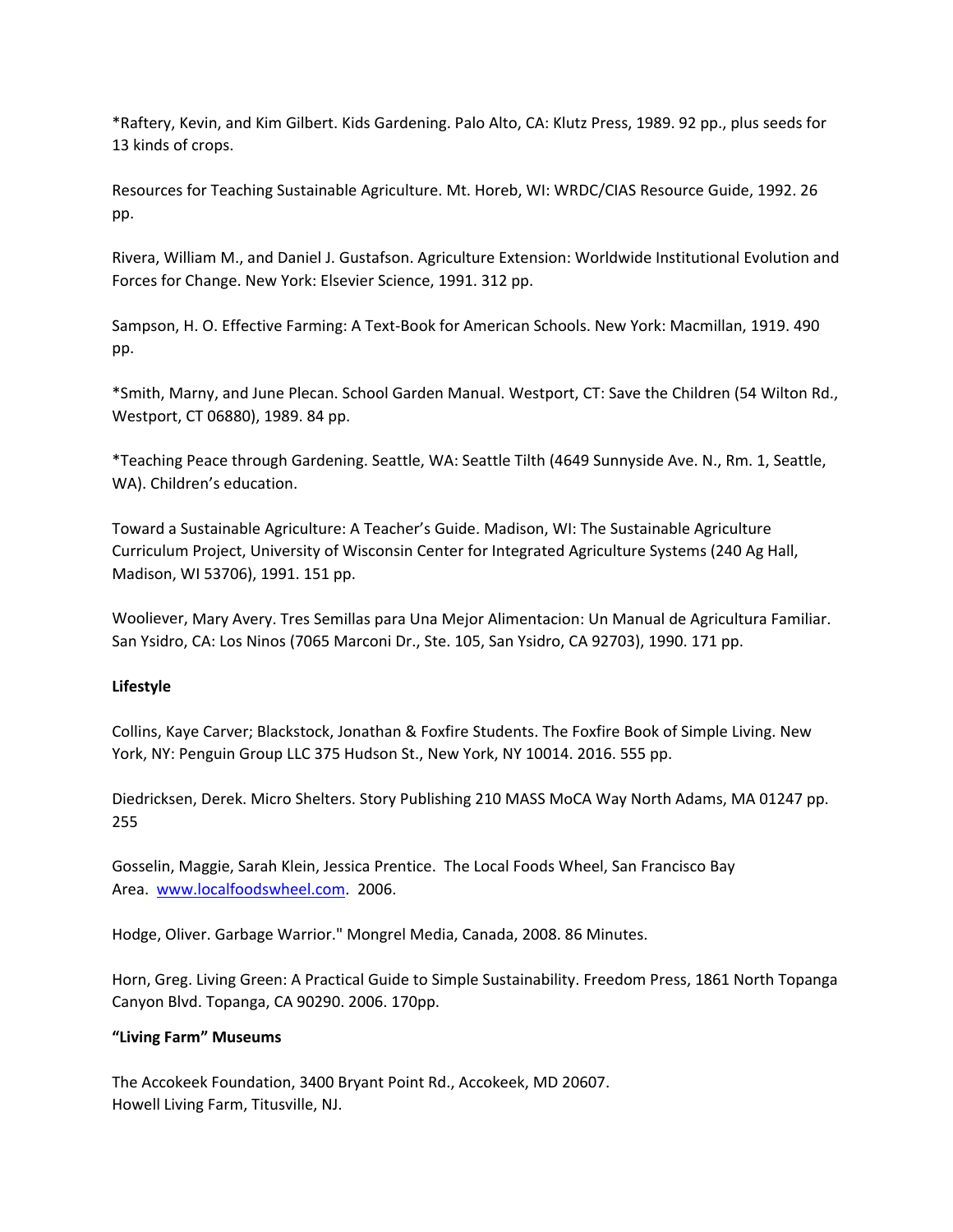## **Local Food**

Robin, Vicki. Blessing the Hands that Feed Us: What Eating Closer to Home Can Teach Us about Food, Community, and Our Place on Earth. New York, NY: Penguin Group LLC 375 Hudson St., New York, NY 10014. 2014. 334 pp.

Wildcraft, Marjory. Grow Your Own Groceries; Turn Your Backyard Into a Food Production System. Bastrop, TX: Rooster Crows Productions PO Box 1624, Bastrop, TX 78602. 2014. Unknown Length.

Gordon, Frankie W., Robbin W. Thorp & Rollin E. Coville. California Bees and Blooms. Berkeley, CA: P.O. Box 9145, Berkeley, CA, 94709. 2014. 296 pp.

## **Marketing/Market Farming**

Byczynski, Lynn. Market Farming Success; The Business of Growing and Selling Local Food. White River Junction, VT: Chelsea Green Publishing 85 North Main Street, White River Junction, VT 05001. 2006, 2013. 275 pp.

Frey, Darrell. Bioshelter Market Garden: A Permaculture Farm. Gabriola Island, BC, Canada: New Society Publishers, PO Box 189, Gabriola Island, BC, V0R 1X0, Canada. 2011. 462 pp.

Fortier, Jean‐Martin. The Market Gardener; A Successful Grower's Handbook for Small‐Scale Organic Farming. Gabriola Island, BC, Canada: New Society Publishers, PO Box 189, Gabriola Island, BC, V0R 1X0, Canada. 2014. 221 pp.

Horowitz, Shel. Grassroots Marketing: Getting Noticed in a Noisy World. White River Junction, VT: Chelsea Green, 2000. 306 pp.

Macher, Ron. Making Your Small Farm Profitable. North Adams: Storey Publishing, 210 MASS MoCA Way, North Adams, MA 01247. 1999. 273 pp.

Nordell, Anne and Eric. "Designing the Market Garden with Work Horses in Mind." The Natural Farmer, Summer 1998: 26–27.

Rutherford, Pat. "Profits from Asparagus." BackHome Magazine, January/February 2003: 44–47.

### **Mushrooms**

\*Arora, David. Mushrooms Demystified. Berkeley, CA: Ten Speed Press, 1979. 668 pp.

Bone, Eugenia. Mycophilia; Revelations from the Weird World of Mushrooms. New York, NY: Rodale,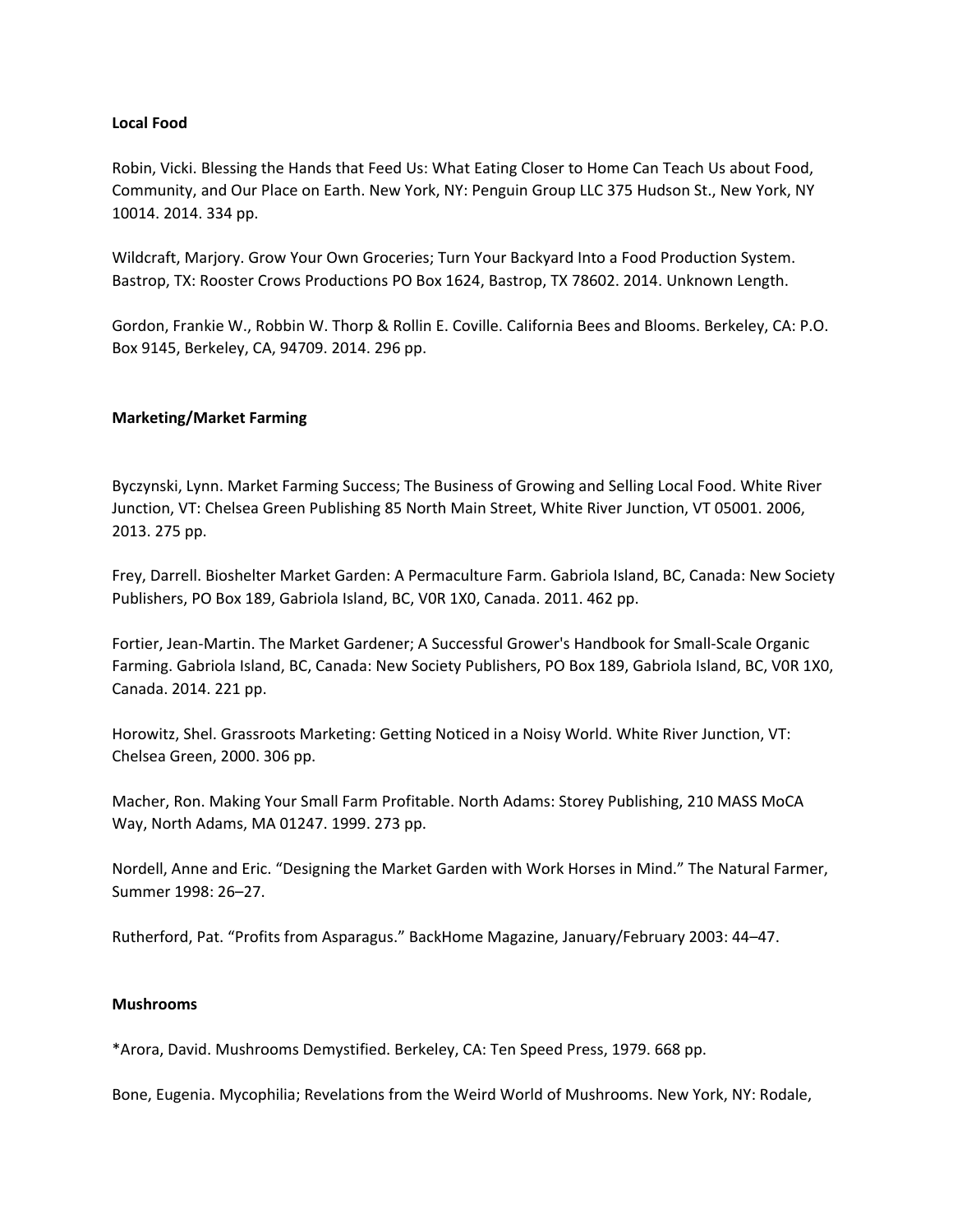Inc. 733 Third Avenue, New York, NY 10017. 2011. 348 pp.

Hall, Ian R., et al. Edible and Poisonous Mushrooms of the World. Portland, OR: Timber Press, 2003. 371 pp.

\*Stamets, Paul. Growing Gourmet and Medicinal Mushrooms. Berkeley, CA: Ten Speed Press, 2000. 574 pp. Excellent and thorough, for those with serious interest.

\*———. Mycelium Running: How Mushrooms Can Help Save the World. Berkeley, CA: Ten Speed Press, 2005. 339 pp.

Stamets, Paul. Mycomedicinals; An Informational Treatise on Mushrooms. MycoMedia® (PO Box 7634, Olympia, WA 98507), 2002. 96 pp.

## **Native Americans**

Bingham, Sam and Janet. Navajo Farming. Logan, UT: Utah State University, 1979. 122 pp.

\*Bruchac, Joseph, and Michael J. Caduto. Native American Gardening: Stories, Projects and Recipes for Families. Golden, CO: Fulcrum, 1996. 158 pp.

Buchanan, Carol. Brother Crow, Sister Corn. Berkeley, CA: Ten Speed Press, 1997. 124 pp. Grant, Bruce. Concise Encyclopedia of the American Indian. New York: Wings Books, 1994. 352 pp.

Kavasch, E. Barrie & Baar Karen. American Indian Healing Arts: Herbs, Rituals, and Remedies for Every Season of Life. New York, NY: Random House 375 Hudson St., New York, NY 10014. 1999. 283 pp.

Sturtevant, William C., and Robert F. Heizer, eds. Handbook of North American Indians, California. Washington, DC: Smithsonian Institution, 1978. 800 pp.

Sturtevant, William C., and Alfonso Ortiz, eds. Handbook of North American Indians, Southwest. Washington, DC: Smithsonian Institution, 1983. 868 pp.

Suttles, Wayne, ed. Handbook of North American Indians, Northwest Coast. Washington, DC: Smithsonian Institute, 1990. 777 pp.

Yanovsky, Ellas. Food Plants of the North American Indians. Misc. Publications No. 237. Washington, DC: U.S. Dept. of Ag., n.d. 83 pp.

# **Oil Crops**

The Jefferson Institute. "Canola: An Emerging Oilseed Alternative." Alternative Crop Guide. Columbia, MO: The Jefferson Institute, 2002. 4 pp.

———. "Sunflower: A Native Oilseed with Growing Markets." Alternative Crop Guide. Columbia, MO: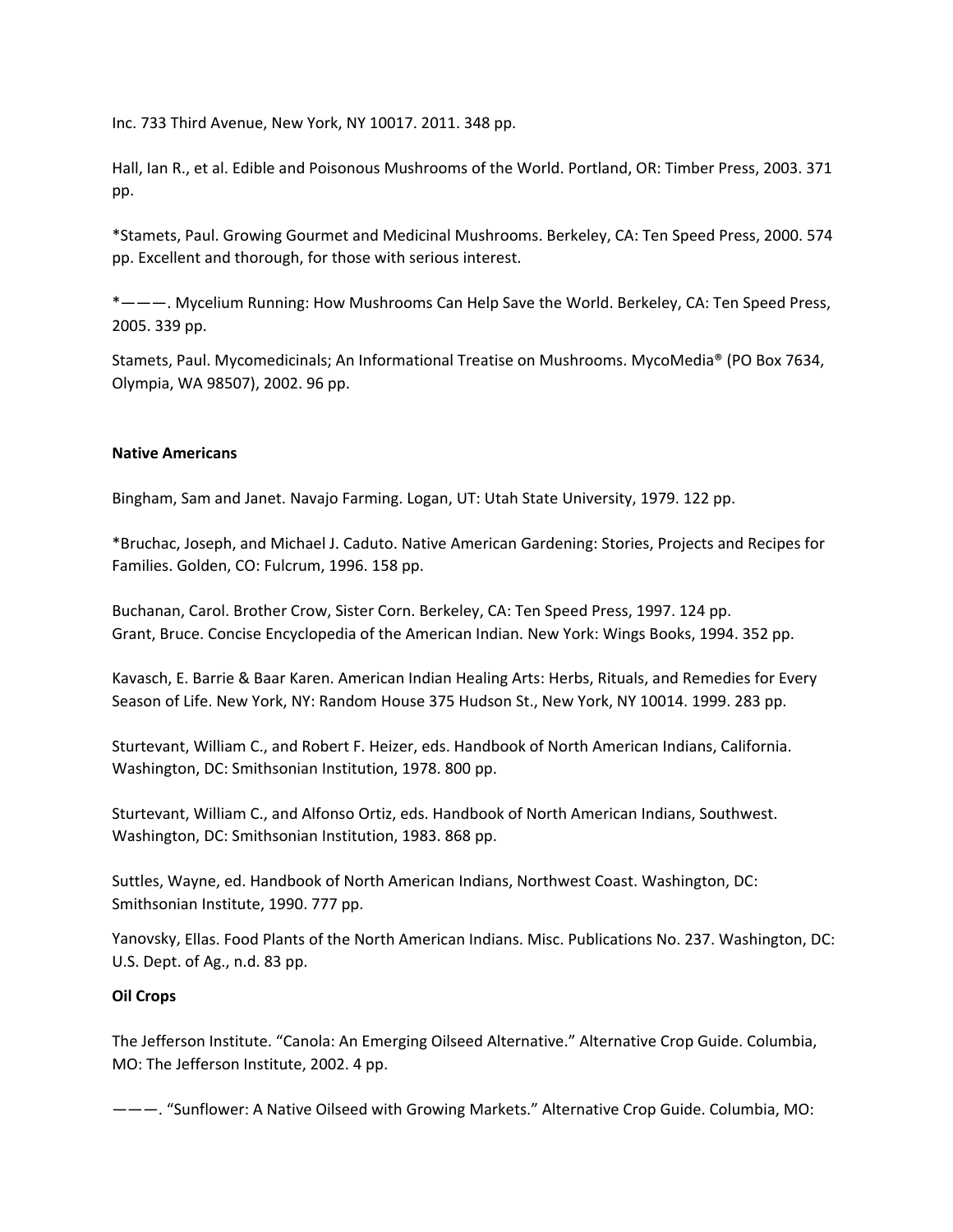The Jefferson Institute, 2002. 4 pp.

### **Out‐of‐Print Book Sources**

The American Botanist. P.O. Box 532, Chillicothe, IL 61523.

Calendula Horticultural Books. 160 SW Alfred St., Chehalis, WA 98532.

Fertile Ground Books. 3912 Vale Ave., Oakland, CA 94619‐2222, (530) 298‐2060, books@agribooks.com.

Hortulus. 101 Scollard St., Toronto, ON M5R 1G4, Canada.

Hurley Books. R.R. 1, Box 160, Westmoreland, NH 03467.

Interloc, P.O. Box 5, Southworth, WA 98386.

Old Library Shop. (610) 838‐2790.

Robert Gear. Box 1137, Greenfield, MA 01302.

## **Perennials**

Phillips, Roger & Rix, Martyn. Perennials: Volume 1 – Early Perennials. New York, NY: Random House 375 Hudson St., New York, NY 10014. 1991. 230 pp.

# **Permaculture**

Asselin, Oliver. The Permaculture Orchard. Possible Media. Carré de la Hount 09800 St‐Jean‐du‐ Castillonnais , France. 2014. 115 minutes.

Baxter, Kay. Design Your Own Orchard: Bringing Permaculture Design to the Ground in Aotearoa. Maungaturoto, New Zealand: Koanga Gardens, n.d. 80 pp.

Bell, Graham. The Permaculture Way. London: HarperCollins, 1992. 240 pp.

"Cities and Their Regions." The Permaculture Activist, December 1995.

Holmgren, David. "Melliodora," Hepburn Permaculture Gardens: 10 Years of Sustainable Living. Victoria, Australia: Holmgren Design Services, 1995. 61 pp.

———. Permaculture: Principles & Pathways Beyond Sustainability. Victoria, Australia: Holmgren Design Services, 2002. 286 pp.

Jacke, Dave, and Eric Toensmeier. Edible Forest Gardens: Ecological Vision and Theory for Temperate Climate Permaculture. Vol. 1, Vision and Theory. White River Junction, VT: Chelsea Green Publishing,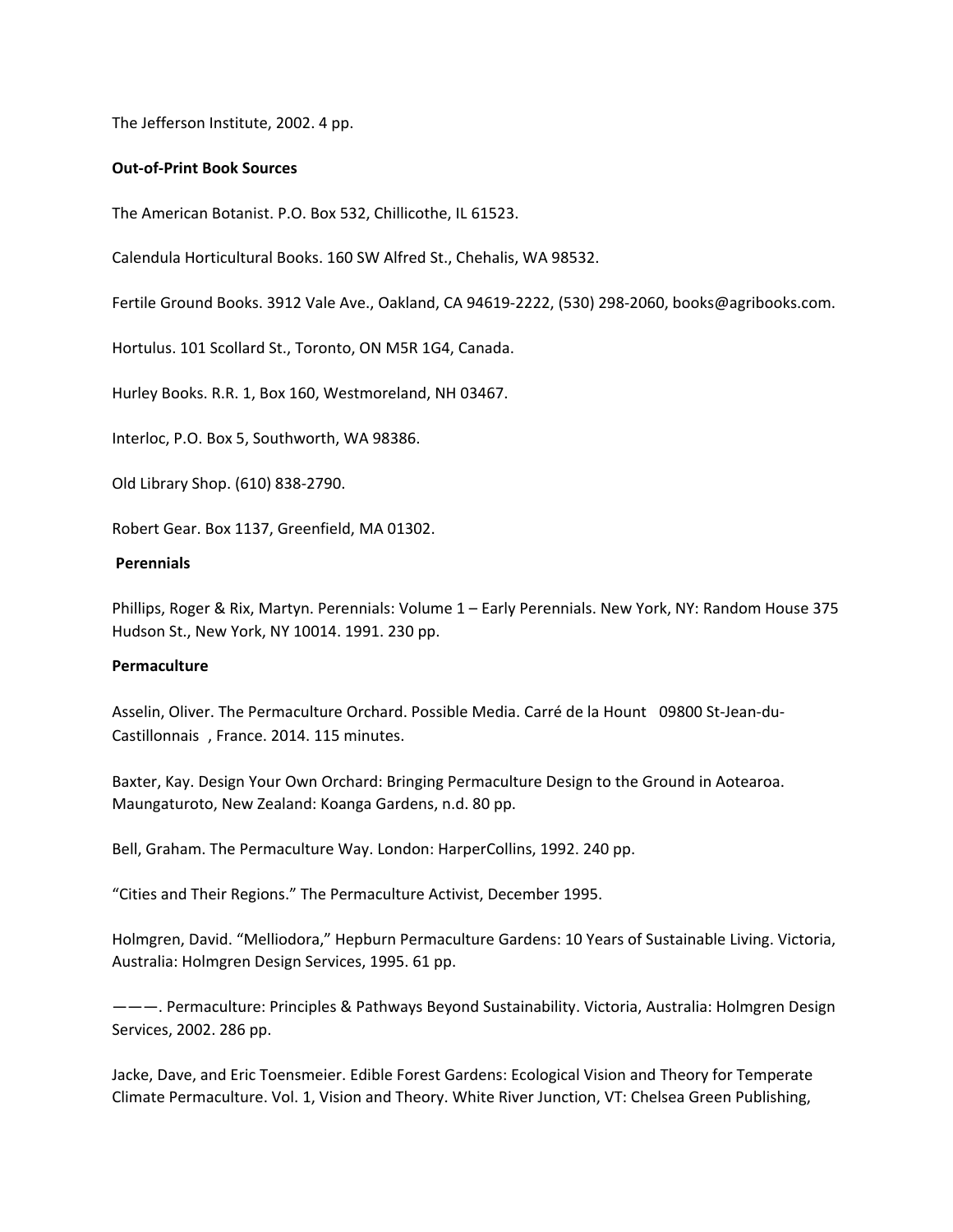2005. 378 pp.

\*Mollison, Bill. Permaculture: A Designers' Manual. Tyalgum, Australia: Tagari Publications, 1996. 276 pp.

———. Permaculture: A Practical Guide for a Sustainable Future. Covelo, CA: Island Press, 1990. 579 pp.

Mollison, Bill, and David Holmgren. Permaculture One. Ealing, England: Corgi Books (TransWorld Publishers, Century House, 61–61 Uxbridge Rd., Ealing W5 5SA, England), 1978. 128 pp.

———. Permaculture Two. Tasmania: Tagari Books (P.O. Box 96, Stanley, Tasmania 7331, Australia), 1979.

Mollison, Bill, with Remy Mia Slay. Introduction to Permaculture. Tyalgum, Australia: Tagari Publications, 1994. 213 pp.

\*The Permaculture Activist. (Rte. 1, Box 38, Primm Springs, TN 38476.) Magazine.

Permaculture Resources. (56 Farmersville Rd., Caliton, NJ 07830, (800) 832‐6285.) Magazine.

Shepard, Mark. Restoration Agriculture: Real‐World Permaculture for Farmers. Austin, TX: Acres U.S.A. (P.O. Box 91299 Austin, TX 78709), 2013. 330 pp.

Weiseman, Wayne Halsey, Daniel & Ruddock, Bryce. Integrated Forest Gardening: The Complete Guide to Polycultures and Plant Guilds in Permaculture Systems. White River Junction, VT: Chelsea Green Publishing 85 North Main St. Suite 120, White River Junction, VT, 05001. 2014. 310 pp.

"Where Is Permaculture?" The Permaculture Activist, No. 49 (December 2002). Profiles on 10 North American permaculture sites plus the "Best in the World."

Whitefield, Patrick. Permaculture in a Nutshell. Hampshire, England: Permanent Publications, 2000. 84 pp.

### **Pest Management**

Flint, Mary Louise. Pests of the Garden and Small Farm. Oakland, CA: University of California, Division of Agriculture and Natural Resources, 6701 San Pablo Ave., Oakland, CA 94608‐1239. 1990.276 pp.

Dreistadt, Steve H. Pests of Landscape, Trees, and Shrubs. Oakland, CA: ANR Publications, University of California, 6701 San Pablo Ave. Oakland California, 94608. 327 pp.

Hill, D. S. and Waller, J. M. Pests and Diseases of Tropical Crops. Vol. 1. Longman House. Burnt Mill, Harlow, Essex CM20 2JE. 1990. 175 pp.

### **Philosophy**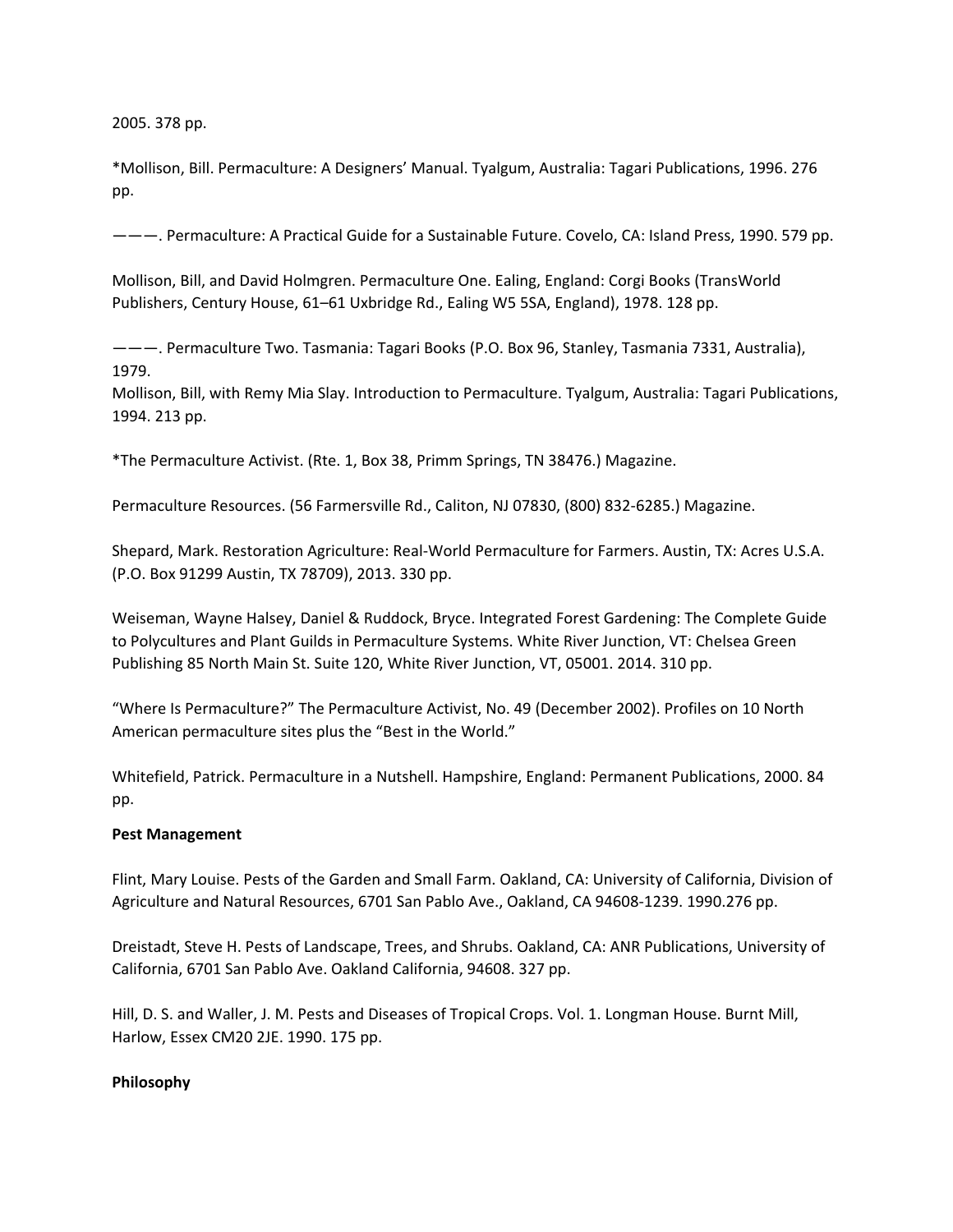Adams, George, and Olive Whicher. The Plant Between Sun and Earth. Boulder, CO: Shambhala, 1980. 224 pp.

\*Agriculture, Food and Human Values. (100 E. Normal St., Kirksville, MO 63501‐4211.) Quarterly journal.

All‐Consuming Passion: Waking Up from the American Dream. Seattle, WA: New Road Map Foundation (P.O. Box 15981, Seattle, WA 98115), 1993. 23 pp.

Amidon, Elias, and Elizabeth Roberts, eds. Earth Prayers from around the World: 365 Prayers, Poems, and Invocations for Honoring the Earth. New York: Harper Collins, 1991. 451 pp.

Bailey, L. H. The Harvest of the Year to the Tiller of the Soil. New York: Macmillan, 1927.

———. The Holy Earth. New York: New York State College of Agriculture and Life Sciences, 1980. 112 pp.

Berry, Thomas. The Dream of the Earth. San Francisco: Sierra Club Books, 1988. 247 pp.

\*Berry, Wendell. The Unsettling of America: Culture and Agriculture. San Francisco: Sierra Club Books, 1977. 226 pp. Eloquent and passionate view of the sociological aspects of farming.

Blix, Jacqueline, and David Heitmiller. Getting a Life. New York: Viking, 1997. 363 pp.

Boice, Judith L. At One with All Life. Moray, Scotland: Findhorn Press, 1989. 273 pp.

Boldt, Laurence G. Zen and the Art of Making a Living. New York: Penguin, 1999. 640 pp.

Bortoft, Henri. The Wholeness of Nature. Hudson, NY: Lindisfarne Press, 1996. 407 pp.

Buhner, Stephen Harrod. The Lost Language of Plants. White River Junction, VT: Chelsea Green Publishing 85 North Main St. Suite 120, White River Junction, VT, 05001. 2002. 325 pp.

Bullfrog Films. Sowing for Need or Sowing for Greed? Oley, PA: Bullfrog Films. 58‐minute video.

Burch, Mark A. Simplicity. Philadelphia, PA: New Society Publishers, 1995. 130 pp.

Calder, Ritchie. After the Seventh Day. New York: Simon & Schuster, 1961. 448 pp.

Capra, Fritjof. The Turning Point: Science, Society, and the Rising Culture. New York: Bantam Books, 1982. 464 pp.

\*Christensen, Carl. The Green Bible. Ben Lomond, CA: Johnny Publishing (P.O. Box 624, Ben Lomond, CA 95005), 1990. 81 pp. Excellent.

deGraaf, John, David Wann, and Thomas H. Naylor. Affluenza: The All‐Consuming Epidemic. San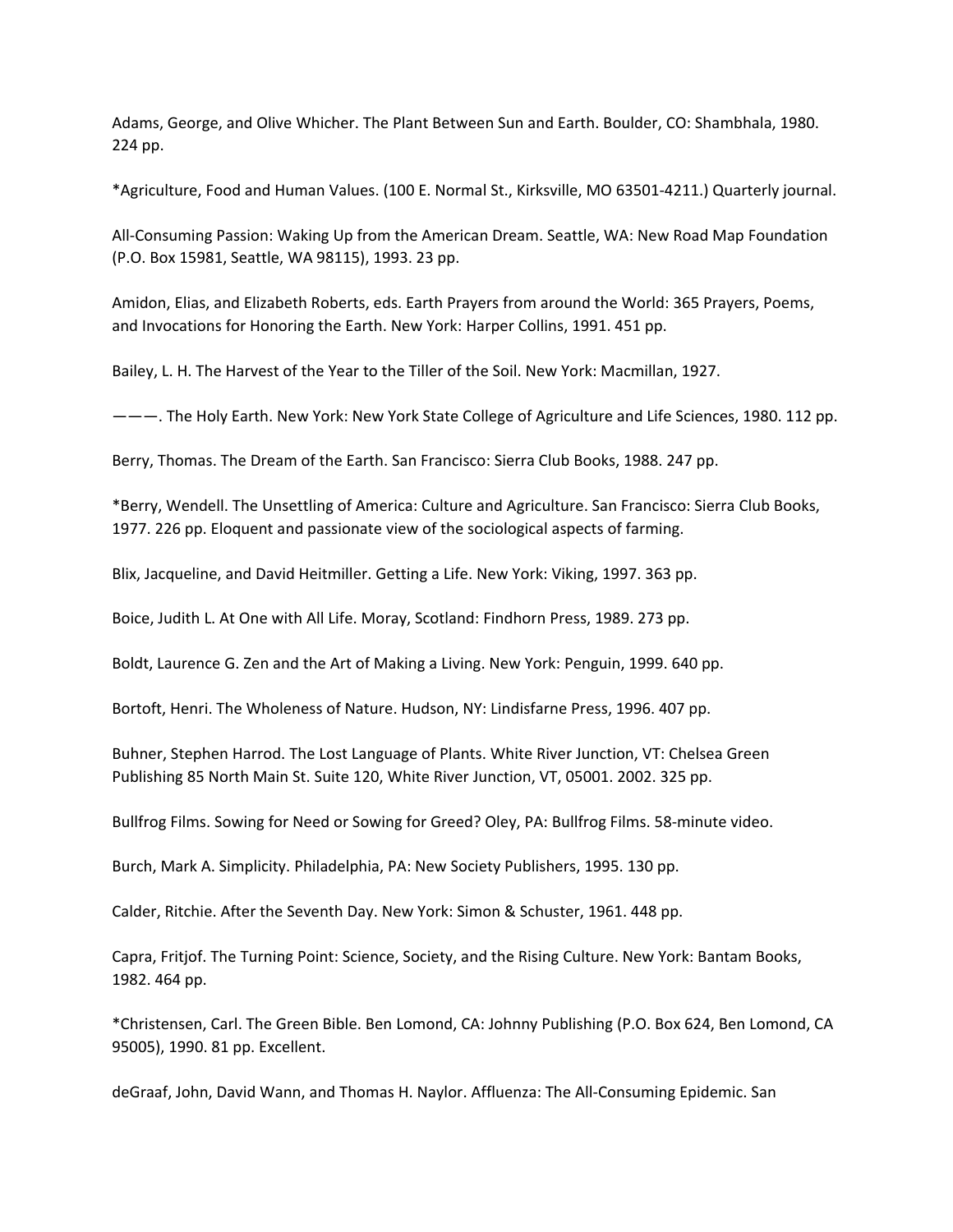Francisco: Berrett‐Koehler Publishers, 2001. 268 pp.

\*DeVault, George, ed. Return to Pleasant Valley: Louis Bromfield's Best from Malabar Farm and His Other Country Classics. Chillicothe, IL: The American Botanist, 1996. 318 pp.

\*Dominguez, Joe, and Vicki Robin. Your Money or Your Life: Transforming Your Relationship with Money and Achieving Financial Independence. New York: Penguin, 1992. 350 pp.

Duesing, Bill and Suzanne. Living on the Earth: Eclectic Essays for a Sustainable and Joyful Future. East Haven, CT: Long River Books (140 Commerce St., East Haven, CT 06512), 1993. 222 pp.

Dull, Christine and Ralph. Soviet Laughter, Soviet Tears. Englewood, OH: Stillmore Press (7000 Stillmore Dr., Englewood, OH 45322), 1992. 370 pp.

Durning, Alan. How Much Is Enough? New York: W. W. Norton, 1992. 200 pp.

The Earth Summit. San Francisco: U.S. Citizens Network on UNCED (300 Broadway, Ste. 39, San Francisco, CA 94133), 1991. 44 pp. An introductory guide to the Earth Summit (June 1–12, 1992; Rio de Janeiro, Brazil).

Ehrlich, Gretel. John Muir: Nature's Visionary. Washington, DC: National Geographic Society, 2000. 240 pp.

\*Faulkner, Edward H. Plowman's Folly. Norman, OK: University of Oklahoma Press, 1943. 155 pp.

Food and Agriculture Organization of the United Nations. Report of the Panel of Eminent Experts on Ethics in Food and Agriculture. First Session, September 2000. Rome: FAO. 26 pp.

Gillies, Douglas. Prophet: The Hatmaker's Son: The Life of Robert Muller. Santa Barbara, CA. East Beach Press, 2003. 282 pp.

\*Goering, Peter, Helena Norberg Hodge, and John Page. From the Ground Up: Rethinking Industrial Agriculture. Atlantic Highlands, NJ: Zed Books/International Society for Ecology and Culture, 1993. 130 pp.

Gowdy, John, ed. Limited Wants, Unlimited Means: A Reader on Hunter‐Gatherer Economics and the Environment. Washington, DC: Island Press, 1998. 342 pp.

\*Gray, Charles. Toward a Nonviolent Economics. Eugene, OR: Charles Gray (888 Almaden, Eugene, OR 97402), 1989. 143 pp.

Gussow, Joan Dye. Chicken Little, Tomato Sauce and Agriculture. New York: Bookstrap Press, 1991. 150 pp.

Harlan, Jack R. Crops and Man. Madison, WI: American Society of Agronomy, Crop Science Society of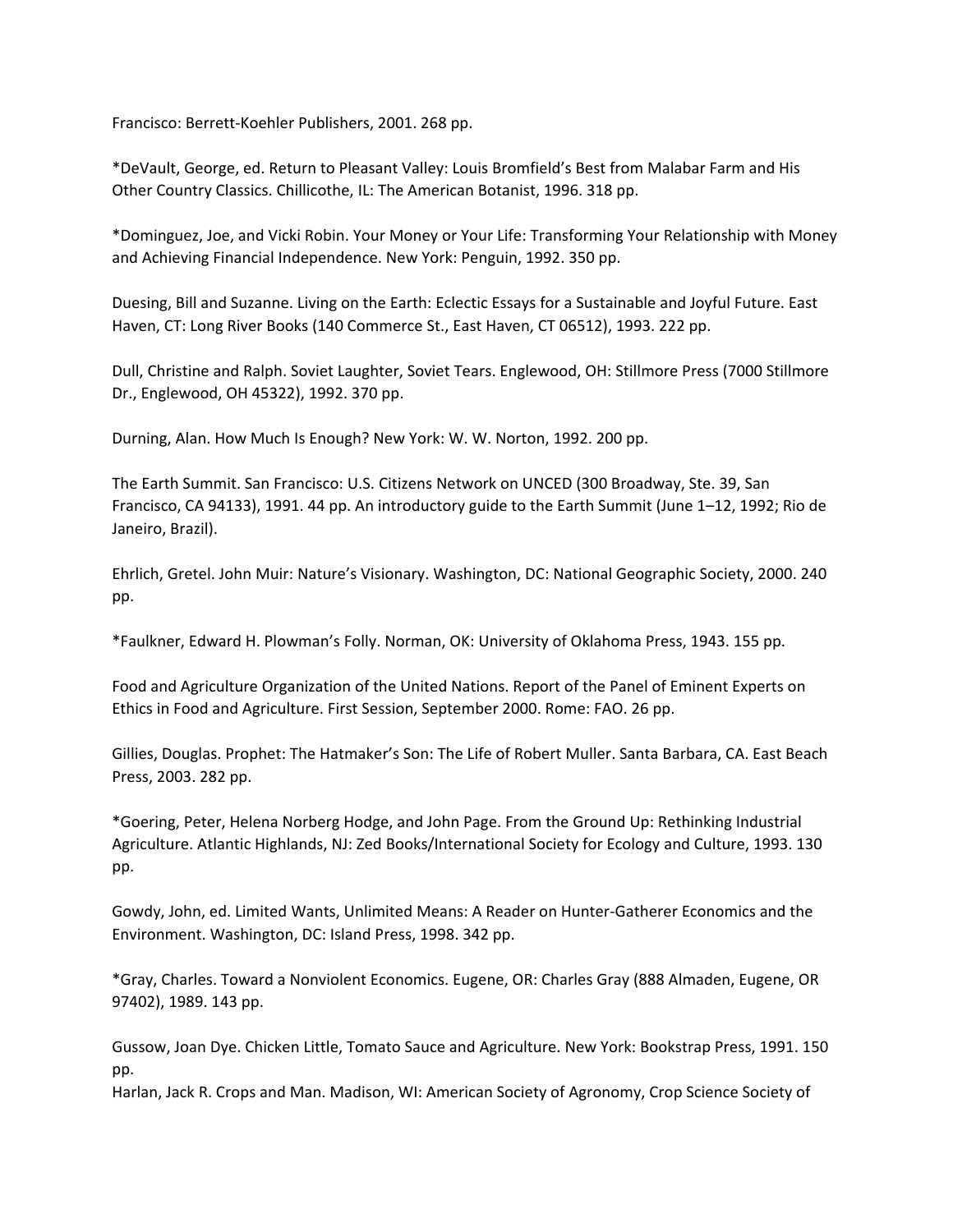America (677 S. Segoe Rd., Madison, WI 53711), 1992. 284 pp.

Hillel, Daniel. Out of the Earth. Berkeley, CA: University of California Press, 1992. 321 pp.

Howard, Louise E. The Earth's Green Carpet. Emmaus, PA: Rodale Press, 1947. 258 pp.

Hudson, Lois Phillips. The Bones of Plenty. St. Paul, MN: Minnesota Historical Press, 1984. 439 pp.

Illich, Ivan. The Wisdom of Leopold Kohr. Great Barrington, MA: E. F. Schumacher Society, 1996. 24 pp.

Kloeck, Dennis. The Seer's Handbook. Great Barrington, MA: Steiner Books, P.O. Box 749, 610 S. Main Street, Great Barrington, MA 01245. 2005. 270 pp.

Kotke, William. H. The Final Empire: The Collapse of Civilization. Portland, OR: Arrow Point Press, 1993. 401 pp.

Luhrs, Janet. The Simple Living Guide. New York: Broadway Books, 1997. 444 pp.

\*Mander, Jerry. In the Absence of the Sacred. San Francisco: Sierra Club Books (730 Polk St., San Francisco, CA 94109), 1992. 446 pp.

Maté, Ferenc. A Reasonable Life: Toward a Simpler, Secure, More Humane Existence. New York: W. W. Norton, 1993. 259 pp.

Masumoto, David Mas. Wisdom of the Last Farmer. New York, NY: Free Press. 1230 6th Ave. New York, NY, 10020. 2009. 237 pp.

\*McRobie, George. Small Is Possible. New York: Harper & Row, 1980. 331 pp.

Merkel, Jim. Radical Simplicity: Small Footprints on a Finite Earth. Gabriola Island, BC, Canada: New Society Publishers, 2003. 248 pp.

Merrill, Richard, ed. Radical Agriculture. New York: Harper & Row, 1976. 459 pp. Philosophical and political aspects of food production.

\*\*Millman, Dan. Way of the Peaceful Warrior: A Book That Changes Lives. Tiburon, CA: H. J. Kramer (P.O. Box 1082, Tiburon, CA 94920), 1984. 210 pp.

Montgomery, David R. Dirt: The Erosion of Civilizations. Berkley, CA: University of California Press www.ucpress.edu. 2007. 285 pp

\*Quinn, Daniel. Ishmael. New York: Bantam, 1992. 262 pp.

Return to the Earth. Penang, Malaysia: The Third World Network (87 Cantonment Rd., 10250 Penang,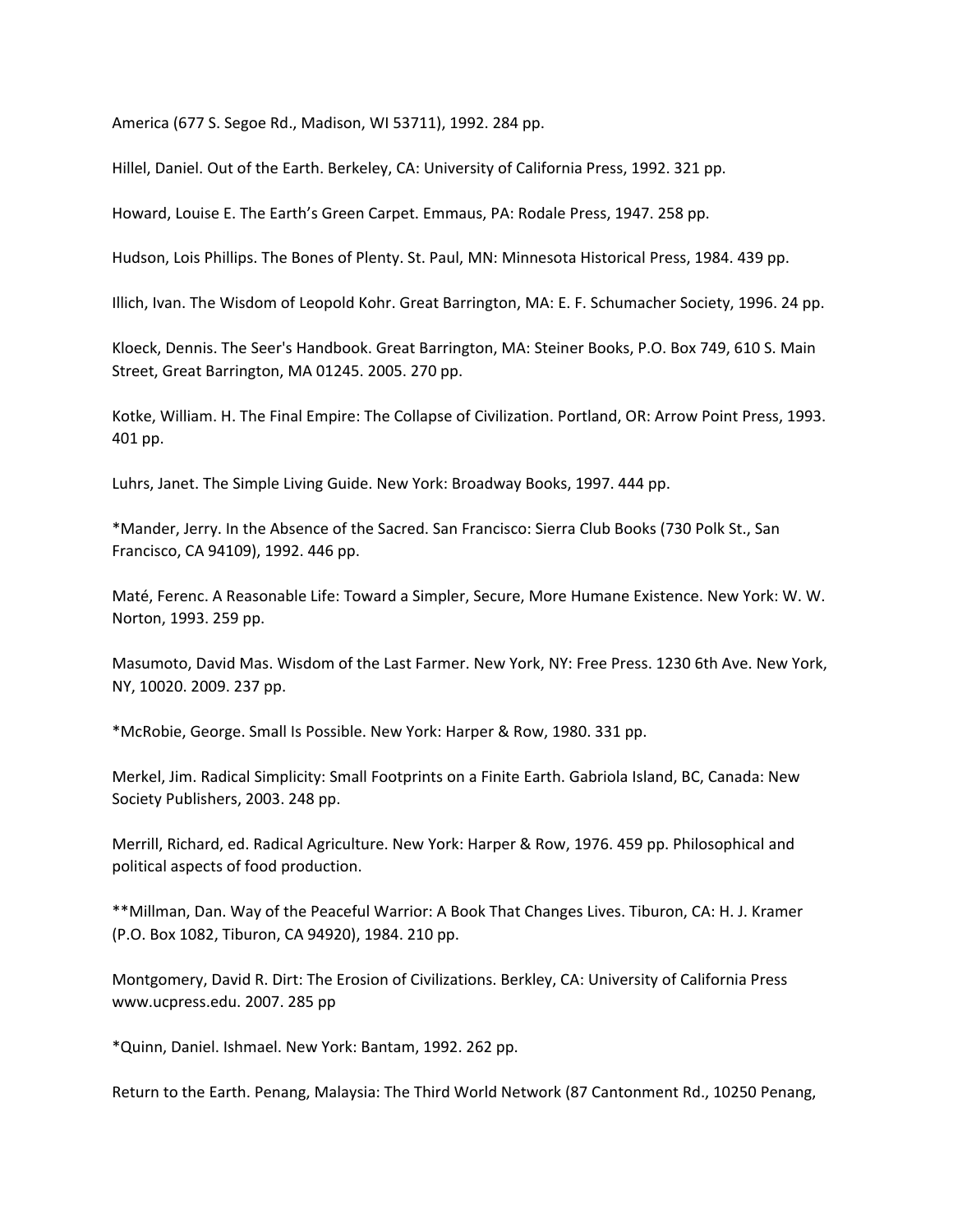Malaysia), 1990. 570 pp.

Richardson, William N., and Thomas Stubbs. Plants, Agriculture, and Human Society. Menlo Park, CA: W.A. Benjamin, Inc., 1978. 353 pp.

Rifkin, Jeremy. Entropy. New York: Bantam Books, 1981. 302 pp.

Roberts, Wayne, et al. Get A Life! Toronto: Get a Life Publishing House, 1993. 127 pp.

Rodale, Robert. Sane Living in a Mad World: A Guide to the Organic Way of Life. Emmaus, PA: Rodale Press, 1972. 270 pp.

Rosset, Peter, and Medea Benjamin, et al. Two Steps Backward, One Step Forward. San Francisco: Global Exchange, 1993. 67 pp.

Sahlins, Marshall. Stone Age Economics. New York: Aldine de Gruyter, 1972. 348 pp.

Sampson, R. Niel. Farmland or Wasteland. Emmaus, PA: Rodale Press, 1981. 422 pp.

Savage, Scott. The Plain Reader. New York: Ballantine, 1998. 241 pp.

\*Schumacher, E. F., et al. The Collected Writings of Hazel Henderson—Creating Alternative Futures. New York: Berkeley Publishing (200 Madison Ave., New York, NY 10016), 1978. 403 pp.

———. An Economics of Peace. Great Barrington, MA: E. F. Schumacher Society, 2001. 30 pp.

\*———. Good Work. New York: Harper & Row, 1979. 223 pp.

\*———. Small Is Beautiful. New York: Harper & Row, 1973. 305 pp.

Seymour, John. I'm a Stranger Here Myself. London: Faber and Faber, 1978. 140 pp. Absorbing personal account.

\*Teale, Edward Way, ed. The Wilderness World of John Muir. Boston: Houghton Mifflin, 1964. 332 pp.

Thomas, William L., Jr. Man's Role in Changing the Face of the Earth. 2 vols. Chicago: University of Chicago Press, 1956. 1,193 pp.

Thompson, Paul B. The Spirit of the Soil: Agriculture and Environmental Ethics. New York: Routledge, 1995. 196 pp.

Vandenbroeck, Goldian. Less Is More. Rochester, VT: Inner Traditions (One Park St., Rochester, VT 05767), 1991. 316 pp.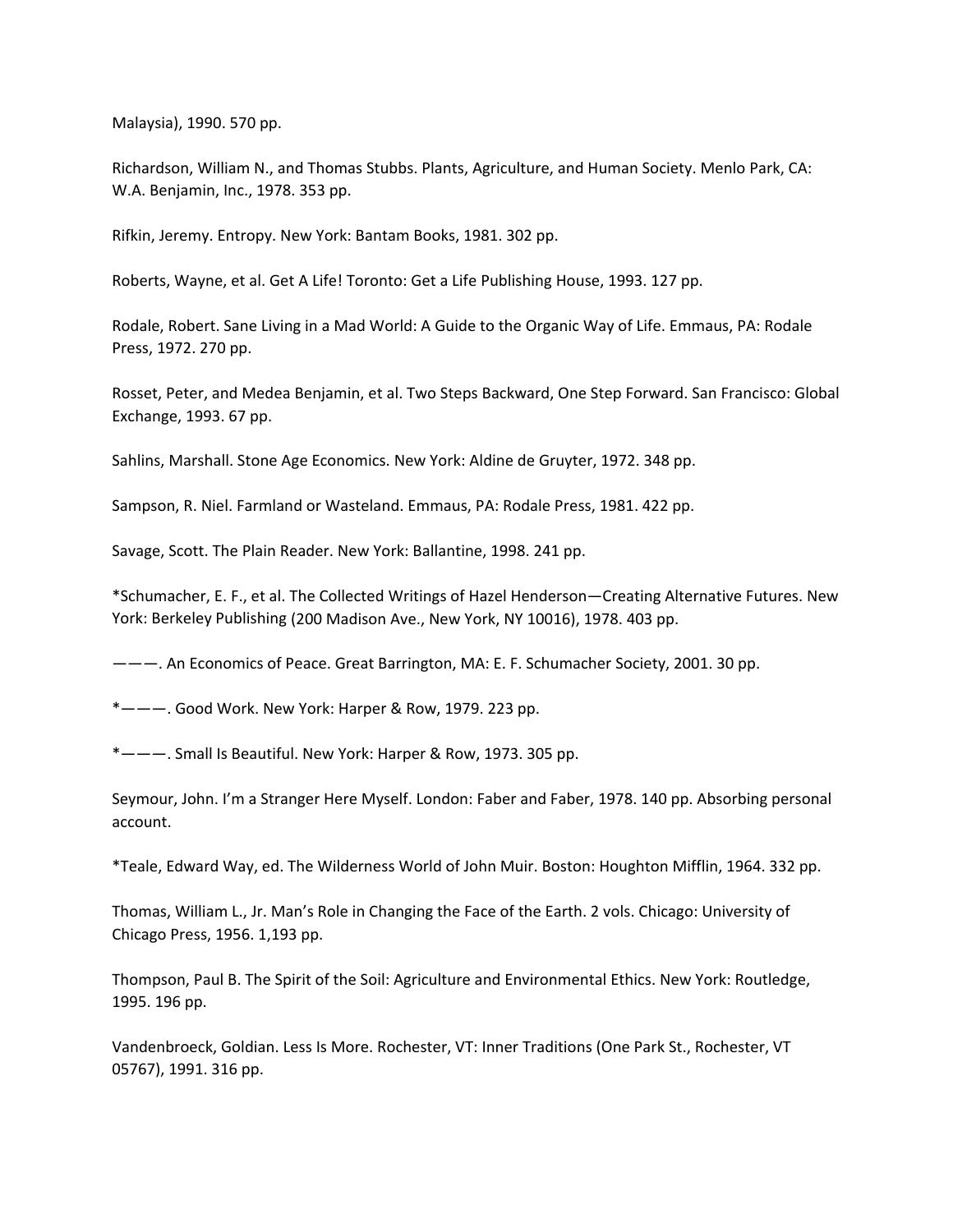Willers, Bill. Learning to Listen to the Land. Washington, DC: Island Press, 1991. 283 pp.

Winne, Mark. Food Rebels, Guerrilla Gardeners, and Smart‐Cookin' Mamas. Boston, Massachusettes: Beacon Press, 25 Beacon St., Boston, Massachusettes, 02108. 2010. 200 pp.

### **Planning**

Conner, Cindy and Luke. Develop a Sustainable Vegetable Garden. Ashland, VA: 12398 Ashcake Rd., Ashland, VA, 23005. 2010. DVD.

Kujawski, Ron & Kujawski, Jennifer. Week‐by‐Week Vegetable Gardener's Handbook. North Adams: Storey Publishing, 210 MASS MoCA Way, North Adams, MA 01247. 2010. 199 pp.

Littlewood, Michael. Companion Planting Chart. Syracuse, NY: Midstate Printing, Syracuse NY. 2009. Poster.

Thun, Maria and Matthias. The North American Sowing and Planning Calendar. Edinburgh, UK: Floris Books 15 Harrison Gardens, 2012. 64 pp.

Thun, Maria The North American Biodynamic Calendar. Edinburgh, UK: Floris Books 15 Harrison Gardens, 2016. 64 pp.

Thun, Maria and Matthias. The North American Biodynamic Calendar 2015." Edinburgh, UK: Floris Books, 15 Harrison Gardens, Edinburgh, UK, 2014. 3‐64 pp.

# **Plant Names**

Boutenko, Sergei. Wild Edibles. Berkley, CA: North Atlantic Books, P.O. Box 12327, Berkeley, CA 94712. 2013. 284 pp.

Buhner, Stephen Harrod. Plant Intelligence and the Imaginal Realm. Rochester, VT: Bear and Company, One Park Street, Rochester, Vermont, 05767. 2014. 564 pp.

Zachos, Ellen. Backyard Foraging. North Adams: Storey Publishing, 210 MASS MoCA Way, North Adams, MA 01247. 2013. 239 pp.

### **Plant Names**

Bailey, L. H. How Plants Got Their Names. New York: Dover, 1963. 181 pp.

Healey, B. J. A Gardener's Guide to Plant Names. New York: Scribner's, 1972. 284 pp.

Johnson, A. F., and H. A. Smith. Plant Names Simplified. Bromyard, England: Landsman Bookshop (Buckenhill, Bromyard, Herefordshire, England), 1972. 120 pp.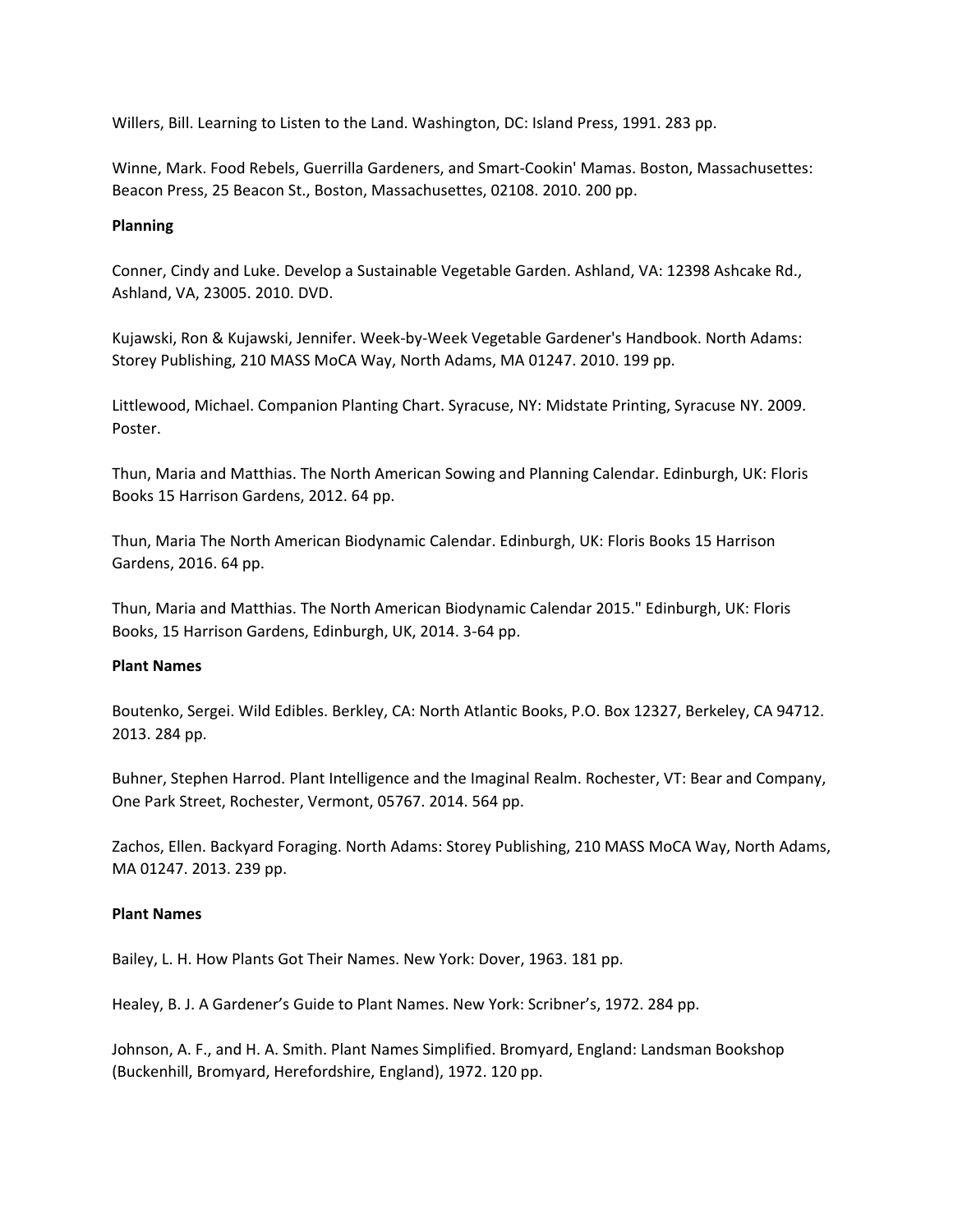## **Plant Nutrient Indicators**

\*Bear, Firman E. Hunger Signs in Crops. Washington, DC: The American Society of Agronomy and the National Fertilizer Assoc., 1949. 390 pp.

Clement, Frederic. Plant Indicators: The Relation of Plant Communities to Process and Practice. Stanford, CA: Carnegie Institute of Washington, 1920. 388 pp.

Dale, Hugh M. "Weed Complexes on Abandoned Pastures as Indicators of Site Characteristics." Canadian Journal of Botany, Vol. 44: 11–17.

Dale, Hugh M., P. J. Harrison, and G. W. Thomson. "Weeds as Indicators of Physical Site Characteristics in Abandoned Pastures." Canadian Journal of Botany, Vol. 43: 1,319–1,327.

Gershuny, Grace, and Joseph Smillie. The Soul of Soil. St. Johnsbury, VT: Gaia Services, 1986. 174 pp. Hill, Stuart, and Jennifer Ramsey. "Weeds as Indicators of Soil Conditions." Macdonald Journal, Vol. 38, No. 3 (March 1939).

\*Pfeiffer, Ehrenfried. Weeds and What They Tell. Stroudsburg, PA: Biodynamic Farming and Gardening Assn., 1970. 96 pp. Reading soil conditions by weeds.

Sampson, Arthur W. "Plant Indicators—Concept and Status." Botanical Review, Vol. 5, No. 3 (March 1939).

Shantz, Homer Leroy. Natural Vegetation as an Indicator of the Capabilities of Land for Crop Production in the Great Plains Area. Washington, DC: U.S. Department of Agriculture, 1911. 100 pp.

# **Pruning**

Bailey, L. H. The Pruning Manual. New York: Macmillan, 1954. 320 pp. Constantly revised for 50 years and now out of print.

Brickell, Christopher. Fruit. New York: Simon & Schuster, 1980. 96 pp.

\*———. Pruning. New York: Simon & Schuster, 1980. 96 pp.

Brickell, Christopher, and David Joyce. Pruning and Training. New York: DK, 1996. 336 pp.

DiSabato‐Aust, Tracy. "Pruning Perennials in Midseason." Fine Gardening, May/June 1998: 55–59.

Hill, Lewis. Pruning Simplified. Pownal, VT: Storey, 1986. 208 pp.

\*Lorette, Louis. The Lorette System of Pruning. London: Martin Hopkinson, 1925. 164 pp. Practiced by Alan Chadwick. Fruit trees are gently pinched and trained during summer.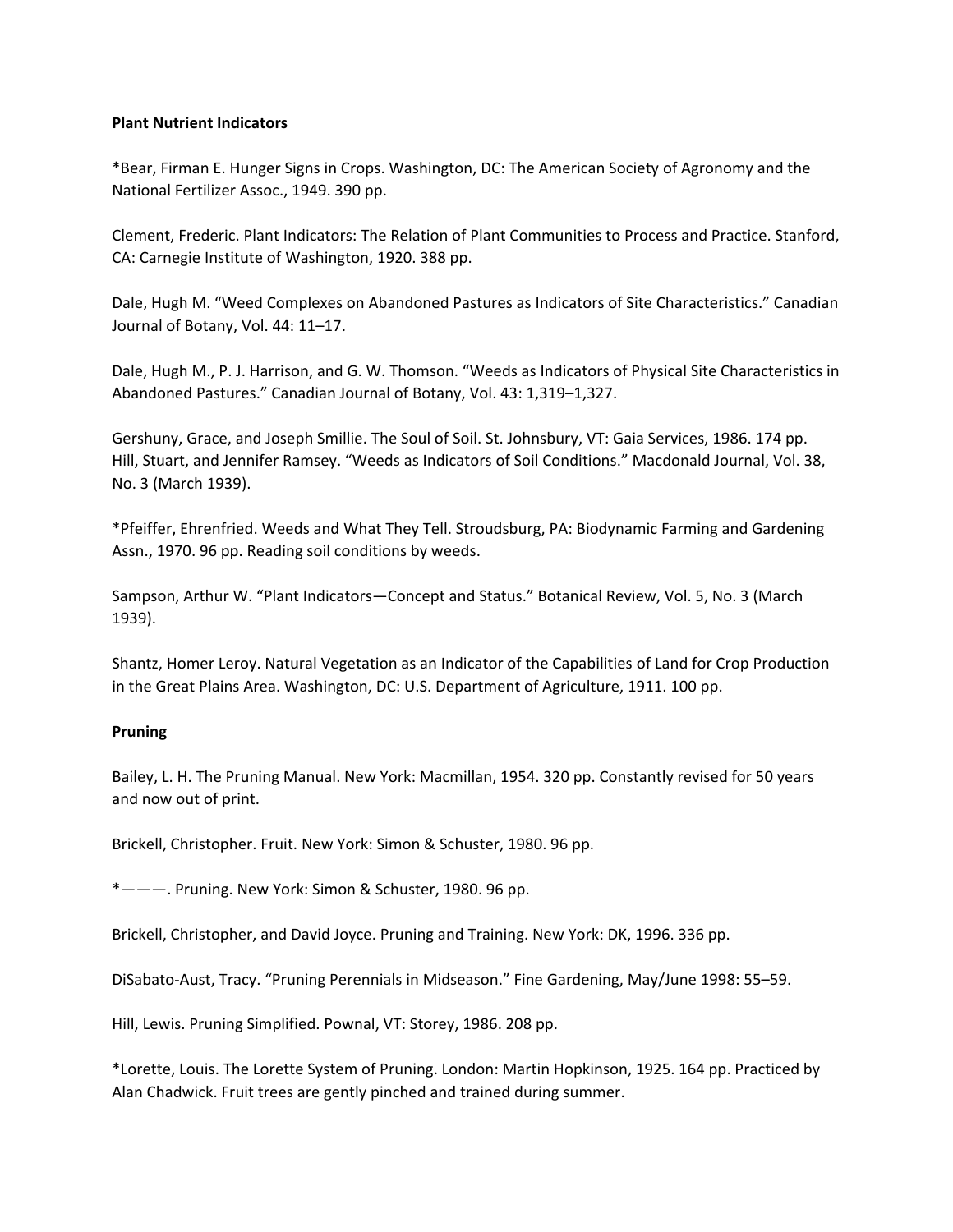Stebbins, Robert L., and Michael MacCaskey. Pruning: How‐To Guide for Gardeners. Los Angeles: HP Books, 1983. 160 pp.

Sunset Editors. Pruning Handbook. Menlo Park, CA: Sunset Books, 1976. 96 pp.

Turnbull, Cass. Cass Turnbull's Guide to Pruning. Seattle: Sasquatch Books, 2004. 226 pp.

## **Reference**

\*Bailey, L. H. Cyclopedia of American Agriculture in Four Volumes. New York: Macmillan, 1907. 2,675 pp., including many illustrations. Excellent. *See Vol. 2, Crops, especially*.

———. The Farm and Garden Rule‐Book. New York: Macmillan, 1915. 586 pp.

———. The Standard Cyclopedia of Horticulture in Three Volumes. New York: Macmillan, 1944. 4,056 pp., including 4,000+ engravings and other illustrations.

Bailey, Liberty Hyde, and Ethel Zoe. Hortus Third: A Concise Dictionary of Plants Cultivated in the United States and Canada. New York: Macmillan, 1976. 1,290 pp.

\*Bullfrog Films. (Department F., Oley, PA 19547.) Good selection of films on food, farming, land use, and the environment, including

\*Gardensong, a PBS special on Alan Chadwick and the Biointensive method, and Circle of Plenty, a PBS‐ TV special on Ecology Action's work and a key Biointensive mini‐farming project in Mexico. Send 2 stamps for a catalog.

Chittenden, Fred J., ed. Dictionary of Gardening in Three Volumes, 2nd edition. Oxford, England: Royal Horticulture Society, Clarendon Press, 1977. 2,316 pp.

Creasy, Rosalind. Van Patten's Organic Gardener's Edible Plants. Chicago, IL: Login Publishers Consortium, 1993. 222 pp.

DeMuth, Suzanne. Vegetables and Fruits: A Guide to Heirloom Varieties and Community‐Based Stewardship. 3 vols.: Annotated Bibliography, Resource Organizations, Historical Supplement. Beltsville, MD: U.S. Department of Agriculture, Special Reference Briefs Series 98–05, 1998. 135 pp., 72 pp., 78 pp.

Department of Agronomy and Range Science, University of California, Davis, CA. Bulletins, Crop Production, 80 B. Various bulletins from 1890s through early 1900s.

Els, David, et al., eds. The National Gardening Association Dictionary of Horticulture. New York: Penguin Books, 1994. 830 pp.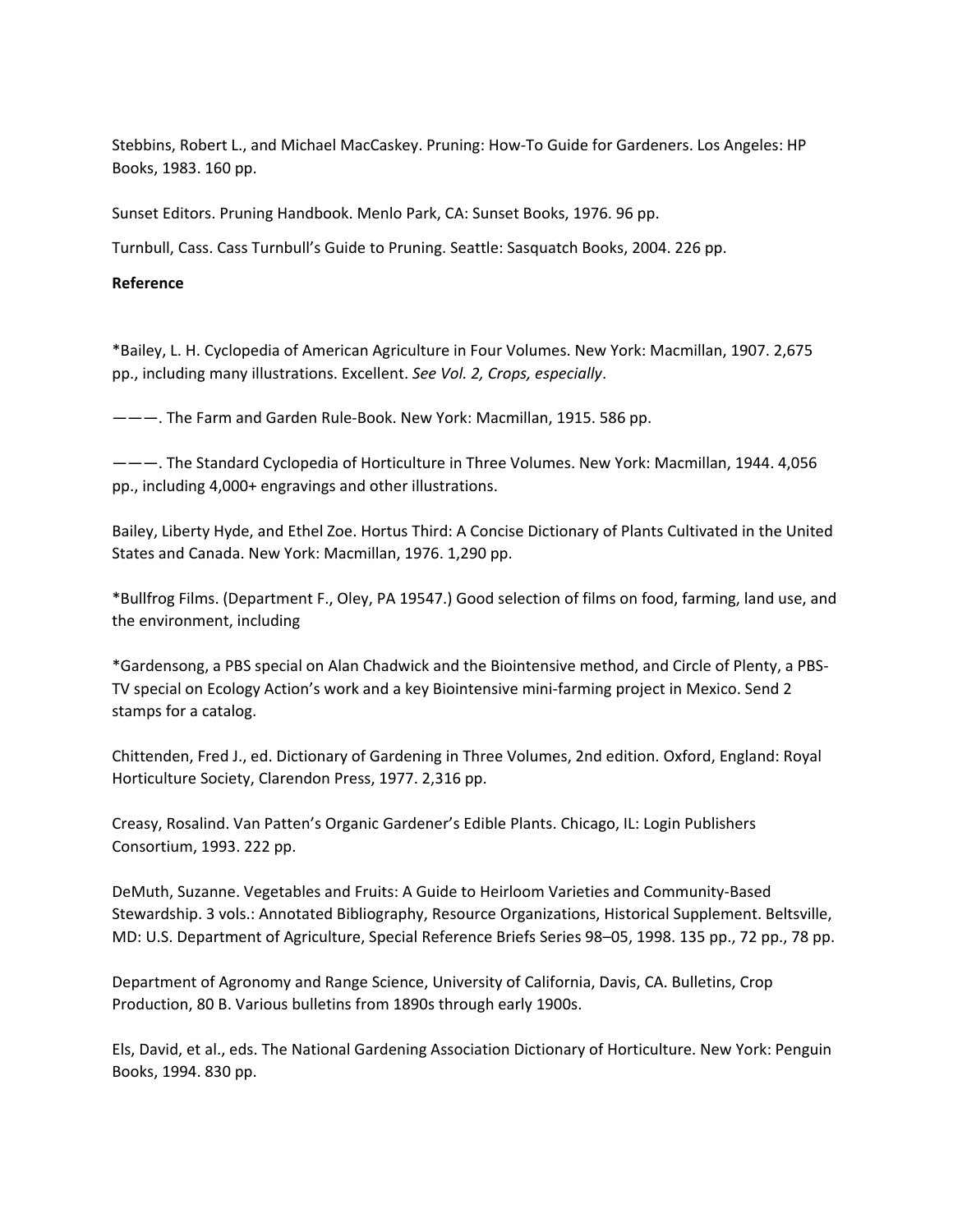\*Erichsen‐Brown, Charlotte. Medicinal and Other Uses of North American Plants. New York: Dover, 1989. 512 pp. Originally called The Use of Plants for the Past 500 Years.

Fern, Ken. Plants for a Future: Edible and Useful Plants for a Healthier World. East Meon, Hampshire, England:

Permanent Publications, Hyden House, The Sustainability Centre, 2000. 300 pp.

Fuentes, Humberto Morales, Bizarro Carlos A. Vilchis & Reyes, Jesus Cancino. De Campesino a Campesino.Mexico, D.F.: Centro de Educacion y Capacitacion para el Desarrollo Sustentable, Progreso 3, 1er piso, Col. Del Carmen Coyoacan, 04100, Mexico , D.F.2004. 117 pp.

Gomez, Rene & William Roca. Papas Nativas del Peru; Catalogo de Variedades y Usos Gastronomicos. Peru: Ministerio de Agricultura, 2008. 115 pp.

Hickman, James C. ed., The Jepson Manual: Higher Plants of California. Berkeley, CA: University of California Press, 1993. 1,400 pp.

Montgomery, E. G. Lippincott's Farm Manuals: Productive Farm Crops. Philadelphia, PA: J. B. Lippincott, 1916. 501 pp.

National Research Council. Lost Crops of the Incas:. Washington, D.C.: National Academy Press.1990. 415 pp. Pierce, Brian. The Forager's Harvest. U.S.A, DVD. 2010

\*Past Worlds: The Times Atlas of Archeology. Maplewood, NJ: Hammond, 1988. 319 pp.

Pratt, Anne. Flowering Plants, Grasses, Sedges and Ferns of Great Britain. 4 vols. London: Frederick Warne, 1905. 215 pp., 279 pp., 269 pp., 258 pp.

Raven, Peter H., Ray F. Evert, and Susan E. Eichhorn. Biology of Plants. New York: Worth, 1992. 791 pp.

Schery, Robert W. Plants for Man. Englewood Cliffs, NJ: Prentice-Hall, 1972. 657 pp.

\*Seagfer, Joni, ed. The State of the Earth Atlas. New York: Simon & Schuster, 1990. 127 pp.

Source Book of Sustainable Agriculture. Burlington, VT: University of Vermont, Sustainable Agriculture Publications, 1997. 136 pp. A guide to books, newsletters, conference proceedings, bulletins, videos, and more.

Sustainable Agriculture Directory of Expertise—1993. Burlington, VA: Sustainable Agriculture Publications (Hills Bldg., Rm. 12, University of Vermont, Burlington, VT 05405‐0082), 1993.

Synge, Patrick M., ed. Dictionary of Gardening, 2nd ed. supplement. Oxford, England: Royal Horticultural Society, Clarendon Press, 1979. 554 pp.

### **Roots**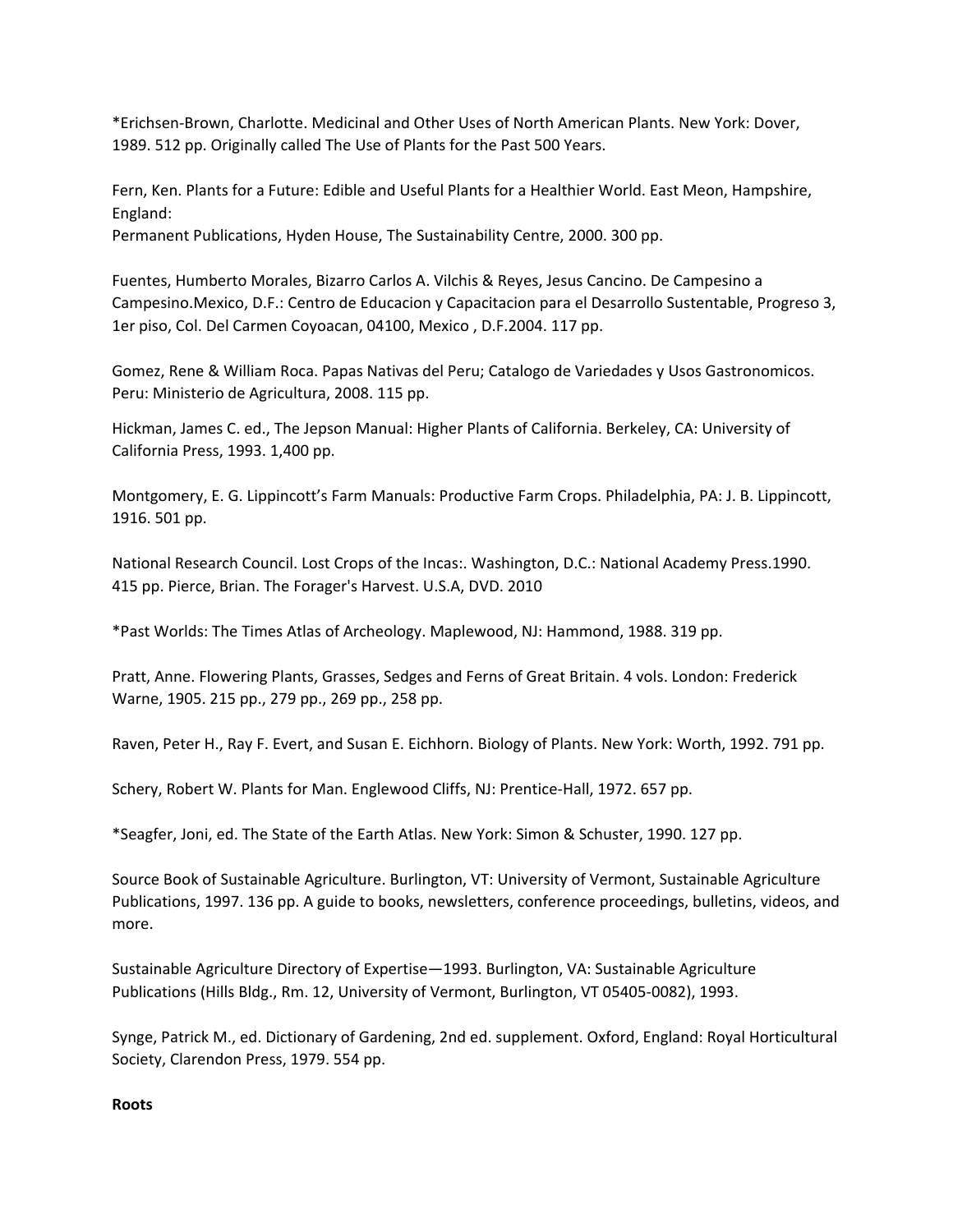\*Epstein, Emanuel. "Roots." Scientific American, May 1973: 48–58. Hill, Madalene, and Gwen Barclay. "It's Not Your Mother's Tapioca [Cassava]." Herb Companion, July 2005: 38–42.

Kourik, Robert. Understanding Roots. White River Junction, VT: Chelsea Green Publishing 85 North Main St. Suite 120, White River Junction, VT, 05001. 2015. 220 pp.

Paterson, William G. R., ed. Farm Crops. Vol.2, Root Crops. London: The Gresham Publishing Co., 1925. 306 pp.

\*Weaver, John E. Prairie Plants and Their Environment. Lincoln, NE: University of Nebraska Press, 1968. 276 pp. IL

\*———. Root Development of Field Crops. New York: McGraw‐Hill, 1926. 291 pp. IL

\*———. Root Development of Vegetable Crops. New York: McGraw‐Hill, 1927. 351 pp. Excellent diagrams of root systems. IL

\*Wilson, Charles M. Roots: Miracles Below. New York: Doubleday, 1968. 234 pp.

#### **Science**

Smithsonian Institute. Timeline of Sciences: The Ultimate Visual Guide to The Discoveries That Shaped The World. New York, NY: DK Publishing, Inc., 375 Hudson St., New York, NY 10014, 2013. 381 pp.

#### **Seed and Gardening ‐ Catalogs**

Abundant Life Catalog. P.O. Box 157, Saginaw, OR 97472. Open‐pollinated and heirloom seeds; books.

AgroForester Tropical Seeds. P.O. Box 428, Holualoa, HI 96725.

Agroforestry Research Trust—Plants, Seeds, Books & Sundries. 46 Hunters Totnes, Devon, TQ9 6JT, UK.

Always Summer Herbs. 199 Magill Rd., Slippery Rock, PA 16057.

American Bamboo Co. 345 W. 2nd St., Dayton, OH 45402.

American Willow Growers Network. RFD Box 124‐A, S. New Berlin, NY 13843.

Anderson Valley Nursery. P.O. Box 504, Boonville, CA 95415. Perennials, shrubs, and trees.

\*The Antique Rose Emporium. Rte. 5, Box 143, Brenham, TX 77833. Excellent. \$5 for catalog.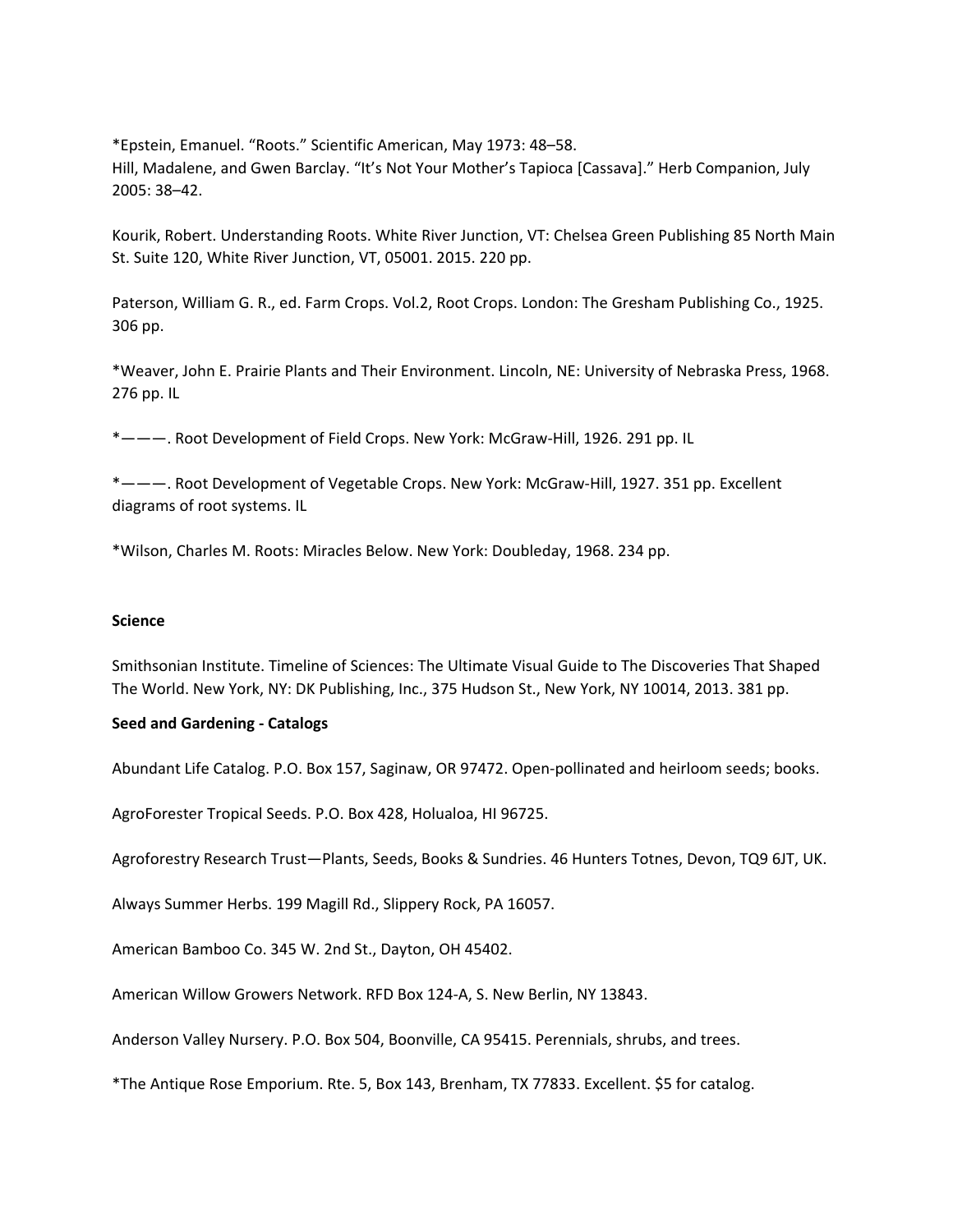Applesource. Rte. 1, Chapin, IL 62628. Apple trees.

Archia's Seed. 106–108 E. Main St., Sedalia, MO 65301. Seeds; garden and greenhouse supplies.

\*Baker Creek Heirloom Seeds. 2278 Naker Creek Rd., Mansfield, MO 65704. An excellent source of a wide variety of heirloom seeds.

Bakker of Holland. U.S. Bulb

Reservation Center, Louisiana, MO 63350. Bulbs and perennials.

The Banana Tree. 715 Northampton St., Easton, PA 18042. Rare seeds.

\*Bear Creek Nursery. P.O. Box 411, Northport, WA 99157. Trees, tools, and books.

Biologische Tuinzaden. 83 De Bolster, 9605 PL, Kielwindeweer, Germany. Vegetable seeds.

\*Bountiful Gardens. 18001 Shafer Ranch Rd., Willits, CA 95490. Ecology Action's international mail order service for vegetable, grain, compost crop, flower, and herb seeds in growing area–sized packets; key gardening books and supplies; and all Ecology Action publications.

Breck's. 6523 N. Galena Rd., Peoria, IL 61632. Bulbs, wildflowers, and lilies.

Brittingham's Plant Farms. P.O. Box 2538, Salisbury, MD 21801. Berries, grapes, and asparagus.

Burpee Seed Co. Warminster, PA 18974. Large, well-known company with wide selection of vegetables and flowers. Separate catalog of heirloom seeds.

California Conservation Corps. P.O. Box 329, Yountville Center, Yountville, CA 94599. Trees.

California Gardener's Seed Co. 904 Silver Spur Rd., Ste. 414, Rolling Hills Estates, CA 90274. Seeds and garden supplies.

Caprilands Herb Farm. 534 Silver St., Coventry, CT 06238.

Carroll Gardens. P.O. Box 310, Westminster, MD 21158. Seeds.

Catnip Acres Farm. Christian St., Oxford, CT 06483. Herbs and flowers.

Charles H. Mueller. River Rd., New Hope, PA 18938. Flowers, lilies, and bulbs.

Cherfas, Jeremy. The Fruit and Veg Finder. Coventry, England: Henry Doubleday Research Association, 1995. 367 pp.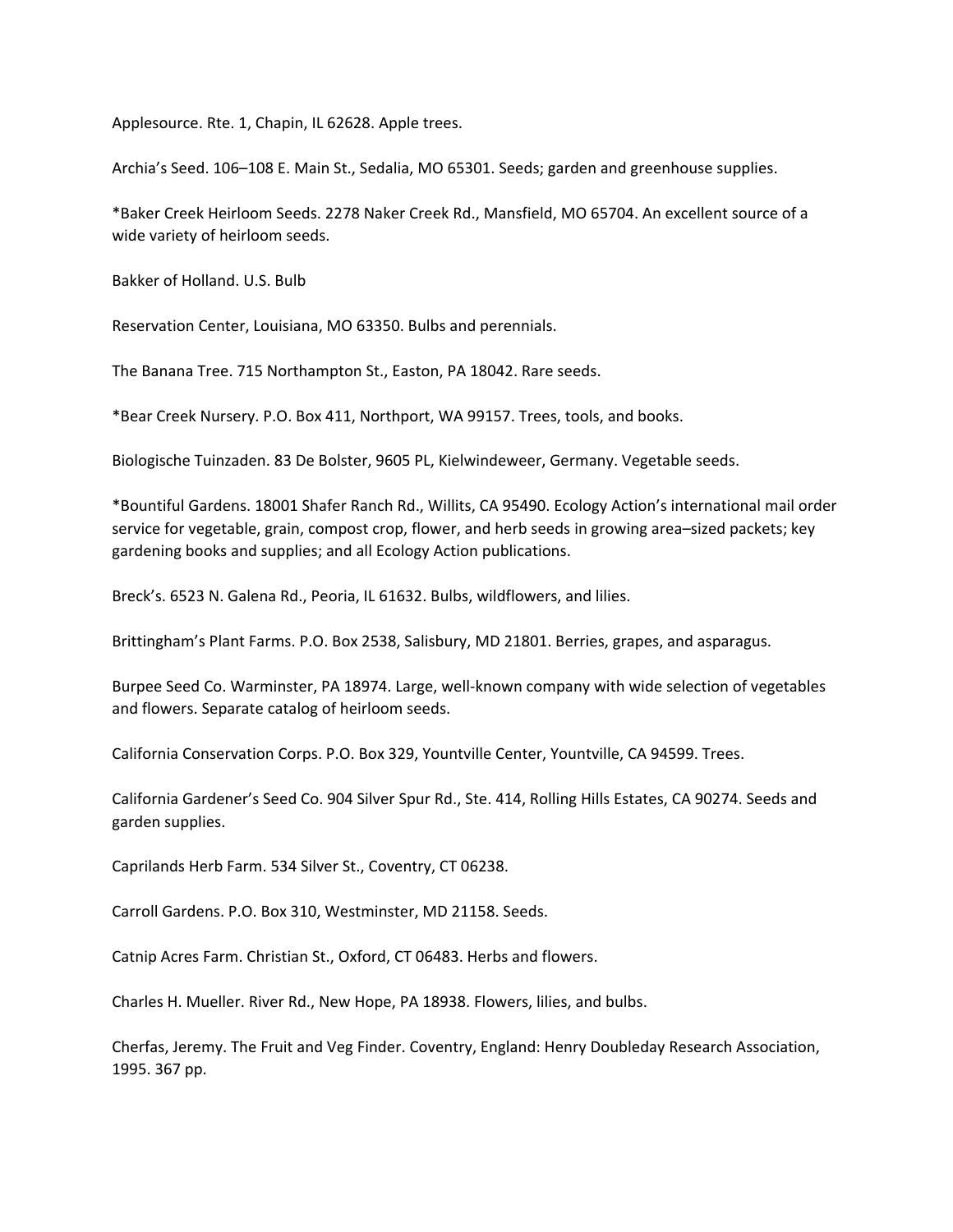Chestnut Hill Nursery. 15105 NW 94 Ave., Alachua, FL 32615. Chestnuts, persimmons, and figs.

\*Clyde Robin Seed Co. P.O. Box 2366, Castro Valley, CA 94546. Wildflower seeds.

Comfrey Roots. Machado Farms, P.O. Box 655, Sun City, CA 92586.

Companion Plants. 7247 N. Coolville Ridge Rd., Athens, OH 45701. Herbs.

Comstock. 263 Main St., Wethersfield, CT 06109. Seeds and supplies.

\*Cook's Garden. P.O. Box 535, Londonderry, VT 05148. Seeds and supplies.

Country Heritage Nursery. P.O. Box 5, Hartford, MI 49057. Berries, grapes, roots, and hedges; fruit, nut, ornamental, shade, and evergreen trees.

Country Hills Greenhouse. Rte. 2, Corning, OH 43710. Plants.

Crimson Sage Nursery. P.O. Box 83, Orleans, CA 95556.

Crocket Seed Co. P.O. Box 327, Metamora, OH 43540. Seeds.

Cruikshank's. 1015 Mount Pleasant Rd., Toronto, ON M4P 2M1, Canada. Seeds, bulbs, books, and supplies.

\*Dave Wilson Nursery. 19701 Lake Rd., Hickman, CA 95323. Good fruit trees. Wholesale only.

Davidson‐Wilson Greenhouses. R.R. 2, Crawfordsville, IN 47933. Familiar, flowering, and exotic tropical houseplants, and mini and standard violets.

De Bolster. Pieter Venmakade 61, 9605 PL Kielwindeweer, Netherlands. Biodynamic vegetable, herb, and flower seeds.

De Giorgi Co. 6011 N St., Omaha, NE 68117‐1634.

De Grandchamp's Nursery. 15575 77th St., South Haven, MI 49090. Blueberries.

Dean Swift Seed Co. P.O. Box B, Jaroso, CO 81138. Bulk tree seeds.

\*Deep Diversity. P.O. Box 15700, Santa Fe, NM 87506‐5700. Wide variety of organically grown, open‐ pollinated seeds and related publications. Excellent.

Di Giorgi Co. 1411 3rd St., Council Bluffs, IA 51501. Forage crops, old‐fashioned lettuce and other vegetables, and open‐pollinated corn.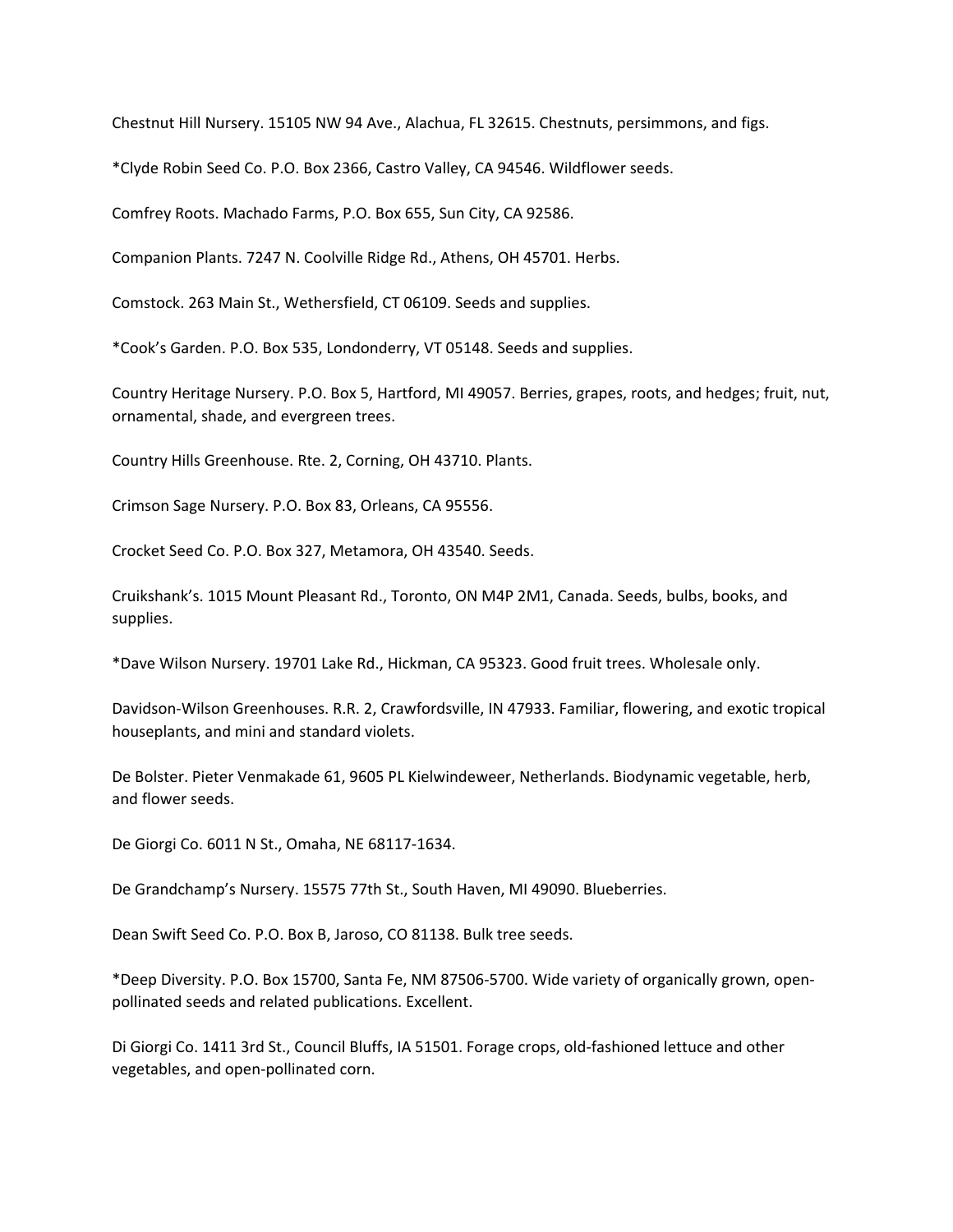Dr. Yoo Farm. P.O. Box 90, College Park, MD 20740. Oriental vegetable seeds.

Earl May Seed and Nursery. Shenandoah, IA 51603. Fertilizers, berries, grapes, vines, hedges, shrubs, roses, and seeds; fruit and nut trees.

Early Seed and Garden Center. 2615 Lorne Ave., Saskatoon, SK S7J 0S5, Canada. Grain, fodder, and cover crops.

Ed Hume Seeds. P.O. Box 1450, Kent, WA 98035. Seeds and tools.

Edible Landscapes. P.O. Box 77, Afton, VA 22920. Trees, berries, grapes, and vines.

Elixir Farm Botanicals. Brixey, MO 65618. Chinese and indigenous medicinal plants, seeds, and garlic.

Environmental Seed. P.O. Box 5904, El Monte, CA 91734. Wildflower seeds.

Epicure Seeds. Avon, NY 14414. Choice varieties from gourmet seed houses of Europe.

Essence of Old Gardeners. P.O. Box 407, Redkey, IN 47373. Seeds.

Evergreen Y. H. Enterprises. P.O. Box 17538, Anaheim CA 92817. An extensive selection of Oriental vegetable seeds.

Exotica Seed Company and Rare Fruit Nursery. P.O. Box 160, Vista, CA 92083. Rare fruits, vegetables, and vines; nuts, palms, and flowering trees.

Facciola, Stephen. Cornucopia II—A Source Book of Edible Plants. Vista, CA: Kampong Publications (1870 Sunrise Dr., Vista, CA 92084), 1998. 713 pp. A listing of seeds carried by many catalogs and sources in the United States and other countries.

Fedco Seeds. P.O. Box 520, Waterville, ME 04903‐0520. A growers' cooperative with an extensive listing, including Japanese millet (not food quality).

Filaree Farm. 182 Conconully Hwy., Okanogan, WA 98840. Lots of organically grown garlic varieties.

Fisher's Seeds. P.O. Box 236, Belgrade, MT 59714. Vegetable and flower seeds for high altitudes and short growing seasons. Not all open‐pollinated.

Forest Farm. 990 Tethrow Rd., Williams, OR 97544‐9599. Plants, trees, and books.

Fox Hill Farm. 440 W. Michigan Ave., Box 9, Parma, MI 49269. Flowers and herbs.

Fox Hollow Herb and Heirloom Seed Co. P.O. Box 148, McGrann, PA 16236.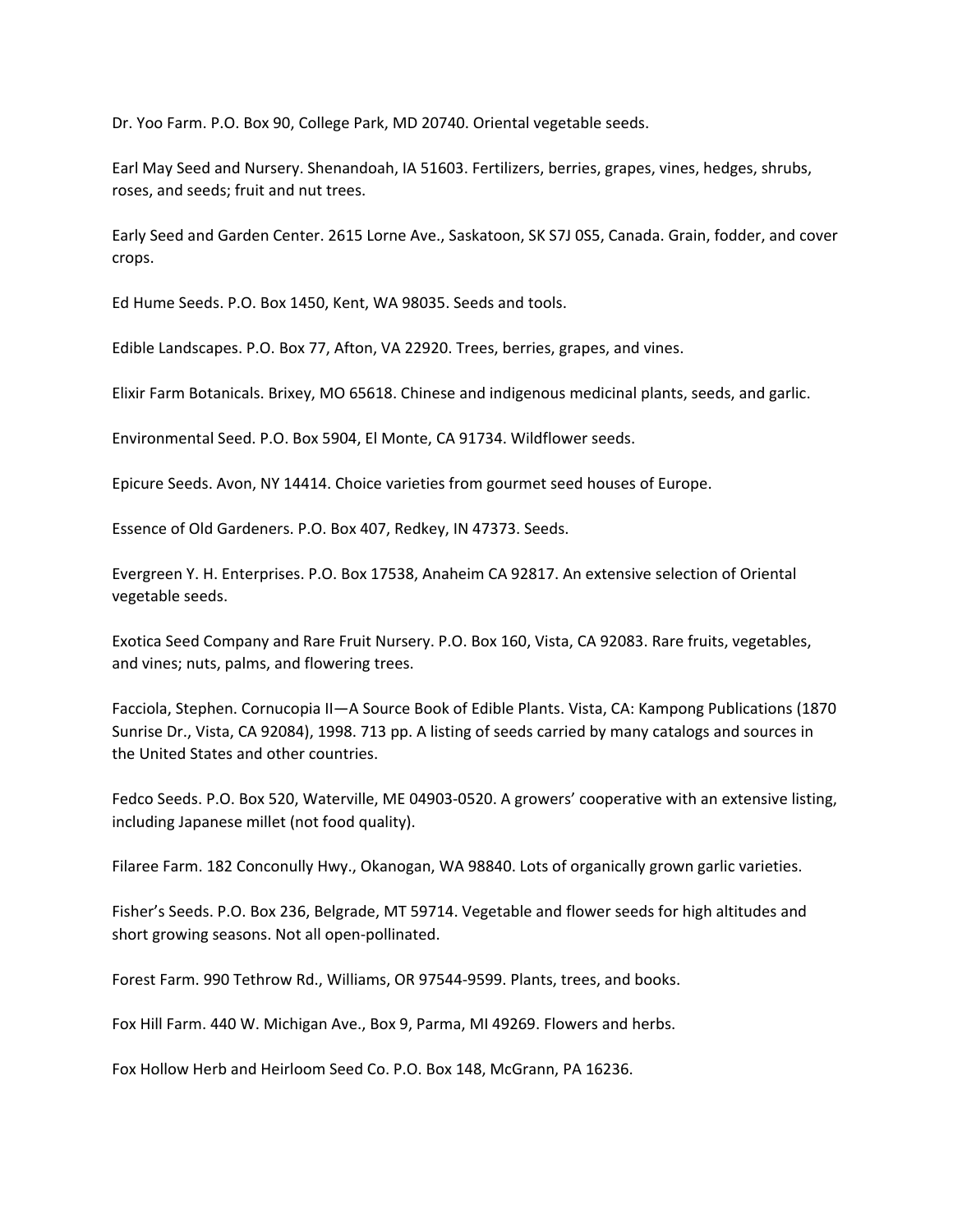Fragrant Fields. 2460 Swan Pond Rd., Dangola, IL 62926.

Frey Nurseries. 14000 Tomki Rd., Redwood Valley, CA 95470. Plants.

\*Friends of the Trees Society. P.O. Box 1064, Tonasket, WA 98855. Books. Excellent.

Fungi Perfecti. P.O. Box 7634, Olympia, WA 98507. Mushroom‐growing supplies and books.

Future Forests Nursery and Design. P.O. Box 428, Holualoa, HI 96725. Sustainable reforestation and agroforestry.

G. S. Grimes Seeds. 201 W. Main St., Smethport, PA 16749. Seeds, bulbs, and perennials.

Garlic King Farms. Dean and Mary Sue Sedinger, 833 Baxter Rd., Vineland, CO 81006.

George W. Park Seed Co. 1 Parkton Ave., Greenwood, SC 29647‐0001. The best selection of flowers. Gorgeous full‐color catalog available free.

Goodwin Creek Gardens. P.O. Box 83, Williams, OR 97544. (800) 846‐7359.

The Gourmet Gardener. 8650 College Blvd., Oakland Park, KS 66210. Imported and domestic herb, vegetable, and flower seed.

Great Northern Botanicals Association. P.O. Box 362, Helena, MT 59624. Northern Rockies specialty crops and plant information.

Gurney's Seed and Nursery. 110 Capital St., Yankton, SD 57079. Seeds, vines, berries, ground covers, hedges, shrubs, bulbs, perennials, roses, and house‐plants; fruit, nut, shade, and flowering trees; and supplies.

Harmony Farm Supply. P.O. Box 460, Graton, CA 95444. Plants, berries, and fruit and nut trees.

Hart Seed Co. P.O. Box 9169, Wethersfield, CT 06109. Largest selection of old‐fashioned and nonhybrid vegetables. Many hard‐to‐find varieties available on request.

Hartmann's Nursery. P.O. Box 100, Lacota, MI 49063‐0100.

The Heirloom Gardener. P.O. Box 70, Mansfield, MO 65704‐0700. Quarterly periodical focusing on heirloom vegetables, fruits, and seeds.

Heirloom Seed Project. 2451 Kissel Hill Rd., Lancaster, PA 17601. Seeds.

\*Henry Doubleday Research Association—Ryton Gardens—The National Centre for Organic Gardening. Ryton‐on‐Dunsmore, Coventry CV8 3LG, England. Vegetable, flower, herb, and green manure seeds,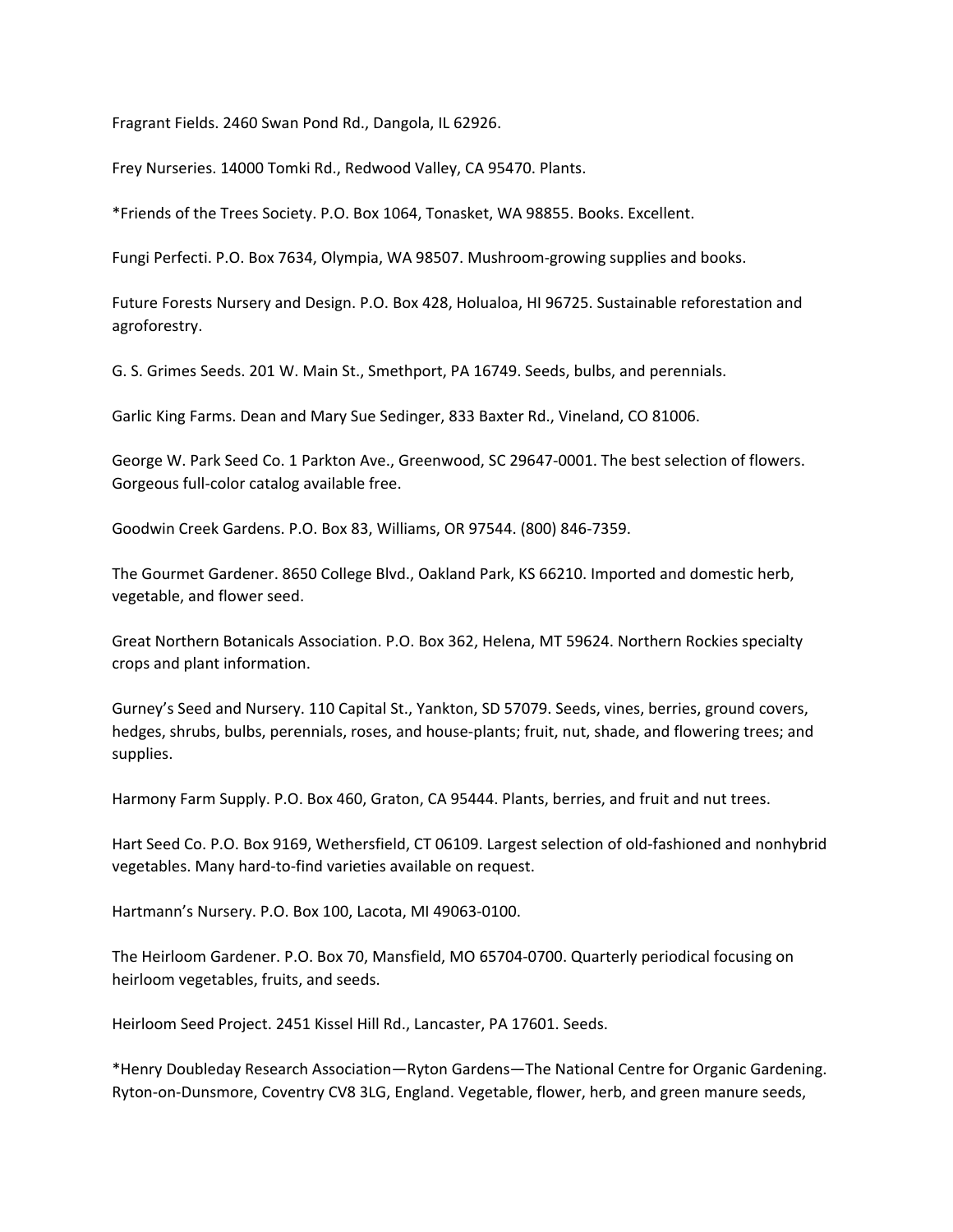organic fertilizer, safe pesticides, comfrey products, educational materials, books, and attractant plants. Excellent group.

Henry Field's Seed and Nursery. 415 N. Burnett, Shenandoah, IA 51602. Seeds, ground cover, vines, berries, roses, lilies, perennials, and Oriental grasses; fruit, nut, and flowering trees; and supplies.

Henry Leuthardt. Montauk Hwy., East Moriches, Long Island, NY 11940. Specializes in old‐fashioned varieties of apple trees, pear trees, and grapes.

Henry Morton—Old Fashioned Apples. Rte. 1, Box 203, Gatlinburg, TN 37738. Old Appalachian Mountain varieties.

The Herb Cottage. 442 CR 233, Hallettsville, TX 77964.

Herbst Brothers. 1000 N. Main St., Brewster, NY 10509. Seeds, annuals, perennials, trees, and bulbs; greenhouse and nursery supplies.

Heritage Roses. 40340 Wilderness Rd., Branscomb, CA 95417. Roses.

Hidden Springs Nursery. Rte. 14, Box 159, Cookeville, TN 38501. Edible landscaping plants, herbs, and tree crops.

High Altitude Gardens. P.O. Box 4619, Ketchum, ID 83340. Vegetable, wildflower, and herb seeds; native grasses and supplies.

A High Country Garden. 2909 Rufina St., Santa Fe, NM 87505‐2929. Drought‐hardy, perennial plants for Western gardens.

High Mowing Seeds. 813 Brook Rd., Wolcott, VT 05680. Open‐pollinated and heirloom varieties for the Northeast.

Hillier Nurseries, Ltd. Ampfield, Ramsey, Hants S05 9PA, England. Excellent tree and plant supplier.

Hilltop Herb Farm. Box 866, Cleveland, TX 77327. Herb plants.

Holland Bulb Farms. P.O. Box 220, Tatamy, PA 18085‐0220. Bulbs.

Horizon Herbs. P.O. Box 69, Williams, OR 97544‐0069. 62 pp.

Horus Botanicals. 341 Mulberry, Salem, AR 72576. Heirloom grains and other seeds from all over the world.

Hurov's Tropical Seeds. P.O. Box 1596, Chula Vista, CA 92012. Tropical seeds and indoor exotics.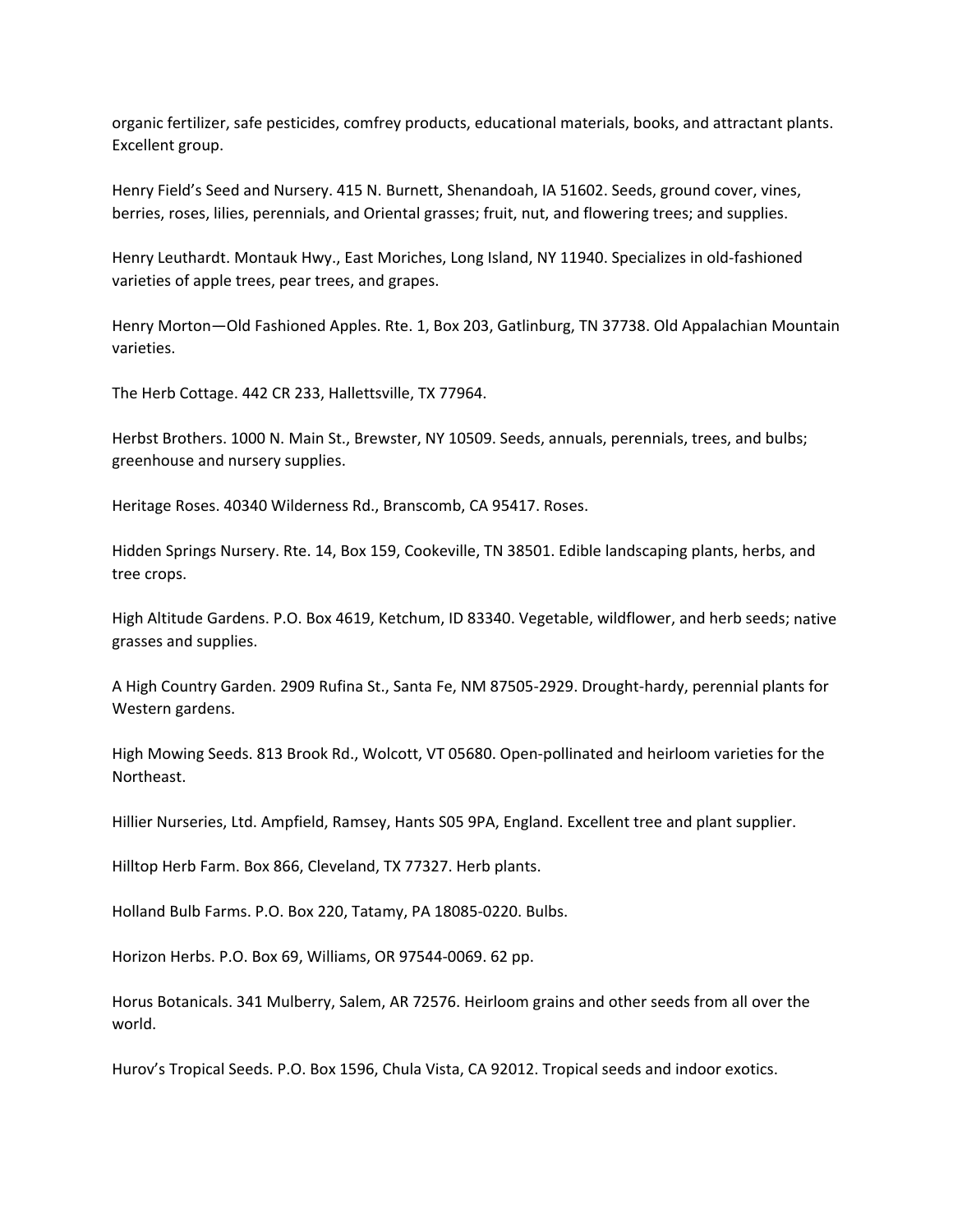Indiana Berry and Plant Company. 5218 West 500 South, Huntingburg, IN 47542.

Irish Eyes. P.O. Box 307, Ellensburg, WA 98926. Potatoes and garlic.

J. H. Judkins and Sons Tree Nursery. Rte. 4, Smithville, TN 37166. Hedges, shrubs, ground cover, vines, and fruit trees.

\*J. L. Hudson, Seedsman. Star Rte. 2, Box 337, LaHonda, CA 94020. Vegetable, flower, and herb seeds; books. Excellent selection.

Johnny's Selected Seeds. Foss Hill Rd., R.R. 1, Box 2580, Albion, ME 04910‐9731. Small seed company with integrity. Carries Native American crops, select Oriental vegetables, grains, short‐maturing soybeans, and supplies. 90‐day maturing Jerusalem artichoke varieties.

Kester's Wild Game Nurseries. Box 516, Omro, WI 54963. Grain, vegetable, and grass seeds; publications.

\*KUSA Seed Foundation. Box 761, Ojai, CA 93023. Key seed crop seeds and literature. Excellent.

Landreth Seed Co. 650 N. North Point Rd., Baltimore, MI 21237.

Larner Seeds. P.O. Box 60143, 445 Monroe Dr., Palo Alto, CA 94306. Vegetable, flower, grass, shrub, vine, and tree seeds. Specializes in California and New England native seeds.

Legume Seed Source Directory.

Kutztown, PA: Rodale Institute Research Center (611 Siegfriedale Rd., Kutztown, PA 19530), 1992. 23 pp.

Lingle's Herbs. 2055 N. Lomiona Ave., Long Beach, CA 90815

Living Tree Center. P.O. Box 797, Bolinas, CA 94924. Seeds and trees.

Lockhart Seeds. P.O. Box 1361, Stockton, CA 95205. Vegetable seeds.

Lost Prairie Herb Farm. 805 Kienas Rd., Kalispell, MT 59901. Plants, supplies, and books.

Machado Farms. P.O. Box 655, Sun City, CA 92586. Comfrey roots. Send a self‐addressed, stamped envelope for more information.

Maine Seed Saving Network. P.O. Box 126, Penobscot, ME 04476.

McClure and Zimmerman. P.O. Box 368, 108 W. Winnebago, Friesland, WI 53935. Bulbs and books.

Mellinger's. 2310 W. South Range Rd., North Lima, OH 44452‐9731. Unusual imported vegetable, herb,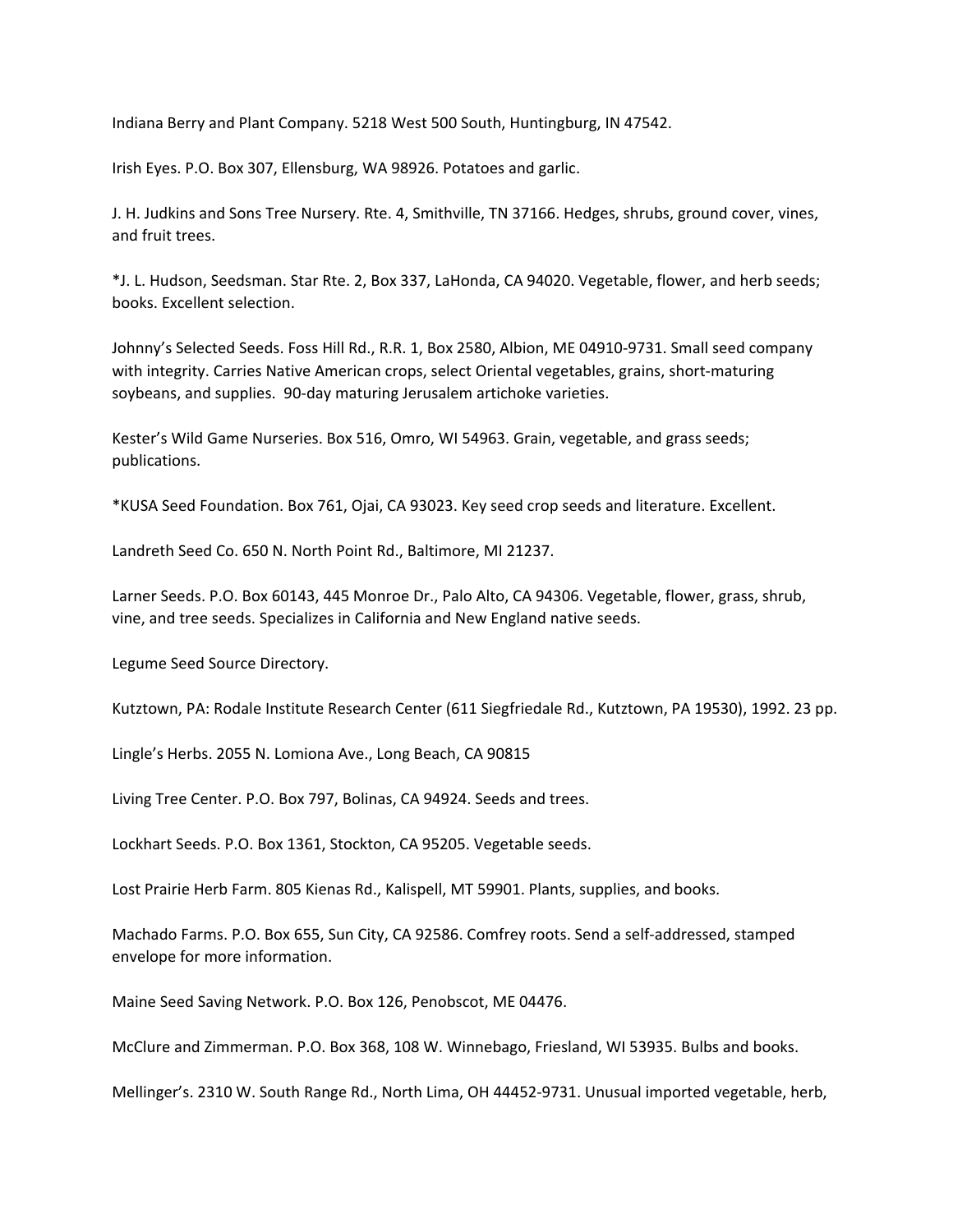flower, and grass seeds; berries and vines. Wide variety of familiar and unusual trees, plants, and roses. Mushrooms, tools, supplies, books, and greenhouse equipment.

Messelaar Bulb Co. P.O. Box 269, Ipswich, MA 01938. Bulbs.

Michigan Bulb Co. 1950 Waldorf, Grand Rapids, MI 49550. Grapes, berries, roses, plants, flowers, and fruit trees.

Mongold, Susan and Rex. HCR 15, Dyer, NV 89010. Seed potatoes.

Moon Mountain. P.O. Box 34, Morro Bay, CA 93442. Wildflower seeds.

Moose Grower's Supply. P.O. Box 520, Waterville, ME 04903. Seed potatoes, onion sets, Jerusalem artichokes, cover crop seeds, organic fertilizers, and books.

Mountain Maples. 5901 Spy Rock Rd., Laytonville, CA 95454‐1329. Variety of maples, bonsai, and dwarf conifers.

Mountain Valley Growers. 38325 Pepperweed Road, Squaw Valley, CA 93675.

Mulberry Creek Herb Farm. 3312 Bogart Rd., Huron, OH 44839.

Native Seeds and Plants. Ankeny, IA: Soil and Water Conservation Society (7515 NE Ankeny Rd., Ankeny, IA 50021). 36 pp.

\*Native Seeds/SEARCH. 526 N. 4th Ave., Tucson, AZ 85705. Herbs, books, dyes, and baskets. Excellent cotton and tobacco seeds, drought‐tolerant corn, beans, and vegetables.

New England Strawberry Nursery. S. Deerfield, MA 01373. Strawberries.

Nichols Garden Nursery. 1190 Old Salem Rd. NE, Albany, OR 97321‐4580. Unusual specialties: elephant garlic, luffa sponge, winemaking supplies, and herbs.

No Thyme Productions. 8321 S.E. 61st St., Mercer Island, WA 98040.

North Central Comfrey Products. P.O. Box 195, Glidden, WI 54527. Comfrey and comfrey products.

North Star Gardens. 19060 Manning Trail N., Marine‐on‐St. Croix, MN 55047‐9723. Raspberries northern, western, and southern stock.

Nourse Farms, Inc. 41 River Rd., South Deerfield, MA 01373. Strawberry, raspberry, asparagus, and rhubarb starts.

Oikos Tree Crops. P.O. Box 19425, Kalamazoo, MI 49019‐0425.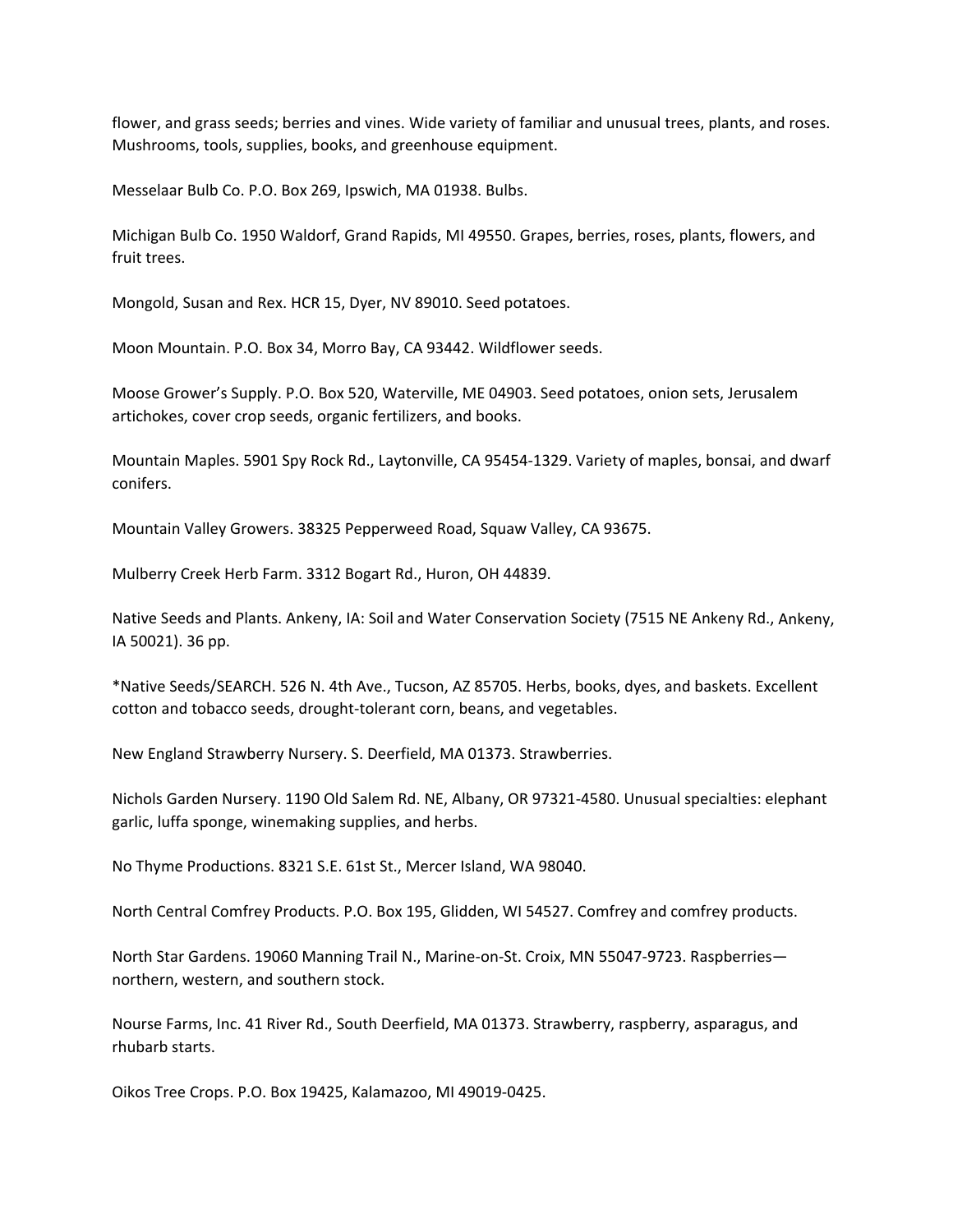One Green World. 28696 S. Cramer Rd., Molalla, OR 97038‐8576. Fruit trees and ornamentals.

Oregon Exotics Nursery. 1065 Messinger Rd., Grants Pass, OR 97527.

P. de Jager and Sons. P.O. Box 100, Brewster, NY 10509. Bulbs and lilies.

Papa Geno's. 6005 W. Roca Rd., Martell, NE 68404.

\*Peace Seeds. 2385 SE Thompson St., Corvallis, OR 97333.

Perennial Vegetable Seed Co. P.O. Box 608, Belchertown, MA 01007.

Phoenix Seeds. P.O. Box 9, Stanley, Tasmania 7331. Organic seed varieties.

Plants of the Southwest. Agua Fria, Rte. 6, Box 11A, Santa Fe, NM 87501. Products for a healthy planet.

Possum Creek Herb Farm. 528 Nature Trail, Soddy‐Daisy, TN 37379.

Potato Garden. 2135 Rd, Austin Co. 81410, 2014. 22 pp

Prairie Moon Nursery. 31837 Bur Oak Lane, Winona, MN 55987‐4219. Native plants and seeds for wetland, prairie, savanna, and woodland.

R. H. Shumway Seed Company. 334 W. Stroud St., Randolph, WI 53956. Vegetable, flower, herb, grass, grain, fodder, and cover crop seeds; roses, berries, and fruit trees; and supplies.

Raintree Nursery. 391 Butts Rd., Morton, WA 98356. Berries, plants, fruit and nut trees, books, and supplies.

Ramsey Seed. P.O. Box 351, 205 Stockton St., Manteca, CA 95336. Wide variety of seeds, including those for compost crops.

Redwood City Seed Co. P.O. Box 361, Redwood City, CA 94064. Basic selection of nonhybrid, untreated vegetable and herb seeds. Expert at locating various tree seeds, including redwoods.

Reliable Seeds. 3862 Carlsbad Blvd., Carlsbad, CA 92008. Seeds.

Richters—Canada's Herb Specialist. 357 Hwy. 47, Goodwood, ON L0C 1A0, Canada. Herb, vegetable, and flower seeds. Plants, supplies, potpourri, natural medicines, and books.

Rocky Mountain Seed Services. Box 215, Golden, BC V0A 1H0, Canada. British Columbia native seeds, including hard‐to‐find varieties.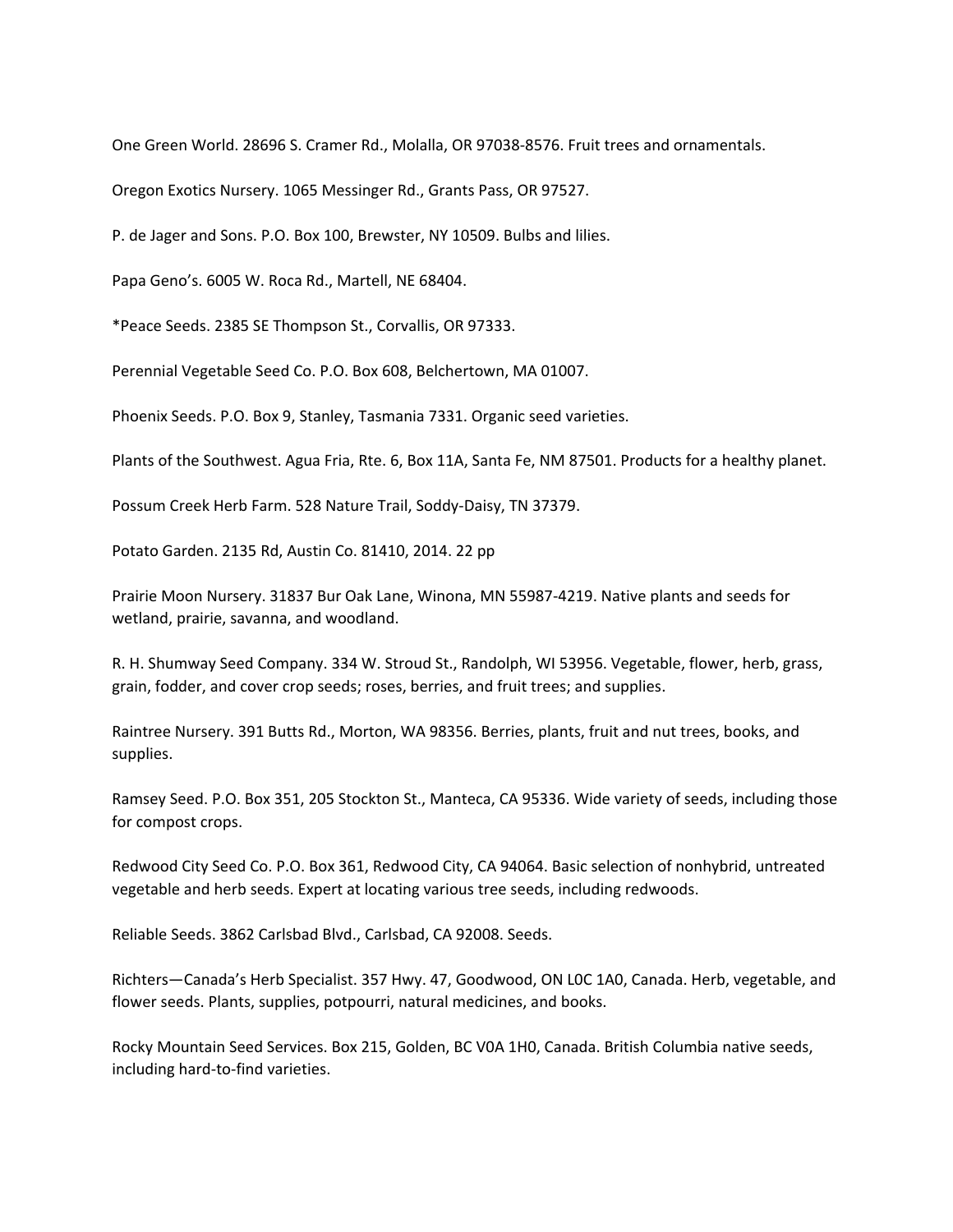Rohrer Seeds. P.O. Box 250, Smoketown, PA 17576. Vegetable and flower seeds plus some cover crops and grains.

Ronniger Potato Farm. 20094 N. State Highway 149, Powderhorn, CO 81243. Organic potato and garlic seeds.

Roses of Yesterday and Today. 802 Brown's Valley Rd., Watsonville, CA 95076‐0398. Old, rare, unusual, and modern roses.

Russell Graham. 4030 Eagle Crest Rd. NW, Salem, OR 97304. Bulbs, flowers, perennials, ferns, and Oriental grasses.

Salt Spring Seeds. P.O. Box 444, Ganges, Salt Spring Island, BC V8K 2W1, Canada. Organic open‐ pollinated grains, beans, and vegetables.

Sanctuary Seeds. 1913 Yew St., Vancouver, BC V6K 3G3, Canada. Seeds, companion plants, and medicinals.

Sand Hill Preservation Center. 1878 230th St., Calamus, IA 52729. Heirloom seeds and poultry. 90‐day maturing sweet potato varieties.

Sandy Mush Herb Nursery. 316 Surrett Cove Rd., Leicester, NC 28748‐9622. Seeds, plants, herbs, and books.

Sassafras Farms. P.O. Box 1007, Topanga, CA 90290. Two dozen organically grown vegetable varieties and miscellaneous roots.

\*Seed Saver's Exchange. 3076 North Winn Rd., Decorah, IA 52101. Exchange listings published yearly for \$2. Good source of heirloom varieties. Listing includes seed saving guide. Excellent.

\*———. Fruit, Berry and Nut Inventory, 3rd ed. Seed Saver's Exchange, 3076 North Winn Rd., Decorah, IA 52101, 2001. 560 pp.

\*———. Garden Seed Inventory, 5th ed. Seed Saver's Exchange, 3076 North Winn Rd., Decorah, IA 52101, 2001. 560 pp. Excellent listing of all open‐pollinated vegetable seed varieties sold in the United States.

\*Seeds of Change. P.O. Box 15700, Santa Fe, NM 87592‐1500. Organic seeds.

Self‐Reliance Seed Co. P.O. Box 96, Stanley, Tasmania 7331. Vegetable, annual, herb, and tree seeds.

Setropa. P.O. Box 203, 1400, A. E. Bussum, Holland. Seeds for forestry and environmental conservation.

Shady Acres Herb Farm. 7815 Hwy. 212, Chaska, MN 55318.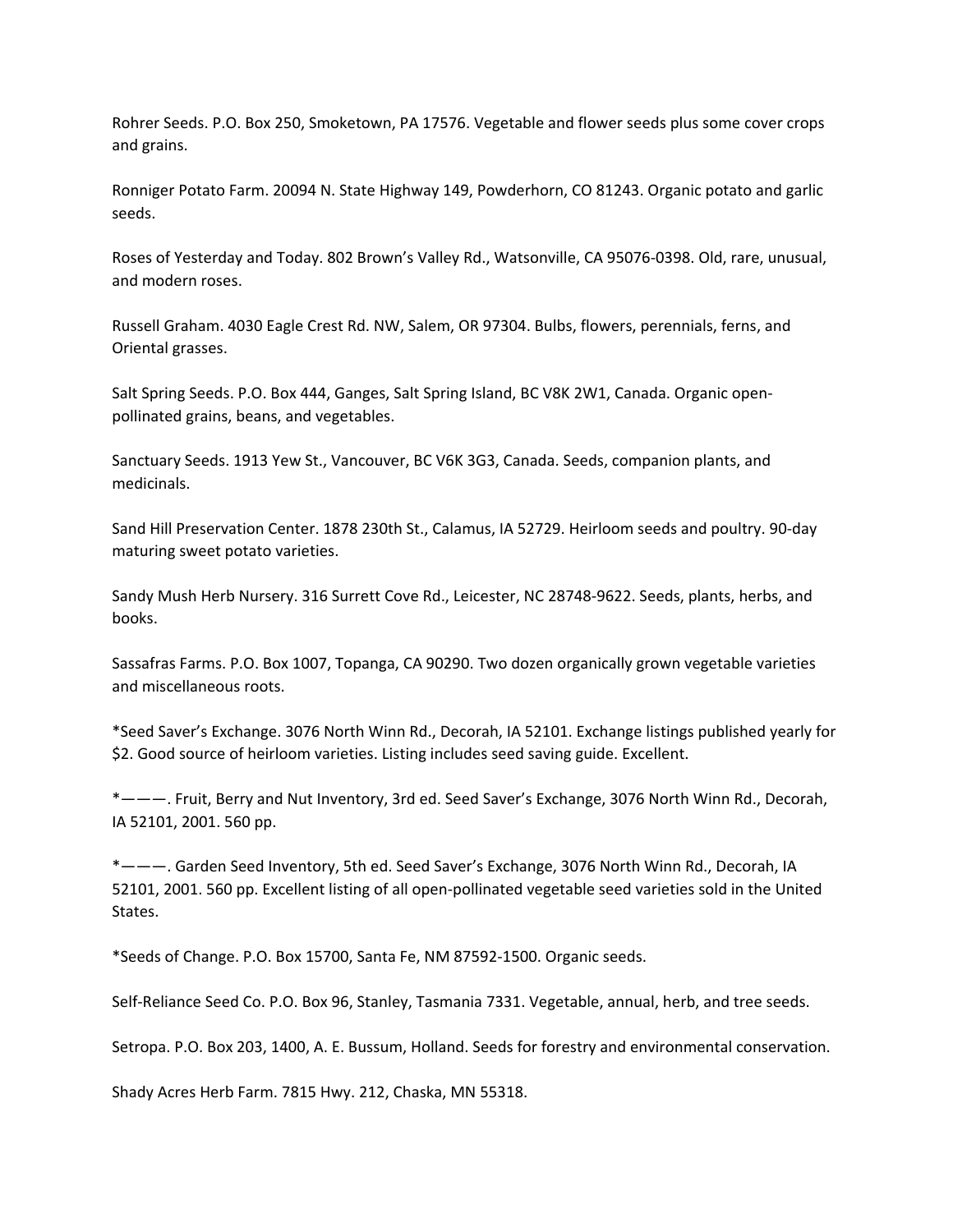Shepherd's Garden Seeds. 30 Irene St., Torrington, CT 06790‐6658. Special vegetable, flower, and herb seeds; supplies and books.

Shoulder to Shoulder Farms. P.O. Box 1509, Philomath, OR 97370.

Sonoma Antique Apple Nursery. 4395 Westside Rd., Healdsburg, CA 95448. Fruit trees.

Sourcepoint Organic Seeds. 26422 Moss Park Rd., Hotchkiss, CO 81419. Organic cereal grains, vegetables, and other seeds from many parts of the world.

Southern Exposure Seed Exchange. P.O. Box 460, Mineral, VA 23117. Apple, vegetable, and flower seeds; supplies and books. Mostly open‐pollinated seeds.

Southmeadow Fruit Gardens. Lakeside, MI 49116. Large selection of fruit trees.

Spring Hill Nurseries. 110 W. Elm St., Tipp City, OH 45371. Perennial plants and flowers.

St. Lawrence Nurseries. 325 State Hwy. 345, Potsdam, NY 13676. Berries and vines; fruit and nut trees.

\*Stark Brothers Nurseries and Orchards Co. P.O. Box 510, Louisiana, MO 63353‐0510. Fruit tree and landscaping catalog. Hedges, shrubs, vines, berries, ground covers, and roses; fruit, nut, shade, and ornamental trees; supplies and books. Specializes in fruit trees, especially dwarf and semidwarf varieties, including many developed by Luther Burbank.

Steele Plant Co. Gleason, TN 38229. Sweet potato starts; onion, cauliflower, cabbage, brussels sprouts, and broccoli seeds.

\*Stokes Seeds. P.O. Box 548, Buffalo, NY 14240‐0548. Carries excellent varieties of many vegetables, especially carrots. Be sure to specify in your order a request for untreated seeds.

Suffolk Herbs. Sawyer's Farm, Little Cornard, Sudbury, Suffolk C010 0NY, England. Wide variety of seeds and herbs.

Sunnyboy Gardens. 3314 Earlysville Rd., Earlysville, VA 22936. Herb catalog.

Sunnybrook Farms Nursery. 9448 Mayfield Rd., Chesterland, OH 44026. Scented geranium source.

Suttons Seeds. Hele Rd., Torquay, Devon TQ2 7QJ, England. Catalog available only in England. Use catalog for information only. Order seeds through Garden Import, P.O. Box 760, Thornhill, ON L3T 4A5, Canada.

Synergy Seeds. P.O. Box 787, Somes Bar, CA 95556. Open‐pollinated, some wildcrafted. Unusual grains.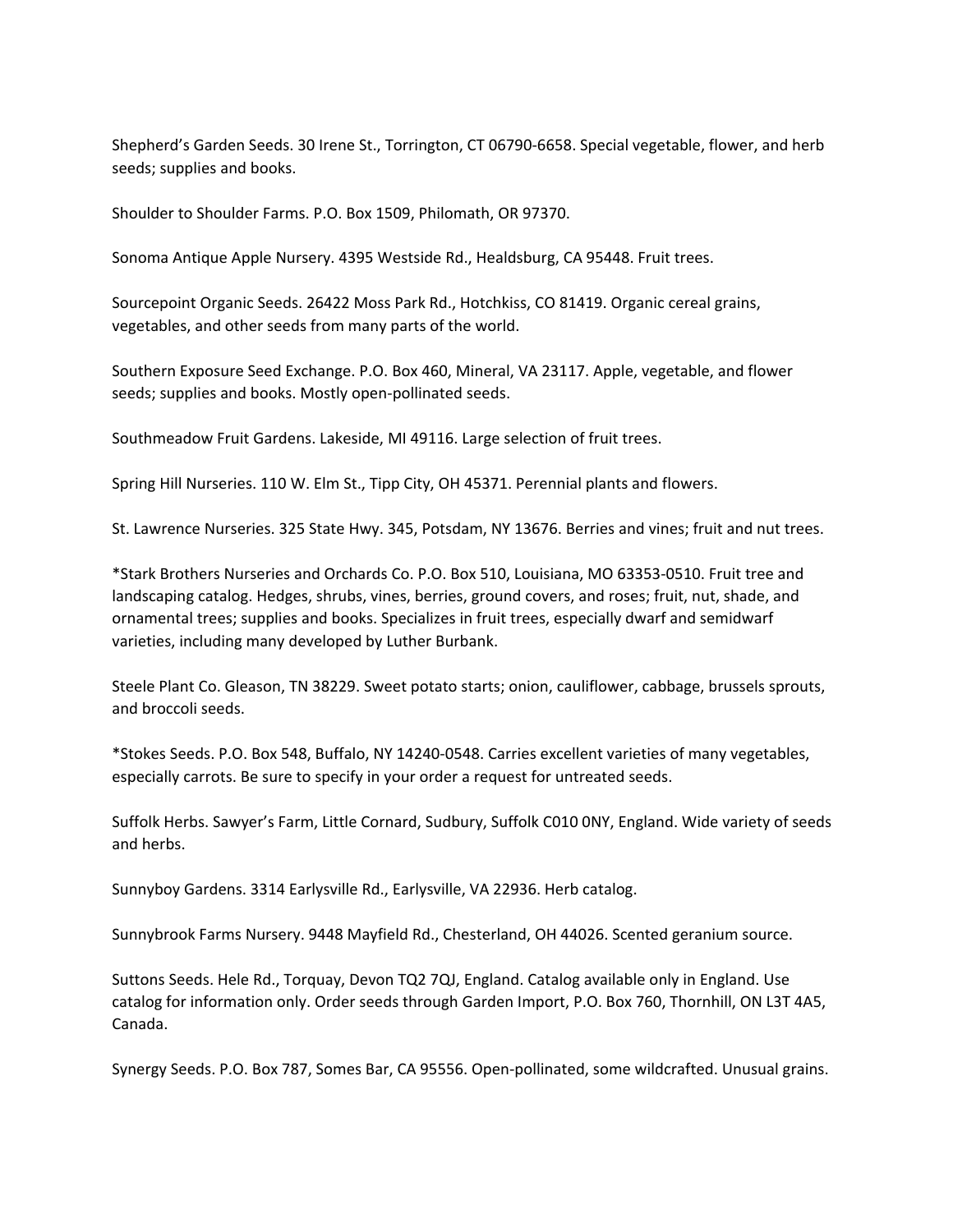Taylor Herb Gardens. 1535 Lone Oak Rd., Vista, CA 92084. Herb seeds and plants by mail.

Territorial Seed Co. P.O. Box 157, Cottage Grove, OR 97424‐0061. Seeds, tools, and supplies.

Thompson and Morgan. P.O. Box 1308, Jackson, NJ 08527‐0308. Wide variety of seeds.

Thunderfoot Earthworks—Sunnyland Seeds. John Munk, P.O. Box 385, Paradox, CO 81429.

The Thyme Garden. 20546 Alsea Hwy., Alsea, OR 97324.

Tillinghast Seed Co. P.O. Box 738, LaConner, WA 98257.

Tolowa Nursery. P.O. Box 509, Talent, OR 97540. Berries, grapes, and fruit, nut, woodlot, and ornamental trees.

Tomato Growers Supply. P.O. Box 2237, Fort Myers, FL 33902. Tomato and pepper seeds; supplies, books, and cooking equipment.

Tradewinds Bamboo Nursery. 28446 Hunter Creek Loop, Gold Beach, OR 97444. Plants, books, hard goods, and bamboo products.

True Seed Exchange. R.R. 1, Princeton, MO 64673. Exchange for home‐grown seed. To join (i.e., to list your seeds for exchange and to receive listings in return), send \$2.

Turtle Tree Seeds. Camphill Village, Copake, NY 12516. Biodynamic, open‐pollinated seeds.

Underwood Gardens. Grandma's Garden, 1414 Zimmerman Rd., Woodstock, IL 60098. Open‐pollinated and heirloom seeds.

Valley Seed Service. P.O. Box 9335, Fresno, CA 93791. Specialty seeds for research.

Van Bourgondien. P.O. Box A, 245 Farmingdale Rd., Babylon, NY 11702. Bulbs, ground cover seeds, and rare perennials.

Van Engelen. 23 Tulip Dr., Bantam, CT 06750. Bulbs and lilies.

Vandenberg. Black Meadow Rd., Chester, NY 10918. Bulbs, indoor plants, lilies, perennials, and wildflowers.

Vermont Bean Seed Co. 334 W. Stroud St., Randolph, WI 53956. All kinds of beans for those who want to start growing more protein crops.

Vesey's Seeds for Short Seasons. P.O. Box 9000, Calais, ME 04619‐6102. Vegetable and flower seeds, supplies, tools, books, and natural pest control.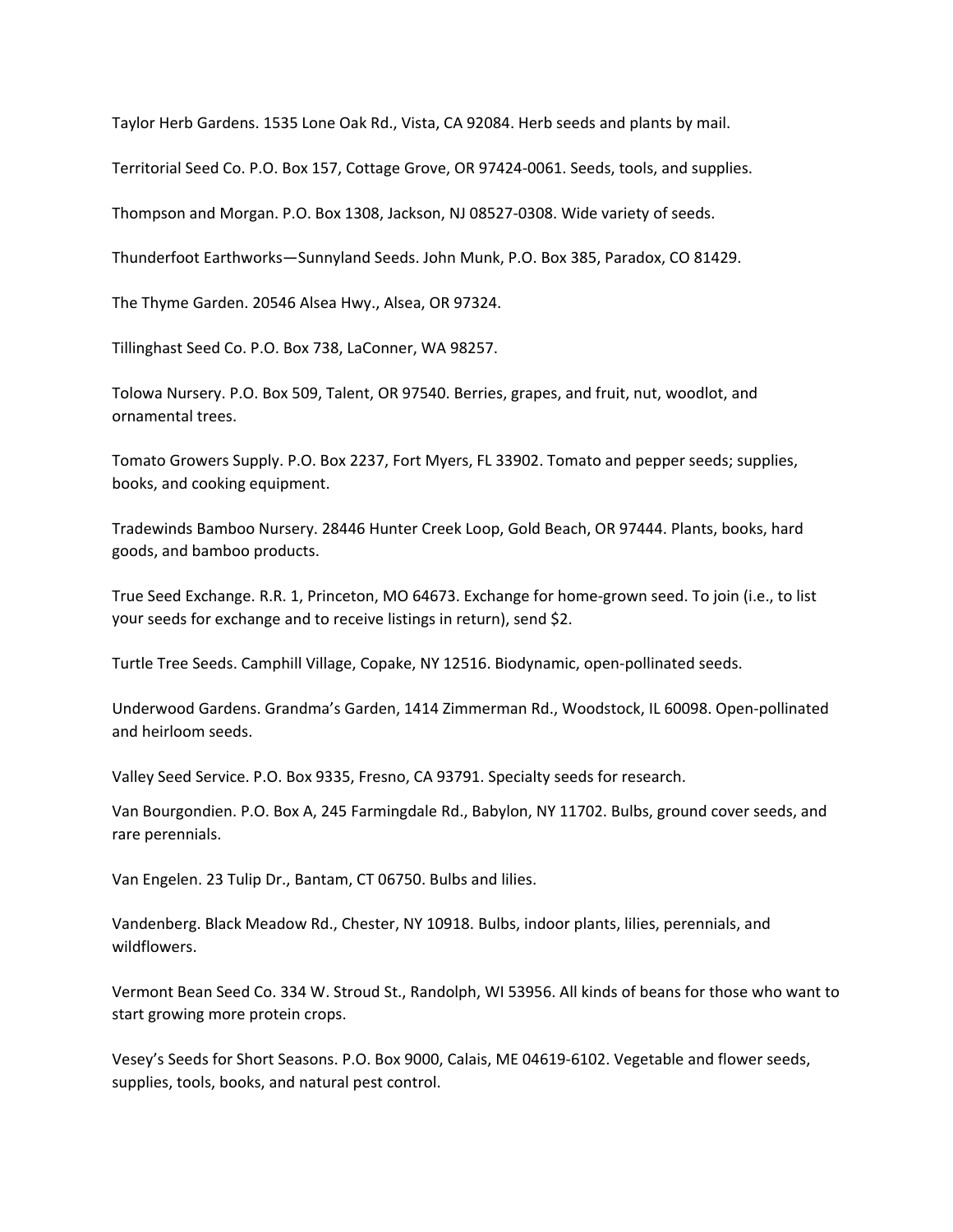Victory Garden Plants. P.O. Box 867, Mendocino, CA 95460. Landscaping plants.

Vilmorin. 6104 Yorkshire Terr., Bethesda, MD 20814. Vegetable seeds.

Vilmorin Andrieux. 4, quai de la Megisserie, 75001 Paris, France. Old, respected seed house specializing in high-quality gourmet vegetables. Catalog in French. Expensive minimum order.

Volkman/North Coast Seed Co. P.O. Box 5875, Portland, OR 97228. Grass, pasture, and bird seed.

Wayside Gardens. 1 Garden Ln., Hodges, SC 29695‐0001. Trees, vines, shrubs, plants, supplies, and books.

Well-Sweep Herb Farm. 317 Mount Bethel Rd., Port Murray, NJ 07865. Herbs, supplies, and books.

Western Native Seed. P.O. Box 188, Coaldale, CO 81222. Native plant seeds for the Rockies and Great Plains.

White Flower Farm. Litchfield, CT 06759‐0050. Plants, flowers, tools, supplies, and books.

Willhite Seed Co. P.O. Box 23, Poolville, TX 76076. Vegetable seeds.

Wilson Brothers Floral Co. Roachdale, IN 46172. Scented geranium source.

Winterthur. Winterthur, DE 19735. Rare plants.

Wolf River Nurseries. Rte. 67, Buskirk, NY 12028. Vines, berries, and trees.

Wood Prairie Farm. 49 Kinney Rd., Bridgewater, ME 04735. Organic seed potatoes.

Yates Vegetable Seed Catalog for Commercial Growers. P.O. Box 616, Toowoomba, Queensland, Australia 4350. Specializes in tropical varieties suitable for the southern hemisphere. Free international seed catalog.

\*Yerba Buena Nursery. 19500 Skyline Blvd., Woodside, CA 94062. Native California plants. Excellent.

### **Seed Saving**

Almekinders, Conny, and Niels Louwaars. Farmers' Seed Production: New Approaches and Practices. London: Intermediate Technology Publications, 1999. 291 pp.

\*Ashworth, Suzanne. Seed to Seed. Decorah, IA: Seed Savers Publications (3076 North Winn Rd., Decorah, IA 52101), 1991. 222 pp.

Ashworth, Suzanne. Seed to Seed: Seed Savers Exchange. 3076 N. Winn Rd. Decorah, Iowa 52101. 2002.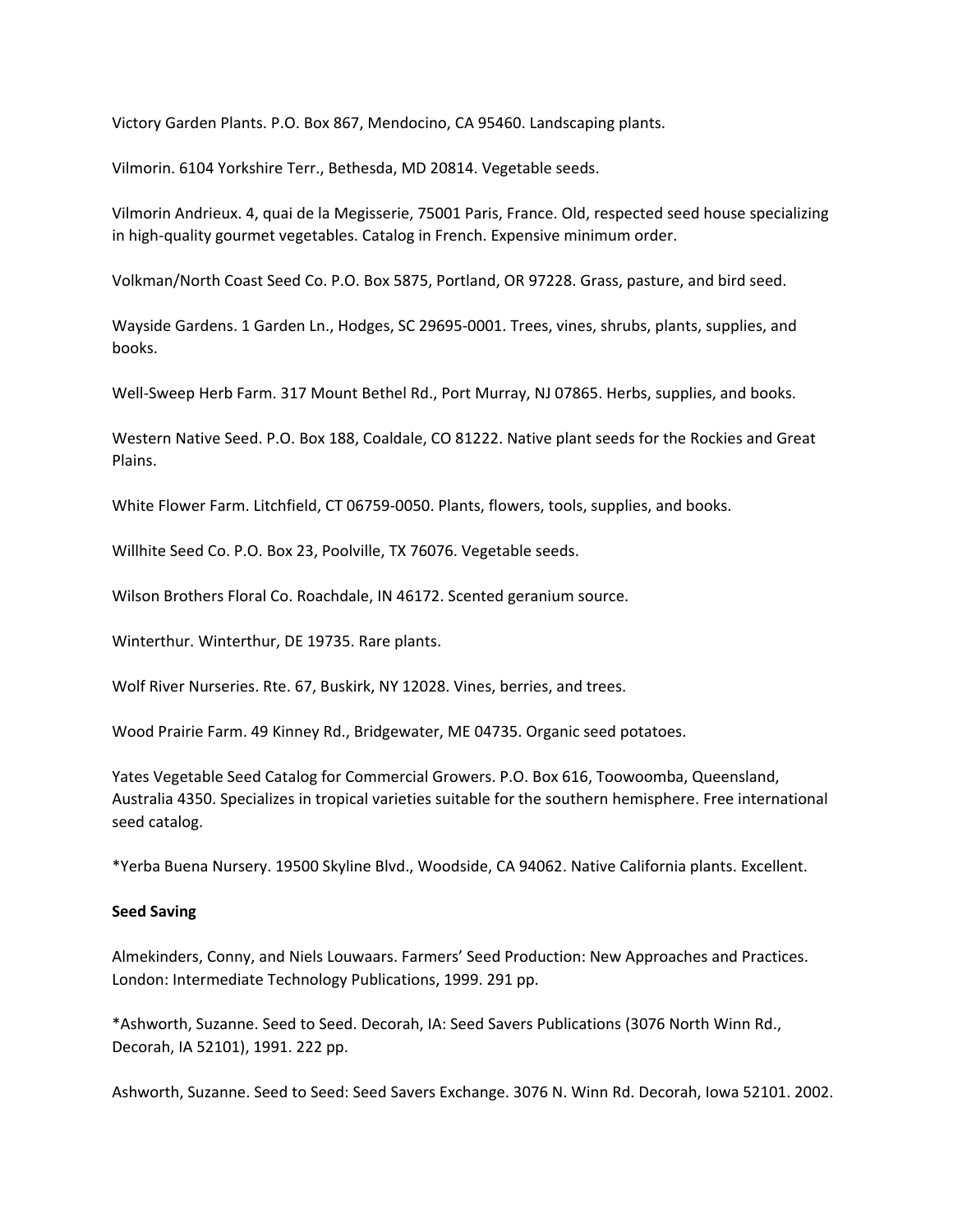227pp.

Bradley, Fern Marshal. Saving Vegetable Seeds: Harvest, Clean, Store, and Plant Seeds from Your Garden. North Adams, MA: Storey Publishing (210 MASS MoCA Way, North Adams, MA 01247), 2014. 91 pp.

Bubel, Nancy. "Saving Seeds." Mother Earth News, September/October 1987: 58–63.

Department of Agronomy. Seed Saving Project News (U.C. Davis), Winter/Spring 1991. 13 pp.

Deppe, Carol. Breed Your Own Vegetable Varieties. White River Junction, VT: Chelsea Green, 2000. 367 pp.

Dremann, Craig. Vegetable Seed Production. Redwood City, CA: Redwood City Seed Co. (P.O. Box 360, Redwood City, CA 94064), 1974. 6 pp.

Gately, Barbara. Plant Pollination Instructional Manual. Berkeley, CA: U.C. Instructional Laboratory, Graduate School of Education.

George, Raymond A. T. Vegetable Seed Production, 2nd edition. New York: CABI Publishing, 1999. 328 pp.

Horizon Herbs, P.O. Box 69, Williams, OR 97544. Seed cleaning screens.

Jason, Dan. Save Our Seeds, Save Ourselves. Salt Spring Island, Canada: Salt Spring Seeds (P.O. Box 444, Ganges, Salt Spring Island, BC V8K 2W1, Canada). 23 pp.

Johnston, Robert, Jr. Growing Garden Seeds. Albion, ME: Johnny's Selected Seeds (Albion, ME 04910), 1976. 32 pp. Culture of plants for saving seed.

Justice, Oren L., and Louis N. Bass. Principles and Practices of Seed Storage. Agriculture Handbook No. 506. Washington, DC: U.S. Government Printing Office, 1978. 289 pp.

Loewer, Peter. The Definitive Guide to Growing Seeds: History & Lore. Portland, OR: Timber Press, 1995. 229 pp.

McCormack, Jeffrey H. Bean Seed Production: An Organic Seed Production Manual for Seed Growers in the Mid‐ Atlantic and Southern U.S. Pittsboro, NC: Carolina Farm Stewardship Assn., 2004. 14 pp.

———. Isolation Distances: Principles and Practices of Isolation Distances for Seed Crops: An Organic Seed Production Manual for Seed Growers in the Mid‐Atlantic and Southern U.S. Pittsboro, NC: Carolina Farm Stewardship Assn., 2004. 21 pp.

———. Seed Processing and Storage: Principles and Practices of Seed Harvesting, Processing, and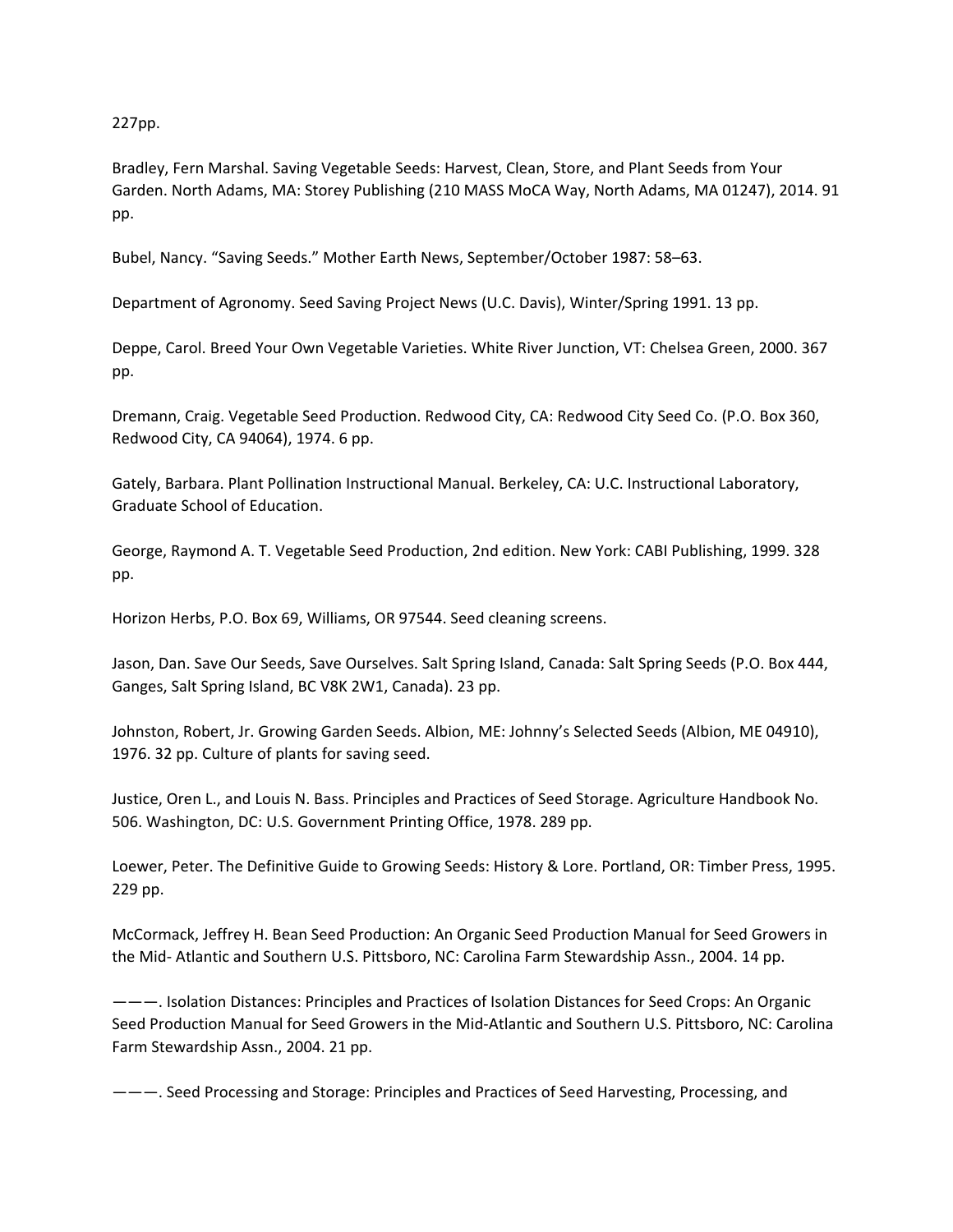Storage: An Organic Seed Production Manual for Seed Growers in the Mid‐Atlantic and Southern U.S. Pittsboro, NC: Carolina Farm Stewardship Assn., 2004. 28 pp.

———. Tomato Seed Production: An Organic Seed Production Manual for Seed Growers in the Mid‐ Atlantic and Southern U.S. Pittsboro, NC: Carolina Farm Stewardship Assn., 2004. 15 pp.

Miller, Douglas C. Vegetable and Herb Seed Growing for the Gardener and Small Farmer. Hersey, MI: Bullkill Creek Publishing, 1977. 46 pp. A good book to start with.

Nabham, Gary Paul. Enduring Seeds: Native American Agriculture and Wild Plant Conservation. Berkeley, CA: North Point Press (850 Talbon Ave., Berkeley, CA 94706), 1989. 225 pp.

"New Isn't Necessarily Better." Harrowsmith Country Life, January/February 1994.

Roberts, E. H., ed. Viability of Seeds. Syracuse, NY: Syracuse University Press, 1972. 448 pp.

Rogers, Marc. Saving Seeds. North Adams, MA: Storey Publishing (210 MASS MoCA Way, North Adams, MA 01247), 1990. 185 pp.

"Seeds for Life." ILEIA Newsletter, March 1994. Stickland, Sue. Back Garden Seed Saving: Keeping Our Seed Heritage Alive. Bristol, UK: Eco‐logic books, 2001. 199 pp.

U.S. Department of Agriculture. Seeds: The Yearbook of Agriculture, 1961. Washington, DC: U.S. Government Printing Office, 1961. 591 pp.

# **Seeds/Diversity**

Cromwell, Elizabeth, and Steve Wiggins. Sowing beyond the State: NGOs and Seed Supply in Developing Countries. London: Overseas Development Institute (Regent's College, Inner Circle, Regent's Park, London NWI 4NS, England), 1993. 143 pp.

\*"Crop Genetic Erosion in the Field." The Seed Map (RAFI, P.O. Box 655, Pittsboro, NC 27312), 1992. Large chart.

Duffus, Carol, and Colin Slaughter. Seeds and Their Uses. Chichester, UK: John Wiley & Sons, 1980. 154 pp.

Fowler, Cary, and Pat Mooney. Shattering: Food, Politics, and the Loss of Genetic Diversity. Tucson, AZ: University of Arizona Press, 1990. 278 pp.

"Grain—Genetic Resources Action International." Grain Publications List, Summer 1992.

\*Guillet, Dominique. The Seeds of Kokopelli. Avignon, France: Les Presses de Provence, 2002. 440 pp. Available from Kokopelli Seed Foundation, 59 Westland Ave., Boston, MA 02115.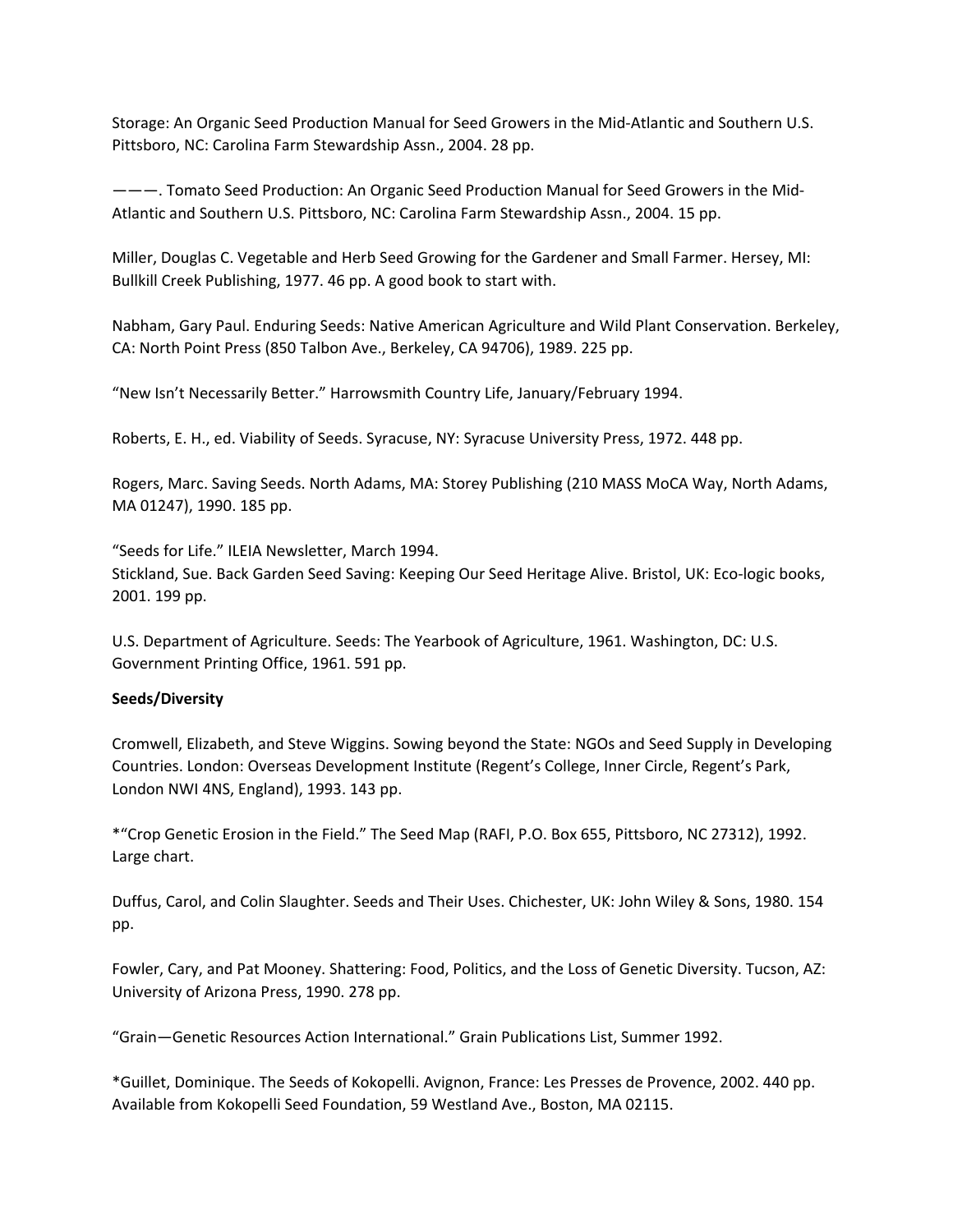"Plants and Seeds as Intellectual Property." The Seedhead News, Winter 1994.

Shand, Hope. Human Nature: Agricultural Biodiversity and Farm‐Based Food Security. Ottawa: RAFI, 1997. 94 pp.

von Elsakker, Boudewijn. Benefits of Diversity: An Incentive toward Sustainable Agriculture. New York: United Nations Development Program, 1992. 209 pp.

### **Seeds/GMOs**

"Are Gene‐Altered Plants an Ecological Threat? Test Is Devised." New York Times–Science, June 22, 1993.

Belsie, Laurent. "Calling Poirot: Bizarre Case of Cross‐Border 'Super Corn.'" The Christian Science Monitor, March 20, 2002: 5.

Biotechnology: An Activists' Handbook. Montpelier, VT: The Vermont Biotechnology Working Group (Rural Vermont, 15 Barre St., Montpelier, VT 05602), 1991. 47 pp.

"The Conflict Between Farmers' Rights and Breeders' Rights." RAFI Action, Spring 1993: 4–5.

"Flaws in the Tailoring." Christian Science Monitor, March 21, 1994.

Gendel, Steven M., et al. Agricultural Bioethics: Implications of Agricultural Biotechnology. Ames, IA: Iowa State University Press, 1990. 357 pp.

Goldberg, Rebecca, et al. Biotechnology's Bitter Harvest. Biotechnology Working Group, 1990. 73 pp.

"High‐Tech Farming Sows Misery in the Philippines." Utne Reader, October/November 1986, 104–105.

Ho, Mae‐Wan, et al. The Case for a GM‐Free Sustainable World. London: Institute of Science in Society.

———. Gene Technology in the Etiology of Drug‐Resistant Diseases. Penan, Malaysia: Third World Network, 1998. 102 pp.

———. Slipping Through the Regulatory Net: "Naked" and "Free" Nucleic Acids. Penan, Malaysia: Third World Network, 2001. 26 pp.

Ho, Mae‐Wan, and Ricarda A. Steinbrecher. Fatal Flaws in Food Safety Assessment: Critique of the Joint FAO/WHO Biotechnology & Food Safety Report. Penan, Malaysia: Third World Network, 1998. 60 pp.

Kneen, Brewster. Farmageddon: Food and the Culture of Biotechnology. Gabriola Island, BC, Canada: New Society Publishers, 1999. 231 pp.

Rissler, Jane, and Margaret Mellon. The Ecological Risks of Engineered Crops. Cambridge, MA: MIT Press,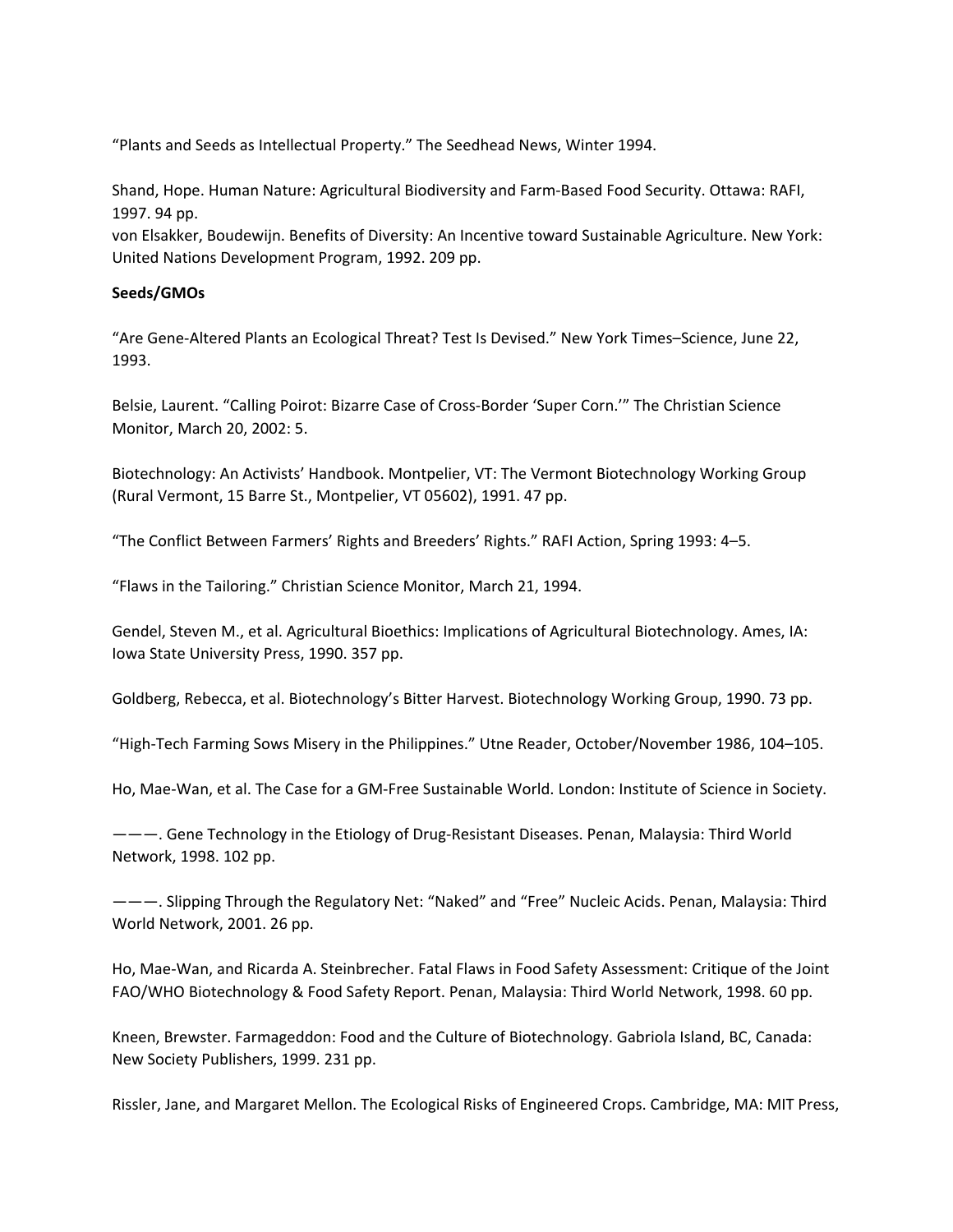1996. 168 pp.

Smith, Jeffrey M. Seeds of Deception. Fairfield, IA: Yes! Books, 2003. 288 pp.

"A Storm Is Breaking Down on the Farm," Science and Technology, December 14, 1992, 98–101.

Tappeser, Beatrix, Manuela Jager, and Claudia Eckelkamp. Survival, Persistence, Transfer: An Update on Current Knowledge on GMOs and the Fate of Their Recombinant DNA. Penan, Malaysia: Third World Network, 1999. 44 pp.

Wolf, Edward C. Beyond the Green Revolution: New Approaches for Third World Agriculture. Worldwatch Paper 73. Washington, DC: Worldwatch Institute, 1986. 46 pp.

#### **Seeds/Green Revolution**

"Green Revolution." The Elements (1901 Q St. NW, Washington, DC 20009), June 1975: 1, 14–16.

"Green Revolution #2." Dollars and Sense Magazine, December 1985.

"Green Revolution Hits Double Trouble." U.S. News & World Report, July 28, 1980: 37, 40.

"Green Revolution Is Not Enough, Study Finds." New York Times–Science, September 6, 1994.

Horne, James E., and Maura McDermott. The Next Green Revolution: Essential Steps to a Healthy, Sustainable Agriculture. Binghamton, NY: Food Products Press, 2001. 312 pp.

"How Green Is the Green Revolution?" Enfo (Box 761, Berkeley, CA 94701), September 1973, 1–2.

Johnson, Stanley. The Green Revolution. New York: Harper & Row, 1972. 218 pp.

Lipton, Michael, and Richard Longhurst. New Seeds and Poor People. Baltimore, MD: Johns Hopkins University Press, 1989. 464 pp.

Merrill, Richard. Ecology of the Green Counter‐Revolution. Santa Barbara, CA: Community Environmental Council, 1973.

Mullen, William. "The Green Revolution: Can the World Salvage It?" San Francisco Examiner and Chronicle, December 14, 1975: A‐13.

Shiva, Vandana. The Violence of the Green Revolution: Third World Agriculture, Ecology and Politics. London: Zed Books, 1991. 264 pp.

"Tanzania Corn Taller, Greener but Costlier." The Oregonian, February 24, 1993.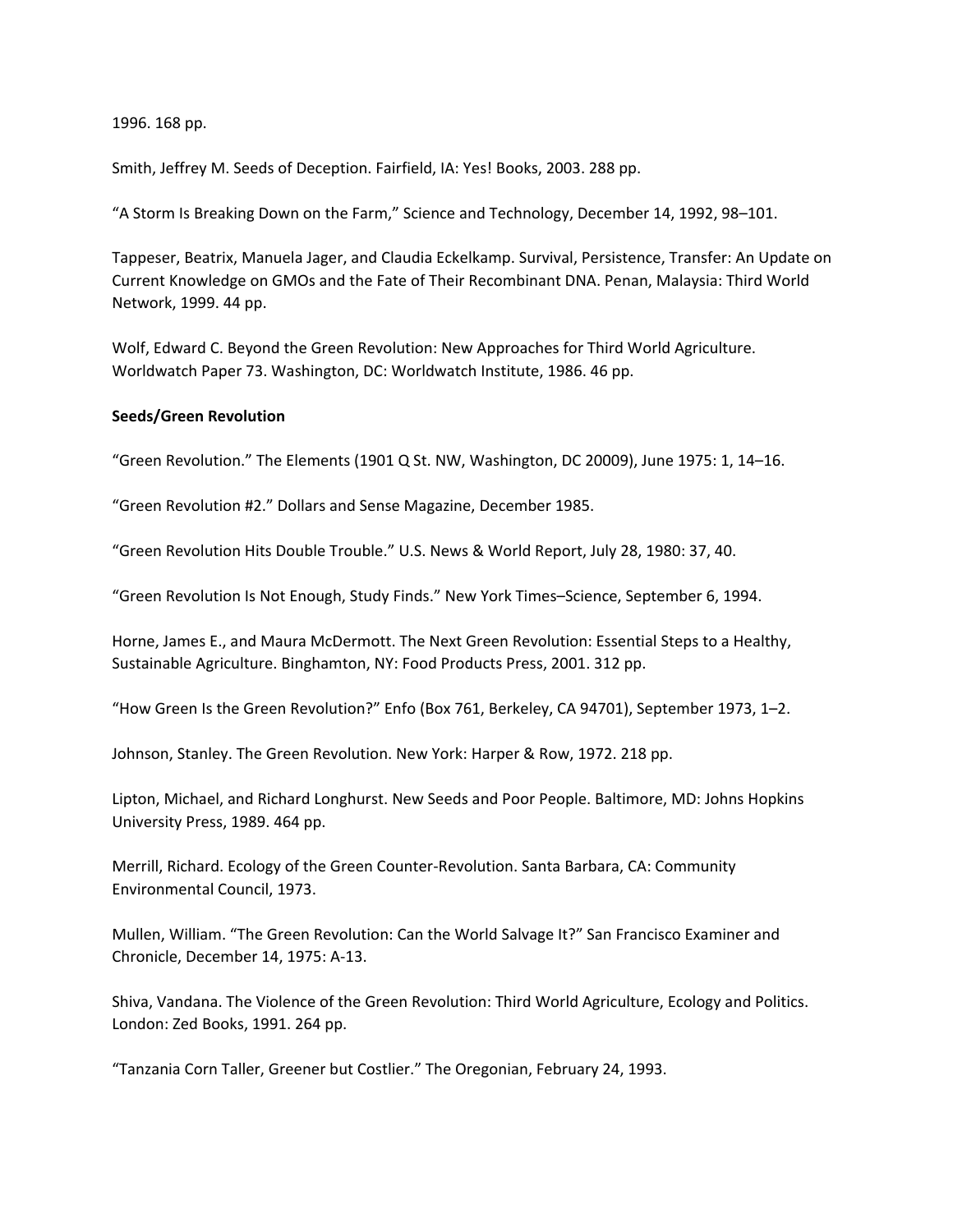"The U.S. Won't Be Shielded in the Event of a Bio‐Crisis." Christian Science Monitor, November 23, 1994.

Wallace, James N. "Is the Green Revolution Over?" San Francisco Examiner and Chronicle, August 17, 1980.

Wilkes, H. Garrison, and Susan Wilkes. "The Green Revolution." Environment, October 1972: 32–39.

"The Withering Green Revolution." Natural History, March 1973: 20–21.

## **Seeds/Plant Propagation**

Brickell, Christopher, ed. Plant Propagation. New York: Simon & Schuster, 1979. 96 pp.

Bubel, Nancy. The New Seed‐Starters Handbook. Emmaus, PA: Rodale Book Readers' Service, 33 East Minor Street, Emmaus, PA 18098. 1988. 385 pp.

Connolly, Bryan. The Wisdom of Plant Heritage: Organic Seed Production and Saving. Athol, MA: Highland Press, 2004. 111 pp.

Conner, Cindy. Seed Libraries. Gabriola Island, BC: New Society Pulbishers, P.O. Box 189, Gabriola Island, BC V0R 1X0, Canada. 2014, pp 177

Deno, Norman C. Seed Germination Theory and Practice. Beltsville, MD: USDA National Agriculture Library, NAL Building, 10301 Baltimore Blvd. Beltsville, MD 20705‐2351.1993. 242 pp.

Food and Agricultural Organization of the United Nations. The Plant: The Flower. Rome: FAO, 1976. 29 pp. In the United States: UNIPUB, 1180 Ave. of the Americas, New York, NY 10036.

———. The Plant: The Living Plant; the Root. Rome: FAO, 1976. 29 pp.

———. The Plant: The Stem; the Buds; the Leaves. Rome: FAO, 1976. 30 pp.

Franks, Eric, Jasmine Richardson. Microgreens; A Guide To Growing Nutrient‐Packed Greens. Layton, UT: Gibbs Smith (P.O. Box 667, Layton, UT 84041), 2009. 192 pp.

Fyfe, Agnes. Moon and Planet. Arlesheim, Switzerland: Society for Cancer Research, 1975. 94 pp.

Hartmann, Hudson T., et al. Plant Propagation: Principles and Practices, 5th ed. Englewood Cliffs, NJ: Prentice Hall, 1990. 647 pp.

Hawthorn, Leslie, and Leonard H. Pollard. Seed Production. New York: Blakiston, 1954. 626 pp. A classic.

Heiser, Charles B., Jr. Seed to Civilization. San Francisco: W. H. Freeman, 1973. 243 pp.

Hill, Lewis. Secrets of Plant Propagation: Starting Your Own Flowers, Vegetables, Fruits, Berries, Shrubs,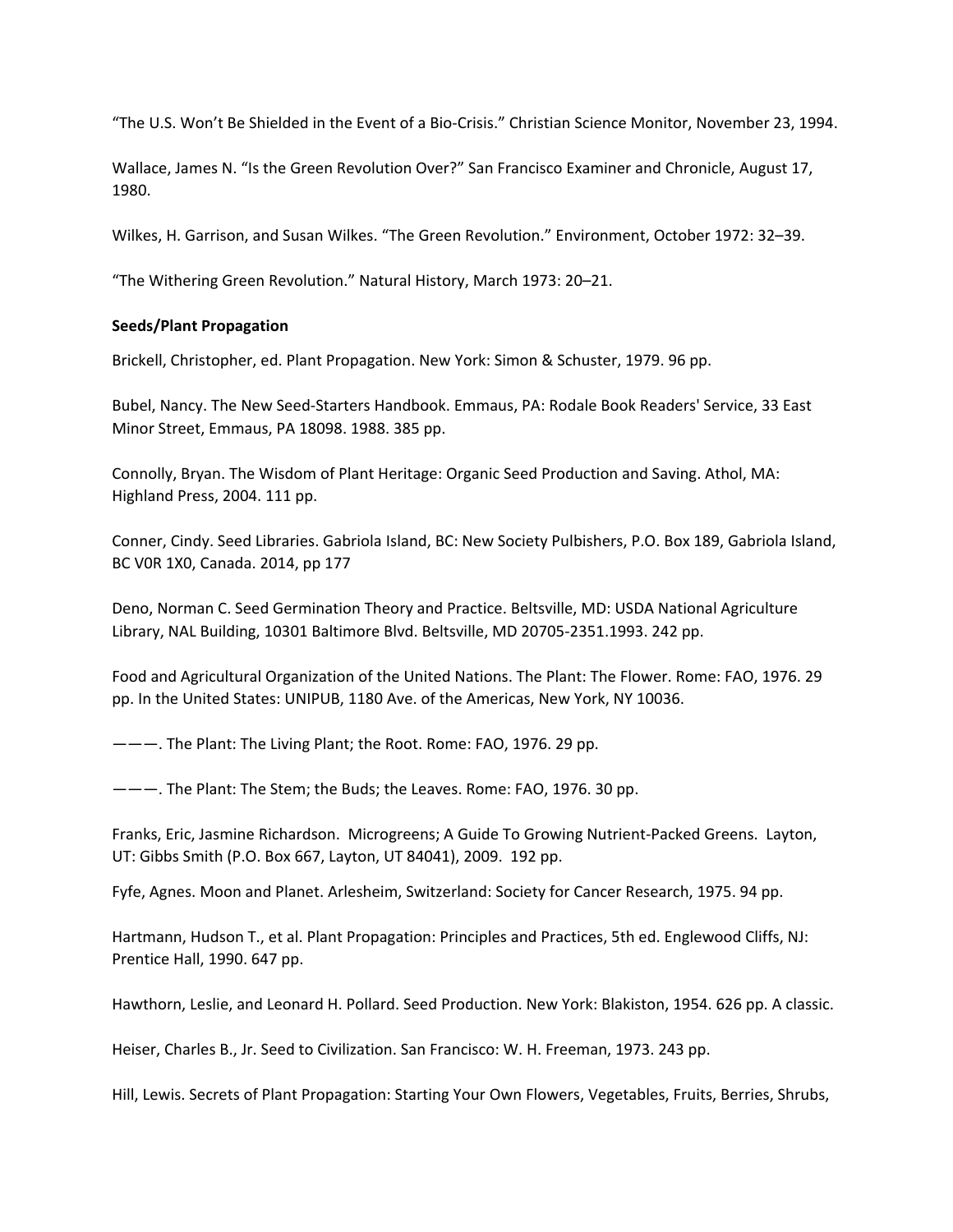Trees, and Houseplants. Pownal, VT: Garden Way Publishing, 1985.

Hofstetter, Robert. Overseeding Research Results, 1982–1984.

Kutztown, PA: Agronomy Department, Rodale Institute Research Center, 1984. 30 pp.

Lawrence, William J. C., and J. Newell. Seed and Potting Composts. London: Allen & Unwin, 1941. 136 pp.

Lorenz, Oscar A., and Donald N. Maynard. Knott's Handbook for Vegetable Growers, 3rd ed. New York: John Wiley & Sons, 1988. Useful charts for small farmers. Strong chemical orientation.

McCabe, Shannon. Amazing Seeds. Mansfield, MO: Rareseeds Publishing, LLC. 2278 Baker Creek Rd. Mansfield, MO 65704. 32 pp.

Powell, Eileen. From Seed to Bloom. Pownal, VT: Storey, 1995. 312 pp.

\*Reilly, Ann. Park's Success with Seeds. Greenwood, SC: George W. Park Seed Co. (Greenwood, SC 29647), 1978. 364 pp.

Robinson, Raoul A. Return to Resistance: Breeding Crops to Reduce Pesticide Dependence. Davis, CA: agAccess, 1996. 480 pp.

\*Sutton and Sons. The Culture of Vegetables and Flowers from Seeds and Roots. London: Simpkin, Marshall.

Hamilton, Kent, 1898. 427 pp. Excellent.

### **Soil**

Albrecht, William A. The Albrecht Papers: Enter Without Knocking. Austin, TX: Acres U.S.A., 1992. 315 pp.

———. The Albrecht Papers. Vol. 3, Austin TX: Acres U.S.A., 1989. 401 pp.

———. Albrecht on Pastures; The Albrecht Papers Vol. 6. Austin, TX: Acres U.S.A. (P.O. Box 91299 Austin, TX 78709), 2011. 247 pp.

———. Albrecht on Calcium; The Albrecht Papers Vol. 5. Austin, TX: Acres U.S.A. (P.O. Box 91299 Austin, TX 78709), 2011. 291 pp.

———. Other Side Of The Fence. Historic Video – NTSC DVD. Austin, TX: Acres U.S.A. (P.O. Box 91299 Austin, TX 78709), 1996. 26 minutes.

———. Soil Fertility & Human and Animal Health. Austin, TX: Acres U.S.A. (P.O. Box 91299 Austin, TX 78709), 2013. 293 pp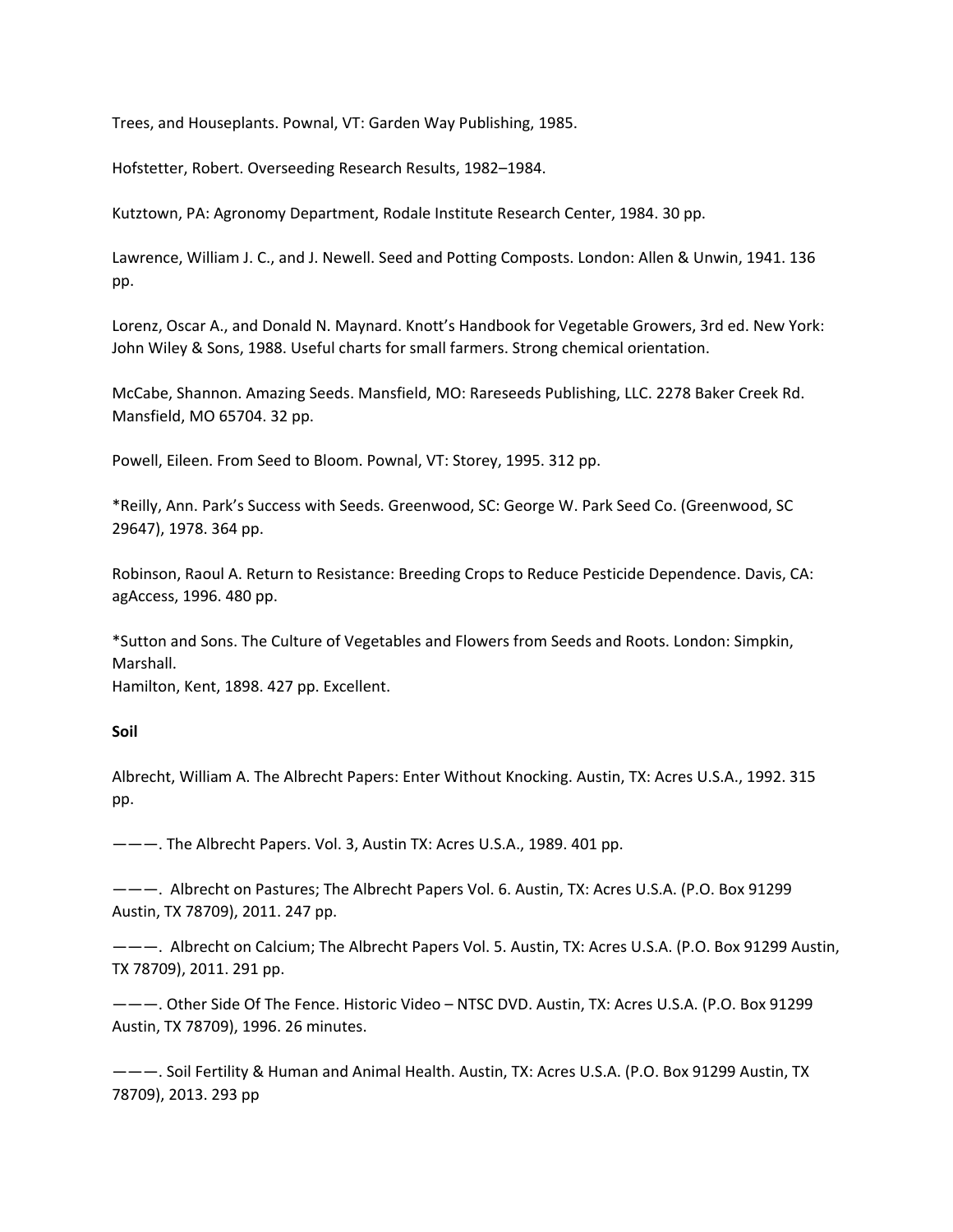American Society of Agronomy, Crop Science Society of America, Soil Science Society of America. "Crop Tolerance to Suboptimal Land Conditions." Proceedings of a symposium, November–December 1976. Madison, WI: American Society of Agronomy, Crop Science Society of America, Soil Science Society of America, 1978. 343 pp.

———. "The Role of Phosphorus in Agriculture." Proceedings of a symposium held June 1976. Madison, WI: American Society of Agronomy, Crop Science Society of America, Soil Science Society of America, 1980. 910 pp.

\*Balfour, Lady E. B. The Living Soil and the Haughley Experiment. London: Faber and Faber, 1975. 383 pp.

Bear, Firman E. Soils and Fertilizers, 4th ed. New York: John Wiley & Sons, 1959. 420 pp.

Beatty, Marvin T. Soil Science at the University of Wisconsin–Madison: A History of the Department, 1889–1989. Madison, WI: University of Wisconsin, 1991. 141 pp.

Berkelaar, Edward. "The Effect of Aluminum in Acidic Soils on Plant Growth." ECHO Development Notes (17391 Durrance Rd., North Myers, FL 33917), April 2001: 1–3.

Benbi, D.K, Nieder, R. Handbook of Process and Modeling in the Soil‐Plant System. Binghampton, NY: The Haworth Press, 10 Alice St. Binghampton, NY 13904. 2003. 762 pp.

Bhoomi: The Living Soil. New Delhi: Navdanya/Research Foundation for Science, Technology & Ecology. A‐60 Haus Khas, New Delhi, India 110016. 2015. 104 pp.

Biofuels, Development and Soil Productivity. Sacramento, CA: Office of Appropriate Technology (1600 9th St., Sacramento, CA 95814), 1982. 109 pp.

Black, C. A. Soil‐Plant Relationships. Ames, IA: Dept. of Agronomy, Iowa State Univ. and John Wiley and Sons, 1968. 792 pp.

Bowers, Wilbur O. Water‐Holding Characteristics of California Soils. Oakland, CA: University of California, 1989. 92 pp.

\*Brady, Nyle. The Nature and Properties of Soils, 10th ed. New York: Macmillan, 1990. 621 pp.

Brooks, PhD R.R. Serpentine and its Vegetation; A Multidisciplinary Approach. Ecology, Phytogeography & Physiology Series Vol. 1. Portland, OR: Dioscorides Press (9999 SW Wilshire, Portland, OR 97225), 1987. 454 pp.

Brown, Kirk W., et al. Sustaining Our Soils and Society. Alexandria, VA: American Geological Institute, 1999. 64 pp.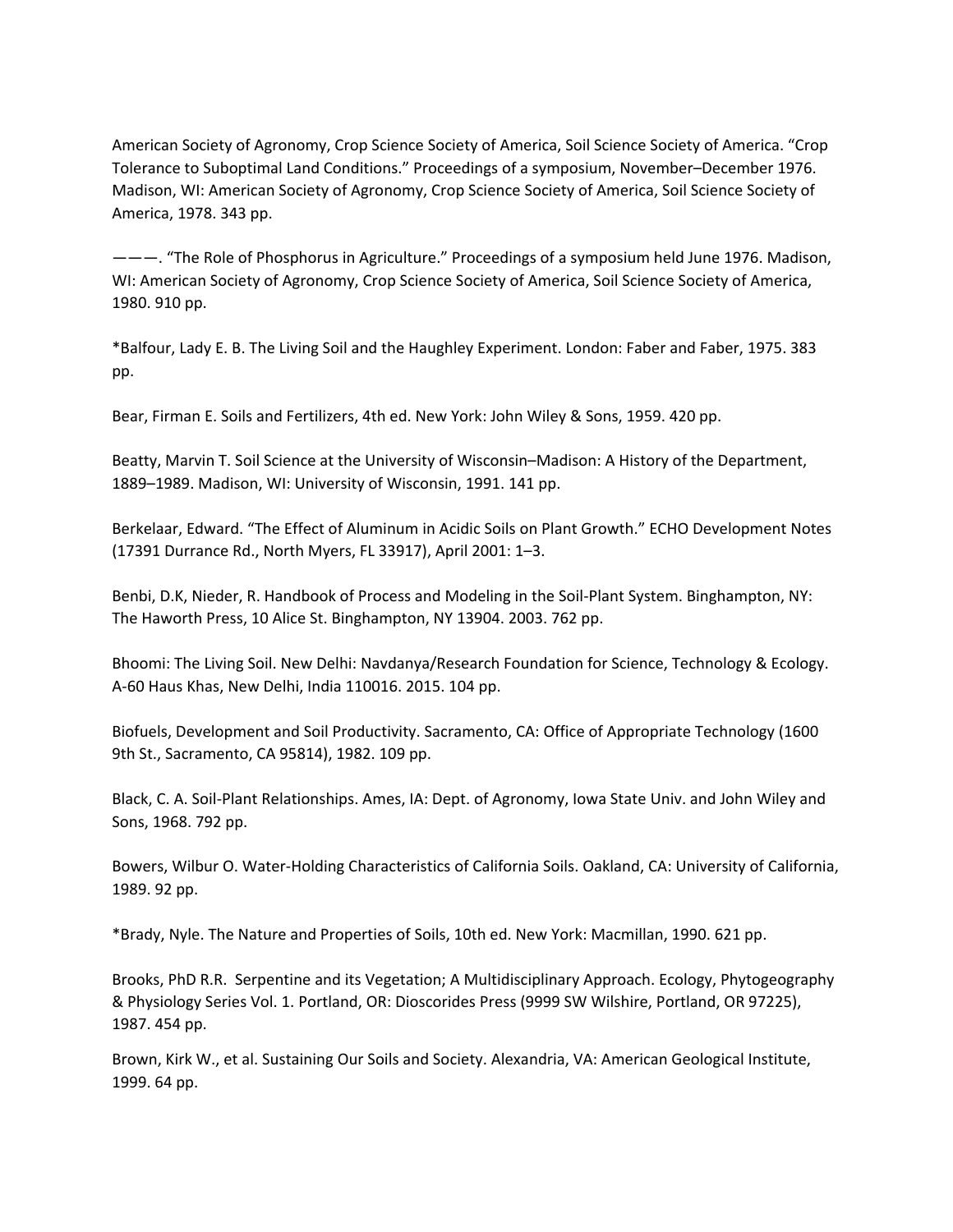Brown, Vinson, David Allen, and James Stark. Rocks and Minerals of California. Happy Camp, CA: Naturegraph Publishers, 1991. 200 pp.

Bunch, Roland. Restoring the Soil: A Guide for Using Green Manure/Cover Crops to Improve the Food Security of Smallholder Farmers. Winniped, MB Canada: Canadian Fodgrains Bank, Box 767, Winnipeg, MB Canada R3C 2L4. 2012. 75 pp.

Buol, S. W., et al. Soil Genesis and Classification. Ames, IA: Iowa State University Press, 1997. 527 pp.

Carter, Martin R., ed. Soil Sampling and Methods of Analysis. Boca Raton, FL: Lewis, 1993. 823 pp.

\*Carter, Vernon G., and Tom Dale. Topsoil and Civilization. Norman, OK: University of Oklahoma Press, 1955. 292 pp. Describes how flourishing civilizations have fallen into decay by not maintaining their agricultural health and soil.

Chapman, Homer. Diagnostic Criteria for Plants and Soils. Riverside, CA: University of California, Division of Agricultural Sciences, 1966. 793 pp.

Coleman, David C., and D. A. Crossley, Jr. Fundamentals of Soil Ecology. San Diego, CA: Academic Press, 1996. 205 pp.

Crozier, Carl. Soil Conservation Techniques for Hillside Farms: A Guide for Peace Corps Volunteers. Springfield, VA: National Technical Information Service (Peace Corps Information Collection & Exchange, Office of Training and Program Support, 806 Connecticut Ave., NW, Washington, DC 20526), 1986. 97 pp.

Dalla Rosa, Karl R. "Building Soils on Pacific Atolls." Nitrogen Fixing Tree News (Nitrogen Fixing Tree Assoc., Morrilton, AR), January–March 1993.

Dindal, Daniel L. and Matthew R. Werner. Impact of Conversion to Organic Agricultural Practices on Soil Invertebrate Ecosystems. Syracuse, NY: SUNY College of Environmental Science and Forestry, 1988. 207 pp.

Donahue, Roy L., et al. Soils: An Introduction to Soils and Plant Growth. Englewood Cliffs, NJ: Prentice‐ Hall, 1971. 587 pp.

Doran, John W., and Alice J. Jones. Methods for Assessing Soil Quality. Madison, WI: Soil Science Society of America, 1996. 410 pp.

Ducerf, Gérard, and Camille Thiry. Les Plantes Bio‐indicatrices: Guide de Diagnostic des Sol. Briant, France: Eds. Promonature, 2003. 2008 pp.

Farb, Peter. Living Earth. New York: Harper Colophon, 1959. 175 pp. Easy‐to‐read peek at the life under the soil.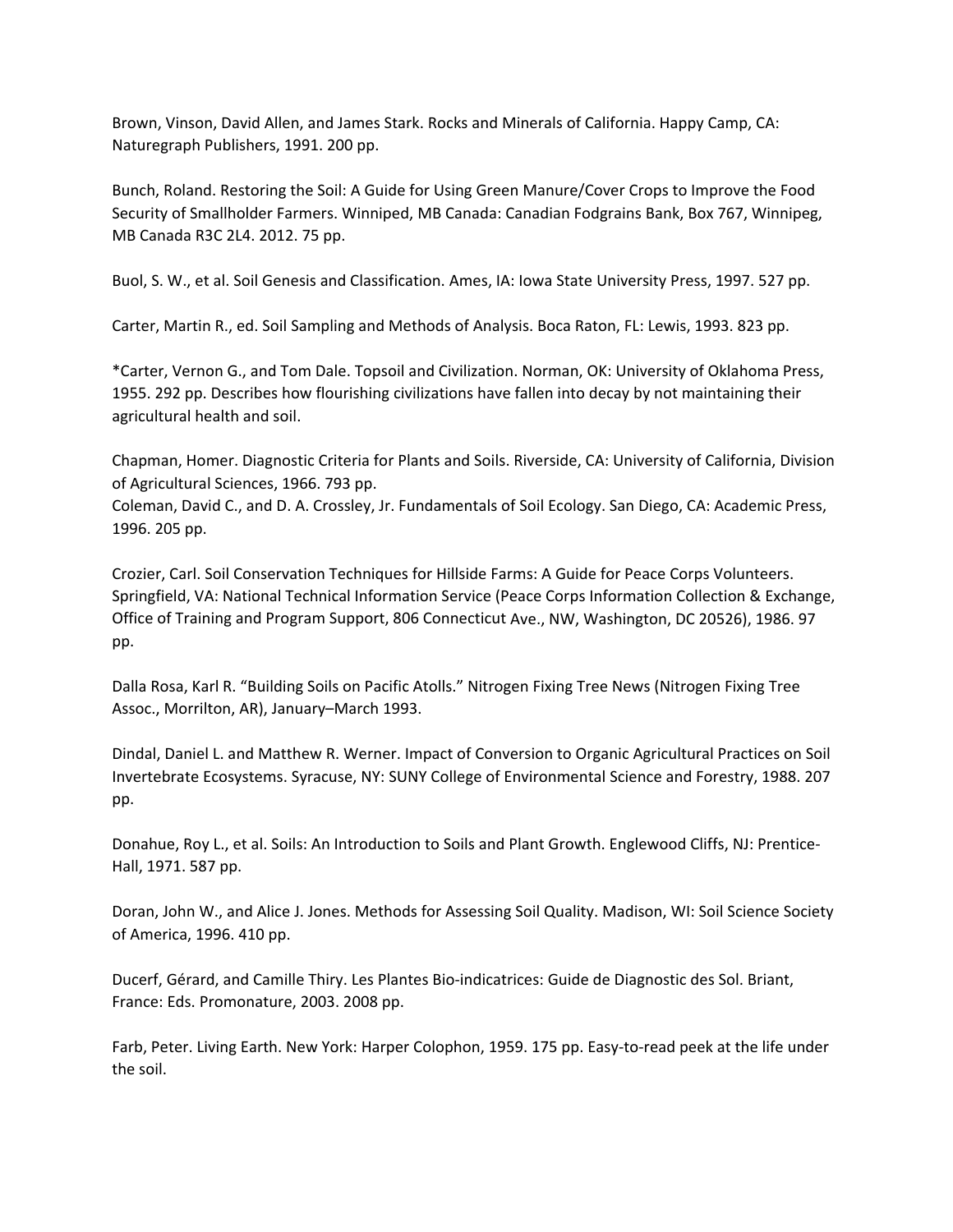Faulkner, Edward H. Plowman's Folly. Norman, OK: University of Oklahoma Press, 1943. 155 pp. Classic.

———. Soil Development. Norman, OK: University of Oklahoma Press, 1952. 232 pp.

Fenzau, C. J. An Acres U.S.A. Primer. Austin, TX: Acres U.S.A., 1979. 435 pp.

Ford, Brian J. Microbe Power. New York: Stein and Day, 1976. 181 pp.

Foth, Dr. Henry D. A Study of Soil Science. Chestertown, MD: LaMotte Company. PO Box 329, Chestertown, MD 21620. 1970. 44 pp.

Furuta, Tokuji. Soil Mixtures: Nursery Management Handbook‐ Section VI. Riverside, CA: Agricultural Extension, University of California. 1970. 13 pp.

Fry, Carolyn. Seeds. A Natural History. Ivy Press. 210 High Street Lewes East Sussex BN72NS. 192 pp.

Gardner, Gary. Shrinking Fields: Cropland Loss in a World of Eight Billion. Worldwatch Paper 131. Washington, DC: Worldwatch Institute, 1996. 56 pp.

Gershuny, Grace, and Smillie, Joseph. Soul of Soil: A Guide to Ecological Soil Management. Davis, CA: agAccess, 1995. 174 pp.

Gilman, Steve. Organic Soil Fertility Management. White River Junction, VT: Chelsea Green Publishing, 2002. 60 pp.

Glanz, James. Saving Our Soil: Solutions for Sustaining Earth's Vital Resource. Boulder, CO: Johnson Books, 1995. 182 pp.

Godderham, P. T. "The Effect on Soil Conditions of Mechanized Cultivation at High Moisture Content and of Loosening by Hand Digging." Journal of Agricultural Science, No. 976: 567–571.

Grimshaw, Richard G., and Larisa Helfer, eds. Vetiver Grass for Soil and Water Conservation, Land Rehabilitation and Embankment Stabilization. World Bank Technical Paper No. 273. Washington, DC: World Bank, 1995. 281 pp.

Hall, A. D. The Soil—An Introduction to the Scientific Study of the Growth of Crops. New York: E. P. Dutton, 1920. 252 pp.

\*Handbook on Soils. Brooklyn, NY: Brooklyn Botanic Garden, 1956. 81 pp. Some photos of root systems in the soil.

\*Hans Jenny. Soil Scientist, Teacher, and Scholar. Berkeley, CA: Regional Oral History Office (386 Library, University of California, Berkeley, CA 94720), 1989. 372 pp.

Harpstead, Milo I., Thomas J. Sauer, and William F. Bennett. Soil Science Simplified. Ames, IA: Iowa State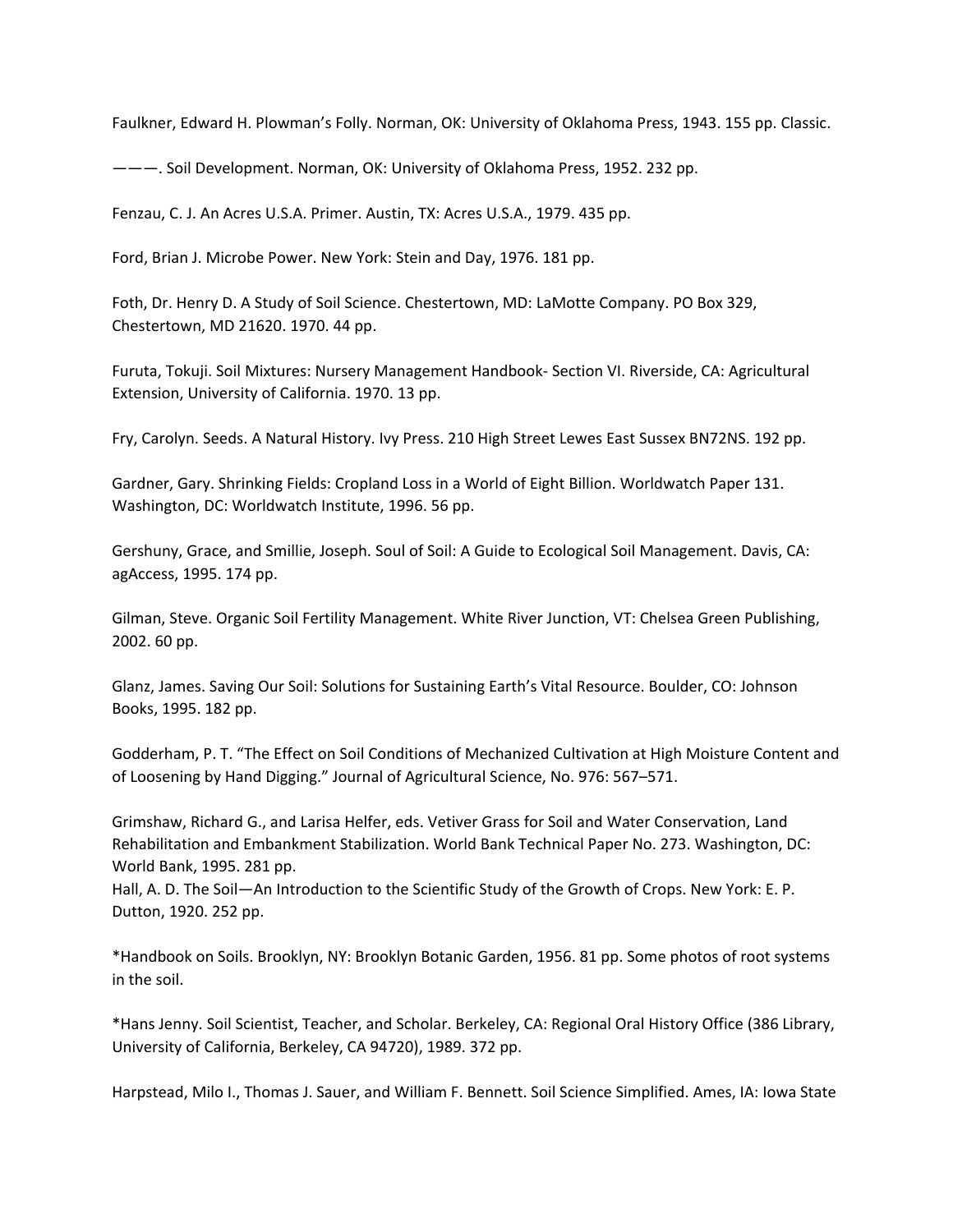University Press, 1997. 210 pp.

Havlin, John L., et al. Soil Fertility and Fertilizers, 6th ed. Upper Saddle River, NJ: Prentice Hall, 1999. 499 pp.

\*Hensel, Julius. Bread from Stones. Austin, TX: Acres U.S.A., 1991. 102 pp.

Hillel, Daniel. Out of the Earth: Civilization and the Life of the Soil. Berkeley and Los Angeles: University of California Press, 1992. 321 pp.

Hopkins, Cyril. Agricultural Experiment Station, How Not to Treat Illinois Soils. Urbana, IL: University of Illinois, 1915. 31 pp.

Hopkins, Donald P. Chemicals, Humus, and the Soils. London: Faber and Faber Limited, 1945. 278 pp.

Howard, Albert. An Agricultural Testament. New York: Oxford University Press, 1943. 253 pp.

\*———. The Soil and Health. New York: Devin-Adair, 1956. 307 pp. A cornerstone of the organic movement.

\*Hyams, Edward. Soil and Civilization. New York: Harper & Row, 1976. 312 pp. Reprint from 1952.

Ingham, Elaine. "Life in the Soil—Understanding the Foodweb." Acres, U.S.A., January 1997: 18–23.

Ingham, Elaine R., Andrew R. Moldenke, and Clive A. Edwards. Soil Biology Primer. Ankeny, IA: Soil and Water Conservation Society (7515 NE Ankeny Rd., Ankeny, IA 50021), 2000. 48 pp.

Introduction to Soil and Water Conservation Practices. Oklahoma City, OK: World Neighbors (International Headquarters, 5116 N. Portland, Oklahoma City, OK 73112), 1985. 33 pp.

Jenny, Hans. Factors of Soil Formation: A System of Quantitative Pedology. New York: Dover, 1994. 281 pp.

———. The Soil Resource: Origin and Behavior. New York: Springer‐Verlag, 1980. 377 pp.

King, F. H. The Soil. New York: Macmillan, 1895. 303 pp.

Kohnke, Helmut. Soil Science Simplified, 3rd ed. Prospect Heights, IL: Waveland Press, 1966. 78 pp.

Kruckeberg, Arthur R. California Serpentines: Flora, Vegetation, Geology, Soils, and Management Problems. Berkeley, CA: University of California Press, 1984. 180 pp.

Krupenikov, I. A. History of Soil Science: From Its Inception to the Present. New Delhi, India: Oxonian Press Pvt., 1992. 352 pp. Translated from Russian.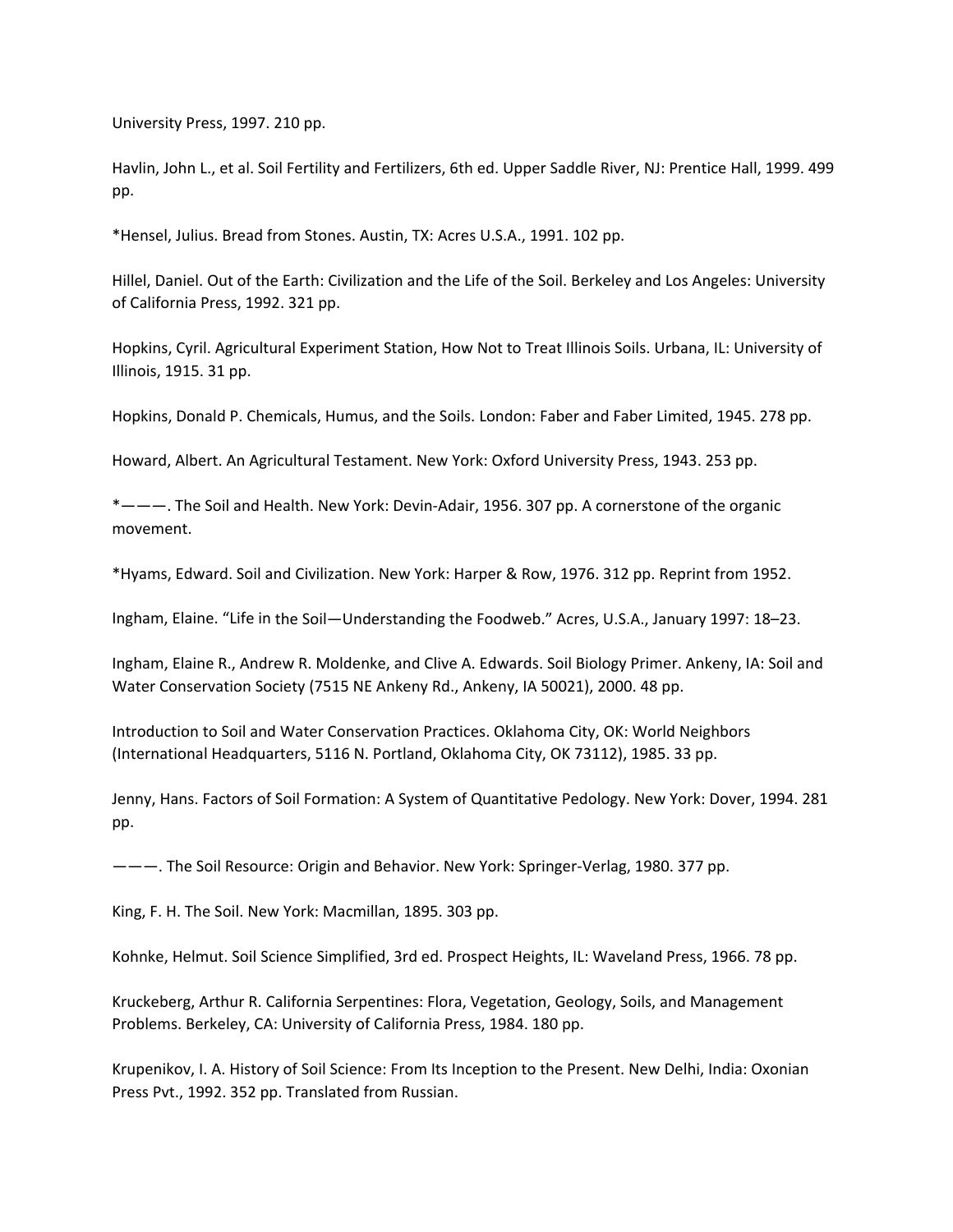Larkcom, Joy. "Deep Cultivation." Subsection of "Soil and Soil Pests." Journal of the Royal Horticultural Society 104, Part 6, June 1979: 252–256.

LaMotte Company. LaMotte Soil Handbook. Chestertown, MD: LaMotte Company. PO Box 329, Chestertown, MD 21620. 1968. 49 pp

LaMotte Company. Soil Testing Products. Chestertown, MD: LaMotte Company. PO Box 329, Chestertown, MD 21620. 15 pp

Lewandowski, Ann. Minnesota Soil Management Series: Soil Management (21 pp.), Compaction (17 pp.), Manure Management (17 pp.), Organic Matter Management (17 pp.), and Soil Biology and Soil Management (17 pp.). St. Paul, MN: Minnesota Institute for Sustainable Agriculture, University of Minnesota Extension Service (405 Coffey Hall, 1420 Eckles Ave., St. Paul, MN 55108‐6068), 2000. For large‐scale agriculture; very good information also applicable on smaller scales.

Lewis, Trevor. Institute of Arable Crops Research. Rothamsted Experimental Station, Harpenden, UK: Agriculture and Food Research Council, n.d. 14 pp. A brochure about the council and its work at three prominent research stations.

———. One Hundred and Fifty Years of Agricultural Research Rothamsted 1843–1993. Rothamsted Experimental Station, Harpenden, UK: Agriculture and Food Research Council. Lindert, Peter H. Shifting Ground: The Changing Agricultural Soils of China and Indonesia. Cambridge, MA: MIT Press, 2000. 351 pp.

Logsdon, Gene. The Gardener's Guide to Better Soil. Emmaus, PA: Rodale Press, 1975. 246 pp.

Lord, Russell. The Care of the Earth: A History of Husbandry. New York: The New American Library, 1962. 384 pp.

Lowdermilk, W. C. Conquest of the Land through Seven Thousand Years. Agricultural Information Bulletin No. 99. Washington, DC: U.S. Government Printing Office, 1975. 30 pp.

Lowenfels, Jeff, Wayne Lewis. Teaming With Microbes. The Organic Gardener's Guide to the Soil Food Web. Portland, OR: Timber Press (The Haseltine Building 133 S.W. 2nd Ave. Suite 450, Portland, OR 97204‐3527), 2010. 220 pg.

Lyon, T. Lyttleton, et al. The Nature and Properties of Soils, 5th ed. New York: Macmillan, 1952. 591 pp.

———. Soils: Their Properties and Management. New York: Macmillan, 1915. 764 pp.

Lyon, T. Lyttleton, and Harry O. Buckman. The Nature and Properties of Soils. New York: Macmillan, 1929. 428 pp. 1st edition only for more organic treatment.

Magdoff, Fred, and Harold van Es. Building Soils for Better Crops. Burlington, VT: Sustainable Agriculture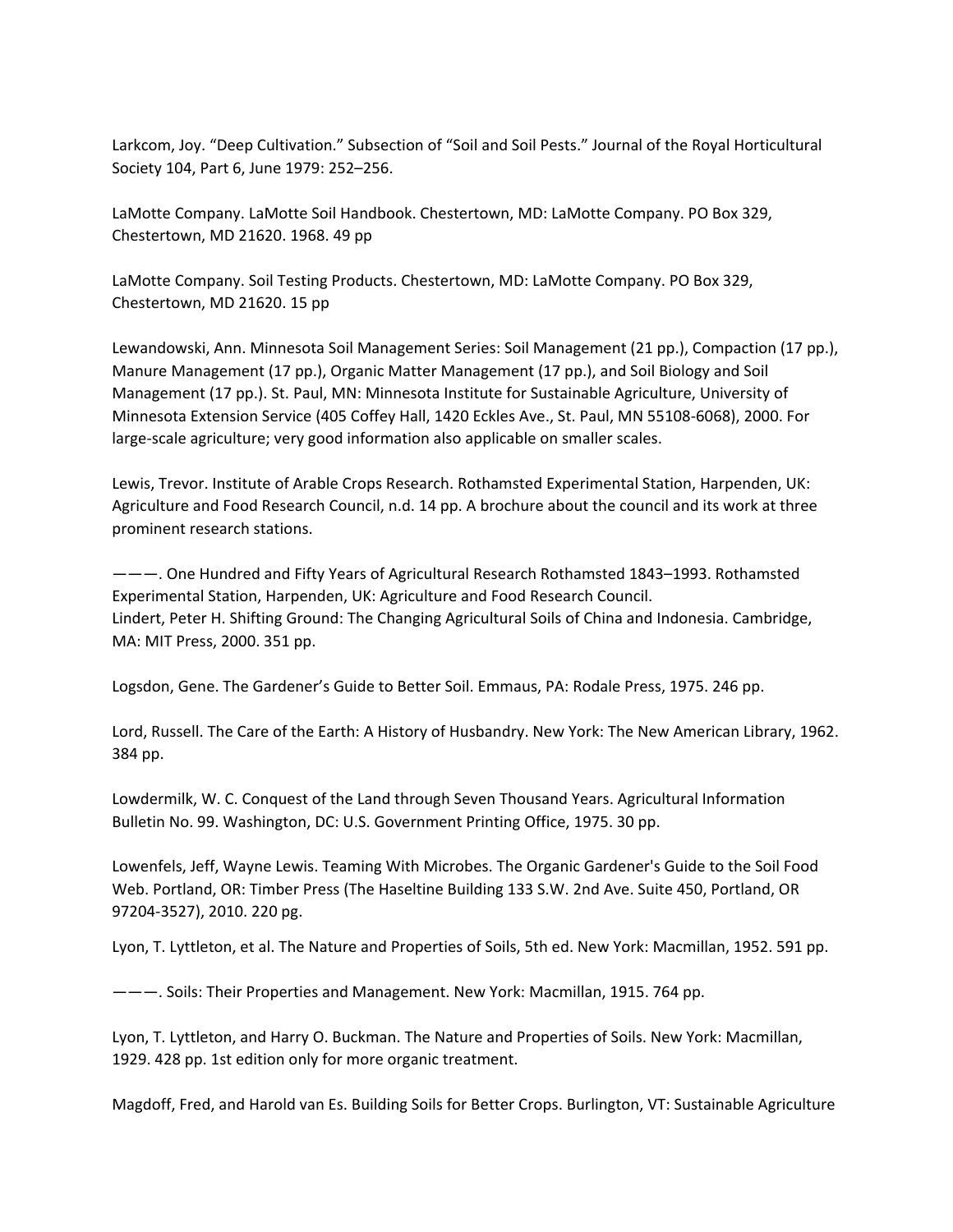Network, Sustainable Agriculture Publications (Hills Bldg., Rm. 10), University of Vermont, 2000. 230 pp.

\*Magdoff, Fred, and Ray R. Weil, eds. Soil Organic Matter in Sustainable Agriculture. Boca Raton, FL: CRC Press, 2004. 398 pp.

McKibben, William. The Art of Balancing Soil Nutrients: A Practical Guide to Interpreting Soil Tests. Austin, TX: Acres U.S.A. (P.O. Box 91299 Austin, TX 78709), 2012. 240 pp.

Morgan, Sampson. Clean Culture—The New Soil Science: An Original and Scientific Treatise on Clean Culture, the Mineralized‐Humus Method of Soil Fertilization Without the Use of Animal Manure. 1908.

Nardi, James B. Life in the Soil: A Guide for Naturalists and Gardeners. Chicago, IL: The University of Chicago Press (Chicago, IL 60637). 2007. 293 pp.

Nauta, Phil. Building Soils Naturally: Innovative Methods for Organic Gardeners. Austin, TX: Acres U.S.A. (P.O. Box 91299 Austin, TX 78709), 2012. 306 pp.

Nierenberg, Danielle. "Toxic Fertility." World Watch, March/April 2001: 30–38.

\*No‐Digging Report No. 1. Essex, England: Henry Doubleday Research Association, 1972. Reprint. 40 pp.

Nordell, Eric. "A Few Long Furrows on Horsedrawn Tillage." Small Farmer's Journal Vol. 17, No. 2: 17–23.

Nordell, Eric, et al. "The Ridge‐Till Trails." Organic Farms, Folks & Foods, May/June 1998: 12–13.

Ortloff, Stuart H., and Henry B. Raymore. A Book about Soils for the Home Gardener. New York: M. Barrows, 1962. 189 pp.

\*Parnes, Robert. Fertile Soil: A Grower's Guide to Organic and Inorganic Fertilizers. Davis, CA: agAccess, 1990. 194 pp.

Paul, E. A., et al., eds. Soil Organic Matter in Temperate Agroecosystems. Boca Raton, FL: CRC Press, 1997. 414 pp.

Pearce, Fred. "An Ordinary Miracle." New Scientist, February 3, 2001: 16–17.

Pellant, Chris. Rocks and Minerals: The Most Accessible Recognition Guides. New York: Dorling Kindersley Handbooks, 1992. 256 pp.

Pfeiffer, Ehrenfried. "Organic Matter Rebuilt in Pure Sand." Biodyna‐mics, Spring 1951: 2–8. AL

———. Soil Fertility: Renewal and Preservation. East Grinstead, Sussex, England: Lanthorn Press, 1983. 199 pp.

Pimentel, David, ed. World Soil Erosion and Conservation. Cambridge, UK: Cambridge University Press,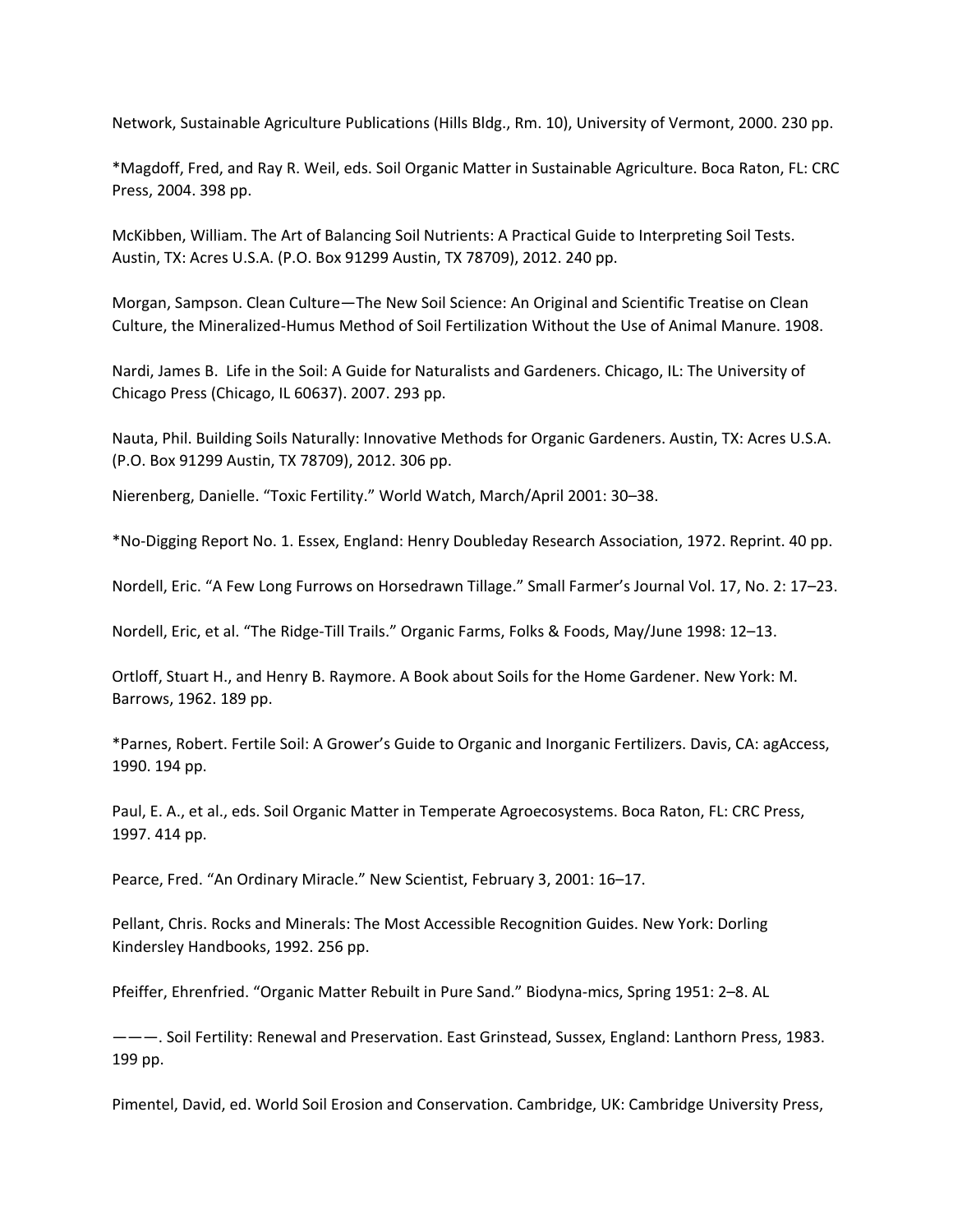1993. 349 pp.

Ridzon, Leonard, and Charles Walters. The Carbon Cycle. Kansas City, MO: Acres U.S.A., 1994. 150 pp.

\*Robert Parnes Speaks on the Science and Necessity of Organic Residues in the Soil. Gates Mills, OH: Griesinger Films, 1991. 60‐min Video. IL

Rodale, Robert. A New Symbolism for Soil, Soil and Health News: Volume 10, Number 2. Emmaus, PA. Soil and Health Society, 33 East Minor St, Emmaus, PA 18049. 1981. 8 pp

Rosemeyer, M., et al. Applied Soil Ecology: A Section of Agriculture, Ecosystems & Environment. New York: Elsevier Science, 2000. 59 pp.

Rothamsted Experimental Station. Rothamsted Experimental Station, Harpenden, UK: Agriculture and Food Research Council, n. d. A large brochure about this organization.

———. Rothamsted Experimental Station Guide. Harpenden: UK: Lawes Agricultural Trust, n.d. 77 pp. Descriptions of experiments and work of the departments.

Russell, E. J. The Fertility of the Soil. London: Cambridge University Press, 1913. 128 pp.

Russell, E. John, rewritten by E. Walter Russell. Soil Conditions and Plant Growth. New York: Longmans, Green, 1950. 635 pp.

\*Sachs, Paul D. Edaphos: Dynamics of a Natural Soil System, 2nd ed. Newbury, VT: Edaphic Press, 1999. 201 pp. Excellent for understanding the soil ecosystem.

Sarrantonio, Marianne. Soil‐Improving Legumes. Kutztown, PA: Rodale Institute Research Center, 611 Siegfriedale Road, Kutztown, PA 19530. 1991. 310 pp.

Shaxson, T. F. Land Husbandry: A Framework for Soil and Water Conservation. Ankeny, IA: Soil and Water Conservation Society (7515 NE Ankeny Rd., Ankeny, IA 50021), 1989. 64 pp.

Singer, Michael J., and Donald N. Munns. Soils: An Introduction. Upper Saddle River, NJ: Prentice Hall, 1996. 480 pp.

Smith, William C. How to Grow 100 Bushels of Corn per Acre on Worn Soil. Delphi, IN: Smith, 1910. 111 pp.

\*Soil Quality Test Kit Guide. Washington, DC: U.S. Department of Agriculture, Agriculture Research Service, Natural Resources Conservation Service, Soil Quality Institute, 1999. 82 pp. IL/AL

Soil Science Society of America, American Society of Agronomy. "Field Soil Water Regime." Proceedings of a symposium held on August 16, 1971. Madison, WI: Soil Science Society of America, American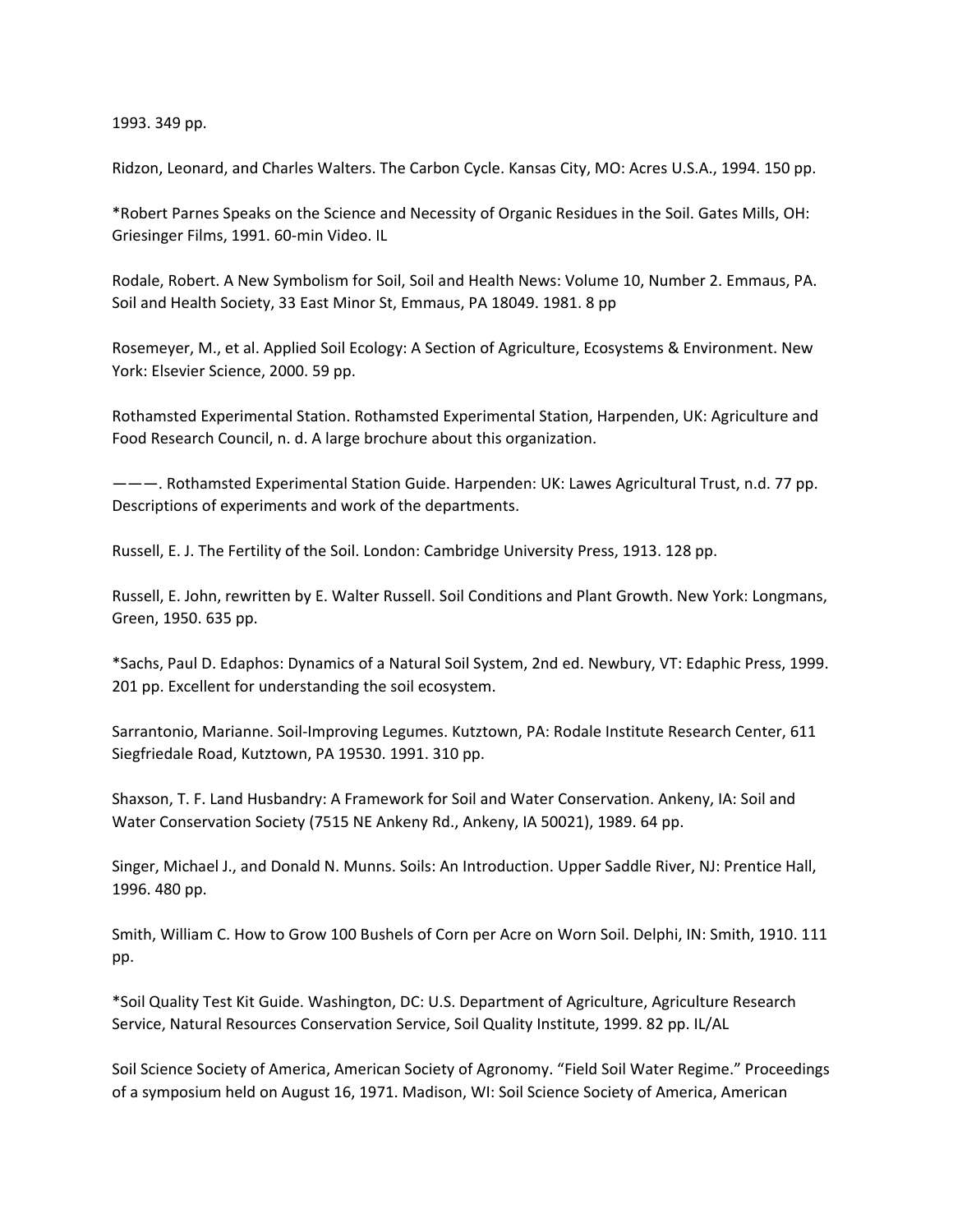Society of Agronomy, 1973. 212 pp.

———. "Soil Fertility and Organic Matter as Critical Components of Production Systems." Proceedings of a symposium sponsored by Division S‐4, S‐2, S‐3, and S‐8 of the Soil Science Society of America in Chicago, December 3, 1985. Madison, WI: Soil Science Society of America, American Society of Agronomy, 1987. 166 pp.

———. "Soils for Management of Organic Wastes and Waste Waters." Proceedings of a symposium held March 1975. Madison, WI: Soil Science Society of America, 1977. 650 pp.

Soil Survey Staff. Soil Survey Manual. Handbook No. 18. Washington, DC: U.S. Dept. of Ag., August 1951. 503 pp.

Soils and the Greenhouse Effect. Sussex, England: John Wiley & Sons, 1990. 575 pp.

Stelly, Matthias, ed. Soil Testing: Correlating and Interpreting the Analytical Results. ASA Special Publication

Number 29. Madison, WI: American Society of Agronomy, 1977. 117 pp.

Storey, P. J. The Conservation and Improvement of Sloping Land. 3 vols. Enfield, NH: Science Publishers, 2002.

Sylvia, David M., et al., eds. Principles and Applications of Soil Microbiology. Upper Saddle River, NJ: Prentice Hall, 1999. 550 pp.

Terry, D. L., and C. B. McCants. The Leaching of Ions in Soils. North Carolina Agricultural Experiment Station, Tech. Bul. No. 184. Raleigh, NC: Agricultural Experiment Station, 1968. 16 pp.

\*Tompkins, Peter, and Christopher Bird. Secrets of the Soil. New York: Harper & Row, 1989. 444 pp. Univ. of California Agriculture and Natural Resources. Emerging Soil Management Options for California. Davis, CA: U.C. and U.S.D.A., 1998. 67 pp. Proceedings of a conference, April 22–23, 1998.

\*U.S. Department of Agriculture. Soils and Men:The Yearbook of Agriculture, 1938. Washington, DC: U.S. Government Printing Office, 1938. 1,232 pp.

\*The Vanishing Soil. Kimberton, PA: Biodynamic Farming and Gardening Association (P.O. Box 550, Kimberton, PA 19442). Video.

Veldkamp, Tom. AGRODOK 2, Soil Fertility. Wagenigen, The Netherlands: Agromisa (P.O. Box 41, 6700 AA Wagenigen, The Netherlands), 1992. 25 pp. Chemical orientation; can be modified for biointensive and organic use.

Waksman, Selam A. Humus. Baltimore, MD: Williams and Wilkins, 1938. 526 pp.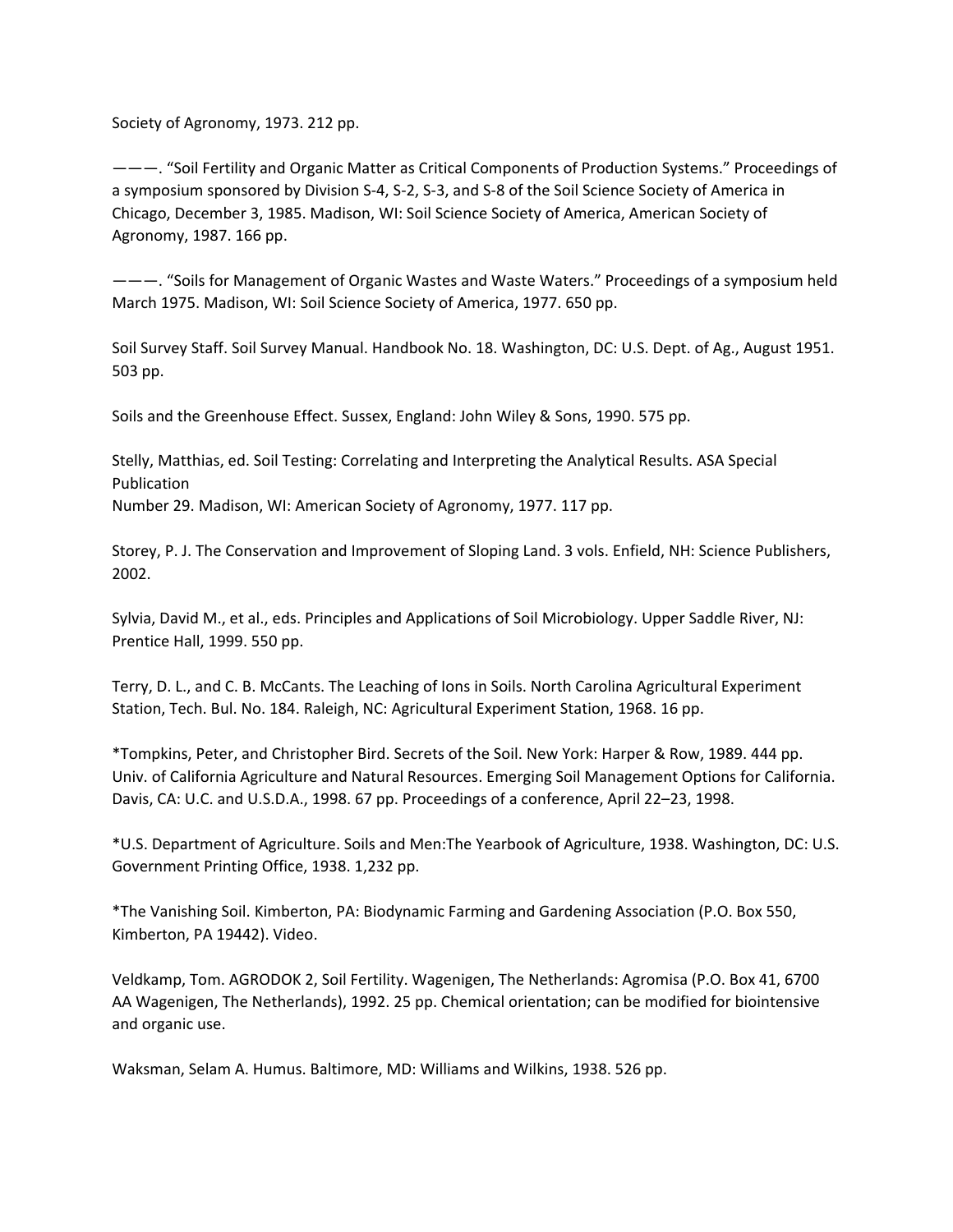———. Soil Microbiology. New York: John Wiley & Sons, 1952. 356 pp.

Westerman, R. L., ed. Soil Testing and Plant Analysis. Madison, WI: Soil Science Society of America, 1990. 784 pp.

Wildman, William E., et al. Soil: Physical Environment and How It Affects Plant Growth. Leaflet No. 2280. Davis, CA: University of California, Division of Agricultural Sciences, June 1975. 10 pp.

Wildman, William E. What on Earth is Soil?. Berkeley, CA. Cooperative Estension, U.S. Department of Agriculture, University of California, 101 Sproul Hall, Berkeley, CA 94720. 1979. 13 pp.

## **Solar Cooking**

\*Como Hacer y Usar Una Caja Solar para Cocinar. Sacramento, CA: Solar Cookers International (1919 21st St., #101, Sacramento, CA 95814), n.d. 27 pp.

Fodor, Eben. The Solar Food Dryer; How to Make and Use Your Own High‐Performance, Sun‐Powered Food Dehydrator. Gabriola Island, BC, Canada: New Society Publishers P.O. Box 189, Gabriola Island, BC, V0R 1X0, Canada. 2006. 119 pp.

Kerr, Barbara Prosser. The Expanding World of Solar Box Cookers. Taylor, AZ: Kerr‐Cole Solar Box Cookers (P.O. Box 576, Taylor, AZ 85939), 1991. 79 pp.

Kerr Enterprises. (P.O. Box 27417, Tempe, AZ 85281.) A very good solar box cooker. Send \$4 for plans and other material.

\*The Solar Box Cooker Manual: How to Make, Use and Teach Others about Them. Sacramento, CA: Solar Cookers International (1919 21st St., #101, Sacramento, CA 95814), May 1990. 66 pp. \$10.

\*Solar Cookers International. (1919 21st St., #101, Sacramento, CA 95814.) A nonprofit organization with excellent solar oven plans, recipes, and cooking information. Write for publications list.

Still, Dean, and Jim Kness. Capturing Heat: Five Earth‐Friendly Cooking Technologies and How to Build Them. Cottage Grove, OR: Aprovecho Research Center (80574 Hazelton Rd., Cottage Grove, OR 97424), 1996. 35 pp.

Still, Dean, Mike Hatfield, and Peter Scott. Capturing Heat Two: Fuel‐Efficient Cooking Stoves with Chimneys, A Pizza Oven, and Simple Water Heaters: How to Design and Build Them. Cottage Grove, OR: Aprovecho Research Center (80574 Hazelton Rd., Cottage Grove, OR 97424), 2000. 48 pp.

### **Supply Catalogs**

Bozeman Bio‐Tech. P.O. Box 3146, 1612 Gold Ave., Bozeman, MT 59772. Long‐term insect pest control.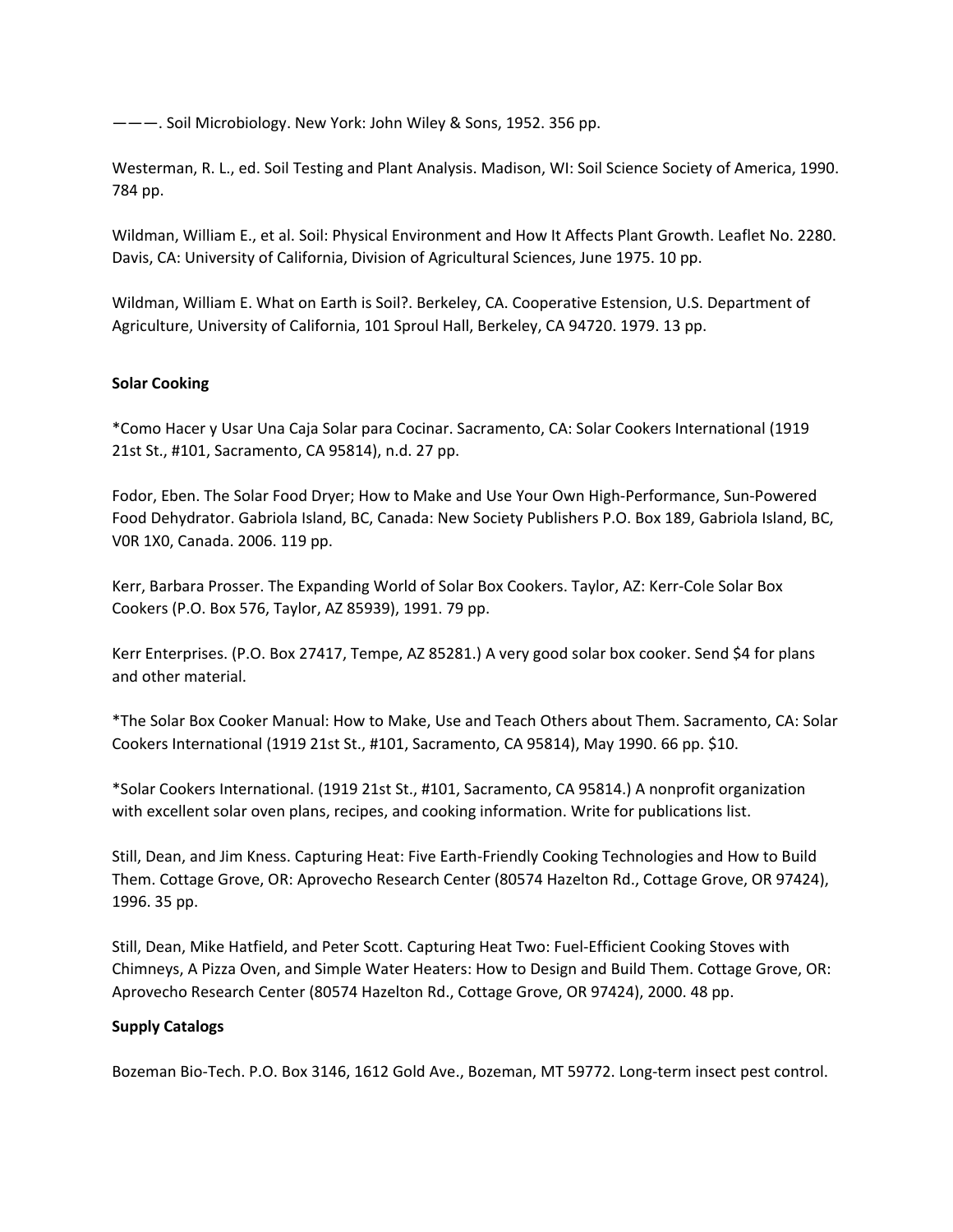Catalog for Cooks. Williams‐Sonoma. P.O. Box 7456, San Francisco, CA 94120. Cooking utensils.

Coast Dry Flowers and Baskets. Box 10, San Francisco, CA 94101. Dry flowers, bouquets, baskets, and floral supplies.

Cotton Clouds. Rte. 2, Desert Hills #16, Safford, AZ 85546. Cotton yarn.

Countryside General Store. 103 N. Monroe St., Waterloo, WI 53595.

Cumberland General Store. Rte. 3, P.O. Box 81, Crossville, TN 38555. Old‐time general merchandise.

De Van Koek Dutch Trader. 3100 Industrial Terr., Austin, TX 78759. Garden tools.

Down to Earth Dist. Garden Products Catalog. P.O. Box 1419, Eugene, OR 97440. Wholesale fertilizers, tools, etc. Minimum order \$100.

Dramm. P.O. Box 528, Manitowoc, WI 54220. Professional watering tools.

Duluth Trading Company. 8300 Highland Dr., Wausau, WI 54401, (877) DTC‐2345. Sells gel knee pads and canvas carrying "buckets".

The Earth Store. P.O. Box 2286, Bellaire, TX 77402. Organic products.

Environmental Concerns. 9051‐E Mill Station Rd., Sebastopol, CA 95472. Products for a safer, cleaner world, including biodegradable soaps and recycled paper.

\*Fertile Ground Books. P.O. Box 2008, Davis, CA 95617‐2008, books@agribooks.com. Excellent books.

Florist Products Horticultural Supplies. 2242 N. Palmer Dr., Schaumburg, IL 60195. Supplies and tools.

\*Gardener's Supply, 128 Intervale Rd., Burlington, VT 05401. Garden tools, greenhouses, and supplies.

\*Gardens for Growing People. P.O. Box 630, Pt. Reyes Sta., CA 94956. Children's gardening supplies.

The Garrett Wade Tool Catalog. 161 Avenue of the Americas, New York, NY 10013. Good tool source, especially Japanese saws.

Gohn Bros. Box 1110 Middlebury, IN 46540. Amish clothing.

Good Books Catalog. P.O. Box 419, Intercourse, PA 17534.

Great Lakes IPM Catalog of Insect Monitoring Systems for the Professional Grower. 10220 Church Rd. NE, Vestaburg, MI 48891.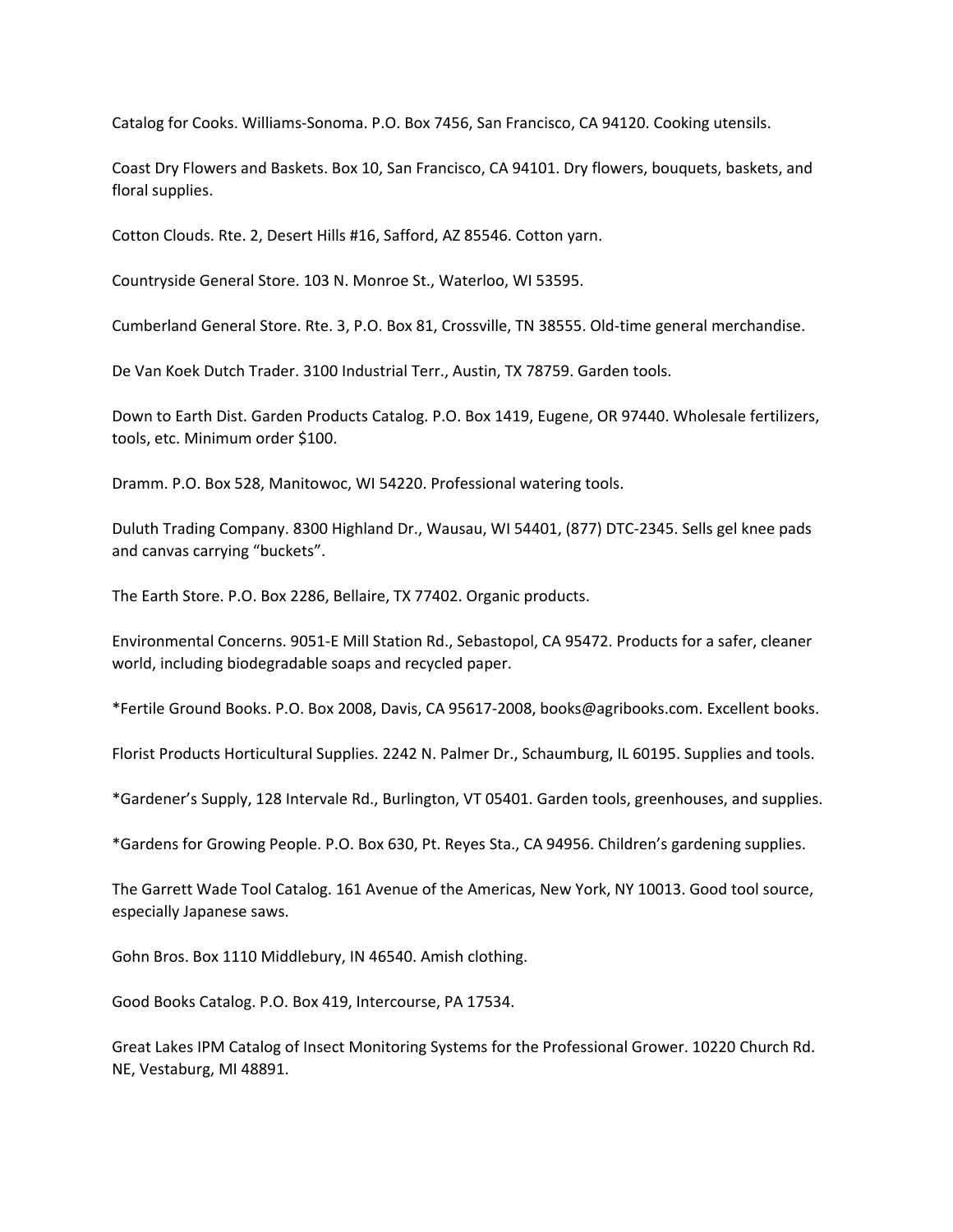Jacobs Brothers Co. 8928 Sepulveda Blvd., Sepulveda, CA 91343. Fifteen‐year shade and pest netting in various percentages of shading capacity.

Magic Garden Supply. P.O. Box 68, Redway, CA 95560. Supplies.

Mountain Rose Herbs. P.O. Box 50220, Eugene, OR 97405.

Nasco Farm and Ranch. P.O. Box 901, Fort Atkinson, WI 53538. Farm and ranch supplies.

New England Cheesemaking Supply Company. P.O. Box 85, Ashfield, MA 01330. Supplies and books.

Nitragin, Inc. 3101 W. Custer Ave., Milwaukee, WI 53209. Source of many kinds of inocula for seeds, so you can maximize the fixing of nitrogen in the soil by legumes and obtain higher yields and higher protein content.

Northeast Carry Trading Company. 110 Water St., Hallowell, ME 04347.

Ohio Earth Food. 13737 Duquette Ave. NE, Hartville, OH 44632. Mail‐order organic fertilizers.

\*Peaceful Valley Farm Supply. P.O. Box 2209, Grass Valley, CA 95945. Fertilizers, supplies, seeds, and books. Excellent source.

Pratt, Doug, ed. Real Goods Solar Living Source Book: The Complete Guide to Renewable Energy Technologies and Sustainable Living, 10th edition. White River Junction, VT: Chelsea Green, 1999. 561 pp. A directory of equipment.

Precision Meters. 9495 Delgate Drive, Orlando, FL, 32837. 407‐851‐4470. Contact for the name of a local distributor. Sells PMM Multi‐Jet 5⁄8‐inch meter for measuring the amount of water used in the garden.

Real Goods. 13771 S. Hwy. 101, Hopland, CA 95449. Renewable energy.

Real Goods Renewables: Utility Intertie Systems: How to Sell Power to Your Electric Utility Company (and Get Yours for Free!). 1031 N. State St., Ukiah, CA 95482‐3413.

Rocket Chef. P.O. Box 4525, Pacoima, CA 91331. (800) 544‐4099. Non‐electric food processor.

SelfCare Catalog. 349 Healdsburg Ave., Healdsburg, CA 95448. Products for self‐help health care, including key books.

Seven Springs Farm. 426 Jerry Lane NE, Check, VA 24072. Organic farming and gardening supplies.

Seventh Generation. Colchester, VT 54460.

Silica Gel Dessicant Products Co. 5601 W. Slauson Ave, Suite 260, Culver City, CA 90230‐6598.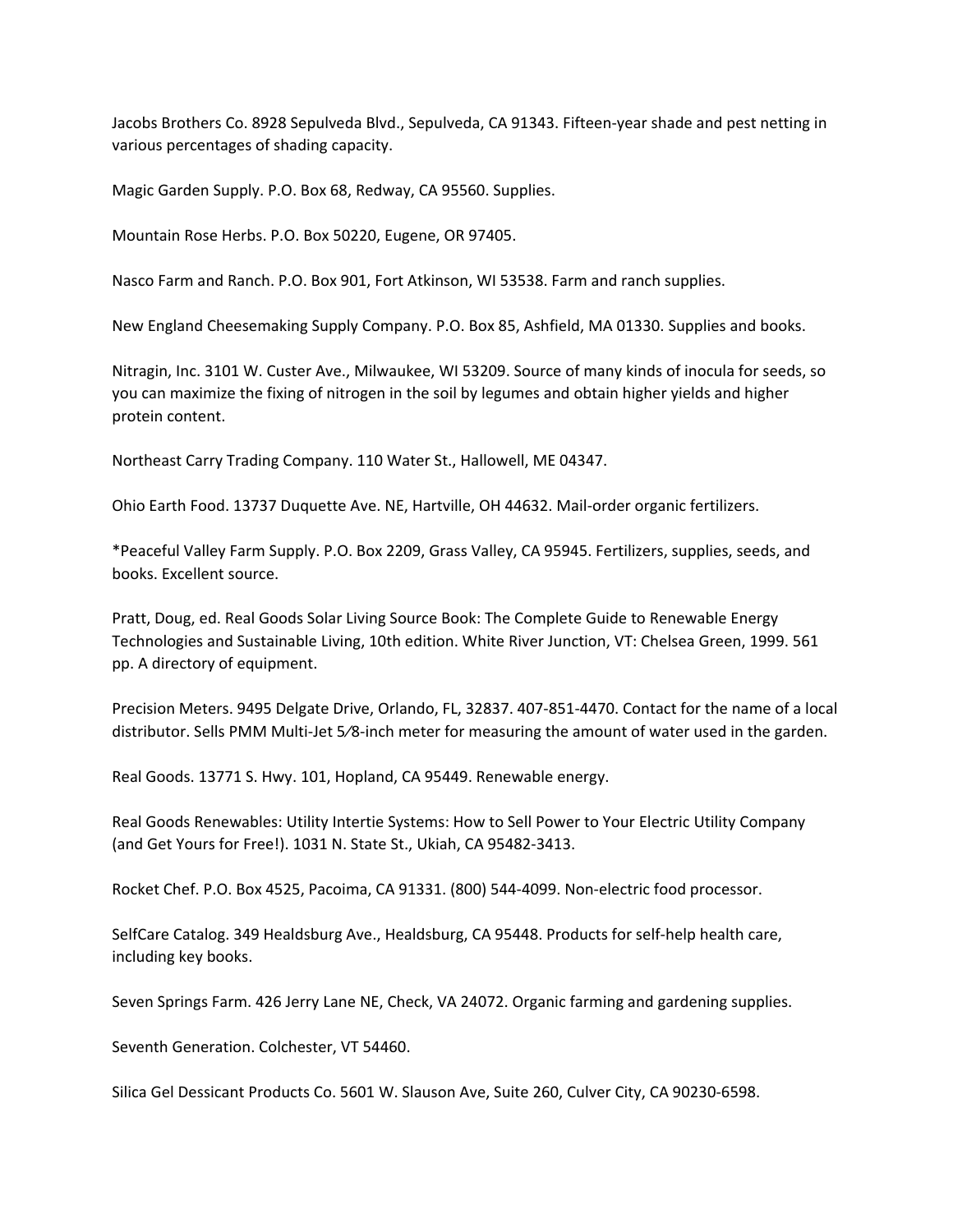Smith and Hawken. Box 6900, Florence, KY 41022-6900. Tools, clothes, bulbs, and books.

Snow Pond Farm Supply. P.O. Box 70, Salem, MA 01970. Soil‐building seed, soil amendments, and fertilizers; natural pest controls; and tools.

Sun Day Afternoons Sun Protective Hats & Clothing. 716 South Pacific Hwy., Talent, OR 97540.

Timber Press. 9999 SW Wilshire, Portland, OR 97225. Books.

VJ Growers Supply. 500 W. Orange Blossom Trail, Apopka, FL 32703. Six‐year clear vinyl 6‐ml plastic film for constructing mini‐greenhouses. Available in 54‐inch‐wide, 100‐foot‐long rolls only.

\*Walt Nicke's Garden Talk. P.O. Box 433, Topsfield, MA 01983. Supplies and tools. Good catalog. Wild Weeds. P.O. Box 88, Redway, CA 95560. Herbal solutions for all purposes, seeds, and books.

### **Sustainability**

Oppenlander, Richard. Food Choice and Sustainabilty: When Buying Local, Eating Less Meat, and Taking Baby Steps Won't Work. Minneapolis, MN: Langdon Street Press, 322 First Ave N, Minneapolis, MN 55401. 2013. 406 pp.

## **Sustainable Agriculture**

Andersen, Arden B. Life & Energy in Agriculture. Kansas City, MO: Acres U.S.A., 1989. 115 pp.

———. Science in Agriculture: Advanced Methods for Sustainable Farming. Austin, TX: Acres U.S.A., 2000. 376 pp.

Appropriate Technology Transfer for Rural Areas (ATTRA). Sustainable Agriculture Directory of Expertise.

Burlington, VT: Sustainable Agriculture Network, Sustainable Agriculture Publications, University of Vermont, 1996.

Brockman, Henry. Organic Matters. Congerville, IL: TerraBooks, 2001. 24 pp. Discusses the importance of small‐scale organic farming.

Clark, Robert, ed. Our Sustainable Table. San Francisco: North Point Press, 1990. 176 pp.

Enriquez, Laura J. Cuba's New Agricultural Revolution: The Transformation of Food Crop Production in Contemporary Cuba. Oakland, CA: Food First—Institute for Food and Development Policy (398 60th St., Oakland, CA 94618), 2000. 29 pp.

Funes, Fernando, et al. Sustainable Agriculture and Resistance: Transforming Food Production in Cuba. Oakland, CA: Food First Books, 2002. 307 pp.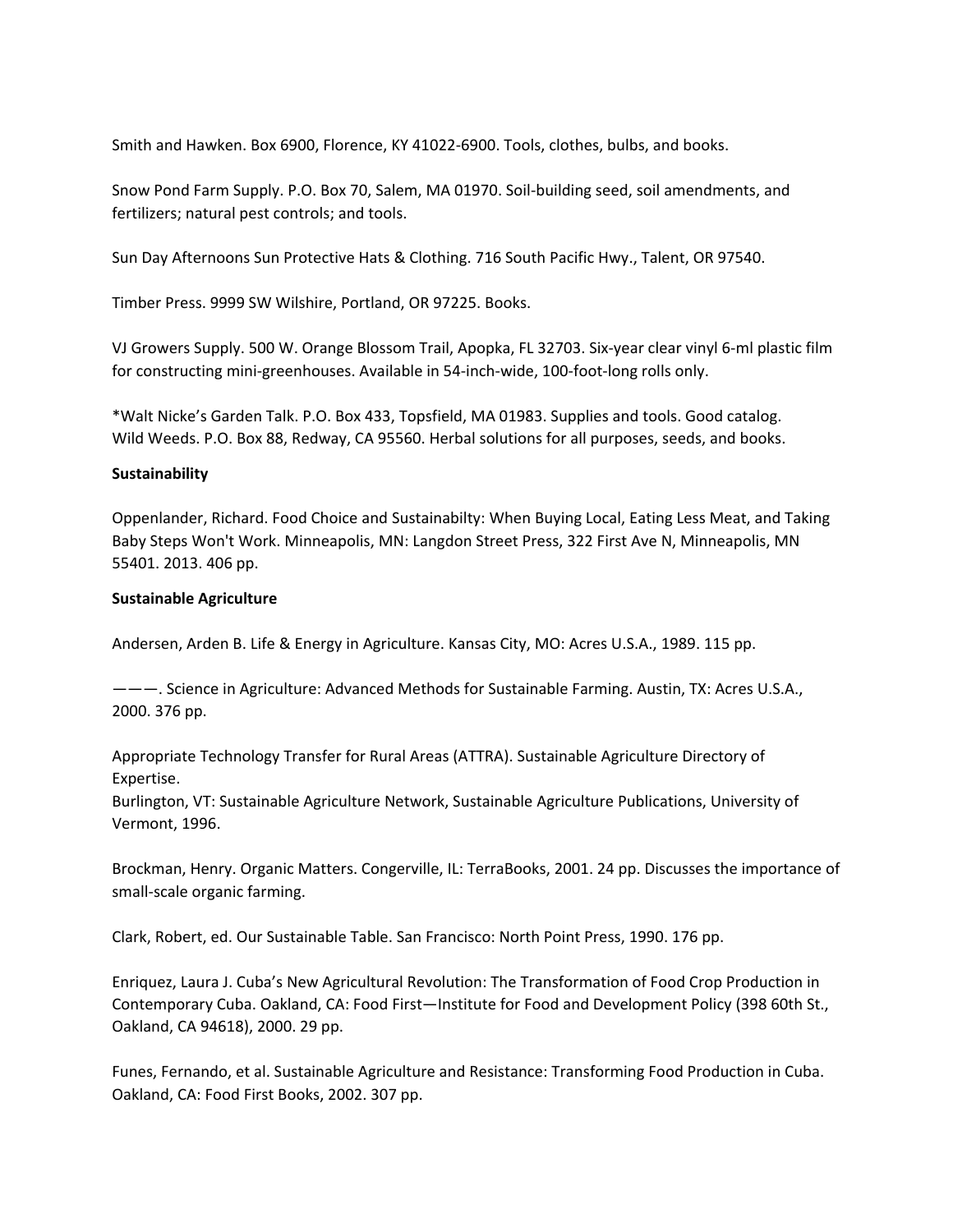Gates, Jane Potter. Tracing the Evolution of Organic/Sustainable Agriculture. Beltsville, MD: National Agricultural Library, 1988. 20 pp.

Gliessman, Stephen R. Agroecology: Ecological Processes in Sustainable Agriculture. Boca Raton, FL: Lewis, 2000. 357 pp.

———. Agroecosystem Sustainability: Developing Practical Strategies. Boca Raton, FL: CRC Press, 2000.

Gliessman, Stephen and Rosemeyer, Martha. The Conversion to Sustainable Agriculture. CRC Press. Taylor & Francis Group. 6000 Broken Sound Parkway NW, Suite 300. Boca Raton, FL 33487. 2010. 369 pp.

Haney, Wava G., et al. Sustainable Agriculture Research Sourcebook: A Compilation of Current Activities on Sustainable Agriculture at U.S. Universities. Black Earth, WI: Wisconsin Rural Development Ctr., 1986. 56 pp.

International Institute of Rural Reconstruction. Sustainable Agriculture Extension Manual for Eastern and Southern Africa. Nairobi: IIRR, 1998. 241 pp.

Jackson, Wes. New Roots for Agriculture. San Francisco: Friends of the Earth, 1980. 155 pp. Addresses the importance of developing sustainable agricultural systems, including perennial seed‐producing plants.

Jason, Dan. Greening the Garden: A Guide to Sustainable Growing. Philadelphia, PA: New Society Publishers, 1991. 196 pp.

Kirschenmann, Frederick. Switching to a Sustainable System. Windsor, ND: Northern Plants Sustainable Agriculture Society (R.R. 1, Box 73, Windsor, ND 58424), 1988. 18 pp.

Kolisko, E., and L. Kolisko. Agriculture of Tomorrow. Bournemouth, England: Kolisko Archive Publications, 1975. 322 pp.

Lengnick, Laura. Resilient Agriculture: Cultivating Food Systems for A Changing Climate. Garbriola Island, BC: New Society Publishers, P.O. Box 189, Gabriola Island ,BC VOR1X0, Canada. 2015. 356 pp.

Lockeretz, William, ed. Environmental Enhancement through Agriculture. Medford, MA: Tufts University, 1995. 334 pp.

Looking after Our Land. Oxford, UK: Oxfam Publications (274 Banbury Rd., Oxford 0X2 7DZ, UK). 20‐ minute video.

Lowrance, Richard, Benjamin R. Stinner, and Garfield J. House, eds. Agricultural Ecosystems: Unifying Concepts. New York: John Wiley & Sons, 1984. 233 pp.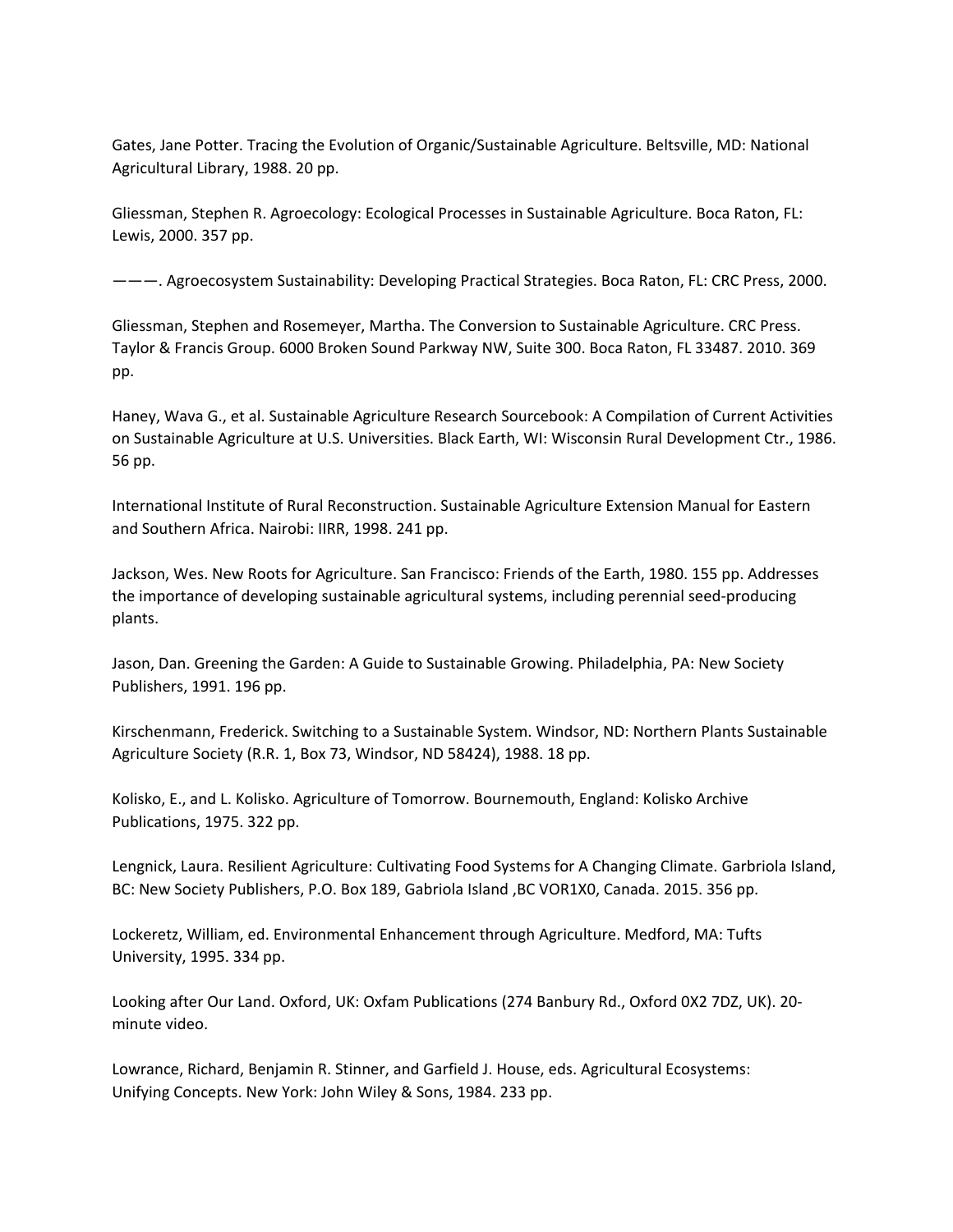National Research Council. Alternative Agriculture. Washington, DC: National Academy Press, 1989. 448 pp.

———. Sustainable Agriculture and the Environment in the Humid Tropics. Washington, DC: National Academy Press, 1993. 702 pp.

Peet, Mary. Sustainable Practices for Vegetable Production in the South. Newburyport, MA: Focus Publishing (P.O. Box 369, Newburyport, MA 01950), 1996. 174 pp.

Pereira, Winin. Tending the Earth: Traditional, Sustainable Agriculture in India. Bombay, India: Earthcare Books (2 Anand, 17 Carmichael Rd., Bombay 400 026, India), 1993. 315 pp.

Petersen, Cass, Laurie E. Drinkwater, and Peggy Wagoner. The Rodale Institute Farming Systems Trial: The First 15 Years. Kutztown, PA: The Rodale Institute, 1999. 40 pp.

Pretty, Jules. The Living Land. London: Earthscan Publications, 1998. 324 pp. Resourceful Farming: A Primer for Family Farmers. Hartington, NE: The Small Farm Resources Project, 1987. 118 pp.

Schriefer, Donald L. Agriculture in Transition. Austin, TX: Acres U.S.A., 2000. 238 pp.

Sustainable Agriculture for California. Pub. 3349. Oakland, CA: Division of Agriculture and Natural Resources, University of California (6701 San Pablo Ave., Oakland, CA 94608‐1239), 1991. 197 pp.

Sustainability of California Agriculture—A Symposium. Davis, CA: U.C. Cooperative Extension, U.C. Davis College of Agricultural and Environmental Sciences, U.C. Santa Cruz Agroecology Program, U.C. Agricultural Experiment Station, American Society of Agronomy California Chapter, n.d. 317 pp.

Sustainable Farming. Quebec, Canada: REAP (Box 125, Glenaladale House, Ste.‐Anne‐de‐Bellevue, Quebec H9X 1C0, Canada). Quarterly magazine.

Toensmeier, Eric. The Carbon Farming Solution: A Global Toolkit of Perennial Crops and Regenerative Agriculture Practices for Climate Change Mitigation and Food Security. White River Junction, VT: Chelsea Green Publishing 85 North Main St. Suite 120, White River Junction, VT, 05001. 2016. 344 pp.

Towards Sustainable Agriculture. Langenbruck, Switzerland: Agroecol Development (c/o Oekozentrum Langenbruck, CH‐4438 Langenbruck, Switzerland). Information of Low‐External Input Agriculture (P.O. Box 64, 3830 AB Leusden, The Netherlands), 1988. Two-part series.

The Transition Document: Toward an Environmentally Sound Agriculture. Portland, OR: Oregon Tilth Research and Education Committee, 1989. 77 pp.

What Is Sustainable Agriculture? Davis, CA: University of California, Sustainable Agriculture Research and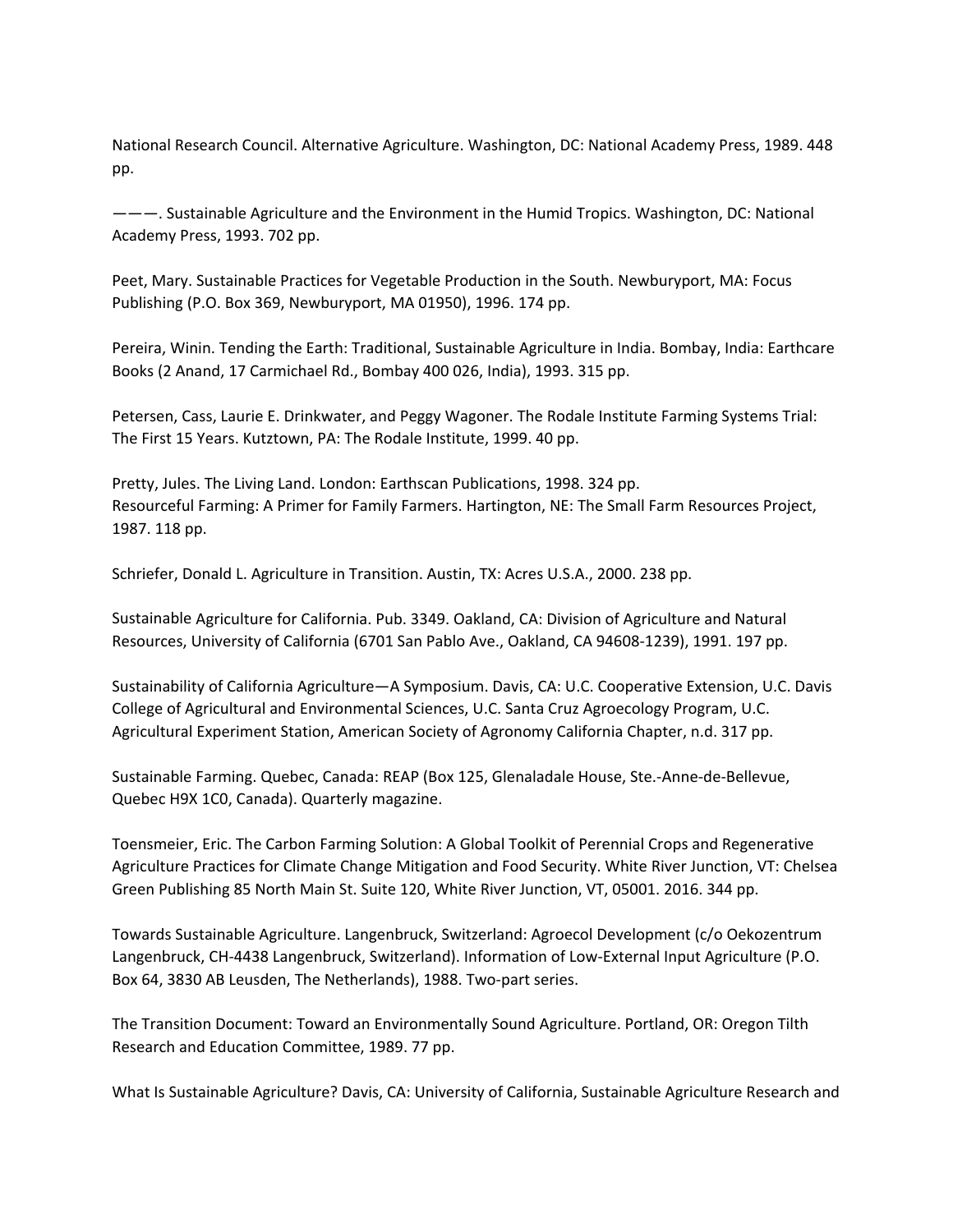Education Program, 1991. 5 pp.

United Nations Development Programme (UNDP). Urban Agriculture—Food, Jobs and Sustainable Cities. New York: UNDP, 1996. 302 pp.

### **Terracing**

Copijn, A. N. A‐Frames and Other Levelling Instruments. Leusden, The Netherlands: ETC Foundation, AME Programme (P.O. Box 64, 3830 AB Leusden, The Netherlands), 1986. 13 pp.

———. Soil Protection. Leusden, The Netherlands: ETC Foundation, AME Programme, 1987. 16 pp.

How to Farm Hilly Lands. Forestry for People Series. The Philippines: Bureau of Forest Development. 15 pp.

"Kenyans Shore Up Hopes and Topsoil with Terraces." Christian Science Monitor, May 9, 1988.

\*Vetiver Grass: A Thin Green Line Against Erosion. Washington, DC: National Research Council, National Academy Press, 1993. 171 pp. "Living terracing" crop.

"The Vetiver System: A Proven Solution." Arlington, VA: The Vetiver Network (3601 N. 14th St., Arlington, VA 22201). Pamphlet. For living terracing.

Wenner, Carl G. An Outline of Soil Conservation in Kenya. Nairobi, Kenya: Kenya Ministry of Agriculture, Soil Conservation Extension Unit. 57 pp.

———. Trees in Erosion and Soil Conservation. Nairobi, Kenya: Nairobi Ministry of Agriculture, Farm Management Branch Project and Evaluation Division, 1980. 26 pp.

\*World Bank. Vetiver Grass: The Hedge Against Erosion. Washington, DC: World Bank, 1990. 78 pp.

### **Testing**

Chapman, Homer D., and Parker F. Pratt. Methods of Analysis for Soils, Plants, and Waters. Riverside, CA: University of California, Division of Agricultural Sciences, 1961. 309 pp.

International Conference on the Assessment and Monitoring of Soil Quality. Emmaus, PA: Rodale Institute, 1991. 38 pp.

Kiehl, Elmer R. Some Considerations for Interpretation of Soil Test for Phosphorus and Potassium. Research Bulletin 1007. Columbia, MO: Univ. of Missouri–Columbia College of Ag., Ag. Experiment Station, 1974. 36 pp.

National Testing Laboratory. 6555 Wilson Mills Rd., Ste. 102, Cleveland, OH 44143. Water testing.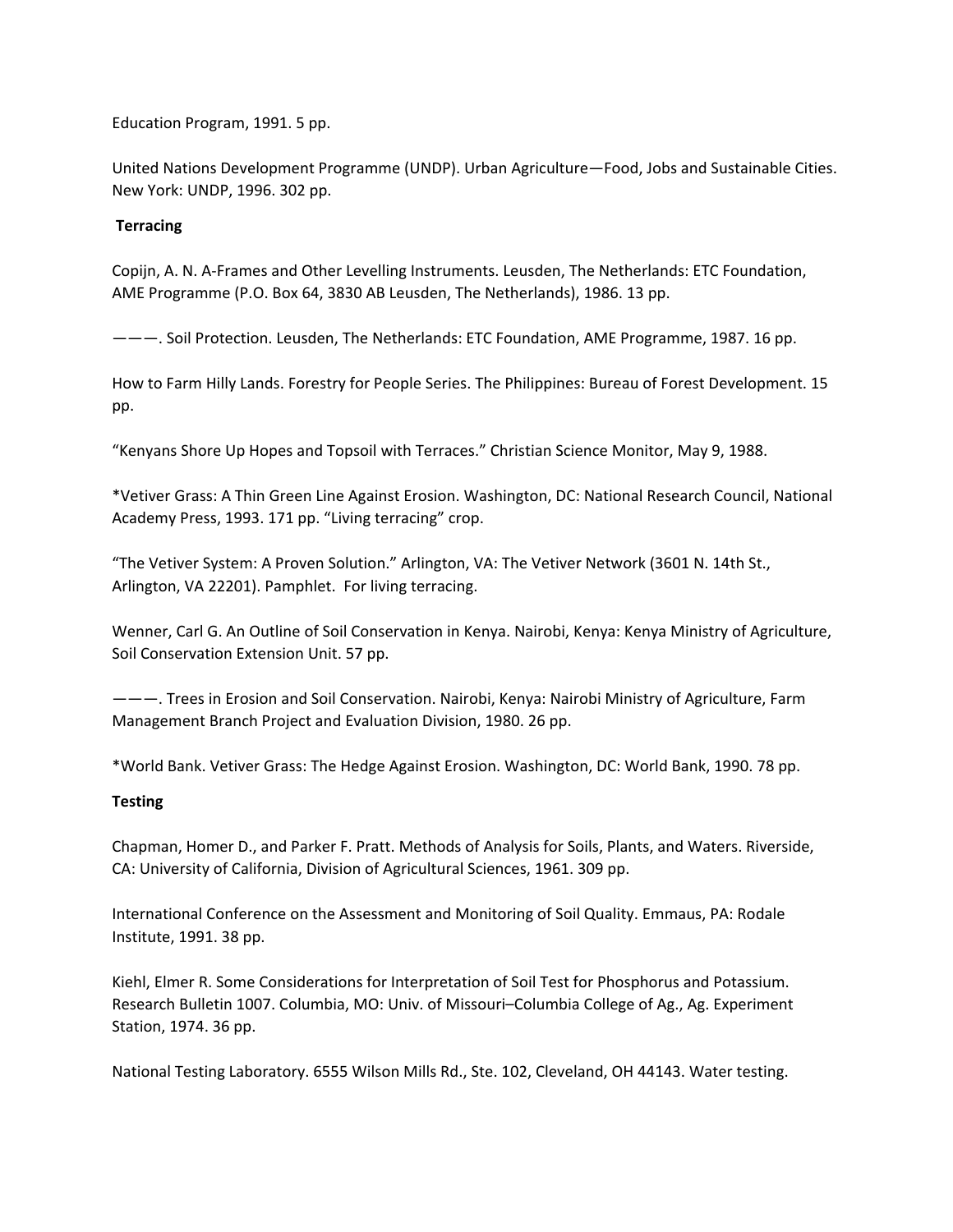\*\*Timberleaf Soil Testing Service. 39648 Old Spring Rd., Murrieta, CA 92563‐5566. (951) 677‐7510. Excellent. Send for information on services and prices. The basic and trace mineral tests are highly recommended.

Wallace, T. M. C. The Diagnosis of Mineral Deficiencies in Plants. Long Ashton, Bristol: University of Bristol Agricultural and Horticultural Research Station, 1944. 164 pp.

\*\*Watercheck. 6555 Wilson Mills Rd., Cleveland, OH 44123. (800) 458‐3330. Excellent water testing laboratory. Write for information. Consider drinking water quality test which tests for 85 different factors for a comparatively very reasonable cost.

# **Tools**

Arts Machine Shop. Harrison at Oregon Trail, American Falls, ID 83211. Good‐quality soil corers.

Blackburn, Graham. Woodworking Handtools. New York: Simon & Schuster, 1974. 238 pp.

Bradley, Fern M., and Christine Bucks, ed. Great Garden Gadgets. Emmaus, PA: Rodale, 2001. 168 pp. Using recycled material to help with seed starting, composting, tool organizing, and more.

Branch, Diana S. Tools for Homesteaders, Gardeners, and Small‐Scale Farmers. Emmaus, PA: Rodale Press, 1978. 512 pp.

The C. S. Bell Co. 170 W. Davis St., Tiffin, OH 44883. Grain mills and shellers.

Carruthers, Ian, and Marc Rodriquez. Tools for Agriculture: A Guide to Appropriate Equipment for Smallholder Farmers. Nottingham, UK: Russell Press, 1992. 238 pp.

Cobleigh, Rolfe. Handy Farm Devices and How to Make Them. New York: The Lyons Press, 1996. Reprint. 284 pp.

Fitzgerald, James. The Best Fences. North Adams, MA: Storey Publishing (210 MASS MoCA Way, North Adams, MA 01247), 1984. 31 pp.

Fitzgerald, James. The Best Fences. North Adams, MA: Storey Publishing (210 MASS MoCA Way, North Adams, MA 01247), 1984. 31 pp.

Happy Valley Ranch. P.O. Box 9153, Yakima, WA 98909. Cider, fruit, and wine presses.

Hida Tool Co. 1333 San Pablo Ave., Berkeley, CA 94702.

Hylton, William H., ed. Build It Better Yourself. Emmaus, PA: Rodale Press, 1977. 942 pp.

J. A. Cissell Co. Aqunkum‐Yellowbrook Rd., Farmingdale, NJ 07727. Five‐ to ten‐year bird netting.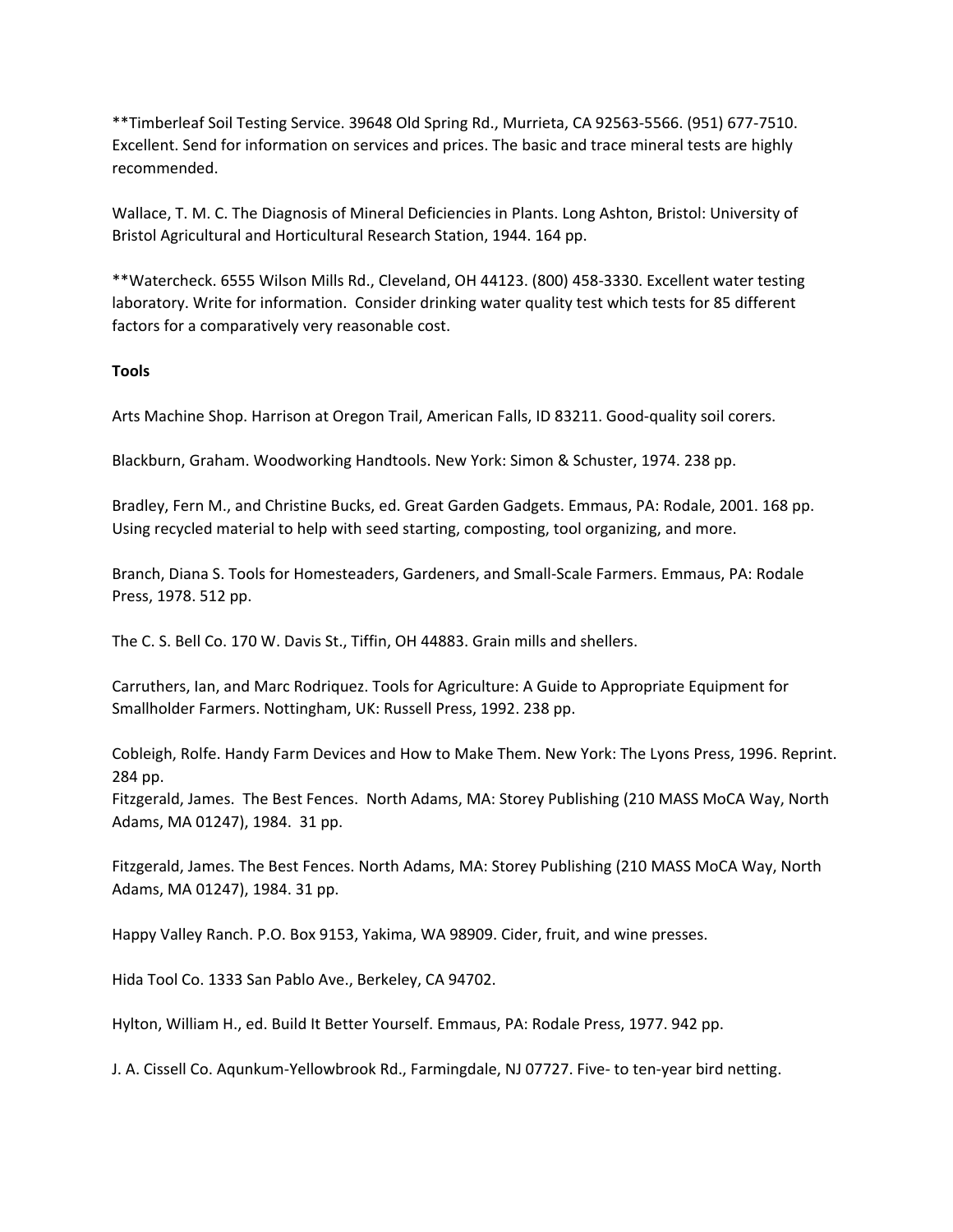Jackson, Albert, and David Day. Tools and How to Use Them. New York: Knopf, 1979. 252 pp.

Jones, Bernard E., ed. The Complete Woodworker. Berkeley, CA: Ten Speed Press, 1980. 408 pp.

Leslie, Stephen. The New Horse Powered Farm; Tools and Systems for the Small‐Scale Sustainable Market Grower. White River Junction, VT: Chelsea Green Publishing 85 North Main St. Suite 120, White River Junction, VT, 05001. 2013. 346 pp.

Logan, William Bryant. The Tool Book: A Compendium of Over 500 Tools for the Well‐Tended Garden. New York: Workman, 1997. 302 pp.

\*McCullagh, James C. Pedal Power: In Work, Leisure and Transportation. Emmaus, PA: Rodale Press, 1977. 133 pp.

McRobie, George, ed. Tools for Organic Farming. London: Intermediate Technology Publications, 1990. 77 pp.

R. Hunt & Co. Ltd. Atlas Works. Earls Colne Colchester, Essex, England CO6 2EP. Manufacturers of mechanical power transmission equipment agricultural machinery, e.g., chaff cutters, winnowers, groundnut decorticators, and grinding mills.

Seymour Hardware Catalog. Seymour Manufacturing Co., 500 N. Broadway, Seymour, IN 47274.

Stephens, Rockwell. Axes and Chainsaws; Use and Maintenance. North Adams, MA: Storey Publishing (210 MASS MoCA Way, North Adams, MA 01247), 1977. 31 pp

Stratoflex, Inc. 220 Roberts Cut‐Off, P.O. Box 10398, Fort Worth, TX 76114. Excellent heavy‐duty water hoses. We like the #230‐12.

\*Tresemer, David. The Scythe Book: Mowing Hay, Cutting Weeds, and Harvesting Small Grains with Hand Tools. Brattleboro, VT: Hand and Foot, 1981. 120 pp.

Volunteers in Technical Assistance. 3206 Rhode Island Ave., Mt. Rainier, MD 20822. Appropriate technology materials information sheets.

———. Village Technology Handbook. Croton‐on‐Hudson, NY: Bootstrap Press, 1988. 422 pp.

Wells, Malcolm. Recovering America—A More Gentle Way to Build. Brewster, MA: Malcolm Wells (673 Satucket Rd., Brewster, Cape Cod, MA), 1999. 143 pp.

Wright, Philip. Old Farm Implements. London: The Country Book Club, 1963. 95 pp.

# **Traditional Agriculture**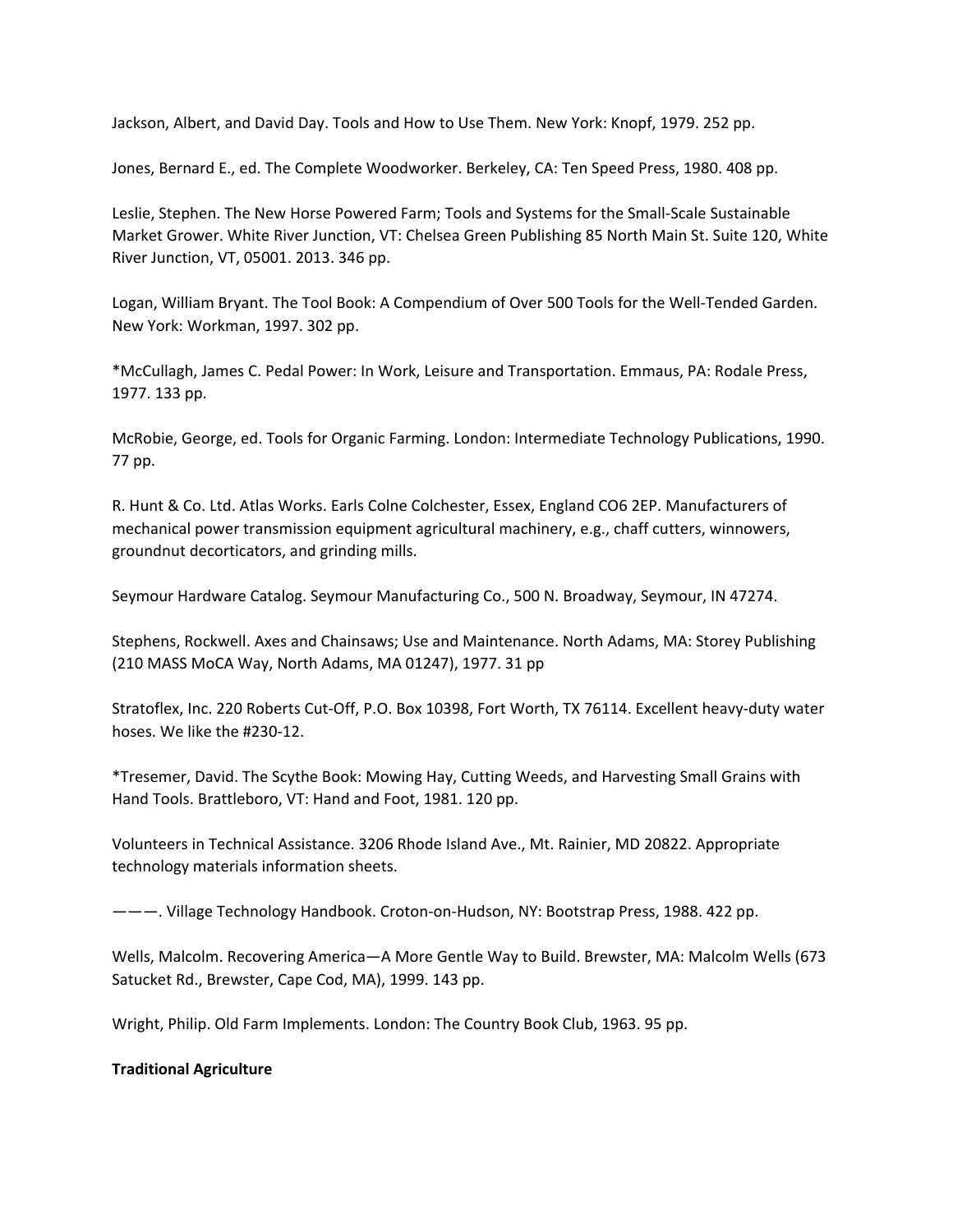\*Conklin, Harold. Hanundoo Agriculture: A Report on an Integral System of Shifting Cultivation in the Philippines. Rome: Food and Agriculture Organization of the United Nations, 1957. 154 pp.

Gliessman, Stephen R., et al. "The Ecology and Management of Traditional Farming Systems," from Altieri, M., and S. Hecht, eds., Agroecology and Small Farm Development, 1990, 13–17.

———. Un Enfoque Agro‐ecologico en el Estudio de la Agricultura Tradicional. Santa Cruz, CA: Agroecology Program, University of California at Santa Cruz, 1984. 10 pp.

\*Information for Low External Input Agriculture. Understanding Traditional Agriculture. The Netherlands: ILEIA (P.O. Box 64, 3830 AB Leusen, The Netherlands), 1987. 144 pp. Bibliography.

Mountjoy, Daniel C., and Stephen R. Gliessman. "Traditional Management of a Hillside Agroecosystem in Tlaxcala, Mexico: An Ecologically Based Maintenance System." American Journal of Alternative Agriculture, Winter 1988: 3–10.

Sattaur, Omar. "The Lost Art of the Waru Waru." New Scientist, May 12, 1988: 50–51.

Stevens, William K. "An Eden in Ancient America? Not Really." New York Times, March 30, 1993.

**Trees**

Agroforestry Research Trust. "Akebia." Agroforestry News Vol. 10, No. 1. (October 2001): 40 pp. Includes peaches, basketry plants, pecans, apples, and pears.

Allen, William. Green Phoenix: Restoring the Tropical Forests of Guanacaste, Costa Rica. New York: Oxford University Press, 2001. 310 pp.

Association for Temperate Agroforestry. Agroforestry in the United States: Research and Technology Transfer Needs for the Next Millennium. Columbia, MO: ATA, 2000. 23 pp.

\*Ayensu, Edward S., et al. Firewood Crops. Washington, DC: National Academy of Sciences, 1980. 237 pp.

Bailey, L. H. The Cultivated Conifers in North America. New York: Macmillan, 1933. 404 pp.

Baker, Richard St. Barbe. Among the Trees. London: Man of the Trees, 1935. 96 pp.

———. The Brotherhood of the Trees. London: Adelphi, n.d. 64 pp.

———. Caravan Story and Country Notebook. Wolverton, Bucks, England: McCorquodale, 1979. 71 pp.

———. Dance of the Trees. London: Oldbourne Press (121/128 Fleet St., London EC4, England), 1956. 192 pp.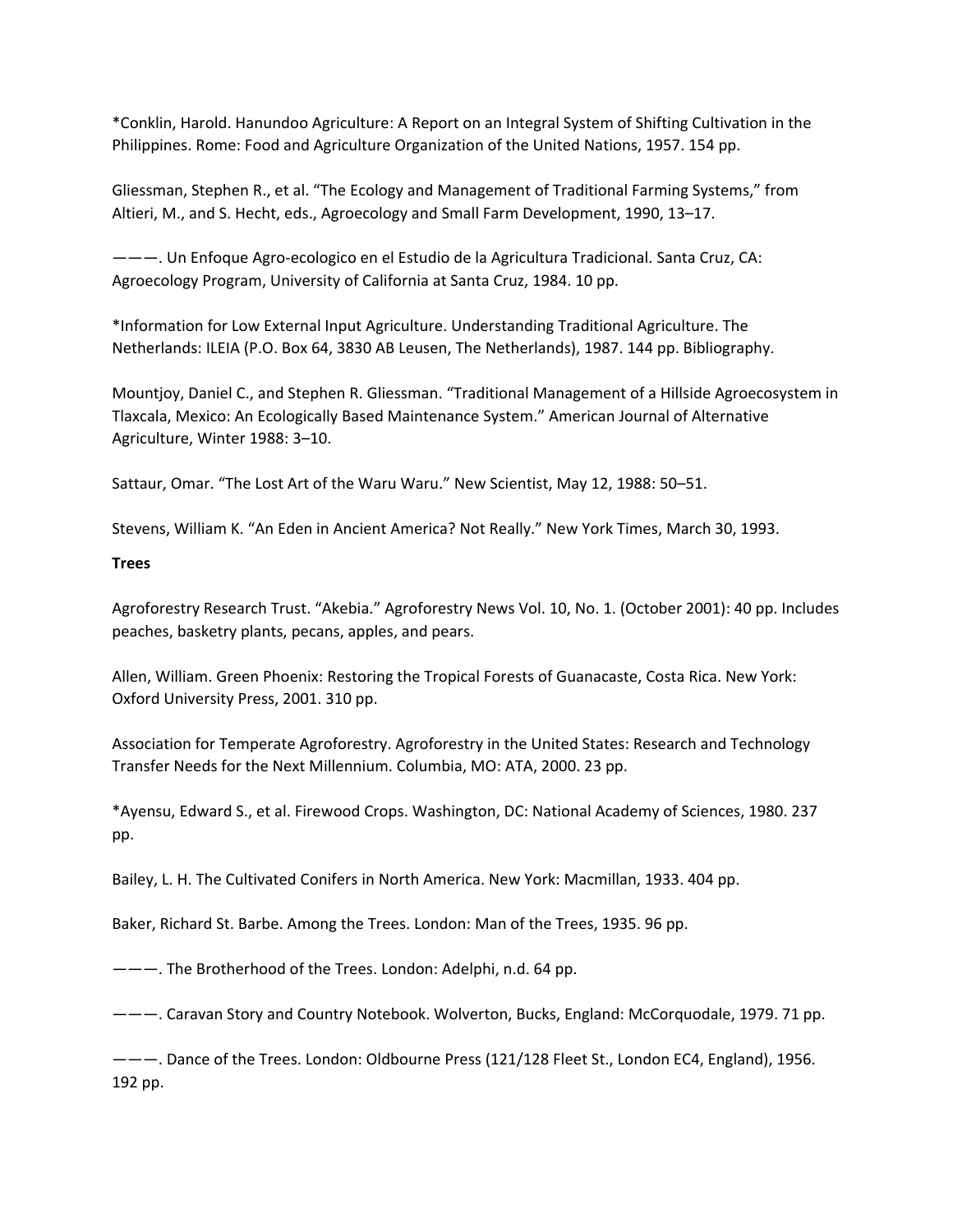———. Famous Trees of New Zealand. Wellington, New Zealand: A. H. and A. W. Reed, 1965. 150 pp.

———. Green Glory. New York: A. A. Wyn, 1949. 253 pp.

———. I Planted Trees. London: Lutterworth Press, 1952. 262 pp.

———. Kabongo—The Story of a Kikuyu Chief. New York: A. S. Barnes, 1955. 127 pp.

———. Kamiti. New York: Duell, Sloan and Pearce, 1958. 117 pp.

———. Men of the Trees. New York: Dial Press, 1931. 283 pp.

\*———. My Life, My Trees. Forres, Scotland: Findhorn Publications, 1970. 167 pp.

———. The Redwoods. London: Lindsay Drummond (2 Guilford Place, London WC1, England), 1945. 95 pp.

———. Sahara Challenge. London: Lutterworth Press, 1954. 152 pp. Important book.

———. Trees: A Book of the Seasons. London: Lindsay Drummond, 1940. 113 pp.

———. Trees in the Environment—Selected Writings of Richard St. Barbe Baker. Saskatchewan, Canada: University of Saskatchewan Archives. 153 pp. Unpublished manuscript.

Balancing Ecology and Economics: A Start-Up Guide for Forest Owner Cooperation. Madison, WI: Cooperative Development Services (30 W. Mifflin St., Ste. 401, Madison, WI), University of Wisconsin Center for Cooperatives (230 Taylor Hall, 427 Lorch St., Madison, WI), Community Forestry Resource Center, Institute for Agriculture& Trade Policy (2105 First Ave. S., Minneapolis, MN), 2000. 107 pp. plus appendices.

Beame, Rona. Leaf & Tree Guide; The great leaf hunt. Track down, match up, and mount your finds. An illustrated handbook for nature detectives. New York: Workman Publishing Co., Inc. (708 Broadway New York, NY 10003‐9555), 2004. 96 pp.

\*Board on Science and Technology for International Development. Firewood Crops: Shrubs and Tree Species for Energy Production, Vol. 2. Washington DC: National Research Council, 1984. 92 pp.

Brinkman, Willemine, ed. Why Natural Forests Are Linked with Nutrition: Health and Self Reliance of Villagers in Northeast Thailand—A Collection of Papers. Phu Wiang, Khon Kaen Province: Royal Forest Department, Ministry of Agriculture and Cooperatives (United National Development Programme, Food and Agriculture Organization of the United Nations. Phu Wiang, Khon Kaen Province, Thailand), 1989. 86 pp.

Broad, Ken. Caring for Small Woods. London: Earthscan, 1999. 233 pp.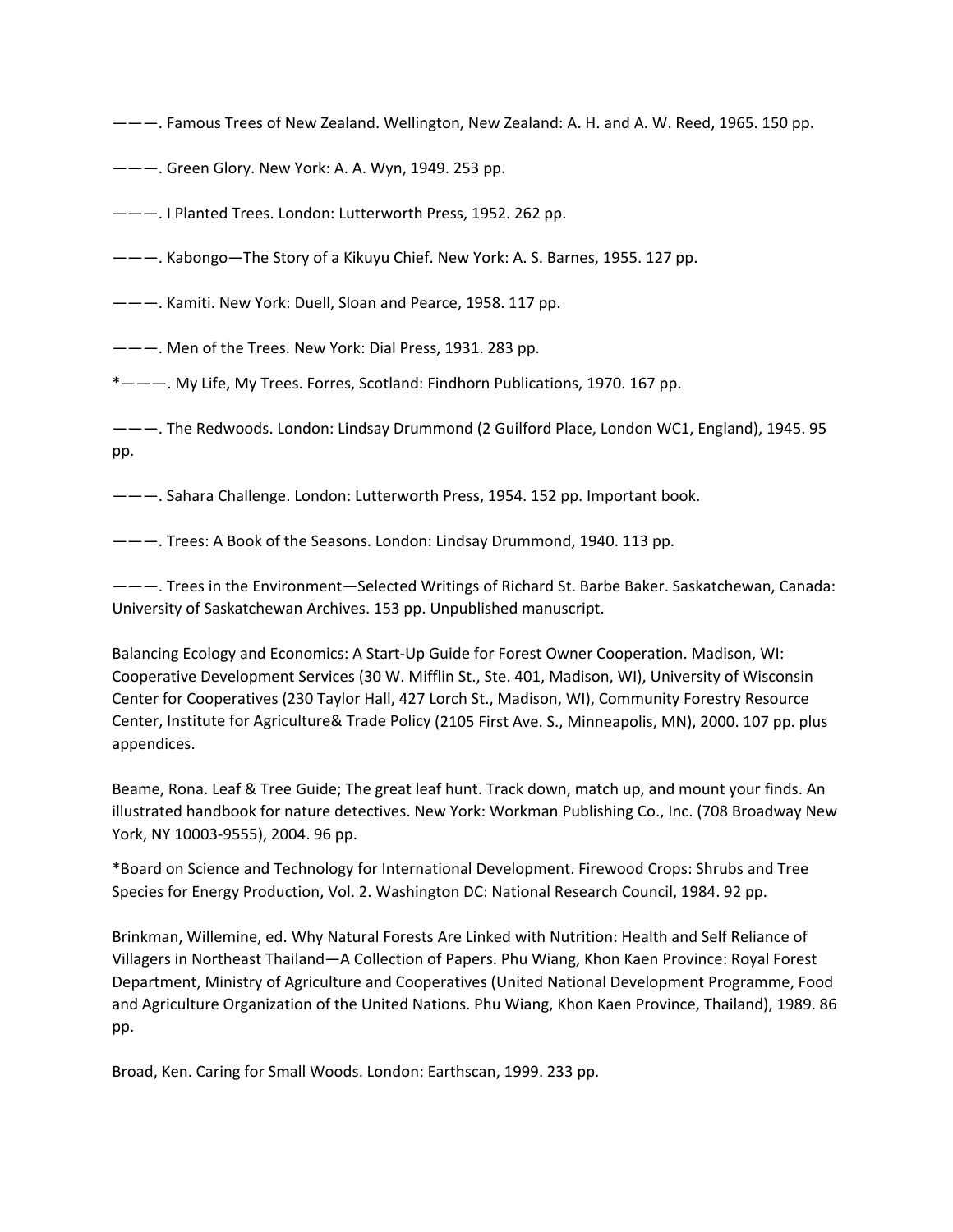Brooks, Alan. Woodlands: A Practical Handbook, revised ed. Wallingford, UK: British Trust for Conservation Volunteers, 1988. 173 pp.

Bruce, John W. Legal Bases for the Management of Forest Resources as Common Property. Rome, Italy: Food and Agriculture Organization of the United Nations, 1999. 133 pp.

Buck, Louise E., ed., et al. Agroforestry in Sustainable Agriculture Systems. Boca Raton, FL: CRC Press, 1999. 416 pp.

Burkhardt, Hans J. Maximizing Forest Productivity. Willits, CA: Burkhardt Books (P.O. Box 117, Willits, CA 95490), 1994. 140 pp.

Camp, Orville. The Forest Farmer's Handbook: A Guide to Natural Selection Forest Management. Ashland, OR: Sky River Press, 1990. 72 pp.

\*Carter, Jane. "Alley Farming: Have Resource‐Poor Farmers Benefited?" Agroforestry Today, April–June 1996: 5–7.

Cheyney, E. G. Farm Forestry. New York: Macmillan.

Cheyney, E. G., and J. P. Wentling. The Farm Woodlot. New York: Macmillan, 1919. 343 pp.

Clark, F. B. Planting Black Walnut for Timber. Washington, DC: U.S. Department of Agriculture Forest Service, 1976. 10 pp.

Coe, Richard. "Through the Looking Glass: 10 Common Problems in Alley‐Cropping Research." Agroforestry Today, January–March 1994: 9–11.

Collingwood, G. H., and Warren D. Brush. Knowing Your Trees. Washington, DC: American Forestry Association, 1978. 389 pp.

Crawford, Martin. Chestnuts. Dartington, Totnes, Devon, UK: Agroforestry Research Trust, 1995. 52 pp.

\*———. Hazelnuts. Dartington, Totnes, Devon, UK: Agroforestry Research Trust, 1995. 28 pp.

———. Trees for Gardens, Orchards and Permaculture. White River Junction, VT: (Permanent Publications) Chelsea Green Publishing, 85 North Main Street, Suite 120. White River Junction, VT. 05001. 2015. 229 pp.

———. Walnuts. Dartington, Totnes, Devon, UK: Agroforestry Research Trust, 1995. 28 pp.

Davey, John. The Tree Doctor. Akron, OH: Published by the Author, The Commercial Printing Company. 1902. 87 pp.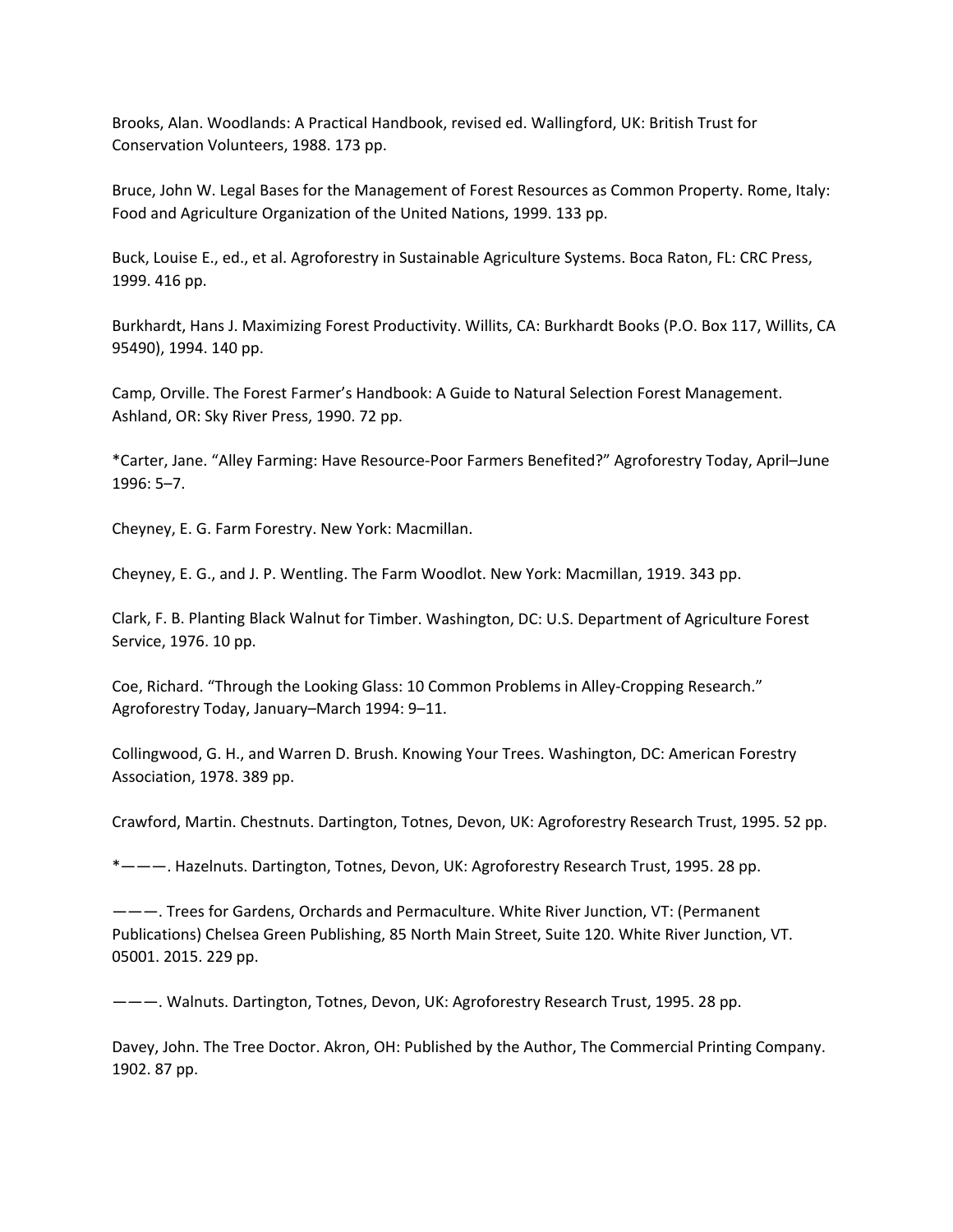Elevitch, Craig R., and Kim M. Wilkinson, eds. The Overstory Book: Cultivating Connections with Trees. Holualoa, HI: Permanent Agriculture Resources, 2001. 416 pp. Accompanied by a CD of the same title.

Establishing a Hedgerow. Communications Services, University of California, Davis, CA 95616. Video.

Evans, D. O., and L. T. Szott. Nitrogen‐Fixing Trees for Acid Soils. Morrilton, AR: Winrock International Nitrogen Fixing Tree Association, 1995. 328 pp.

\*Farris, Cecil W. The Hazel Tree. East Lansing, MI: Northern Nut Growers Association, Department of Botany and Plant Pathology, Michigan State University, 2000. 74 pp.

Food and Agriculture Organization of the United Nations. Forest Tree Seed Directory. New York: United Nations, 1975. 283 pp.

———. Proceedings of the International Workshop on Community Forestry in Africa. Rome, Italy: FAO (Viale Delle Terme di Caracalla, 00100 Rome, Italy), 2000. 423 pp.

Forest, Farm, and Community Tree Network (FACT Net). Nitrogen‐Fixing Trees for Fodder Production. Morrilton, AR: Winrock International, 1996. 125 pp.

Forestry and Nutrition: A Reference Manual. Bangkok, Thailand: Regional Forestry Officer (FAO Regional Office for Asia and the Pacific, Maliwan Mansion, Phra Atit Rd., Bangkok, Thailand), 1989. 114 pp.

Forests, Trees and Food. Rome: Community Forestry Unit (Forestry Department, Forestry Policy and Planning Division, FAO, Via delle Terme di Carcalla 00100 Rome, Italy), 1992. 26 pp.

Foster, Ruth. Landscaping That Saves Energy Dollars. New York: David McKay, 1978.

Friends of the Trees. 1988 International Green Front Report. Chelan, WA: Friends of the Trees, 1988. 97 pp.

Friends of the Trees Society. P.O. Box 474, Hood River, OR 97031. Good tree information.

Garrett, H. E., W. J. Rietveld, and R. F. Fisher, eds. North American Agroforestry: An Integrated Science and Practice. Madison, WI: American Society of Agronomy, 2000. 402 pp.

\*Giono, Jean. The Man Who Planted Hope and Grew Happiness. Brooksville, ME: Friends of Nature, 1967. 17 pp. Account of a 1‐man tree planting program. Inspirational.

The Greenwood Trust—Woodland Courses. Station Rd., Coalbrookdale, Telford, Shropshire TF8 7DR, England. Courses include coppicing. A rare opportunity.

\*Gridley, Karen, ed. Man of the Trees: Selected Writings of Richard St. Barbe Baker. Willits, CA: Ecology Action, 1989. 144 pp. St. Barbe was responsible for inspiring the planting of ~26 billion trees during his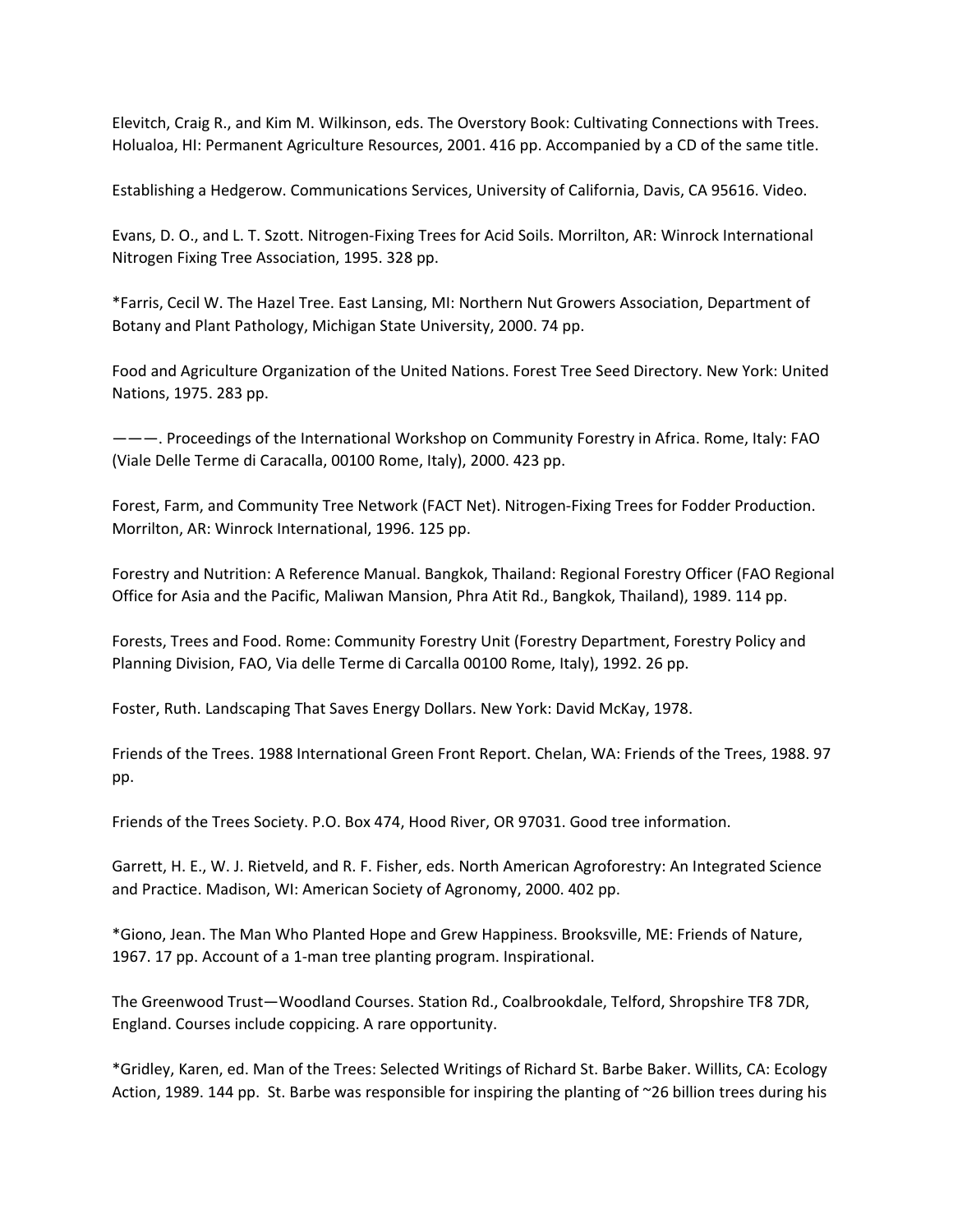lifetime.

Hageneder, Fred. The Meaning of Trees: Botany, History, Healing, Lore. San Francisco, CA: Chronicle Books (85 2nd St. San Francisco, CA 94105), 2005. 224 pp.

Hammond, Herb. Seeing the Forest Among the Trees: The Case for Wholistic Forest Use. Vancouver, Canada: Polestar Press, 1991. 309 pp.

Hart, Robert A. de J. Forest Gardening. Bideford, England: Green Books (Ford House, Hartland, Bideford, Devon EX39 6EE, England), 1991. 212 pp.

Hartmann, Hudson T., and Karl W. Opitiz. Olive Production in California. Berkeley, CA: University of California Agricultural Publications (207 University Hall, Berkeley, CA 94720), 1966. 63 pp.

The Harvard Forest Models. Cambridge, MA: Harvard College, 1941. 48 pp.

Hilliers and Sons. Hilliers' Manual of Trees and Shrubs, 4th ed. Newton Abbot, England: David and Charles, 1977. 575 pp. A key publication.

Hilts, Stewart, and Peter Mitchell. The Woodlot Management Handbook. Buffalo, NY: Firefly Books, 1999. 282 pp.

\*How to Grow Your Own Firewood. Publication 21484. Cooperative Extension (University of California, Division of Agriculture and Natural Resources), 6 pp.

Hutchinson, F. A Guide to the Richard St. Barbe Baker Papers. Saskatchewan, Canada: University of Saskatchewan Archives, 1988. 26 pp.

Huxley, Anthony, ed. Deciduous Garden Trees and Shrubs. New York: Macmillan, 1973. 216 pp.

———. Evergreen Garden Trees and Shrubs. New York: Macmillan, 1973. 216 pp.

Institute for Sustainable Forestry. Landowner Resource Guide. Redway, CA: Institute for Sustainable Forestry (P.O. Box 1580, Redway, CA 95560), June 2000.

"An Integration of Land Use Practices." Agroforestry. Columbia, MO: University of Missouri Center for Agroforestry, 2000.

International Institute of Rural Reconstruction. Agroforestry Technology Information Kit. Silang, Philippines: IIRR, 1998. 650 pp. 6 booklets.

Jensen, Derrick & Draffan, George. Strangely Like War; The Global Assault on Forests. White River Junction, VT: Chelsea Green Publishing PO Box 428, White River Junction, VT 05001. 2003. 185 pp.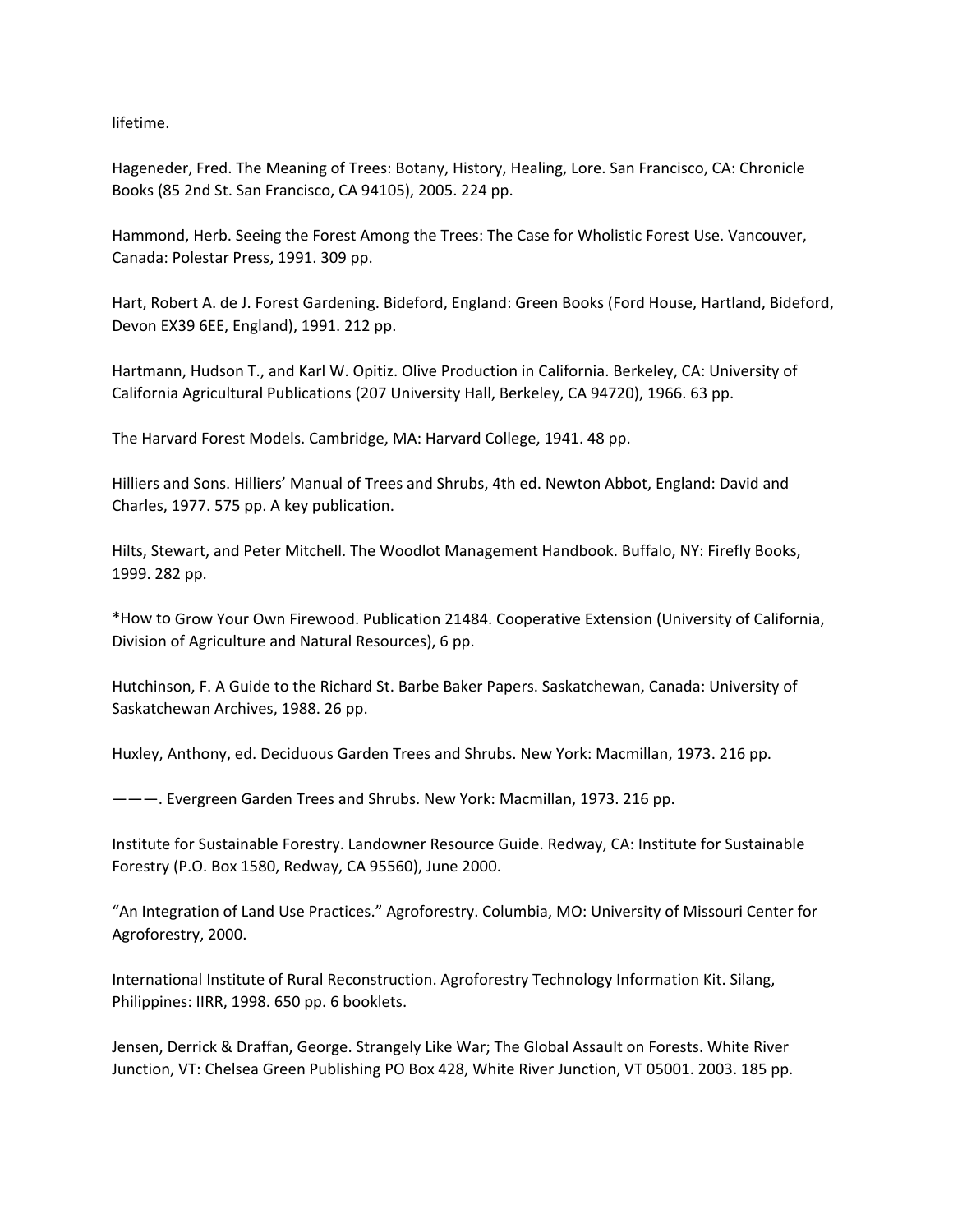\*Johnson, Dave. The Good Woodcutter's Guide: Chain Saws, Portable Mills, and Woodlots. White River Junction, VT: Chelsea Green, 1998. 215 pp.

Johnson, Hugh. The International Book of Trees. New York: Bonanza Books, 1980. 288 pp. Good background.

Josiah, Scott, et al. Agroforestry in Minnesota: A Guide to Resources and Demonstration Sites. St. Paul, MN: Center for Integrated Natural Resource and Agricultural Management, University of Minnesota, 1999. 132 pp.

Kang, B. T., A. N. Atta-krah, and L. Reynolds. Alley Farming. London: Macmillan, 1999. 110 pp.

\*Kang, B. T., et al. Alley Cropping: A Stable Alternative to Shifting Cultivation. Ibadan, Nigeria: IITA, 1984. 22 pp.

Kinro, Gerald. "The Bark Graft." BackHome Magazine, March/April 2005: 49–51.

Koppell, Carla R. R., et al. Guidelines for Integrating Nutrition Concerns into Forestry Projects. Rome: Community Forestry Unit (Forestry Department, Food & Agriculture Organization, Via delle Germe di Caracalla, 00100 Rome, Italy), 1991. 41 pp.

\*\*Kyle, H. R., et al. CCC Forestry. Washington, DC: U.S. Department of the Interior, Office of Education, 1937. 334 pp.

Lambert, F. Tools and Devices for Coppice Crafts. Chatham, UK: Mackay, 1957. (Available from the Centre for Alternative Technology, Machynlleth, Powys SY20‐9AZ, Wales, UK) 48 pp.

Lansky, Mitch, ed. Low Impact Forestry: Forestry as if the Future Mattered. Hallowell, ME: Maine Environmental Policy Institute, 2002. 171 pp.

Law, Ben. The Woodland Way: A Permaculture Approach to Sustainable Woodland Management. White River Junction, VT: Chelsea Green Publishing, 2001. 231 pp.

Leucaena: Forage Production and Use. Waimanalo, HI: Nitrogen‐Fixing Tree Association, 1985. 39 pp.

Leucaena: Promising Forage and Tree Crop for the Tropics. Washington, DC: National Academy of Sciences, 1977. 102 pp.

Leucaena: Wood Production and Use. Waimanalo, HI: Nitrogen Fixing Tree Association, 1985. 50 pp.

Leucaena‐Based Farming. Oklahoma City, OK: World Neighbors, 1986. 29 pp.

Lindstrom, Jan, and Rose Kingamkono. Foods from Forests, Fields and Fallows. Uppsala, Sweden: Swedish University of Agricultural Sciences (International Rural Development Centre, Box 7005, S‐750 07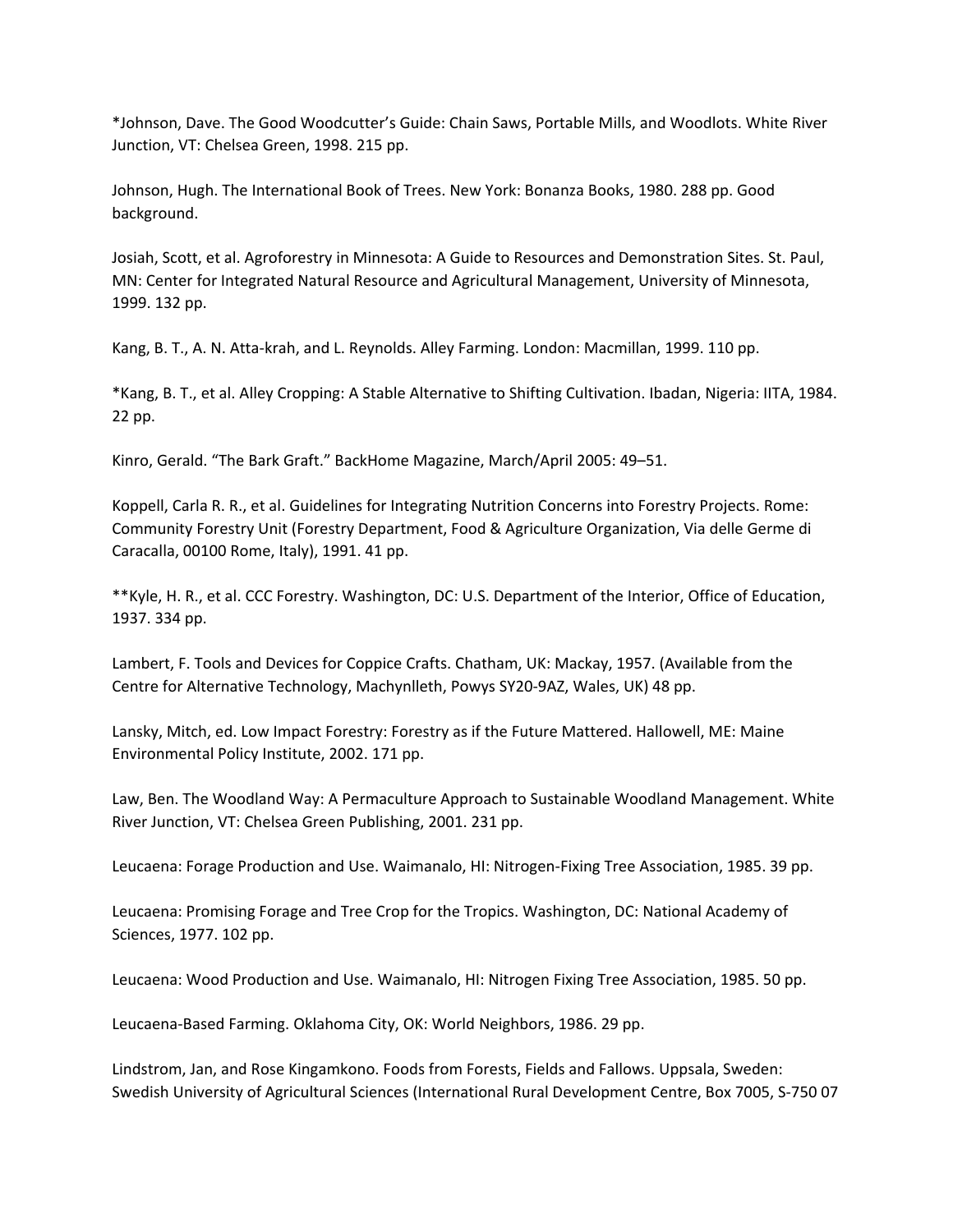Uppsala, Sweden), 1991. 133 pp.

Longhurst, Richard. Dependency on Forestry and Tree Foods for Food Security. Upsala, Sweden: Swedish University of Agricultural Sciences, 1991.

MacDicken, K., and N. Vergara. Agroforestry: Classification and Management. New York: John Wiley & Sons, 1990. 382 pp.

\*Man of the Trees. Redway, CA: Music for Little People (P.O. Box 1460, Redway, CA 95560). Video about Richard St. Barbe Baker. BL

\*\*The Man Who Planted Trees. Los Angeles: Direct Cinema (P.O. Box 69799, Los Angeles, CA 90069). Video. Excellent animated adaptation of Jean Giono's classic story. In English and French. Academy Award, 1987. BL

Mann, Rink. Backyard Sugarin'. Woodstock, VT: Countryman Press, 1978. 78 pp.

Martz, Jeff. "Multi‐Story Cropping System for the Dominican Republic." The Permaculture Activist, November 1988: 14–15.

McIndoe, Andrew & Rosamond. Planting with Trees. Cincinnati, OH: Horticulture Book 4700 East Galbraith Road. 2007. 160 pp.

Metcalf, L.J. The Cultivation of New Zealand Trees and Shrubs. New Zealand: Reed Methuen Publishers Ltd. (39 Rawene Rd., Auckland 10), 1987. 346 pp.

Men of the Trees. Richard St. Barbe Baker, 1889–1972: A Keepsake Book for All Ages and Generations. Perth, Australia: Men of the Trees, 1989. 72 pp.

Metcalf, L.J. The Cultivation of New Zealand Trees and Shrubs. New Zealand: Reed Methuen Publishers Ltd. (39 Rawene Rd., Auckland 10), 1987. 346 pp.Mitchell, Alan. The Trees of North America. New York: Facts on File, 1979. 280 pp.

Mulawarman, et al. Tree Seed Management: Seed Sources, Seed Collection and Seed Handling: A Field Manual for Field Workers and Farmers. Bogor, Indonesia: International Centre for Research in Agroforestry, SEA Regional Research Programme, Winrock International, 2003. 54 pp.

\*Nearing, Helen and Scott. The Maple Sugar Book. White River Junction, VT: Chelsea Green, 2000. 305 pp.

Neem: A Tree for Solving Global Problems. Washington, DC: National Academy Press, 1992. 141 pp.

Nitrogen Fixing Tree Association. Nitrogen Fixing Tree Research Report, Vol. 11, 1993. Morrilton, AR: NFTA, 1993. 140 pp.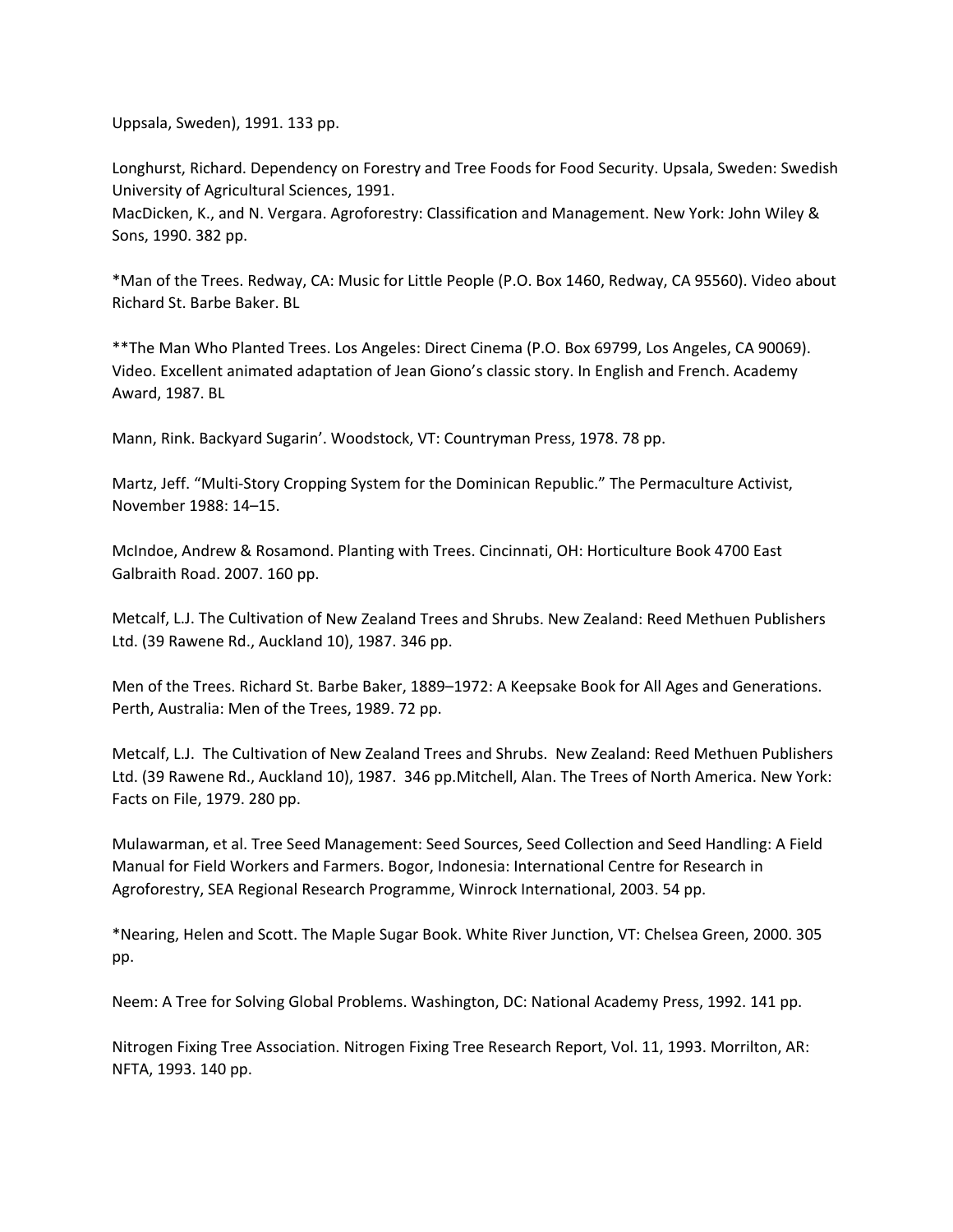\*On the Edge of the Forest. Olney, PA: Bullfrog Films. Excellent video of Dr. E. F. Schumacher, author of Small Is Beautiful. A key perception about agro-forestry and trees, 1977. BL Pavlik, Bruce, et al. Oaks of California. Los Olivos: Cachuma Press (P.O. Box 560, Los Olivos, CA 93441), 1991. 184 pp.

Perry, David A. Forest Ecosystems. Baltimore, MD: The Johns Hopkins University Press, 1994. 649 pp.

\*Pilarski, Michael, ed. Restoration Forestry: An International Guide to Sustainable Forestry Practices. Durango, CO: Klvaki Press (585 E. 31st St., Durango, CO 81301), 1994. 525 pp.

Read, Helen J., and Mark Frater. Woodland Habitats. New York: Routledge, 1999. 177 pp.

Reich, Lee. "Making a Whip Graft." Horticulture Magazine, February 1994: 58–59.

"Riparian Forest Buffers: An Agroforestry Practice." Columbia, MO: University of Missouri Center for Agroforestry.

Roshetko, J. M., ed. Agroforestry Species and Technologies. Morrilton, AR: Winrock International, 2001. 232 pp.

Schubert, Gilbert H., and Ronald S. Adams. Reforestation Practices for Conifers in California. Sacra‐ mento, CA: Department of Conservation, Division of Forestry, 1971. 359 pp.

Sheat, W. G. Propagation of Trees, Shrubs, and Conifers. New York: Macmillan, 1957.

\*Sholto Douglas, J., and Roberta A. de J. Hart. Forest Farming. London: Intermediate Technology Publications, 1984. 207 pp. Excellent.

Short Rotation Forestry. Oley, PA: Bullfrog Films (P.O. Box 149, Oley, PA 19547), 1982. 29‐minute video.

\*Smith, J. Russell. Tree Crops: Key to a Permanent Agriculture. Old Greenwich, CT: Devin‐Adair, 1953. 408 pp. Classic work on an important concept.

Smith, Michael, and Michael Pilarski. Friends of the Trees: Third World Resource Guide. Tonasket, WA: Friends of the Trees Society (P.O. Box 1064, Tonasket, WA 98855), May 1993.

Sudworth, George B. Forest Trees of the Pacific Slope. New York: Dover, 1967. 455 pp.

Sunset Editors. Garden Trees. Menlo Park, CA: Sunset Books, 1975. 96 pp.

Titmuss, F. H. A Concise Encyclopedia of World Timbers. New York: Philosophical Library, 1949. 156 pp.

Tree People. The Simple Act of Planting a Tree: Healing Your Neighborhood, Your City, and Your World. Los Angeles: Jeremy P. Tarcher, 1990. 236 pp.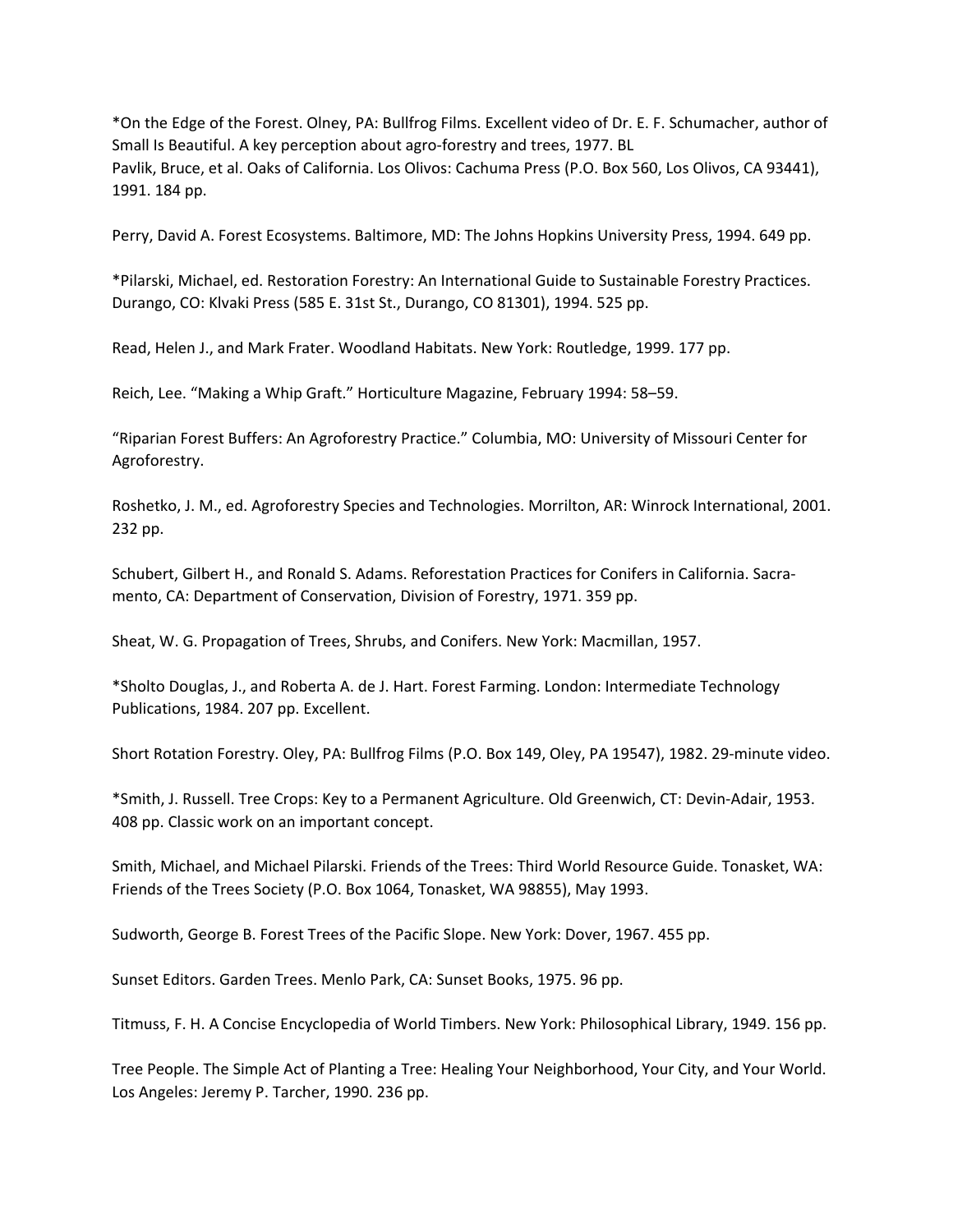USDA, Institute for Sustainable Forestry. Landowner Resource Guide. Washington DC: USDA, 2000.

U.S. Department of Agriculture. Trees: The Yearbook of Agriculture, 1949. Washington, DC: U.S. Government Printing Office, 1949. 944 pp.

Utah Community Forest Council. Shigo on Trees: The Video. Spotlight Visual Communications. Video. Weber, Don. Coppicing Workshops. Box 1322, Mendocino, CA 95460.

\*Weiner, M. A. Plant a Tree. New York: Macmillan, 1975. 277 pp. Excellent.

Whitefield, Patrick. How to Make a Forest Garden. East Meon, Hampshire, England: Hyden House, The Sustainability Centre, 1998. 168 pp.

Wijewardene, Ray, et al. Conservation Farming. Sri Lanka: Marga Publications (61, Isipathana Mawatha, Colombo 5, Sri Lanka).

"Windbreaks: An Agroforestry Practice." Columbia, MO: University of Missouri Center for Agro‐forestry. Yepsen, Roger B., Jr. Trees for the Yard, Orchard, and Woodlot. Emmaus, PA: Rodale Press, 1976. 305 pp.

# **Tropics**

\*Ackland, J. D. East African Crops. London: Longman Group, 1980. 252 pp. Very good.

Appert, Jean. The Storage of Food Grains and Seeds. London: Macmillan, 1987. 146 pp.

Asian Vegetable Research and Development Center. P.O. Box 42, Shanhua, Tainan 741, Taiwan ROC. A nonprofit research organization for vegetables.

Atkins, George. Growing Crops on Mounds in Low Wetlands. The Developing Countries Farm Radio Network (595 Bay St., Toronto, ON M5G 2C3, Canada). 8 pp.

Beets, Willem C. Raising and Sustaining Productivity of Smallholder Farming Systems in the Tropics. Alkmaar, Holland: AgBé Publishing (P.O. Box 9125, 1800 GC Alkmaar, Holland), 1990. 738 pp.

Bernhardt, Ed. Home Gardening in Costa Rica. San Jose, CA: The Tico Times (P.O. Box 4632, San Jose, Costa Rica), 1985. 88 pp.

Brandjes, Pieter, Peter van Dongen, and Anneke van der Veer. Green Manuring and Other Forms of Soil Improvement in the Tropics. Wageningen, The Netherlands: CTA (P.O. Box 380, 6700 AJ Wageningen, The Netherlands), 1989. 49 pp.

Bunch, Roland. "An Odyssey of Discovery." ILEIA Newsletter Vol. 7, No. 3 (1995): 18–19. Published in Tegucigalpa, Honduras.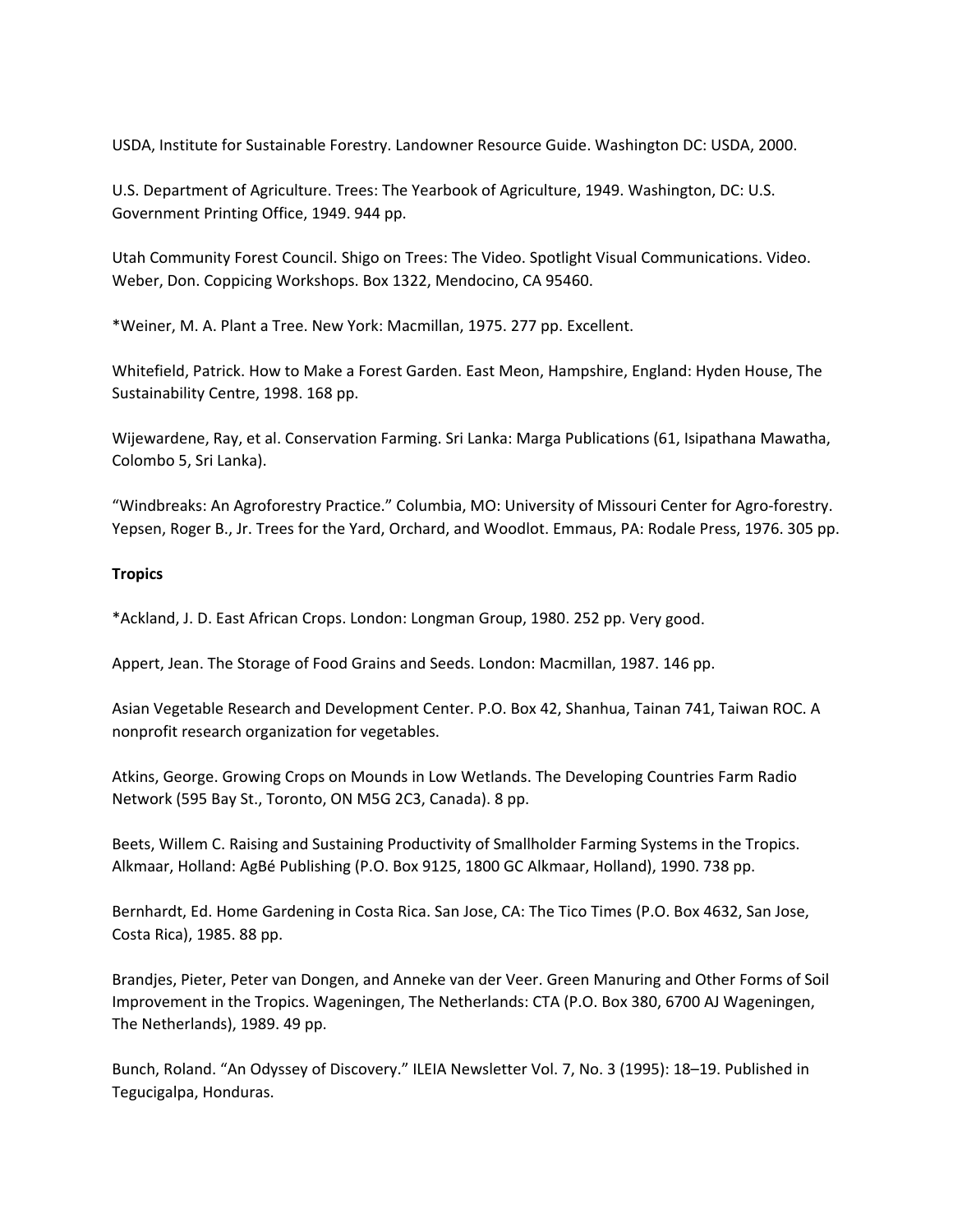CIDICCO. Technical Report No. 1. The Use of Velvetbean by Village Farmers of Honduras to Produce Corn. Tegucigalpa, Honduras: CIDICCO, August 1993. 4 pp.

———. Technical Report No. 2. The Use of Lablab Bean by Traditional Farmers in Honduras. Tegucigalpa, Honduras: CIDICCO, August 1993. 4 pp.

———. Technical Report No. 7. The Use of Velvetbean as Cover Crop in Citrus Plantations. Tegucigalpa, Honduras: CIDICCO, March 1992. 4 pp.

———. Technical Report No. 8. The Utilization of Velvetbean as a Source of Food. Tegucigalpa, Honduras: CIDICCO, February 1993. 4 pp.

\*Composting for the Tropics. Bocking, England: Henry Doubleday Research Association, 1963. 288 pp. Useful pamphlet for humid areas.

Dupriez, Hugues, and Philippe De Leneer. African Gardens and Orchards. Wageningen, The Netherlands: CTA (P.O. Box 380, 6700 AJ Wageningen, The Netherlands), 1988. 294 pp.

———. Agriculture in African Rural Communities. Wageningen, The Netherlands: CTA (P.O. Box 380, 6700 AJ Wageningen, The Netherlands), 1988. 294 pp.

\*Dynamics of Soil Organic Matter in Tropical Ecosystems. Honolulu, Hawaii: NifTAL Project, University of Hawaii, 1989. 249 pp.

ECHO (Educational Concerns for Hunger Organization). 17391 Durrance Rd., North Fort Myers, FL 33917. A nonprofit organization that provides key seeds to development projects.

Ecology Action Staff. A Preliminary Guide to Tropical Biointensive Food Raising. Palo Alto, CA: Ecology Action, 1982. 31 pp. Includes a large bibliography.

Enoch, Ivan, and R. E. Holttum. Gardening in the Tropics. Singapore: Times Editions, 1991. 384 pp.

Gardening Nutritious Vegetables. Shanhua, Taiwan: The Asian Vegetable Research and Development Center (Shanhua, Taiwan, R.O.C.), 1988. 136 pp.

Garner, R. J. Tropical Propagation of Fruit Trees. Part One: Materials and Methods. Farnham Royal, Slough, UK: Commonwealth Agricultural Bureau, 1976. 556 pp.

\*Gibson, D., and A. Pain. Crops of the Drier Regions of the Tropics. Singapore: Longman Singapore, 1985. 157 pp.

Gliessman, Stephen R., et al. "The Ecological Basis for the Application of Traditional Agricultural Technology in the Management of Tropical Agro‐Ecosystems." Agro‐Ecosystems Vol.7, 1981: 173–185.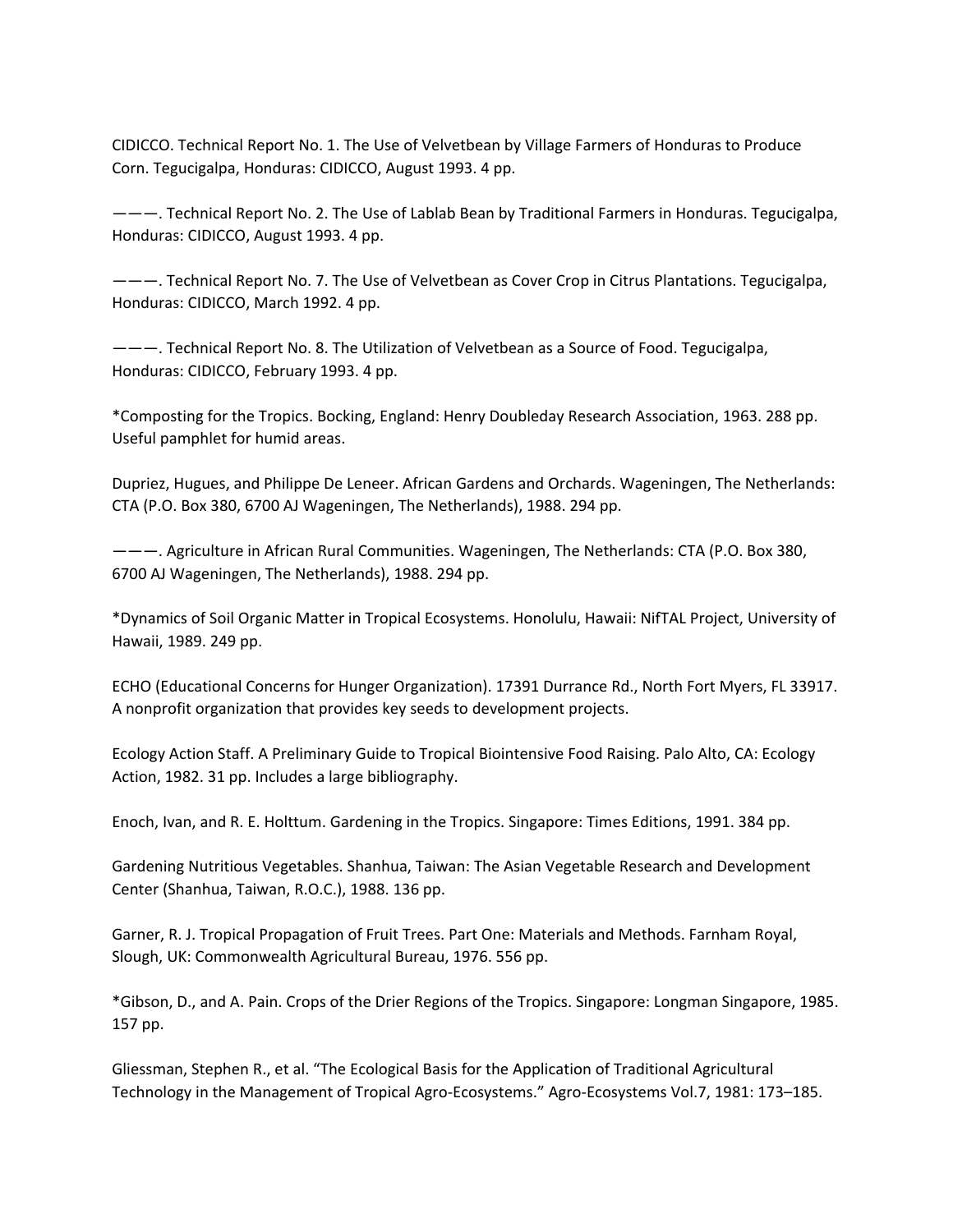———. "Ecological Basis of Traditional Management of Wetlands in Tropical Mexico: Learning from Agroecosystem Models," in Biodiversity—Culture, Conservation and Ecodevelopment, Margery Oldfield and Janis B. Alcorn, eds. Boulder, CO: Westview Press, 1991: 211–229.

———. "Local Resource Use Systems in the Tropics: Taking Pressure Off the Forests," in Tropical Rainforests, Frank Almeda and Catherine Pringle, eds. San Francisco: California Academy of Sciences, 1988: 53–70.

———. "Understanding the Basis of Sustainability for Agriculture in the Tropics: Experiences in Latin America," in Sustainable Agricultural Systems C. A. Edwards et al., eds. Ankeny, IA: Soil and Water Conservation Society (7515 NE Ankeny Rd., Ankeny, IA 50021), n.d.: 378–390.

Goeltenboth, Friedholm, ed. Subsistence Agriculture Improvement: Manual for the Humid Tropics. Lanham, MD: Unipub, 1990. 228 pp.

Hill, D. S., and J. M. Waller. Pests and Diseases of Tropical Crops. Vol. 1, Principles and Methods of Control. Harlow, Essex, England: Longman, 1990. 175 pp.

\*Hodges, R. D., ed. Composting in Tropical Agriculture. Ipswich, England: International Institute of Biological Husbandry, 1979. 32 pp.

Honey Bee: A Voice of Creative Farmers, Artisans, Pastoralists and Other Grassroots Innovators. Ahnedbad, India: Society for Research and Initiatives for Sustainable Technologies and Institutions, Indian Institute of Management. Periodical.

\*ILEIA Newsletter. (Centre for Information for Low External Input and Sustainable Agriculture, P.O. Box 64, 3830 AB Leusden, The Netherlands.) An excellent magazine.

Institute for Tropical Agriculture. University of Florida, Box 13533, Gainesville, FL 32604.

International Institute of Rural Reconstruction. 1775 Broadway, New York, NY 10019. Also: Silang, Cavite, Philippines. Has specialized in Biointensive mini‐farming. Information packet on agricultural technologies).

International Institute of Tropical Agriculture. 133 Dharmapala Mawatha, Columbo 7, Sri Lanka.

Irvine, F. R. West African Crops. Oxford, England: Oxford University Press, 1969. 272 pp.

Janzen, Daniel. "Tropical Agroecosystems." Science, Vol. 182 (1973): 1,212–1,219.

\*MacKay, Susan E. Alley Farming in the Humid and Subhumid Tropics. Proceedings of an International Workshop Held at Ibadan, Nigeria. Ottwawa, Canada: IDRC (P.O. Box 8500, Ottawa, ON K1G 3H9, Canada), March 1986. 251 pp.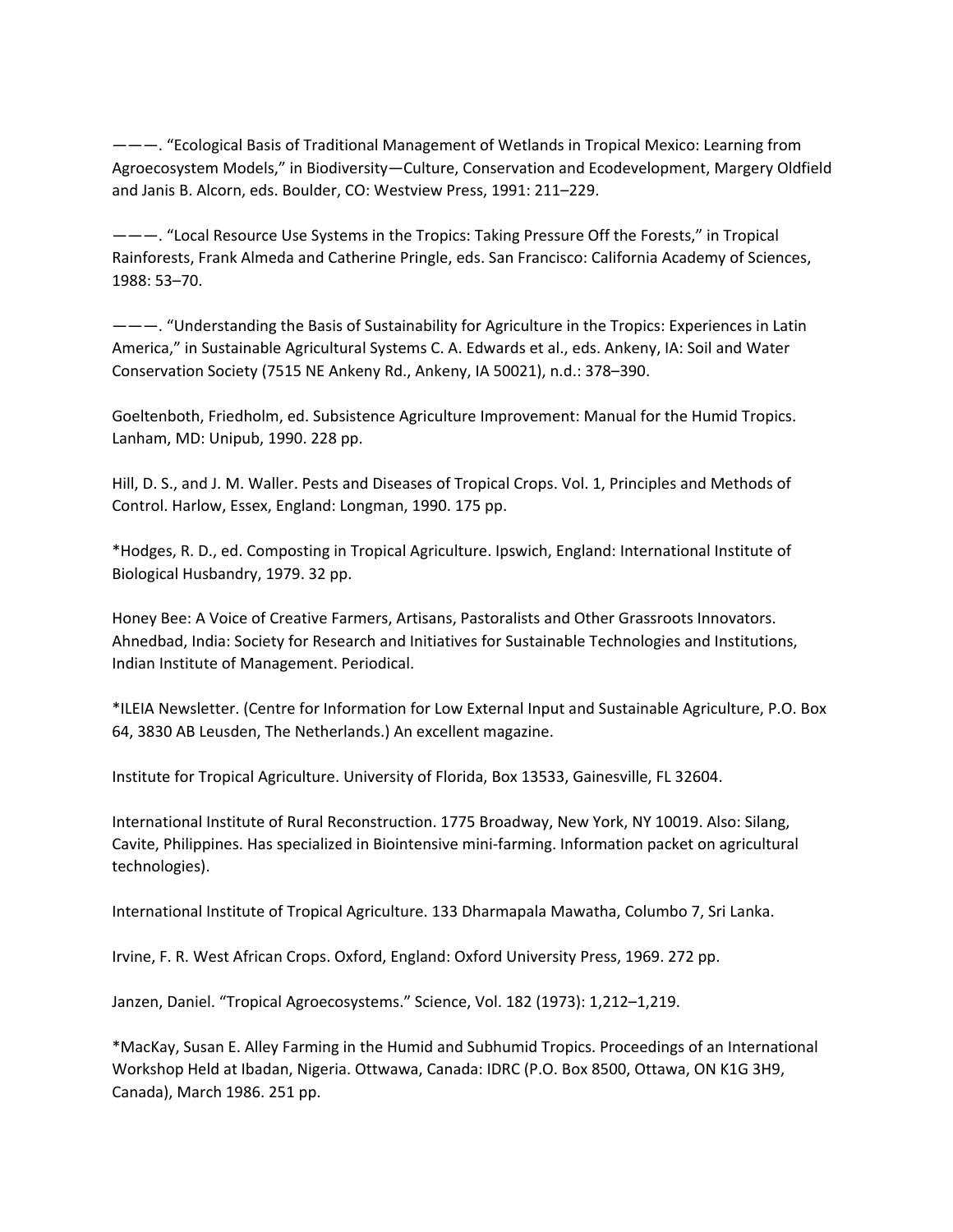Manor House Agricultural Centre. Private Bag, Kitale, Kenya, East Africa. A nonprofit organization that specializes in Biointensive mini‐farming training.

Martin, Franklin W. Forages for the Small Farm. N. Ft. Myers, FL: ECHO (17430 Durrance Rd., N. Ft. Myers, FL 33917‐2200), n.d. 24 pp.

———. Handbook of Tropical Food Crops. Boca Raton, FL: CRC Press, 1984. 296 pp.

———. Primer on Plants and Techniques for Agriculture in Dry Regions of the Tropics. N. Ft. Myers, FL: ECHO (17391 Durrance Rd., N. Ft. Myers, FL 33917), n.d. 16 pp.

National Academy of Sciences. Tropical Legumes: Resources for the Future. Washington, DC: National Academy of Sciences, 1979. 331 pp.

National Research Council. Leu‐caena: Promising Forage and Tree Crop for the Tropics, 2nd ed. Washington, DC: National Academy Press, 1984.

Organic Matter Management and Tillage in Humid and Subhumid Africa. IBSRAM Proceedings No. 10. Bangkok, Thailand: International Board for Soil Research and Management, 1990. 459 pp.

Rosemeyer, Martha. "Challenges to Sustainable Agriculture in Central America." Dimensions of Sustainability Proceedings. Amsterdam: Baden‐Baden, 1996: 340–349.

\*Sanchez, Pedro A. Properties and Management of Soil in the Tropics. New York: John Wiley & Sons, 1987. 618 pp.

Schwartz, H., and Marcial A. Pastor‐Corrales, eds. Bean Production Problems in the Tropics, 2nd ed. Cali, Columbia: Centro Internacional de Agricultura Tropical (Apartado Aeréo 6713, Cali, Colombia), 1989. 725 pp.

\*Shiva, Vandana. Staying Alive: Women, Ecology and Development in India. New Delhi: Kali for Women, 1988. 224 pp.

Soil Management, Compost Production and Use in Tropical and Subtropical Environments. Rome: FAO of the United Nations (Via delle Terme di Caracalle, 00100 Rome, Italy), 1987. 177 pp.

Soils of the Humid Tropics. Washington, DC: National Academy of Sciences, 1972. 219 pp. Compiled by the Committee on Tropical Soils, Ag. Board, and National Research Committee.

Sommers, Paul. Low‐Cost Farming in the Humid Tropics: An Illustrated Handbook. Metro Manila, Phillipines: Island Publishing House (STA Mesa P.O. Box 406, Metro Manila, Philippines), 1984. 38 pp.

Srivastava, Jitendre, et al. Conserving Soil Moisture and Fertility in the Warm Seasonally Dry Tropics.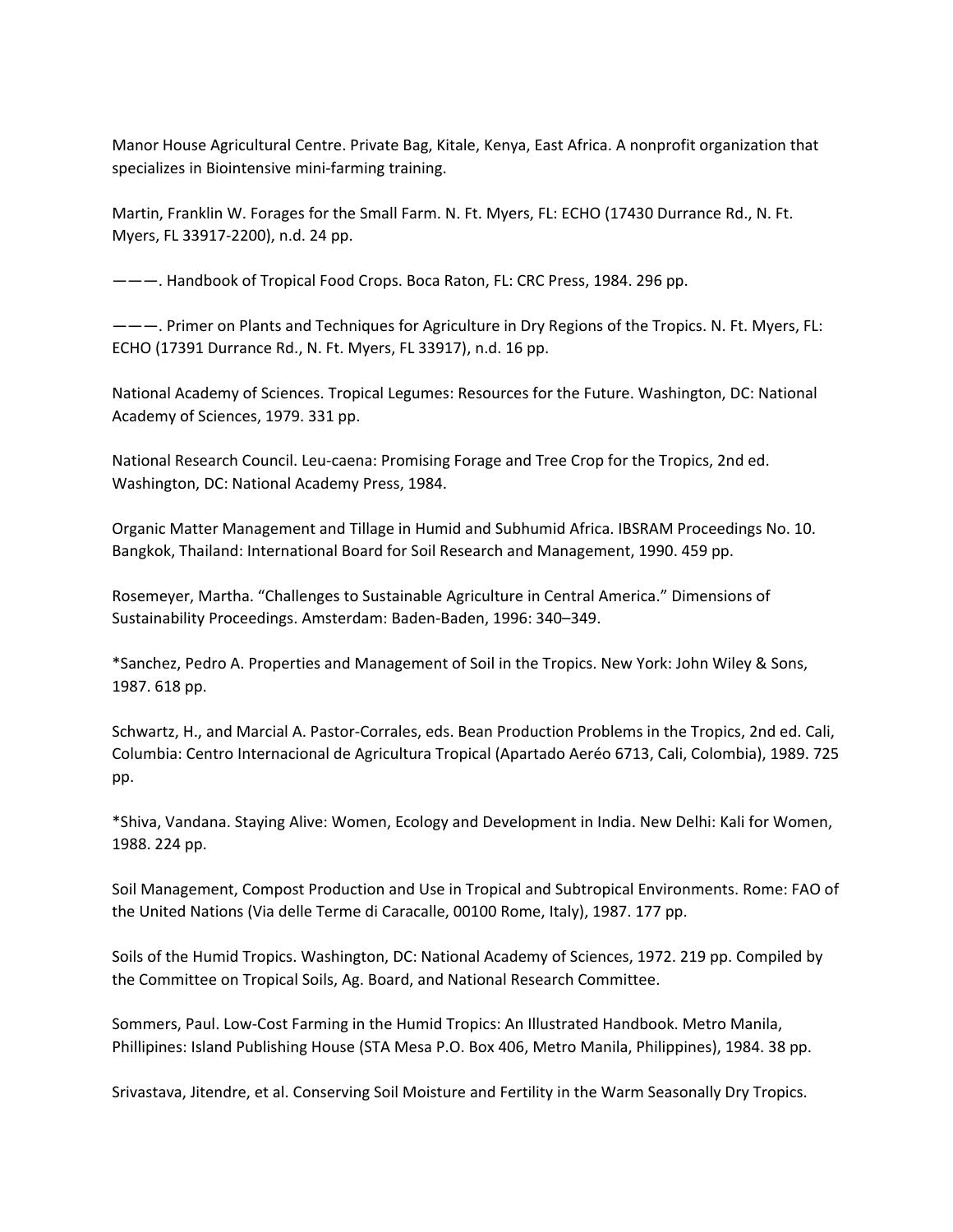Washington, DC: The International Bank for Reconstruction and Development (1818 H St., NW, Washington, DC 20433), 1993. 75 pp.

Steiner, Kurt G. Intercropping in Tropical Smallholders Agriculture with Special Reference to West Africa. Eschborn, Germany: Deutsche Gesellschaft für Technische Zusammenarbeith (Postfach 5180, D‐6236 Eschborn/Ts. 1, Germany), 1984. 304 pp.

Stoll, Gabriele. Natural Crop Protection in the Tropics. Margraf Publishers. Mühlstr. 9 D‐6992 Weikersheim. Germany. 1988. 188 pp.

Thurston, H. David. Slash/Mulch Systems: Sustainable Methods for Tropical Agriculture. Boulder, CO: Westview Press, 1997. 196 pp.

UNICEF. The UNICEF Home Gardens Handbook. New York: UNICEF, 1982.

USDA, ARS Tropical Agriculture Research Station. 2200 Pedro Albizu Campos Ave., Ste. 201 Mayaguez, Puerto Rico 006800‐5470 (formerly, Mayaquez Institute of Tropical Agriculture, SEA, Box 70, Mayaquez, Puerto Rico 00681).

Wicherley, W. The Whole Art of Rubber Growing. Philadelphia: J. B. Lippincott, 1911. 151 pp.

## **Urban Agriculture and Farming**

Connor, Michael. Composting in the City. Washington, D.C.: The Institute for Local Self Reliance, Inc. 1710 Connecticut Ave, NW, Washington, DC 20009. 1975. 12 pp.

Smith, Jeremy N. Growing a Garden City: How Farmers, First Graders, Councilors, Troubled Teens, Foodies, a Homeless Shelter Chef, Single Mothers, and More are Transforming Themselves and Their Neighborhoods Through the Intersection of Local Agriculture and Community‐ and How you Can, Too. New York, NY: Skyhorse Publishing, 555 Eighth Ave, Suite 903, NY 10018, 2010. 225 pp.

Snook, Laurence C. Tagasaste: Tree Lucerne High Production Fodder Crop. Night Owl Publishers Pty Ltd. PO Box 764 Shepperton 3630. Wohlleben, Peter. The Hidden Life of Trees. Greystone Books Greystone Books Ltd. 219‐2211 West 4th Avenue Vancouver, BC, Canada V6K 4S2 pp.267

Toensmeier, Eric & Bates, Johnathan. Paradise Lot Two Plant Geeks, One‐Tenth of an Acre and the Making of an Edible Garden Oasis in the City. White River Junction, VT: Chelsea Green Publishing 85 North Main St., Suite 120. White River Junction, VT 05001, 2013. 234 pp.

Wade, Isabel. City Food: Crop Selection in Third World Cities. San Francisco: Urban Resource Systems, 1986. 54 pp.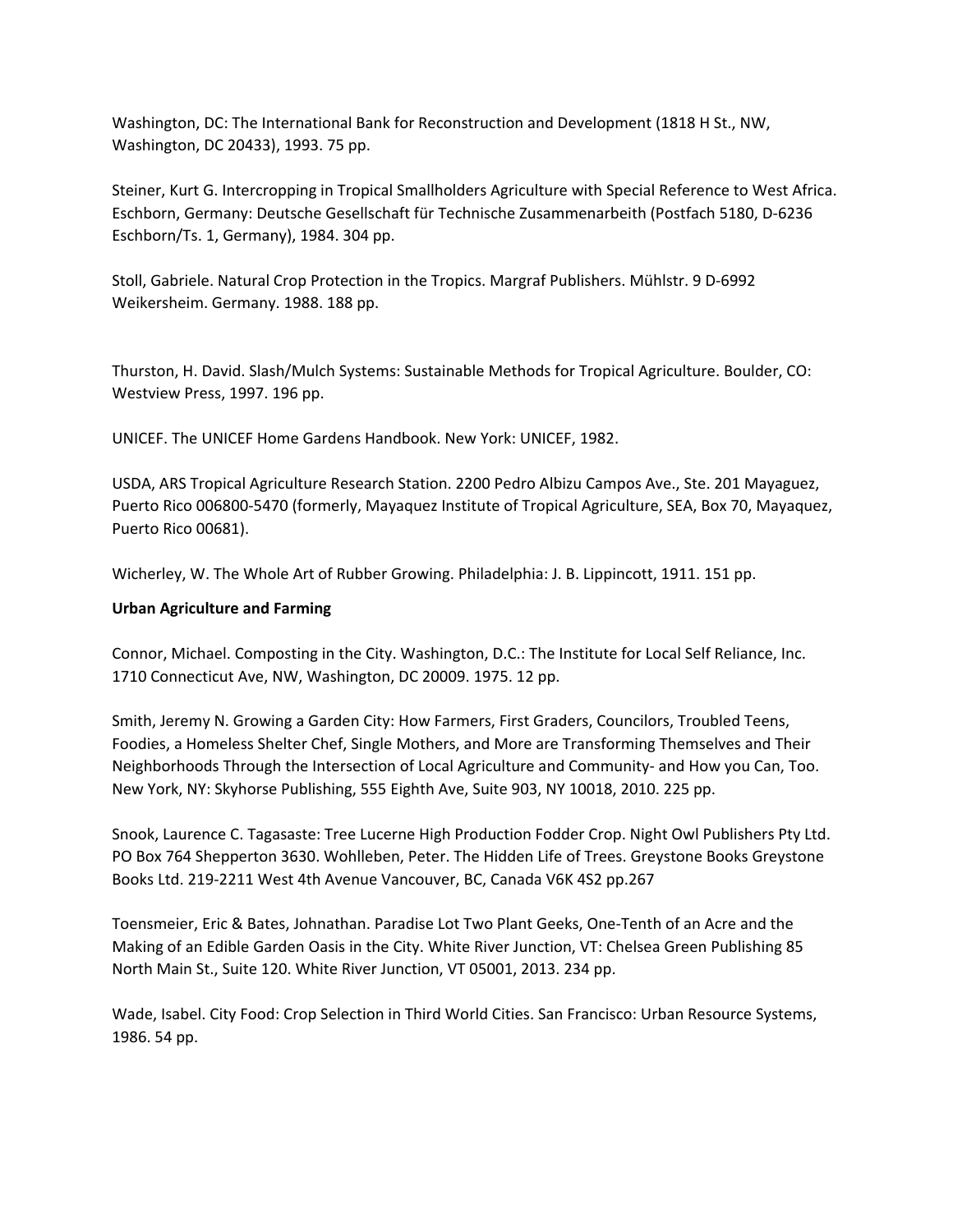### **Vegetables**

Aaron, Chester. The Great Garlic Book: A Guide with Recipes. Berkeley, CA: Ten Speed Press, 1997. 146 pp.

Allan, Ken. Sweet Potatoes for the Home Garden. Kingston, Canada: Green Spade Books, 1998. 204 pp.

Allen, C. L. Cabbage, Cauliflower and Allied Vegetables. New York: Orange Judd, 1918. 125 pp.

Bailey, L. H. Principles of Vegetable Gardening. New York: Macmillan, 1901. 450 pp.

Barnes, James, and William Robinson. Asparagus Culture: The Best Methods Employed. New York: George Routledge & Sons, n.d. 84 pp.

Basse, H., et al. Variétés de Laitues. Wageningen, Holland: Instituut Voor De Veredeling Van Tuinbourwgewassen, 1960. 228 pp.

Blasdale, Walter C. Some Chinese Vegetable Food Materials and Their Nutritive and Economic Value. Bulletin No. 68. Washington, DC: USDA Office of Experiment Stations, July 15, 1899, 48 pp.

Blazey, Clive. The Australian Vegetable Garden: What's New Is Old. Sydney: New Holland Publishers, 1999. 126 pp.

Boutard, Anthony. Beautiful Corn. Garbriola Island, BC: New Society Publishers, P.O. Box 189, Gabriola Island ,BC VOR1X0, Canada. 2012. 209 pp.

Brewster, J. L. Onions and Other Vegetable Alliums. Wallingford, Oxon, UK: CAB International, 1994. 236 pp.

Brickell, Christopher, ed. Vegetables. New York: Simon & Schuster, 1980. 96 pp.

Bubel, Nancy. "Broccoli." Country Journal, September/October 1992: 14–15.

Burrage, Albert C. Burrage on Vegetables. Boston: Houghton Mifflin, 1975. 224 pp. Good notes on scheduling for continuous harvest.

Burton, W. G. The Potato, 3rd ed. New York: Halsted Press, 1989. 724 pp.

Butterfield, H. M. The Home Vegetable Garden in Berkeley. Reprint. Berkeley, CA: Ecology Center. 1944. 22 pp.

Chandler, Andrea Ray. "Preventing Tomato Diseases." Organic Gardening, May/June 2003: 28–30.

Decoteau, Dennis R. Vegetable Crops. Upper Saddle River, NJ: Prentice Hall, 2000. 464 pp.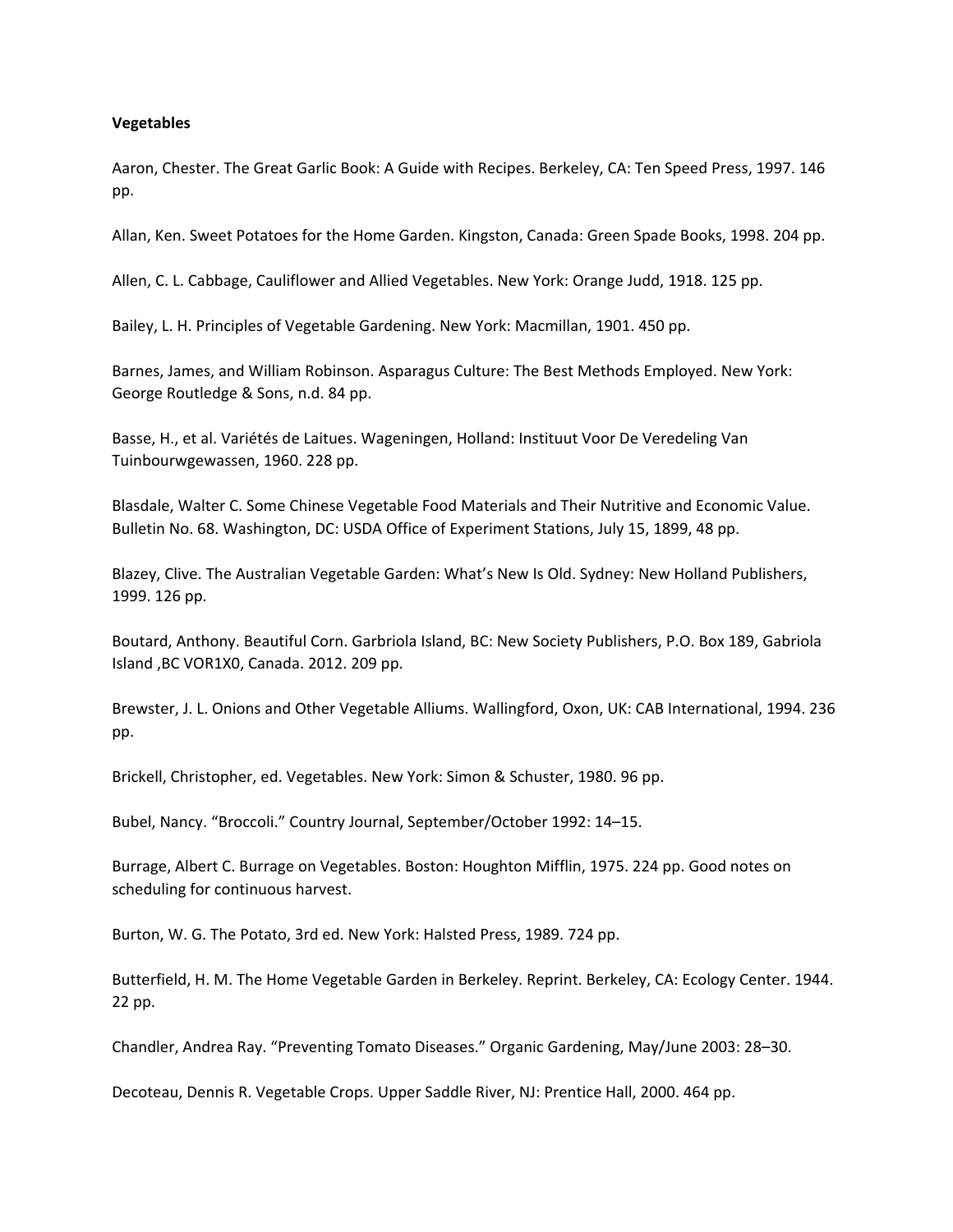DeWitt, Dave, and Paul W. Bosland. The Pepper Garden. Berkeley, CA: Ten Speed Press, 1993. 240 pp.

———. Peppers of the World: An Identification Guide. Berkeley, CA: Ten Speed Press, 1996. 219 pp.

Engeland, Ron L. Growing Great Garlic. Okanogan, WA: Filaree Productions (Rte. 2, P.O. Box 162, Okanogan, WA 98840), 1991. 213 pp.

Galloway, Willi Evans. "Parsnips." Organic Gardening February/March 2006: 30–31.

\*Garnham, Peter. "Cut‐and‐Come‐Again Lettuce Sampler." Kitchen Gardener, February/March 1999: 10–14.

Goldman, Amy. The Compleat Squash: A Passionate Grower's Guide to Pumpkins, Squashes, and Gourds. NY: Artisan, 2004. 214 pp.

Gregory, James J. H. Cabbages: How to Grow Them. Salem, MA: Observer Steam Printing Rooms, 1870. 73 pp.

———. Onion Raising: What Kinds to Raise and the Way to Raise Them. Marblehead, MA: Messenger Steam Printing House, 1878. 42 pp.

Greiner, T. Celery for Profit. Philadelphia, PA: W. Atlee Burpee, 1893. 85 pp.

Hand, F. E., and K. L. Cockerham. The Sweet Potato. New York: Macmillan, 1921. 261 pp.

Harrison, S. G., et al. The Oxford Book of Food Plants. New York: Oxford University Press, 1969. 207 pp.

Herklots, G. A. C. Vegetable Cultivation in Hong Kong. Hong Kong: The South China Morning Post, 1947. 208 pp.

Iannotti, Marie. The Beginner's Guide to Growing Heirloom Vegetables, The 100 Easiest‐to‐Grow, Tastiest Vegetables for Your Garden. Portland, OR: Timber Press, Inc., The Haseltine Building, 133 S.W. Second Ave., Suite 450, Portland, OR 97204‐3527, 2011. 250 pp.

Ivins, J. D., and F. L. Milthorpe, eds. The Growth of the Potato: Proceedings of the Tenth Easter School in Agricultural Science, University of Nottingham, 1963. London: Butterworths, 1963. 328 pp.

The Jefferson Institute. "Dry Edible Beans: A High Value Alternative Legume." Alternative Crop Guide. Columbia, MO: The Jefferson Institute, 2002.

Kains, Maurice G. Chicory Growing as an Addition to the Resources of the American Farmer. Washington, DC: Government Printing Office, 1898. 52 pp.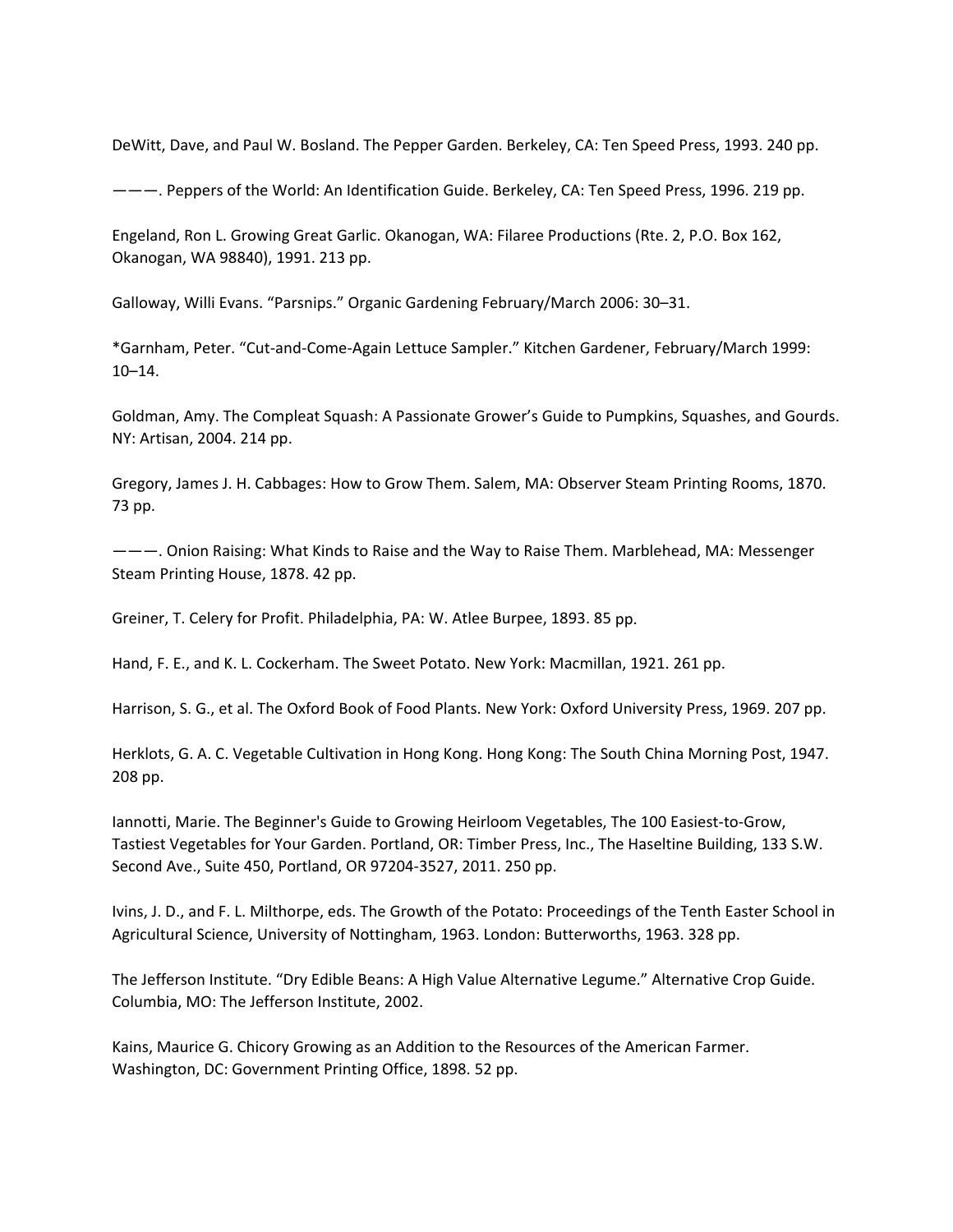Langsner, Louise. "The Many Faces of Asian Greens." Kitchen Garden, June/July 1998: 20–25.

Larkcom, Joy. Creative Vegetable Gardening. New York: Abbeville Press, 1997. 208 pp.

Larkcon, Joy. Oriental Vegetables; The Complete Guide for the Gardening Cook. New York, NY: Kodansha America, Inc. 575 Lexington Avenue, New York, NY 10022. 2007. 232 pp.

Macself, A. J. The Vegetable Grower's Treasury. London: W. H. & L. Collingridge, n.d. 320 pp.

Maynard, Donald N., and George J. Hochmuth. Knott's Handbook for Vegetable Growers, 4th ed. New York: John Wiley & Sons, 1997. 582 pp.

Meredith, Ted Jordan. The Complete Book of Garlic. Portland, OR: Timber Press, Inc.,133 S.W. Second Ave. Suite 450. Portland, Oregon, 97204‐3527. 2008.330 pp.

Nordell, Eric. "Trashed Our Onions: Cultivating Pea Vines into Onions." Small Farmer's Journal, Vol. 18, No. 3: 24–29.

Ogden, Ellen Ecker. "Spicing Up Salad." Organic Gardening, February/March 2006: 38–43.

Ohio Agricultural Experiment Station. The Relation of Weather to the Date of Planting Potatoes in Northern Ohio. Wooster, Ohio: Ohio Agricultural Experiment Station, 1926. 43 pp.

Omohundro, John T. "One Potato, Two Potato." Natural History Magazine, June 1985: 22–27.

Peet, Mary. Sustainable Practices for Vegetable Production in the South. Newburyport, MA: Focus Publishing, 1996. 174 pp.

Pleasant, Barbara. "Pick the Perfect Onions." Mother Earth News, February/March 2006: 40–45.

Reed, Brenda H. "Grow Oriental Vegetables." BackHome Magazine, March/April 2005: 33–35.

Robinson, R. W., and D. S. Decker‐Walters. Cucurbits. New York: CAB International, 1996. 226 pp.

Rodale Institute. Legumes for Lasting Benefits. Information Sheet #2. Kutztown, PA: International Ag‐ Sieve (Rodale Institute, 611 Siegfriedale Rd., Kutztown PA 19530), n.d. 4 pp.

\*Rubatzky, Vincent, and Mas Yamaguchi. World Vegetables, 2nd ed. New York: Chapman & Hall, 1997. 842 pp. Very good.

Sanders, T. W. Vegetables and Their Cultivation. London: Q. H. & L. Collingridge, 1928. 508 pp. Sherf, Arden F., and Alan A. MacNab. Vegetable Diseases and Their Control. New York: John Wiley & Sons, 1986. 728 pp.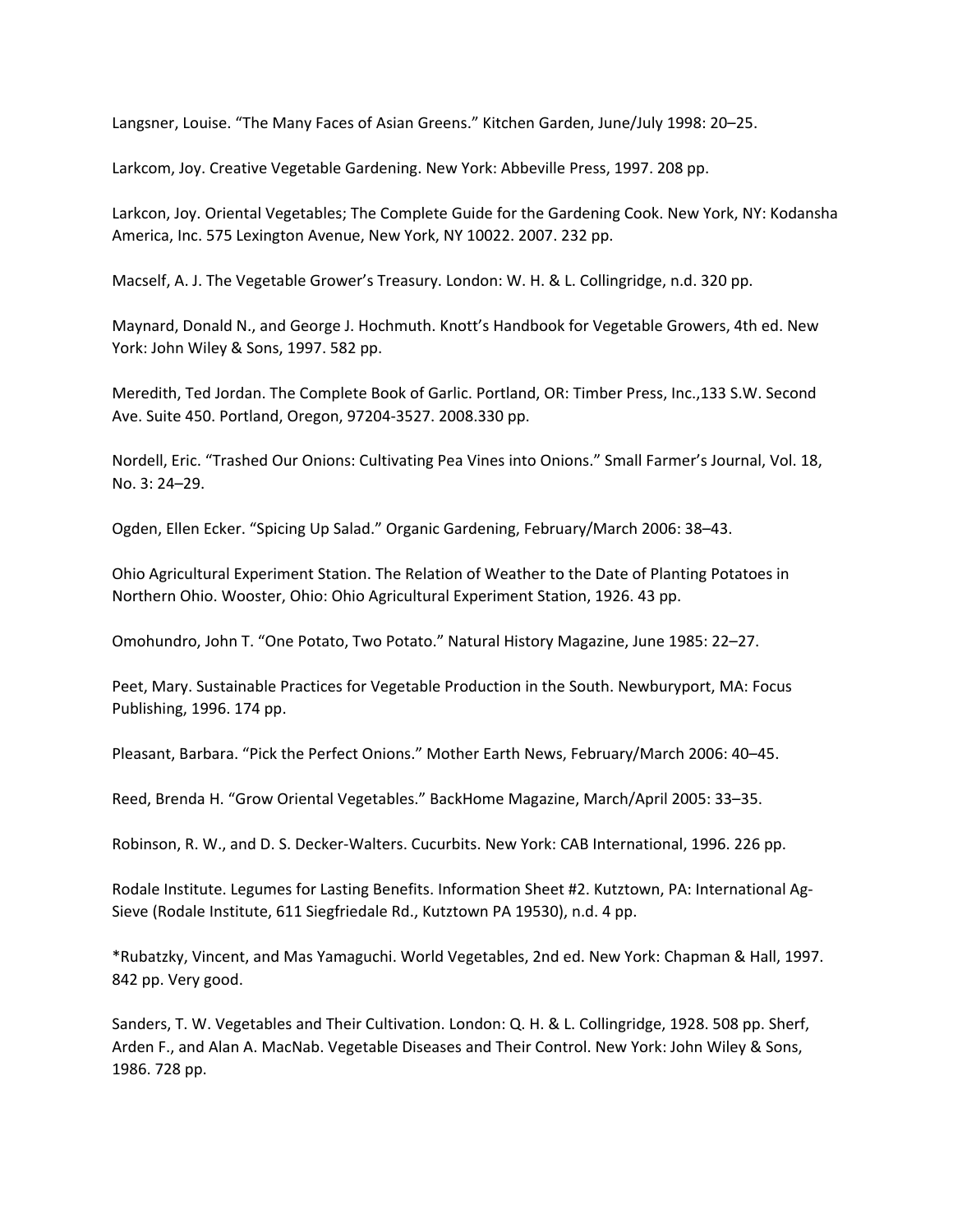Solomon, Steve. Water‐Wise Vegetables. Seattle: Sasquatch Books, 1993. 93 pp.

Staub, Jack. "Faux Spinaches Can Stand the Heat." Kitchen Gardener, August/September 1999: 12–15.

Stiles, Shelly. "Hot Potatoes." National Gardening, July/August 1994: 29–34.

Storl, Wolf D. A Curious Story of Vegetavles. Berkeley, CA: North Atlantic Books. 2526 Martin Luther King Jr. Way . Berkeley, CA 94704. 2016. 413 pp.

Ugas, Roberto. 40 Verduras Viejas y Nuevas Para Diversificar tu Alimentacion y Nutrirte Mejor. Lima, Peru: Programa de Hortalizas, Universidad Nacional Agraria La Molina, Apartado 12‐056 La Molina, Lima 12, Peru, 2014. 116 pp.

\*\*Vilmorin‐Andrieux, M. M. The Vegetable Garden. London: John Murray, 1905. 782 pp. Softcover edition: Berkeley, CA: Ten Speed Press, 1981. 620 pp. Hardcover edition: Willits, CA: The Jeavons‐Leler Press (5798 Ridgewood Rd., Willits, CA 95490). 620 pp. Reprint of the excellent 1885 English edition by John Murray. This classic is still one of the most useful works on cultural directions in existence today.

Weaver, William Woys. Heirloom Vegetable Gardening. New York: Henry Holt, 1997. 439 pp.

Wickson, Edward J. The California Vegetables in Garden and Field. San Francisco: Pacific Rural Press, 1917. 319 pp.

Wilkinson, Albert E. Muck Crops. New York: Orange Judd Company, 1916. 257 pp. Zuckerman, Larry. The Potato: How the Humble Spud Rescued the Western World. New York: North Point Press, 1998. 320 pp.

### **Water**

Agarwal, Anil, et al., eds. Making Water Everybody's Business. New Delhi: Center for Science and Environment, 2001. 456 pp.

Agarwal, Anil, and Sunita Narain, eds. Dying Wisdom: Rise, Fall and Potential of India's Traditional Water Harvesting Systems. New Delhi: Center for Science and Environment, 1997. 404 pp.

Bainbridge, David A. Gardening With Less Water. North Adams: Storey Publishing, 210 MASS MoCA Way, North Adams, MA 01247. 2015. 127pp.

Brooks, Kenneth N., et al. Hydrology and the Management of Watersheds. Ames, IA: Iowa State Press, 2003. 574 pp.

Center for Science and Environment. A Water Harvesting Manual: Case Studies from India. New Delhi: Center for Science and Environment, 2001. 35 pp.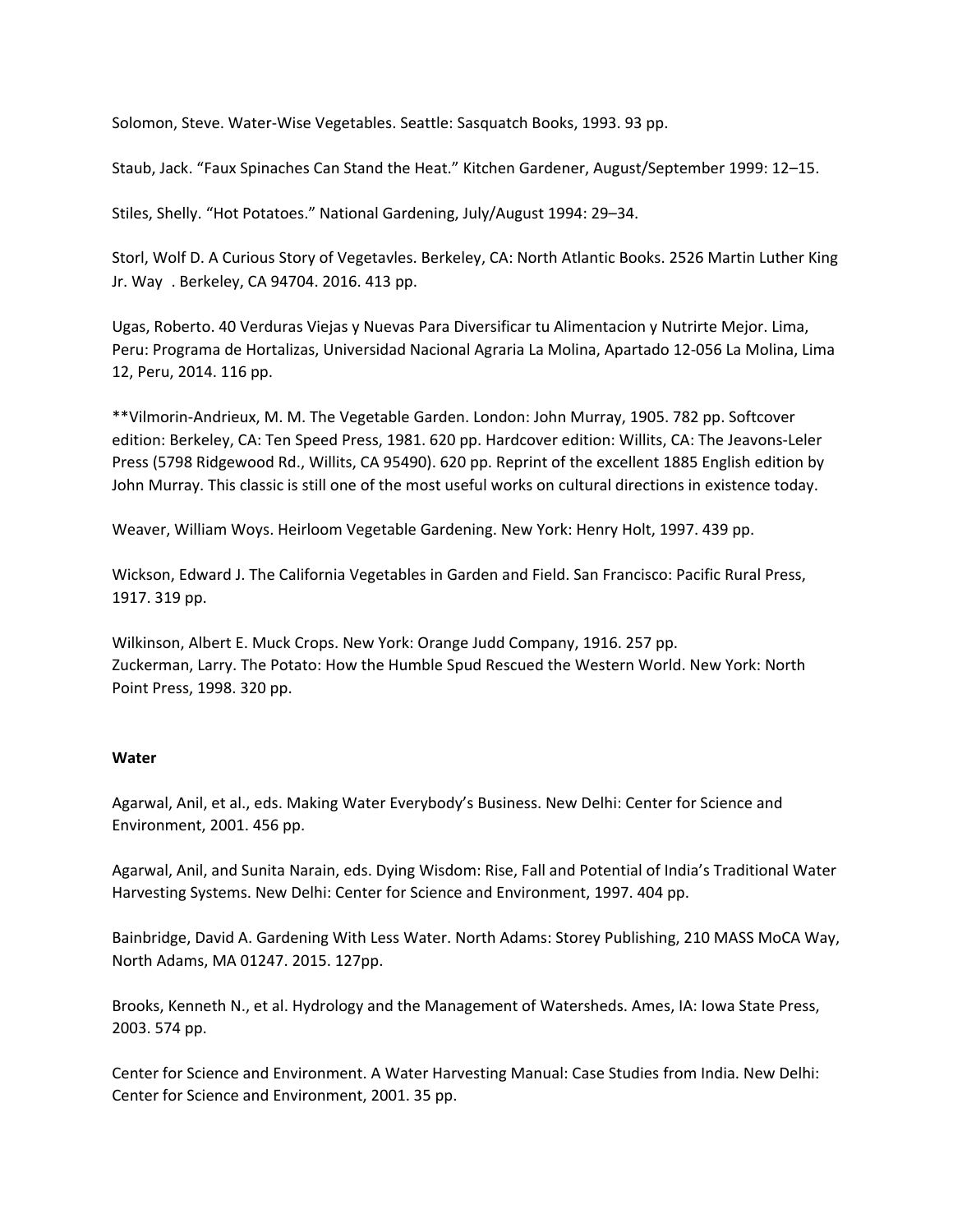———. Water Links‐2: Water Harvesters Directory. New Delhi: Center for Science and Environment, 2000. 362 pp.

Cocannouer, Joseph A. Water and the Cycle of Life. Old Greenwich, CT: Devin‐Adair, 1962. 142 pp. All his books are fascinating and easy to read.

Costello, Laurence R., et al. Estimating Water Requirements of Landscape Plantings: The Landscape Coefficient Method. Oakland, CA: University of California, 1991. 9 pp.

Cummings, Ronald, et al. Water‐works: Improving Irrigation Management in Mexican Agriculture. Washington, DC: World Resources Institute (1709 New York Ave., NW, Washington, DC 20006), 1989. 51 pp.

Davies, Rodney. Dowsing. London: The Aquarian Press (77‐85 Fulham Palace Rd., Hammersmith, London W6 8JB, England), 1991. 112 pp.

Department of Water Resources. Water Conservation in California. Sacramento, CA: California Resources Agency, 1976. 95 pp.

DripWorks. 190 Sanhedrin Circle, Willits, CA 95490. (800) 616‐8322. Complete line of drip irrigation. East Bay Municipal Utility District. Water‐Conserving Plants & Landscapes for the Bay Area. Oakland, CA: EBMUD, 1986. 107 pp.

\*Emoto, Masaru. The Hidden Messages in Water. Hillsboro, OR: Beyond Words Publishing, 2004. 157 pp.

Gleick, Peter H., et al. California Water 2020: A Sustainable Vision. Oakland, CA: Pacific Inst. for Studies in Development, Environment, and Security, 1995. 113 pp.

Ingram, Colin. The Drinking Water Book. Berkeley, CA: Ten Speed Press, 1995. 198 pp.

\*James, I. C., et al. How Much Water in a 12‐Ounce Can? Washington, DC: U.S. Geological Survey, 1976. 18 pp.

———. Principles of Irrigation Practice. New York: Macmillan, 1920. 496 pp.

King, F. H. Irrigation and Drainage: Principles and Practice of Their Cultural Phases. New York: Macmillan, 1906. 502 pp.

Kourik, Robert. Drip Irrigation for Every Landscape and All Climates. Metamorphic Press: Santa Rosa, CA, 1992. 103 pp.

\*———. Graywater Use in the Landscape: How to Make Your Landscape Prosperous with Recycled Water. Santa Rosa, CA: Metamorphic Press, 1988. 28 pp.

LaMotte Company. PockeTesters. Chestertown, MD: LaMotte Company. PO Box 329, Chestertown, MD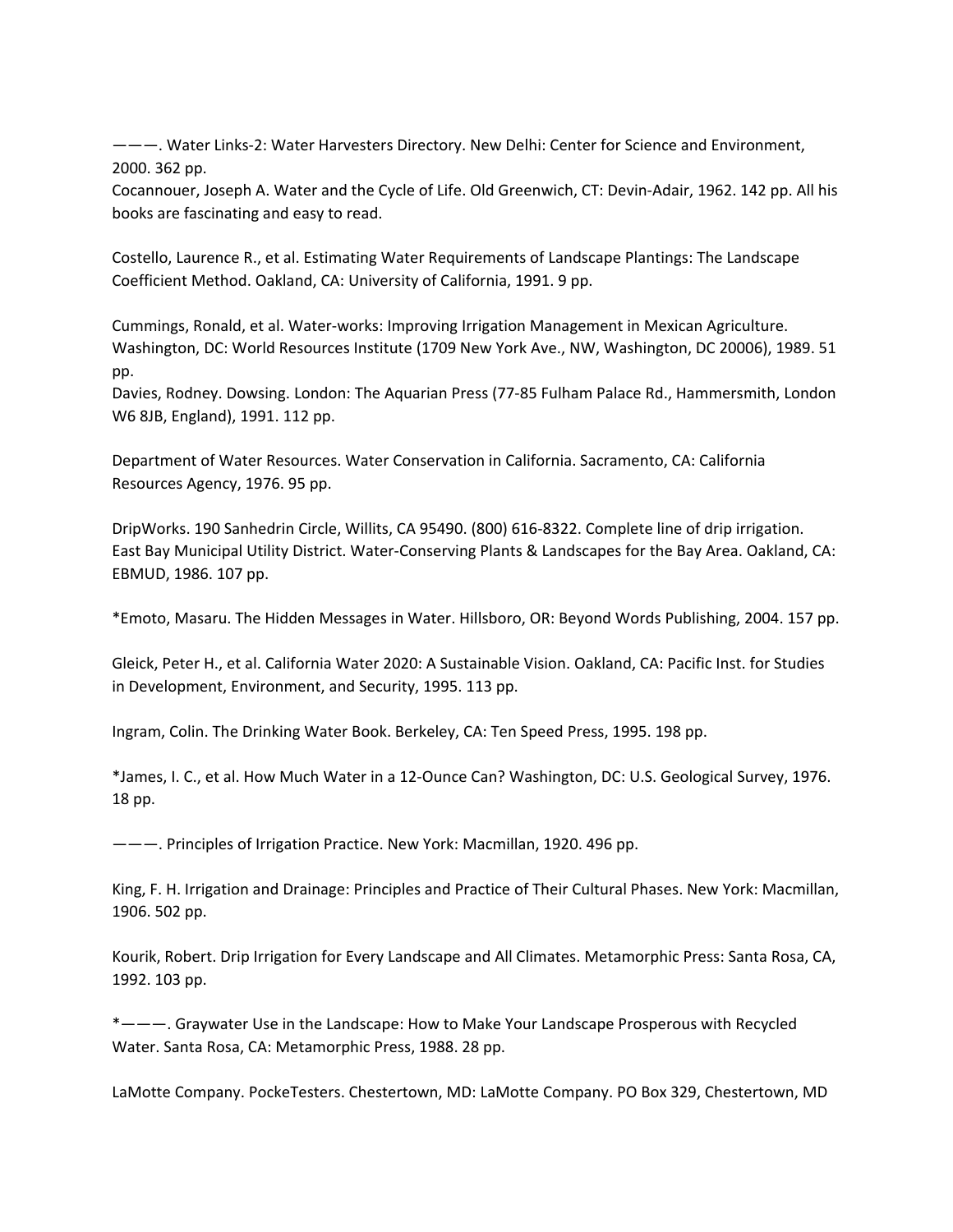### 21620. 3 pp.

———. Water Conditioning Testing Products. Chestertown, MD: LaMotte Company. PO Box 329, Chestertown, MD 21620. 7 pp.

———. Water Quality Testing Products. Chestertown, MD: LaMotte Company. PO Box 329, Chestertown, MD 21620. 66 pp.

Lancaster, Brad. Rainwater Harvesting for Drylands. Volume 1. Tucson, AZ: Rainsource Press. 813 N 9th Ave. Tucson, AZ 85705. 2006. 181 pp.

Lester, Stephen U., and Brian Lipsett. Drinking Water Filters: What You Need to Know. Arlington, VA: Citizen's Clearinghouse for Hazardous Wastes, 1988. 44 pp.

Ludwig, Art. Greywater Information: How to Manage Greywater and Rainwater in the Landscape. Santa Barbara, CA: Developer of Oasis Biocompatible Laundry Detergent, 1991. 17 pp.

Ludwig, Art. Builder's Greywater Guide. Santa Barbara, CA: Oasis Design, 5 San Marcos Trout Club. Santa Barbara, CA 93105‐9726. 2015. 144 pp.

Ludwig, Art. Create an Oasis with Greywater. Santa Barbara, CA: Oasis Design, 5 San Marcos Trout Club. Santa Barbara, CA 93105‐9726. 2014. 51 pp.

Ludwig, Art. Water Storage, Tanks, Cisterns, Aquifers, and Ponds. Santa Barbara, CA: Oasis Design, 5 San Marcos Trout Club. Santa Barbara, CA 93105‐9726. 2013. 125 pp.

Matson, Tim. Earth Ponds Sourcebook: The Pond Owner's Manual and Resource Guide. Woodstock, VT: The Countryman Press, 1997. 171 pp.

Mellin, Bob. Waterhole: A Guide to Digging Your Own Well. San Anselmo, CA: Balboa Publishing (11 Library Place, San Anselmo, CA 94960), 1991. 71 pp.

National Academy of Sciences. Eutrophication: Causes, Consequences, Correctives. Washington, DC: NAS, 1969. 661 pp. Proceedings of a symposium in 1965.

Pimentel, David, et al., "Water Resources: Agriculture, the Environment, and Society." BioScience, Vol. 47, No. 2 (February 1997): 97–106.

Postel, Sandra. Last Oasis Facing Water Scarcity. New York: W.W. Norton & Co., 1992. 239 pp.

———. Pillar of Sand: Can the Irrigation Miracle Last? New York: W. W. Norton, 1999. 313 pp.

Redford, Robert. Watershead, Exploring a New Water Ethic for the New West. Sundance, UT: Redford Center Sundance Preserve, Wasatch Mountains, Sundance, UT, 2012. Unknown Length.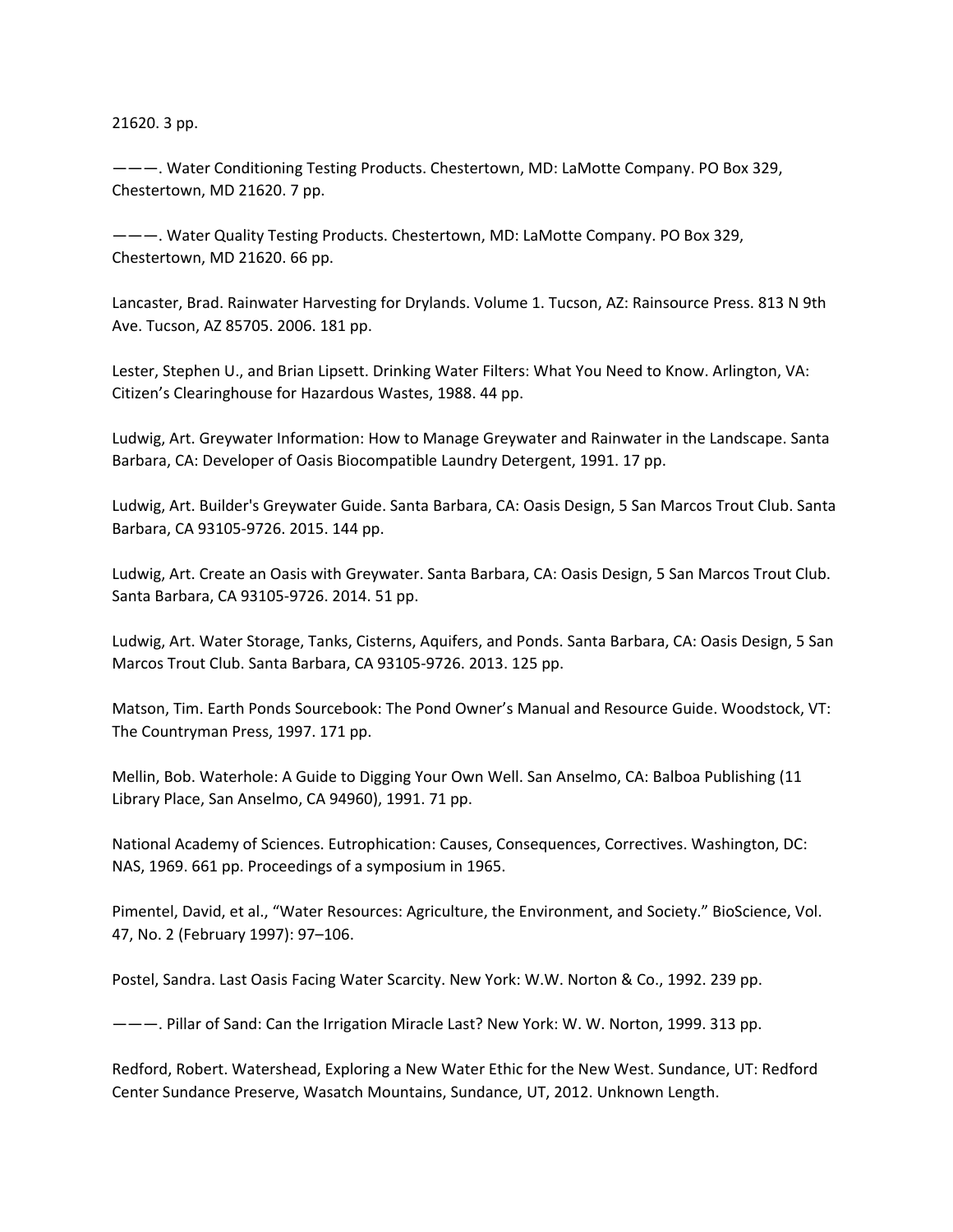Richardson, Gail, and Peter Mueller‐Beilschmidt. Winning with Water: Soil‐Moisture Monitoring for Efficient Irrigation. New York: Inform, 1988. 173 pp.

Riotte, Louise. Catfish, Ponds and Lilypads. Pownal, VT: Storey, 1997. 186 pp.

Robinson, Peter. The American Horticultural Society Complete Guide to Water Gardening. New York: DK Publishing, 1997. 216 pp.

Romanelli, Vince. "How to Drive a Well." Countryside and Small Stock Journal, July/August 1994: 34–35.

Santa Clara Valley Water District. Water‐Wise Gardening for Santa Clara County. Santa Clara, CA: GardenSoft, 2686 Velarde Dr, Thousand Oaks, CA 91360, 2005. Unknown Length.

Stadelmann, Peter. Water Gardens. Haupauge, NY: Barron's Educational Series (250 Wireless Blvd., Haupauge, NY 11788), 1994. 143 pp.

State of California. Water Conservation in California. Sacramento, CA: Department of Water Resources, 1976. 95 pp.

Swindells, Philip. Container Water Gardens. Pownal, VT: Storey, 1998. 128 pp.

The Urban Farmer Store. 2833 Vicente St., San Francisco, CA 94116. Drip irrigation products.

USDA. Building a Pond. Washington, D.C.: Soil Conservation Service, 1973. 14 pp.

Van den Heuvel, Kick. Wood and Bamboo for Rural Water Supply. Delft, The Netherlands: Delft University Press, 1983. 76 pp.

Vogt, Evon, and Ray Hyman. Water Witching USA. Chicago: The University of Chicago Press, 1918. 248 pp.

Walters, Gregg L., ed. Hach Water Analysis Handbook. Loveland, CO: Hach, 1989. 691 pp.

Yarger, Larry, and Dawn Berkelaar. "Gray Water and Crop Irrigation." ECHO Development Notes, July  $2005: 1 - 4.$ 

Yeomans, Ken B. Water for Every Farm. Australia: Griffin Press, 1993. 261 pp.

## **Weeds**

Blair, Katrina. The Wild Wisdom of Weeds. White River Junction, VT: Chelsea Green Publishing, 85 North Main Street, Suite 120. White River Junction, VT. 05001. 2014. 358 pp.

\*Cocannouer, Joseph A. Weeds: Guardians of the Soil. New York: Devin‐Adair, 1948. 179 pp. How weeds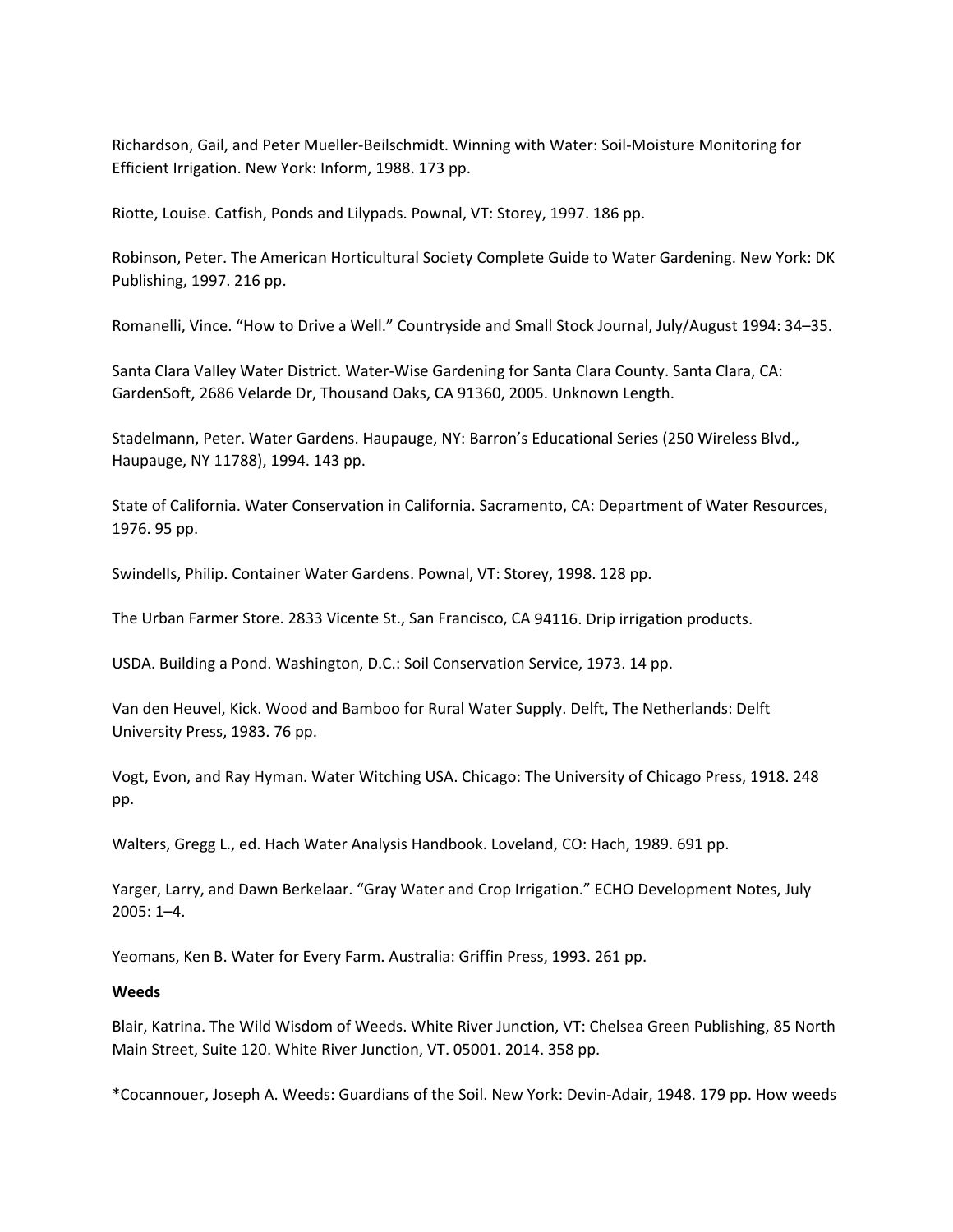help your garden. BL

Cramer, Craig and staff of the New Farm, eds. Controlling Weeds with Fewer Chemicals. Emmaus, PA: Rodale Institute, 1991. 138 pp.

Darr, Sheila. "Installing Lawns without Herbicides." Common Sense Pest Control Quarterly, Spring 1989: 6–7.

———. "Safe Ways to Outwit Poison Ivy and Poison Oak." Common Sense Pest Control Quarterly, Fall 1991: 7–14.

Gilman, Steve. Organic Weed Management. White River Junction, VT: Chelsea Green, 2002. 62 pp.

Harris, Ben Charles. Eat the Weeds. Barre, MA: Barre Publishing, 1968. 223 pp.

\*Hatfield, Audry W. How to Enjoy Your Weeds. New York: Sterling, 1971. 192 pp. Delightful. Includes an herbal lawn, flower salads, and other charming ideas.

Kummer, Anna P. Weed Seedlings. Chicago: The University of Chicago Press, 1951. 435 pp.

Martin, Alexander C. Weeds. New York: Golden Press, 1972. 160 pp. Inexpensive identification guide.

Muenscher, Walter C., and Peter A. Hyypio. Weeds. Ithaca, NY: Cornell University Press, 1980. 586 pp.

Nordell, Anne and Eric. "A Strategy for Weed‐Free Onions." Organic Farms, Folks and Food, Harvest 1996: 57.

Orion, Tao. Beyond the War on Invasive Species. White River Junction, VT: Chelsea Green Publishing 85 North Main St. Suite 120, White River Junction, VT, 05001. 2015. 254 pp

Olkowski, Helga and William. "Using Animals for Weed Management." Common Sense Pest Control Quarterly, Spring 1992: 5–13.

Pleasant, Barbara. The Gardener's Weed Book: Earth‐Safe Controls. Pownal, VT: Storey, 1996. 201 pp.

\*Quarles, William. "Non‐Toxic Weed Control in the Lawn and Garden." Common Sense Pest Control Quarterly, Summer 1999: 4–14.

\*———. "Non‐Toxic Weed Control, Specific Situations." Common Sense Pest Control Quarterly, Summer 1999: 15–17.

Robbins, W. W., et al. Weeds of California. Sacramento, CA: Department of Agriculture, 1951. 547 pp.

Walters, Charles, Jr. Weeds: Control Without Poison. Austin, TX: Acres U.S.A. (P.O. Box 91299, Austin, TX